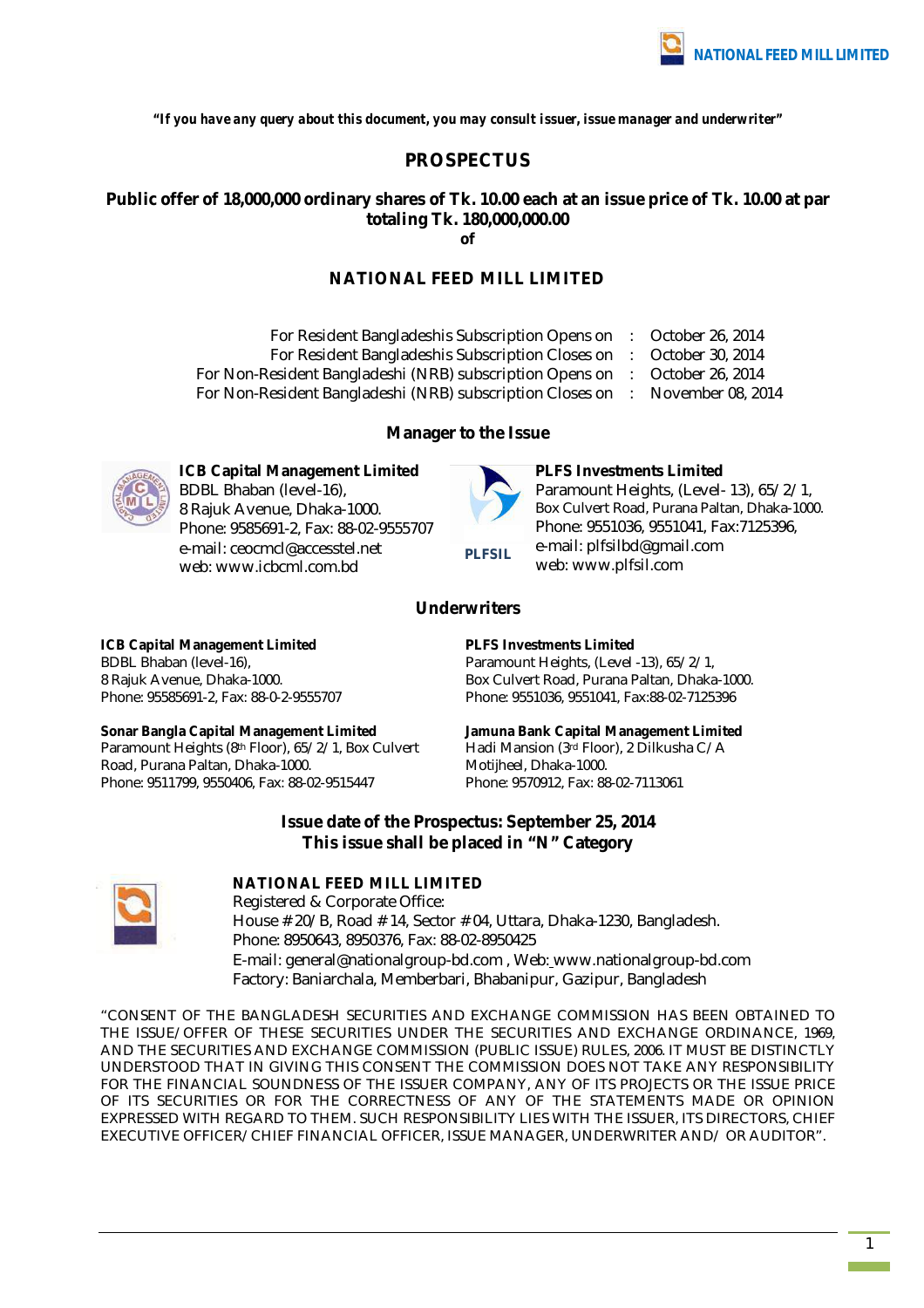# **AVAILABILITY OF PROSPECTUS**

Prospectus of National Feed Mill Limited may be available at the following address:

| <b>Issuer Company</b>                    | <b>Contact Person</b>                        | <b>Contact Number</b>       |
|------------------------------------------|----------------------------------------------|-----------------------------|
| <b>National Feed Mill Limited</b>        | Mr. Md. Arifur Rahman                        | Phone: 8950643, 8950376     |
| Registered & Corporate Office:           | <b>Company Secretary</b>                     | Fax: 88-02-8950425          |
| House # 20/B, Road # 14, Sector # 04,    |                                              |                             |
| Uttara, Dhaka-1230.                      |                                              |                             |
| <b>Issue Manager(s)</b>                  |                                              | <b>Contact Number</b>       |
| <b>ICB Capital Management Limited</b>    | Mr. Md. Moshiur Rahman                       | Phone: 9585691-2            |
| <b>BDBL Bhaban (level-16)</b>            | <b>Chief Executive Officer</b>               | Fax: 88-02-9555707          |
| 8 Rajuk Avenue, Dhaka-1000.              |                                              |                             |
| <b>PLFS Investments Limited</b>          | Nripendra Chandra Pandit                     | Phone: 9551036, 9551041     |
| Paramount Heights, (Level-13)            | Chief Executive Officer, (Current            | Fax:88-02-7125396           |
| 65/2/1, Box Culvert Road                 | Charge)                                      |                             |
| Purana Paltan, Dhaka-1000.               |                                              |                             |
|                                          |                                              |                             |
| <b>Underwriters</b>                      |                                              | <b>Contact Number</b>       |
| <b>ICB Capital Management Limited</b>    | Mr. Md. Moshiur Rahman                       | Phone: 9585691-2            |
| <b>BDBL Bhaban (level-16)</b>            | <b>Chief Executive Officer</b>               | Fax: 88-02-9555707          |
| 8 Rajuk Avenue, Dhaka-1000.              |                                              |                             |
| <b>PLFS Investments Limited</b>          | Nripendra Chandra Pandit                     | Phone: 9551036, 9551041     |
| Paramount Heights (Level 13)             | Chief Executive Officer, (Current<br>Charge) | Fax: 88-02-7125396          |
| 65/2/1, Box Culvert Road                 |                                              |                             |
| Purana Paltan, Dhaka-1000.               |                                              |                             |
| Jamuna Bank Capital Management Limited   | Mr. M.M. Mostafa Bilal                       | Phone: 9570912              |
| Hadi Mansion (3rd Floor)                 | <b>Chief Executive Officer</b>               | Fax: 88-02-7113061          |
| 2 Dilkusha C/A, Motijheel, Dhaka-1000.   |                                              |                             |
| Sonar Bangla Capital Management Limited  | Mr. Md. Emam Hossain                         | Phone: 9511799, 9550406     |
| Paramount Heights (8th Floor)            | Managing Director & CEO (In Charge)          | Fax: 88-02-9515447          |
| 65/2/1, Box Culvert Road                 |                                              |                             |
| Purana Paltan, Dhaka-1000.               |                                              |                             |
| <b>Stock Exchanges</b>                   | <b>Available at</b>                          | <b>Contact Number</b>       |
| <b>Dhaka Stock Exchange Limited</b>      | <b>DSE Library</b>                           | Phone: 9564601, 9576210-18  |
| 9/F Motijheel C/A, Dhaka 1000.           |                                              | Fax: 88-02-9564727, 9569755 |
| <b>Chittagong Stock Exchange Limited</b> | <b>CSE Library</b>                           | Phone: +88-031-714632-3     |
| CSE Building, 1080, Sheikh Mujib Road,   |                                              | +88-031-720871-3            |
| Chittagong - 4100.                       |                                              | Fax: +88(0) 31-714101       |

Prospectus would also be available on the web site of BSEC (www.secbd.org), DSE (www.dsebd.org), CSE (www.cse.com.bd), National Feed Mill Limited (www.nationalgroupbd.com) and Issue Managers (www.icbcml.com.bd), (www.plfsil.com) and Public Reference Room of the Bangladesh Securities and Exchange Commission (BSEC) for reading and studying.

| <b>Auditor's Information</b> |                                     |                                |  |
|------------------------------|-------------------------------------|--------------------------------|--|
| <b>Name</b>                  | <b>Address</b>                      | <b>Contact Number</b>          |  |
| Atik Khaled & Co.            | Hasan Court (1 <sup>st</sup> Floor) | Phone: +88-02-9553407, 9564972 |  |
| <b>Chartered Accountants</b> | 23/1 Motijheel C/A,                 | Fax: +88-02-7124940            |  |
|                              | Dhaka 1000.                         | E-mail: atik.khaled@gmail.com  |  |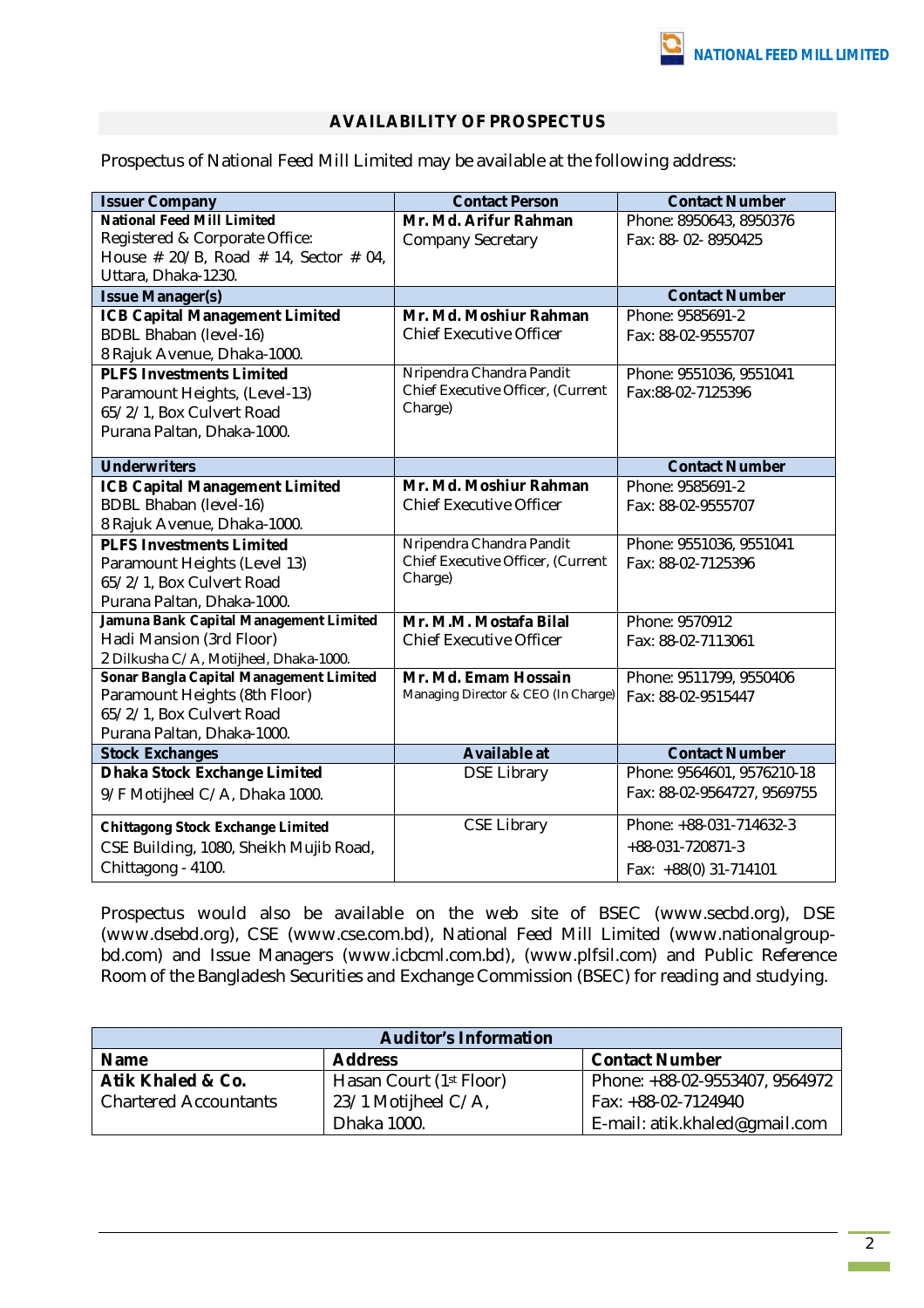# **ACRONYMS**

| NFMI              | ÷ | <b>National Feed Mill Limited</b>             |
|-------------------|---|-----------------------------------------------|
| Allotment         |   | <b>Allotment of Shares</b>                    |
| <b>BAS</b>        |   | <b>Bangladesh Accounting Standard</b>         |
| <b>IAS</b>        |   | <b>International Accounting Standard</b>      |
| <b>BO</b>         |   | <b>Beneficiary Owners Account</b>             |
| Certificate       |   | <b>Share Certificate</b>                      |
| Commission        |   | Bangladesh Securities and Exchange Commission |
| <b>DSE</b>        |   | Dhaka Stock Exchange Limited                  |
| <b>CSE</b>        |   | Chittagong Stock Exchange Limited             |
| <b>CDBL</b>       |   | Central Depository Bangladesh Limited         |
| <b>CIB</b>        |   | <b>Credit Information Bureau</b>              |
| <b>FC Account</b> |   | Foreign Currency Account                      |
| FI                |   | <b>Financial Institution</b>                  |
| <b>IPO</b>        |   | Initial Public Offering                       |
| <b>NAV</b>        |   | Net Asset Value                               |
| <b>NBR</b>        |   | National Board of Revenue                     |
| <b>NRB</b>        |   | Non Resident Bangladeshi                      |
| <b>RJSC</b>       |   | Registrar of Joint Stock Companies and Firms  |
| Securities        |   | <b>Shares of National Feed Mill Limited</b>   |
| The Company       |   | <b>National Feed Mill Limited</b>             |
| <b>LTR</b>        |   | Letter of Trust Receive                       |
| LC                |   | Letter of credit                              |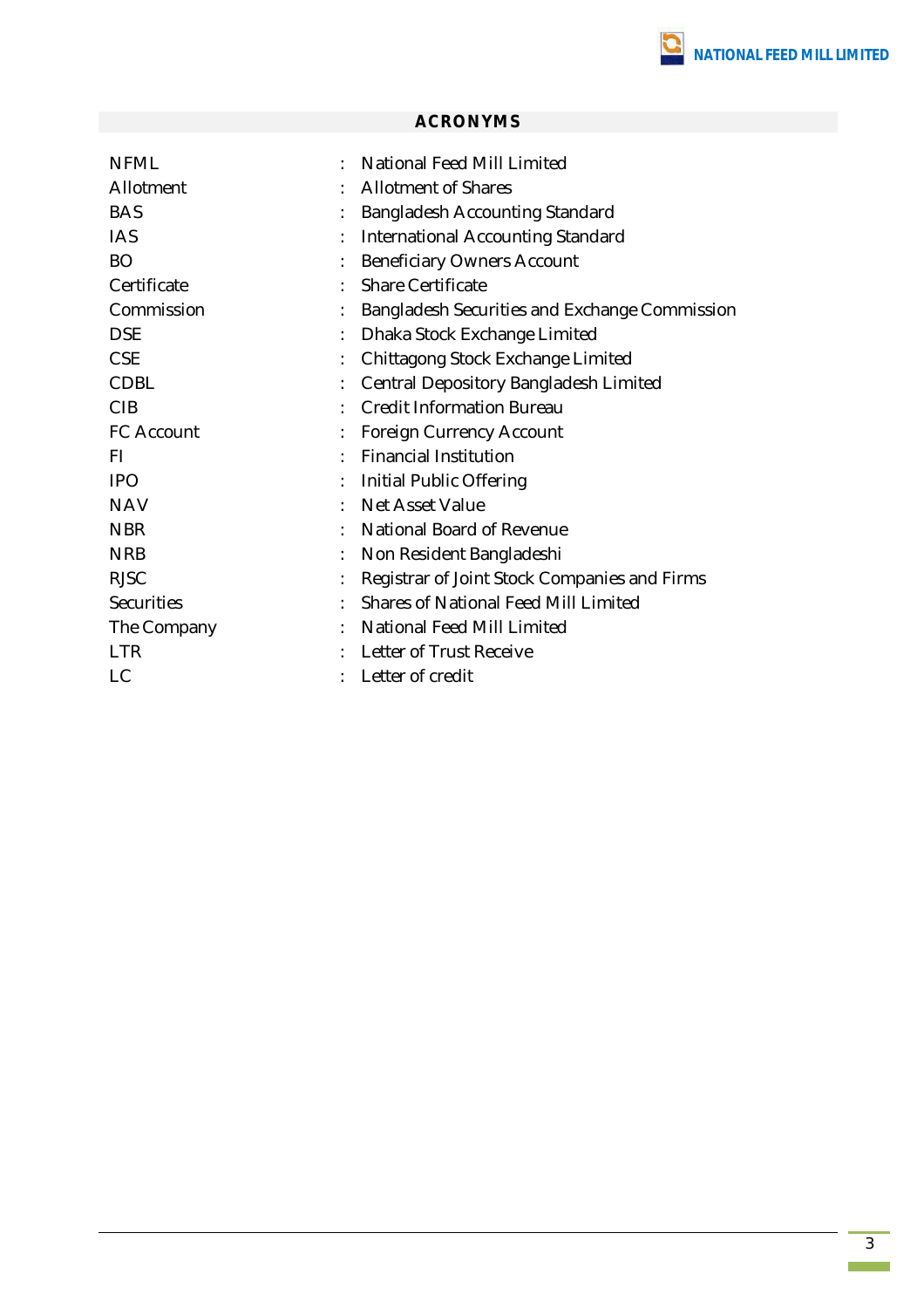# **Table of contents**

| <b>Particulars</b>                                                                                                                                                                       | Page Number |
|------------------------------------------------------------------------------------------------------------------------------------------------------------------------------------------|-------------|
| Availability of Prospectus                                                                                                                                                               | 02          |
| Acronyms                                                                                                                                                                                 | 03          |
| <b>SECTION-I: STATUTORY CONDITION</b>                                                                                                                                                    | $07 - 16$   |
| Disclosure in respect of issuance of securities in dematerialized form                                                                                                                   | 07          |
| Conditions under 2CC of the Securities and Exchange Ordinance, 1969                                                                                                                      | $07 - 15$   |
| <b>General Information</b>                                                                                                                                                               | 16          |
| <b>SECTION-II: DECLARATION AND DUE DILIGENCE CERTIFICATES</b>                                                                                                                            | $17 - 20$   |
| Declaration About the Responsibility of the Directors, including the CEO of the<br>Company- "National Feed Mill Limited" in Respect of the Prospectus                                    | 17          |
| Consent of Director(S) To Serve As Director(s)                                                                                                                                           | 17          |
| Declaration About Filing of Prospectus With The Registrar Of Joint Stock<br><b>Companies And Firms</b>                                                                                   | 17          |
| Declaration By The Issuer About The Approval From Bangladesh Securities And<br>Exchange Commission For Any Material Changes                                                              | 18          |
| Declaration By The Issue Manager About The Approval From Bangladesh<br>Securities And Exchange Commission For Any Material Changes Regarding<br>Prospectus Of National Feed Mill Limited | 18          |
| Due Diligence Certificate Of Manager(S) To The Issue                                                                                                                                     | 19          |
| Due Diligence Certificate Of The Underwriter(S)                                                                                                                                          | 20          |
| SECTION-III:RISK FACTORS AND MANAGEMENT'S PERCEPTION ABOUT THE RISKS                                                                                                                     | $21 - 23$   |
| Risk Factors And Management's Perception About The Risks                                                                                                                                 | 21          |
| SECTION-IV: ISSUE SIZE AND PURPOSE OF THE PUBLIC OFFERING                                                                                                                                | $24 - 26$   |
| <b>Financial Structure</b>                                                                                                                                                               | 24          |
| Use of IPO Proceeds                                                                                                                                                                      | 24          |
| Implementation Schedule of IPO Fund                                                                                                                                                      | 26          |
| <b>SECTION-V: DESCRIPTION OF BUSINESS</b>                                                                                                                                                | $27 - 33$   |
| Information About the Company                                                                                                                                                            | 27          |
| Important Dates of Corporate Information                                                                                                                                                 | 27          |
| <b>Nature of Business</b>                                                                                                                                                                | 27          |
| Principal Products and Services                                                                                                                                                          | 27          |
| Market For Products and Services                                                                                                                                                         | 28          |
| Feed Mill Industry of Bangladesh                                                                                                                                                         | 28          |
| Products/Services That Account For More Than 10% Of The Company's Total Revenue                                                                                                          | 29          |
| Associates, Subsidiary/Related Holding Company And Their Core Areas Of Business                                                                                                          | 29          |
| Distribution of Products/Services                                                                                                                                                        | 29          |
| <b>Competitive Condition of Business</b>                                                                                                                                                 | 30          |
| Sources And Availability of Raw Materials And Principal Suppliers                                                                                                                        | 31          |
| Name of The Principal Suppliers                                                                                                                                                          | 31          |
| Sources of And Requirement For Power, Gas And Water Or Any Other Utilities                                                                                                               | 32          |
| <b>Customer Providing 10% or More Revenues</b>                                                                                                                                           | 32          |
| Description of Contract With Principal Customers/Suppliers                                                                                                                               | 32          |
| Description of Any Material Patents, Trademarks, Licenses Or Royalty<br>Agreements                                                                                                       | 32          |
| Number of Employees                                                                                                                                                                      | 33          |
| Production Capacity And Current Utilization                                                                                                                                              | 33          |
| <b>SECTION-VI: DESCRIPTION OF PROPERTY</b>                                                                                                                                               | 34          |
| Location And Condition of Principal Plants And Other Property                                                                                                                            | 34          |
| SECTION-VII: PLAN OF OPERATION & DISCUSSION OF FINANCIAL CONDITION                                                                                                                       | 35-40       |
| Internal And External Sources Of Cash                                                                                                                                                    | 35          |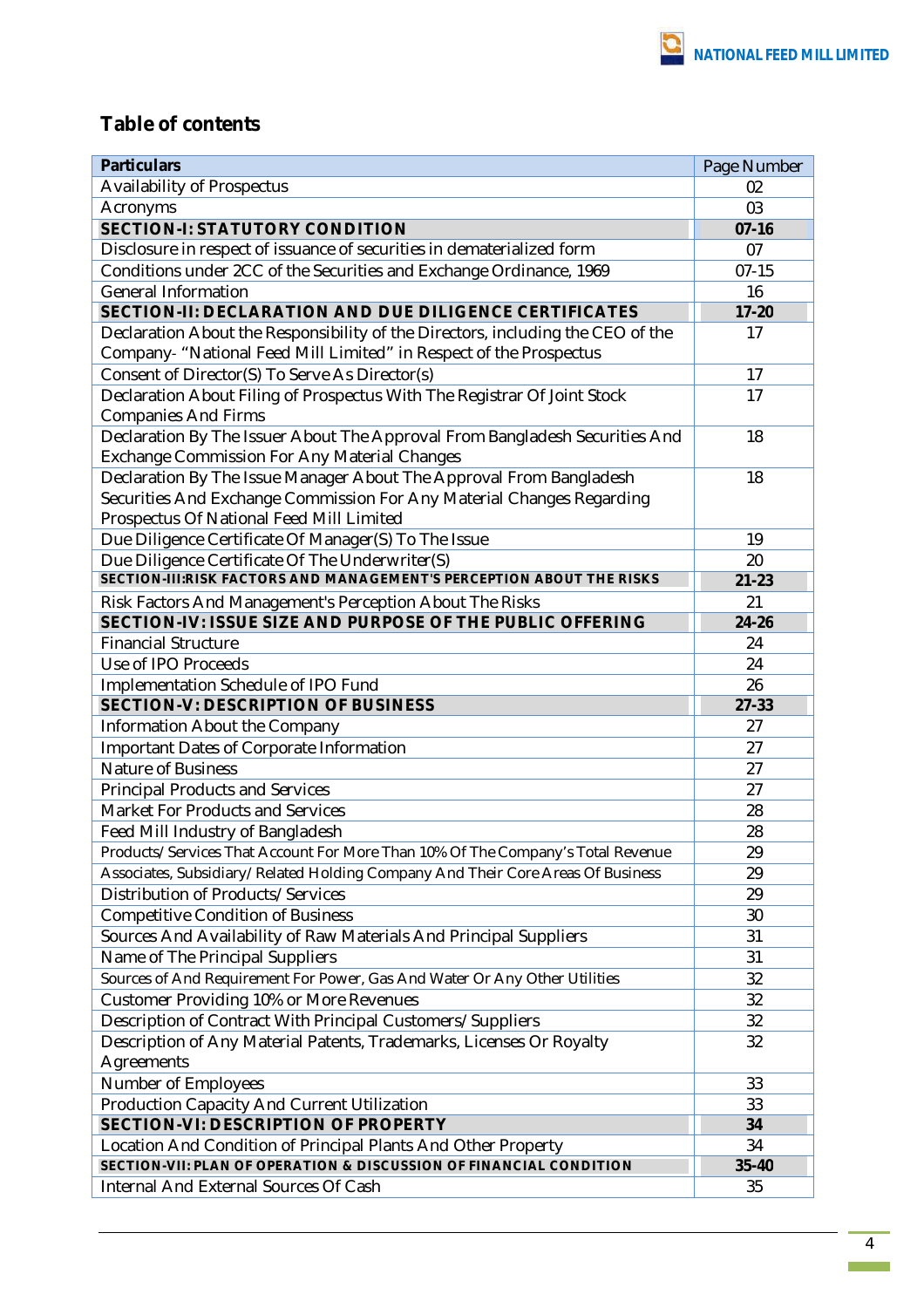

| Material Commitment For Capital Expenditures                                               | 35          |
|--------------------------------------------------------------------------------------------|-------------|
| Material Changes From Period To Period                                                     | 35          |
| Seasonal Aspect Of The Company's Bussiness                                                 | 36          |
| Known Trends, Events Or Uncertainties                                                      | 36          |
| Changes In The Assets Of The Company Used To Pay Off Any Liabilities                       | 36          |
| Loan Taken From Or Given To Holding/Parent Company Or Subsidiary                           | 36          |
| <b>Future Contractual Liabilities</b>                                                      | 36          |
| VAT, Income Tax, Custom Duty Or Other Tax Liability                                        | 36          |
| Vat                                                                                        | 36          |
| <b>Income Tax</b>                                                                          | 36          |
| <b>Customs Duty</b>                                                                        | 37          |
| Operating Lease Commitment During The Last Five Years                                      | 37          |
| <b>Financial Commitment</b>                                                                | 37          |
| Financial lease Commitment during last 5 years                                             | 37          |
| Personnel related scheme                                                                   | 38          |
| Breakdown of Estimated of IPO Expenses                                                     | 39          |
| Revaluation of company's assets and summary thereof                                        | 40          |
| Transaction between holding/subsidiary/associate/company and the issuer                    | 40          |
| Auditors Certificate Regarding Allotment of Shares to Promoters or Sponsor                 | 40          |
| Shareholders For Consideration In Cash or Other than In Cash                               |             |
| Declaration Regarding Non-Suppression of Material Information                              | 40          |
| <b>SECTION-VIII:INFORMATION ABOUT DIRECTORS AND OFFICERS</b>                               | 41-50       |
| Information Regarding Directors And Directorship                                           | 41          |
| Directors Involvement In Other Organization                                                | 41          |
| Family Relationship Among The Directors                                                    | 41          |
| Family Relationship Between Directors And Top Five Officers                                | 42          |
| Short Bio-Data Of The Directors                                                            | 42          |
| Credit Information Bureau (CIB) Report                                                     | 43          |
| Particulars of the Top Executives                                                          | 44          |
| Involvement Of Directors And Officers In Certain Legal Proceedings                         | 44          |
| Certain Relationships And Related Transactions                                             | 44          |
| <b>Executive Compensation</b>                                                              | 45          |
| Options Granted To Directors, Officers And Employees                                       | 46          |
| Transaction With The Directors And Subscribers To The Memorandum                           | 46          |
| Auditor's Certificate Regarding Net Tangible Asset National Feed Mill Limited              | 47          |
| Ownership Of Company's Securities                                                          | 48          |
| Securities Of The Company Owned By The Directors                                           | 49          |
| Securities Of The Company Owned By Top Salaried Officers And All Other Officers As A Group | 50          |
| Securities of The company owned By The sponsorgroup                                        | 50          |
| Shareholding 5% Or More Of The Company's Securities                                        | 50          |
| <b>SECTION-IX: DETERMINATION OF OFFER PRICE</b>                                            | 51-54       |
| Market For The Securities Being Offered                                                    | 51          |
| Declaration About Listing Of Shares With The Stock Exchange(S)                             | 52          |
| Description Of Securities Outstanding Or Being Offered                                     | 52          |
| Dividend, Voting, Preemption Right                                                         | 52          |
| Conversion & Liquidation Right                                                             | 53          |
| Dividend Policy                                                                            | 53          |
| Other Rights Of Share Holders                                                              | 53          |
| <b>Debt Securities</b><br><b>SECTION-X: PLAN OF DISTRIBUTION</b>                           | 54<br>55-56 |
| <b>Underwriting Of Shares</b>                                                              | 55          |
|                                                                                            |             |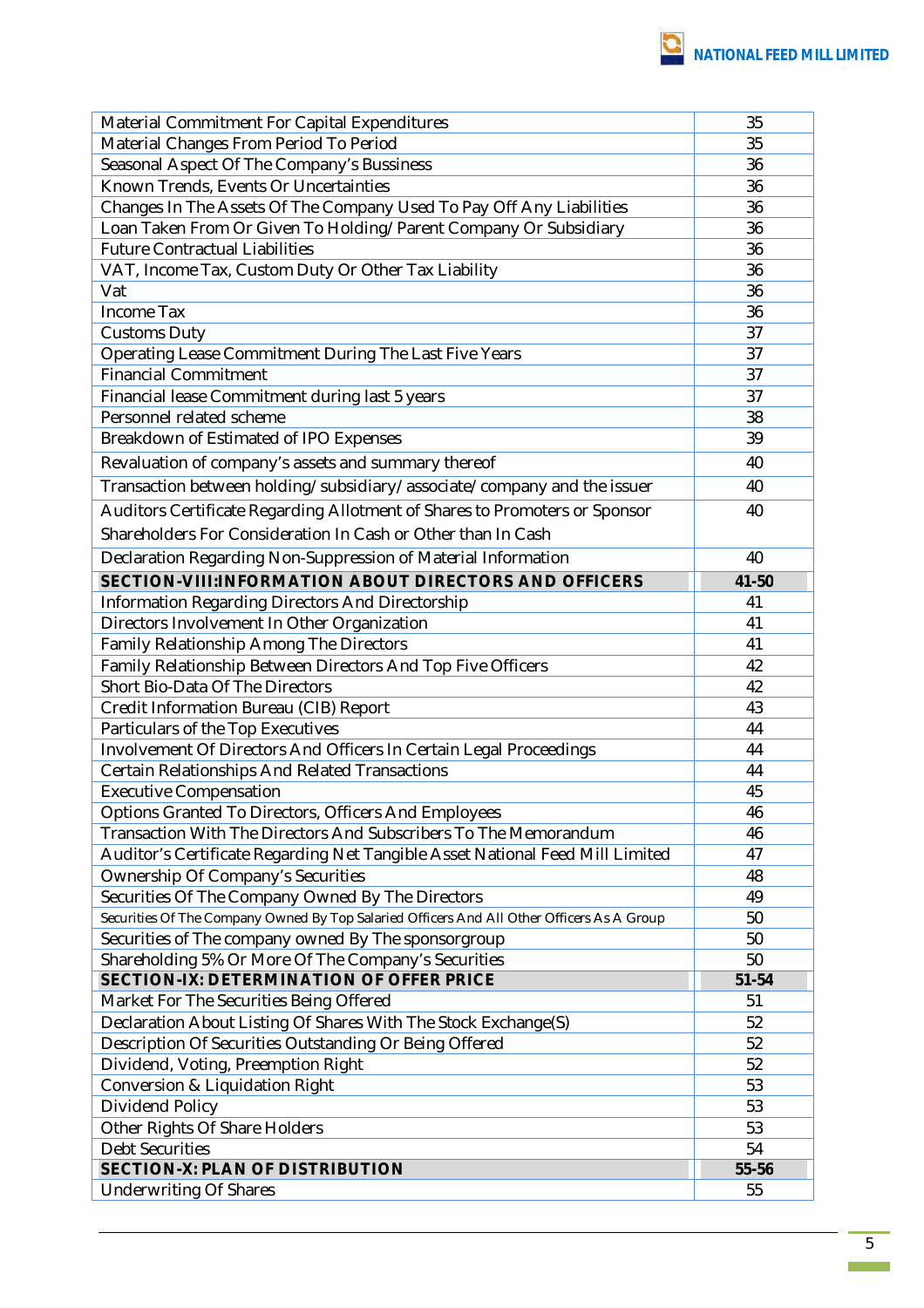

| Principal Terms And Conditions Of Underwriting Agreement                        | 55        |
|---------------------------------------------------------------------------------|-----------|
| <b>Commission For The Underwriters</b>                                          | 56        |
| Right Of Underwriters On Company's Board                                        | 56        |
| Relationship Of Officer Or Director Of The Underwriters Acting As Director Of   | 56        |
| The Company                                                                     |           |
| SECTION-XI: ALLOTMENT, SUBSCRIPTION & MARKET                                    | $57 - 63$ |
| Lock-In Provision On Sponsor's Sharers                                          | 57        |
| Refund Of Subscription Money                                                    | 58        |
| Subscription By And Refund To Non-Resident Bangladeshis (NRB)                   | 59        |
| <b>Availability Of Securities</b>                                               | 59        |
| Allotment                                                                       | 60        |
| <b>Application For Subscription</b>                                             | 61        |
| <b>Trading And Settlement</b>                                                   | 63        |
| <b>SECTION-XII: MATERIAL CONTRACTS &amp; OTHERS</b>                             | 64-65     |
| <b>Material Contracts</b>                                                       | 64        |
| Manager To The Issue                                                            | 64        |
| Commission To The Bankers To The Issue                                          | 64        |
| <b>Bankers To The Issue</b>                                                     | 65        |
| <b>SECTION-XIII: CORPORATE DIRECTORY</b>                                        | 66        |
| Auditor's Report To The Shareholders Of National Feed Mill Limited              | 67-95     |
| Auditors report under section 135(1) and paragraph 24(1) of Part-II of Third    | 96-98     |
| Schedule of the Cmpanies Act, 1994                                              |           |
| Auditor Certificate regarding Calculation of EPS & Ratios                       | 99        |
| Information include as per BSEC's Notification no. SEC/CMRRCD/2008/115/admin/30 | 100       |
| <b>Audditors Additional Disclosures</b>                                         | 101-112   |
| <b>Application Form</b>                                                         | 113-121   |
| <b>New IPO Application Process</b>                                              | 122       |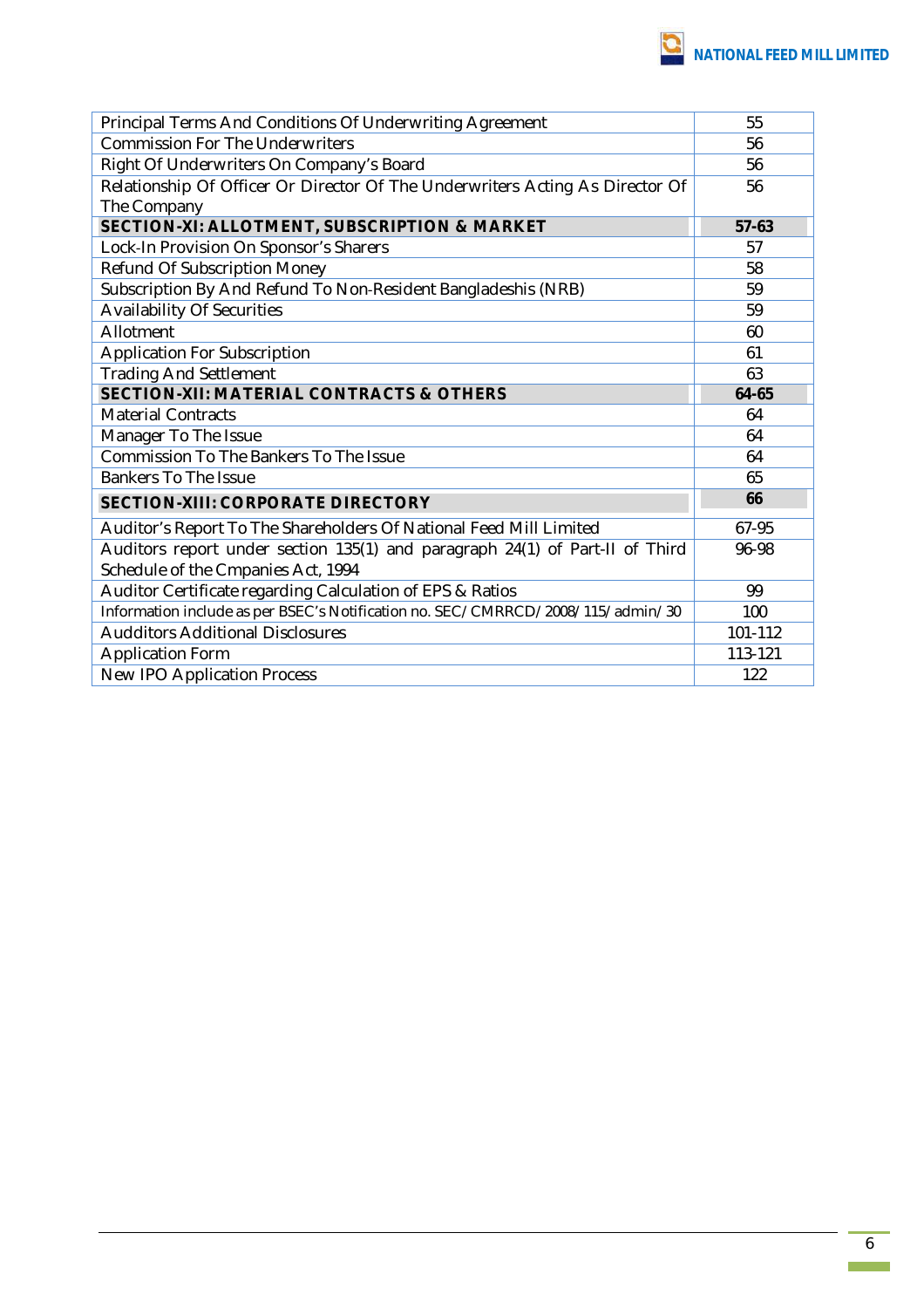#### **STATUTORY CONDITION SECTION-I**

#### **DISCLOSURE IN RESPECT OF ISSUANCE OF SECURITIES IN DEMATERIALIZED FORM**

"As per provisions of the Depository Act, 1999 and regulations made there under, share of the company will be issued in dematerialized form only. All transfer/transmission, splitting or conversion will take place in the CDBL system and any further issuance of shares (including right/bonus) will also be issued in dematerialized form only."

#### **CONDITIONS UNDER 2CC OF THE SECURITIES AND EXCHANGE ORDINANCE, 1969**

# **PART–A**

- 1. The company shall go for Initial Public Offer (IPO) for 1,80,00,000 Ordinary Shares of Tk. 10.00 each at per share worth Tk. 18,00,00,000.00 (Tk. Eighteen Crore) following the Securities and Exchange Commission (Public Issue) Rules, 2006, the Depository Act, 1999 and regulations made there under.
- 2. The abridged version of the prospectus, as approved by the Commission, shall be published by the issuer in 4 (Four) national daily newspapers (two in Bangla and two in English), within 5 (Five) working days of issuance of the consent letter. The issuer shall post the full prospectus, vetted by the Bangladesh Securities and Exchange Commission, in the issuer's website and shall also put on the websites of the Commission, stock exchanges, and the issue manager, within 5 (Five) working days from the date of issuance of this letter and shall remain posted till the closure of the subscription list. The issuer shall submit to BSEC, the stock exchanges and the issue managers a diskette containing the text of the vetted prospectus in "MS -Word" format.
- 3. Sufficient copies of prospectus shall be made available by the issuer so that any person requesting a copy may receive one. A notice shall be placed on the front of the application form distributed in connection with the offering, informing that interested persons are entitled to a prospectus, if they so desire, and that copies of prospectus may be obtained from the issuer and the issue managers. The subscription application shall indicate in bold type that no sale of securities shall be made, nor shall any money be taken from any person, in connection with such sale until twenty five days after the prospectus has been published.
- 4. The company shall submit 40 (Forty) copies of the printed prospectus to the Bangladesh Securities and Exchange Commission for official record within **5 (Five) working days** from the date of publication of the abridged version of the prospectus in the newspaper.
- 5. The issuer company and the issue managers shall ensure transmission of the prospectus, abridged version of the prospectus and relevant application forms for NRBs through email, simultaneously with publication of the abridged version of the prospectus, to the Bangladesh Embassies and Missions abroad and shall also ensure sending of the printed copies of abridged version of the prospectus and application forms to the said Embassies and Missions within 5 (Five) working days of the publication date by Express Mail Service (EMS) of the postal department. A compliance report shall be submitted in this respect to the BSEC jointly by the issuer and the issue managers within 2 (Two) working days from the date of said dispatch of the prospectus and the forms.
- 6. The paper clipping of the published abridged version of the prospectus, as mentioned at **condition no. 2 above**, shall be submitted to the Commission within 24 hours of the publication thereof.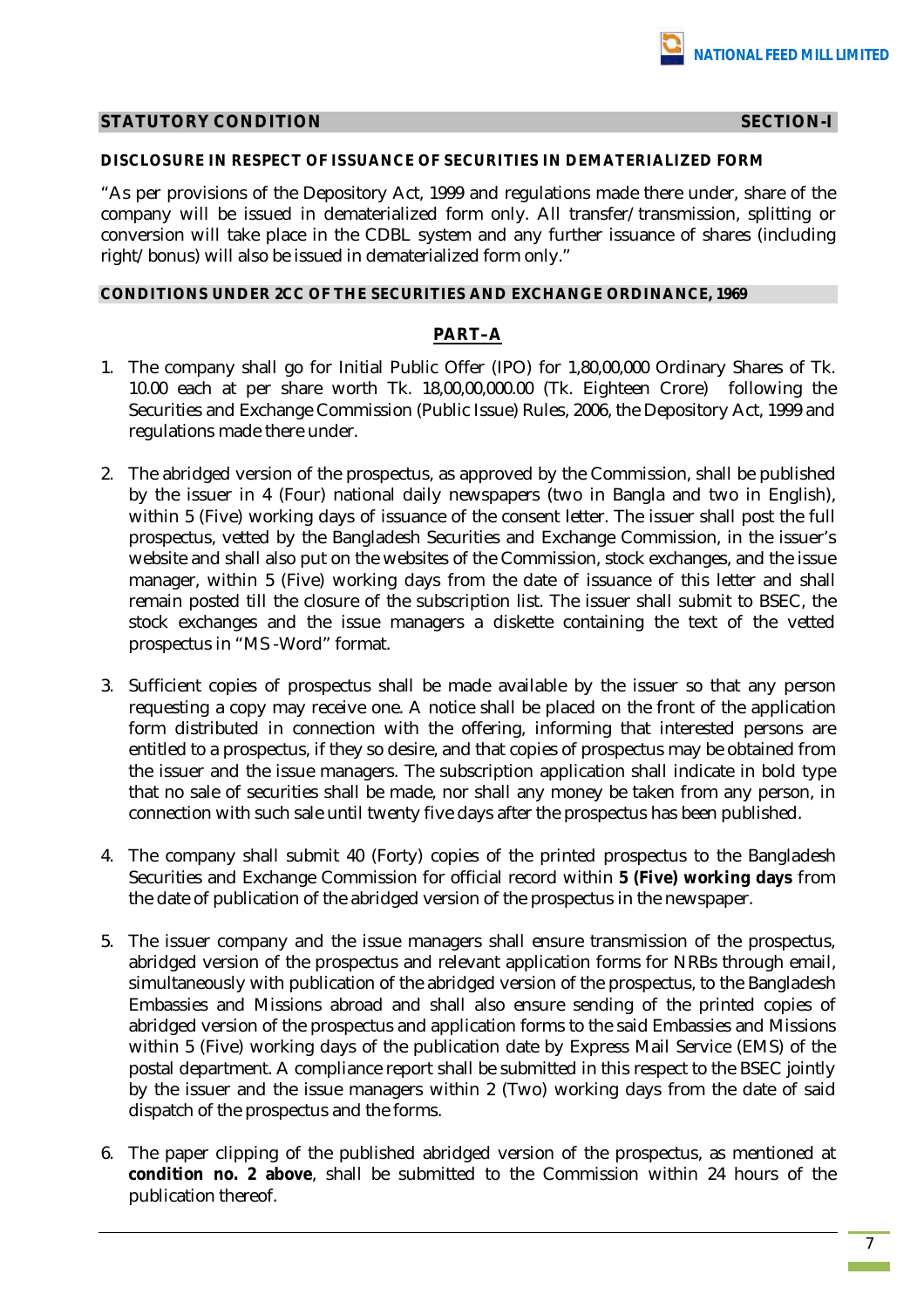- 7. The company shall maintain separate bank account(s) for collecting proceeds of the Initial Public Offering and shall also open Foreign Currency (FC) account(s) to deposit the application money of the Non Resident Bangladeshis (NRBs) for IPO purpose, and shall incorporate full particulars of said FC account(s) in the prospectus. The company shall open the above-mentioned accounts for IPO purpose; and close these accounts after refund of over-subscription money. Non-Resident Bangladeshi (NRB) means Bangladeshi citizens staying abroad including all those who have dual citizenship (provided they have a valid Bangladeshi passport) or those, whose foreign passport bear a stamp from the concerned Bangladesh Embassy to the effect that no visa is required for traveling to Bangladesh.
- 8. The issuer company shall apply to all the stock exchanges in Bangladesh for listing within 7 (Seven) working days from the date of issuance of this letter and shall simultaneously submit the vetted prospectus with all exhibits, as submitted to BSEC, to the stock exchanges.
- 9. The following declaration shall be made by the company in the prospectus, namely: -

# "**Declaration about Listing of Shares with the stock exchange (s):**

None of the stock exchange(s), if for any reason, grants listing within 75 (Seventy Five) days from the closure of subscription, any allotment in terms of this prospectus shall be void and the company shall refund the subscription money within 15 (Fifteen) days from the date of refusal for listing by the stock exchanges, or from the date of expiry of the said 75 (Seventy Five) days, as the case may be.

In case of non-refund of the subscription money within the aforesaid 15 (Fifteen) days, the Directors of the company, in addition to the issuer company, shall be collectively and severally liable for refund of the subscription money, with interest at the rate of 2% (Two Percent) per month above the bank rate, to the subscribers concerned.

The issue managers, in addition to the issuer company, shall ensure due compliance of the above mentioned conditions and shall submit compliance report thereon to the Commission within 7 (Seven) days of expiry of the aforesaid fifteen days time period allowed for refund of the subscription money."

- 10. The subscription list shall be opened and the sale of securities commenced after **25 (Twenty Five) days** of the publication of the abridged version of the prospectus and shall remain open for **5 (Five) consecutive banking days**.
- 11. A non-resident Bangladeshi shall apply either directly by enclosing a foreign demand draft drawn on a bank payable at Dhaka, or through a nominee by paying out of foreign currency deposit account maintained in Bangladesh or in Taka, supported by foreign currency encashment certificate issued by the concerned bank, for the value of securities applied for through crossed bank cheque marking "Account Payee only". The NRB applicants shall send applications to the issuer company within the closing date of the subscription so as to reach the same to the company by the closing date plus 9 (Nine) days. Applications received by the company after the above time period will not be considered for allotment purpose.
- 12. The company shall apply the spot buying rate (TT clean) in US Dollar, UK Pound Sterling and Euro of Sonali Bank Ltd, which shall be mentioned in the Prospectus, as prevailed on the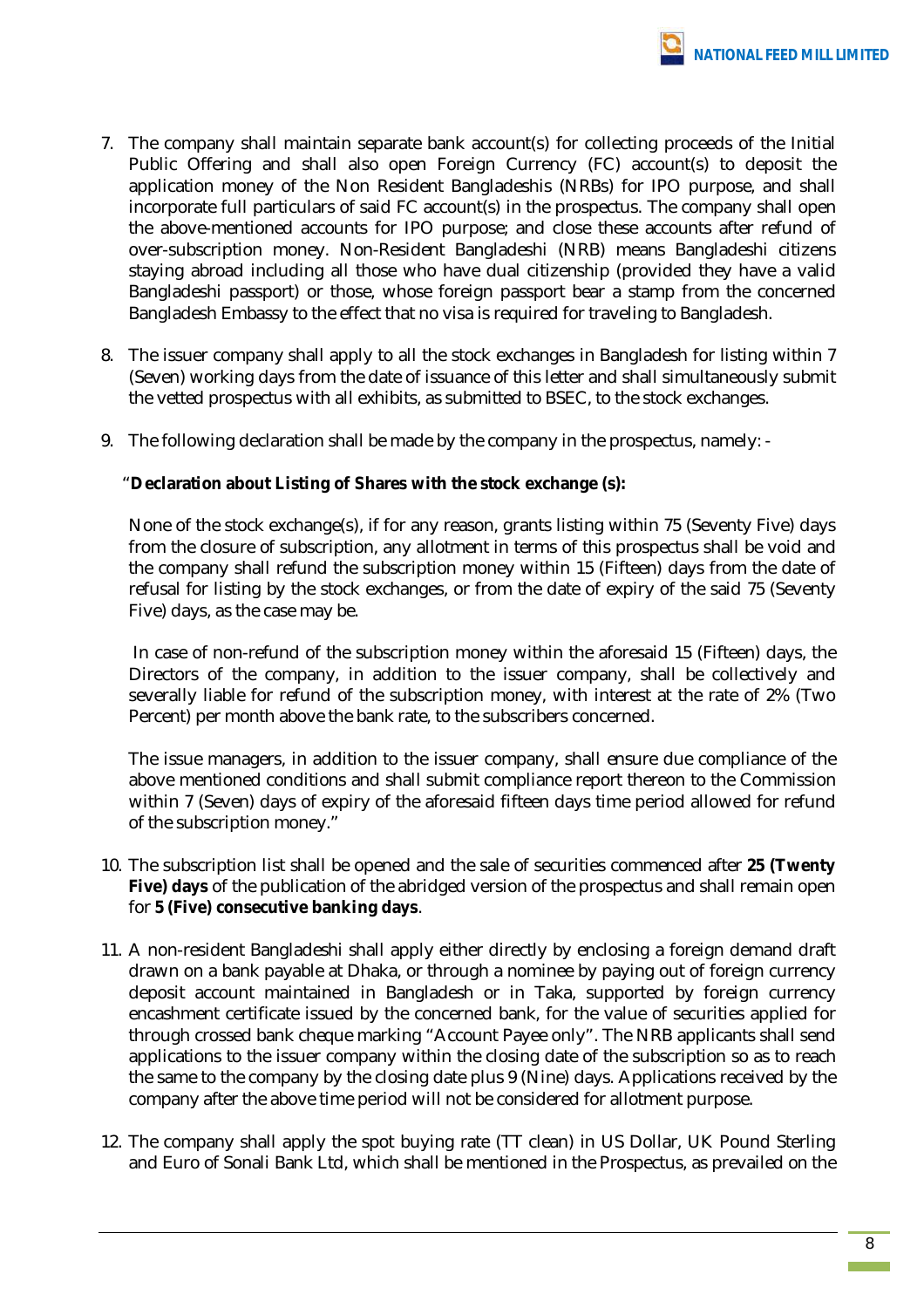date of opening of the subscription for the purpose of application of the NRBs and other non-Bangladeshi persons, wherever applicable.

- 13. The Company and the issue manager shall ensure prompt collection/clearance of the foreign remittances of NRBs and other non-Bangladeshi(s), if applicable, for allotment of shares.
- 14. Upon completion of the period of subscription for securities, the issuer and the issue manager shall jointly provide the Commission and the stock exchanges with the preliminary status of the subscription within 5 (Five) working days, in respect of the following matters, namely:
	- a. Total number of securities for which subscription has been received;
	- b. Amount received from the subscription; and
	- c. Amount of commission paid to the bankers to the issue.
- 15. The issuer and the issue manager shall jointly provide the Commission and the stock exchanges with the list of valid and invalid applicants (i.e. final status of subscription) in electronic form in 2 (Two) CDs and final status of subscription to the Commission within **3 (Three) weeks** after the closure of the subscription along with bank statement (original), branch-wise subscription statement. The list of valid and invalid applicants shall be finalized after examination with the CDBL in respect of BO accounts and particulars thereof.
- 16. The IPO shall stand cancelled and the application money shall be refunded immediately (but not later than 5 (Five) weeks from the date of the subscription closure), if any of the following events occur:
	- (a) Upon closing of the subscription list it is found that the total number of valid applications (in case of under subscription including the number of the underwriter) is less than the minimum requirement as specified in the listing regulations of the stock exchange(s) concerned; or
	- (b) At least 50% of the IPO is not subscribed.
- 17. 20% of the total public offering shall be reserved for Affected Small Investors, 10% of total public offering shall be reserved for non-resident Bangladeshi (NRB) and 10% for mutual funds and collective investment schemes registered with the Commission, and the remaining 60% shall be open for subscription by the general public. In case of under-subscription under any of the 10% and 20% categories mentioned above, the unsubscribed portion shall be added to the general public category and, if after such addition, there is over subscription in the general public category, the issuer and the managers to the issue shall jointly conduct an open lottery of all the applicants added together.
- 18. All the applicants shall first be treated as applied for one minimum market lot of **500 shares worth Taka 5,000/-** (Five Thousand only). If, on this basis, there is over subscription, then lottery shall be held amongst the applicants allocating one identification number for each application, irrespective of the application money. In case of over-subscription under any of the categories mentioned hereinabove, the issuer and the issue managers shall jointly conduct an open lottery of all the applications received under each category separately in presence of representatives from the issuer, the stock exchanges and the applicants, if there be any.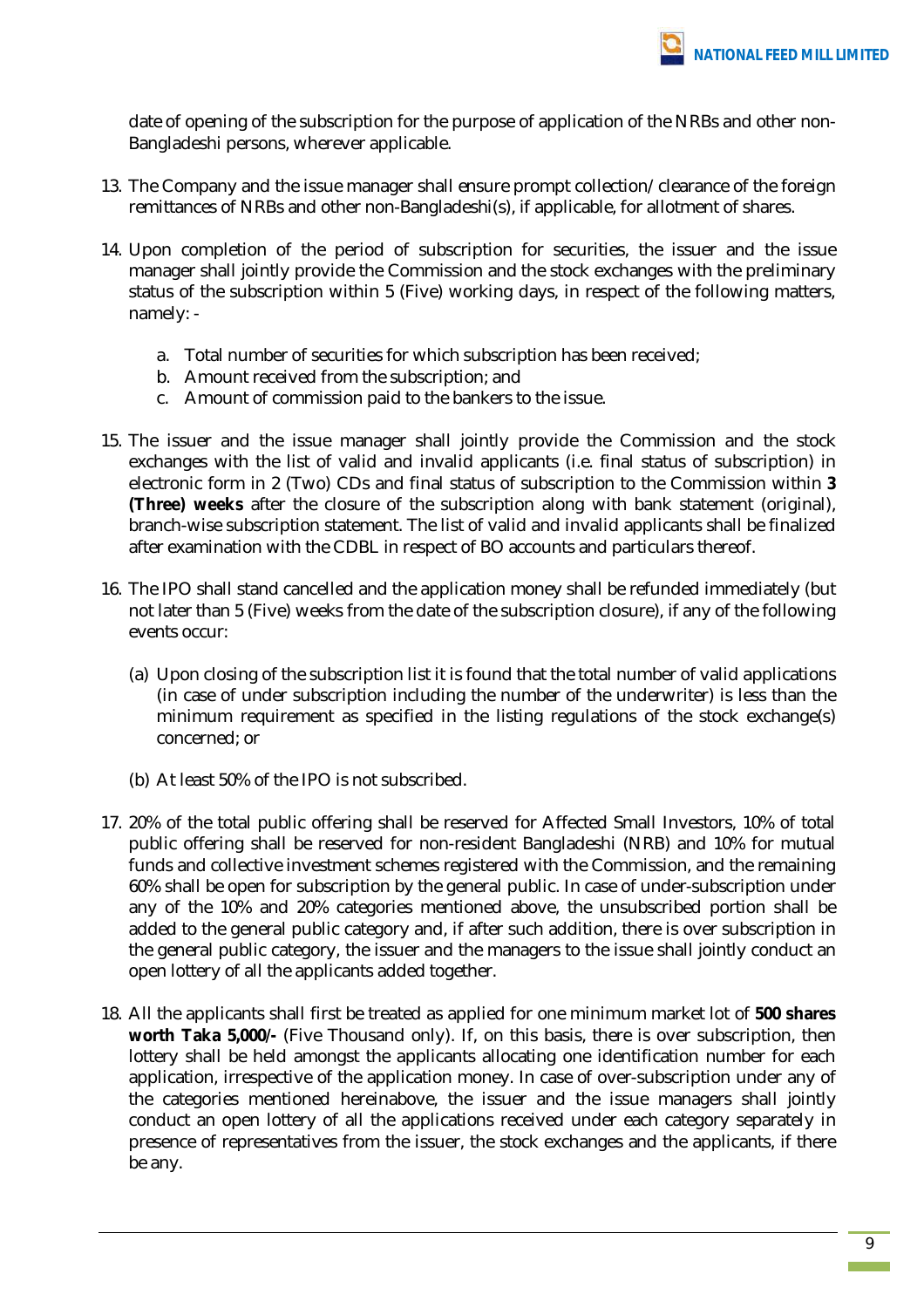- 19. **An applicant cannot submit more than two applications, one in his/her own name and the other jointly with another person. In case an applicant makes more than two applications, all applications will be treated as invalid and will not be considered for allotment purpose. In addition, 15% (fifteen) of the application money shall be forfeited by the Commission and the balance amount will be refunded to the applicant.**
- 20. **The applicant shall provide with the same bank account number in the application form as it is in the BO account of the application.**
- 21. **The applicants who have applied for more than two applications using same bank account, their application will not be considered for lottery and the Commission will forfeit 15% of their subscription money too.**
- 22. Lottery (if applicable) shall be held within **4 (Four) weeks** from closure of the subscription date.
- 23. The company shall issue share allotment letters to all successful applicants within **5 (Five) weeks** from the date of the subscription closing. Within the same time, refund to the unsuccessful applicants shall be made in the currency in which the value of securities was paid for by the applicants without any interest, through direct deposit to the applicant's bank account as far as possible/ Account Payee Cheque/ refund warrants with bank account number, bank's name and branch as indicated in the securities application forms payable at Dhaka/ Chittagong/ Khulna/ Rajshahi/ Barisal/ Sylhet/ Bogra, as the case may be subject to condition No. 19 & 21 above.

Refund money of the unsuccessful applicants shall be credited directly to their respective bank accounts, who have chosen the option in the IPO application forms, as maintained with the bankers to the issue or any other banks mentioned in the application.

A compliance report in this regard shall be submitted to the Commission within 7 (Seven) weeks from the date of closure of subscription.

- 24. The company shall furnish the List of Allotees to the Commission and the stock exchange(s) simultaneously in which the shares will be listed, within **24 (Twenty Four) hours** of allotment.
- 25. In the event of under-subscription of the public offering, the unsubscribed portion of securities shall be taken up by the underwriter(s) (subject to Para -16 above). The issuer must notify the underwriters to take up the underwritten shares within 10 (Ten) days of the closing of subscription on full payment of the share money within 15 (Fifteen) days of the issuer's notice. The underwriter shall not share any underwriting fee with the issue managers, other underwriters, issuer or the sponsor group.
- 26. All issued shares of the issuer at the time of according this consent shall be subject to a **lockin period of 3 (Three) years** from the date of issuance of prospectus or commercial operation, whichever comes later

 Provided that the persons (other than Directors and those who hold 5% or more shares in the company), who have subscribed to the shares of the company within immediately preceding two years of according consent shall be subject to a **lock-in period of 1 (One) year** from the date of issuance of prospectus or commercial operation, whichever comes later.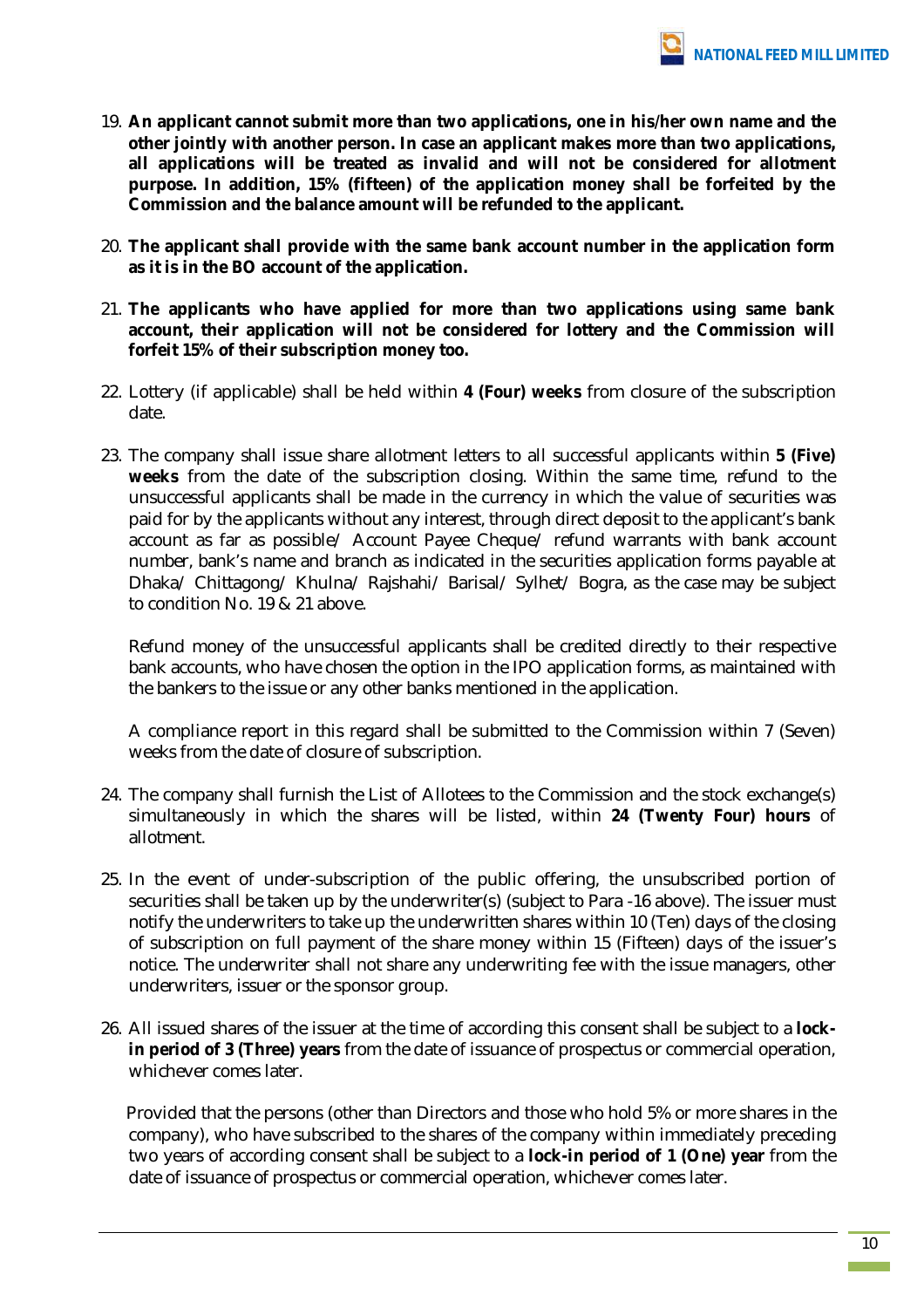- 27. In respect of shares of Sponsors/Directors/Promoters (if in paper format) shall be handed over to security custodian bank registered with BSEC and shall remain till completion of lock in and the name and branch of the bank shall be furnished to the Commission jointly by the issuer and issue managers, along with a confirmation thereof from the custodian bank, within one week of listing of the shares with the stock exchange(s). Or they (shares of Sponsors/ Directors/ Promoters) can be demated and will remain in lock-in under CDBL system and issuer will submit a dematerialization confirmation report generated by CDBL and attested by Managing Director of the company along with lock-in confirmation with BSEC within one week of listing of the shares with the stock exchange(s). In respect of shares other than Sponsors/Directors/Promoters the issuer will ensure their lock-in of those shares and submit a statement to this effect to BSEC.
- 28. The company shall apply to the stock exchanges for listing within 7 (Seven) working days of issuance of this letter and shall simultaneously submit to the Commission attested copies of the application filed with the stock exchanges.
- 29. **The company shall not declare any benefit/dividend other than cash based on the financial statements for the year ended 31 December, 2013 before listing of its capital with Stock Exchange(s).**
- 30. Making of any false statement in the application or supplying of incorrect information there in or suppressing any relevant information in the application shall make the application liable to rejection and subject to forfeiture of 25% of the application money and/or forfeiture of share (unit) before and after issuance of the same by the issuer. The said forfeited application money of share (unit) will be deposited in the account of Bangadesh Securities and Exchange Commission (BSEC). This is in addition to any other penalties as may be provided for by the law.
- 31. Updated Corporate Governance Guide line has to be complied with and a compliance report there with shall be submitted to the Commission before 7 (seven) days of opening of subscription.

# **PART–B**

1. In addition to the existing IPO application process, applicants can also apply through their Stockbroker/Merchant Bankers in the following process:

# **Step-1 (Applicant)**

- a. Applicants other than Non-resident Bangladeshi (NRB) and Foreign applicants for public issue of securities shall submit application/instruction, within the subscription period, to the Stockbroker/ Merchant Banker where the applicant maintains BO account.
- b. The application/instruction may be submitted in prescribed paper or electronic form, which shall contain the Customer ID, Name, BO Account Number, Number of Securities applied for, Total Amount and Category of the Applicant. At the same time the applicant shall make the application money available in respective customer account maintained with the Stockbroker/Merchant Banker. No margin facility, advance or deferred payment is permissible for this purpose. Application/instructions shall be preserved by the same Stockbroker/Merchant Banker up to 6 months from listing of the securities with exchange.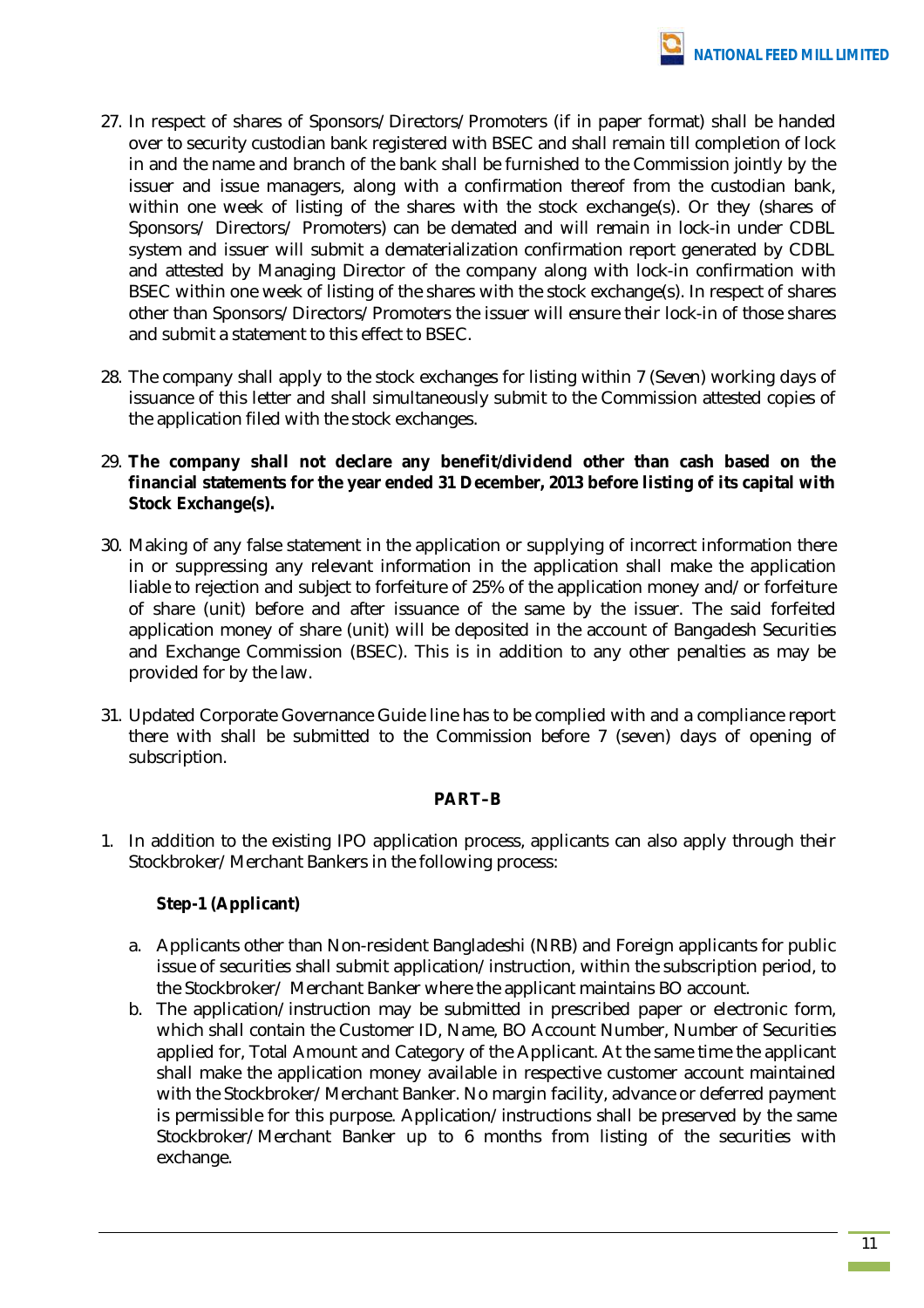# **Step-2 (Intermediary)**

- a. The Stockbroker/Merchant Banker shall maintain separate bank account only for this purpose namely "Public Issue Application Account". The Stockbroker/Merchant Banker shall verify the availability of fund and if find in order, block the customer account for an amount equivalent to the application money, accumulate all the application/instructions received up to the subscription closing date, deposit the amount in the "Public Issue Application Account" maintained with its bank, instruct the banker to block the account for an amount equivalent to the aggregate application money and to issue a certificate in this regard. In case of application submitted by the Stock-dealer or the Merchant Banker's own portfolio, the application amount should also be transferred to the "Public Issue Application Account".
- b. Banker of the Stockbroker/Merchant Banker shall block the account(s) as requested for, issue a certificate confirming the same and provide it to the respective Stockbroker/Merchant Banker. The Stockbroker/Merchant Banker shall prepare category wise lists of the applicants containing Customer ID, Name, BO Account Number and Number of Securities applied for, and within 03 (three) working days from the subscription closing date, send it to the issuer both in electronic (text format with tilde '~' separator) and printed format along with the certificate issued by its banker.

# **Step-3 (Issuer)**

- a. The issuer shall prepare consolidated list of the applications and send the applicants' BOIDs in electronic (text format with tilde '~' separator) format in a CDROM to CDBL for verification. CDBL shall verify the BOIDs as to whether the BO accounts of the applicants are active or not. Along with the verification report, CDBL shall provide the issuer with an updated database of the applicants containing BO Account Number, Name, Addresses, Parents' Name, Joint Account Information and Bank Account Information. After receiving verification report and information from CDBL, the issuer shall scrutinize the applications, prepare category wise consolidated lists of the valid and invalid applications, submit status reports of subscription to the Commission and the stock exchanges and conduct lottery in line with the conditions of the consent letter.
- b. Within 02 (two) working days of conducting lottery, the issuer shall:
	- i. send the lists of the successful and unsuccessful applicants (other than NRB and foreign) in electronic (text format with tilde '~' separator) and printed format to the Stockbroker/Merchant Banker, request them to unblock the amount blocked earlier and remit the amount of successful applicants to the issuers respective Escrow Account opened for subscription purpose.
	- ii. issue allotment letters in the names of successful applicants in electronic format with digital signatures and send those to respective Stockbroker/Merchant Bankers. To credit the allotted shares to the respective BO accounts, the issuer shall send consolidated allotment data (BOID and number of securities) in text format in a CDROM to CDBL.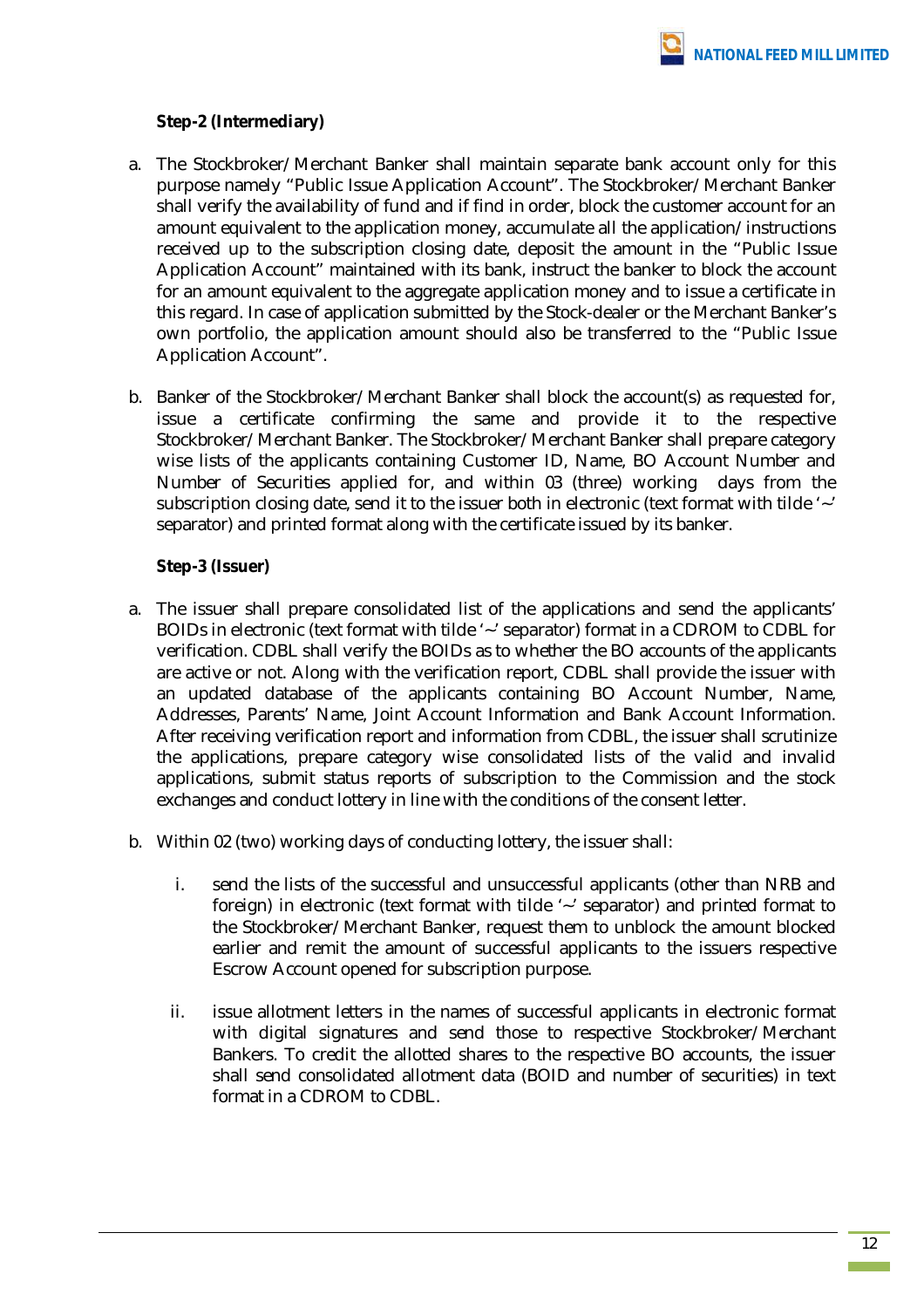# **Step-4 (Intermediary)**

- a. On the next working day of receiving the documents from the issuer and issue manager, the stockbroker/Merchant Banker shall request its banker to release the amount blocked earlier and remit the aggregate amount of successful applicants deducting service charge to the 'Escrow' account of the issuer opened for the subscription purpose.
- b. On the next working day of receiving request from the Stockbrokers/Merchant Bankers, their bankers shall unblock the amount blocked in the account(s) and remit the amount as<br>requested for to the issuer's 'Escrow' account. Simultaneously. the requested for to the issuer's 'Escrow' account. Simultaneously, the stockbrokers/Merchant Bankers shall unblock the customer accounts; inform the successful applicants about allotment of securities and the unsuccessful applicants about releasing their blocked amounts. The unblocked amounts of unsuccessful applicants shall be placed as per their instructions.

#### **Miscellaneous**:

- a. The issuer and Issue Manager(s) shall jointly ensure compliance of the above.
- b. The Stockbroker/Merchant Banker shall be entitled to service charge at a rate of 0.05% on the total amount of application money received by them. The service charge shall be paid by the issuer and deducted by the Stockbroker/Merchant Banker from the amount of successful applicants while remitting to the issuer. In case of shortage of the service charge, the Stockbroker/Merchant Banker shall send a bill to the issuer and the issuer shall pay it within 02 (two) working days. The Stockbroker/Merchant Banker shall provide the issuer with a statement of the remittance amount and the processing fee.
- 2. The above application process is a pilot project and optional for investors, i.e. investors can apply either following new process through stockbroker/merchant banker or in existing process through banker to the issue.
- 3. List of the Stockbroker/Merchant Bankers participating in the pilot project shall be disclosed in the prospectus and abridged version thereof. Only the applicants maintaining accounts with the Stockbroker/Merchant Bankers name contained in the list can apply through the new process.

# **PART–C**

- 1. The issuer and the Issue Manager shall ensure that the abridged version of the prospectus and the full prospectus is published correctly and in strict conformity with the conditions of this letter without any error/omission, as vetted by the Bangladesh Securities and Exchange Commission.
- 2. The issue manager shall carefully examine and compare the published abridged version of the prospectus on the date of publication with the copy vetted by BSEC. If any discrepancy/ inconsistency is found, both the issuer and the issue manager shall jointly publish a corrigendum immediately in the same newspapers concerned, simultaneously endorsing copies thereof to BSEC and the stock exchange(s) concerned, correcting the discrepancy/inconsistency as required under 'Due Diligence Certificates' provided with BSEC.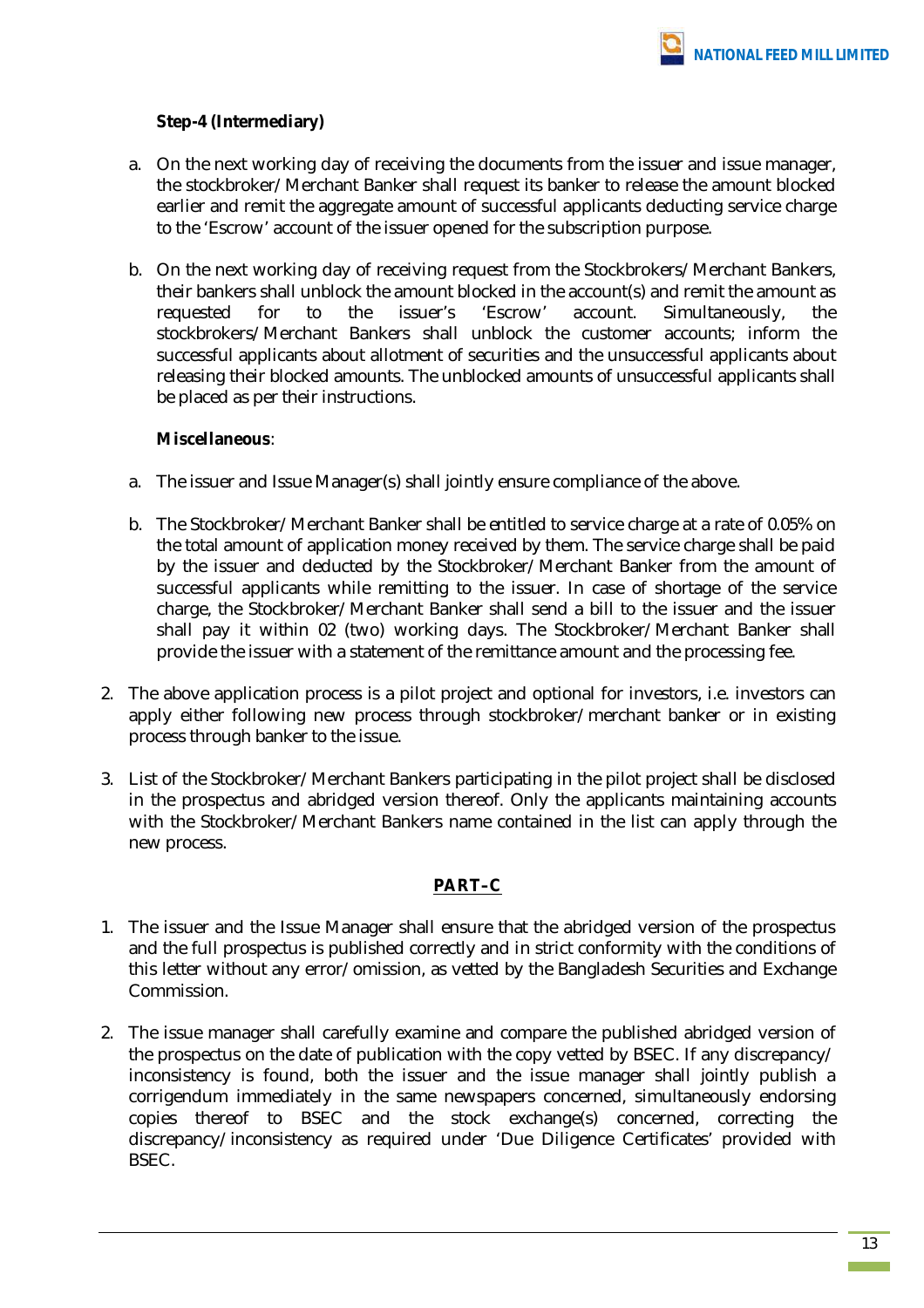- 3. Both the issuer company and the issue manager shall, immediately after publication of the prospectus and its abridged version, jointly inform the Commission in writing that the published prospectus and its abridged version are verbatim copies of the same as vetted by the Commission.
- 4. The fund collected through Public Offering shall not be utilized prior to listing with stock exchanges and that utilization of the said fund shall be effected through banking channel, i.e. through account payee cheque, pay order or bank drafts etc.
- 5. **The company shall furnish status report on utilization of Public Offering proceeds, audited by foreign affiliated auditors and authenticated by the board of directors to the Commission and the stock exchanges within 15 (Fifteen) days of the closing of each month until such fund is fully utilized, as mentioned in the schedule contained in the prospectus, and in the event of any irregularity or inconsistency, the Commission may employ or engage any person, at issuer's cost, to examine whether the issuer has utilized the proceeds for the purpose disclosed in the prospectus. At the time of auditing the auditors will perform the audit under the following terms of reference (TOR):**
	- **a) Whether IPO proceeds have been utilized for the purposes/heads as specified in the prospectus;**
	- **b) Whether IPO proceeds have been utilized in line with the condition (if any) of the Commission's consent letter;**
	- **c) Whether utilization of IPO proceeds have been completed within the time schedule/implementation schedule as specified in the published prospectus;**
	- **d) Whether utilization of IPO proceeds is accurate and for the purpose of the company as mentioned/specified in the published prospectus; and**
	- **e) The auditors should also confirm that:(i)assets have been procured/imported/constructed maintaining proper/required procedure as well as at reasonable price; and (ii) auditors report has been made on verification of all necessary documents/papers/vouchers in support of IPO proceeds making reconciliation with Bank Statement.**
- 6. All transactions, excluding petty cash expenses, shall be effected through the company's bank account(s).
- 7. Proceeds of the Public Offering shall not be used for any purpose other than those specified in the prospectus. Any deviation in this respect must have prior approval of the shareholders in the shareholders Meeting under intimation to BSEC and stock exchanges.
- 8. Directors on the Company's Board will be in accordance with applicable laws, rules and regulations.
- 9. The financial statements should be prepared in accordance with Bangladesh Accounting Standards (BAS) and Bangladesh Financial Reporting Standards (BFRS) as required by the Securities and Exchange Rules, 1987.
- 10. **If any quarter or half-year of the financial year ends after publication of the abridged version of prospectus and before listing of its securities with any exchange, the company shall disseminate/transmit/submit the said quarterly/half yearly financial statements in accordance with the Commission's Notification SEC/CMRRCD/2008-183/admin/03-34 dated September 27, 2009 and the section 13 of the Securities and Exchange Rules, 1987**.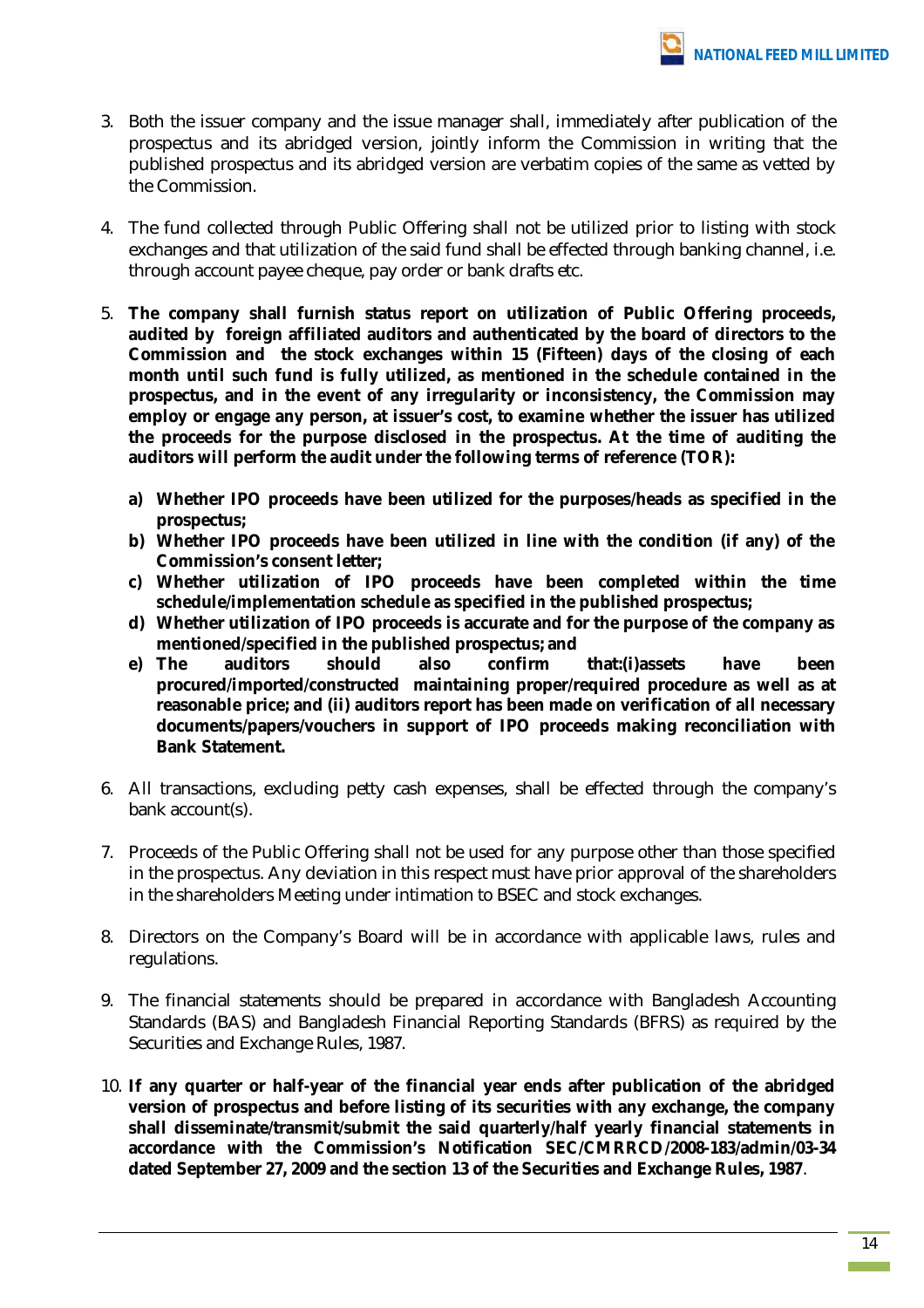11. **In the event of arising issues concerning Price Sensitive Information as defined under the**  *wmwKDwiwUR I G·‡PÄ Kwgkb (myweav‡fvMx e¨emv wbwl×KiY) wewagvjv* **1995 after publication of the abridged version of prospectus and before listing of its securities with any exchange, the company shall disseminate/transmit/submit the information as price sensitive in accordance with the Commission's Notification No. SEC/SRMI/200-953/1950 dated October 24, 2000.**

# **PART-D**

- 1. All the above conditions imposed under section 2CC of the Securities and Exchange Ordinance, 1969 shall be incorporated in the prospectus immediately after the page of the table of contents, with a reference in the table of contents, prior to its publication.
- 2. The Commission may impose further conditions/restrictions etc. from time to time as and when considered necessary which shall also be binding upon the issuer company.

# **PART-E**

- 1. As per provision of the Depository Act, 1999 & regulations made there under, shares will only be issued in dematerialized condition. All transfer/transmission/splitting will take place in the Central Depository Bangladesh Ltd. (CDBL) system and any further issuance of shares (Including rights/bonus) will be made in dematerialized form only. An applicant (including NRB) shall not be able to apply for allotment of shares without Beneficial Owners (BO) account.
- 2. The company and the issue manager shall ensure due compliance of all the above conditions and the Securities and Exchange Commission (Public Issue) Rules, 2006.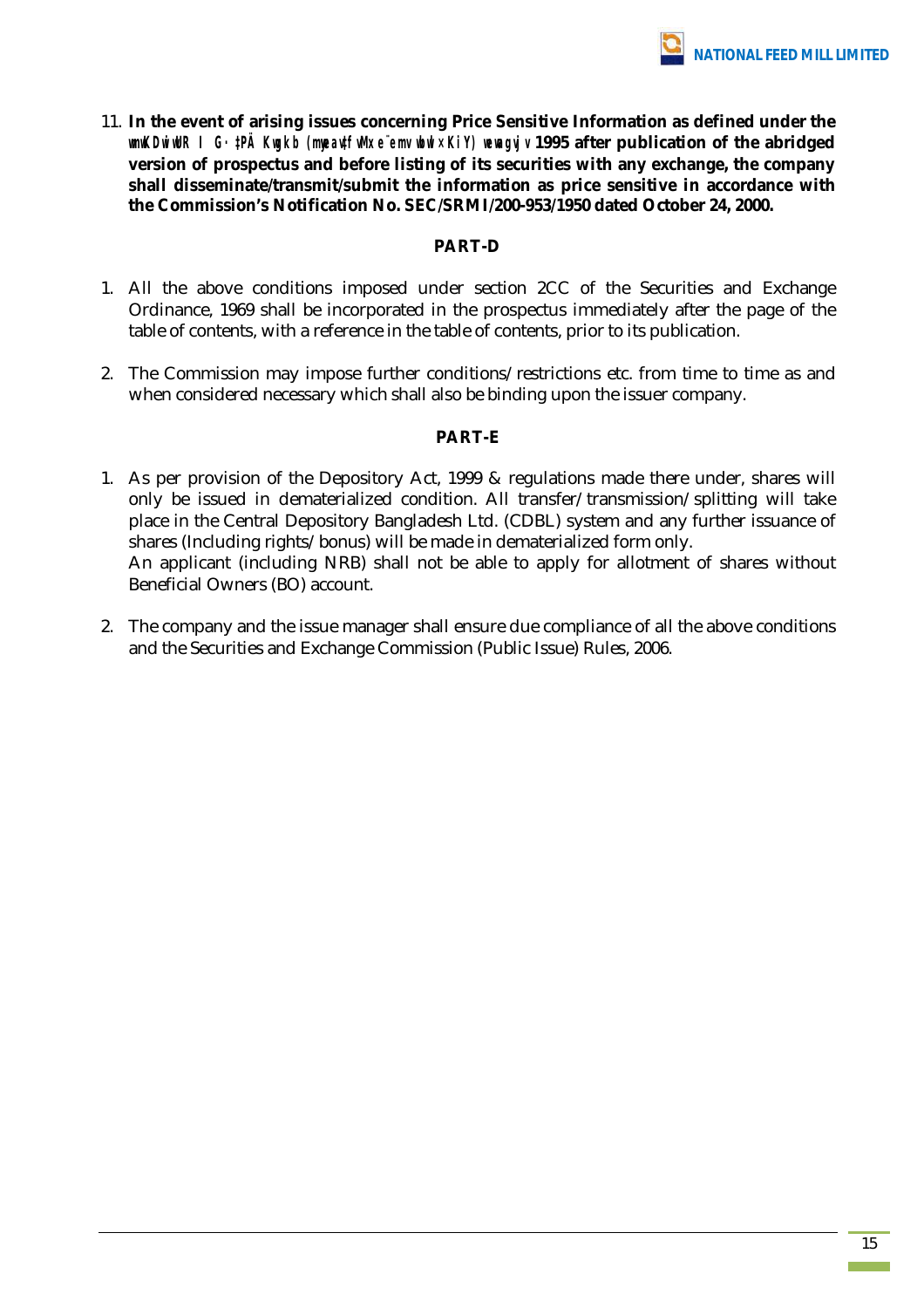#### **GENERAL INFORMATION**

- 1. ICB Capital Management Limited and PLFS Investments Limited have jointly prepared this Prospectus from information supplied by National Feed Mill Limited (the issuer Company) and also several discussions with Chairman, Managing Director, Directors and concerned Executives of the Company which are publicly available. The Board of Directors of National Feed Mill Limited hereby confirms that to the best of their knowledge and belief, the information contained herein is true and correct in all material respect and that there are no other material facts, the omission of which, would make any statement herein misleading.
- 2. No person is authorized to give any information or to make any representation not contained in this Prospectus and if given or made, any such information or representation must not be relied upon as having been authorized by the Company or the Issue Managers.
- 3. The Issue as contemplated in this document is made in Bangladesh and is subject to the exclusive jurisdiction of the courts of Bangladesh. Forwarding this Prospectus to any person resident outside Bangladesh in no way implies that the Issue is made in accordance with the laws of that country or is subject to the jurisdiction of the laws of that country.
- 4. A copy of this Prospectus may be obtained from the Head Office of National Feed Mill Limited, ICB Capital Management Limited, PLFS Investments Limited, the Underwriters and the Stock Exchanges where the securities will be listed.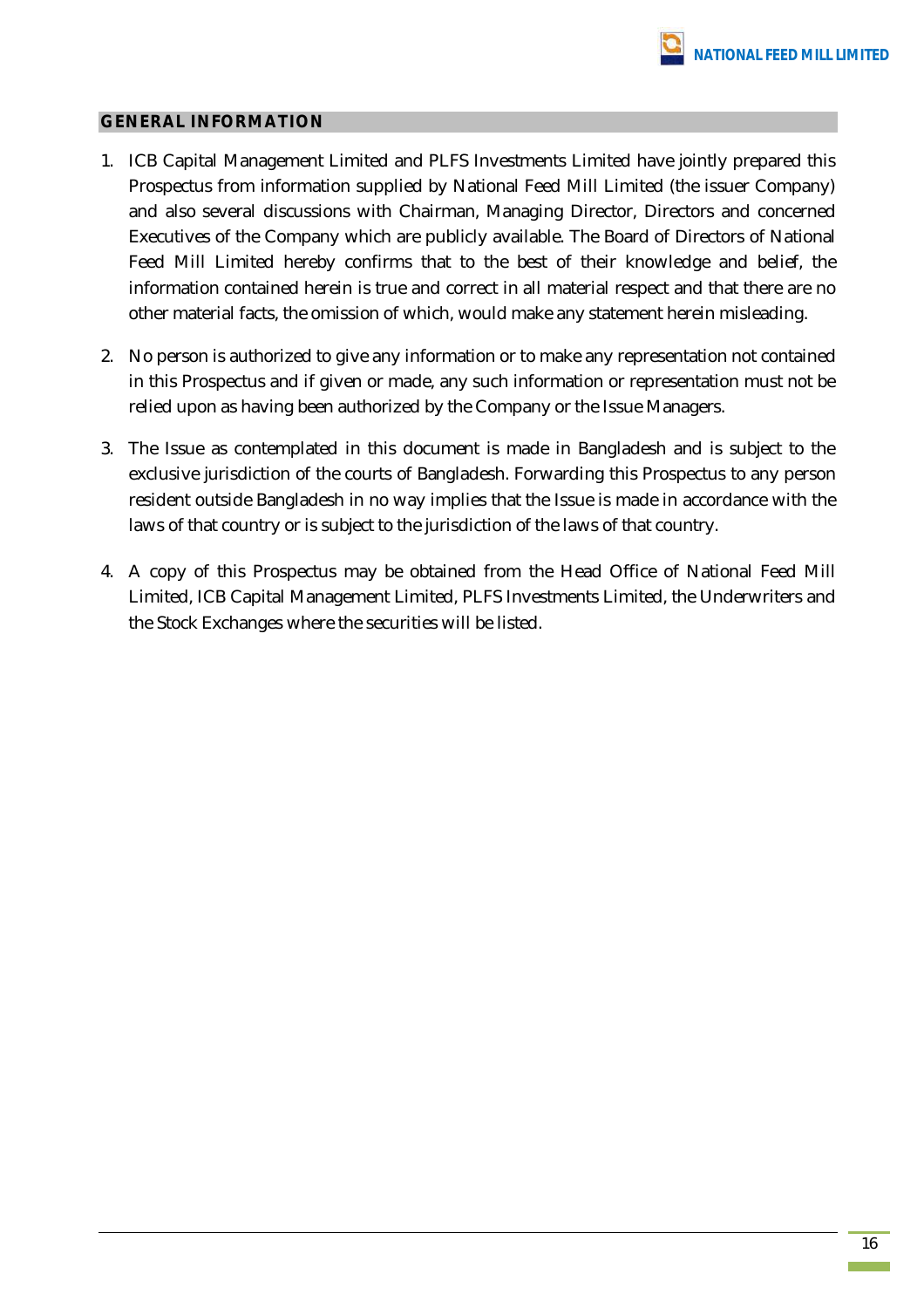#### **DECLARATION AND DUE DILIGENCE CERTIFICATES SECTION-II**

# **DECLARATION ABOUT THE RESPONSIBILITY OF THE DIRECTORS, INCLUDING THE CEO OF THE COMPANY‐ "NATIONAL FEED MILL LIMITED"IN RESPECT OF THE PROSPECTUS**

This prospectus has been prepared, seen and approved by us, and we, individually and collectively, accept full responsibility for the authenticity and accuracy of the statements made, information given in the prospectus, documents, financial statements, exhibits, annexes, papers submitted to the Commission in support thereof, and confirm, after making all reasonable inquires that all conditions concerning this public issue and prospectus have been met and that there are no other information or documents the omission of which make any information or statements therein misleading for which the Commission may take any civil, criminal or administrative action against any or all of us as it may deem fit.

We also confirm that full and fair disclosure has been made in this prospectus to enable the investors to make a well informed decision for investment.

> Sd/- Akther Hossain Babul Managing Director & Director

Sd/- Adib Hossain Babul **Director** 

Sd/- Farida Jahan Babul Chairman

> Sd/- Lipi Sultana Karim Director

Sd/- Imtiaz Ali Director

Sd/- Rezaul Karim Director

# **CONSENT OF DIRECTOR(S) TO SERVE AS DIRECTOR(S)**

We hereby agree that we have been serving as Director(s) of 'National Feed Mill Limited' and continue to act as a Director(s) of the Company.

Sd/- Farida Jahan Babul Chairman

Sd/- Adib Hossain Babul Director

> Sd/- Imtiaz Ali Director

Sd/- Akther Hossain Babul Managing Director & Director

> Sd/- Lipi Sultana Karim Director

> > Sd/- Rezaul Karim **Director**

#### **DECLARATION ABOUT FILING OF PROSPECTUS WITH THE REGISTRAR OF JOINT STOCK COMPANIES AND FIRMS**

A vetted and signed copy of this Prospectus has been filed for registration with the Registrar of Joint Stock Companies and Firms, Bangladesh, as required by Section 138(1) of the Companies Act, 1994, on or before the date of publication of the prospectus.

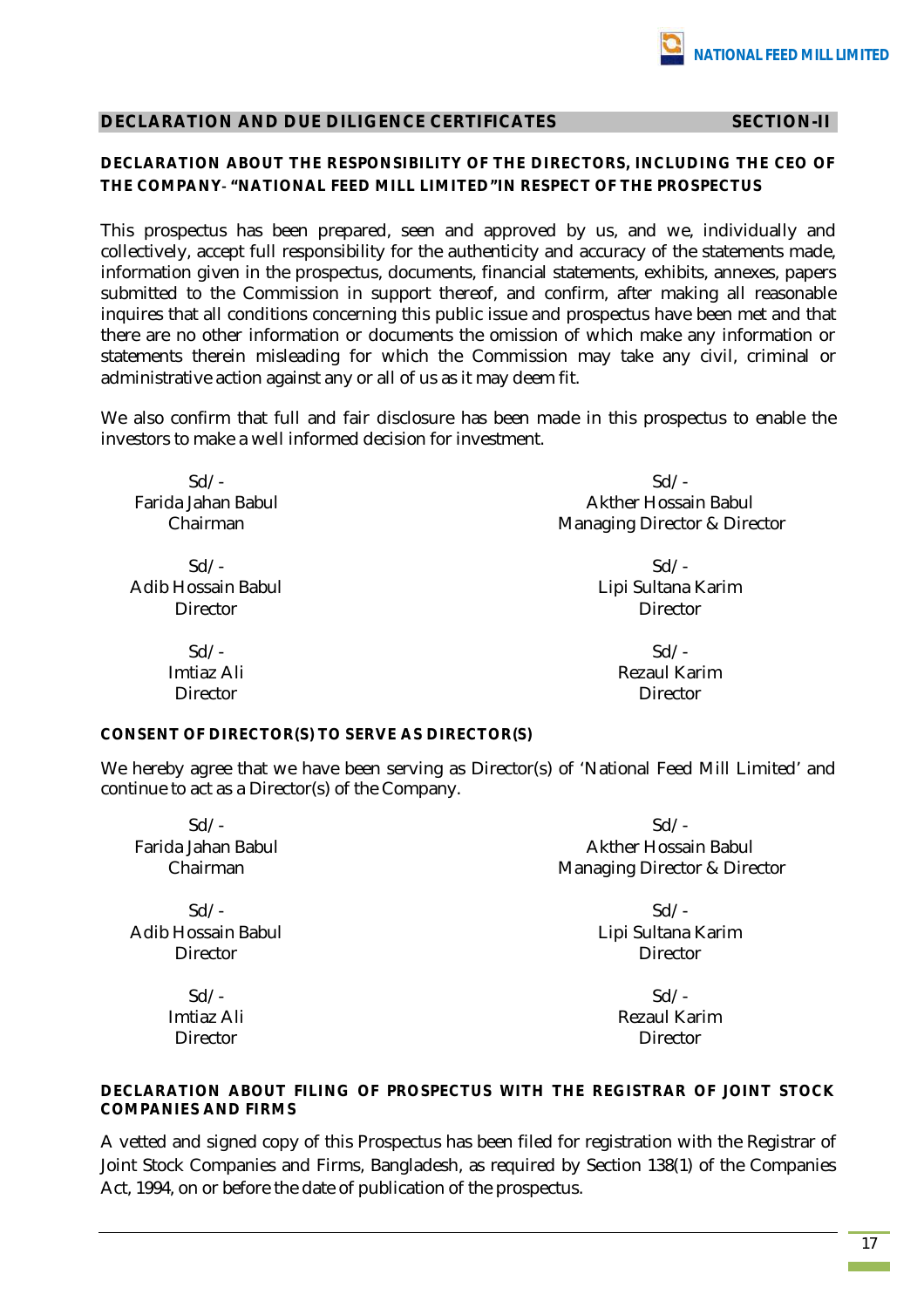# **DECLARATION BY THE ISSUER ABOUT THE APPROVAL FROM BANGLADESH SECURITIES AND EXCHANGE COMMISSION FOR ANY MATERIAL CHANGES**

In case of any material changes in any agreement, contract, instrument, facts and figures, operational circumstances and statements made in the Prospectus subsequent to the preparation of the Prospectus and prior to its publication, shall be incorporated in the Prospectus and the said Prospectus should be published with the approval of the Commission.

For Issuer

Sd/-

**Akther Hossain Babul** Managing Director & Director **National Feed Mill Limited**

# **DECLARATION BY THE ISSUE MANAGER ABOUT THE APPROVAL FROM BANGLADESH SECURITIES AND EXCHANGE COMMISSION FOR ANY MATERIAL CHANGES REGARDING PROSPECTUS OF NATIONAL FEED MILL LIMITED**

In case of any material changes in any agreement, contract, instrument, facts and figures, operational circumstances and statement made in the Prospectus subsequent to the preparation of the Prospectus and prior to its publication, shall be incorporated in the Prospectus, and the said Prospectus should be published with the approval of the Commission.

For Issue Manager(s)

Sd/‐ **Md. Moshiur Rahman** Chief Executive Officer ICB Capital Management Limited Sd/- Nripendra Chandra Pandit Chief Executive Officer, (Current Charge) PLFS Investments Limited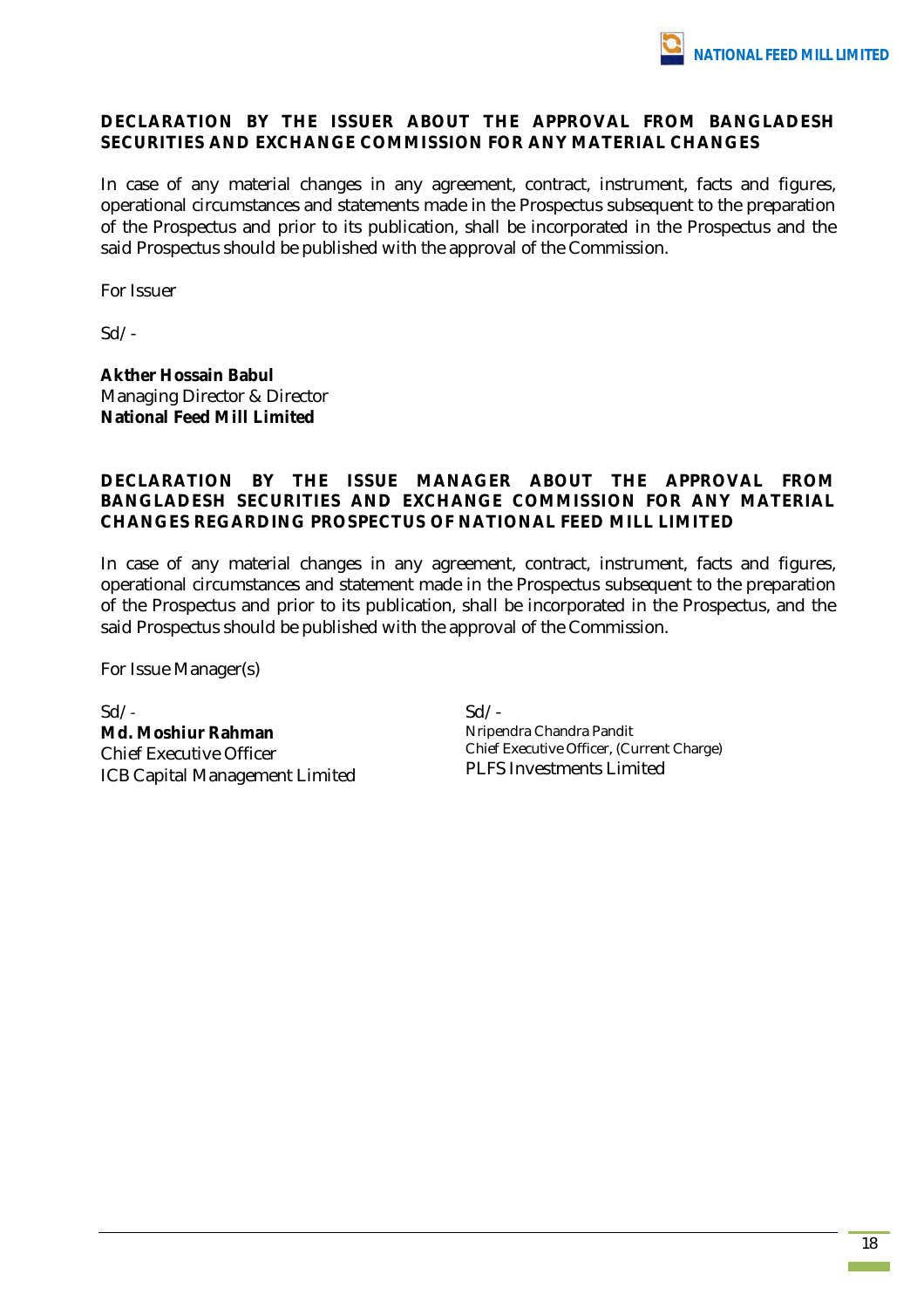#### **DUE DILIGENCE CERTIFICATE OF MANAGER(S) TO THE ISSUE**

#### **Sub: Public Offer of 18,000,000 Ordinary Shares of Tk.10.00 each at par of National Feed Mill Limited**

We, the under-noted Manager(s) to the Issue to the above mentioned forthcoming Issue, state as follows:

- 1. We, while finalizing the draft Prospectus pertaining to the said Issue, have examined various documents and other materials as relevant for adequate disclosures to the investors; and
- 2. On the basis of such examination and the discussion with the issuer Company, its directors and officers, and other agencies, independent verification of the statements concerning objects of the issue and the contents of the documents and other materials furnished by the issuer company.

#### **WE CONFIRM THAT:**

- a. the draft prospectus forwarded to the Commission is in conformity with the documents, materials and papers relevant to the Issue;
- b. all the legal requirements connected with the said Issue have been duly complied with; and
- c. the disclosures made in the draft prospectus are true, fair and adequate to enable the investors to make a well informed decision for investment in the proposed issue.

#### **For Manager(s) to the Issue**

Sd/‐ **Md. Moshiur Rahman** Chief Executive Officer ICB Capital Management Limited Sd/- **Nripendra Chandra Pandit** Chief Executive Officer, (Current Charge) PLFS Investments Limited

Date: October 23, 2013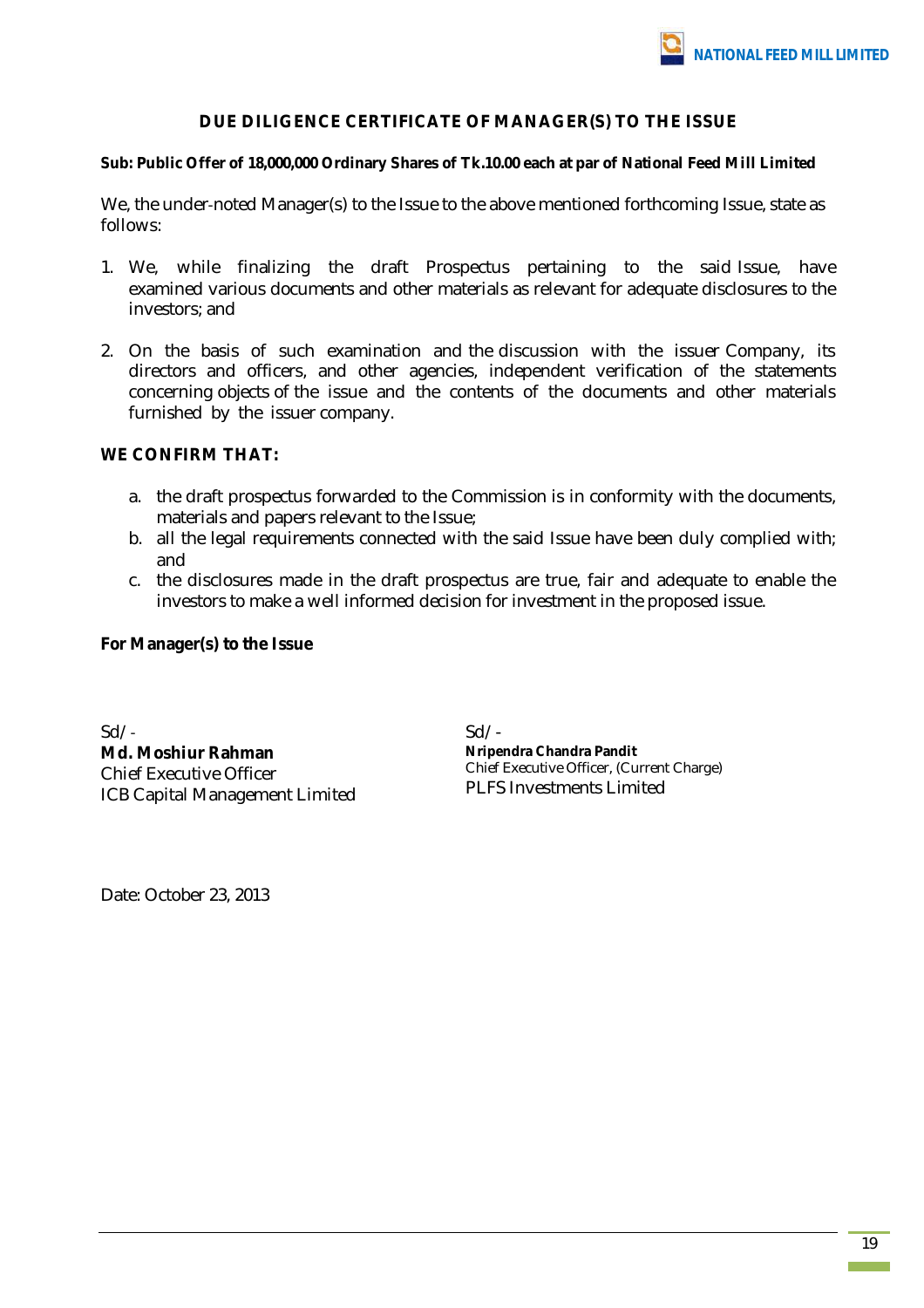# **DUE DILIGENCE CERTIFICATE OF THE UNDERWRITER(S)**

#### **Subject: Public Offer of 18,000,000 Ordinary Shares of Tk.10.00 each at par of National Feed Mill Limited**

We, the under-noted Underwriter(s) to the above-mentioned forthcoming Issue, state individually and collectively as follows:

- 1. We, while underwriting the above mentioned Issue on a firm commitment basis, have examined the draft Prospectus, other documents and materials as relevant to our underwriting decision; and
- 2. On the basis of such examination and the discussion with the Issuer Company, its directors and other officers, and other agencies, independent verification of the statements concerning objects of the Issue and the contents of the documents and other materials furnished by the Issuer Company.

#### **WE CONFIRM THAT:**

- a. All information as are relevant to our underwriting decision have been received by us and the draft Prospectus forwarded to the Commission has been approved by us;
- b. We shall subscribe and take up or procure subscription for taking up the under‐subscribed Securities against the above‐mentioned Public Issue within 15 (fifteen) days of calling up thereof by the Issuer; and
- c. This underwriting commitment is unequivocal and irrevocable.

For Underwriter(s)

Sd/‐ **Managing Director/Chief Executive Officer/Director**

ICB Capital Management Limited PLFS Investments Limited Jamuna Bank Capital Management Limited Sonar Bangla Capital Management Limited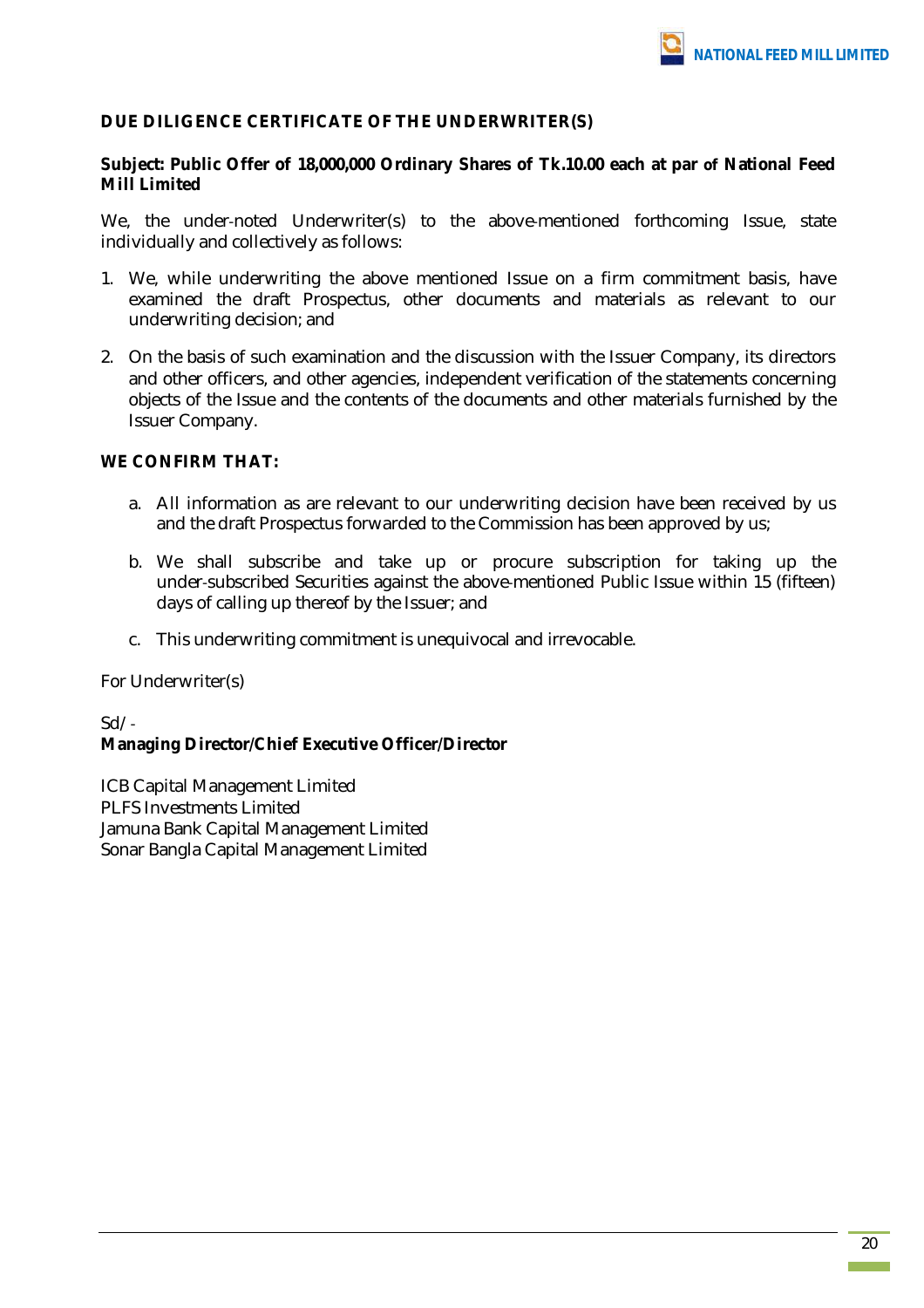

#### **RISK FACTORS AND MANAGEMENT PERCEPTION ABOUT THE RISKS SECTION-III**

Any investment in equity shares involves a risk. The Company is operating in an industry involving both external and internal risk factors having direct as well as indirect effects on the investments by the investors. Major risk factors of the company are as under:

# **INTEREST RATE RISKS**

Interest rate is concerned with any kind of borrowed fund (e.g. Long Term Loan and Short Term Loan). Government monetary policy, volatility in money market, increase demand for loan and finance, shortage supply of fund directly influence in the interest rates. Such factors increase the cost of funds and directly affect in the profitability of the company.

# *Management Perception*

*The Management of the Company is always aware of interest rate. If the interest rate increases the cost of the fund will increase, so the company always tries to repay the borrowed fund. In this regard the company is emphasizing on equity based financing to reduce the dependency on borrowed fund. However, to reduce cost of fund recently the company transferred its liability from Jamuna Bank Limited, Dilkusha Branch, Dhaka to Bank Asia Limited, Shantinagar Branch, Dhaka and redeuced its interest rate from 17% to 15.50%. NFML has planned to repay the term loan of Bank Asia Limited from the proposed Initial Public Offering proceeds.*

# **EXCHANGE RATE RISKS**

The Company procures its required raw materials from local & overseas sources. Maize, Soybean Meal, Fish Meal, DL Methanine, Growth Promoter, Meat Bone Meal, Rape Seed etc. are imported mostly from India**.** Full Fat Soybean, Mustard Cake, Rice Polish, Salt, Dry Fish, Atta etc. are procured from local sources. Unfavorable volatility or currency fluctuations may affect the profitability of the Company.

# *Management's Perception*

*The management of the Company is fully aware of the risks related to currency rate fluctuations. Costs of the imported raw materials are adjuected with the selling price. All market player of this sector aware of this risk.* 

# **INDUSTRY RISKS**

Feed mills industry risk refers to the risk of increased competition with multinational and local small feed mill industries. Mortality rate of various diseases like bird flu related to poultry industry, market share, globally increase of raw materials price, exchange rate fluctuation, could have an adverse affect on the industry.

# *Management Perception*

*NFML has always produced good quality feed, set-up regional ware house to remain in the market share and compete along with the multinational companies and local small feed mills. The company always maintained good relation with the dealers and agents to increase the market share of the Company. The Management of NFML is now trying to reduce the Cost of Production by diversifying the production facility by means of a long term Lease small plant at a different area of the Country. So that the Company's fixed cost will reduce substantially and End user will get required Products within the shortest possible*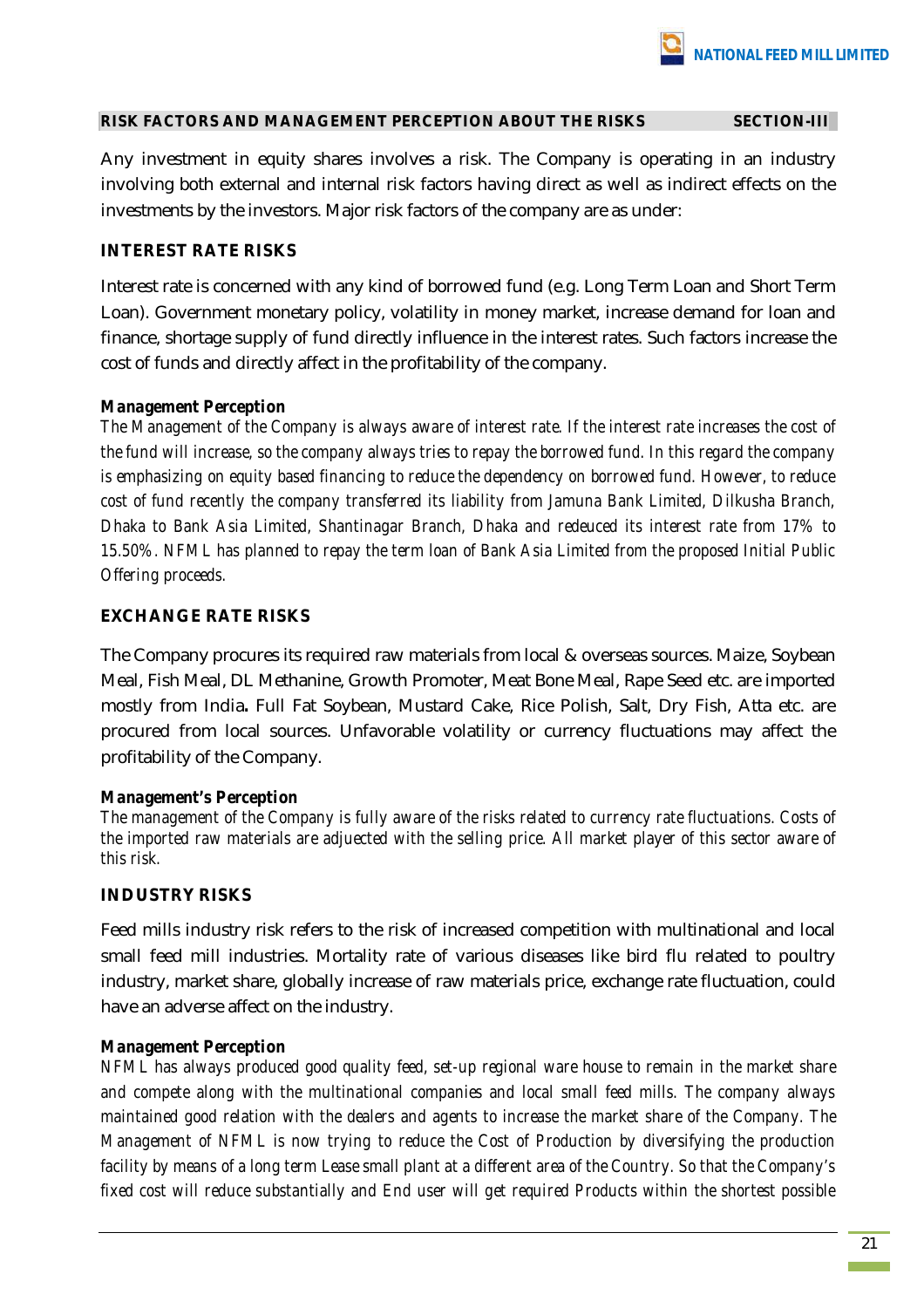*time from its surrounding area where lastly this policy will enhance the Company's profitability at long run. On the other hand Bangladesh Government allowed Bird Flue Vaccination, which will reduce mortality rate in this sector.*

# **MARKET & TECHNOLOGY RELATED RISKS:**

Technology is very important for any kinds of industry. Modern and updated technology can increase the overall productivity of the Company and reduce the cost of production. On the other hand market risk refers to the adverse market conditions affecting the sales of the company.

# *Management Perception:*

*NFML management is aware about the technological changes related to the sector. The Company using the modern feed mill machinery from Denmark and China. Also the company will install another new machinery to produce quality feed.* 

# **POTENTIAL OR EXISTING GOVERNMENT REGULATIONS:**

The Company operates under the Companies Act, 1994, taxation policy adopted by NBR and rules adopted by other relevant regulatory organizations. Any abrupt changes in the policies may leave adverse impact on the business of the Company.

# *Management Perception:*

*Since the inception of the company enjoed tax free for this sector up to 30th June 2010 as per Income Tax Ordinance 1984, sixth Schedule, Part-A, Paragrph (34) revised and declared Tax free up tom 30th june 2010. As per SRO no-264-Law/Incometax/2010, dated July 01, 2010 government impose 5% Tax on the income of pallated feed production. As per Government SRO 208-Income Tax/2013 Dated 1st July, 2013 government reduce tax for this sector and fix it at 3% form 1st July, 2013 to 30th June, 2015. So government taxaxtion policy is completely sector friendly.* 

# **POTENTIAL CHANGES IN GLOBAL OR NATIONAL POLICIES**

Changes in the existing global or national policies can have either positive or negative impacts for the company. Any insufficiency or increase price of raw materials due to changes in policy in the international market may affect in the productivity and profitability of the Company. Moreover, the performance of the company would also slow down due to unavoidable circumstances both in home and abroad like political unrest.

# *Management Perception*

*The management of NFML is always aware about the existing and future changes in the global or national policy. Currently, political stability and a congenial business environment is under supportable situation and the Company will achieve its maximum potential.* 

# **OPERATIONAL RISKS**

Shortage of power supply, unavailability of raw materials, increase the price of raw materials, workers unrest, natural calamities like flood, cyclone, earthquake etc. may disrupt the production of the Company and can affect the profitability of the company.

# *Management Perception*

*The Company has power backup from its own standby disel generator. The factory is situated at a flood free high land and the factory building has a strong foundation with pre-fabricated steel structures. NFML has*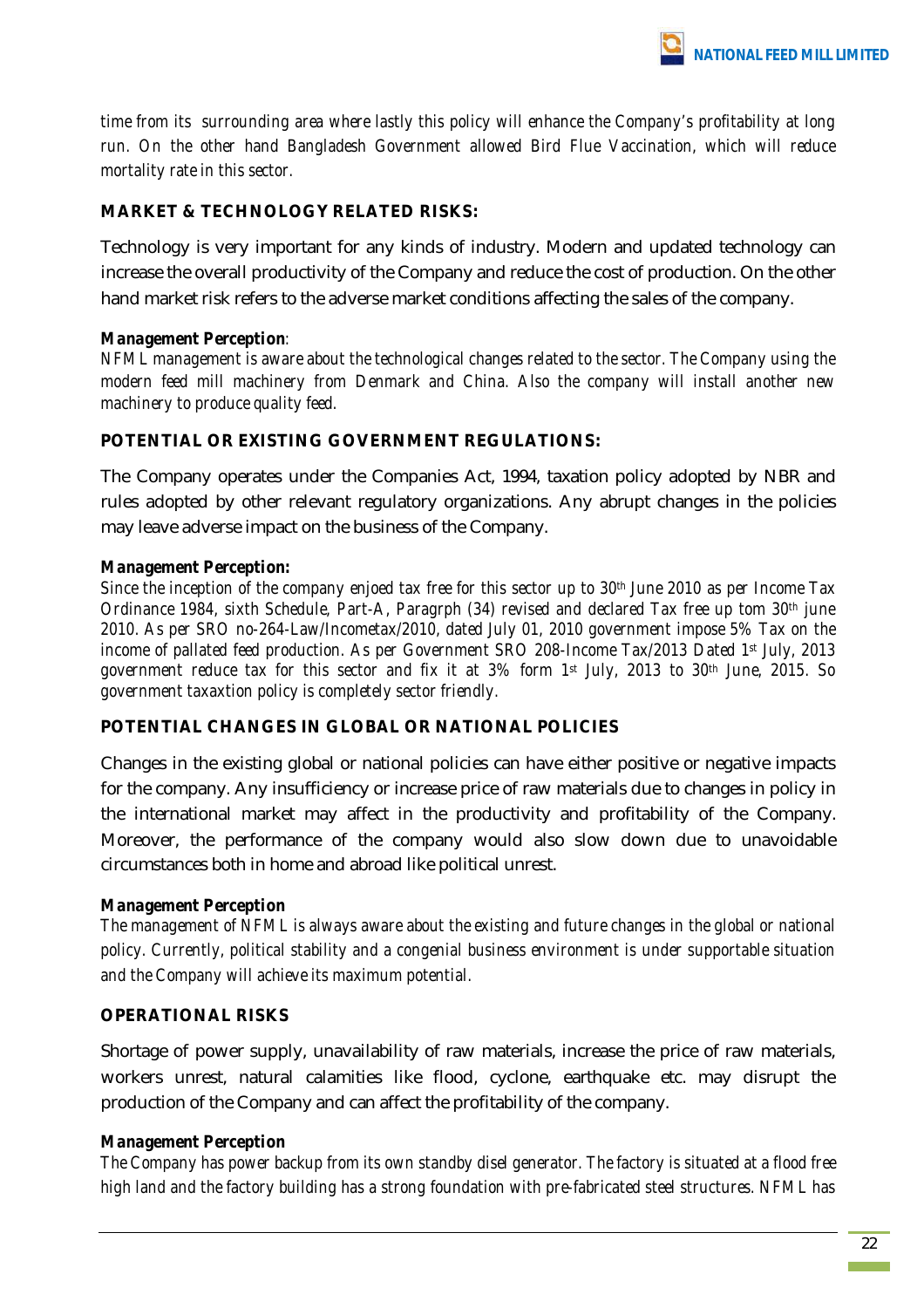*large ware house to stock the raw materials for avoiding the raw materials shortage and price increase. Besides this the company paid regular payment of wages and allowances so there is no scope of labor unreast.* 

# **RISKS RELATED TO POWER AND GAS**

The company needs supply of Electricity and natural gas to run the operations of the factory.

# *Management Perception*

*Power: The Company use Elcetricity connection line from Mymensing Palli Bidduth Samity-2. Besides REB line Cpmpany installed two (2) Standby Dieseal Generatory (330 KVA & 550 KVA) set to ensure smooth production. So Management of the Company is well equipped to handle electricity crisis.*

*Gas: Pallated Feed Mill industry use very small quantity of Gas to operate its Boiler. Company receive its required Gas from Tital Gas Transmission & Distribution Company. Shortage and interaption of supply of gas may affect in the production of the company as well as profitability of the company. Besides this to overcome the shortage of gas NFML has LPG gas supply facility for un-interrupted production.* 

#### **History of Non-operation**

There is no history for the Company to become non-operative since its commercial operation.

#### *Management Perception:*

*The Company was started its commercial operation since October 27, 2003 and it has no history of non operation till now. The Company has an independent body that is operated by its Memorandum & Articles of Association and other applicable laws implemented by the Government. Besides, the Company's financial strength is satisfactory. A group of experienced Director and Management Executives are working round the clock to make the Company more efficient and stronger in future. So, there is no chance of becoming nonoperative of the Company.* 

#### **Risk realated to subsantial advance given to the companies under common management**

At the begaining of each year National Feed Mill Limited gives substantial advance to the companies under common management. As per audited financial statements for the year ended Decemeber 31, 2013 NFML has given advance of Tk. 121,746,391 to National Hatchery Ltd., Karnopur Agro Industries Ltd., Karnopur Hatchery Ltd. National Electrode & Electronics Ltd., National Petrolium Ltd. which is under common management.

# *Management perception:*

*Advance of NFML represents the sum adjustable against transactions from time to time towards purchase of raw materials, sales of finished goods & making of finished products. Such transactions are treated as advance and being adjusted frequently. So there is no risk against these transactions.*

# **Risk related to over pricing of raw materials and under pricing of finished goods**

NFML purchases a portion of its raw materials from the companies under common management and also sales a portion of its finished goods to the companies under common management. Hence, profitability of NFML may be hampared by over pricing of raw materials and under pricing of finished goods transacted from/to the companies under common management.

# *Management perception:*

*NFML purchase some of raw materials from companies under common management at prevailing market rate. However, NFML also sales some items of finished goods to under these (common management company) at the prevailing market price. The company is maintaining its sales and purchase policy common to all of customers and suppliers. So there is no scope of to deviate from market rate and price.*

**NATIONAL FEED MILL LIMITED**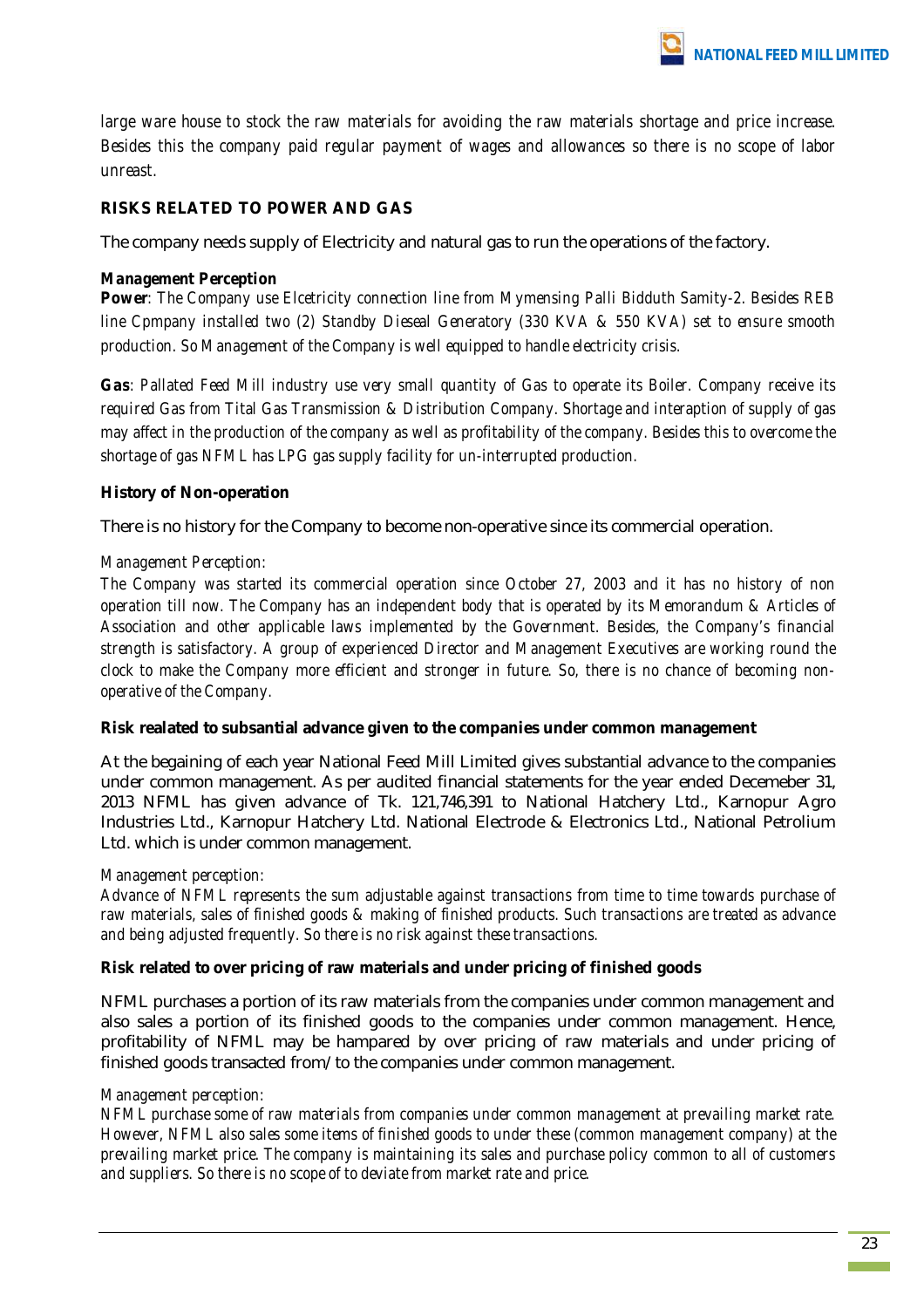# **ISSUE SIZE AND PURPOSE OF THE PUBLIC OFFERING SECTION-IV**

# **FINANCIAL STRUCTURE**

| <b>Particulars</b>                                                                                             | No. of        | Face value | <b>Amount in</b> |
|----------------------------------------------------------------------------------------------------------------|---------------|------------|------------------|
|                                                                                                                | <b>Shares</b> | Taka       | Taka             |
| <b>Authorized Capital</b>                                                                                      | 200,000,000   | 10         | 2,000,000,000    |
| <b>Before IPO</b>                                                                                              |               |            |                  |
| Issues & Fully paid up capital as on 31 <sup>st</sup> December 2013 as<br>per audited accounts, before IPO [A] | 40,000,000    | 10         | 400,000,000      |
| Capital to be issued through IPO [B]                                                                           | 18,000,000    | 10         | 180,000,000      |
| Total Paid up Capital after IPO [A+B]                                                                          | 58,000,000    | 10         | 580,000,000      |

Details of allotment break up upto Tk. 40.00 crore:

| <b>Particulars</b>                                                                                  | Date of<br><b>Allotment</b> | Consideration<br>(cash or bonus<br>share) | No. of Shares | <b>Face Value</b><br>Taka | Amount in<br>Taka |
|-----------------------------------------------------------------------------------------------------|-----------------------------|-------------------------------------------|---------------|---------------------------|-------------------|
| First (subscription to the Memorandum &<br>Articles of Association at the time of<br>incorporation) | 22.12.1999                  | Cash                                      | 1.000         | 100                       | 100,000           |
| 2nd allotment                                                                                       | 31.12.2009                  | Bonus                                     | 100,000       | 100                       | 10,000,000        |
| 3rd allotment                                                                                       | 30.05.2011                  | Cash                                      | 886,200       | 100                       | 88,620,000        |
| 4 <sup>th</sup> allotment                                                                           | 16.11.2011                  | <b>Bonus</b>                              | 1.969.500     | 10                        | 19,695,000        |
| 5 <sup>th</sup> allotment                                                                           | 16.12.2011                  | Cash                                      | 13,158,500    | 10                        | 131,585,000       |
| 6 <sup>th</sup> allotment                                                                           | 08.11.2012                  | <b>Bonus</b>                              | 5,000,000     | 10                        | 50,000,000        |
| 7 <sup>th</sup> allotment                                                                           | 07.01.2013                  | Cash                                      | 10,000,000    | 10                        | 100,000,000       |
| <b>Total</b>                                                                                        |                             |                                           |               |                           | 400,000,000       |

# **USE OF IPO PROCEEDS**

| <b>Sources of Fund:</b>                    | <b>Amount in BDT</b> |
|--------------------------------------------|----------------------|
| Issue Size (Number of shares to be issued) | 18,000,000           |
| <b>Issue Price</b>                         |                      |
| Total Fund to be raised through IPO        | 180,000,000          |
| <b>IPO Expenses</b>                        | 17,538,500           |
| <b>Net IPO Proceeds</b>                    | 162,461,500          |

#### **Use of net IPO proceeds**

National Feed Mill Limited will use net IPO proceeds following manner:

| <b>Particulars</b>                                   | Amount<br>(in BDT) |
|------------------------------------------------------|--------------------|
|                                                      |                    |
| Repayment of Term Loan, Bank Asia, Shatinagar Branch | 71,262,811         |
| Civil Construction for New Machinery                 | 2,85,00,000        |
| Automatic 5 MT Capacity Poultry Feed Machine         | 46,740,000         |
| <b>Standby Diesel Generator</b>                      | 6,550,000          |
| <b>Working Capital</b>                               | 9,408,689          |
| <b>Total</b>                                         | 162,461,500        |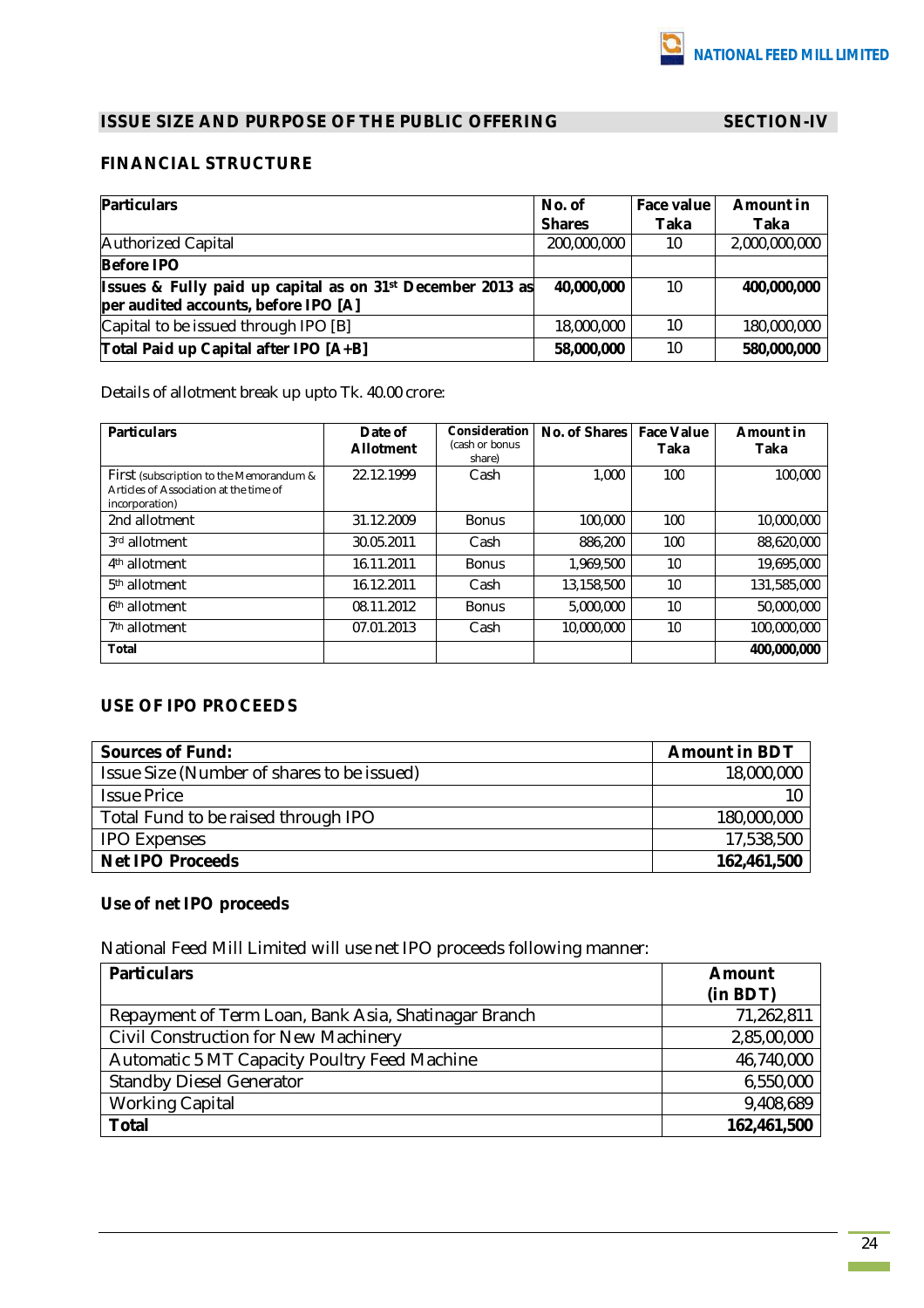Details of Building & Civil Construction:

| Particulars                                 | Floor Area | <b>Total Cost in BDT</b> |
|---------------------------------------------|------------|--------------------------|
| <b>Civil Construction for New Machinery</b> | 12000 sft. | 28,500,000               |
| Total                                       |            | 28,500,000               |

Specification of Automatic Poultry Feed Machine:

Production Capacity: 5 MT per hour

| Name of the Machinery                   | Country of | Unit price in US\$ | <b>Total Cost in BDT</b> |
|-----------------------------------------|------------|--------------------|--------------------------|
|                                         | Origin     |                    |                          |
| Raw Materials Intake Section            | China      | 29,800             | 29,800                   |
| <b>Grinding Section</b>                 |            | 48,450             | 48,450                   |
| Batching & Mixing Section               |            | 137,800            | 137,800                  |
| <b>Pelleting Section</b>                |            | 94,200             | 94,200                   |
| <b>Bagging Section</b>                  |            | 27,600             | 27,600                   |
| <b>Auxiliary Section</b>                |            | 17,000             | 17,000                   |
| <b>Electric Control</b>                 |            | 43,400             | 43,400                   |
| Miscellaneous                           |            | 38,500             | 38,500                   |
| Sea Freight                             |            | 25,000             | 25,000                   |
| <b>Supervision Cost</b>                 |            | 18,000             | 18,000                   |
| <b>Total Price: CFR Chittagong</b>      |            | 479,750            | 38,380,000               |
| Duty & Taxes, Insurance, LC Commission, |            |                    | 2,360,000                |
| Inland Transport etc.                   |            |                    |                          |
| Installation & Cable                    |            |                    | 6,000,000                |
| <b>Total Cost of Machinery</b>          |            |                    | 46,740,000               |

Specification of Diesel Generator:

| Name of the Machinery &                | Country of | No. of Unit | <b>Total Cost in BDT</b> |
|----------------------------------------|------------|-------------|--------------------------|
|                                        | Origin     |             |                          |
| Brand New Perkins - UK 500 KVA         | UK.        | 01 Set      | 55,00,000                |
| Prime Power and 550 KVA Standby        |            |             |                          |
| Power, 3 Phase, Diesel Generator Set.  |            |             |                          |
| <b>BRAND: Welland Power-UK</b>         |            |             |                          |
| Model: WP500, Country of Origin:       |            |             |                          |
| Assembling & Shipment, UK, Engine      |            |             |                          |
| Brand: PERKINS-UK, Engine Model:       |            |             |                          |
| 2506A-E15TAG2, Alternator: Mec Alte,   |            |             |                          |
| Model ECO 40-35, Country of Origin:    |            |             |                          |
| Italy                                  |            |             |                          |
| Acoustic Sound Proof Canopy (Optional) | Local      | 01 Set      | 5,50,000                 |
| Local Made, British Standard. Adequate |            |             |                          |
| rated of SWG B, P Sheet, Internal Free |            |             |                          |
| Space, Wather Proof Coats (Primary &   |            |             |                          |
| Final) with required Silencer Pipe.    |            |             |                          |
| Auto Transfer Switch (ATS) (Optional)  | Local      | 01 Set      | 5,00,000                 |
| Local Made, British Standard           |            |             |                          |
| Total                                  |            |             | 6,550,000                |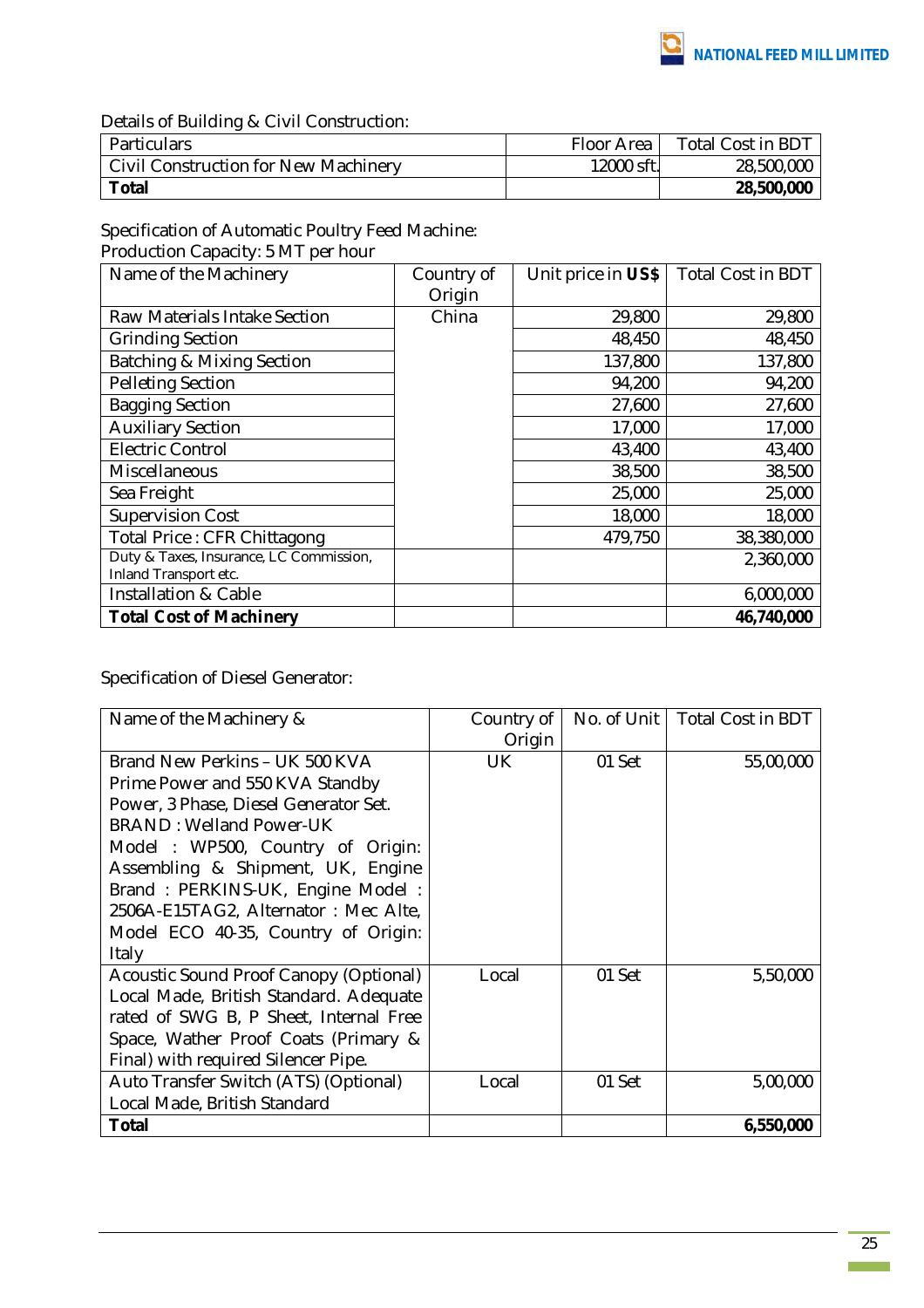# **Implementation Schedule**

| <b>Description</b>                    | <b>Amount in</b><br><b>BDT</b> | <b>Implementation Schedule</b>           |
|---------------------------------------|--------------------------------|------------------------------------------|
| Repayment of Term Loan of Bank        | 71,262,811                     | Within 1 month of IPO fund received      |
| Limited,<br>Shantinagar<br>Asia       |                                |                                          |
| Branch, Dhaka                         |                                |                                          |
| <b>New</b><br>Civil Construction for  | 2,85,00,000                    | Will start immediate after receiving IPO |
| Machinery                             |                                | proceeds and to be completed within 6    |
|                                       |                                | months.                                  |
| 5MT/Hour<br>Installation of           | 46,740,000                     | LC will be established after receiving   |
| Automatic Poultry<br>Capacity         |                                | proceeds and implementation<br>IPO.      |
| <b>Feed Machinery</b>                 |                                | within 9 months.                         |
| 500 KVA<br>Standby<br>Diesel          | 6,550,000                      | Will be procured after receiving IPO     |
| Generator                             |                                | proceeds and implementation within 9     |
|                                       |                                | months.                                  |
| Working capital                       | 9,408,689                      | Immediate after receiving IPO proceeds   |
| <b>IPO Expenses</b>                   | 17,538,500                     | Within 3 month after receiving IPO       |
|                                       |                                | proceeds                                 |
| <b>Total IPO Proceeds Utilization</b> | 180,000,000                    |                                          |

Terms of contract: There is no such contract covering any of the activities of the company for which the proceeds of the IPO are to be used.

Sd/- **Akhter Hossain Babul** Managing Director & Director Sd/- **Md. Firoj Alam**  Chief Financial Officer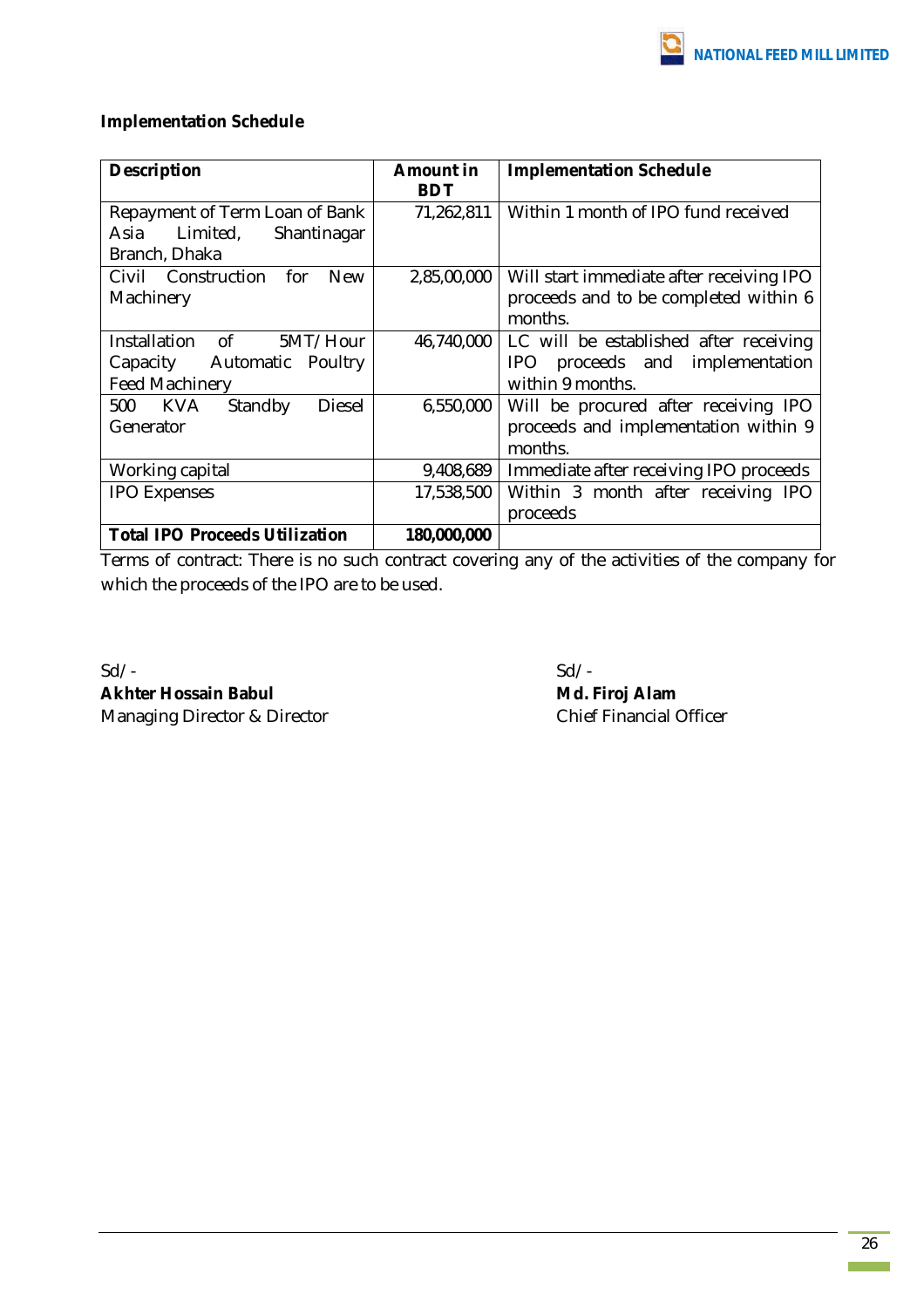#### **DESCRIPTION OF BUSINESS SECTION-V**

#### **Information about the Company**

National Feed Mill Limited (NFML) incorporated in Bangladesh on December 22, 1999 under the Companies Act, 1994 as a Private limited company. Later on, it converted into a Public Limited Company on June 22, 2011. National Feed Mill Limited is one of the leading feed producing and manufacturing company in Bangladesh engaged in manufacturing of all kinds of feed for poultry, shrimp, fishery & cattle. The authorized capital of the company is Tk. 2,000.00 million and present paid up capital is Tk. 400.00 million. The registered and corporate office of the company is at House -20/B, Road -14, Sector-04, Uttara, Dhaka. At present, the company produces feed for poultry, fishery and cattle.

After incorporation of the company had to arrange for necessary financing, procure land, arrange utility facility, procurement of Machinery. To complete these above mentioned preoperational works took more than two years and the company started commercial operation on October 27, 2003. NFML initially started its commercial operation with the brand new machinery imported from Denmark and initial production capacity was 5.00 MT per hour. To meet growing demand Company expanded its production capacity to another 10.00 MT per hour by setting up 2 new units in the year 2007 and 2008, which was imported from China. In the year 2011 NFML installed another locally fabricated 3.00 MT per hour capacity machine. Presently, total production capacity of the company stands at 18 MT per hour. The brand name of the feed products of the company is **'National Feed'.**

#### **Important dates of Corporate Information:**

| Date of Incorporation as a Private Limited Company                       | : December 22, 1999 |
|--------------------------------------------------------------------------|---------------------|
| Commencement of Commercial Operation                                     | : October 27, 2003  |
| Conversion date into a Public Limited Company                            | : June 22, 2011     |
| Date of change of denomination of face value from Tk. 100.00 to Tk.10.00 | : June 22, 2011     |
| <b>Authorized Capital</b>                                                | : 2000.00 million   |
| Issued & Paid up Capital                                                 | : 400.00 million    |

# **NATURE OF BUSINESS**

The Principal activity of this Company to carry on the business of manufacturing, producing, processing, buying, selling, converting of feed of poultry, fishery, duckery, cattle and pet animals.

# **PRICNIPAL PRODUCTS AND SERVICES**

The Company produced or manufacturing quality feeds for consumptions of commercial poultry hatcheries & farms, fish hatcheries & farms, commercial cattle farms and pet animals. At present it markets its products all over Bangladesh. NFML has established its own brand **NATIONAL**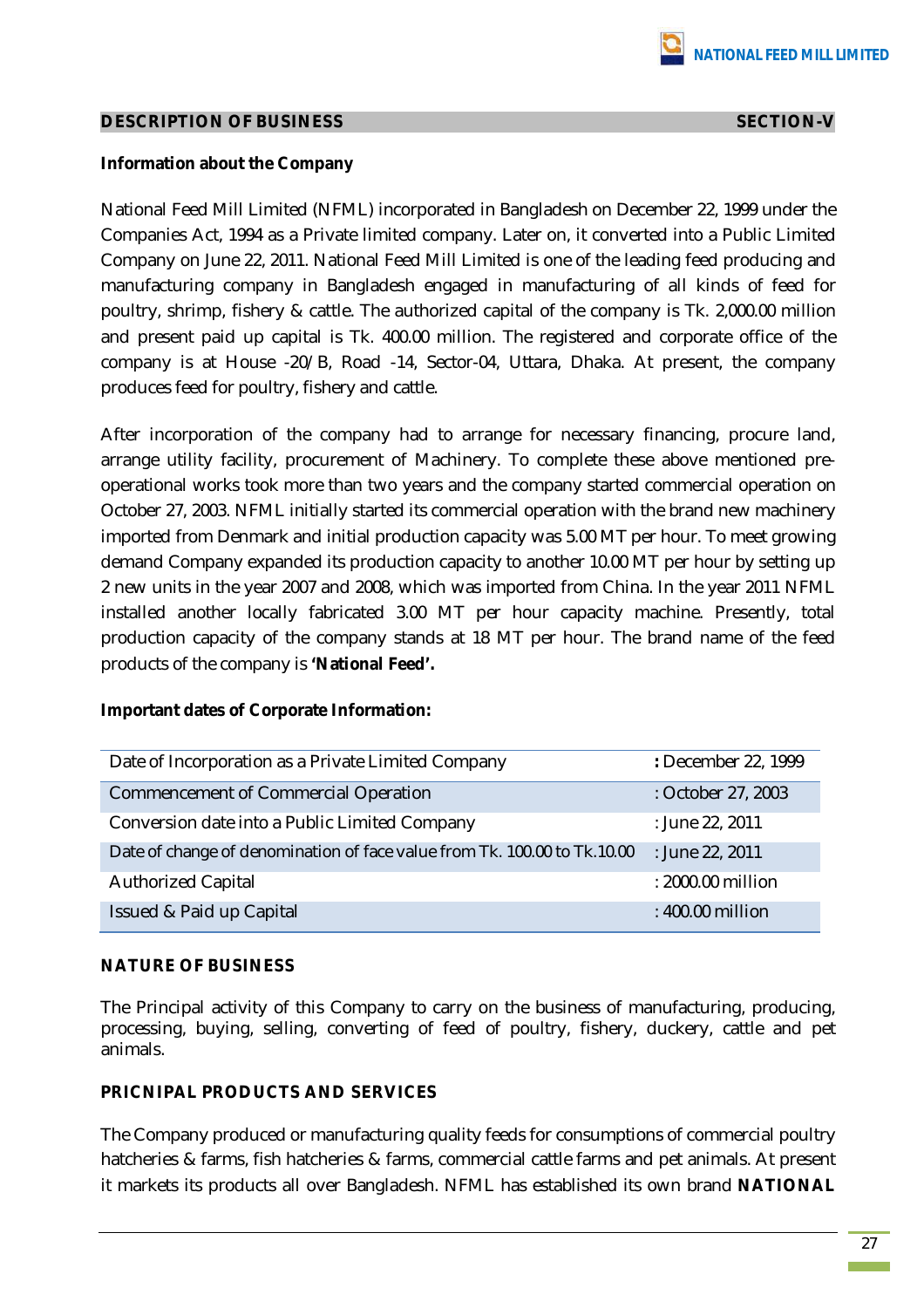

**FEED** as one of the leading poultry, cattle and fish feed manufacturer and distributor in Bangladesh. Currently, the company manufacturing/producing various types of poultry, cattle & fish feeds for local consumer:

|                | SI. No. Products Name | <b>Particulars</b>                            |
|----------------|-----------------------|-----------------------------------------------|
| 1 <sup>1</sup> | <b>Broiler Feed</b>   | Broiler Feeds is used for broiler chicken.    |
| 2.             | Layer Feed            | Layer Feeds is used for layer chicken.        |
| 3.             | <b>Fish Feed</b>      | Fish Feeds are used for all types of fish.    |
| 4.             | Floating Feed*        | Fish Feeds are used for all types of fish.    |
| 5.             | Cattle Feed           | Cattle Feed are used for all types of cattle. |

*\*For Floating Feed production NFML gives raw materials to Karnopur Agro Industries Limited and in place of receving finished products the company pay Tk. 8.00 for per Kg production.*

# **MARKET FOR PRODUCTS AND SERVICES**

National Feed Mill Limited (NFML) has been able to ensure the continuous supply and production of quality poultry, fish and cattle feed for commercial consumption at poultry hatcheries & farms, fish hatcheries & farms, cattle & goat farms etc. NFML has a strong marketing and distribution network along with number of dealers for the supply of feed products.

#### **Feed Mill Industry of Bangladesh**

Live stock and fishery is one of the most important sectors of Agricultural economy in Bangladesh. Total sectoral contribution of the Livestock and Fishery in GDP 2.45%[Source: BBS, GDP of Bangladesh 2012-13(P) new]. Feed manufacturing Industries are contributing to boost up the growth rate of Live Stock sector i.e. poultry, Fishery and cattle. Feed manufacturing industries produced and supplied of balanced feed for poultry, fishery and cattle. At present, more than 150 Feed Mill industries produce poultry, fish and cattle feed in Bangladesh. More than 50 feed millers are the members of Feed mills Association in Bangladesh. As per Bangladesh Economic Review 2013 Total Livestock number is as follows:

| Foul & Ducks                      | 2 93,235,000 Nos. |
|-----------------------------------|-------------------|
| <b>Total Fish Cultivation</b>     | 3,390,000 MT/Year |
| Total Cattle, Goat, Buffalo & Ram | 53,020,000 Nos.   |

If we convert above mentioned numbers to feed consumption, it reviles that total Poultry, Fish & Cattle market size will be 13,123,330 MT per year (approx.). Out of this huge demand mechanized poultry feed industry produce less than two third of this demand and rest of the demand full filled by homemade feeds.

It is also to be mention here that Poultry, Cattle & Fish Culture sector growth per years near about 3.49% [Source: BBS, GDP of Bangladesh 2012-13(P) new]. So Poultry, Cattle & Fish Sector will grow further and Poultry, Fish & Cattle Feed demand will increase substantially. So poultry, fishery and cattle feed demand will increase day by day.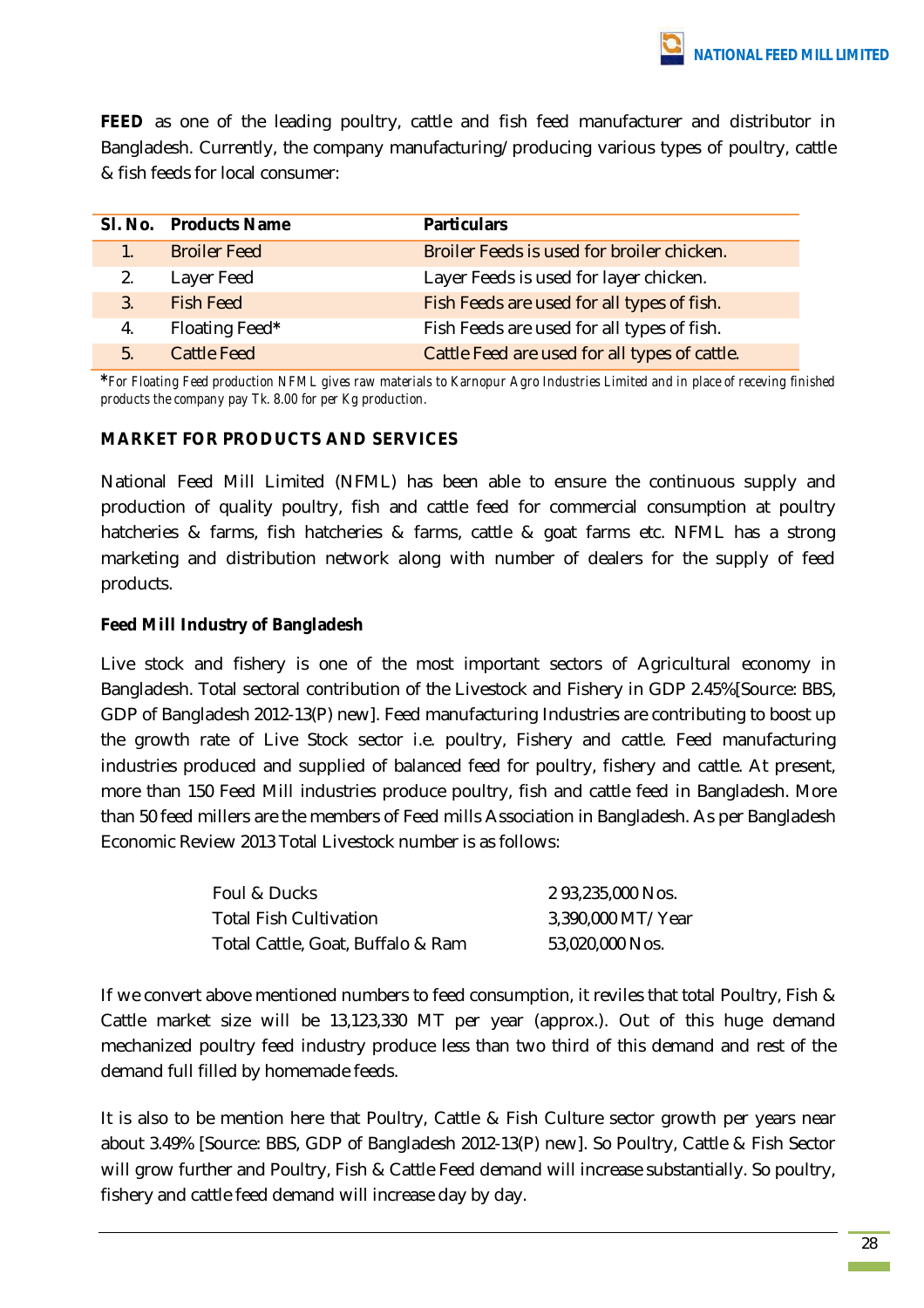|                      |                | (as on December 31, 2013) |
|----------------------|----------------|---------------------------|
| <b>Product</b>       | Turnover (Tk.) | Percentage (%)            |
| <b>Broiler Feed</b>  | 700,655,040    | 45.79                     |
| Layer Feed           | 598,768,136    | 39.13                     |
| <b>Fish Feed</b>     | 140,725,883    | 9.20                      |
| <b>Cattle Feed</b>   | 15,375,224     | 1.00                      |
| <b>Floating Feed</b> | 74,749,597     | 4.88                      |
| <b>Total</b>         | 1,530,273,880  | 100%                      |

# **PRODUCTS/SRVICES THAT ACCOUNT FOR MORE THAN 10% OF THE COMPANY'S TOTAL REVENUE**

# **ASSOCIATES, SUBSIDIARY/RELATED HOLDING COMPANY AND THEIR CORE AREAS OF BUSINESS**

The Company has no associate, subsidiary or holding company.

# **DISTRIBUTION OF PRODUCTS/SERVICES**

NFML established a proven distribution network all over Bangladesh. Twenty trained, self motivated marketing Executives are working round the clock to the markets. The Company appointed 200 Dealers at various area of Bangladesh based on demand and prospective market. Marketing Executives are frequently visiting prospective consumer, dealer, farms and describing about product quality and supplying procedure to the farmers. Dealer placing firm purchase order for various feeds order to company's marketing department. Marketing department preparing delivery order (DO) as per consumer/dealer request and forward the same to factory for delivery. Distribution of products of the Company is as follows:

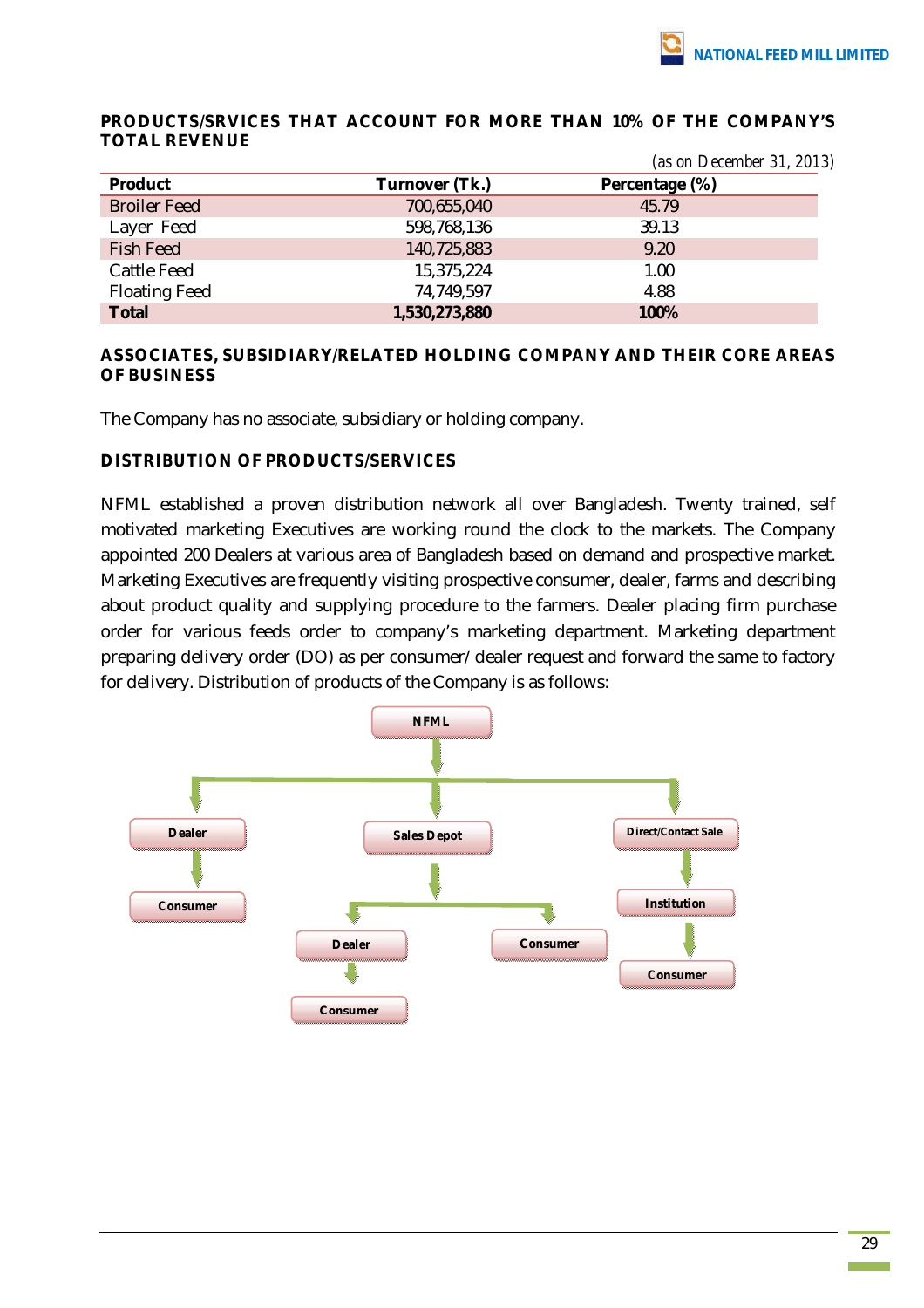# **Top 30 (Thirty) Distributors:**

List of the top 30 distributors are given below:

| SI. No. | <b>Name of the Distributors</b> | <b>Area/Districts</b>        |  |
|---------|---------------------------------|------------------------------|--|
| 1       | Mayesha Enterprise              | Kahalu, Bogra.               |  |
| 2       | Dedarul Haque & Sons            | Jamalgong, Joypurhat.        |  |
| 3       | Liton Poultry & Hatchery        | Sundergong, Gaibandha.       |  |
| 4       | Grameen poultry                 | Kushalia, Rajshahi           |  |
| 5       | <b>Ahamed Poultry</b>           | Gazipur Sader. Gazipur       |  |
| 6       | Dhaka Poultry                   | Gaibandha Sader, Gaibandha   |  |
| 7       | <b>Jalal Traders</b>            | Sherpur, Bogra.              |  |
| 8       | <b>Bhuyan Poltry Complex</b>    | Rajarbari, Gazipur.          |  |
| 9       | Shohag Feed & Chicks            | Khulna Sader, Khulna.        |  |
| 10      | Al Helal Poultry                | Rangpur Sader, Rangpur       |  |
| 11      | M S Poultry                     | Vawal Miazapur, Gazipur.     |  |
| 12      | Raisha Poultry                  | Bogra Sader, Bogra.          |  |
| 13      | <b>Tulip Traders</b>            | Barishal Sader, Barisal.     |  |
| 14      | <b>Trishal Matsha Khamer</b>    | Mymenshing, Sader, Mymensing |  |
| 15      | <b>Munia Traders</b>            | Memberbari, Gazipur.         |  |
| 16      | <b>Hazi Traders</b>             | Memberbari, Gazipur.         |  |
| 17      | <b>Enam Traders</b>             | Mawna, Sreepur, Gazipur.     |  |
| 18      | <b>Sumon Traders</b>            | Shatkhira,                   |  |
| 19      | <b>Akota Traders</b>            | Trishal, Mymenshing.         |  |
| 20      | Bhai Bhai Poultry Firm          | Shakhipur, Tangail.          |  |
| 21      | <b>Imran Traders</b>            | Bormi, Sreepur, Gazipur.     |  |
| 22      | Mama Bhagne Traders             | Bhyanpur, Tangail            |  |
| 23      | Maa Enterprise                  | Trishal, Mymenshing.         |  |
| 24      | <b>Bangladesh Poultry</b>       | Jamal pur                    |  |
| 25      | Jewel Enterprise                | Dohar, Dhaka                 |  |
| 26      | Thai BD Hatchery                | Uttara, Dhaka,               |  |
| 27      | Agrani Poultry                  | Pirojpur                     |  |
| 28      | Modern Poultry                  | Langolcourt, Comilla.        |  |
| 29      | Joynab Poultry Complex          | Luksham, Commila             |  |
| 30      | <b>Towhid Poultry</b>           | Madhabpur, Habigonj.         |  |

# **COMPETITIVE CONDITION OF BUSINESS**

The company produces or manufactures all kinds of layer & boiler poultry feed, fish feed and cattle feed for the commercial & household poultry farms, hatchery, dairy farms, fish farms etc. Major competitors of the Company are as follows:

| Name of the Companies           | <b>Location of Corporate Office</b>                                               | <b>Brand Name</b>                                     |
|---------------------------------|-----------------------------------------------------------------------------------|-------------------------------------------------------|
| Quality Feed Limited            | House-14, Sector-04, Road-7, Uttara, Dhaka                                        | <b>Quality Feed</b>                                   |
| Paragon Feed Mill Limited       | Paragon House<br>5 Mohakhali C/A, Gulshan, Dhaka-1212                             | Paragon Feed                                          |
| Nourish Poultry & Hatchery Ltd. | House #39, Sonargaon Janapath Road,<br>Sector # 07, Uttara, Dhaka-1230            | Nourish Feed                                          |
| Provita Feed Mill Limited       | Progressive Tower, 1st Floor, 1137, 1137 Sheikh<br>Mujib Road, Agrabad Chittagong | Provita Feed                                          |
| New Hope Feed Mill (BD) Ltd.    | Vhagla Hati, Sreepur Gazipur                                                      | New Hope Feed                                         |
| Kazi Feed Limited               | House No. 84, Road 7A, 3rd-5th Floors,<br>Dhanmondi, Dhaka 1209                   | Kazi Gold & Kazi Feed                                 |
| ACI - Godrej Agrovet (Pvt) Ltd. | ACI Centre, 245 Tejgaon I/A, Dhaka                                                | Superstar Broiler Feed &<br>Crumchic Excel Layer Feed |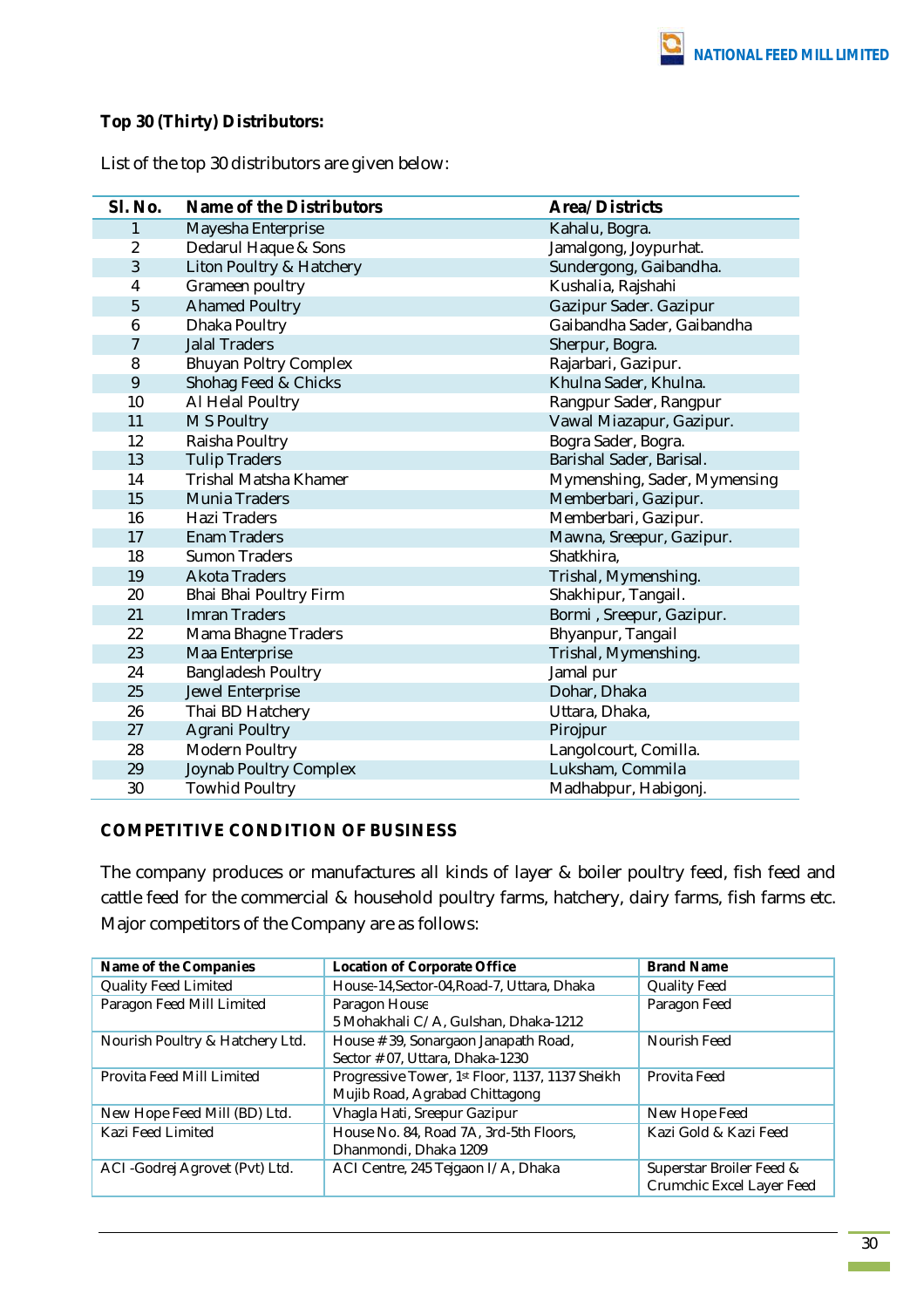| Aftab Feed Products Limited      | Islam Chamber, 13th Floor, Motijheel, Dhaka      | Aftab Feed              |
|----------------------------------|--------------------------------------------------|-------------------------|
| Advance Poultry & Fish Feed Ltd. | House-45, Sector-7, Road-27, Uttara, Dhaka       | Advance Feed            |
| C.P. Bangladesh Company Ltd.     | House-28, Sector-6, Alawal avenue, Uttara, Dhaka | Hypro Vite Poultry Feed |

# **SOURCES AND AVAILABILITY OF RAW MATERIALS AND PRINCIPAL SUPPLIERS**

The main raw material of NFML is Maize, Rice Burn, Meat Bone Meal, Rapseed, Soyabean Meal, Fish Meal, Fish Oil, Protein Concentrate, DL Mathanine, Salt, Premix, Growth Propoter, Enzyme, Mastered oil, Mastered Oil Cake, Atta etc. Some of the raw materials are mostly imported from India and rest of the raw materials is available in local sources.

#### **Name of the principal suppliers**

| <b>Name of the Suppliers</b> | <b>Address</b>                                                        | <b>Raw Materials</b>                                    |  |  |
|------------------------------|-----------------------------------------------------------------------|---------------------------------------------------------|--|--|
| Sharma Export                | Maldah, West Bengal, India                                            | Maize, DORB, Rapseed, Soybean                           |  |  |
| <b>Jalal Traders</b>         | Saj Ghar, Bogra Road, Sherpur,                                        | Maize, meat bone,<br>rapseed,                           |  |  |
|                              | Bogra, Bangladesh                                                     | <b>DORB</b>                                             |  |  |
| Jebun Enterprise             | Chowdhury Complex (7th Floor),                                        | Rapseed, soybean extract, maize,                        |  |  |
|                              | Purana Paltan, Dhaka, Bangladesh                                      | meat bone etc.                                          |  |  |
| <b>Matbar Traders</b>        | House # 12, Road # 14, Sector # 04,<br>Uttara, Dhaka-1230, Bangladesh | Soybean, wheat bran, ata,<br>dry<br>fish                |  |  |
| <b>Rahman Traders</b>        | Chowdhury Complex (7th Floor),<br>Purana Paltan, Dhaka, Bangladesh    | Rapseed, soybean extract, maize,<br>meat bone etc.      |  |  |
| <b>Shinu Traders</b>         | Dhanut, Bogra, Bangladesh                                             | Soybean, maize, rice<br>polish,<br>master oil cake etc. |  |  |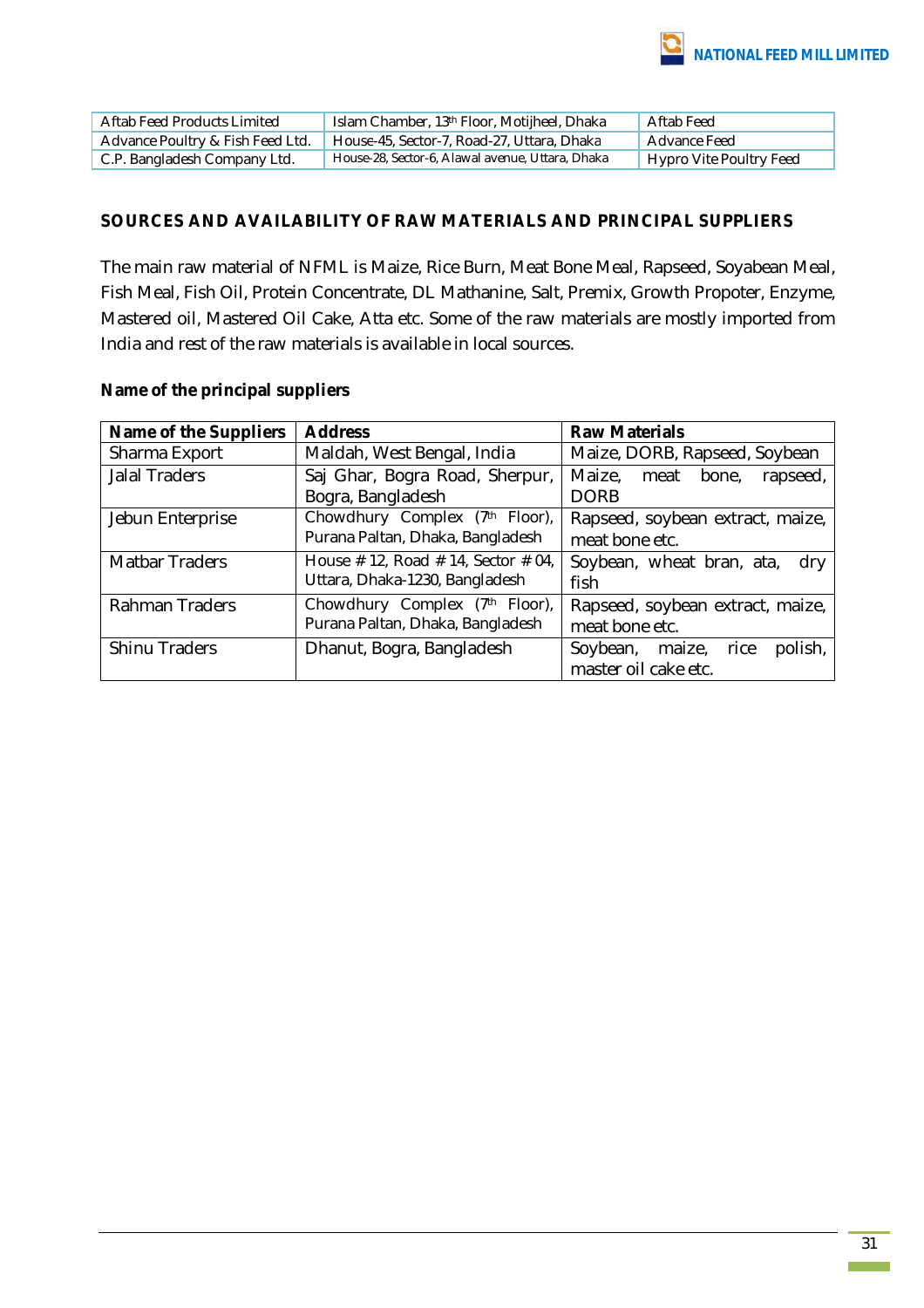#### **SOURCES OF AND REQUIREMENT FOR POWER, GAS AND WATER OR ANY OTHER UTILITIES**

| <b>Power</b> | National Feed Mill Limited meets up its power requirement from Rural        |  |  |  |
|--------------|-----------------------------------------------------------------------------|--|--|--|
|              | Electrification Board (REB), Maymensing from its 11 KVA lines. Besides, REB |  |  |  |
|              | connection, the company installed two standby diesel generators (330 KVA    |  |  |  |
|              | & 550 KVA).                                                                 |  |  |  |
| <b>Water</b> | Water requirement is supplied by its own deep tube well.                    |  |  |  |
| Gas          | Gas requirement of the factory meets up by Titas Gas Transmission &         |  |  |  |
|              | Distribution Company Limited.                                               |  |  |  |

#### **CUSTOMER PROVIDING 10% OR MORE REVENUES**

There is no single customer who purchases more than 10% of the company's products.

# **DESCRIPTION OF CONTRACT WITH PRINCIPAL CUSTOMERS/SUPPLIERS**

National Feed Mill Limited doesn't have any material or long term contact with any of its principal suppliers or customers other than those related day-to-day operations and normal course of business.

# **DESCRIPTION OF ANY MATERIAL PATENTS, TRADEMARKS, LICENSES OR ROYALTY AGREEMENTS**

National Feed Mill Limited has several regulatory licenses and certificates in order to continue its operations. The table below lists the licenses and certifications that the company has:

| SI. | <b>Particulars</b>             | <b>License Issuer/Issuing Authority</b> | <b>Certificate/License</b> | Certificate       | Current       |
|-----|--------------------------------|-----------------------------------------|----------------------------|-------------------|---------------|
| No. |                                |                                         | No.                        | <b>Issue Date</b> | <b>Status</b> |
| 1.  | <b>Trade License</b>           | Vaowalgor Union Parisad,                | 653/2013-2014              | 02-09-2014        | Valid till    |
|     |                                | Gazipur                                 |                            |                   | 30.06.2015    |
| 2.  | <b>BOI License</b>             | Board of Investment,                    | L-01050211067-H            | 30-11-2002        | N/A           |
|     |                                | Government of Bangladesh                |                            |                   |               |
| 3.  | <b>Environmental Clearance</b> | Department of Environment               | -§wiK bs-                  | 31.10.2013        | Valid for     |
|     | Certificate                    | Gazipur District Office, Gazipur        | 32.21.52.5.40.15041        |                   | 30.10.2014    |
|     |                                |                                         | $2$ /Qvo-65                |                   |               |
| 4.  | <b>Import Registration</b>     | Controller of Imports & Exports,        | BA-133148                  | 22.06.2014        | Valid for     |
|     | Certificate                    | Government of Bangladesh                |                            |                   | 30.06.2015    |
| 5.  | <b>Fire License</b>            | Fire Service & Civil Defense,           | 16123/09                   | 24-06-2014        | Valid till    |
|     |                                | Government of Bangladesh                |                            |                   | 30-06-2015    |
| 6.  | <b>TIN Certificate</b>         | National Board of Revenue,              | 106-201-0348/Co.-          | 24.10.2013        | N/A           |
|     |                                | Government of Bangladesh                | 200, Zone-10               |                   |               |
| 7.  | <b>VAT Certificate</b>         | Commissioner of Customs, Excise &       | 18091016834                | 13.09.2012        | N/A           |
|     |                                | VAT, Government of Bangladesh           | area 180204                |                   |               |
| 8.  | Certificate of                 | Register of Joint Stock                 | C-39289(1247)/99           | 22.12.1999        | N/A           |
|     | Incorporation                  | Companies and Firms,                    |                            |                   |               |
|     |                                | Government of Bangladesh                |                            |                   |               |
| 9.  | <b>Boiler License</b>          | Office of the Chief Inspector of        | 4682 &                     | 03.07.2014        | Valid til     |
|     |                                | Boilers, Bangladesh                     | 5120                       | 10.09.2014        | 03.01.2015 &  |
|     |                                |                                         |                            |                   | 10.03.2015    |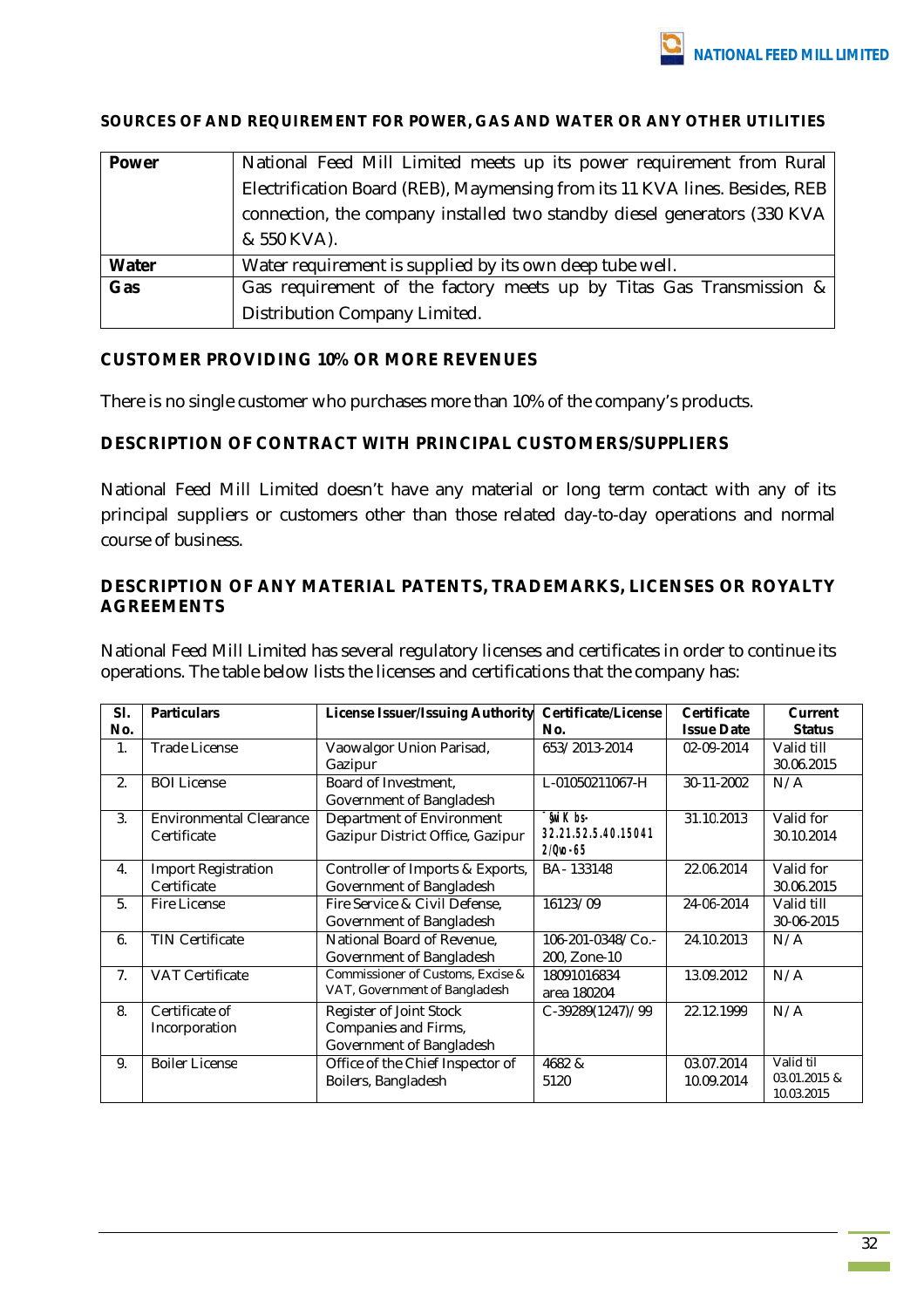#### **NUMBER OF EMPLOYEES** (as per audit report note 1.5, as on December 31, 2013)

| <b>Salary Range</b> | <b>Officer &amp; Staff</b> |                    | <b>Worker</b> | <b>Total No. of Employee</b> |
|---------------------|----------------------------|--------------------|---------------|------------------------------|
|                     | Factory                    | <b>Head Office</b> |               |                              |
| Below <3000         | Nil                        | Nil                | Nil           | Nil                          |
| Above> 3000         | 50                         | 29                 | 106           | 185                          |
| Total               | 50                         | 29                 | 106           | 185                          |

All the employees are permanent and received more than Tk. 3,000 per month.

#### **PRODUCTION CAPACITY AND CURRENT UTILIZATION**

| <b>Particulars</b>                    | 31.12.2013 | 31.12.2012 |
|---------------------------------------|------------|------------|
| Installed production capacity (in MT) | 86,400.000 | 86,400.000 |
| Actual production (MT)                | 44,152.915 | 47,486.870 |
| Capacity Utilization                  | 51.10%     | 54.96%     |

NFML produce different types of feeds for poultry, cattle and fish on the basis of diversified customer demands. Each feeds size and shapes are different. To produce various types of feeds using few numbers of machines it is necessary to change specific casing for specific types of feeds and a single change takes at least 40 minutes of time. For this reason single machine can use 70% of its rated capacity.

To overcome this problem, management decided to introduce some specialized machineries by setting up a new 5 MT per hour capacity machine. We are very optimistic that after introducing new machineries, we can use our full capacity.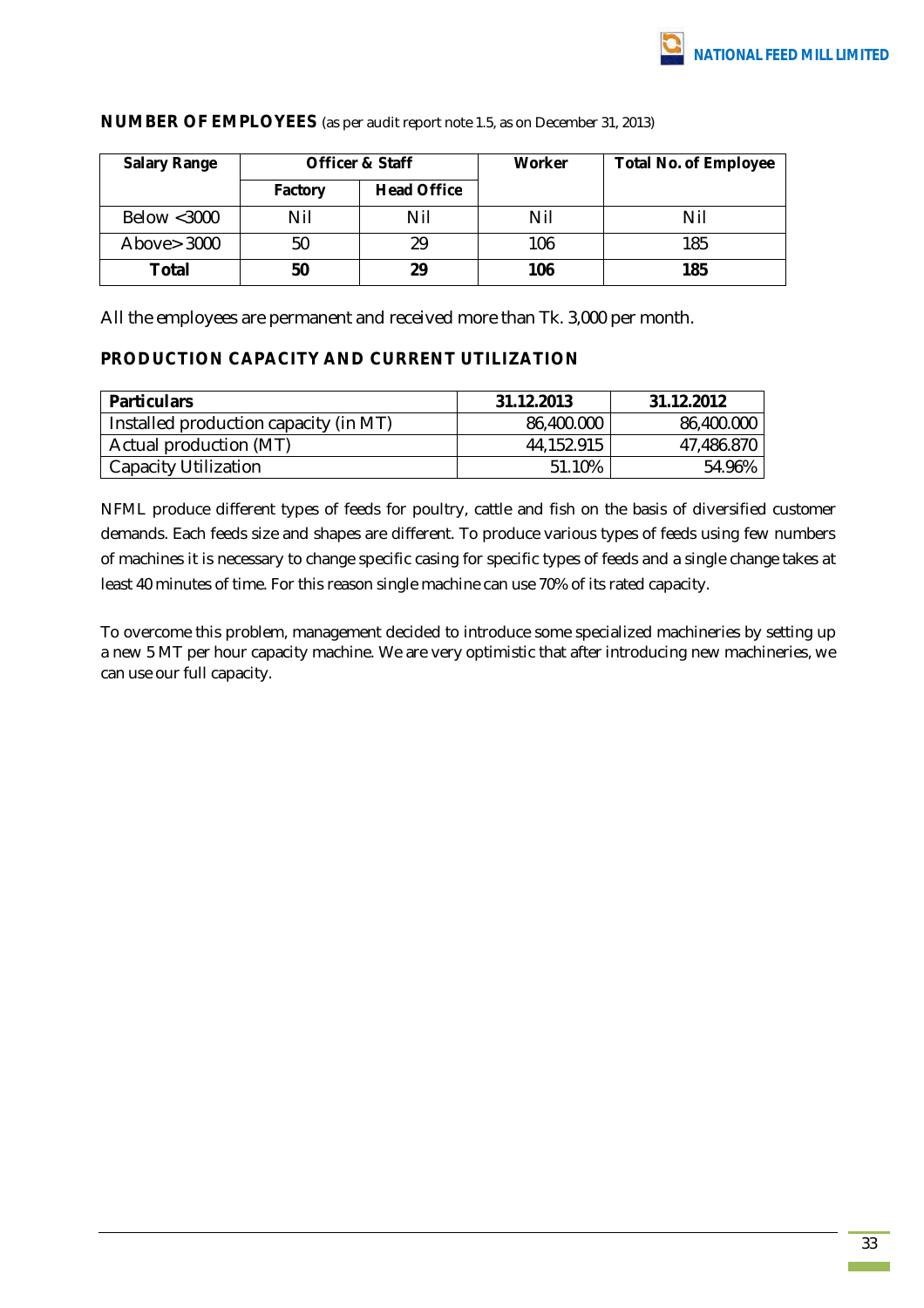#### **DESCRIPTION OF PROPERTY SECTION-VI**

# **LOCATION AND CONDITION OF PRINCIPAL PLANTS AND OTHER PROPERTY**

a.) National Feed Mill Limited owns the following fixed assets and written down value as per audited accounts as on December 31, 2013:

| <b>Particulars</b>                  | <b>Written down value</b><br>as on December 31, 2013 (amount in Tk.) |
|-------------------------------------|----------------------------------------------------------------------|
| Freehold Land & Cost of Development | 135,453,300                                                          |
| Building & Other Construction       | 85,463,691                                                           |
| Plant & Machinery                   | 73,390,497                                                           |
| <b>Stand-By Diesel Generator</b>    | 3,502,179                                                            |
| Transport & Vehicles                | 20,033,584                                                           |
| Electrical & Other Installation     | 3,844,850                                                            |
| Furniture & Fixture                 | 769,222                                                              |
| Office Equipment                    | 1,553,090                                                            |
| Tools & Equipment                   | 4,849,196                                                            |
| Telephone & Others                  | 22,098                                                               |
| Total                               | 328,881,707                                                          |

- b.) The entire above mentioned assets are located at the company's factory premises at Baniarchala, Memberbari, Bhabanipur, Gazipur and registered & corporate office at House-20/B, Raod-14, Sector-04, Uttara, Dhaka-1230.
- c.) All the assets of the company are in its own name except two vehicles which are taken on lease basis from IPDC.
- d.) All the plants and machineries have been purchased in brand new condition from Denmark, China & Local fabrication.
- e.) National Feed Mill Limited has 548.00 decimals of land. Land details of the company are as under:

| Location              | Area of Land | Deed No &    | RS Dag No Khatian No.           | <b>Present status</b>             | Purchase     |
|-----------------------|--------------|--------------|---------------------------------|-----------------------------------|--------------|
|                       | (decimal)    | Date         |                                 |                                   | Value in Tk. |
| Ujilab, Sreepur,      | 389.50       | 15936, date: | Khatian RS # 255, 326 &         | Four Warehouse, Office &          | 79,000,000   |
| Gazipur               |              | 25-10-2010   | 285; Dag No. RS # 23, 25,       | Rest House Building, Staff        |              |
|                       |              |              | 26, 27, 28, 30, 36 & 37, Jote - | Dormatory situated at this        |              |
|                       |              |              | 464, Mouza - Uzilab             | land.                             |              |
| Mahna, Bhobanipur,    | 106.00       | 24434, date: | Khatian RS # 124, 202, 127;     | Office Building(4 storied), Total | 36,000,000   |
| Gazipur Sadar,        |              | 11-10-2010   | Dag No. RS # 2836 & 2837,       | covered area 12,496 Sft.          |              |
| Gazipur               |              |              | Mouza<br>Jote-111,              | Pre Fabricated Steel Structre     |              |
|                       |              |              | Bhabanipur                      | <b>Factory Building</b>           |              |
|                       |              |              |                                 | Total Covered area 24,000 Sft.    |              |
| Tepir Bari, Telihati, | 35.00        | 1557, date : | Khatian-RS# 143, Dag RS#        | Free Land                         | 1,441,000    |
| Sreepur, Gazipur      |              | 28-11-2011   | 3434 &<br>3435.<br>Mouza-       |                                   |              |
|                       |              |              | Tapirbari                       |                                   |              |
| Tepir Bari, Telihati, | 17.50        | 998, date:   | Khatian-RS $#$ 294, Dag-RS $#$  | Free land                         | 721,000      |
| Sreepur, Gazipur      |              | 08-02-2011   | 3422.<br>Jote-86,<br>Mouza-     |                                   |              |
|                       |              |              | Tapirbari                       |                                   |              |
| <b>Total</b>          | 548.00       |              |                                 |                                   | 117,162,000  |

\**As per registered deed 548.50 decimals of land but mutation completed only 548.00 decimals of land and rest 0.50 decimal land is on public road.*

f.) Out of Total 548 decimals of land the Company mortgaged 496 decimals of land to Bank Asia Limited, Santinagar Branch and balalnce 52 decimals of land mortgage to Social Islami Bank Limited, KTM Branch, Mohammadpur, Dhaka.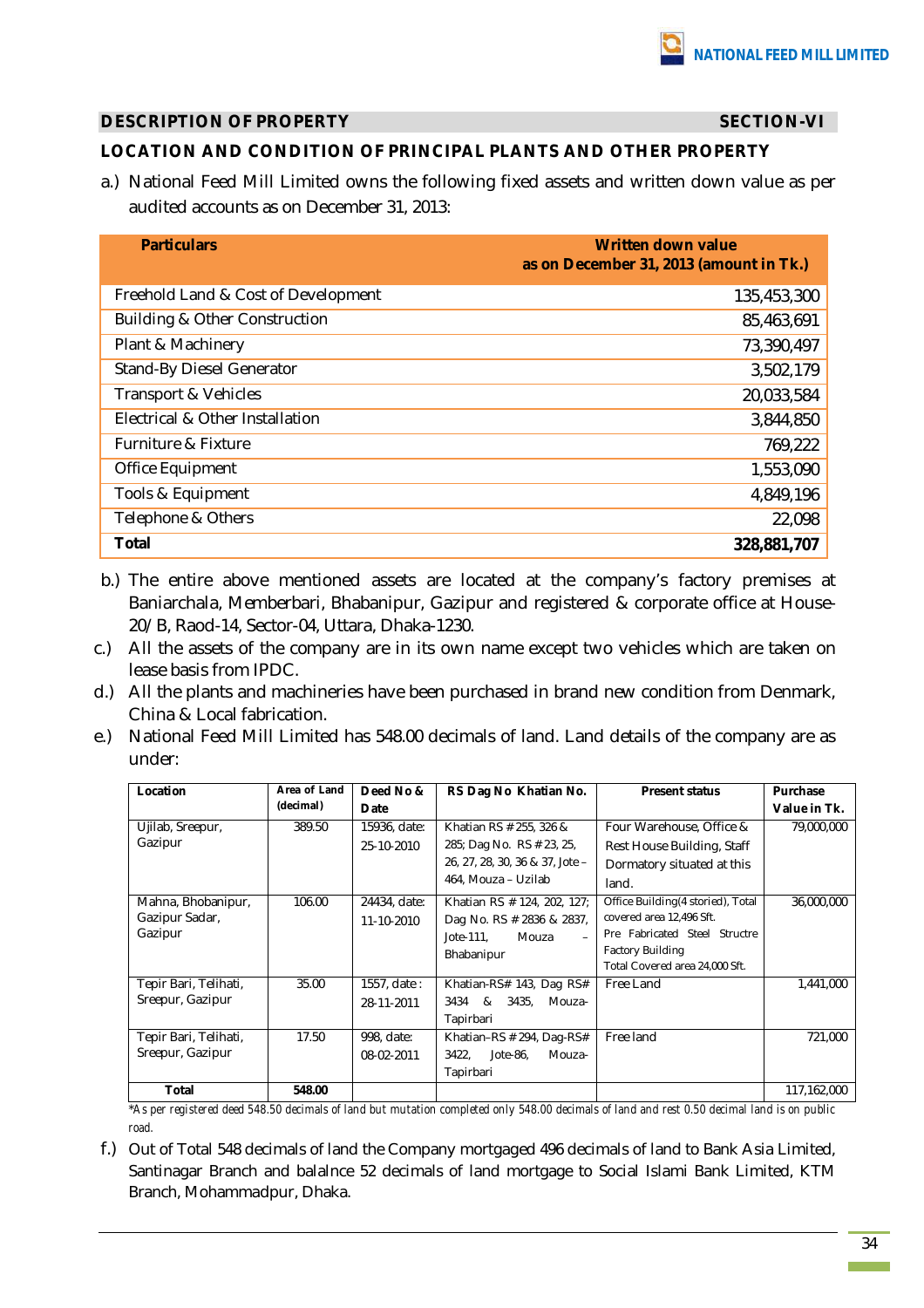# **PLAN OF OPERATION & DISCUSSION OF FINANCIAL CONDITION SECTION-VII**

(As per audited accounts)

(As per audited accounts)

|             |             | Amount in Tk. |
|-------------|-------------|---------------|
| 31.12.2013  | 31.12.2012  | 31.12.2011    |
|             |             |               |
| 400,000,000 | 300,000,000 | 250,000,000   |
| 175,828,347 | 141,782,621 | 122,936,230   |
|             | 85,400,000  |               |
| 6,190,000   | 6,190,000   | 6,190,000     |
| 582,018,347 | 533,372,621 | 379,126,230   |
|             |             |               |
| 46,284,463  | 113,232,785 | 133,969,198   |
| 351,818,541 | 343.566.755 | 320,067,119   |
| 398,103,004 | 456,799,540 | 454,036,317   |
| 980,121,351 | 990,172,161 | 833, 162, 547 |
|             |             |               |

# **INTERNAL AND EXTERNAL SOURCES OF CASH**

**Material commitment for Capital Expenditures**

There are no material commitments for Capital expenditures.

# **MATERIAL CHANGES FROM PERIOD TO PERIOD**

Causes of any material changes in income, cost of goods sold, other operating expenses and net income are furnished as under:

|                                         |               |               | Amount in Tk. |
|-----------------------------------------|---------------|---------------|---------------|
| <b>Particulars</b>                      | 31.12.2013    | 31.12.2012    | 31.12.2011    |
| <b>Turnover</b>                         | 1,530,273,880 | 1,490,021,503 | 1,475,329,946 |
| <b>Less: Cost of Goods Sold</b>         | 1,340,787,554 | 1,308,350,241 | 1,331,754,754 |
| <b>Gross Profit</b>                     | 189,486,326   | 181,671,262   | 143,575,192   |
| Less: Operating Expenses                | 38,397,498    | 30,233,712    | 27,438,079    |
| <b>Profit from Operation</b>            | 151,088,828   | 151,437,550   | 116,137,113   |
| Add: Other Income                       | 1,355,155     | 552,919       | 247,350       |
| <b>Less: Financial Expenses</b>         | 70,729,909    | 71,426,954    | 52,082,524    |
| Net Profit for the year before WPPF     | 81,714,074    | 80,563,514    | 64,301,939    |
| Less: Workers Profit Participation Fund | 3,891,146     | 3,836,358     |               |
| Net Profit before Tax                   | 77,822,928    | 76,727,156    | 64,301,939    |
| Less: Provision for Taxation            | 3,777,202     | 4,956,941     | 3,214,910     |
| Net Profit for the year after Tax       | 74,045,726    | 71,770,215    | 61,087,029    |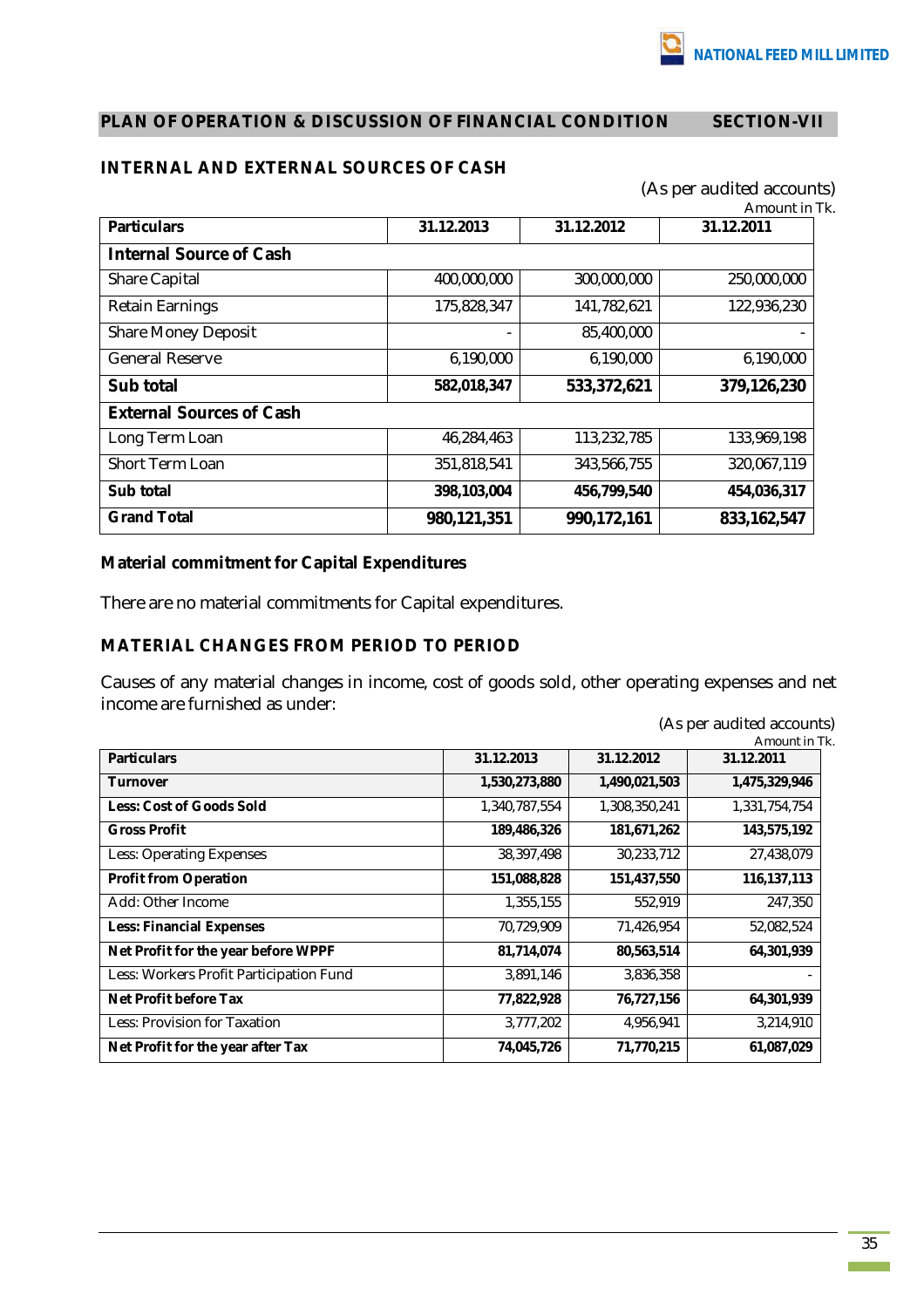#### **SEASONAL ASPECT OF THE COMPANY'S BUSSINESS**

Generally the demand of feed products round the year, but the peak season of the feed business started from March to October. The period of November to February demand of feed products relatively low than the other months.

#### **KNOWN TRENDS, EVENTS OR UNCERTAINTIES**

Uneven competition with the companies, decreased the poultry farming & hatchery business, shortage supply of raw materials, labor unrest, political change are known events that may affect the business of the Company.

#### **CHANGES IN THE ASSETS OF THE COMPANY USED TO PAY OFF ANY LIABILITIES**

None of the operating assets have been disposed off to pay off any liabilities of the Company.

#### **LOAN TAKEN FROM OR GIVEN TO HOLDING/PARENT COMPANY OR SUBSIDIARY**

No loan has been taken from or given to holding/parent/subsidiary company.

#### **Future Contractual Liabilities**

National Feed Mill Limited has no plan for future contract in the near future for any capital expenditures other than day to day operation.

#### **VAT, Income Tax, Custom Duty or other Tax Liability**

#### **VAT**

The company has VAT registration number 18091016834. No VAT is applicable for poultry/cattle/fish feed (H.S. Code-2309.90.10) import and manufacturing, as per SRO No.167/Law/2013/671-VAT.

#### **Income Tax**

As per *Gm,Avi,I bs-206/AvBb/AvqKi/2005,* Income Tax Ordinance, 1984 (Ord. XXXVI of 1984) and Section 44, Sub Sec. (4)b "Income Tax from the pelleted feed production exempted from July 01, 2001 to June 30, 2008 and subsequently as per , Circular (Paripatra, 2010-11), Income Tax exemption for poultry feed industry up to June 30, 2010. After that pelleted poultry feed sector's income from operation Tax only 5% vide *Gm,Avi,I bs 264-AvBb/AvqKi/2010* dated July 01, 2010 up-to 30th June 2013. However, as per *Gm,Avi,I bs 208-AvBb-AvqKi/2013* dated 1st July, 2013 the Income tax rate revised to 3% from July 01, 2013 to June 30, 2015. The income tax status of the company is given below:

| <b>Income Year</b> | <b>Assessment Year</b> | <b>Assessment Status</b>                                              |
|--------------------|------------------------|-----------------------------------------------------------------------|
| 2007               | 2008-2009              | Assessment completed.                                                 |
| 2008               | 2009-2010              | Assessment completed.                                                 |
| 2009               | 2010-2011              | Assessment completed.                                                 |
| 2010               | 2011-2012*             | Assessment completed. But NBR has claimed an additional Income Tax    |
|                    |                        | Tk. 1,135,933. The Company has filed an appeal to the commissioner of |
|                    |                        | Taxes (Appeals) against the assessment order.                         |
| 2011               | 2012-2013*             | Assessment completed. But NBR has claimed an additional Income Tax    |
|                    |                        | Tk. 4,53,078. The Company has filed an appeal to the commissioner of  |
|                    |                        | Taxes (Appeals) against the assessment order.                         |
| 2012               | 2013-2014              | Tax return submitted for assessment                                   |

*\*N.B: In the income year 2010 and assessment year 2011-2012, as per the Income Tax Ordinance, 1984, Sixth Schedule, Part-A, Circular (Paripatra, 2010-11), the company enjoyed tax exemption facility for poultry feed industry up to June 30, 2010. But NBR imposed Tax on the Company's full years Income (January to December, 2010).*

*It is also mentioned here that income year 2011, assessment year 2012-2013 as per the audited financial statements for the year ended December 31, 2011 NFML's GP stands at 9.73%. On the other hand, NBR fixed GP at 11.14% which is higher than 1.41%on the actual GP.*

*The company paid Advance Income Tax (AIT) an amount of Tk. 3,352,818 as on December 31, 2013 to NBR/Bangladesh Bank/Sonali Bank Ltd. though Treasury Challan.* 

*Beside above the company has been made adequate provision for this reason. (Ref: note 21.00 of the Statements of Financial Position as on December 31, 2013).*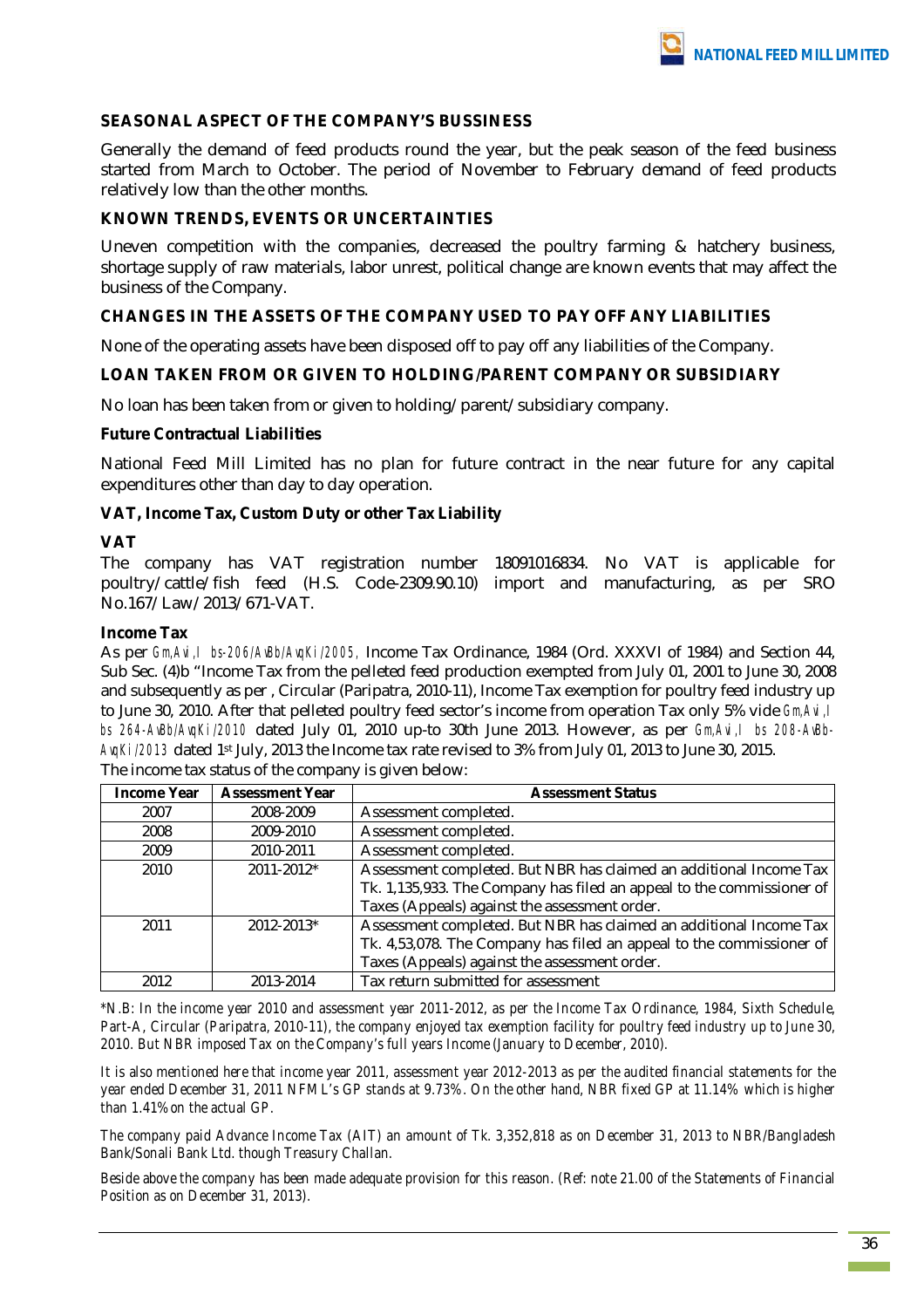#### **Customs Duty:**

The company doesn't have outstanding any custom duty or any other similar liabilities.

## **OPERATING LEASE COMMITMENT DURING THE LAST FIVE YEARS**

The company had no operating lease commitment till December 31, 2013. However, the registered & corporate office of the company is established in rented premises and details are as under:

| <b>Address</b>                  | Area          | <b>Monthly Rent Tk.</b> | Period          |
|---------------------------------|---------------|-------------------------|-----------------|
| Registered & Corporate Office:  | Triplex House | 95,000                  | May 01, 2013 to |
| House # 20/B. Road # 14.        |               |                         | April 30, 2016  |
| Sector # 04, Uttara, Dhaka-1230 |               |                         |                 |

#### **Financial Commitment:**

The company enjoyed the following bank facilities in the last 5 (five) years:

|                                   |               |             |                          |                |             | Amount in Tk. |
|-----------------------------------|---------------|-------------|--------------------------|----------------|-------------|---------------|
| Name of the                       | <b>Nature</b> | 31.12.2013  | 31.12.2012               | 31.12.2011     | 31.12.2010  | 31.12.2009    |
| <b>Bank/Financial Institution</b> |               |             |                          |                |             |               |
| NCC Bank Ltd.                     | Term Loan     |             | ٠                        | ٠              |             | 102,724,571   |
|                                   | CC(Hypo)      |             |                          | ٠              |             | 71,671,544    |
|                                   | <b>LTR</b>    |             | $\overline{\phantom{a}}$ | ٠              |             | 45,115,605    |
|                                   | <b>LC</b>     |             |                          |                |             |               |
| <b>IDLC Finance Ltd.</b>          | Term Loan     | $\sim$      |                          |                |             | 4,869,695     |
| People's Leasing and              | Term Loan     |             | 30,583,721               | 34,022,052     | 30,072,292  | 66,181,714    |
| <b>Financial Services Ltd.</b>    |               |             |                          |                |             |               |
| Jamuna Bank Ltd.                  | Term Loan     |             | 82,649,064               | 99,947,146     | 108,047,361 |               |
|                                   | CC(Hypo)      |             | 73,130,918               | 73,010,283     | 70,210,635  |               |
|                                   | <b>LTR</b>    |             | 80,883,835               | 48,736,000     | 106,196,000 |               |
|                                   | <b>LC</b>     |             | 1,723,306                | 38,918,000     | 11,029,000  |               |
| Shajalal Islami Bank Ltd.         | <b>LTR</b>    | 38,010,473  | 64,980,529               | 73,804,000     | 22,136,000  | 24,472,991    |
|                                   | <b>LC</b>     |             | 2,450,000                | 2,175,000      | 9,452,000   | 22,537,323    |
| Social Islami Bank Ltd.           | <b>LTR</b>    | 57,507,780  | 103,658,417              | 51,281,836     | 57,424,000  |               |
|                                   | <b>LC</b>     | 9,301,939   | 16,739,750               | 32,142,000     |             |               |
| AI - Arafah Islami Bank Ltd.      | <b>OD</b>     | 12,372,605  |                          |                |             |               |
| <b>Bank Asia</b>                  | Term Loan     | 71,262,811  | $\overline{\phantom{a}}$ | $\overline{a}$ |             | $\sim$        |
|                                   | OD            | 80,128,646  |                          | $\overline{a}$ |             |               |
|                                   | Demand Loan   | 140,914,762 | ٠                        | ٠              |             |               |
| LankaBangla Finance Ltd           | <b>OD</b>     | 13,582,336  | ٠                        | ٠              |             |               |

#### **Financial lease Commitment during last 5 years:**

NFML has entered into the following lease commitments during the last 5 years which is given below:

| Name of Bank/FI        | Type of Loan   | Sanctioned<br>amount (Tk.) | <b>Sanction</b><br>date | Rate of<br>Interest | Installment/<br>month (Tk.) | Outstanding as on<br>31. 12. 2013<br>(Tk.) | Date of<br><b>Expiry</b> |
|------------------------|----------------|----------------------------|-------------------------|---------------------|-----------------------------|--------------------------------------------|--------------------------|
| <b>IPDC</b>            | Truck purchase | 9.225.000                  | 15.03.2013              | '7.00%              | 328.896                     | 7.558.437                                  | 05.05.2016               |
| <b>National Credit</b> | Two<br>Covered | 3,000,000                  | 20.08.2007              | 14.50%              | 85,000                      | $\overline{\phantom{0}}$                   | 21.09.2011               |
| & Commerce             | van purchase   |                            |                         |                     |                             |                                            |                          |
| Bank Limited           |                |                            |                         |                     |                             |                                            |                          |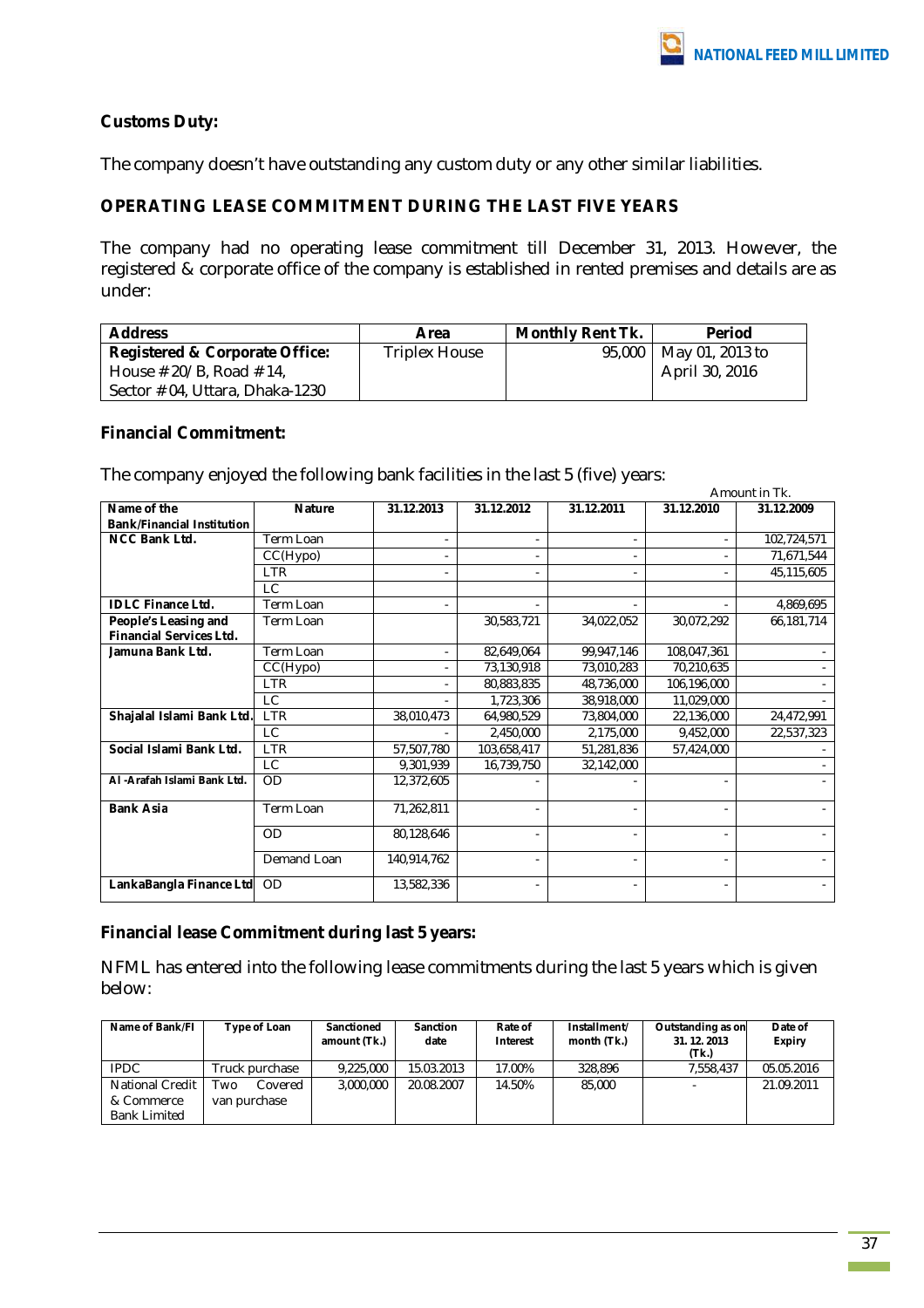#### **Personnel related scheme**

#### **Employee Benefits**

The company Offers a number of benefit plans which includes Contributory Provident Fund, Hospitalization Benefit, two Festival Bonus, Worker's Profit Participation Fund (WPPF) which have been accounted for in accordance with the provision of Bangladesh Accounting Standard -19, " Employee Benefit." Bases of enumerating the above benefits schemes operated by the company are outlined below :

#### **Contributory Provident Fund**

The Company operates a contributory employee's provident fund scheme as per Labour Law 2006. The Company has been registered [ref.P.F-4/Law/IT LAW-10/2013-2014/467(1)] with National Board of Revenue (NBR) and administered separately by a Board of Trustees and is funded by equal contribution from the Company and the employees.

#### **Contribution to Workers' Profit Participation Fund (WPPF)**

The Company has created Workers' Profit Participation Fund (WPPF) from the year 2012 as per requirement of the Bangladesh Labour Law, 2006. NFML has distributed the above fund among the workers for the year 2012.

#### **Group Insurance Facility**

At present NFML's regular employees are 185 persons. As per Bangladesh Labour Law, 2006 Group Insurance is not mandatory for less than 200 nos of employees.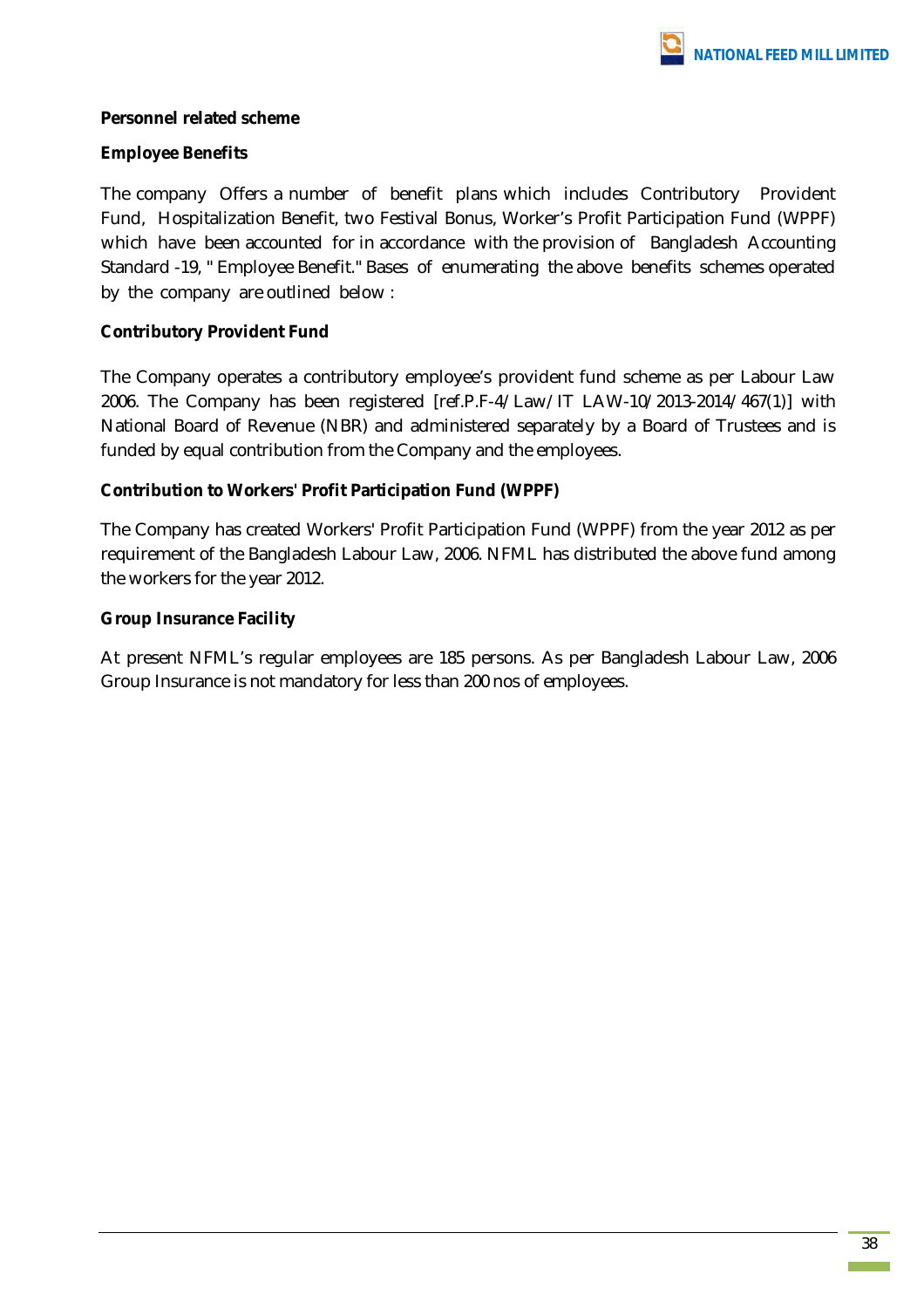## **Breakdown of Estimated of IPO Expenses**

The following table shows the amounts paid to the Issue Manager, Underwriters, and other costs are estimated as follows:

| <b>Particulars</b>                                                    | <b>Basis</b>                                                                                                         | Amount in Tk. |
|-----------------------------------------------------------------------|----------------------------------------------------------------------------------------------------------------------|---------------|
|                                                                       |                                                                                                                      | (approx.)     |
| <b>Issue Management Fees:</b>                                         |                                                                                                                      |               |
| Manager to the Issue fee                                              | 1% of the public offering                                                                                            | 1,800,000     |
| VAT against Issue Management fee                                      | 15% of Issue Management Fee                                                                                          | 270,000       |
| <b>BSEC Fees:</b>                                                     |                                                                                                                      |               |
| <b>Application Fee</b>                                                | Fixed                                                                                                                | 10,000        |
| <b>BSEC Consent Fee</b>                                               | @ 0.15% on the public offering amount                                                                                | 270,000       |
| <b>Listing Related Expenses:</b>                                      |                                                                                                                      |               |
| <b>Application Fee to DSE</b>                                         |                                                                                                                      | 5,000         |
| Listing Fees for Stock Exchanges (DSE & CSE)                          | 0.25% on Tk. 100 million & 0.15% on the rest amount of paid<br>up capital; maximum Tk. 2 million for each exchanges. | 1,940,000     |
| Annual Fee for DSE & CSE                                              | Fixed                                                                                                                | 160,000       |
| <b>IPO related Expenses:</b>                                          |                                                                                                                      |               |
| <b>Underwriting Commission</b>                                        | 0.50% on underwritten amount                                                                                         | 450,000       |
| Bankers to the Issue Commission                                       | 0.1% on collected amount (assuming 17 times)                                                                         | 3,060,000     |
| <b>CDBL Fees and Expenses:</b>                                        |                                                                                                                      |               |
| <b>Documentation Fee</b>                                              | As actual                                                                                                            | 2,500         |
| <b>Security Deposit</b>                                               | Fixed                                                                                                                | 500,000       |
| <b>Annual Fee</b>                                                     | As actual                                                                                                            | 100,000       |
| Initial public Offering Fee                                           | 0.025% on the Issue size                                                                                             | 45,000        |
| <b>Connection Fee</b>                                                 | As actual                                                                                                            | 6,000         |
| Printing, Publication & Other Expenses:                               |                                                                                                                      |               |
| Publication of Abridge Version of Prospectus<br>in 4 daily Newspapers | Estimated (to be paid at actual)                                                                                     | 600,000       |
| Notice For prospectus, lottery, refund etc. in 4<br>daily Newspapers  | Estimated (to be paid at actual)                                                                                     | 100,000       |
| Printing of Prospectus                                                | Estimated (to be paid at actual)                                                                                     | 500,000       |
| Printing of Forms                                                     | Estimated (to be paid at actual)                                                                                     | 300,000       |
| Lottery related expenses including BUET fee                           | Estimated (to be paid at actual)                                                                                     | 800,000       |
| Data Processing, Distribution, Courier, Allotments & Refunds          | Estimated (to be paid at actual)                                                                                     | 6,120,000     |
| Administrative & Stationery Expenses                                  | Estimated (to be paid at actual)                                                                                     | 500,000       |
| <b>Total</b>                                                          |                                                                                                                      | 17,538,500    |

N.B: *The cost of the above mentioned IPO expenses may vary and will be adjusted accordingly.*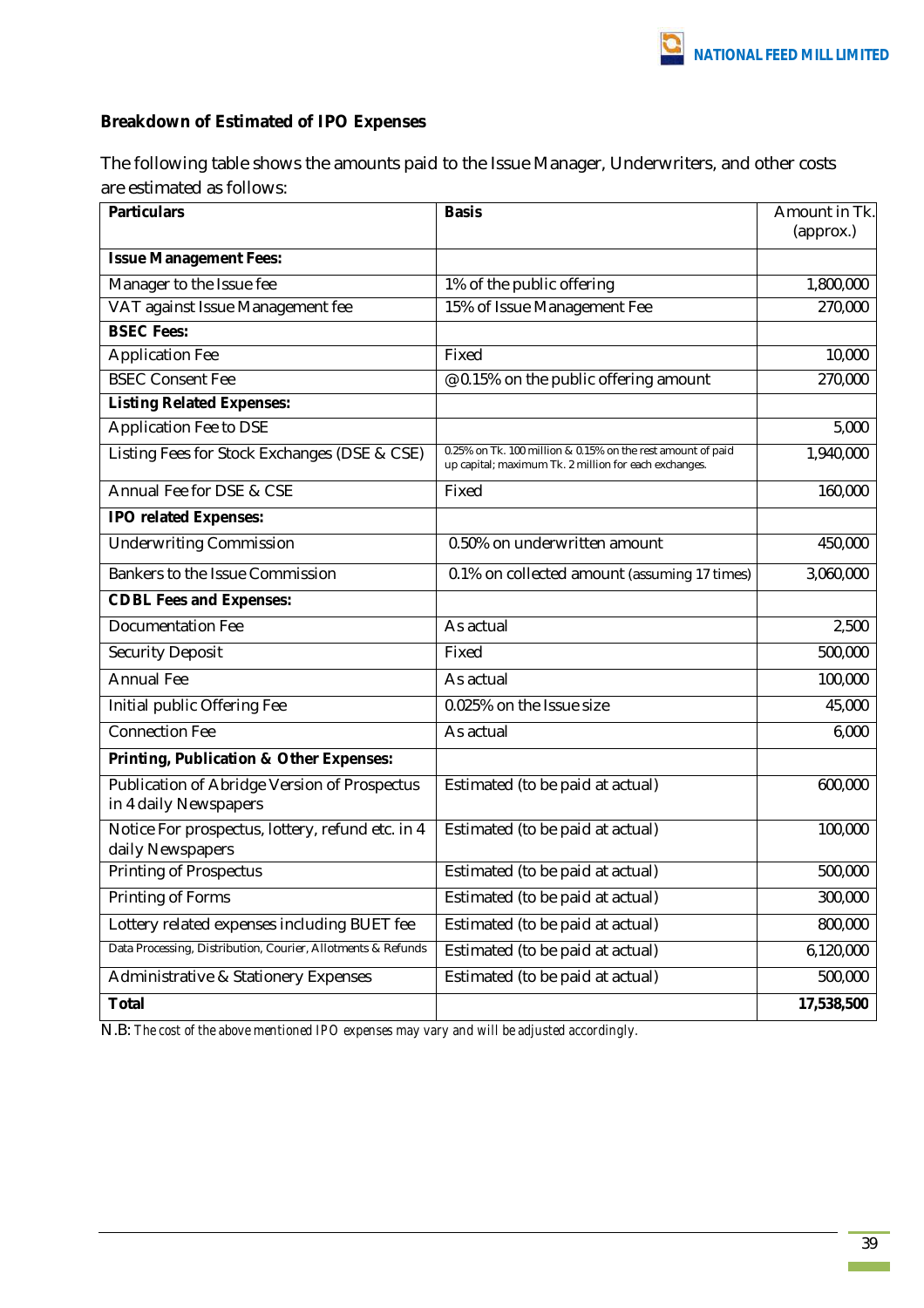#### **Revaluation of company's assets and summary thereof**

The company has not revaluated any of its assets.

#### **Transaction Between holding/subsidiary/associate Company and the issuer**

As the company has no holding/subsidiary/associate Company, so no transaction has taken place between holding/subsidiary/associate Company.

#### **Auditors Certificate regarding allotment of shares to promoters or sponsor shareholders for consideration in cash or other than in cash**

This to certify that paid up capital of National Feed Mill Limited stands as on 31 December 2013 was Tk. 40,00,00,000/- divided into 40,000,000 Ordinary Shares of Tk. 10.00 each made up as follows:

| <b>Particulars of Allotment</b>                                                                     | Date of       | Consideration  | Number of    | Face value | Amount of     |
|-----------------------------------------------------------------------------------------------------|---------------|----------------|--------------|------------|---------------|
|                                                                                                     | Incorporation | (cash or bonus | Share Issued | per share  | share capital |
|                                                                                                     | /Allotment    | share)         |              | (Taka)     | (Tk.)         |
| First (Subscription to the Memorandum<br>& Articles of association at the time of<br>Incorporation) | 22.12.1999    | Cash           | 1,000        | 100        | 100,000       |
| Second Allotment                                                                                    | 31.12.2009    | <b>Bonus</b>   | 100,000      | 100        | 10,000,000    |
| <b>Third Allotment</b>                                                                              | 30.05.2011    | Cash           | 886,200      | 100        | 88,620,000    |
| Fourth Allotment                                                                                    | 16.11.2011    | <b>Bonus</b>   | 1,969,500    | 10         | 19,695,000    |
| Fifth Allotment                                                                                     | 16.12.2011    | Cash           | 13,158,500   | 10         | 131,585,000   |
| Sixth Allotment                                                                                     | 08.11.2012    | <b>Bonus</b>   | 5,000,000    | 10         | 50,000,000    |
| Seventh Allotment                                                                                   | 07.01.2013    | Cash           | 10,000,000   | 10         | 100,000,000   |
| <b>Total</b>                                                                                        |               |                |              |            | 400,000,000   |

The Company changed the denomination of its ordinary shares from Tk. 100.00 to Tk. 10.00 through a special resolution in the Extra Ordinary General Meeting held on June 22, 2011 and necessary amendments in the capital clause of the Memorandum of Association and Articles of Association were made accordingly.

Dated : Dhaka April 08, 2014

Sd/- **Atik Khaled & Co.** Chartered Accountants

#### **DECLARATION REGARDING NON-SUPPRESSION OF MATERIAL INFORMATION**

This is to declare that, to the best of our knowledge and belief, no information, facts or circumstances, which should be disclosed have been suppressed, which can change the terms and conditions under which the offer has been made to the public.

Sd/- Akther Hossain Babul Managing Director & Director National Feed Mill Limited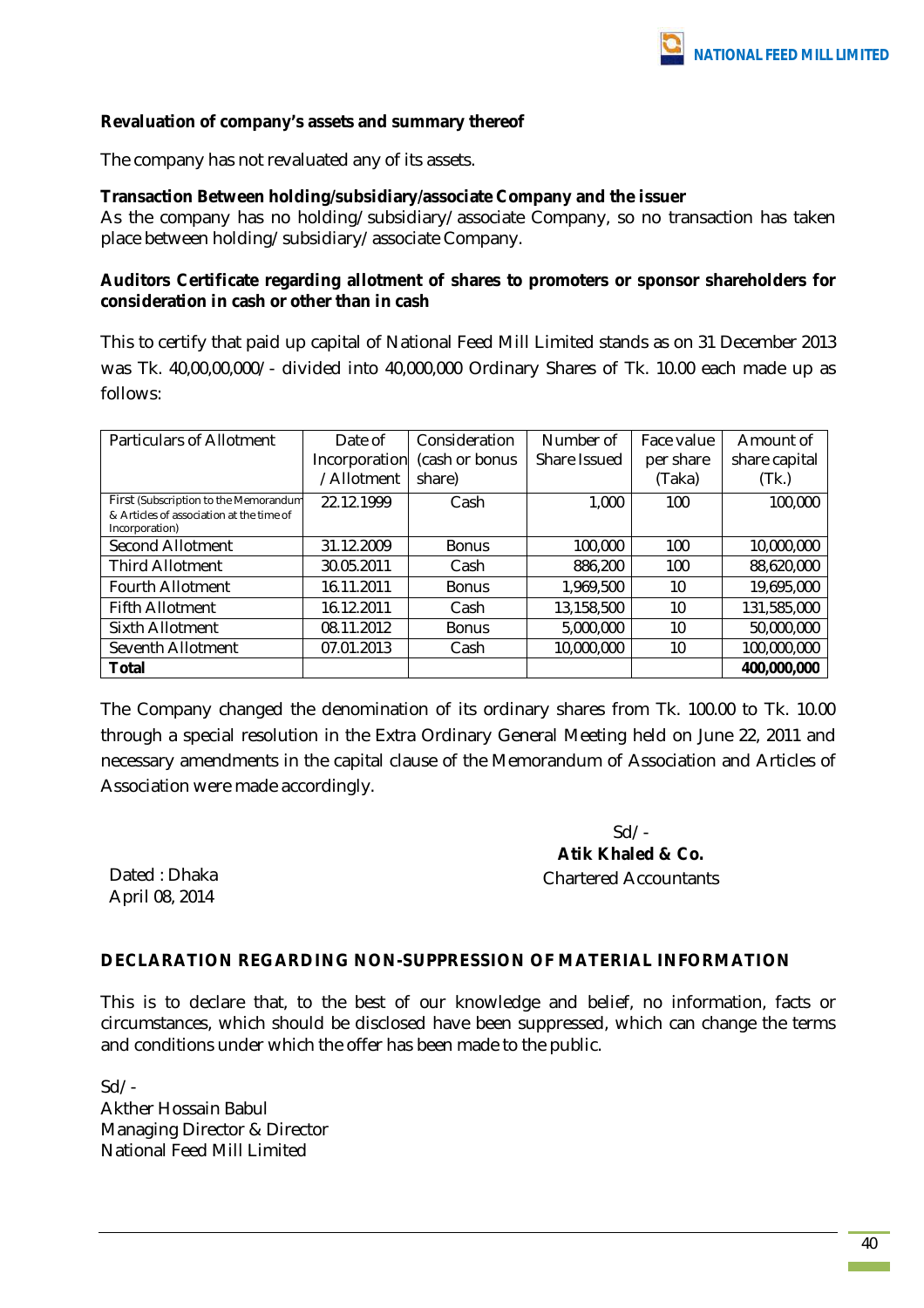#### **INFORMATION ABOUT DIRECTORS AND OFFICERS SECTION-VIII**

| Name of the           | <b>Designation</b>       | Age     | <b>Experience</b> | Educational   | Date of First | <b>Expiry of</b>    |
|-----------------------|--------------------------|---------|-------------------|---------------|---------------|---------------------|
| <b>Directors</b>      |                          | (Years) | (Years)           | Qualification | Directorship  | <b>Current Term</b> |
| Farida Jahan Babul    | Chairman                 | 42      | 12                | B.A           | 05.08.2002    | $***$               |
| Akther Hossain Babull | <b>Managing Director</b> | 52      | 20                | B.A           | 22.12.1999    | $***$               |
| Adib Hossain Babul    | Director                 | 22      |                   | <b>BBA</b>    | 30.05.2011    | $***$               |
| Imtiaz Ali            | <b>Director</b>          | 50      |                   | M.A           | 30.05.2011    | $***$               |
| Rezaul Karim          | <b>Director</b>          | 51      |                   | B.Com         | 30.05.2011    | $***$               |
| Lipi Sultana Karim    | Director                 | 39      |                   | H.S.C.        | 30.05.2011    | $***$               |

#### **Information Regarding Directors and Directorship**

*\*\*As per Article of Association of the Company, one-third of the Directors or if their number is not three or multiplule of three then the number nearest one third shall retire from office by rotation at the Annual General Meeting.* 

#### **DIRECTORS INVOLVEMENT IN OTHER ORGANIZATION**

| <b>Name of the Directors</b> | <b>Entities where they have Interest</b> | <b>Position</b> |
|------------------------------|------------------------------------------|-----------------|
| Farida Jahan Babul           | National Hatchery Ltd.                   | Director        |
|                              | Karnapur Agro Industries Ltd             | Director        |
|                              | Karnapur Hatchery Ltd.                   | <b>Director</b> |
|                              | National Electrode & Electronics Ltd     | <b>Director</b> |
| Akther Hossain Babul         | National Hatchery Ltd.                   | Director        |
|                              | Karnapur Agro Industries Ltd.            | <b>Director</b> |
|                              | Karnapur Hatchery Ltd.                   | Director        |
|                              | National Electrode & Electronics Ltd.    | Director        |

#### **Family Relationship among the Directors**

| Name of the Director        | Designation     | <b>Relationship with other Directors</b>                      |
|-----------------------------|-----------------|---------------------------------------------------------------|
| Farida Jahan Babul          | Chairman        | Wife of Akther Hossain Babul, Managing Director and           |
|                             |                 | mother of Adib Hossain Babul, Director                        |
| <b>Akther Hossain Babul</b> | Managing        | Husband of Farida Jahan Babul, Director and Father of Adib    |
|                             | Director        | Hossain Babul, Brother of Imtiaz Ali & Rezaul Karim, Director |
| Adib Hossain Babul          | <b>Director</b> | Son of Akther Hossain Babul, Managing Director and Farida     |
|                             |                 | Jahan Babul, Director                                         |
| Imtiaz Ali                  | <b>Director</b> | Brother of Akther Hossain Babul, Managing Director            |
| Rezaul Karim                | <b>Director</b> | Husband of Lipi Sultana Karim, Director and Brother of        |
|                             |                 | Akther Hossain Babul, Managing Director                       |
| Lipi Sultana Karim          | <b>Director</b> | Wife of Rezaul Karim, Director                                |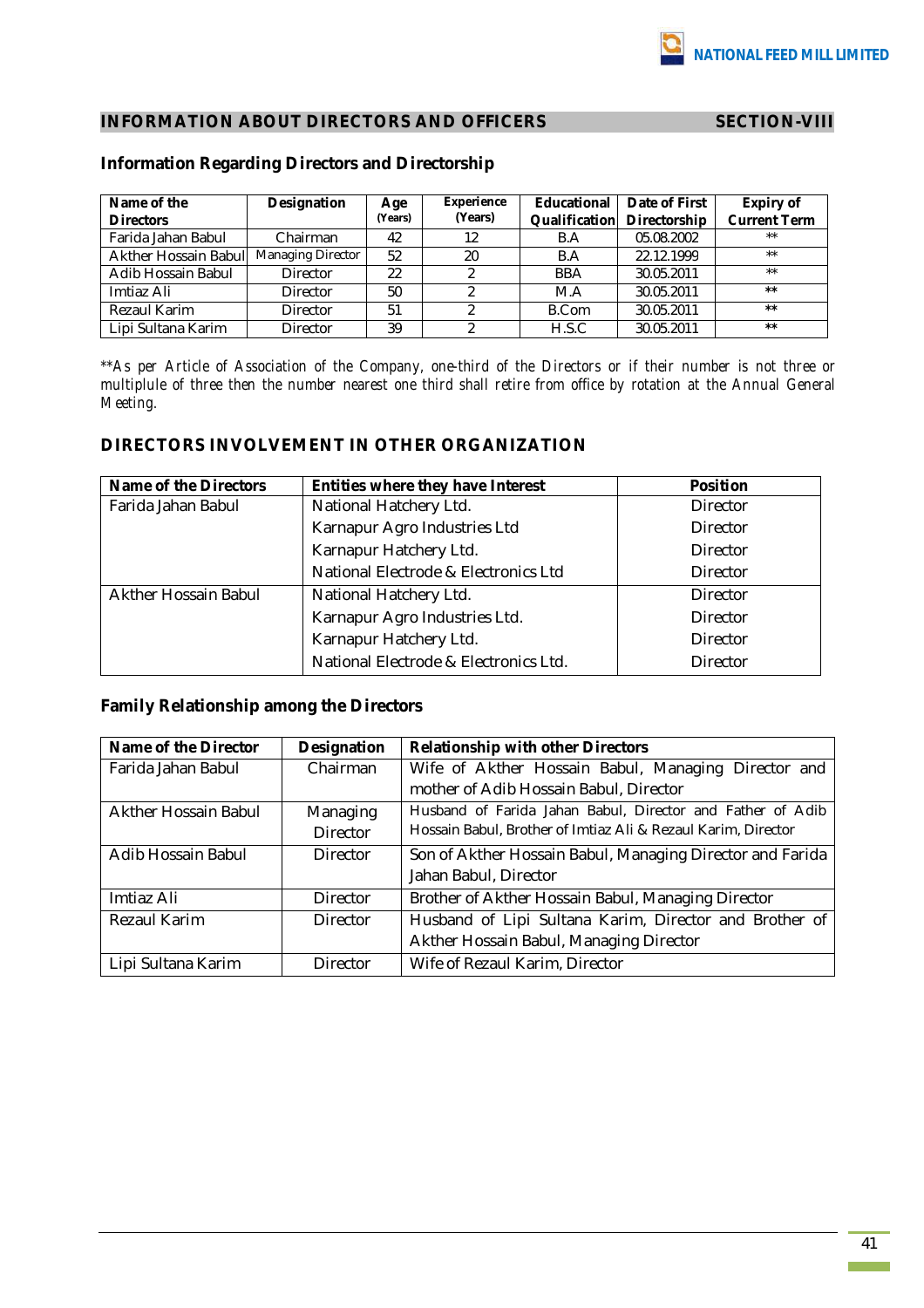| Name of the Director | Position in the | Relationship                                    |  |  |  |
|----------------------|-----------------|-------------------------------------------------|--|--|--|
|                      | Company         |                                                 |  |  |  |
| Farida Jahan Babul   | Chairman        | Wife of Akther Hossain Babul, Managing Director |  |  |  |
| Akther Hossain Babul | Managing        | Husband of Farida Jahan Babul, Director and     |  |  |  |
|                      | <b>Director</b> | Father of Adib Hossain Babul, Director          |  |  |  |
| Adib Hossain Babul   | <b>Director</b> | Son of Akther Hossain Babul, Managing Director  |  |  |  |
|                      |                 | and Farida Jahan Babul, Director                |  |  |  |
| Md. Abdul Qyaum      | Executive       | Brother of Akther Hossain Babul, Managing       |  |  |  |
|                      | <b>Director</b> | <b>Director</b>                                 |  |  |  |

#### **Family Relationship between Directors and top five Officers**

*Note: Other than those on the above table, there is no family relationship between the top five officers of the company.*

#### **SHORT BIO-DATA OF THE DIRECTORS**

#### **Mrs. Farida Jahan Babul**, Chairman

Mrs. Farida Jahan Babul is the Chairman of National Feed Mill Limited. She has completed her graduate degree from National University. She has been actively involved in the business more than 14 years and gathered experience in the agro based sector i.e. feed manufacturing company, poultry & hatchery, electrode & electric manufacturing company etc. Mrs. Farida Jahan also the Director of National Hatchery Limited, Karnapur Agro Industries Limited, Karnapur Hatchery Limited, National Electrode & Electronics Limited. Mrs. Farida Jahan Babul travelled to developed countries like UK, USA, France, Germany, Belgium, Canada, Denmark, Italy, Netherland, Turkey, India, Thailand, Malaysia, China, Dubai, Singapore.

#### **Mr. Akhter Hossain Babul,** *Managing Director & Director*

Mr. Akther Hossain Babul founded National Group as a poultry hatchery company and led its evolution as a country leader in the materials and chain agribusinesses sector.

He is credited to have brought about the equity cult in Bangladesh by returning to Dhaka from USA in the late nineties and is regarded as an icon for enterprise in Bangladesh. His journey to growth had started when he first went to the States in the early eighties to obtain a higher degree in education. From the very beginning, he lived on the dictum of achieving unlimited growth under the National name. From becoming a restaurateur, having been related with the petroleum and the retail industry in Florida, USA, he returned to Bangladesh believing that he was to do better things and drive Bangladesh towards a better future.

Having traveled to various countries in the European Union, the Americas and Asia for the growth of the National Group, Akther Hossain Babul has engaged in such a way to the group that makes the group a living testimony to his indomitable will, single-minded dedication and an unrelenting commitment to his goals.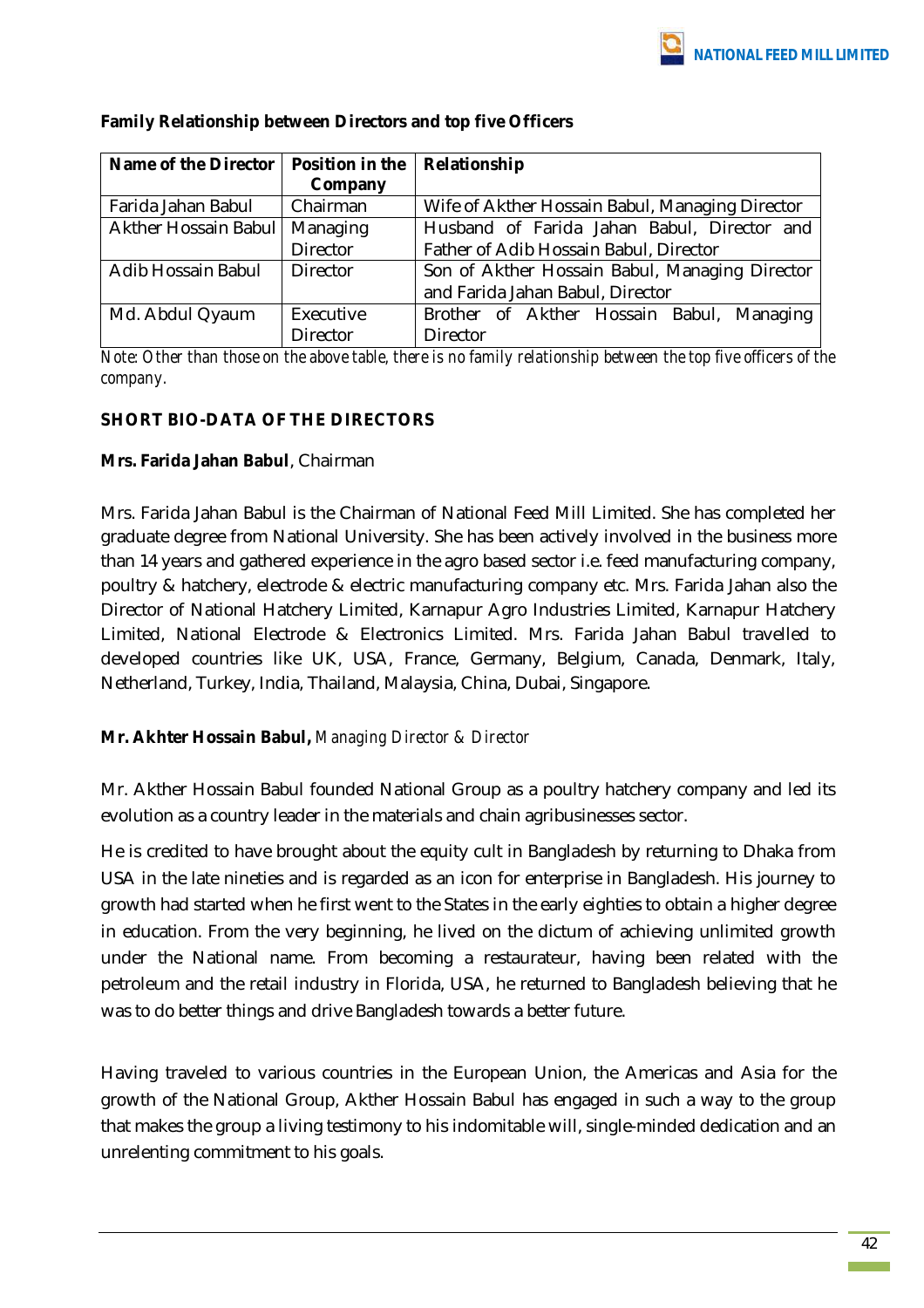

Mr. Hossain has extensively traveled around the world for business promotion and development. He is well exposed to the western world through his extensive visits to countries like U.K, USA, Germany, France, Belgium, Canada, Denmark, Italy, Netherland, Thailand, India, Malaysia, Singapore, Dubai, China etc.

#### **Mr. Adib Hossain Babul**, *Director*

Mr. Adib Hossain Babul is the Director of the Company. He is son of Mr. Akter Hossain Babul. He has obtained his Graduation Degree in Bachelor of Business Administration. As a young entrepreneur Mr. Adib has a vision to achieve success in the agro based industry in Bangladesh.

#### **Mr. Imtiaz Ali**, Director

Mr. Imtiaz Ali is the Director of National Feed Mill Limited. He comes from a respectable Muslim family. He has more than 10 years of experience in the business. He obtained his post graduation degree in Masters of Arts.

#### **Mr. Rezaul Karim**, *Director*

Mr. Rezaul Karim is one of the Directors of the Company. He is a visionary person and successful entreprenure. He has more than 20 years of experiences in different business in home and abroad. Mr. Karim is obtained his graduation degree in commerce. He is extensively travelled many countries for the pourpose of business.

#### **Mrs. Lipi Sultana Karim**, *Director*

Mrs. Lipi Sultana Karim is the wife of Mr. Reazaul Karim. She is actively engaged in the agro sector for the several years. Mrs. Karim is the Director of National Feed Mill Limited.

#### **CREDIT INFORMATION BUREAU (CIB) REPORT**

Neither the Company nor any of its directors or shareholders who hold 5% or more shares in the paid-up capital of the issuer is loan defaulter in terms of the CIB Report of Bangladesh Bank.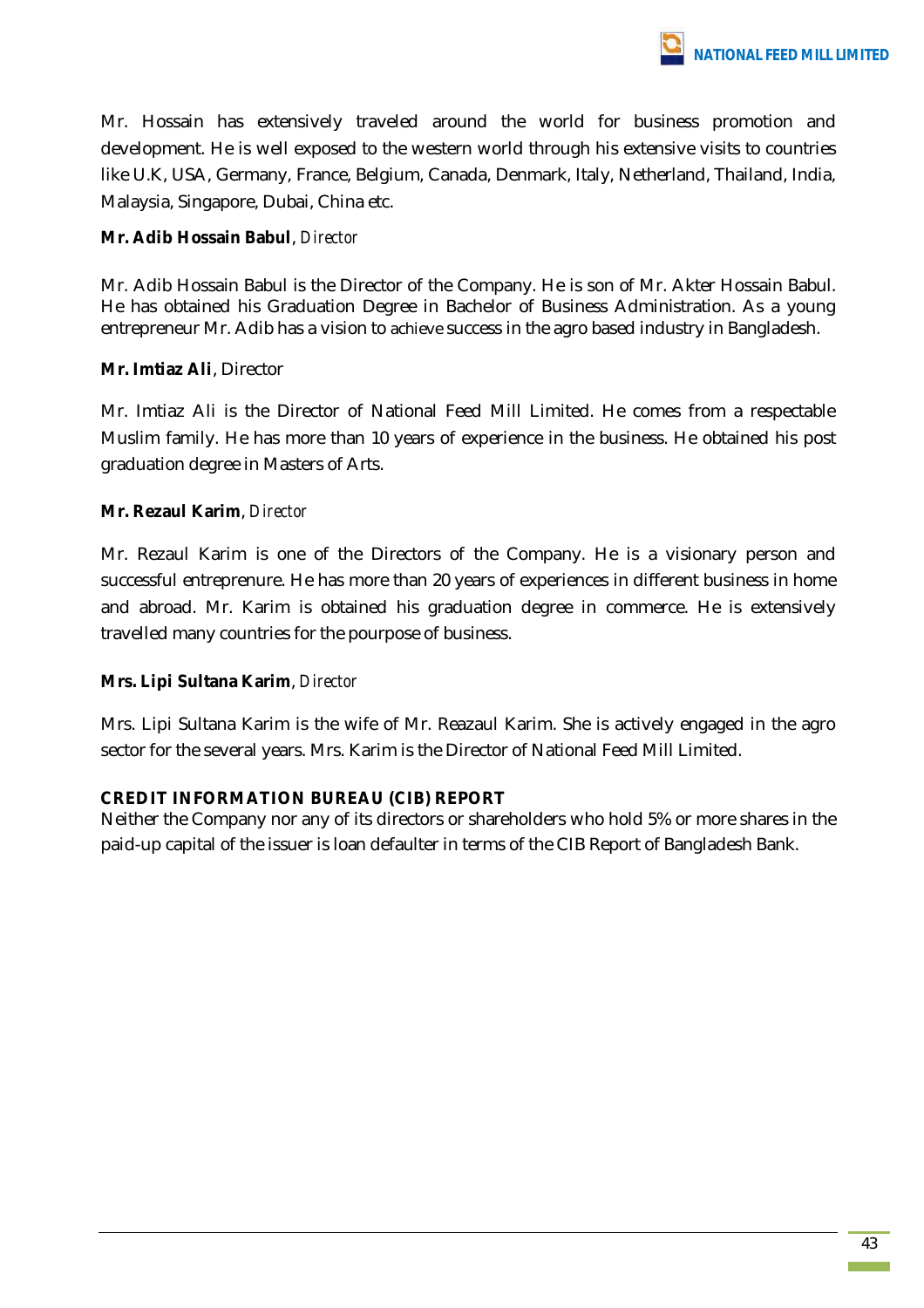| <b>Name</b>                 | <b>Position</b>        | Educational<br>Qualification | Date of Joining<br>in the Company | Last five years Experience          |
|-----------------------------|------------------------|------------------------------|-----------------------------------|-------------------------------------|
| Farida Jahan Babul          | Chairman               | <b>Bachelor of Arts</b>      | 05.08.2002                        | National Feed Mill Ltd.             |
|                             |                        |                              |                                   | National Hatchery Ltd.              |
| <b>Akhter Hossain Babul</b> | Managing               | Bachelor of Arts             | 22.12.1999                        | National Feed Mill Ltd.             |
|                             | <b>Director</b>        |                              |                                   | National Hatchery Ltd.              |
| Adib Hossain Babul          | <b>Director</b>        | <b>BBA</b>                   | 30.05.2011                        | National Feed Mill Ltd.             |
| Md. Abdul Qyaum             | Executive              | MS, Zoology                  | 01.01.2011                        | <b>Own Business</b>                 |
|                             | <b>Director</b>        |                              |                                   |                                     |
| Md. Arifur Rahman           | Company                | MBA, Finance                 | 05.06.2010                        | Bengal Fine Ceramics Ltd.           |
|                             | Secretary              |                              |                                   | Maharaja Fertilizer & Agro Ind. Ltd |
| Amit Roy                    | <b>DGM</b>             | MS, Animal                   | 01.04.2005                        | AIT Feed Ltd.                       |
|                             |                        | Husbandry                    |                                   | Quality Feed Ltd                    |
| Md. Firoj Alam              | <b>Chief Financial</b> | M.B.S, Accounting,           | 10.09.2011                        | National Feed Mill Ltd.             |
|                             | Officer                | CA,CC                        |                                   |                                     |
| Md. Anwar Hossain           | AGM                    | BSC, Mechanical              | 01.03.2000                        | National Feed Mill Ltd.             |
| Md. Rayhan Uddin Tapan      | AGM, Accounts          | MBA, Marketing               | 01.03.2000                        | National Feed Mill Ltd.             |
| Bijon Mohon Kundu           | AGM, Marketing         | MSS, Botany                  | 15.08.1999                        | National Feed Mill Ltd.             |
| Md. Altaf Hossain           | AGM, Procurement       | M. Com, Accounting           | 01.04.2003                        | National Feed Mill Ltd.             |

#### **Particulars of the Top Executives**

#### **INVOLVEMENT OF DIRECTORS AND OFFICERS IN CERTAIN LEGAL PROCEEDINGS**

No director or officer of National Feed Mill Limited was involved in any of the following types of legal proceedings in the last 10 (Ten) years:

- a) Any bankruptcy petition filed by or against any company of which any officer or director of the issuer company filing the prospectus was a director, officer or partner at the time of the bankruptcy.
- b) Any conviction of director, officer in a criminal proceeding or any criminal proceeding pending against him.
- c) Any order, judgment or decree of any court of competent jurisdiction against any director, officer permanently or temporarily enjoining, barring, suspending or otherwise limiting the involvement of any director or officer in any type of business, securities or banking activities.
- d) Any order of the Bangladesh Securities and Exchange Commission, or other regulatory authority or foreign financial regulatory authority, suspending or otherwise limiting the involvement of any director or officer in any type of business, securities or banking activities.

#### **CERTAIN RELATIONSHIPS AND RELATED TRANSACTIONS**

The company does not have any transaction during the last two years, or any proposed transaction, between the issuer and any of the following persons:

- a) Any Director or Executive officer of the Issuer.
- b) Any director or officer.
- c) Any person owning 5% or more of the outstanding share capital of the Issuer.
- d) Any member of the immediate family (including spouse, parents, brothers, sisters, children and in-laws) of any of the above persons.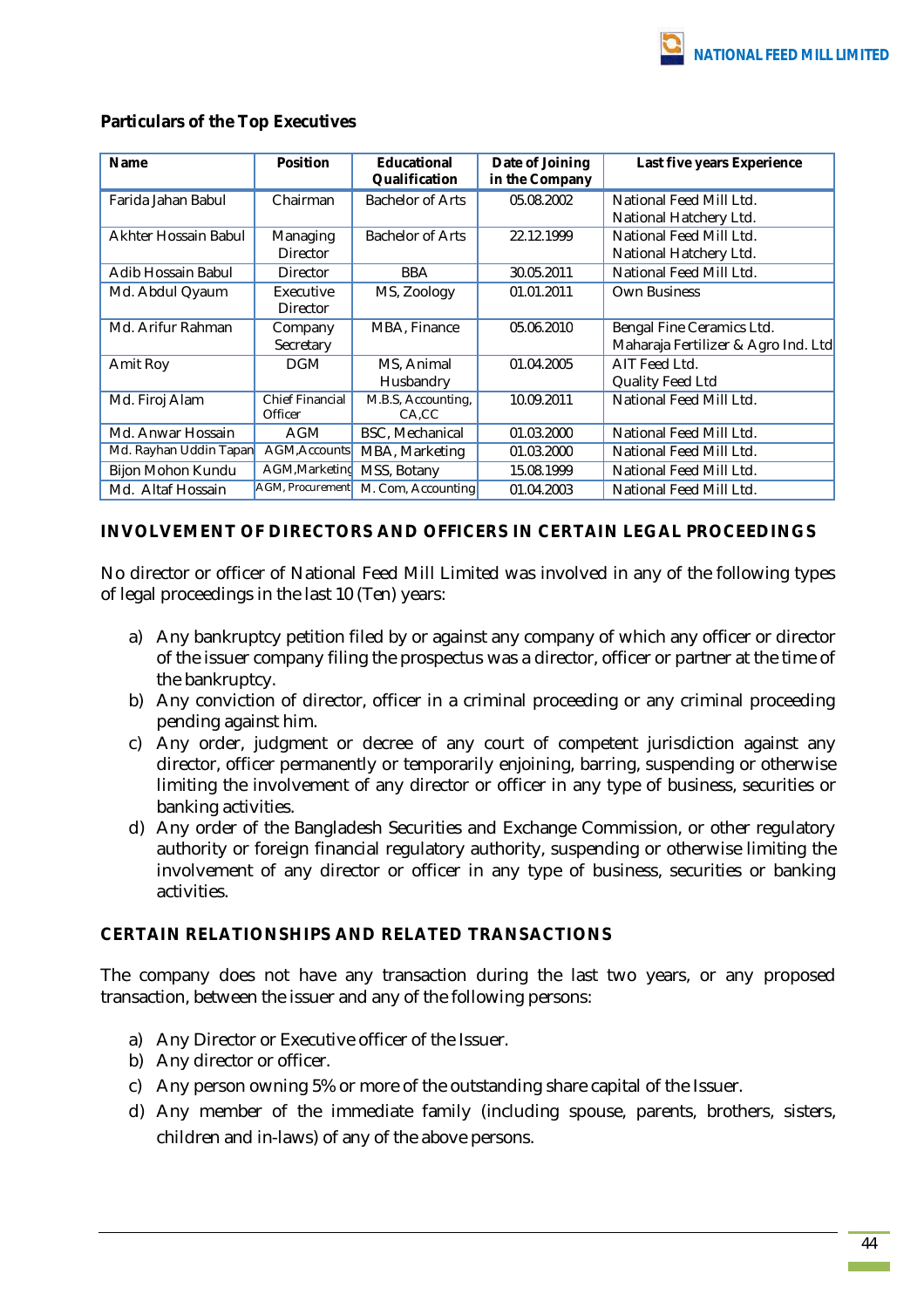- e) Any transaction or arrangement entered into by the Issuer or its subsidiary for a person who is currently a director or in any way connected with a director of either the issuer company or any of its subsidiaries/holding company or associate concerns, or who was a director or in any way connected in any way with a director at any time during the last three years prior to the issuance of the prospectus except related party disclosures mentioned in the **Annexure-B** of the audited accounts in the prospectus.
- f) The company did not take or give any loan from or to any Director or any person connected with any Director nor did any Director or any person connected with any Director of the company.
- g) Directors positions in other companies are included in Directors involvement in other organization(s) part of the Prospectus;
- h) Any facilities whether pecuniary or non-pecuniary enjoyed by the Directors except remuneration as mentioned in the executive compensation.

#### **Except the following transaction:**

Except the following transactions shown under 'Related Party Transaction' in Note 7.01 of audited accounts as December 31, 2013 and directors facilities shown under: *Amount in Tk.*

|                                          |                                           |                                                                                                                                                        |                |                 |                            |                | Allivulit III TN. |
|------------------------------------------|-------------------------------------------|--------------------------------------------------------------------------------------------------------------------------------------------------------|----------------|-----------------|----------------------------|----------------|-------------------|
| Name of Party                            | <b>Nature of transaction</b><br>Nature of |                                                                                                                                                        | Opening        |                 | <b>Regular Transaction</b> | Closing        | <b>Status</b>     |
|                                          | relationship                              |                                                                                                                                                        | <b>Balance</b> | <b>Addition</b> | Adjustment                 | <b>Balance</b> |                   |
| National Petroleum Ltd.                  | Common<br>directorship                    | Current Account (regular<br>transaction)                                                                                                               | 257.150        | 80,000          |                            | 337.150        | Debtor            |
| Karnopur Agro<br>Industries Ltd.         | Common<br>directorship                    | Advance against Raw Materials<br>purchase e.g. DORB, Soyabean<br>meal, Fish oil & Floating feed<br>making                                              | 27,597,514     | 142,954,412     | 163,875,614                | 6,676,312      | Debtor            |
| National Electrode &<br>Electronics Ltd. | Common<br>directorship                    | Service provider (Die, mesh<br>etc.)                                                                                                                   | 17,064,970     | 21,082,687      | 4,997,569                  | 33.150.088     | Debtor            |
| National Hatchery Ltd.                   | Common<br>directorship                    | Advance<br>against<br>raw<br>materials purchase of Berga<br>Fat, Fish Meal, Maize, Lime<br>Stone, Corn gluten etc. and<br>Sales of Boiler & Layer Feed | 52.658.109     | 228.962.715     | 200.675.044                | 80.945.780     | Debtor            |
| Karnopur Hatchery Ltd.                   | Common<br>directorship                    | Advance against raw materials<br>purchase e.g. DORB, maize, rice<br>polish B grade etc.                                                                | 13,992,441     | 12,085          | 13.367.465                 | 637,061        | Debtor            |

#### **Directors Facilities**

The Directors of National Feed Mill Limited does not enjoyed other than remuneration received by three Directors, which is as under:

|                       |                    |                              |            | (Amount in Tk.) |
|-----------------------|--------------------|------------------------------|------------|-----------------|
| Name of the Directors | <b>Designation</b> | <b>Nature of Transaction</b> | 31.12.2013 | 31.12.2012      |
| Farida Jahan Babul    | Chairman           | Remuneration                 | 1,300,000  | 1,445,000       |
| Akther Hossain Babul  | Managing Director  | Remuneration                 | 2,600,000  | 3,100,000       |
| Adib Hossain Babul    | <b>Director</b>    | Remuneration                 | 1,300,000  | 1,500,000       |

#### **EXECUTIVE COMPENSATION**

#### **a) Remuneration/Salary paid to top five salaried Officers:**

|                             |                           |                              |            | (Amount in Tk.) |
|-----------------------------|---------------------------|------------------------------|------------|-----------------|
| Name of the Directors       | Designation               | <b>Nature of Transaction</b> | 31.12.2013 | 31.12.2012      |
| Farida Jahan Babul          | Chairman                  | Remuneration                 | 1,300,000  | 1,445,000       |
| <b>Akther Hossain Babul</b> | Managing Director         | <b>Remuneration</b>          | 2,600,000  | 3,100,000       |
| Adib Hossain Babul          | <b>Director</b>           | <b>Remuneration</b>          | 1,300,000  | 1,500,000       |
| Md. Abdul Qyaum             | <b>Executive Director</b> | Salary & Allowance           | 975,000    | 780,000         |
| Amit Roy                    | DGM                       | Salary & Allowance           | 793,000    | 728,000         |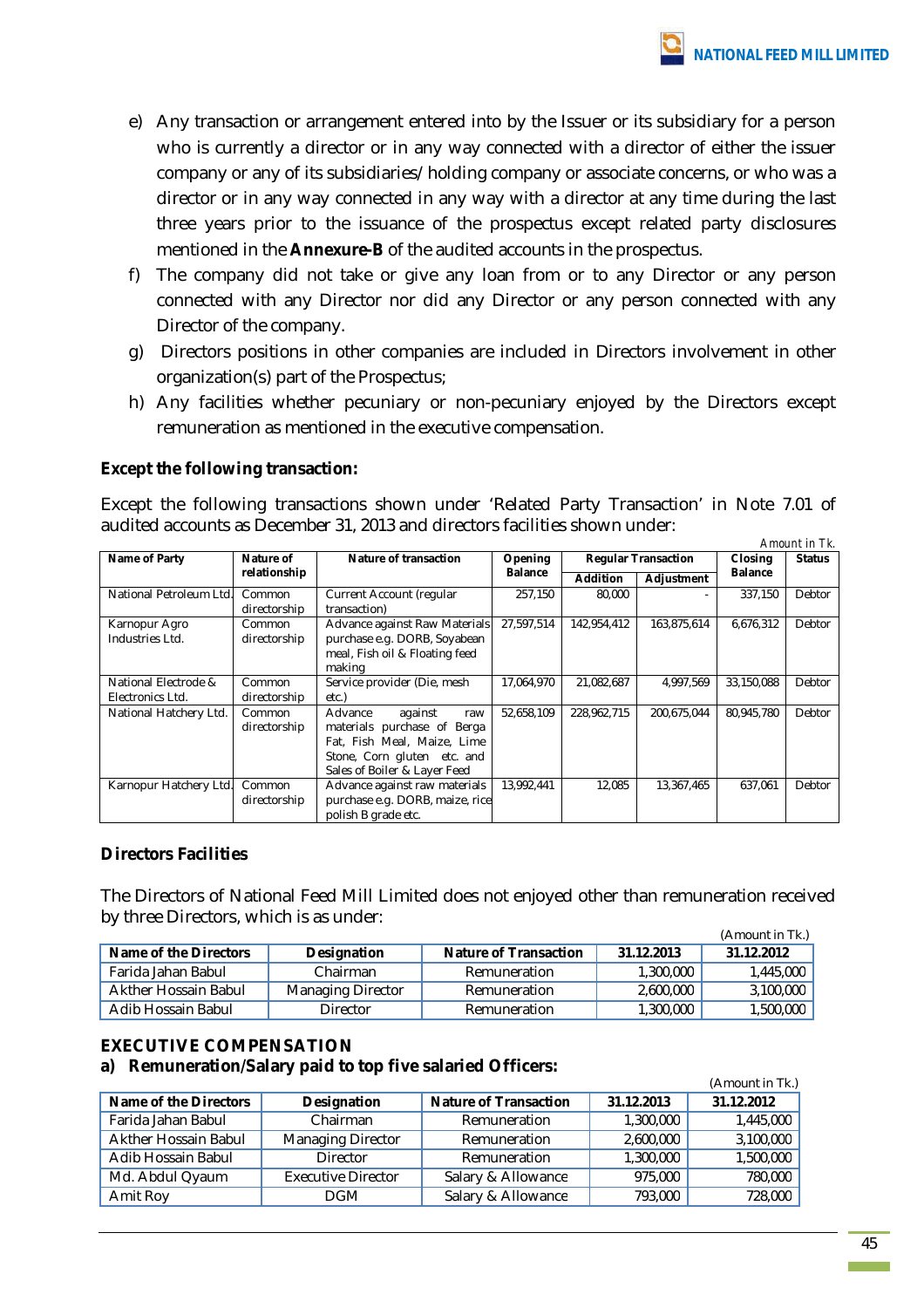

|                                           |            | Amount in Taka |
|-------------------------------------------|------------|----------------|
| <b>Particulars</b>                        | 31.12.2013 | 31.12.2012     |
| Directors Remuneration                    | 5,200,000  | 6.045.000      |
| <b>Officers &amp; Executives Salaries</b> | 8.725.269  | 6.691.765      |
| Total                                     | 13,925,269 | 12.736.765     |

## **b) Aggregate amount of remuneration paid to all Directors & Executives as per audited accounts:**

#### **c) Remuneration paid to any Director who was not an officer**

The Company didn't pay any remuneration to any director who was not an officer during the last accounting period.

#### **d) Any contract with any Officer or Director providing for payment of future compensation**

There is no contract with any director or officer for providing the payment of any future compensation.

#### **e) Pay Increase Intension**

Except for normal annual increment and allowances, there is no plan for substantial pay increase remuneration to its Officers and Directors in the current year.

#### **OPTIONS GRANTED TO DIRECTORS, OFFICERS AND EMPLOYEES**

The Company has not offered any option for issue of shares to any of the officers, directors and employees or any outsiders.

#### **TRANSACTION WITH THE DIRECTORS AND SUBSCRIBERS TO THE MEMORANDUM**

#### **a) Benefit from the Company**

The Directors and Subscriber to the memorandum of the company have not received any benefits other than the remuneration stated in executive compensation and the Company has also not received anything from its Directors and Subscribers except fund for the allotment of shares. Mr. Akter Hossian Babul, Managing Director of NFML had sold 340.50 decimals of land dated on 25<sup>th</sup> October, 2010 & 27<sup>th</sup> October, 2010 and received total Tk. 78,121,735/- and Mr. Imtiaz Ali, Director of NFML had sold 39.25 decimals of land dated on 27th October, 2010 and received Tk. 13,330,188/- to the Company.

#### **b) Directors and Subscribers' assets to the Company**

The Directors and Subscribers to the Memorandum of the company have not transferred any assets to the Company except land sale to NFML by Mr. Akther Hossain Babul, Managing Director & Director and Mr. Imtiaz Ali, Drirector of NFML, as mentioned below:

| <b>Transferer</b>        | Deed No                 | Area of Land<br>(Decimal) | Method used to<br>determine price | <b>Value Amount</b><br>in Tk. |
|--------------------------|-------------------------|---------------------------|-----------------------------------|-------------------------------|
| Akther Hossain Babul,    | 15936, date: 25-10-2010 | 273.75                    | Prevailing<br>Market Price        | 55,451,923                    |
| <b>Managing Director</b> | 2434, date: 27-10-2010  | 66.75                     |                                   | 22,669,812                    |
| Imtiaz Ali, Director     | 2434, date: 27-10-2010  | 39.25                     |                                   | 13,330,188                    |
| Total                    |                         | 379.75                    |                                   | 91,451,923                    |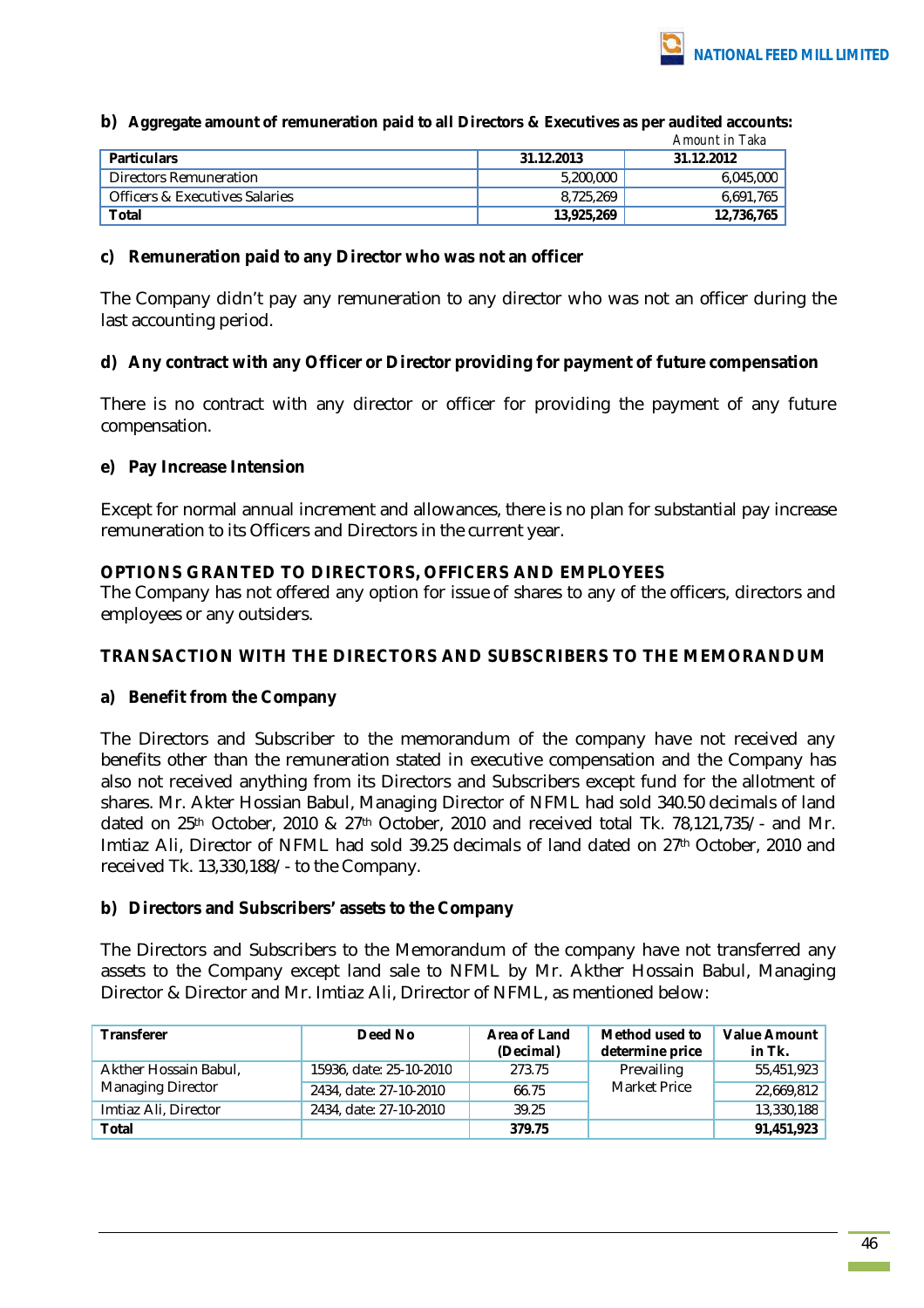

## **Auditor's Certificate Regarding Net Tangible Asset of National Feed Mill Limited**

We have examined the Net Tangible Asset value per share of National Feed Mill Limited as at December 31, 2013:

| SI. No.     | <b>Particulars</b>                       | <b>Amount in Taka</b> |
|-------------|------------------------------------------|-----------------------|
|             | <b>ASSETS</b>                            |                       |
| А.          | <b>Non-Current Assets</b>                | 328,881,707           |
|             | Property, Plant and Equipment            | 328,881,707           |
|             |                                          |                       |
| В           | <b>Current Assets:</b>                   | 814,681,000           |
|             | Inventory                                | 455,514,545           |
|             | <b>Accounts Receivable</b>               | 202,341,960           |
|             | Advance, Deposits & Prepayments          | 146,190,320           |
|             | Investments                              | 5,000,000             |
|             | <b>Interest Receivable</b>               | 502,568               |
|             | Cash and cash equivalents                | 5,131,607             |
| $\mathbf c$ | Total Assets (A+B)                       | 1,143,562,707         |
|             | <b>LIABILITIES</b>                       |                       |
| D           | <b>Non-Current Liabilities</b>           | 46,284,463            |
|             | Long Term Loan                           | 46,284,463            |
| E           | <b>Current Liabilities</b>               | 515,259,897           |
|             | <b>Accounts Payable</b>                  | 66,463,575            |
|             | Liabilities for Expenses & Other Finance | 43,258,857            |
|             | Workers Profit Participation Fund        | 3,891,146             |
|             | Long Term Loans - Current portion        | 32,536,785            |
|             | Short Term Loan                          | 351,818,541           |
|             | Provision for Income Tax                 | 17,290,993            |
| F           | Total Liabilities (D+E)                  | 561,544,360           |
| G           | Net Assets (C-F)                         | 582,018,347           |
|             |                                          |                       |
| н           | <b>Number of shares</b>                  | 40,000,000            |
| п           | Net Assets Value per Share (G/H)         | 14.55                 |

Dated: Dhaka April 08, 2014

Sd/- **Atik Khaled & Co.** Chartered Accountants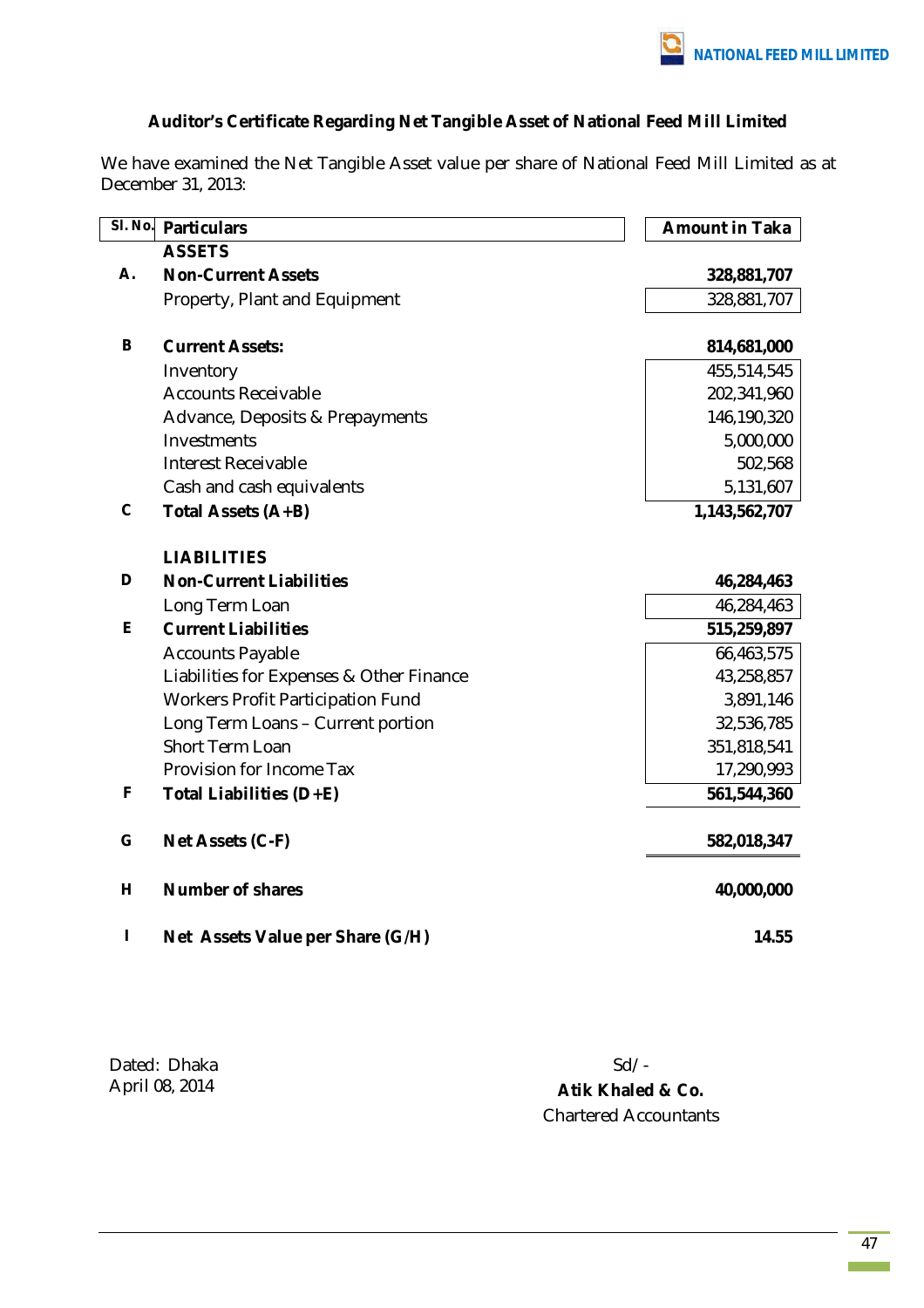#### **OWNERSHIP OF THE COMPANY'S SECURITIES**

| SI.<br>No. | Name of the Shareholders                 | <b>Position</b>      | <b>Address</b>                                                                                                | Number of<br><b>Shares</b> | % of shareholding<br>Before IPO on<br>40,000,000 shares | % of share holding<br>(Post-IPO) on<br>58,000,000 shares |
|------------|------------------------------------------|----------------------|---------------------------------------------------------------------------------------------------------------|----------------------------|---------------------------------------------------------|----------------------------------------------------------|
| 1          | Farida Jahan Babul                       | Chairman             | House-03, Road-33, Sector-7, Uttara,                                                                          | 3,147,540                  | 7.869%                                                  | 5.427%                                                   |
| 2          | <b>Akther Hossain Babul</b>              | Managing             | <b>Dhaka</b><br>House-03, Road-33, Sector-7, Uttara,                                                          | 16,242,060                 | 40.605%                                                 | 28.004%                                                  |
| 3          | Adib Hossain Babul                       | Director<br>Director | <b>Dhaka</b><br>House-03, Road-33, Sector-7, Uttara,                                                          | 3,398,400                  | 8.496%                                                  | 5.859%                                                   |
|            |                                          |                      | <b>Dhaka</b>                                                                                                  |                            |                                                         |                                                          |
| 4          | Imtiaz Ali                               | Director             | House-03, Road-33, Sector-7, Uttara,<br><b>Dhaka</b>                                                          | 1,860,000                  | 4.650%                                                  | 3.207%                                                   |
| 5          | Rezaul Karim                             | Director             | House-34 (Lake Drive Road), Sector-7,<br>Uttara, Dhaka                                                        | 1,440,000                  | 3.600%                                                  | 2.483%                                                   |
| 6          | Lipi Sultana Karim                       | Director             | House-34 (Lake Drive Road), Sector-7,<br>Uttara, Dhaka                                                        | 1.440.000                  | 3.600%                                                  | 2.483%                                                   |
| 7          | National Hatchery (Pvt.) Ltd.            | Shareholder          | House-20/B, Road-14, Sector-4, Uttara,<br>Dhaka                                                               | 2,472,000                  | 6.180%                                                  | 4.262%                                                   |
| 8          | Rogina Akter                             | Shareholder          | 799/1, East Monipur, Kathal Tola, Mirpur,<br><b>Dhaka</b>                                                     | 100,000                    | 0.250%                                                  | 0.172%                                                   |
| 9          | Anukul Chandra Biswas                    | Shareholder          | 235/5, West Kakhal Para, Tejgaon, Dhaka                                                                       | 50,000                     | 0.125%                                                  | 0.086%                                                   |
| 10         | Kakoly Dhar                              | Shareholder          | House-45, Road-3/A, Flat-1/D,<br>Dhanmondi, Dhaka                                                             | 350,000                    | 0.875%                                                  | 0.603%                                                   |
| 11         | Joy Prakash Narayan                      | Shareholder          | 10, Kali Chara Saha Road, Millbarak,<br>Dhaka                                                                 | 100.000                    | 0.250%                                                  | 0.172%                                                   |
| 12         | Partha Partim Das                        | Shareholder          | F-02, House-23, Road-9/A, Dhanmondi,<br><b>Dhaka</b>                                                          | 100,000                    | 0.250%                                                  | 0.172%                                                   |
| 13         | Mrs. Ayesha Siddika                      | Shareholder          | House-10/B, Road-07, Sector-07, Uttara,<br>Dhaka                                                              | 563,000                    | 1.408%                                                  | 0.971%                                                   |
| 14         | Rezaul Halim                             | Shareholder          | Vill: Lotakhola, Post-Joypara, P.S.: Dohar,<br><b>Dhaka</b>                                                   | 350,000                    | 0.875%                                                  | 0.603%                                                   |
| 15         | PLFS Investments Limited*                | Shareholder          | Paramount Heights (13th Floor), 65/2/1,<br>Box Culvert Road, Purana Paltan, Dhaka                             | 1,500,000                  | 3.750%                                                  | 2.586%                                                   |
| 16         | ICB Capital Management<br>Limited*       | Shareholder          | BDBL Bhaban (Level-16), 8 Rajuk Avenue,<br>Dhaka                                                              | 900,000                    | 2.250%                                                  | 1.552%                                                   |
| 17         | Meghna Insurance Company<br>Ltd.         | Shareholder          | 73, Motijheel C/A, BFIDC, Bhaban (6th<br>Floor), Dhaka                                                        | 100,000                    | 0.250%                                                  | 0.172%                                                   |
| 18         | Bangladesh Fund                          | Shareholder          | ICB Asset Management Co. Ltd.<br>BDBL Bhaban (Level-16), 8 Rajuk Avenue,<br>Dhaka                             | 2,000,000                  | 5.000%                                                  | 3.448%                                                   |
| 19         | Janata Capital and Investment Ltd.       | Shareholder          | 48, Motijheel C/A (3rd Floor), Dhaka                                                                          | 250,000                    | 0.625%                                                  | 0.431%                                                   |
| 20         | Md. Syful Islam                          | Shareholder          | House-30/1, Road-03, Shymoli, Dhaka                                                                           | 150,000                    | 0.375%                                                  | 0.259%                                                   |
| 21         | Samir M Rahman                           | Shareholder          | House-11, Road-01, Khulshi Hill, Chittagong                                                                   | 500,000                    | 1.250%                                                  | 0.862%                                                   |
| 22         | Shabiha Yesmin                           | Shareholder          | Vill: Dohar, Post & P.S.: Dohar, Dhaka                                                                        | 50.000                     | 0.125%                                                  | 0.086%                                                   |
| 23         | Md. Abdus Salim                          | Shareholder          | House-11, Shalbagan, Sopura, Boalla,<br>Rajshahi,                                                             | 100,000                    | 0.250%                                                  | 0.172%                                                   |
| 24         | PLFSIL Investor's Portfolio<br>Account** | Shareholder          | PLFS Investments Limited<br>Paramount Heights (13th Floor), 65/2/1,<br>Box Culvert Road, Purana Paltan, Dhaka | 2,217,000                  | 5.543%                                                  | 3.822%                                                   |
| 25         | Suman Chakravorty                        | Shareholder          | House-14, Road-6A, Noboday Housing,<br>Mohammadpur, Dhaka                                                     | 20,000                     | 0.050%                                                  | 0.034%                                                   |
| 26         | Farhana Afroz                            | Shareholder          | A, 21-22, Banasree, Housing Project,<br>Goran, Khilgaon, Dhaka                                                | 100,000                    | 0.250%                                                  | 0.172%                                                   |
| 27         | Abdullah Al Mahmud                       | Shareholder          | 411/3, Golbagh, Malibag, Dhaka                                                                                | 100,000                    | 0.250%                                                  | 0.172%                                                   |
| 28         | Madhabi Rani Das                         | Shareholder          | Appt: C-2, House-10, Road-39, Gulshan-<br>02, Dhaka                                                           | 100.000                    | 0.250%                                                  | 0.172%                                                   |
| 29         | Sovandu Bikash Saha                      | Shareholder          | Santinir, 59/4/1, West Raja Bazar,<br>Tejgaon, Dhaka                                                          | 50,000                     | 0.125%                                                  | 0.086%                                                   |
| 30         | Shahida Alam                             | Shareholder          | Zhirwat Appartment (1st floor), House:<br>SWG-28, Road: 05, Gulshan-1, Dhaka                                  | 62,500                     | 0.156%                                                  | 0.108%                                                   |
| 31         | Mahmudul Hag Arif                        | Shareholder          | 316, University market, Katabone,<br>Newmarket, Dhaka-1205.                                                   | 75,000                     | 0.188%                                                  | 0.129%                                                   |
| 32         | Morshedur Rahman                         | Shareholder          | House/Holding No-09, Village/Road:<br>Bondakpara, P.O: Keranigonj, Dhaka-1310.                                | 50,000                     | 0.125%                                                  | 0.082%                                                   |
| 33         | Md. Hasibur Rahman                       | Shareholder          | Hazinogar, Sarulia, Demra, Dhaka.                                                                             | 62,500                     | 0.156%                                                  | 0.108%                                                   |
|            | <b>Total Sahres</b>                      |                      |                                                                                                               | 40,000,000                 | 100.000%                                                | 68.966%                                                  |

*\*N.B.: ICB Capital Management Limited holding 900,000 nos. of ordinary shares which is 2.25% of existing paid-up capital and PLFS Investments Limited holding 1,500,000 nos. of ordinary shares which is 3.75% of existing paid-up capital and both the company are not a part of NFML Management so there is no scope of arising conflict of interest.*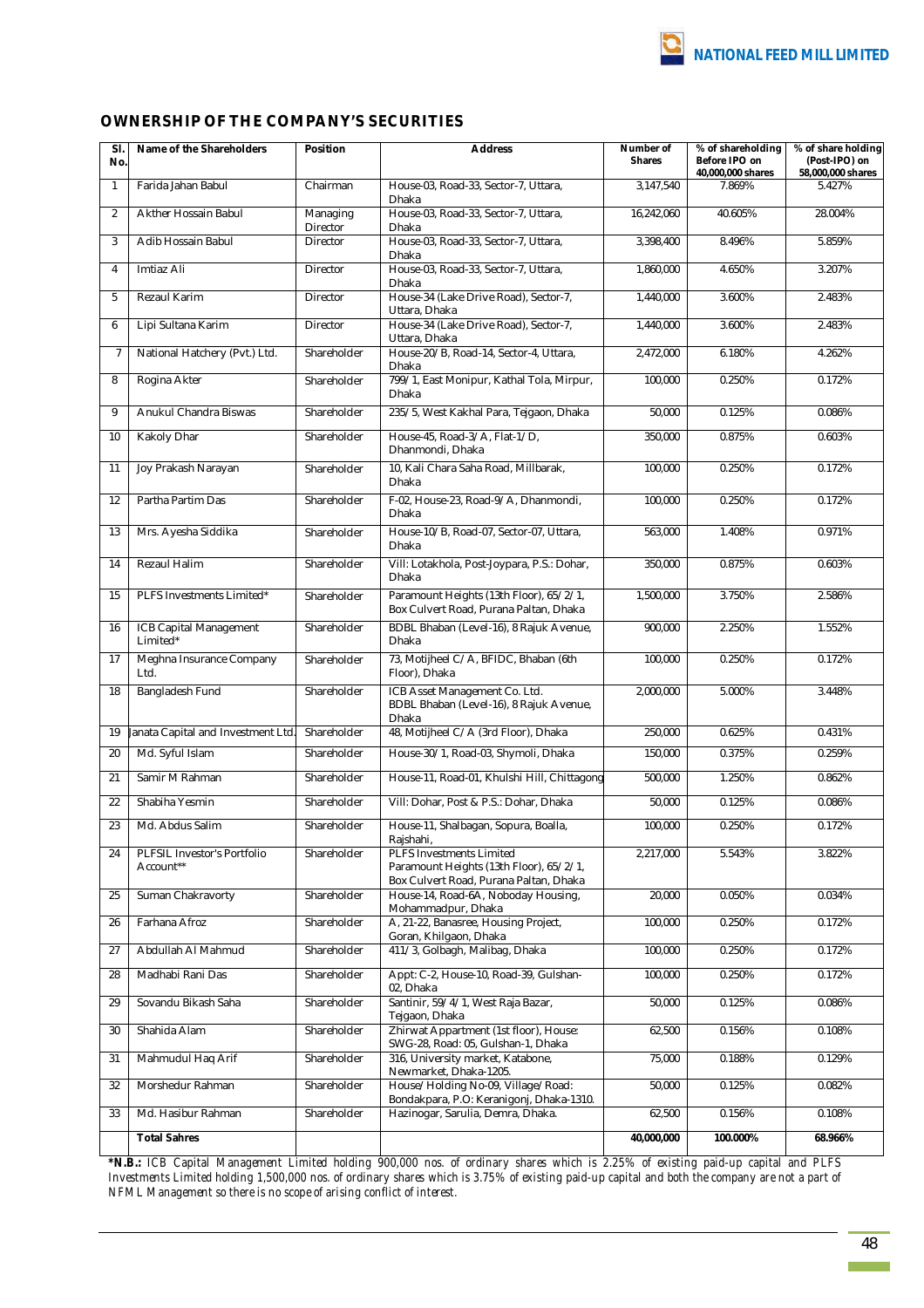**\*\*N.B:** PLFSIL Investors Portfolio Account holding 2,217,000 nos. of shares which is Non-discretionary (Portfolio Account) and all of the accounts has individual BO accounts. Details of share holding position of the above Investors are stated below:

| SI.<br>No.     | Name of Investors           | <b>Address</b>                                                                    | No. of<br>Shares. | % of share<br>holding Pre | % of share<br>holding (Post- |
|----------------|-----------------------------|-----------------------------------------------------------------------------------|-------------------|---------------------------|------------------------------|
|                |                             |                                                                                   |                   | <b>IPO</b>                | IPO)                         |
| $\mathbf{1}$   | Mrs. Rowshan Habib Mustazir | 18 Purana Paltan Lane, Dhaka-1000.                                                | 500,000           | 1.250%                    | 0.862%                       |
| 2              | Shaleha Akhter              | Sigma Medical Services, 22/12, Khilji Roa<br>d, Block-B, Mohammadpur, Dhaka-1207. | 150,000           | 0.375%                    | 0.259%                       |
| 3              | Ashrafuzzaman               | Foreside Friens, Flat-5a, 73/H/A,<br>Cental Road, Dhanmondi Dhaka-1205.           | 250,000           | 0.625%                    | 0.431%                       |
| 4              | Md. Shahin                  | Salma Jewelers, Kamal Mansion, Chatipotty<br>Comilla-3500.                        | 150,000           | 0.375%                    | 0.259%                       |
| 5              | Aman Ullah                  | 925/C, Shahid Bag, Dhaka-1217.                                                    | 150,000           | 0.375%                    | 0.259%                       |
| 6              | Md. Habibur Rahman          | Room No#308, 2Nd Floor, 135/B, Sarder<br>Colony, South Kamlapur, Dhaka-1217       | 100,000           | 0.250%                    | 0.172%                       |
| $\overline{7}$ | Md. Khorshed Alam           | Lichu Chaya, Apt#5a, 27 North Road, Dha<br>nmondi, Dhaka-1205.                    | 100,000           | 0.250%                    | 0.172%                       |
| 8              | Mahenaz Tabassum            | 147/3, South Jatrabari, Dhaka.                                                    | 100,000           | 0.250%                    | 0.172%                       |
| 9              | Mohammad Moynul Islam       | 489, West Shewrapara, Mirpur, Dhaka-<br>1216.                                     | 7,000             | 0.018%                    | 0.012%                       |
| 10             | K. M. Ismail Hossain        | ICB Head Office, BDBL Bhaban, 16th Floor,<br>8, Rajuke Avenue, Dhaka-1000         | 30,000            | 0.075%                    | 0.052%                       |
| 11             | Md. Saiful Islam            | 71/1, South Khilgaon, Dhaka-1209                                                  | 10,000            | 0.025%                    | 0.017%                       |
| 12             | Mr. Mainuddin Ahmed         | 342, Zahrul Haque Hall, Dhaka University<br>Dhaka                                 | 5,000             | 0.013%                    | 0.009%                       |
| 13             | Mr. Imran Hossain           | City Heart (13th Floor), Suit #7, 67, Naya<br>Paltan, Dhaka-1000                  | 15,000            | 0.038%                    | 0.026%                       |
| 14             | Md. Abdur Rahim             | House # L17, Kazi Nazrul Islam Road, Blo<br>ck # E, Mohammedpur, Dhaka-1207.      | 10,000            | 0.025%                    | 0.017%                       |
| 15             | Abu Syed                    | Vill. # Pagolirkul, P.O. # Sholdhal Bazar, P<br>.S. # Parashuram, Feni - 3942.    | 30,000            | 0.075%                    | 0.052%                       |
| 16             | Md. Mahabub Alam            | 98 Poolpar Natun Rasta Jafarabad, Moha<br>mmadpur-1207.                           | 500,000           | 1.250%                    | 0.862%                       |
| 17             | Md. Mahfuzur Rahman         | House5, 5/8 north maniknagar, P.O.: Wari<br>P.S.: Sabuzbag, Dhaka-1203.           | 50,000            | 0.125%                    | 0.086%                       |
| 18             | Ferdous ara Begum Nabila    | H # 29, Flat # 2/C, Green Corner, Green R<br>oad, Dhaka-1205.                     | 60,000            | 0.150%                    | 0.103%                       |
|                | <b>Total</b>                |                                                                                   | 2,217,000         | 5.543%                    | 3.822%                       |

## **Securities of the Company owned by the Directors:**

| Name of the Directors       | Designation                     | <b>Address</b>                                         | Number of<br><b>Shares holding</b><br>before IPO of<br>40,000,000<br>shares | % of share<br>holding<br>Before IPO on<br>40,000,000<br>shares | % of share<br>holding (Post-<br>IPO) on<br>58,000,000<br>shares |
|-----------------------------|---------------------------------|--------------------------------------------------------|-----------------------------------------------------------------------------|----------------------------------------------------------------|-----------------------------------------------------------------|
| Farida Jahan Babul          | Chairman                        | House-03, Road-33, Sector-7, Uttara,<br>Dhaka          | 3.147.540                                                                   | 7.869%                                                         | 5.427%                                                          |
| <b>Akther Hossain Babul</b> | Managing Director<br>& Director | House-03, Road-33, Sector-7, Uttara,<br><b>Dhaka</b>   | 16,242,060                                                                  | 40.605%                                                        | 28.004%                                                         |
| Adib Hossain Babul          | Director                        | House-03, Road-33, Sector-7, Uttara,<br><b>Dhaka</b>   | 3.398.400                                                                   | 8.496%                                                         | 5.859%                                                          |
| Imtiaz Ali                  | Director                        | House-03, Road-33, Sector-7, Uttara,<br><b>Dhaka</b>   | 1.860.000                                                                   | 4.650%                                                         | 3.207%                                                          |
| Rezaul Karim                | Director                        | House-34 (Lake Drive Road),<br>Sector-7, Uttara, Dhaka | 1.440.000                                                                   | 3.600%                                                         | 2.483%                                                          |
| Lipi Sultana Karim          | Director                        | House-34 (Lake Drive Road),<br>Sector-7, Uttara, Dhaka | 1.440.000                                                                   | 3.600%                                                         | 2.483%                                                          |
| <b>Total</b>                |                                 |                                                        | 27,528,000                                                                  | 68.820%                                                        | 47.462%                                                         |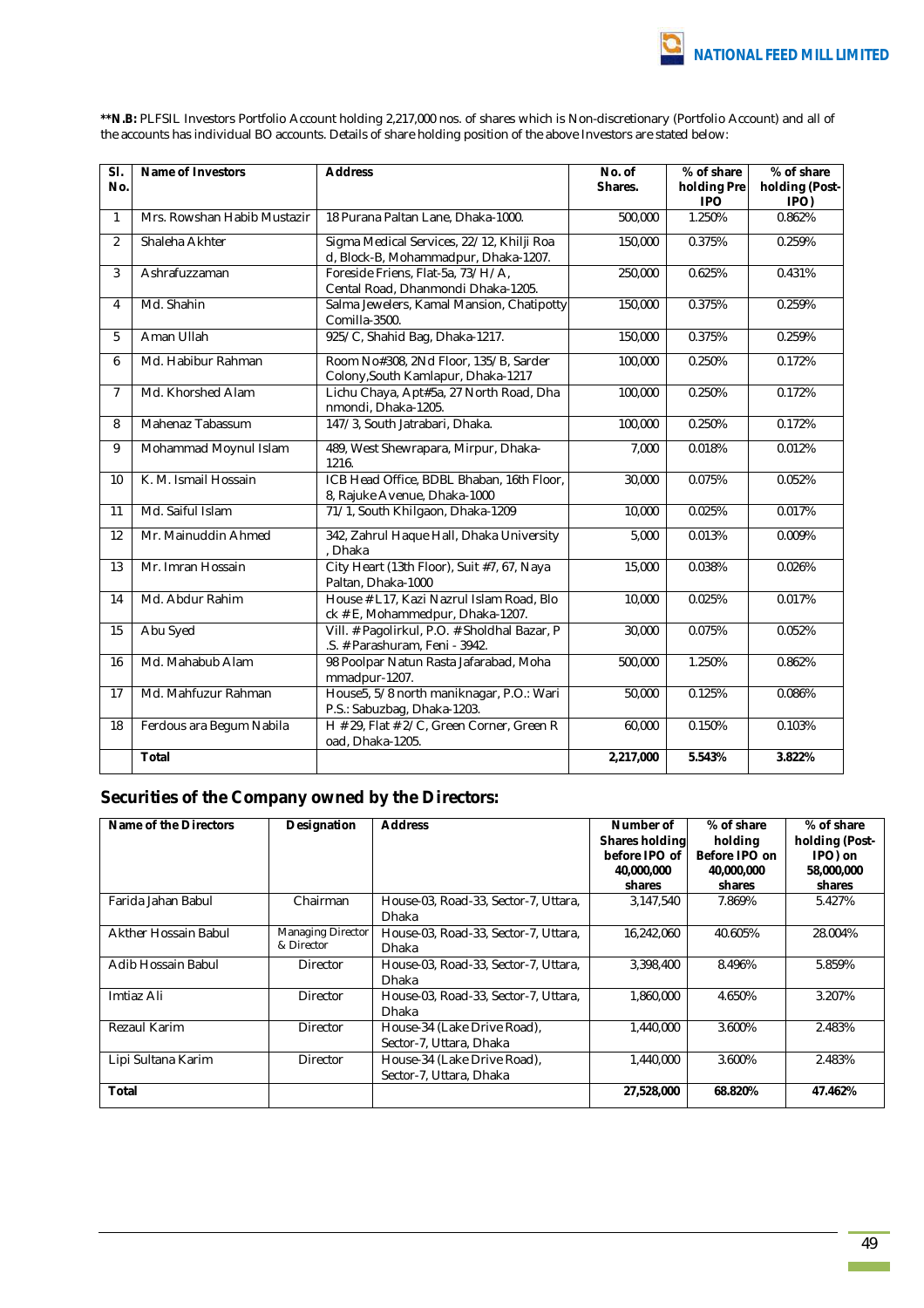

#### **Securities of the Company owned by top ten salaried officers and all other officers as a group:**

No officers of the company hold any shares of the company. The following person act as both directors and officers of the company and hold shares of the Company as under:

| Name of the Directors | Designation          | <b>Address</b>               | Number of<br><b>Shares holding</b><br>before IPO of<br>40,000,000 | % of share<br>holding<br><b>Before IPO</b><br>on 40,000,000 | % of share<br>holding (Post-<br>IPO) on<br>58,000,000 |
|-----------------------|----------------------|------------------------------|-------------------------------------------------------------------|-------------------------------------------------------------|-------------------------------------------------------|
|                       |                      |                              | shares                                                            | shares                                                      | shares                                                |
| Farida Jahan Babul    | Chairman             | House-03, Road-33, Sector-7, | 3,147,540                                                         | 7.869%                                                      | 5.427%                                                |
|                       |                      | Uttara, Dhaka                |                                                                   |                                                             |                                                       |
| Akther Hossain Babul  | Managing             | House-03, Road-33, Sector-7, | 16,242,060                                                        | 40.605%                                                     | 28.004%                                               |
|                       | <b>Director</b><br>& | Uttara, Dhaka                |                                                                   |                                                             |                                                       |
|                       | <b>Director</b>      |                              |                                                                   |                                                             |                                                       |
| Adib Hossain Babul    | Director             | House-03, Road-33, Sector-7, | 3,398,400                                                         | 8.496%                                                      | 5.859%                                                |
|                       |                      | Uttara, Dhaka                |                                                                   |                                                             |                                                       |

#### **Securities of the Company owned by sponsor Group:**

| Name of the Shareholders      | Designation                     | <b>Address</b>                                         | Number of<br><b>Shares</b><br>holding<br>before IPO<br>of 40,000,000<br>shares | % of share<br>holding<br>Before IPO on<br>40,000,000<br>shares | % of share<br>holding (Post-<br>IPO) on<br>58,000,000<br>shares |
|-------------------------------|---------------------------------|--------------------------------------------------------|--------------------------------------------------------------------------------|----------------------------------------------------------------|-----------------------------------------------------------------|
| Farida Jahan Babul            | Chairman                        | House-03, Road-33, Sector-7,<br>Uttara, Dhaka          | 3147540                                                                        | 7.869%                                                         | 5.427%                                                          |
| <b>Akther Hossain Babul</b>   | Managing Director<br>& Director | House-03, Road-33, Sector-7,<br>Uttara, Dhaka          | 16242060                                                                       | 40.605%                                                        | 28.004%                                                         |
| Adib Hossain Babul            | Director                        | House-03, Road-33, Sector-7,<br>Uttara, Dhaka          | 3398400                                                                        | 8.496%                                                         | 5.859%                                                          |
| Imtiaz Ali                    | <b>Director</b>                 | House-03, Road-33, Sector-7,<br>Uttara, Dhaka          | 1860000                                                                        | 4.650%                                                         | 3.207%                                                          |
| Rezaul Karim                  | Director                        | House-34 (Lake Drive Road),<br>Sector-7, Uttara, Dhaka | 1440000                                                                        | 3.600%                                                         | 2.483%                                                          |
| Lipi Sultana Karim            | <b>Director</b>                 | House-34 (Lake Drive Road),<br>Sector-7, Uttara, Dhaka | 1440000                                                                        | 3.600%                                                         | 2.483%                                                          |
| National Hatchery (Pvt.) Ltd. | Shareholder                     | House-20/B, Road-14, Sector-<br>4, Uttara, Dhaka       | 2472000                                                                        | 6.180%                                                         | 4.262%                                                          |
| Total                         |                                 |                                                        | 30,000,000                                                                     | 75.000%                                                        | 52.00%                                                          |

#### **Shareholding 5% or more of the Company's Securities**

| Name of the Directors            | Designation          | <b>Address</b>                                                                 | Number of<br><b>Shares holding</b><br>before IPO of<br>40,000,000<br>shares | % of share<br>holding Before<br>IPO on<br>40,000,000 shares | % of share<br>holding<br>(Post-IPO) on<br>58,000,000<br>shares |
|----------------------------------|----------------------|--------------------------------------------------------------------------------|-----------------------------------------------------------------------------|-------------------------------------------------------------|----------------------------------------------------------------|
| Farida Jahan Babul               | Chairman             | House-03, Road-33, Sector-7, Uttara,<br><b>Dhaka</b>                           | 3.147.540                                                                   | 7.869%                                                      | 5.427%                                                         |
| <b>Akther Hossain Babul</b>      | Managing<br>Director | House-03, Road-33, Sector-7, Uttara,<br><b>Dhaka</b>                           | 16.242.060                                                                  | 40.605%                                                     | 28.004%                                                        |
| Adib Hossain Babul               | Director             | House-03, Road-33, Sector-7, Uttara,<br><b>Dhaka</b>                           | 3,398,400                                                                   | 8.496%                                                      | 5.859%                                                         |
| National Hatchery (Pvt.)<br>Ltd. | Shareholder          | House-20/B. Road-14. Sector-4.<br>Uttara, Dhaka                                | 2.472.000                                                                   | 6.180%                                                      | 4.262%                                                         |
| Bangladesh Fund                  | Shareholder          | ICB Asset Management Co. Ltd.<br>BDBL Bhaban (Level-16), 8 Rajuk Avenue, Dhaka | 2.000.000                                                                   | 5.000%                                                      | 3.448%                                                         |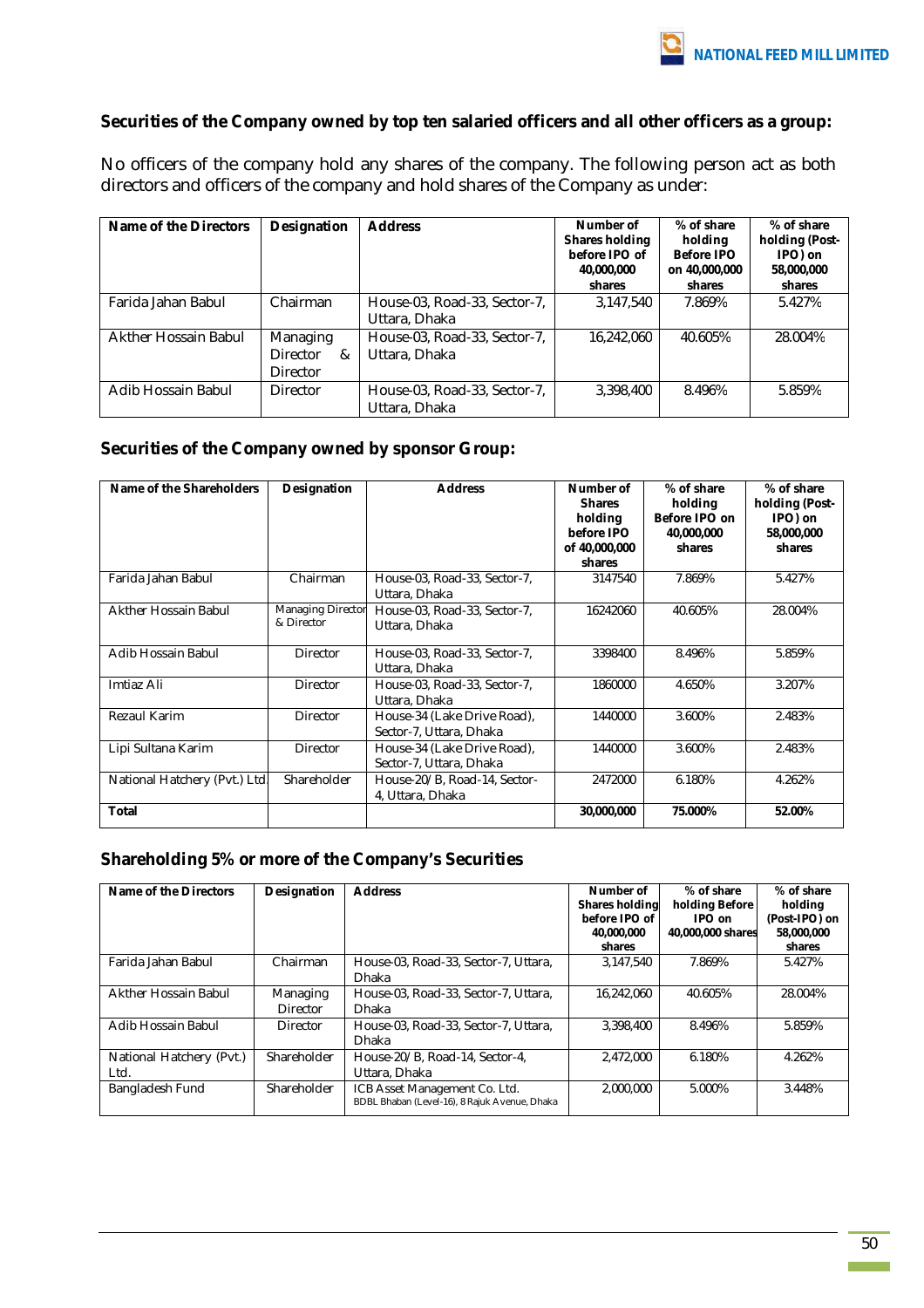## **DETERMINATION OF OFFER PRICE SECTION-IX**

| <b>Particulars</b>                                  | <b>Amount in Taka</b> |
|-----------------------------------------------------|-----------------------|
| Method 1: Net Asset Value (NAV) per share           | 14.55                 |
| Method 2: Historical Earnings based value per share | 28.45                 |

| Method 1: Net Assets Value (NAV) Per Share |                             |
|--------------------------------------------|-----------------------------|
| <b>Particulars</b>                         | Amount in Tk.<br>31.12.2013 |
| <b>Share Capital</b>                       | 400,000,000                 |
| <b>Retained Earnings</b>                   | 175,828,347                 |
| <b>General Reserve</b>                     | 6,190,000                   |
| Total Shareholder's Equity (A)             | 582,018,347                 |
| No. of Ordinary Shares (B)                 | 40,000,000                  |
| Net Assets Value (NAV) Per Share (A/B)     | 14.55                       |

| Method 2: Historical Earnings based value per share              |                     |                                        |                                      |                                                  |
|------------------------------------------------------------------|---------------------|----------------------------------------|--------------------------------------|--------------------------------------------------|
| Year ended on<br>December 31                                     | Number of<br>shares | Weight on total<br>number of<br>shares | <b>Net Profit After tax</b><br>(Tk.) | <b>Weighted Net</b><br>Profit after tax<br>(Tk.) |
| 2013                                                             | 40,000,000          | 41.23%                                 | 74,045,726                           | 30,528,026                                       |
| 2012                                                             | 30,000,000          | 30.92%                                 | 71,770,215                           | 22,192,398                                       |
| 2011                                                             | 25,000,000          | 25.77%                                 | 61,087,029                           | 15,740,834                                       |
| 2010                                                             | 1,010,000           | 1.04%                                  | 45,944,198                           | 478,289                                          |
| 2009                                                             | 1,010,000           | 1.04%                                  | 42,903,985                           | 446,640                                          |
| <b>Total</b>                                                     | 97,020,000          | 100%                                   | 295,751,153                          | 69,386,187                                       |
| No. of shares outstanding as on December 31, 2013                | 40,000,000          |                                        |                                      |                                                  |
| EPS based on Weighted Average of Net Profit after tax            | 1.73                |                                        |                                      |                                                  |
| DSE 3 months average Market P/E for February, March, April, 2014 | 16.40               |                                        |                                      |                                                  |
| Earnings Based Value per Share based on Market P/E               | 28.45               |                                        |                                      |                                                  |

\*DSE Average Market PE (February, March, April, 2014) = (16.91+15.89+16.41)/3

 $= 16.40$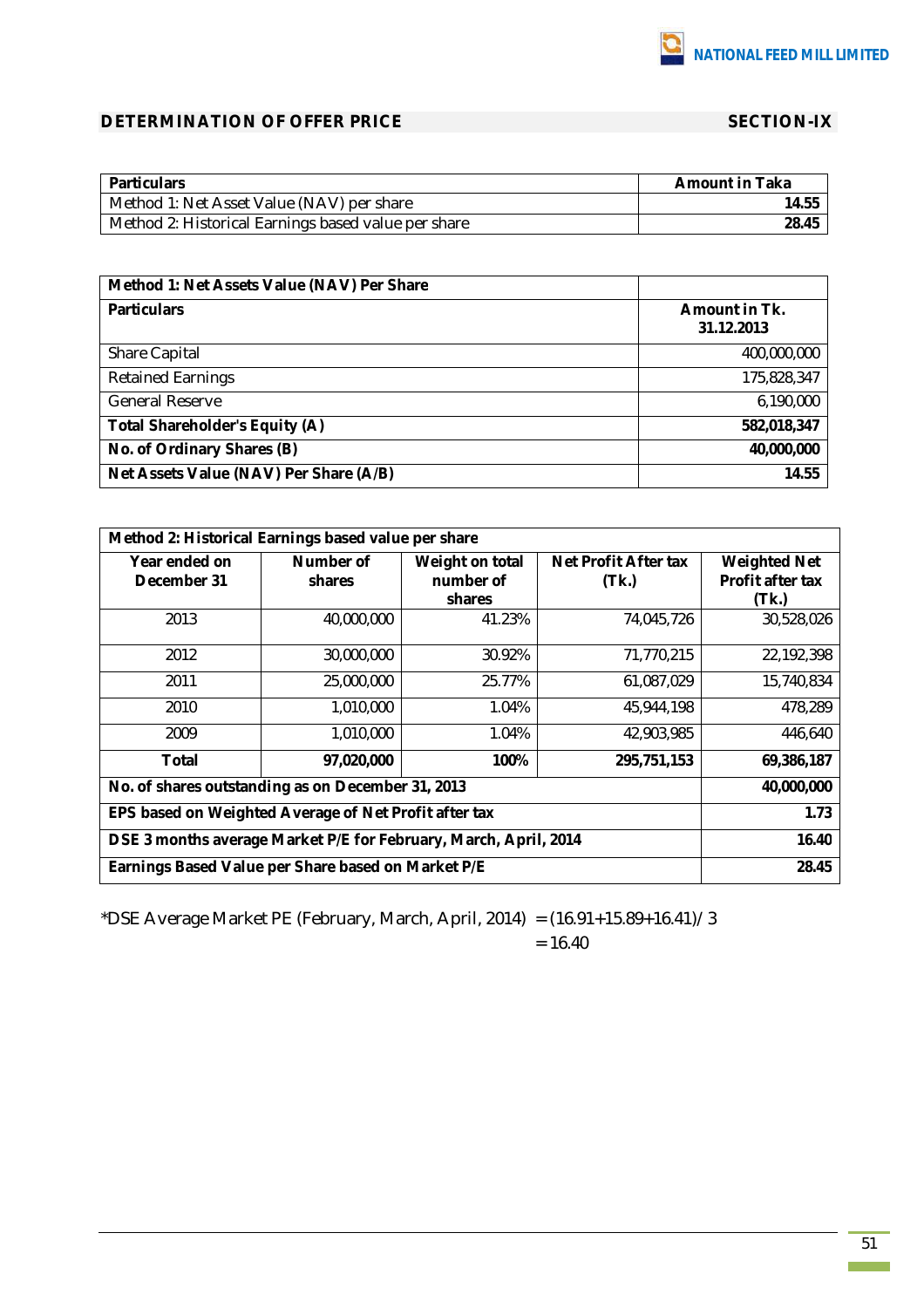#### **MARKET FOR THE SECURITIES BEING OFFERED**

The issuer shall apply to the all the stock exchanges in Bangladesh within 7(seven) working days from the date of consent accorded by the Commission to issue prospectus. The list of Stock Exchanges are provided below:

| Dhaka Stock Exchange Limited (DSE)<br>9/F, Motijheel C/A, Dhaka-1000.                                  |
|--------------------------------------------------------------------------------------------------------|
| Chittagong Stock Exchange Limited (CSE)<br>CSE Building, 1080 Sk. Mujib Road, Agrabad C/A, Chittagong. |

#### **"Declaration about Listing of Shares with the Stock Exchange(s):**

None of the stock exchange(s), if for any reason, grants listing within 75 (Seventy Five) days from the closure of subscription, any allotment in terms of this prospectus shall be void and the company shall refund the subscription money within 15 (Fifteen) days from the date of refusal for listing by the stock exchanges, or from the date of expiry of the said 75 (Seventy Five) days, as the case may be.

In case of non-refund of the subscription money within the aforesaid 15 (Fifteen) days, the Directors of the company, in addition to the issuer company, shall be collectively and severally liable for refund of the subscription money, with interest at the rate of 2% (Two Percent) per month above the bank rate, to the subscribers concerned.

The issue manager(s), in addition to the issuer company, shall ensure due compliance of the above mentioned conditions and shall submit compliance report thereon to the Commission within 7 (Seven) days of expiry of the aforesaid (15) fifteen days time period allowed for refund of the subscription money."

#### **DESCRIPTION OF SECURITIES OUTSTANDING OR BEING OFFERED**

#### **Dividend, Voting, Preemption Right**

The share capital of the Company is divided into ordinary shares carrying equal rights to vote and receive dividend in terms of the relevant provisions of the Companies Act, 1994 and the Articles of Association of the Company. Shareholders shall have the usual voting right in person or by proxy in connection with, among others, selection of Directors & Auditors and other usual agenda of General Meeting – Ordinary or Extra Ordinary. On a show of hand every shareholder present and every duly authorized representative of a shareholder present at a General Meeting shall have one vote and on a poll every shareholder present in person or by proxy shall have one vote for every share held by him/her.

In case of any additional issue of shares for raising further capital the existing shareholders shall be entitled to Right Issue of shares in terms of the guidelines issued by the BSEC from time to time.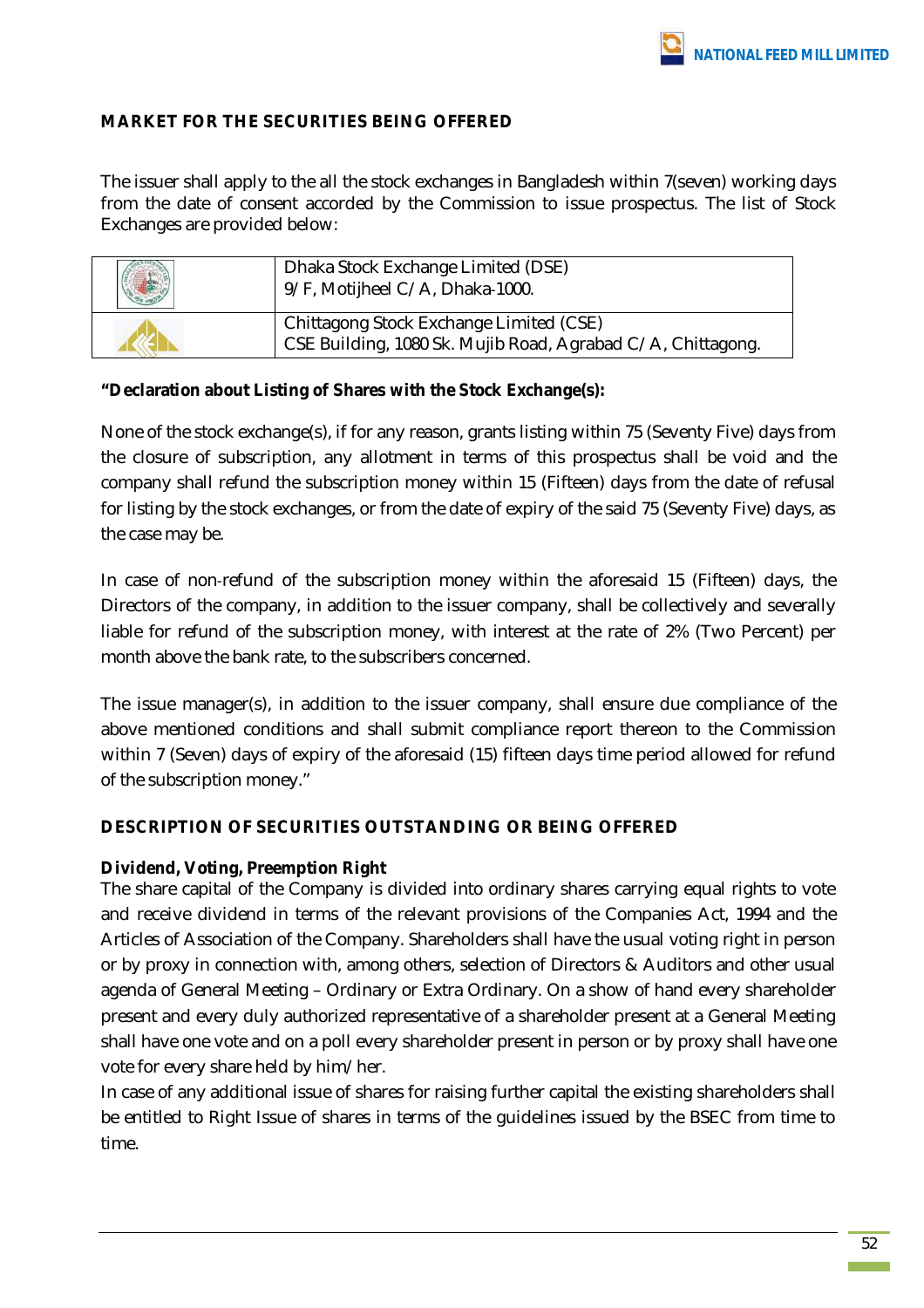#### **Conversion & Liquidation Right**

- a. If the company at any time issues convertible preference shares or Debenture with the consent of BSEC or/ and other regulatory authority, such holders of Securities shall be entitled to convert such securities into ordinary shares if it is so determined by the company.
- b. In terms of the provisions of the Companies Act, 1994, Articles of Association of the Company and other relevant Rules in force, the Shares, if any, of the Company are freely transferable, the Company shall not change any fee for registering transfer of shares. No transfer shall be made to firms, minors or persons of unsound mind.

#### **Dividend Policy**

- a. The profit of the company, subject to any special right relating thereto created or authorized to be created by the Memorandum of Association subject to the provision of the Articles of Association, shall be divisible among the members in proportion to the capital paid up on the Shares held by them respectively.
- b. No larger dividend shall be declared than is recommended by the Directors, but the Company in its General Meeting may declare a smaller dividend. The declaration of Directors as to the amount of net Profit of the Company shall be conclusive.
- c. No dividend shall be payable except out of profits of the Company or any other undistributed profits. Dividend shall not carry interest as against the Company.
- d. The Directors may, from time to time, pay the members such interim dividend as in their judgment the financial position of the Company may justify.
- e. A transfer of Shares shall not pass the right to any dividend declared thereon before the registration of transfer.
- f. There is no limitation on the payment of dividend.

## **Other Rights of Share Holders**

The shareholders shall have the right to receive all periodical reports and statements, audited as well as un-audited, published by the company from time to time. The Directors shall present the financial statements as required under the Law and International Accounting standards as well as Internal Financial Reporting Standards (IFRS) as adopted in Bangladesh. Financial Statements will be prepared in accordance with International Accounting Standards as well as Internal Financial Reporting Standards (IFRS) as adopted in Bangladesh, consistently applied throughout the subsequent periods and present with the objective of providing maximum disclosure as per law and International Accounting Standards as well as Internal Financial Reporting Standards (IFRS) as adopted in Bangladesh to the shareholders regarding the Financial and operational position of the Company.

In case of any declaration of stock dividend by issue of bonus shares, all shareholders shall be entitled to it in proportion to their shareholdings on the date of book closure for the purpose.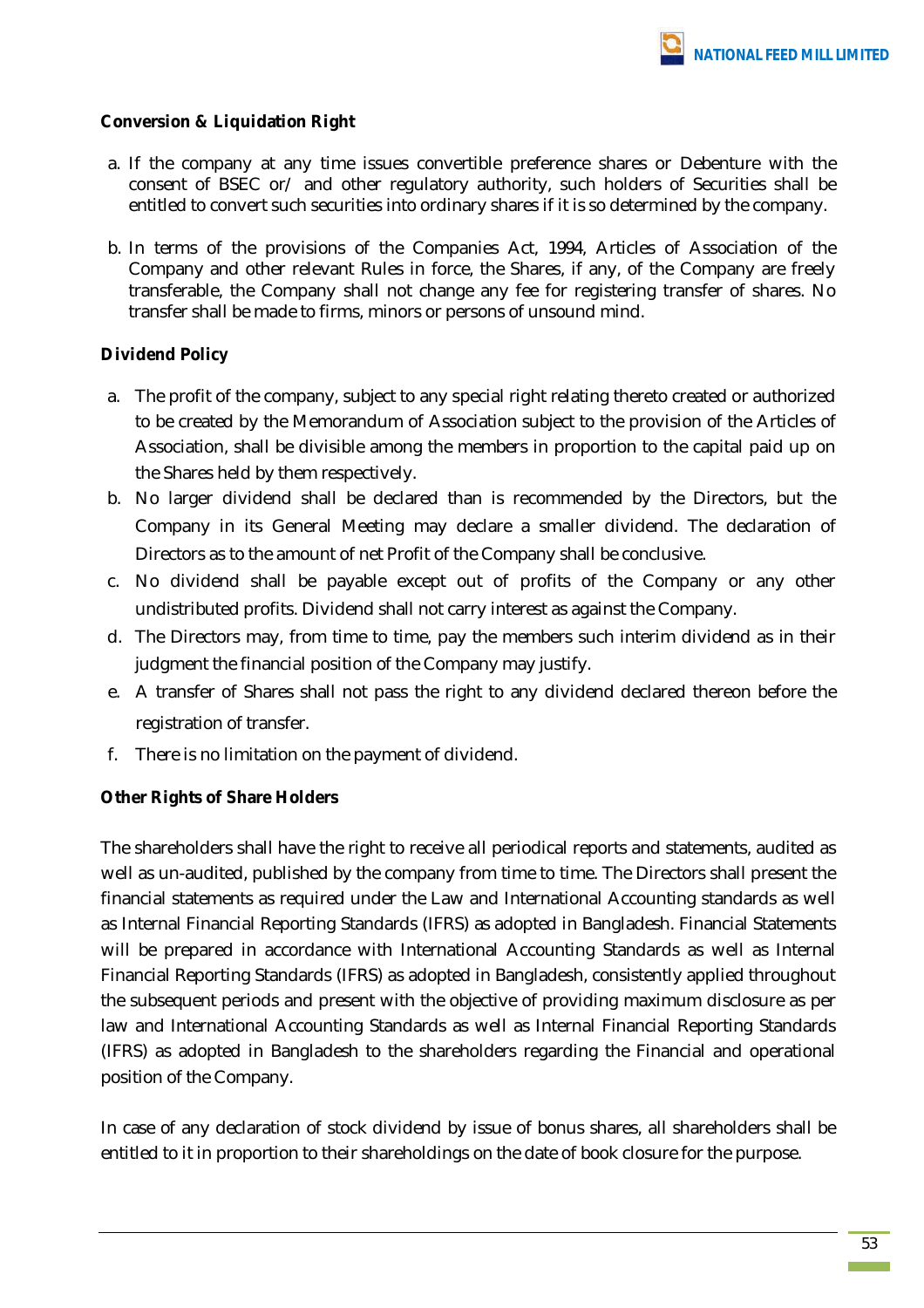

The shareholders holding not less than 10% of the issued/fully paid up capital of the company shall have the right to requisition Extra-Ordinary General Meeting of the Company as provided under Section 84 of the Companies Act, 1994.

#### **DEBT SECURITIES**

There is no debt securities issued by the company and is not planning to issue any of such securities within six months.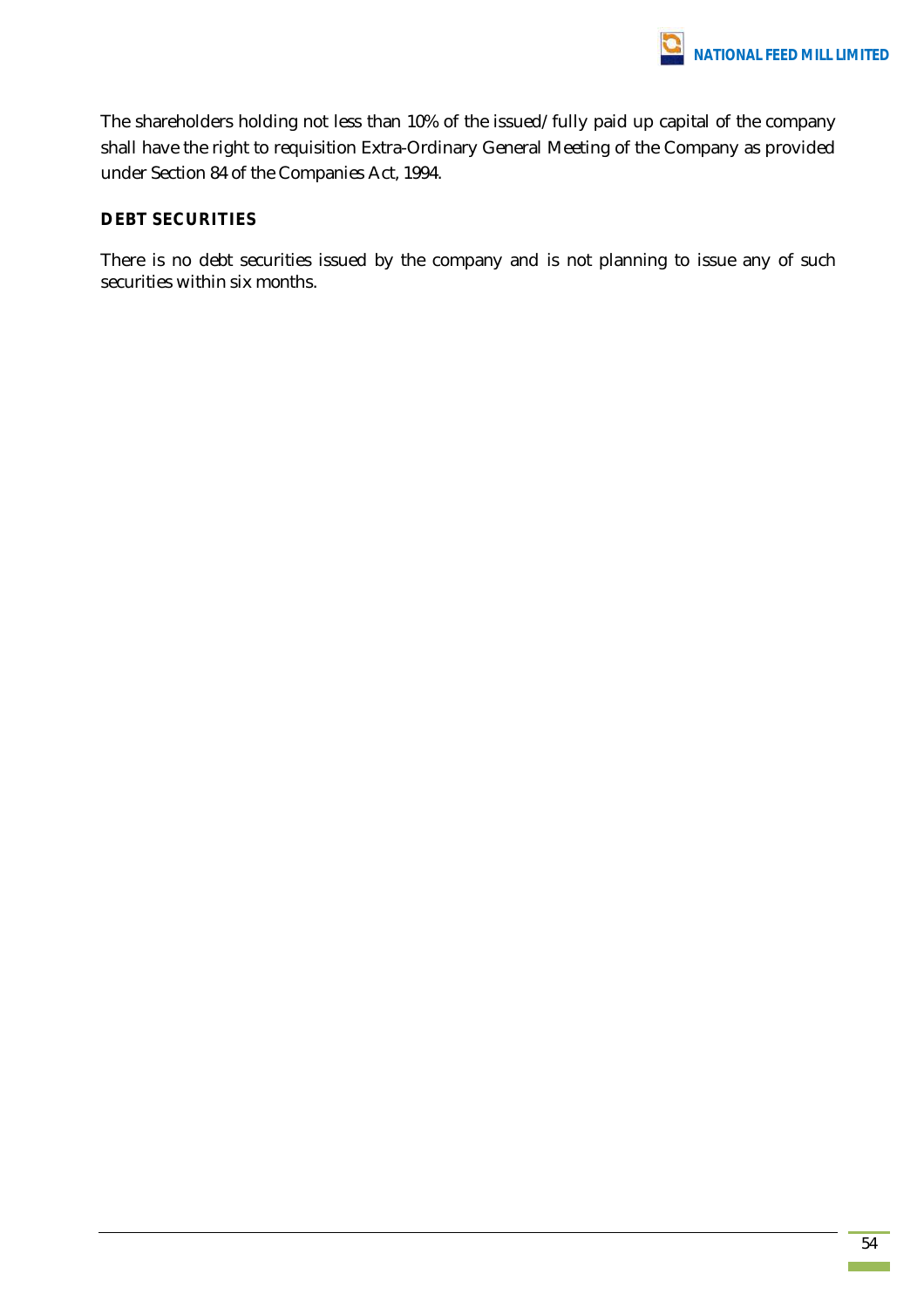#### **UNDERWRITING OF SHARES**

The Initial Public Offering (IPO) is for 18,000,000 ordinary shares of Tk. 10.00 each at par share totaling Tk. 180,000,000.00 of National Feed Mill Limited. As per guideline of the Bangladesh Securities and Exchange Commission, 50% of the IPO amount i.e. 9,000,000 ordinary shares of Tk. 10.00 per share amounting to Tk. 90,000,000 has been underwritten by the following underwriters:

|               | SI. No Name of the Underwriter                      | Number of Shares | Amount in Tk. |
|---------------|-----------------------------------------------------|------------------|---------------|
|               | ICB Capital Management Limited                      | 4,000,000        | 40,000,000    |
|               | BDBL Bhaban (level-16), 8, Rajuk Avenue, Dhaka-1000 |                  |               |
| $\mathcal{P}$ | <b>PLFS Investments Limited</b>                     | 2,000,000        | 20,000,000    |
|               | Paramount Heights, (Level 13), 65/2/1, Box Culvert  |                  |               |
|               | Road, Purana Paltan, Dhaka-1000.                    |                  |               |
| 3             | Jamuna Bank Capital Management Limited              | 2,000,000        | 20,000,000    |
|               | Hadi Mansion (2nd Floor), 2 Dilkusha C/A, Dhaka-    |                  |               |
|               | 1000.                                               |                  |               |
| 4             | Sonar Bangla Capital Management Limited             | 1,000,000        | 10,000,000    |
|               | Paramount Heights (8th Floor), 65/2/1, Box Culvert  |                  |               |
|               | Road, Purana Paltan, Dhaka-1000.                    |                  |               |
|               | Total                                               | 90,000,000       | 90,000,000    |

#### **Principal terms and conditions of underwriting agreement**

- a. If and to the extent that the Shares offered to the public through a Prospectus authorized hereunder shall not have been subscribed and paid for in cash in full by the closing date, the Company shall within 10 (ten) days of the closure of subscription call upon the underwriter in writing to subscribe the shares not so subscribed and ask the underwriter to pay for them in cash in full within 15 (fifteen) days of the date of said notice and said amount shall have to be credited into shares subscription account within the said period.
- b. If payment is made by Cheque/Bank Draft by the underwriter it will be deemed that the underwriter has not fulfilled his obligation towards his underwriting commitment under this agreement, until such time as the Cheque/Bank Draft has been en-cashed and the Company's account credited.
- c. In any case within 7 (seven) days after expiry of the aforesaid 15 (fifteen) days, the Company shall send proof of subscription and deposit of share money by the underwriters, to the Commission.
- d. In the case of failure by the underwriter to pay for the shares under the terms mentioned above, the said Underwriter will not be eligible to underwrite any issue, until such time as he fulfills his underwriting commitment under the Agreement and also other penalties as may be determined by the Commission may be imposed on him.
- e. In the case of failure by any underwriters to pay for the Shares within the stipulated time, the company or issuer will be no obligation to pay any underwriting commission under this agreement.
- f. In case of failure by the company through call upon the underwrites for the aforementioned purpose within the stipulate time, the company and its Directors shall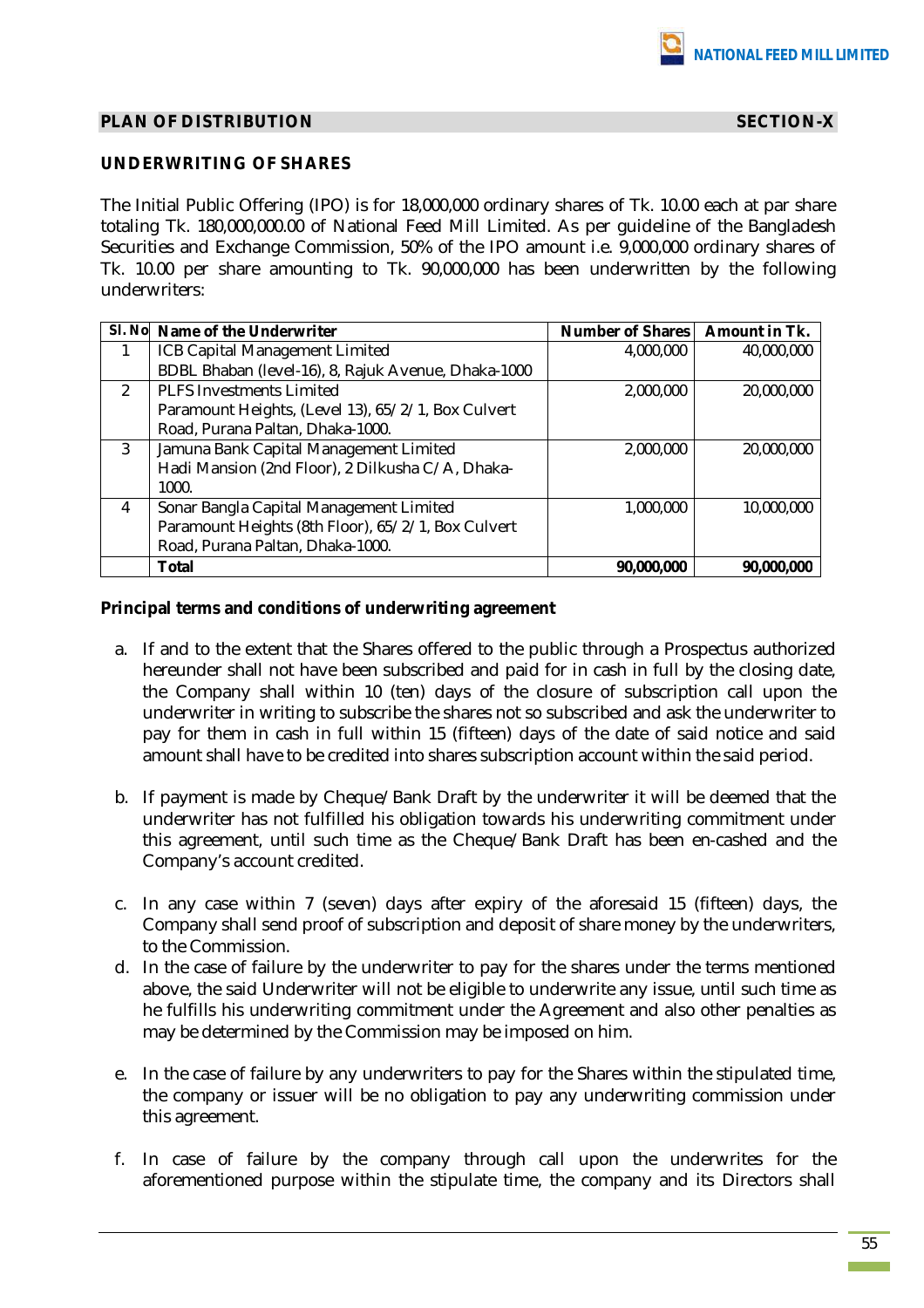individually and collectively be held responsible for consequence and /or penalties as determined by the Bangladesh Securities and Exchange Commission under the law may be imposed on them.

#### **COMMISSION FOR THE UNDERWRITERS**

The company shall pay to the underwriter an underwriting commission at the rate of 0.50% of the IPO amount of the issue value of shares underwritten by them out of the Public Issue.

#### **RIGHT OF UNDERWRITERS ON COMPANY'S BOARD**

Underwriters have not acquired any right to have their representatives in the Board of Directors of the Company.

## **RELATIONSHIP OF OFFICER OR DIRECTOR OF THE UNDERWRITERS ACTING AS DIRECTOR OF THE COMPANY**

No officer or director of the underwriters is presently engaged as the Director of the company.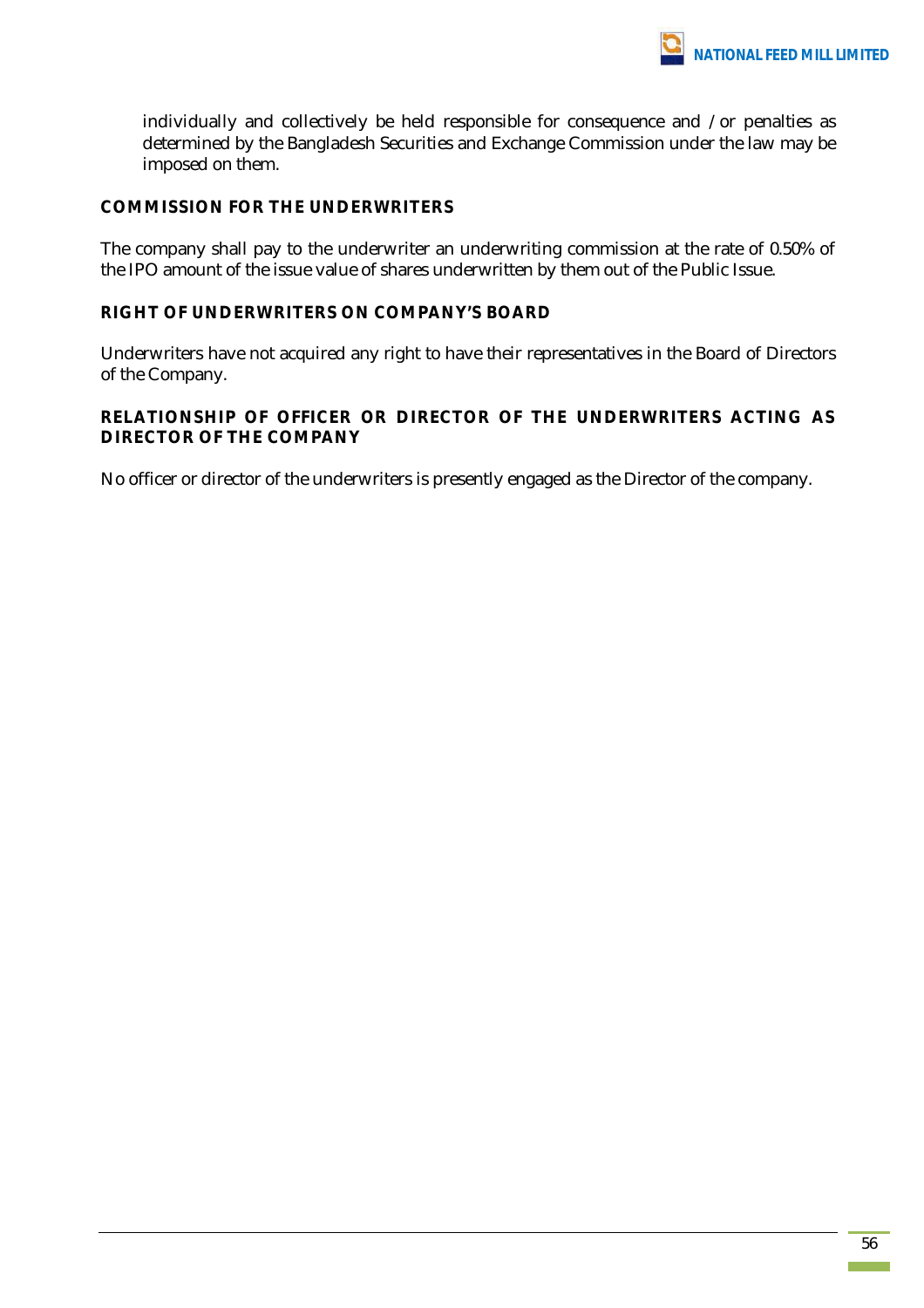#### **ALLOTMENT, SUBSCRIPTION & MARKET SECTION-XI**

## **LOCK‐IN PROVISION ON SPONSOR'S SHARERS**

All issued shares of the issuer at the time of according consent to public offering shall be subject to a lock‐in period of 3 (Three) years from the date of issuance of prospectus or commercial operation, whichever comes later.

Provided that the persons, other than Directors and those who hold 5% or more shares in the company, who have subscribed to the shares of the company within immediately preceding 2 (two) years of according consent shall be subject to a **lock‐in period of 1 (One) year** from the date of issuance of prospectus or commercial operation, whichever comes later.

The following table shows the lock‐in position of shareholders of National Feed Mill Limited:

| SI.<br>No.     | Name of the Shareholders                 | <b>Position</b>      | Number of<br><b>Shares</b> | % of share holding<br>Before IPO on<br>40.000.000 shares | % of share holding<br>(Post-IPO) on<br>58,000,000 shares | Date of<br>acquisition | Lock in<br>period<br>(years) |
|----------------|------------------------------------------|----------------------|----------------------------|----------------------------------------------------------|----------------------------------------------------------|------------------------|------------------------------|
| 1              | Farida Jahan Babul                       | Chairman             | 3,147,540                  | 7.869%                                                   | 5.427%                                                   | 05.08.2002             | 3                            |
| $\overline{2}$ | <b>Akther Hossain Babul</b>              | Managing<br>Director | 16,242,060                 | 40.605%                                                  | 28.004%                                                  | 22.12.1999             | 3                            |
| 3              | Adib Hossain Babul                       | <b>Director</b>      | 3,398,400                  | 8.496%                                                   | 5.859%                                                   | 30.05.2011             | 3                            |
| $\overline{4}$ | Imtiaz Ali                               | Director             | 1,860,000                  | 4.650%                                                   | 3.207%                                                   | 30.05.2011             | $\overline{3}$               |
| 5              | Rezaul Karim                             | Director             | 1.440.000                  | 3.600%                                                   | 2.483%                                                   | 30.05.2011             | $\overline{3}$               |
| 6              | Lipi Sultana Karim                       | Director             | 1,440,000                  | 3.600%                                                   | 2.483%                                                   | 30.05.2011             | 3                            |
| $\overline{7}$ | National Hatchery (Pvt.) Ltd.            | Shareholder          | 2,472,000                  | 6.180%                                                   | 4.262%                                                   | 30.05.2011             | 3                            |
| 8              | Rogina Akter                             | Shareholder          | 100,000                    | 0.250%                                                   | 0.172%                                                   | 07.01.2013             | 1                            |
| 9              | Anukul Chandra Biswas                    | Shareholder          | 50,000                     | 0.125%                                                   | 0.086%                                                   | 07.01.2013             | 1                            |
| 10             | Kakoly Dhar                              | Shareholder          | 350,000                    | 0.875%                                                   | 0.603%                                                   | 07.01.2013             | 1                            |
| 11             | Joy Prakash Narayan                      | Shareholder          | 100,000                    | 0.250%                                                   | 0.172%                                                   | 07.01.2013             | $\mathbf{1}$                 |
| 12             | Partha Partim Das                        | Shareholder          | 100,000                    | 0.250%                                                   | 0.172%                                                   | 07.01.2013             | 1                            |
| 13             | Mrs. Ayesha Siddika                      | Shareholder          | 563,000                    | 1.408%                                                   | 0.971%                                                   | 07.01.2013             | 1                            |
| 14             | <b>Rezaul Halim</b>                      | Shareholder          | 350.000                    | 0.875%                                                   | 0.603%                                                   | 07.01.2013             | 1                            |
| 15             | <b>PLFS Investments Limited</b>          | Shareholder          | 1,500,000                  | 3.750%                                                   | 2.586%                                                   | 07.01.2013             | $\mathbf{1}$                 |
| 16             | <b>ICB Capital Management</b><br>Limited | Shareholder          | 900,000                    | 2.250%                                                   | 1.552%                                                   | 07.01.2013             | $\mathbf{1}$                 |
| 17             | Meghna Insurance Company<br>Ltd.         | Shareholder          | 100,000                    | 0.250%                                                   | 0.172%                                                   | 07.01.2013             | $\mathbf{1}$                 |
| 18             | Bangladesh Fund                          | Shareholder          | 2,000,000                  | 5.000%                                                   | 3.448%                                                   | 07.01.2013             | 3                            |
| 19             | Janata Capital and Investment<br>Ltd.    | Shareholder          | 250,000                    | 0.625%                                                   | 0.431%                                                   | 07.01.2013             | 1                            |
| 20             | Md. Syful Islam                          | Shareholder          | 150,000                    | 0.375%                                                   | 0.259%                                                   | 07.01.2013             | $\mathbf{1}$                 |
| 21             | Samir M Rahman                           | Shareholder          | 500,000                    | 1.250%                                                   | 0.862%                                                   | 07.01.2013             | $\mathbf{1}$                 |
| 22             | Shabiha Yesmin                           | Shareholder          | 50,000                     | 0.125%                                                   | 0.086%                                                   | 07.01.2013             | $\mathbf{1}$                 |
| 23             | Md. Abdus Salim                          | Shareholder          | 100,000                    | 0.250%                                                   | 0.172%                                                   | 07.01.2013             | 1                            |
| 24             | *PLFSIL Investor's Portfolio<br>Account  | Shareholder          | 2,217,000                  | 5.543%                                                   | 3.822%                                                   | 07.01.2013             | $\mathbf{1}$                 |
| 25             | Suman Chakravorty                        | Shareholder          | 20,000                     | 0.050%                                                   | 0.034%                                                   | 07.01.2013             | 1                            |
| 26             | Farhana Afroz                            | Shareholder          | 100,000                    | 0.250%                                                   | 0.172%                                                   | 07.01.2013             | $\mathbf{1}$                 |
| 27             | Abdullah Al Mahmud                       | Shareholder          | 100.000                    | 0.250%                                                   | 0.172%                                                   | 07.01.2013             | $\mathbf{1}$                 |
| 28             | Madhabi Rani Das                         | Shareholder          | 100,000                    | 0.250%                                                   | 0.172%                                                   | 07.01.2013             | $\overline{1}$               |
| 29             | Sovandu Bikash Saha                      | Shareholder          | 50,000                     | 0.125%                                                   | 0.086%                                                   | 07.01.2013             | 1                            |
| 30             | Shahida Alam                             | Shareholder          | 62,500                     | 0.156%                                                   | 0.108%                                                   | 17.03.2014             | 1                            |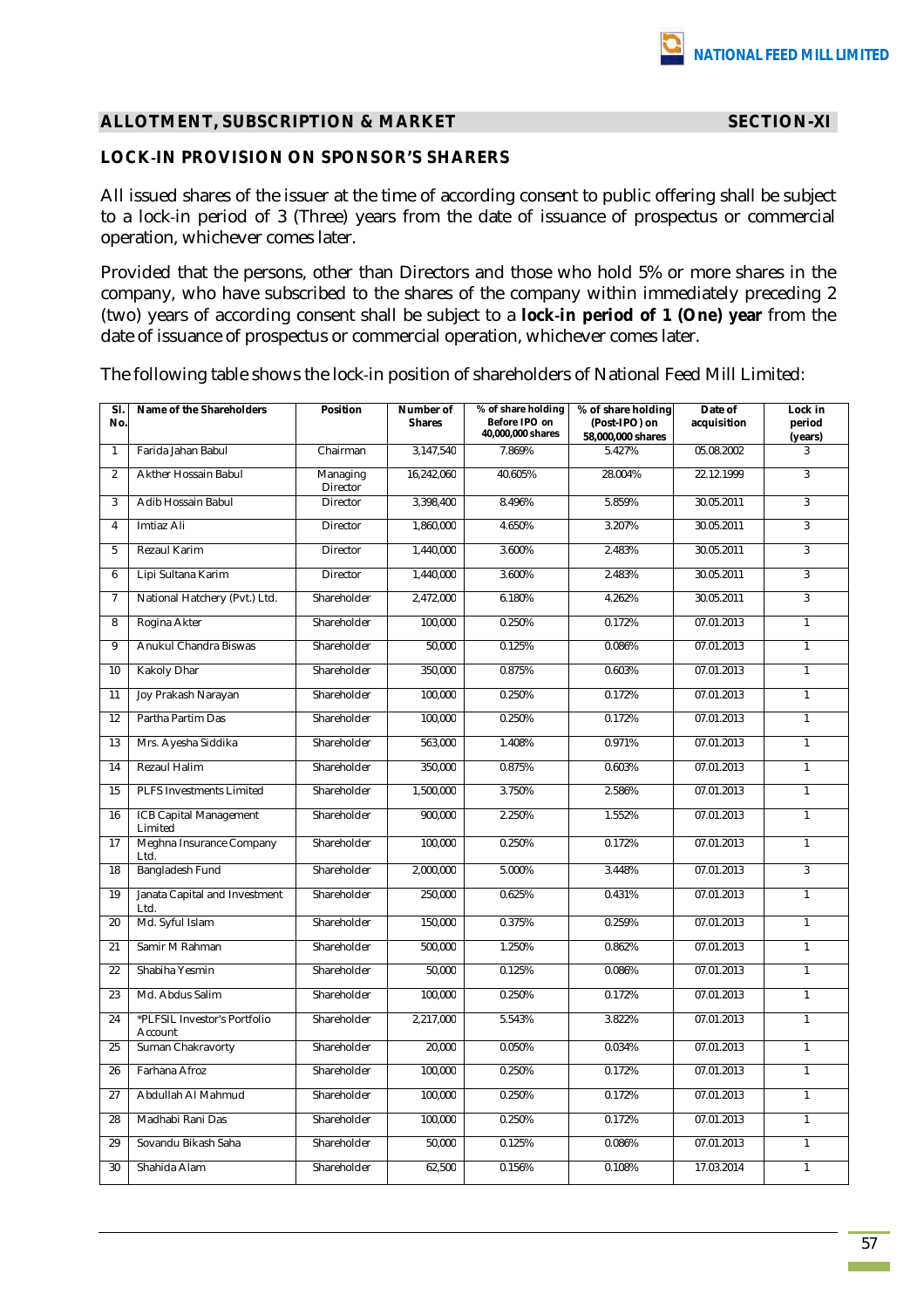

| 33 | Md. Hasibur Rahman<br>Total | Shareholder | 62.500<br>40,000,000 | 0.156%<br>100.00% | 0.108%<br>68.966% | 17.03.2014 |  |
|----|-----------------------------|-------------|----------------------|-------------------|-------------------|------------|--|
|    |                             |             |                      |                   |                   |            |  |
| 32 | Morshedur Rahman            | Shareholder | 50.000               | 0.125%            | 0.082%            | 17.03.2014 |  |
| 31 | Mahmudul Hag Arif           | Shareholder | 75.000               | 0.188%            | 0.129%            | 17.03.2014 |  |

**\***\*The break-up of Lock-in under position of PLFSIL Investors Portfolio Account

| SI.<br>No.     | <b>Name of Investors</b>    | <b>Position</b> | No. of Shares | Date of Aquisition | Lock in period      |
|----------------|-----------------------------|-----------------|---------------|--------------------|---------------------|
| $\mathbf{1}$   | Mrs. Rowshan Habib Mustazir | Shareholder     | 500,000       | 07.01.2013         | 1 year              |
| $\overline{2}$ | Shaleha Akhter              | Shareholder     | 150,000       | 07.01.2013         | 1 year              |
| 3              | Ashrafuzzaman               | Shareholder     | 250,000       | 07.01.2013         | 1 year              |
| 4              | Md. Shahin                  | Shareholder     | 150,000       | 07.01.2013         | $\overline{1}$ year |
| 5              | Aman Ullah                  | Shareholder     | 150,000       | 07.01.2013         | 1 year              |
| 6              | Md. Habibur Rahman          | Shareholder     | 100,000       | 07.01.2013         | 1 year              |
| $\overline{7}$ | Md. Khorshed Alam           | Shareholder     | 100,000       | 07.01.2013         | 1 year              |
| 8              | Mahenaz Tabassum            | Shareholder     | 100,000       | 07.01.2013         | 1 year              |
| 9              | Mohammad Moynul Islam       | Shareholder     | 7,000         | 07.01.2013         | 1 year              |
| 10             | K. M. Ismail Hossain        | Shareholder     | 30,000        | 07.01.2013         | 1 year              |
| 11             | Md. Saiful Islam            | Shareholder     | 10,000        | 07.01.2013         | 1 year              |
| 12             | Mr. Mainuddin Ahmed         | Shareholder     | 5,000         | 07.01.2013         | 1 year              |
| 13             | Mr. Imran Hossain           | Shareholder     | 15,000        | 07.01.2013         | 1 year              |
| 14             | Md. Abdur Rahim             | Shareholder     | 10,000        | 07.01.2013         | 1 year              |
| 15             | Abu Syed                    | Shareholder     | 30,000        | 07.01.2013         | 1 year              |
| 16             | Md. Mahabub Alam            | Shareholder     | 500,000       | 07.01.2013         | 1 year              |
| 17             | Md. Mahfuzur Rahman         | Shareholder     | 50,000        | 07.01.2013         | 1 year              |
| 18             | Ferdous ara Begum Nabila    | Shareholder     | 60,000        | 07.01.2013         | 1 year              |
|                | <b>Total</b>                |                 | 2,217,000     |                    |                     |

#### **REFUND OF SUBSCRIPTION MONEY**

As per BSEC Notification Dated February 09, 2010, the issuer shall refund application money to the unsuccessful applicants of the public offer by any of the following manner based on the options given by the applicant in the application form;‐

- a. Through banking channel for onward deposit of the refund money into the applicant's bank account as provided in the respective application form for subscription; or
- b. Through issuance of refund warrant in the name and address of the applicant as provided in the respective application form for subscription:

Provided that, in case of deposit into the applicant's bank account, the applicant will bear the applicable service charge, if any, of the applicant's banker, and the issuer shall simultaneously issue a letter of intimation to the applicant containing, among others, the date and amount remitted with details of the bank through and to which bank such remittance has been effected.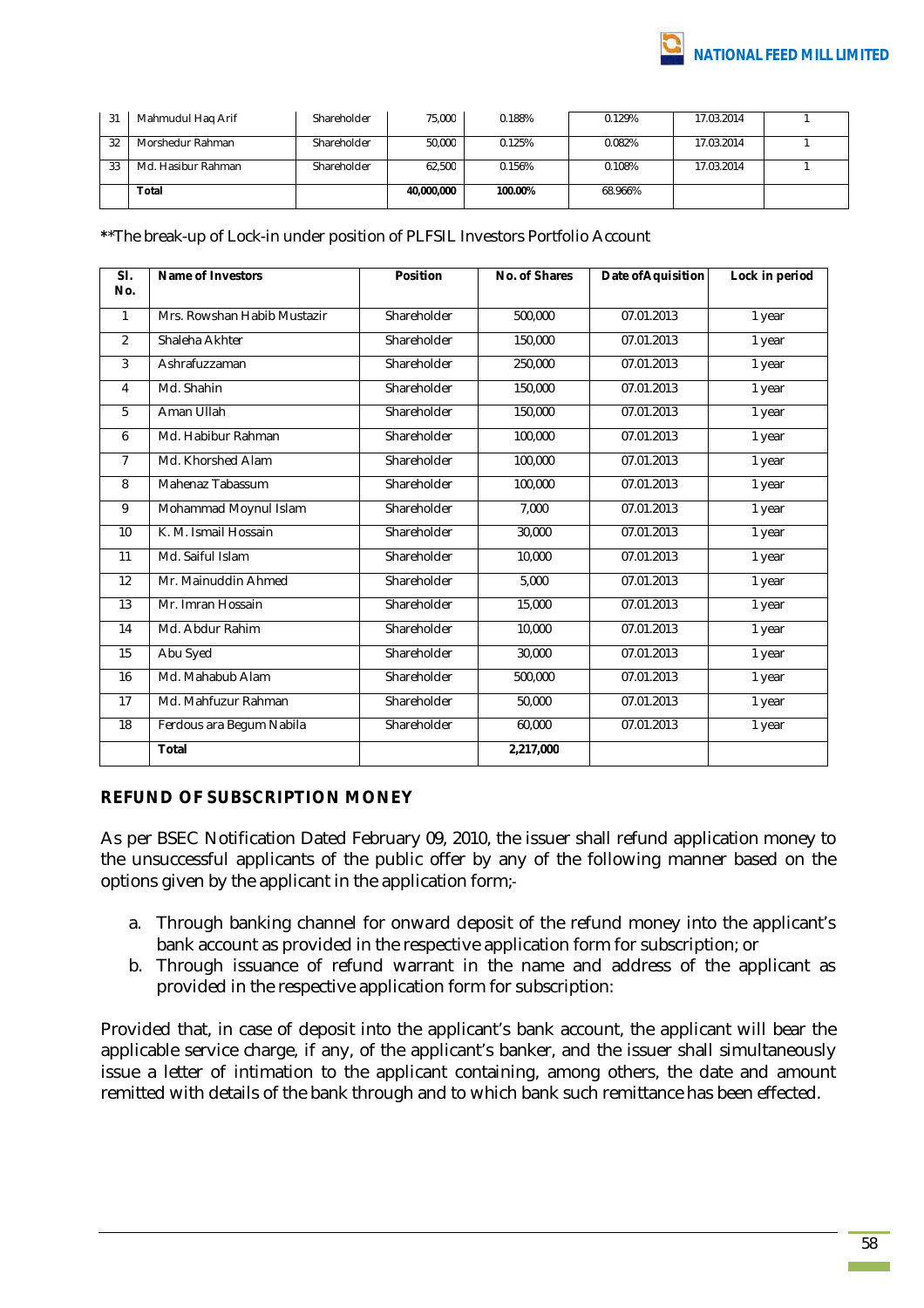#### **SUBSCRIPTION BY AND REFUND TO NON‐RESIDENT BANGLADESHIS (NRB)**

- a. A Non-Resident Bangladeshi shall apply either directly by enclosing a foreign demand draft drawn on a bank payable at Dhaka, or through a nominee by paying out of foreign currency deposit account maintained in Bangladesh or in Taka, supported by foreign currency encashment certificate issued by the concerned bank, for the value of securities applied for through crossed Bank cheque marking "Account Payee only".
- b. The value of securities applied for by such person may be paid in Taka or US dollar or UK pound sterling or EURO at the rate of exchange mentioned in the securities application form.
- c. Refund against oversubscription shall be made in the currency in which the value of securities was paid for by the applicant through Account Payee bank cheque payable at Dhaka with bank account number, Bank's name and Branch as indicated in the securities application form. If the applicants' bank accounts as mentioned in their IPO Application Forms are maintained with the Bankers to the Issue and other banks as mentioned below, refund amount of those applicants will be directly credited into the respective bank accounts as mentioned in their IPO Application Forms.

#### **AVAILABILITY OF SECURITIES**

IPO will be 18,000,000 ordinary shares @Tk. 10.00 each share totaling to Tk. 180,000,000/-. As per the Bangladesh Securities and Exchange Commission (Public Issue) Rules, 2006, 20% of total public offering shall be reserved for *¶wZM<sup>+</sup>' ¶z<sup>\*</sup> wewbtqwMKvix*, 10% of total public offering shall be reserved for non‐resident Bangladeshi (NRB) and 10% for mutual funds and collective investment schemes registered with the Commission, and the remaining 60% shall be open for subscription the general public. The position is thus as under: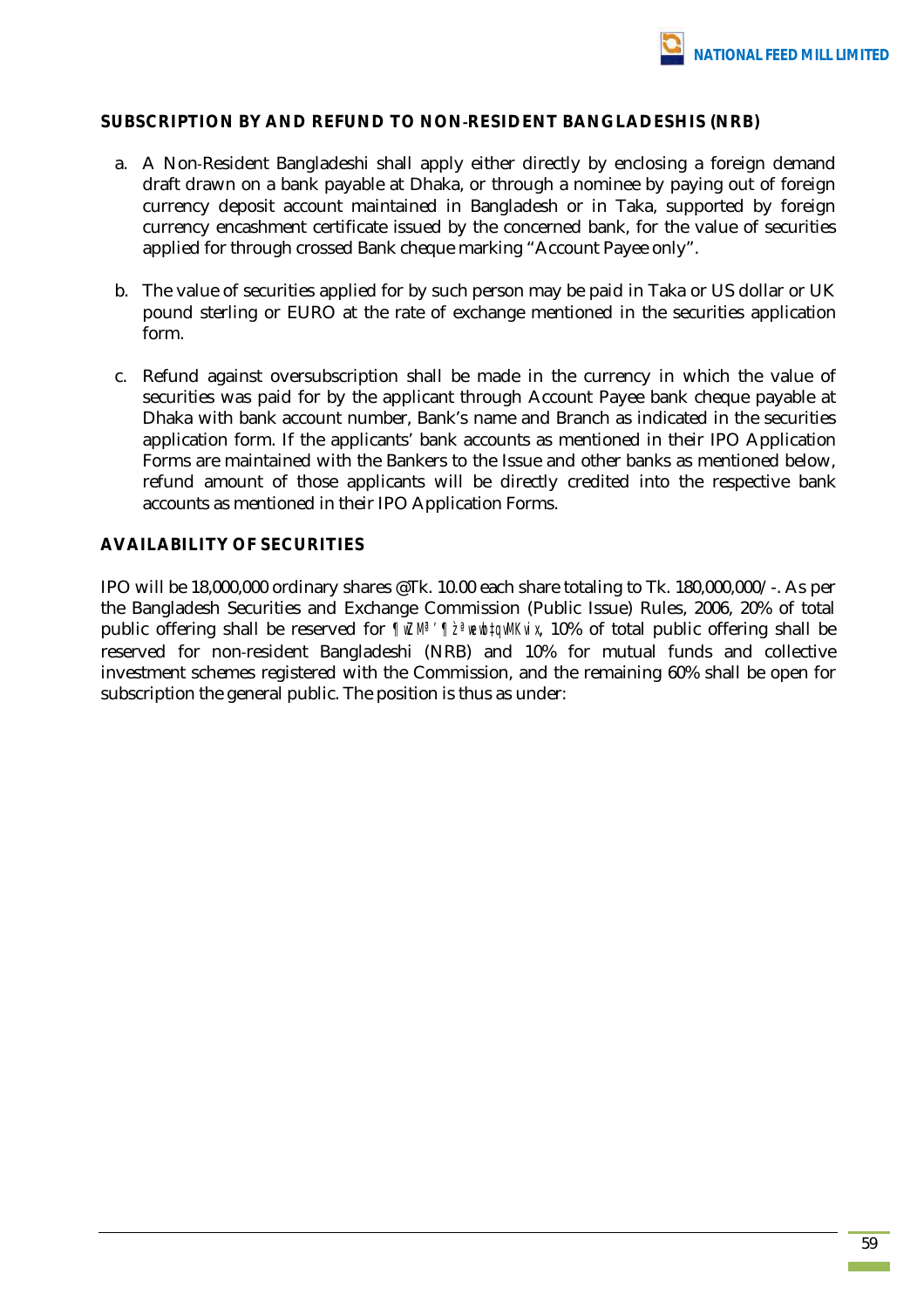#### 1. Securities:

| SI.            | <b>IPO Breakdown</b>                                                                 | No. of     | Amount in Tk.  |
|----------------|--------------------------------------------------------------------------------------|------------|----------------|
| No.            |                                                                                      | shares     |                |
| a.             | Initial Public Offer (affected) 20%- of the Issue i.e. 3,600,000                     | 3,600,000  | 36,000,000.00  |
|                | ordinary shares @Tk. 10 each shall be reserved for $\int \frac{1}{W} \sqrt{2} \, dx$ |            |                |
|                | wewbtqwMKvix                                                                         |            |                |
| b <sub>1</sub> | Initial Public Offer (NRB)- 10% of the Issue i.e. 1,800,000                          | 1,800,000  | 18,000,000.00  |
|                | ordinary shares @Tk. 10 each shall be reserved for Non-resident                      |            |                |
|                | Bangladeshis.                                                                        |            |                |
| $C_{1}$        | Initial Public Offer (Mutual Fund) -10% of the Issue i.e. 1,800,000                  | 1,800,000  | 18,000,000.00  |
|                | ordinary shares @Tk. 10 each shall be reserved for Mutual Funds                      |            |                |
|                | and collective investment schemes registered with the                                |            |                |
|                | Commission.                                                                          |            |                |
| d.             | Initial Public Offer (General Public) - The remaining 60% i.e.                       | 10,800,000 | 108,000,000.00 |
|                | 10,800,000 Ordinary Shares 10 each shall be open for                                 |            |                |
|                | subscription by the general public.                                                  |            |                |
|                | Total                                                                                | 18,000,000 | 180,000,000.00 |

- 2. All Shares as stated in clause 1.A, 1.B, 1.C and 1.D shall be offered for subscription and subsequent allotment by the issuer, subject to any restriction which may be imposed, from time to time, by the Bangladesh Securities and Exchange Commission.
- 3. In case of over-subscription under any of the categories mentioned in 1.A, 1.B, 1.C and 1.D the issue manager(s) shall conduct an open lottery of all the applications received under each category separately in accordance with the letter of consent issued by the Bangladesh Securities and Exchange Commission.
- 4. In case of under-subscription under any of the 20% and 10% categories mentioned in 1.A, 1.B, and 1.C the unsubscribed portion shall be added to the general public category and, if after such addition, there is over subscription in the general public category, the issuer and the issue manager(s) shall jointly conduct an open lottery of all the applicants added together.
- 5. In case of under-subscription of the public offering, the unsubscribed portion of securities shall be taken up by the underwriter(s).
- 6. The lottery as stated in clause (3) and (4) shall be conducted in presence of representatives from the issuer, the stock exchanges, and the applicants, if there be any.

#### **ALLOTMENT**

The company reserves the right of accepting any application, either in whole, or in part, successful applicants will be notified by the dispatch on an allotment letter by registered post/courier. Letter of allotment and refund warrants will be issued within 5(five) weeks from the closing of the subscription list. After allotment the company will have to transfer the shares to the allotees' Beneficiary Owners (BO) account, which has been mentioned in the application form.

The company shall issue share allotment letter to all successful applicants, within 5(five) weeks, from the date of the subscription closing date. At the same time, the unsuccessful application shall be refunded with the application money within 5 (five) weeks from the closing of the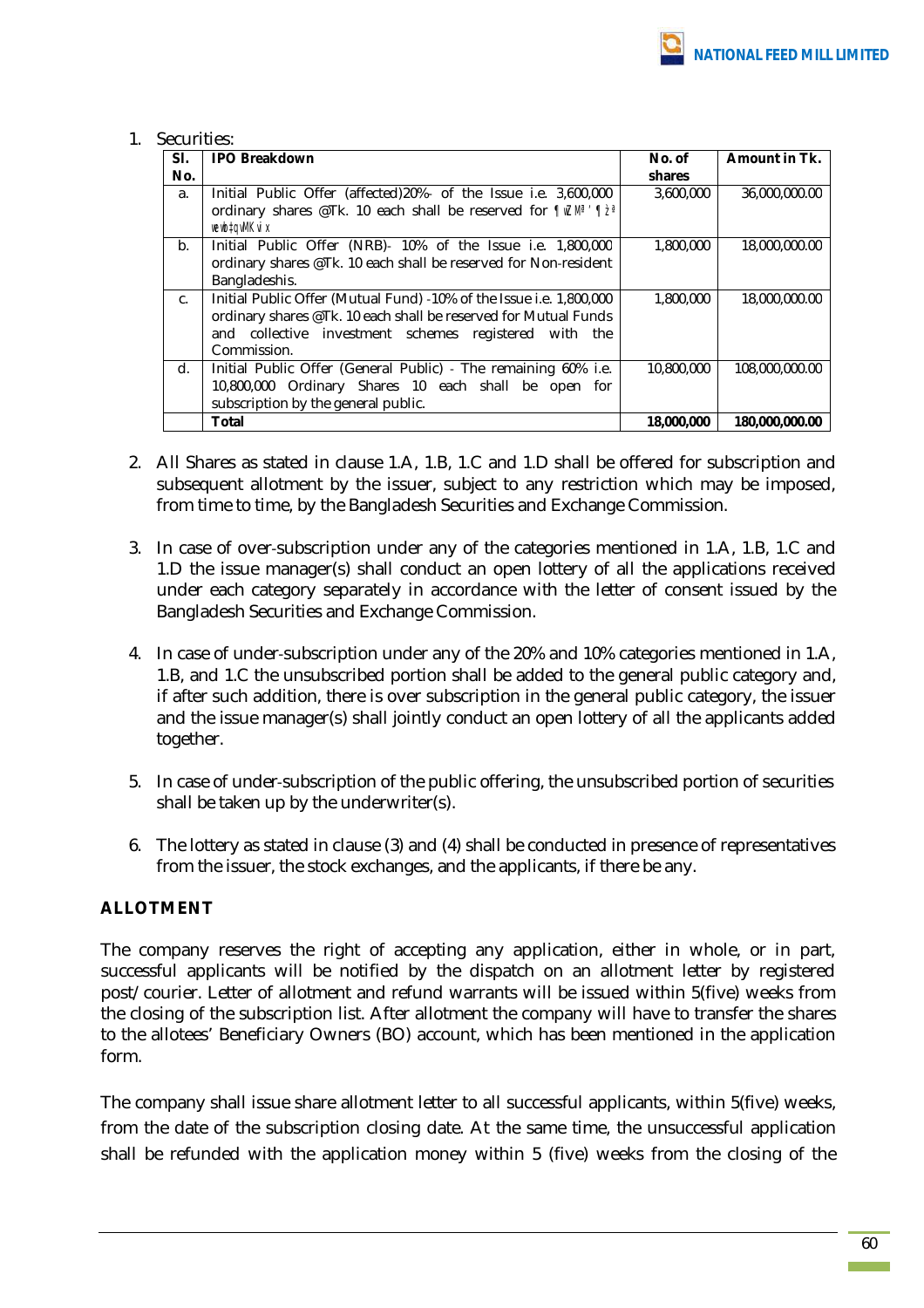subscription date, by Account Payee Cheque, without interest payable at Dhaka/Chittagong/Khulna/Rajshahi/Barisal/Sylhet as the case may be.

Where allotment is made, in whole or in part in respect of joint application, the allotment letter will be dispatched to the person whose name appears first in the application form notwithstanding that the shares have been allotted to the joint applicants. Where joint applicant is accepted in part, the balance of any amount paid on application will be refunded without interest to the person named first in the application form.

#### **APPLICATION FOR SUBSCRIPTION**

- 1. Application for shares may be made for a minimum lot of **500** ordinary shares to the value of **Tk. 5,000/- (Five Thousand only)** and should be made on the NFML's printed Application Forms. Application Forms and the Prospectus may be obtained from the Registered and Corporate Office of the Company, members of the Dhaka Stock Exchange Ltd., Chittagong Stock Exchange Ltd. or from the Bankers to the Issue. In case adequate forms are not available, applicants may use photocopied/cyclostyled/ handwritten/typed copies of the forms. Application must not be for less than **500 ordinary shares**. Any application not meeting the criterion will not be considered for allotment purpose.
- 2. Joint application form for more than two persons will not be accepted. In the case of a joint application each party must sign the application form.
- 3. Application must be in full name of individuals or limited companies or trusts or societies and not in the name of firms, minors or persons of unsound mind. Applications from insurance, financial and market intermediary companies and Limited Companies must be accompanied by Memorandum and Articles of Association.
- 4. **An applicant cannot submit more than two applications, one in his/her own name and the other jointly with another person. In case an applicant makes more than two applications, all applications will be treated as invalid and will not be considered for allotment purpose. In addition, 15% (fifteen) of the application money will be forfeited by the Commission and the balance amount will be refunded to the applicant**.
- **5. The applicant shall provide with the same bank account number in the application form as it is in the BO account of the application.**
- **6. The applicants who have applied for more than two applications using same bank account, their application will not be considered for lottery and the Commission will forfeit 15% (fifteen) of their subscription money too.**
- 7. An IPO applicant shall ensure his/her BO account remains operational till the process of IPO (including securities allotment or refund of IPO application) is completed. If any BO account mentioned in the IPO application is found closed, the allotted security may be forfeited by BSEC.
- 8. Bangladeshi nationals (including non-resident Bangladeshis residing/working aboard) and foreign nationals shall be entitled to apply for shares.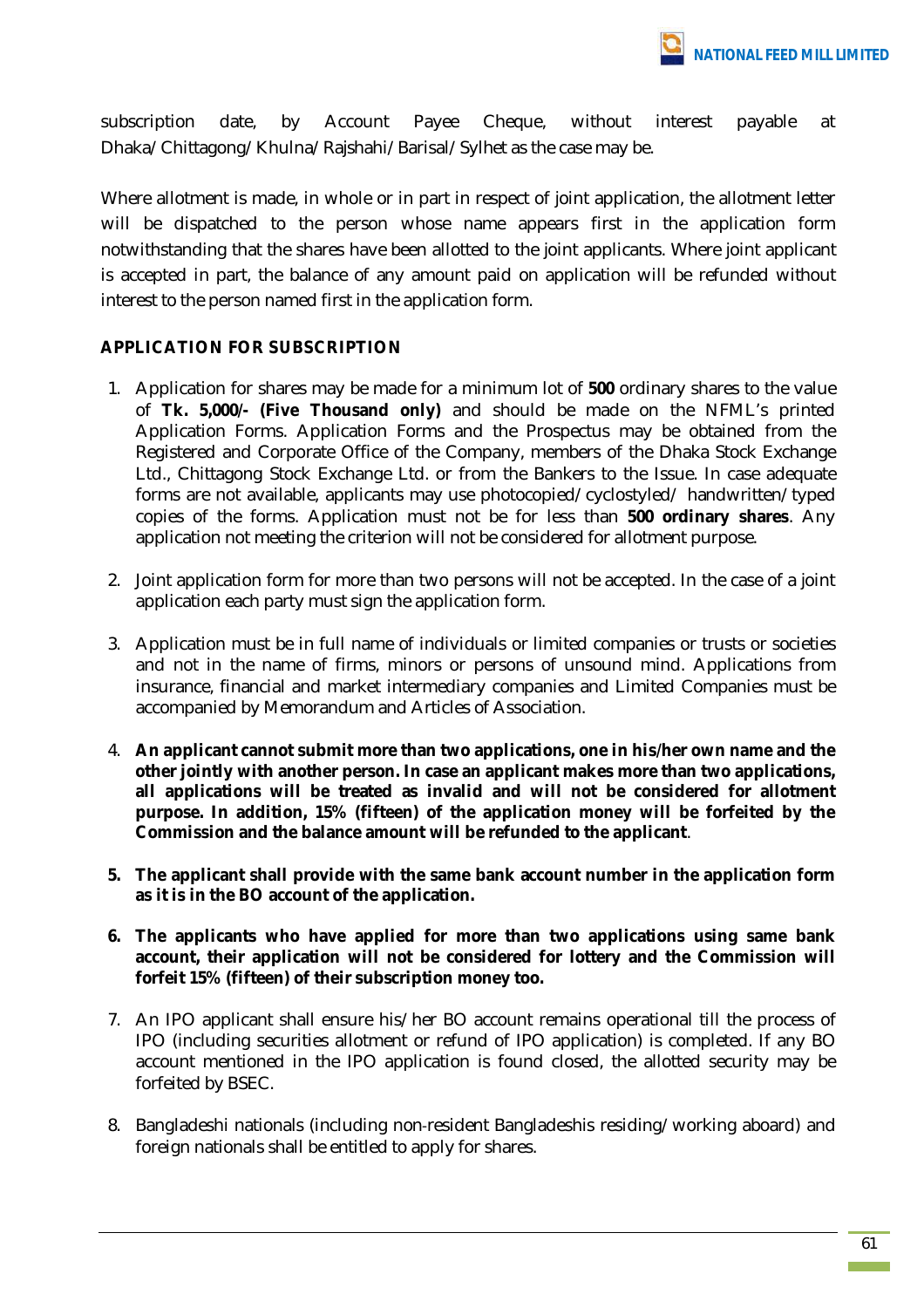- 9. Payment for subscription by investor other than Non‐Resident Bangladeshi may be made to the said branches/office of the bank mentioned below in cash/cheque/pay order /Bank Draft. The Cheque/Pay order/Bank Draft shall be made payable to the bank to which it is sent and be marked **"NATIONAL FEED MILL LIMITED"** and shall bear the crossing **"Account Payee only"** and must be drawn on a Bank the same town of the bank to which application from is deposited.
- 10. All completed Application forms, together with remittance for the full amount payable on Application, shall be lodged by investors other than Non‐Resident Bangladeshis with any of the branches of the Bankers to the Issue.
- 11. A Non-Resident Bangladeshi (NRB) shall apply against the IPO either directly by enclosing a foreign demand draft drawn on a Bank payable at Dhaka, or through a nominee (including a bank or a company) by paying out of foreign currency deposit account maintained in Bangladesh, for the value of Securities applied for.

The value of Securities applied for may be paid in Taka, US Dollar or Euro or UK Pound Sterling at the Spot Buying (TT Clean) rate of exchange prevailing on the date of opening subscription. Refund against over subscription of shares shall be made in the currency in which the value of Shares applied for was paid by the applicant. Share Application Form against the quota for NRB shall be sent by the applicant directly along with a draft or cheque to the Company at its Registered and Corporate Office. Copies of Application Form and Prospectus shall be available with Bangladesh Embassy/High Commission in USA, UK, Saudi Arabia, UAE, Qatar, Kuwait, Oman, and Bahrain, Malaysia and South Korea and web sites of the BSEC, Issuer Company, Issue Manager, DSE and CSE.

- 12. The IPO subscription money collected from investors (other than Non-Resident Bangladeshis) by the Bankers to the Issue will be remitted to the National Feed Mill Limited **Short Term Deposit Account No. 00060320001578** of Jamuna Bank Limited, Dilkusha Branch, Dhaka for this purpose.
- 13. The subscription money collected from Non-Resident Bangladeshis in US Dollar or UK Pound Sterling or EURO shall be deposited to three FC accounts opened by the Company for IPO purpose are as follows:

|  | SI. No. Name of the FC Accounts | Currency         | <b>Accounts No.</b> | <b>Bank &amp; Branch Name</b>     |
|--|---------------------------------|------------------|---------------------|-----------------------------------|
|  | National Feed Mill Limited      | <b>US Dollar</b> | 00060027000768      | Jamuna Bank Ltd., Dilkusha Branch |
|  | National Feed Mill Limited      | GBP              | 00060027000777      | Jamuna Bank Ltd., Dilkusha Branch |
|  | National Feed Mill Limited      | <b>EURO</b>      | 00060027000786      | Jamuna Bank Ltd., Dilkusha Branch |

- 14. In the case of over-subscription of securities to the NRB applicants, refund shall be made by National Feed Mill Limited out of the "FC Account for IPO" NRB Subscription. National Feed Mill Limited has already opened the aforesaid FC Accounts and shall close these FC Accounts after refund of oversubscription, if any.
- 15. ¶wZMÖ' ¶żª wewbtawMKvixMY mKi cvewiK BmÿZ GKK A\_ev thŠ\_ wnmvtei th †KvbwU A\_ev DfawU ntZ msiw¶Z 20% *†KvUvq Av‡e`b Ki‡Z cvi‡eb| Z‡e B"Qv Ki‡j ¶wZMÖ¯' msiw¶Z 20% †KvUvq Av‡e`b bv K‡i mvaviY wewb‡qvMKvix‡`i †KvUvqI Av‡e`b Ki‡Z cvi‡eb|*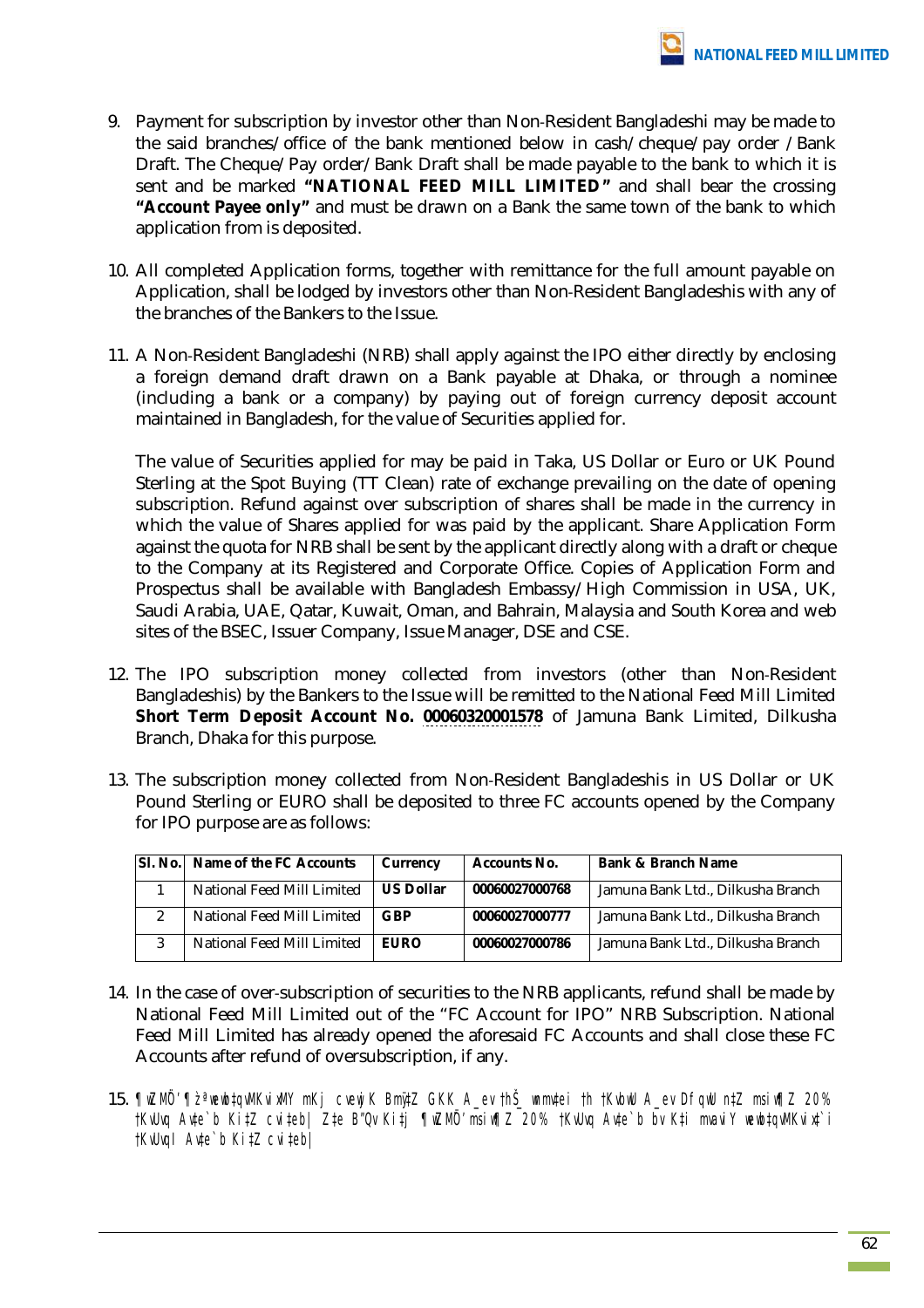APPLICATIONS NOT IN CONFORMITY WITH THE ABOVE REQUIREMENTS AND THE INSTRUCTIONS PRINTED ON THE APPLICATION FORM ARE LIABLE TO BE REJECTED.

## **TRADING AND SETTLEMENT**

Trading and settlement regulation of the stock exchanges shall apply in respect of trading and settlement of the shares of the Company

**The issue shall be placed in Category "N" with DSE and CSE**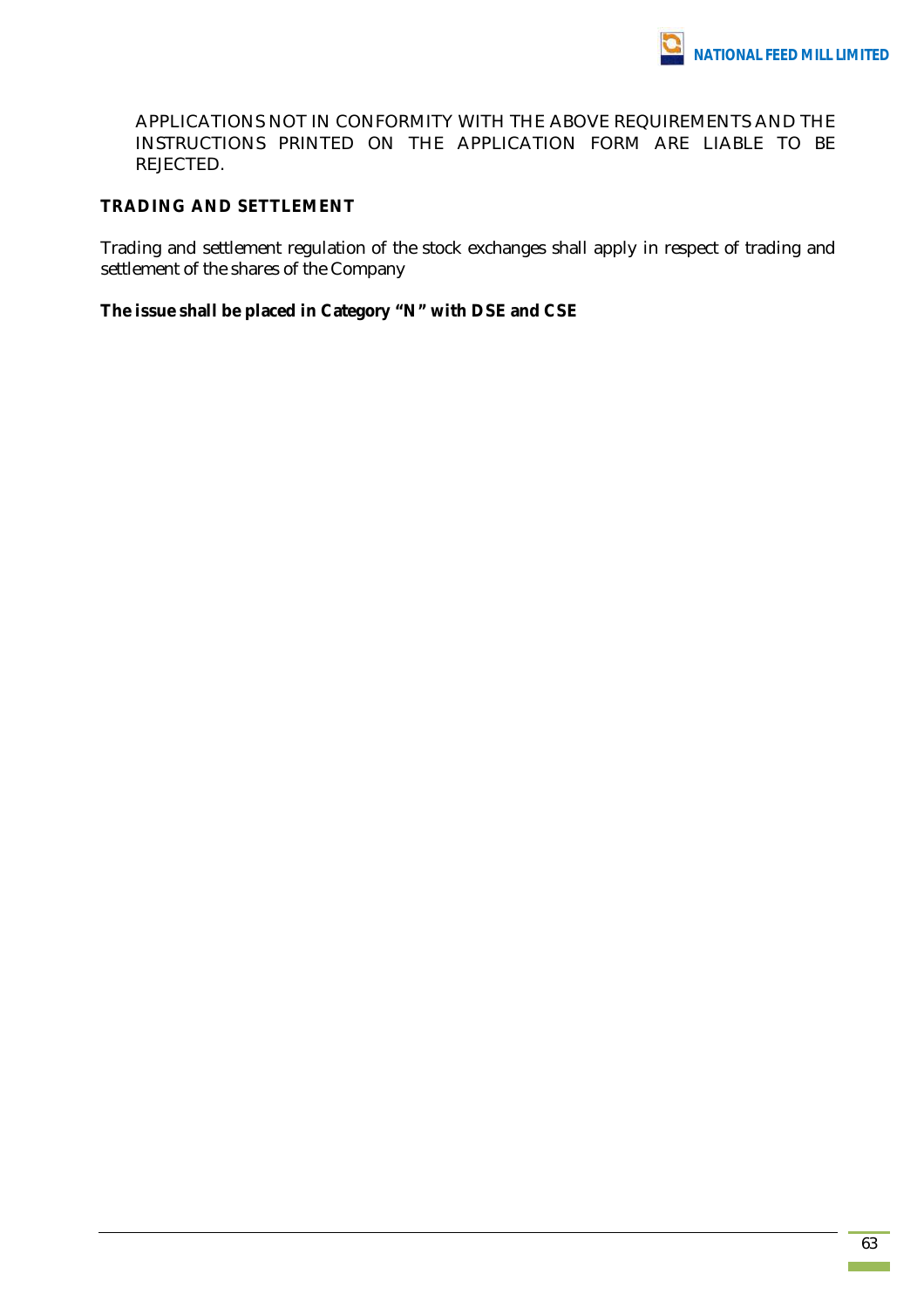#### **MATERIAL CONTRACTS & OTHERS SECTION-XII**

#### **MATERIAL CONTRACTS**

- a. Issue Management Agreement between the Company and jointly with ICB Capital Management Limited and PLFS Investments Limited.
- b. Underwriting Agreement between the company and the Underwriters.
- c. Contract between the company and the Central Depository Bangladesh Limited (CDBL).

Copies of the aforementioned contracts and documents and a copy of Memorandum and Articles of Association of the Company and the Consent Order from the Bangladesh Securities and Exchange Commission may be inspected, on any working day during office hours at the Registered Office of the Company and the Issue Manager.

#### **MANAGER TO THE ISSUE**

**ICB Capital Management Limited** and **PLFS Investments Limited** are Joint Issue Manager(s). The Issue Manager(s) will get Tk. 1,800,000/- as Issue Management Fee.

## **COMMISSION TO THE BANKERS TO THE ISSUE**

Commission at the rate of 0.1% of the amount collected will be paid to the Bankers to the Issue for the services to be rendered by them.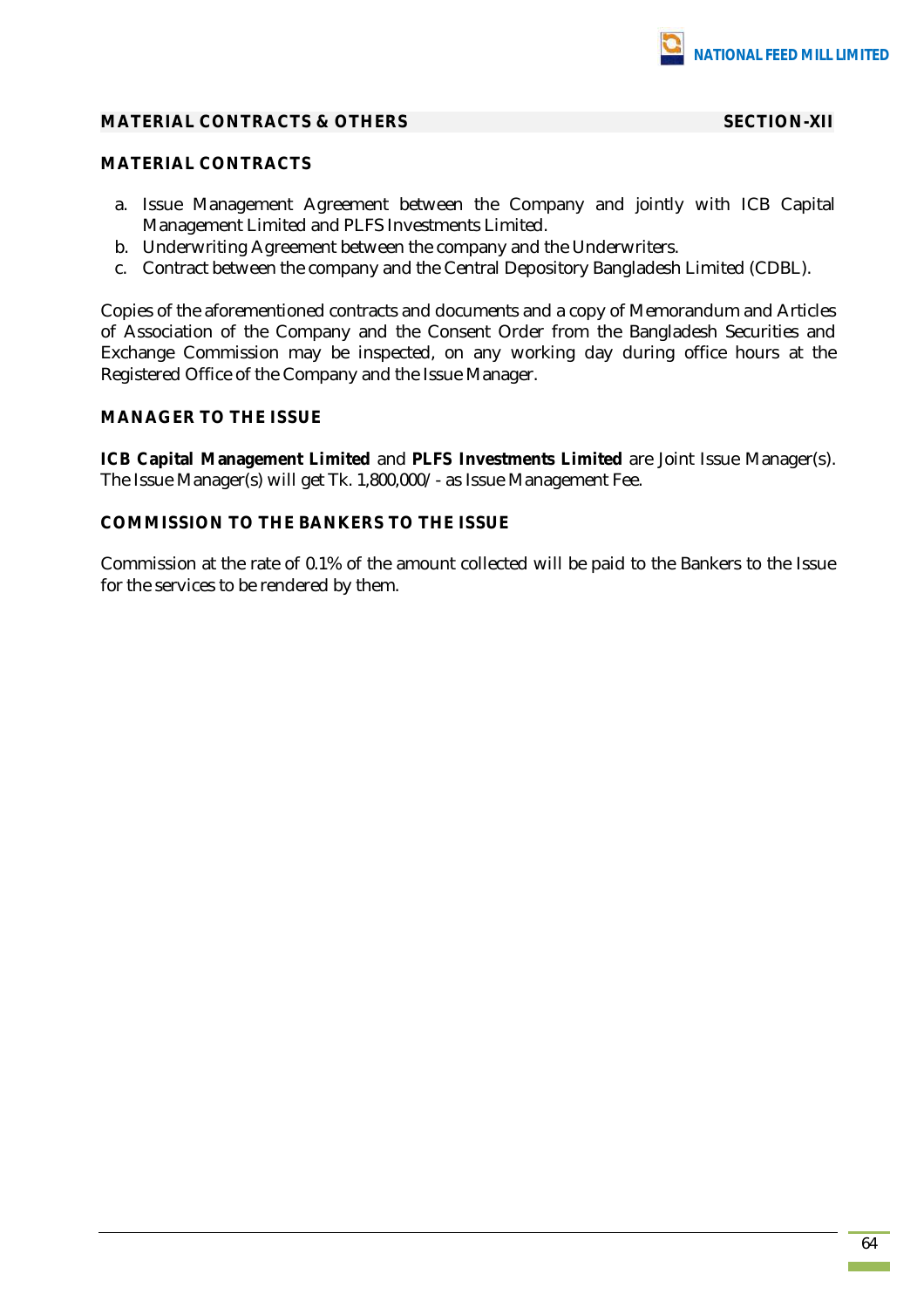## **BANKERS TO THE ISSUE**

| One Bank Limited                                                                                                                                                                                                                                                                                                                                                                 |                                                                                                                                                                                                                                                                                                                                                                                               |                                                                                                                                                                                                                                                                                                                                                                                                                                      |                                                                                                                                                                                                                                                                                                                                                                                                   |                                                                                                                                                                                                                                                                                                                                                                                                         |
|----------------------------------------------------------------------------------------------------------------------------------------------------------------------------------------------------------------------------------------------------------------------------------------------------------------------------------------------------------------------------------|-----------------------------------------------------------------------------------------------------------------------------------------------------------------------------------------------------------------------------------------------------------------------------------------------------------------------------------------------------------------------------------------------|--------------------------------------------------------------------------------------------------------------------------------------------------------------------------------------------------------------------------------------------------------------------------------------------------------------------------------------------------------------------------------------------------------------------------------------|---------------------------------------------------------------------------------------------------------------------------------------------------------------------------------------------------------------------------------------------------------------------------------------------------------------------------------------------------------------------------------------------------|---------------------------------------------------------------------------------------------------------------------------------------------------------------------------------------------------------------------------------------------------------------------------------------------------------------------------------------------------------------------------------------------------------|
| Principal Branch, Dhaka<br>Gulshan Branch., Dhaka<br>Uttara Branch, Dhaka<br>Imamgonj Branch. Dhaka<br>Mirpur Branch, Dhaka<br>Kawran Bazar Branch, Dhaka<br>Dhanmondi Branch. Dhaka<br>Banani Branch, Dhaka<br>Motijheel Branch, Dhaka<br>Kakrail Branch, Dhaka<br>Pragoti Sarani Branch, Dhaka<br>Lalbagh Branch, Dhaka<br>Elephent Road Branch, Dhaka<br>Jamuna Bank Limited. | Jatrabari Branch, Dhaka<br>Nawabqonj Branch, Dhaka<br>Bangshal Branch, Dhaka<br>Banasree Branch, Dhaka<br>Jaganathpur Branch, Dhaka<br>Tongi SME/Agriculture Branch, Gazipur<br>Basabo Branch, Dhaka<br>Madhabdi Branch, Narsingdi<br>Moghbazar Branch, Dhaka<br>Ringroad Branch, Dhaka<br>Gonokbari (EPZ) Branch, Dhaka<br>Narayangonj Branch., Narayangonj<br>Joypara (Dohar) Branch, Dhaka | Agrabad Branch, Chittagong<br>Khatungonj Branch, Chittagong<br>Jubilee Road Branch, Chittagong<br>Cox's Bazar Branch, Cox's Bazar<br>CDA Avenue Branch, Chittagong<br>Nanupur Bazar Branch, Chittagong<br>Rangamati Branch, Rangamati<br>Sitakunda Branch, Chittagong<br>Boakhali Branch, Chittagong<br>Raozan Branch, Chittagong<br>Ranirhat Branch, Chittagong<br>Chandgaon Branch, Chittagong<br>Dovashi Bazar Branch, Chittagong | Halishahar Branch, Chittagong<br>Hathazari Branch, Chittagong<br>Chowmuhuni Branch, Noakhali<br>Chandragonj Branch, Lakshimpur<br>Feni Branch, Feni<br>Dagon Bhuiyan Branch, Feni<br>Raipur Branch, Lakshimpur<br>Ramganj Branch, Lakshimpur<br>Maijdee Court Branch, Noakhali<br>Mandari Bazar Branch, Lakshimpur<br>Rajshahi Branch, Rajshahi<br>Bogra Branch, Bogra<br>Rangpur Branch, Rangpur | Sirajgonj Branch, Sirajgonj<br>Shahjadpur SME/Agriculture Branch,<br>Sirajgonj<br>Sylhet Branch, Sylhet<br>Islampur Branch, Sylhet<br>Sherpur Branch, Moulvibazar<br>Laldighirpar Branch, Sylhet<br>Comilla Branch, Comilla<br>Brahmanbaria Branch, Brahmanbaria<br>Laksham Branch, Comilla<br>Jessore Branch, Jessore<br>Khulna Branch, Khulna<br>Satkhira Branch, Satkhira<br>Barisal Branch, Barisal |
| Mohakhali Branch, Dhaka<br>Sonargaon Road Branch, Dhaka<br>Dilkusha Branch, Dhaka<br>Shantinagar Branch, Dhaka<br>Gulshan Branch, Dhaka<br>Dhanmondi Branch, Dhaka<br>Moulvibazar Branch, Dhaka<br><b>Standard Bank Limited.</b>                                                                                                                                                 | Ring Road Branch, Dhaka<br>Lalmatia Branch, Dhaka<br>Motijheel Branch, Dhaka<br>Dholaikhal Branch, Dhaka<br>Banani Branch, Dhaka<br>Uttara Branch, Dhaka                                                                                                                                                                                                                                      | Mirpur Branch, Dhaka<br>Malibagh Branch, Dhaka<br>Narayangonj Branch, Narayangonj<br>Agrabad Branch, Chittagong<br>Rajshahi Branch, Rajshahi<br>Bogra Branch, Bogra                                                                                                                                                                                                                                                                  | Kushtia Branch, Kushtia<br>Jubilee Road Branch, Chittagong<br>Khatungonj Branch. Chittagong<br>Comilla Branch, Comilla<br>Feni Branch, Feni<br>Jessore Branch, Jessore                                                                                                                                                                                                                            | Barisal Branch, Barisal<br>Sylhet Branch, Sylhet<br>Savar Branch, Dhaka<br>Konabari Branch, Gazipur<br>Rangpur Branch, Rangpur<br>Naogaon Branch, Naogaon                                                                                                                                                                                                                                               |
| Principal Branch, Dhaka<br>Foreign Exchange Branch, Dhaka<br>Topkhana Road Branch, Dhaka<br>Imamgonj Branch, Dhaka<br>Gulshan Branch, Dhaka<br>Gulshan-1 Branch, Dhaka<br>Mohakhali Branch, Dhaka<br>Malibagh Branch, Dhaka<br>Dhanmondi Branch, Dhaka<br>Mirpur Branch, Dhaka                                                                                                   | Uttara Branch, Dhaka<br>Panthapath Branch, Dhaka<br>Banani Branch, Dhaka<br>Pragoti Sarani Branch, Dhaka<br>Nawabpur Road Branch, Dhaka<br>Mohammadpur Branch, Dhaka<br>Green Road Branch, Dhaka<br>Narayangonj Branch, Narayangonj<br>Eskaton Branch, Dhaka                                                                                                                                  | Ekuria Branch, Dhaka<br>Ring Road Branch, Dhaka<br>Kanchpur Branch, Narayangonj<br>Jubilee Road Branch, Chittagong<br>Agrabad Branch, Chittagong<br>Khatungonj Branch, Chittagong<br>CDA Avenue Branch, Chittagong<br>Sadarghat Branch, Chittagong<br>Bahaddarhat Branch, Chittagong                                                                                                                                                 | Comilla Branch, Comilla<br>Chaktai Branch, Chittagong<br>Sylhet Branch, Sylhet<br>Pahartali Branch, Chittagong<br>Chittagong EPZ Branch, Chittagong<br>Beani Bazar Branch, Sylhet<br>Oxygen More Branch, Chittagong<br>Moulivi Bazar Branch, Moulivi Bazar<br>Mymensingh Branch, Mymensingh                                                                                                       | Rajshahi Branch, Rajshahi<br>Bogra Branch, Bogra<br>Rangpur Branch, Rangpur<br>Dinajpur Branch, Dinajpur<br>Jessore Branch, Jessore<br>Khulna Branch, Khulna<br>Kushtia Branch, Kushtia<br>Faridpur Branch, Faridpur<br>Barisal Branch, Barisal                                                                                                                                                         |
| <b>Prime Bank Limited</b><br>Agrabad Branch, Chittagong<br>Asadgate Branch, Dhaka<br>Banani Branch, Dhaka<br>Bangshal Branch, Dhaka<br>Bashundhara Branch, Dhaka<br>Bogra Branch, Bogra<br>Comilla Branch, Comilla<br>Court Road Branch, Moulvibazar<br>Al Arafah Islami Bank Limited                                                                                            | Dhanmondi Branch, Dhaka<br>Dinajpur Branch, Dinajpur<br>Elephant Road, Dhaka<br>Faridpur Branch, Faridpur<br>Feni Branch, Feni<br>Foreign Exchange Branch, Dhaka<br>IBB Dilkusha Branch, Dhaka<br>IBB OR Nizam Road Branch, Chittagong                                                                                                                                                        | Ibrahimpur Branch, Dhaka<br>Jessore Branch, Jessore<br>Jubilee Road Branch, Chittagong<br>Khatungonj Branch, Chittagong<br>Khulna Branch, Khulna<br>Laldhighi East Branch, Chittagong<br>Mohakhali Branch, Dhaka<br>Mouchak Branch, Dhaka                                                                                                                                                                                            | Mymensingh Branch, Mymensingh<br>Narayangonj Branch, Narayangonj<br>Natore Branch, Natore<br>New Eskaton Branch, Dhaka<br>Panthapath Branch, Dhaka<br>Prabartak More Branch, Chittagong<br>Rajshahi Branch, Rajshahi<br>Rangpur Branch, Rangpur                                                                                                                                                   | Satmasjid Road, Dhaka<br>SBC Tower Branch, Dhaka<br>Sreemangal Brach, Moulvibazar<br>Subidbazar Branch, Sylhet<br>Sunamganj Branch, Sunamganj<br>Tongi Branch, Gazipur<br>Upashshar Branch, Sylhet<br>Uttara Branch, Dhaka                                                                                                                                                                              |
| Motiiheel, Local Office, Dhaka<br>Motijheel Corporate Branch, Dhaka<br>Nawabpur Road Branch, Dhaka<br>VIP Road Branch, Dhaka<br>Elephant Road, Dhaka<br>North South Road Branch, Dhaka<br>Banani Branch, Dhaka<br>Mirpur Branch, Dhaka<br>Uttara Model Town Branch, Dhaka<br>Moulvibazar Branch, Dhaka<br><b>United Commercial Bank Limited</b>                                  | Mouchak Branch, Dhaka<br>Dhanmondi Branch, Dhaka<br>Mohammadpur Branch, Dhaka<br>Islampur Branch, Dhaka<br>Dilkusha Branch, Dhaka<br>Progati Sarani Branch, Dhaka<br>Konapara Branch, Dhaka<br>Jatrabari Branch, Dhaka<br>Gulshan Branch, Dhaka<br>Kamrangirchar Branch, Dhaka                                                                                                                | Khilkhet Branch, Dhaka<br>Dhakin Jatrabari Branch, Dhaka<br>Mirpur-10 Golchattar Branch, Dhaka<br>Dhaskinkhan Branch, Dhaka<br>Panthapath Branch, Dhaka<br>Narayangonj Branch, Narayangonj<br>Rampura Branch, Dhaka<br>Chowmohani Branch, Noakhali<br>Bashur Hat, Noakhali                                                                                                                                                           | Agrabad Branch, Chittagong<br>Khatungonj Branch, Chittagong<br>Jubilee Road Branch, Chittagong<br>O.R. Nizam Road Branch, Chittagong<br>Comilla Branch, Comilla<br>Hajigonj Branch, Chandpur<br>Jessore Branch, Jessore<br>Khulna Branch, Khulna<br>Mothbaria, Pirojpur                                                                                                                           | Barisal Branch, Barisal<br>Moulvi Bazar Branch, Moulvi Bazar<br>Laldighirpar Branch, Sylhet<br>Zindabazar Branch, Sylhet<br>Ambarkhana Branch, Sylhet<br>Bogra Branch, Bogra<br>Rajshahi Branch, Rajshahi<br>Sydpur Branch, Nilphamamari<br>Rangpur Branch, Rangpur                                                                                                                                     |
| Principal Branch, Dhaka.<br>Nayabazar Branch, Dhaka<br>Dhanmondi Branch, Dhaka<br>Narayangonj Branch, Narayangonj<br>Mirpur Branch, Dhaka<br>Uttara Branch, Dhaka<br>Social Islami Bank Limited                                                                                                                                                                                  | Dilkusha Branch, Dhaka<br>Gulshan Branch, Dhaka<br>Mohakhali Branch, Dhaka<br>Banani Branch, Dhaka<br>Tejgaon Branch, Dhaka<br>Bijoynagar Branch, Dhaka                                                                                                                                                                                                                                       | Mymensingh Branch, Mymensingh<br>Khatungonj Branch, Chittagong<br>Agrabad Branch, Chittagong<br>Jubilee Road Branch, Chittagong<br>Coxs Bazar Branch, Coxs Bazar<br>Comilla Branch, Comilla                                                                                                                                                                                                                                          | Maizdee Court Branch, Noakhali<br>Sylhet Branch, Sylhet<br>Pabna Branch, Pabna<br>Rangpur Branch, Rangpur<br>Dinajpur Branch, Dinajpur<br>Bogra Branch, Bogra                                                                                                                                                                                                                                     | Rajshahi Branch, Rajshahi<br>Khulna Branch, Khulna<br>Jessore Branch, Jessore<br>Kushtia Branch, Kushtia<br>Barisal Branch, Barisal<br>Faridpur Branch, Faridpur                                                                                                                                                                                                                                        |
| Principal Branch, Dhaka<br>Agrabad Branch, Chittagong<br>Khulna Branch, Khulna<br>Sylhet Branch, Sylhet<br>Rajshahi Branch, Rajshahi<br>Gulshan Branch, Dhaka<br><b>Mercantile Bank Limited</b>                                                                                                                                                                                  | South Surma Branch, Sylhet<br>Comilla Branch, Comilla<br>Islampur Branch, Dhaka<br>New Eskaton Branch, Dhaka<br>Chandpur Branch, Chandpur<br>Chawk Bazar Branch, Chittagong                                                                                                                                                                                                                   | Babu Bazar Branch, Dhaka<br>Begum Rokeya Sarani Branch, Dhaka<br>Panthapath Branch, Dhaka<br>Sonargaon Branch, Narayangonj<br>Foreign Exchange Branch, Dhaka<br>Dhanmondi Branch, Dhaka                                                                                                                                                                                                                                              | Uttara Branch, Dhaka<br>Mirpur Branch, Dhaka<br>Banani Branch, Dhaka<br>Rampura Branch, Dhaka<br>Dania Rasulpur Branch, Dhaka<br>Narayangonj Branch, Narayangonj                                                                                                                                                                                                                                  | Jessore Branch, Jessore<br>Rangpur Branch, Rangpur<br>Barisal Branch, Barisal<br>South Banasree Branch, Dhaka<br>Mohakhali Branch. Dhaka<br>Feni Branch, Feni                                                                                                                                                                                                                                           |
| Motijheel Branch, Dhaka<br>Dhanmondi Branch, Dhaka<br>Kawran Bazar Branch, Dhaka<br>Agrabad Branch, Chittagong<br>Khatungonj Branch, Chittagong<br>O.R. Nizam Road Branch, Chittagong<br>Shaikh Mujib Road Branch, Chittagong<br><b>Eastern Bank Limited</b>                                                                                                                     | Chittagong EPZ Branch, Chittagong<br>Banani Branch, Dhaka<br>Rajshahi Branch, Rajshahi<br>Naogaon Branch, Naogaon<br>Sylhet Branch, Sylhet<br>Nayabazar Branch, Dhaka<br>Mohakhali Branch, Dhaka                                                                                                                                                                                              | Mirpur Branch, Dhaka<br>Uttara Branch, Dhaka<br>Elephant Road, Dhaka.<br>Khulna Branch, Khulna<br>Rangpur Branch, Rangpur<br>Satmasjid Road Branch, Dhaka                                                                                                                                                                                                                                                                            | Bogra Branch, Bogra<br>Gulshan Branch, Dhaka<br>Feni Branch, Feni<br>Bijoynagar Branch, Dhaka<br>Barisal Branch, Barisal<br>Comilla Branch, Comilla                                                                                                                                                                                                                                               | Dinajpur Branch, Dinajpur<br>Jessore Branch, Jessore<br>Narayangonj Branch, Narayangonj<br>Rampura Branch, Dhaka<br>Ring Road Branch, Dhaka<br>Subid Bazar, Sylhet                                                                                                                                                                                                                                      |
| Motijheel Branch, Dhaka<br>Shyamoli Branch, Dhaka<br>Bashundhara, Dhaka<br>Moghbazar Branch, Dhaka<br>Narayangonj Branch, Narayangonj<br><b>Bangladesh Commerce Bank Limited</b>                                                                                                                                                                                                 | Banasree Branch, Dhaka<br>Savar Branch, Dhaka<br>Uttara Garib-E-Newaz Branch, Dhaka<br>Khulna Branch, Khulna<br>Jessore Branch, Jessore                                                                                                                                                                                                                                                       | Mymensingh SME Branch, Mymensingh<br>Jubilee Road Branch, Chittagong<br>O.R. Nizam Road Branch, Chittagong<br>Chandgaon Branch, Chittagong                                                                                                                                                                                                                                                                                           | Panchlaish Branch, Chittagong<br>Halishahar Branch, Chittagong<br>Sirajuddowla Road Branch, Chittagong<br>Moulvibazar Branch, Moulvibazar                                                                                                                                                                                                                                                         | Upashahar Branch, Sylhet<br>Chouhatta Branch, Sylhet<br>Bogra Branch, Bogra<br>Rajshahi Branch, Rajshahi                                                                                                                                                                                                                                                                                                |
| Principal Branch, Dhaka<br>Dilkusha Branch, Dhaka<br>Bangshal Branh, Dhaka<br>Moulvi Bazar Branch, Dhaka<br>Dholaikhal Branch, Dhaka<br>Banglabazar Branch, Dhaka<br>Zigatola Branch, Dhaka<br>Green Road Branch, Dhaka<br><b>Investment Corporation of Bangladesh</b>                                                                                                           | Mouchak Branch, Dhaka<br>Mirpur Branch, Dhaka<br>Gulshan Branch, Dhaka<br>Khilgaon Branch, Dhaka<br>Dhamrai Branch, Dhaka<br>Tanbazar Branch, Narayangon<br>Agrabad Branch, Chittagong<br>Jubilee Road Branch, Chittagong                                                                                                                                                                     | Khatungonj Branch, Chittagong<br>Chaktai Branch, Chittagong<br>Dewanhat Branch, Chittagong<br>Khulna Branch, Khulna<br>Doulatpur Branch, Jessore<br>Sylhet Branch, Sylhet<br>Bogra Branch, Bogra<br>Naogaon Branch, Naogaon                                                                                                                                                                                                          | Comilla Branch, Comilla<br>Seedstore Bazar Branch, Mymensingh<br>Uttara Branch, Uttara<br>Feni Branch, Feni<br>Bijoynagar Branch, Dhaka<br>Muradpur Branch, Chittagong<br>Mandari Bazar Branch, Lakshmipur<br>Bandura Branch, Dhaka                                                                                                                                                               | Jessore Branch, Jessore<br>Dinajpur Branch, Dinajpur<br>Foreign Exchange Branch, Dhaka<br>Juri Branch, Moulvibazar<br>Batajor Branch, Barishal<br>Savar Branch, Dhaka<br>Pragati Sarani Branch, Dhaka<br>Kopil Muni Branch, Khulna                                                                                                                                                                      |
| Head Office, Dhaka<br>Chittagong Branch, Chittagong                                                                                                                                                                                                                                                                                                                              | Rajshahi Branch, Rajshahi<br>Khulna Branch, Khulna                                                                                                                                                                                                                                                                                                                                            | Barisal Branch, Barisal<br>Sylhet Branch, Sylhet                                                                                                                                                                                                                                                                                                                                                                                     | Bogra Branch, Bogra<br>Local Office, Dhaka                                                                                                                                                                                                                                                                                                                                                        |                                                                                                                                                                                                                                                                                                                                                                                                         |
| <b>Bank Asia Limited</b><br>Corporate Branch, Dhaka<br>Principal Office Branch, Dhaka<br>Gulshan Branch, Dhaka<br>Scotia Branch, Dhaka<br>MCB Dilkusha Branch, Dhaka<br>MCB Banani Branch, Dhaka<br>Mitford Branch, Dhaka                                                                                                                                                        | Uttara Branch, Dhaka<br>North South Road Branch, Dhaka<br>Dhanmondi Branch, Dhaka<br>Bashundhara Branch, Dhaka<br>Mohakhali Branch, Dhaka<br>Mirpur Branch, Dhaka<br>Shyamoli Branch, Dhaka                                                                                                                                                                                                   | Shantinagar Branch, Dhaka<br>Paltan Branch, Dhaka<br>Progoti Sarani Branch, Dhaka<br>Moghbazar Branch, Dhaka<br>Agrabad Branch, Chittagong<br>MCB Sk. Mujib Road Branch, Chittagong<br>Khatunganj Branch, Chittagong                                                                                                                                                                                                                 | CDA Avenue Branch, Chittagong<br>Station Road Branch, Chittagong<br>Anderkilla Branch, Chittagong<br>Bahadderhat Branch, Chittagong<br>Kamal Bazar Branch, Chittagong<br>Strand Road Branch, Chittagong<br>Sylhet Main Branch, Sylhet                                                                                                                                                             | Sylhet Uposhahar Branch, Sylhet<br>Rajshahi Branch, Rajshahi<br>Bogra Branch, Bogra<br>Khulna Branch, Khulna<br>Jessore Branch, Jessore                                                                                                                                                                                                                                                                 |
| Shahjalal Islami Bank Limited<br>Dhaka Main Branch, Dhaka<br>Danmondi Branch, Dhaka<br>Gulshan Branch, Dhaka<br>Foreign Exchange Branch, Dhaka<br>Kawran Bazar Branch, Dhaka                                                                                                                                                                                                     | Motijheel Brach, Dhaka<br>Bijoynagar Branch, Dhaka<br>Banani Branch, Dhaka<br>Eskaton Branch, Dhaka<br>Panthapath Branch, Dhaka                                                                                                                                                                                                                                                               | Chawkbazar Branch, Chittagong.<br>Malibagh Chowdhurypara Branch, Dhaka<br>Agrabad Branch, Chittagong<br>Khatunganj Branch, Chittagong<br>Jubilee Road Branch, Chittagong                                                                                                                                                                                                                                                             | Sylhet Branch, Sylhet<br>Satmasjid Road Branch, Dhaka<br>Uttara Branch, Dhaka<br>Mirpur Branch, Dhaka<br>Gulshan South Avenue Branch, Dhaka                                                                                                                                                                                                                                                       | Joydevpur Chowrasta Brach, Gazipur<br>Narayangonj Branch, Narayangonj<br>Dargahgate Branch, Sylhet<br>Wasa Moor Branch, Chittagong                                                                                                                                                                                                                                                                      |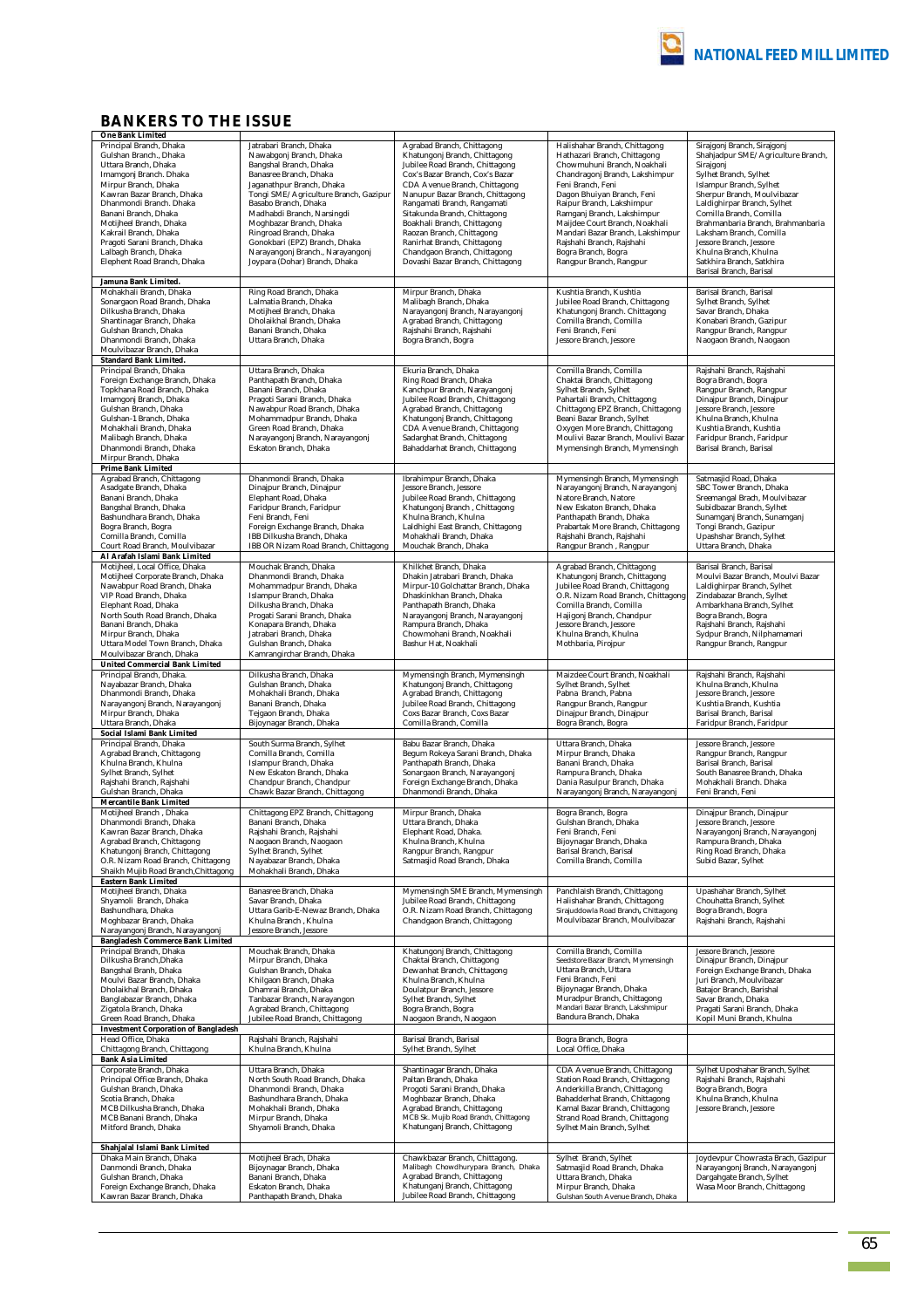#### **CORPORATE DIRECTORY SECTION-XIII**

| <b>Issuer</b>                    | <b>National Feed Mill Limited</b>                        |  |  |
|----------------------------------|----------------------------------------------------------|--|--|
|                                  | Registered & Corporate Office:                           |  |  |
|                                  | House # 20/B, Road # 14, Sector # 04, Uttara, Dhaka-1230 |  |  |
|                                  | Phone: 8950643, 8950376, Fax: 88-02-8950425              |  |  |
|                                  | E-mail: general@nationalgroup-bd.com                     |  |  |
|                                  | web: www.nationalgroup-bd.com                            |  |  |
| <b>Auditors</b>                  | <b>Atik Khaled &amp; Co.</b>                             |  |  |
|                                  | <b>Chartered Accounts</b>                                |  |  |
|                                  | Hasan Court (1st Floor) 23/1 Motijheel C/A, Dhaka        |  |  |
|                                  | Phone: +88-02-9553407, 9564972, Fax: +88-02-7124940      |  |  |
|                                  | E-mail: atik.khaled@gmail.com                            |  |  |
| <b>Issue Manager(s)</b>          | <b>ICB Capital Management Limited</b>                    |  |  |
|                                  | BDBL Bhaban (level-16), 8, Rajuk Avenue, Dhaka-1000.     |  |  |
|                                  | Phone: 9585691-2, Fax: 88-02-9555707                     |  |  |
|                                  | <b>PLFS Investments Limited</b>                          |  |  |
|                                  | Paramount Heights, (Level 13)                            |  |  |
|                                  | 65/2/1, Box Culvert Road, Purana Paltan, Dhaka-1000.     |  |  |
|                                  | Phone: 9551036, 9551041, Fax: 88-02-7125396              |  |  |
| <b>Lead Banker</b>               | Jamuna Bank Limited                                      |  |  |
|                                  | Dilkusha Branch, C/A, Dhaka-1000                         |  |  |
|                                  | Phone: 9570912, Fax: 88-02-9565762                       |  |  |
| <b>Bankers to the Issue</b>      | Jamuna Bank Limited                                      |  |  |
|                                  | One Bank Limited                                         |  |  |
|                                  | <b>Investment Corporation of Bangladesh</b>              |  |  |
|                                  | Al Arafah Islami Bank Limited                            |  |  |
|                                  | <b>Eastern Bank Limited</b>                              |  |  |
|                                  | <b>Mercantile Bank Limited</b>                           |  |  |
|                                  | <b>Standard Bank Limited</b>                             |  |  |
|                                  | Bangladesh Commerce Bank Limited                         |  |  |
|                                  | United Commercial Bank Limited                           |  |  |
|                                  | Prime Bank Limited                                       |  |  |
|                                  | Social Islami Bank Limited                               |  |  |
|                                  | <b>Bank Asia Limited</b>                                 |  |  |
|                                  | Shahjalal Islami Bank Limited                            |  |  |
| Underwriter(s)                   | <b>ICB Capital Management Limited</b>                    |  |  |
|                                  | <b>PLFS Investments Limited</b>                          |  |  |
|                                  | Jamuna Bank Capital Management Limited                   |  |  |
|                                  | Sonar Bangla Capital Management Limited                  |  |  |
| <b>Compliance Officer of the</b> | Mr. Md. Arifur Rahman                                    |  |  |
| Company                          | <b>Company Secretary</b>                                 |  |  |
|                                  | National Feed Mill Limited                               |  |  |

All investors are hereby informed that **Mr. Md. Arifur Rahman,** Company Secretary would be designated as Compliance Officer who will monitor the compliance of the acts, rules, regulations, notifications, guidelines, conditions, orders/directions etc. issued by the Commission and/or stock exchange(s) applicable to the conduct of the business activities of the Company so as to promote the interest of the investors in the security issued by the Company, and for redressing investors' grievances.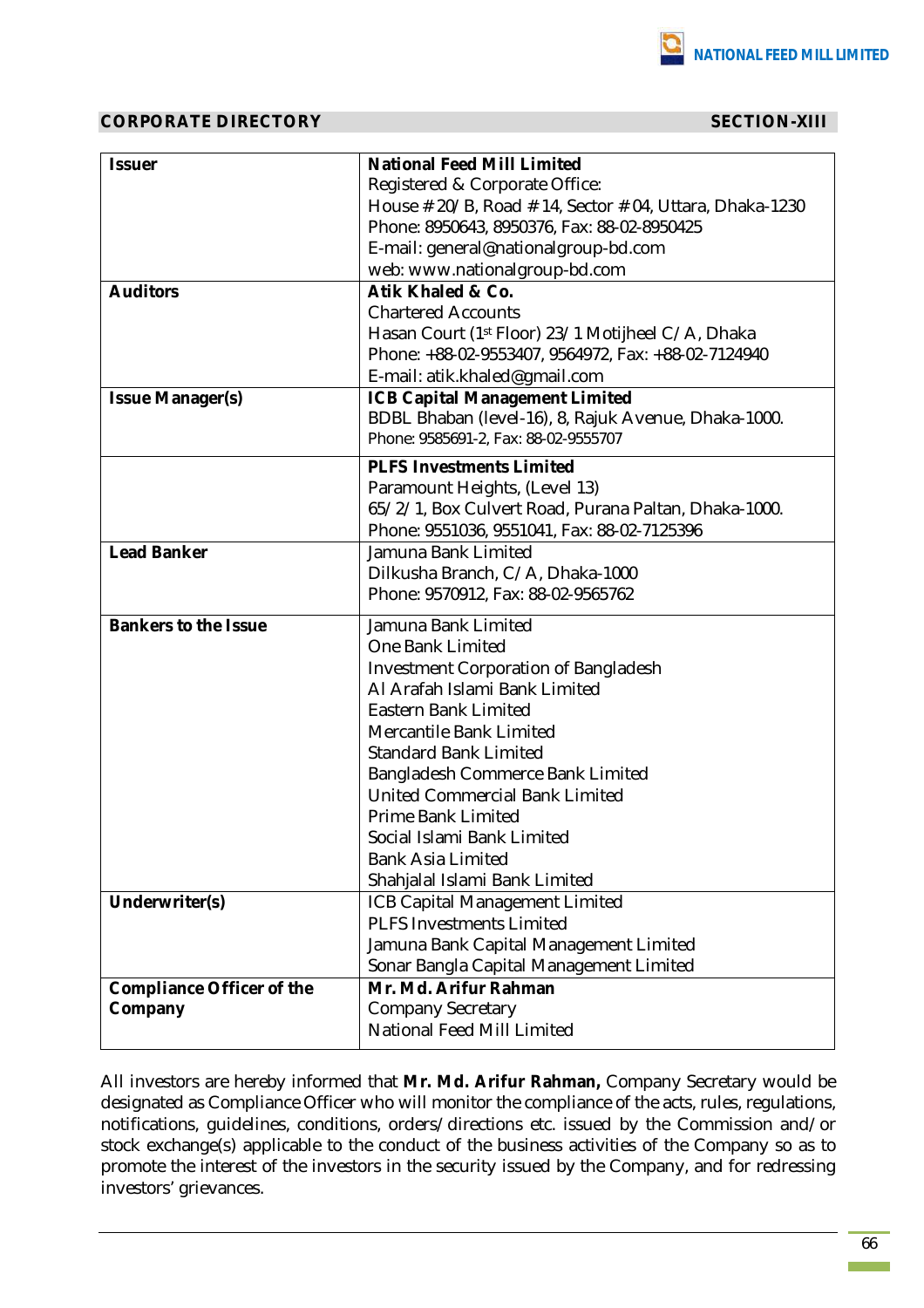#### **AUDITOR'S REPORT TO THE SHAREHOLDERS OF NATIONAL FEED MILL LIMITED**

#### **INDEPENDENT AUDITORS' REPORT TO THE SHAREHOLDERS**  $\Omega$ **NATIONAL FEED MILL LIMITED**

#### **Introduction**

We have audited the accompanying Financial Statements of National Feed Mill Limited, which comprise the Statement of Financial Position as at December 31, 2013 and the Statement of Comprehensive Income, Statement of Changes in Equity and Statement of Cash Flows for the year then ended, and a summary of significant accounting policies and other explanatory information.

#### **Management's responsibility for the financial statement**

Management is responsible for the preparation and fair presentation of these financial statements in accordance with Bangladesh Financial Reporting Standards (BFRSs), the Companies Act, 1994, the Securities and Exchange Rules, 1987 and other applicable laws and regulations and for such internal control as management determines is necessary to enable the preparation of financial statements that are free from material misstatement, whether due to fraud or error.

#### **Auditors' responsibility**

Our responsibility is to express an opinion on these Financial Statements based on our audit. We conducted our audit in accordance with Bangladesh Standards on Auditing (BSAs). Those standards require that we comply with relevant ethical requirements and plan and perform the audit to obtain reasonable assurance about whether the financial statements are free of material misstatement.

An audit involves performing procedures to obtain audit evidence about the amounts and disclosures in the financial statements. The procedures selected depend on the auditor's judgment, including the assessment of the risk of material misstatement of the financial statements, whether due to fraud or error. In making those risk assessments; we consider internal control relevant to the entity's preparation and fair presentation of the financial statements in order to design audit procedures that are appropriate in the circumstances, but not for the purpose of expressing an opinion on the effectiveness of the entity's internal control. An audit also includes evaluating the appropriateness of accounting policies used and the reasonableness of accounting estimates made by management, as well as evaluating the overall presentation of the financial statements.

We believe that the audit evidence we have obtained is sufficient and appropriate to provide a basis for our audit opinion.

#### **Opinion**

In our opinion, the financial statements present fairly, in all material respects, the financial position of National Feed Mill Limited as at December 31, 2013 and its financial performance and its cash flows for the period then ended in accordance with Bangladesh Financial Reporting Standards (BFRSs), the Companies Act 1994, the Securities and Exchange Rules, 1987.

#### **We also report that:**

- a) We have obtained all the information and explanations, which, to the best of our knowledge and belief, were necessary for the purposes of our audit and made due verification thereof;
- b) In our opinion, proper books of accounts as required by law have been kept by the company so far as it appeared from our examination of those books;
- c) The Statement of Financial Position and Statement of Comprehensive Income dealt with the report are in agreement with the books of accounts and returns.
- d) The expenditure incurred and payments made were for the purpose of the Company's business for the period.

Sd/- Atik Khaled & Co. Dated: 08 April 2014 **Chartered Accountants**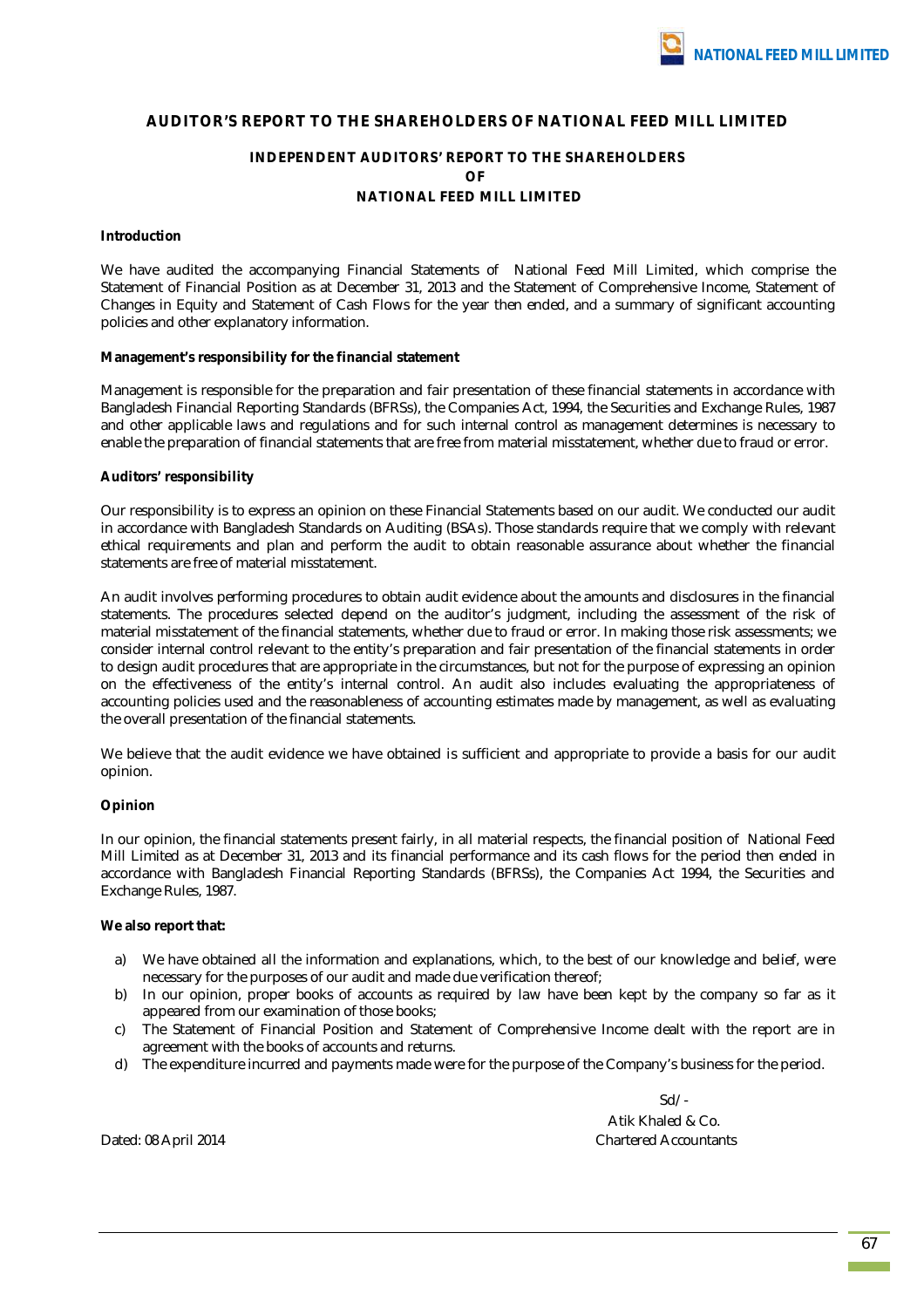# **National Feed Mill Limited**

**Statement of Financial Position**

**As on 31st December, 2013**

| <b>Particulars</b>                                          | <b>Note</b> | <b>Amount in Taka</b> |               |  |
|-------------------------------------------------------------|-------------|-----------------------|---------------|--|
|                                                             |             | 31.12.2013            | 31.12.2012    |  |
| <b>ASSETS</b>                                               |             |                       |               |  |
| <b>Non-Current Assets</b>                                   |             | 328,881,707           | 332,875,625   |  |
| Property, Plant and Equipment                               | 4.00        | 328,881,707           | 332,875,625   |  |
| <b>Current Assets:</b>                                      |             |                       |               |  |
| Inventory                                                   | 5.00        | 455,514,545           | 471,236,145   |  |
| <b>Accounts Receivable</b>                                  | 6.00        | 202,341,960           | 118,574,032   |  |
| Advance, Deposits & Prepayments                             | 7.00        | 146,190,320           | 120,339,694   |  |
| Investments                                                 | 8.00        | 5,000,000             | 5,000,000     |  |
| Raw Materials in Transit                                    |             |                       | 4,099,427     |  |
| <b>Interest Receivable</b>                                  | 9.00        | 502,568               | 425,000       |  |
| Cash and cash equivalents                                   | 10.00       | 5,131,607             | 35,497,410    |  |
| Sub-Total                                                   |             | 814,681,000           | 755,171,708   |  |
| <b>Total Assets</b>                                         |             | 1,143,562,707         | 1,088,047,333 |  |
| <b>EQUITY AND LIABILITIES</b><br><b>Capital and Reserve</b> |             |                       |               |  |
| Share Capital                                               | 11.00       | 400,000,000           | 300,000,000   |  |
| <b>Retained Earnings</b>                                    | 12.00       | 175,828,347           | 141,782,621   |  |
| <b>Share Money Deposit</b>                                  | 13.00       |                       | 85,400,000    |  |
| General Reserve                                             | 14.00       | 6,190,000             | 6,190,000     |  |
| Sub-Total                                                   |             | 582,018,347           | 533,372,621   |  |
| <b>Non-Current Liabilities</b>                              |             |                       |               |  |
| Long Term Loan                                              | 15.00       | 46,284,463            | 74,103,653    |  |
| <b>Current Liabilities</b>                                  |             |                       |               |  |
| <b>Accounts Payable</b>                                     | 16.00       | 66,463,575            | 72,391,287    |  |
| Liabilities for Expenses & Other Finance                    | 17.00       | 43,258,857            | 8,133,736     |  |
| Workers Profit Participation Fund                           | 18.00       | 3,891,146             | 3,836,358     |  |
| Long Term Loans-Current portion                             | 19.00       | 32,536,785            | 39,129,132    |  |
| Short Term Loan                                             | 20.00       | 351,818,541           | 343,566,755   |  |
| Provision for Income Tax                                    | 21.00       | 17,290,993            | 13,513,791    |  |
| Sub-Total                                                   |             | 515,259,897           | 480,571,059   |  |
| <b>Total Equity and Liabilities</b>                         |             | 1,143,562,707         | 1,088,047,333 |  |
|                                                             |             |                       |               |  |

The annexed notes from an integral part of these financial statements

| $Sd/-$                   | $Sd$ /-         | Sd/-                               |
|--------------------------|-----------------|------------------------------------|
| <b>Managing Director</b> | <b>Director</b> | <b>Company Secretary &amp; CFO</b> |

Signed as per our annexed report of even date

Sd/-

**Atik Khaled & Co. Chartered Accountants**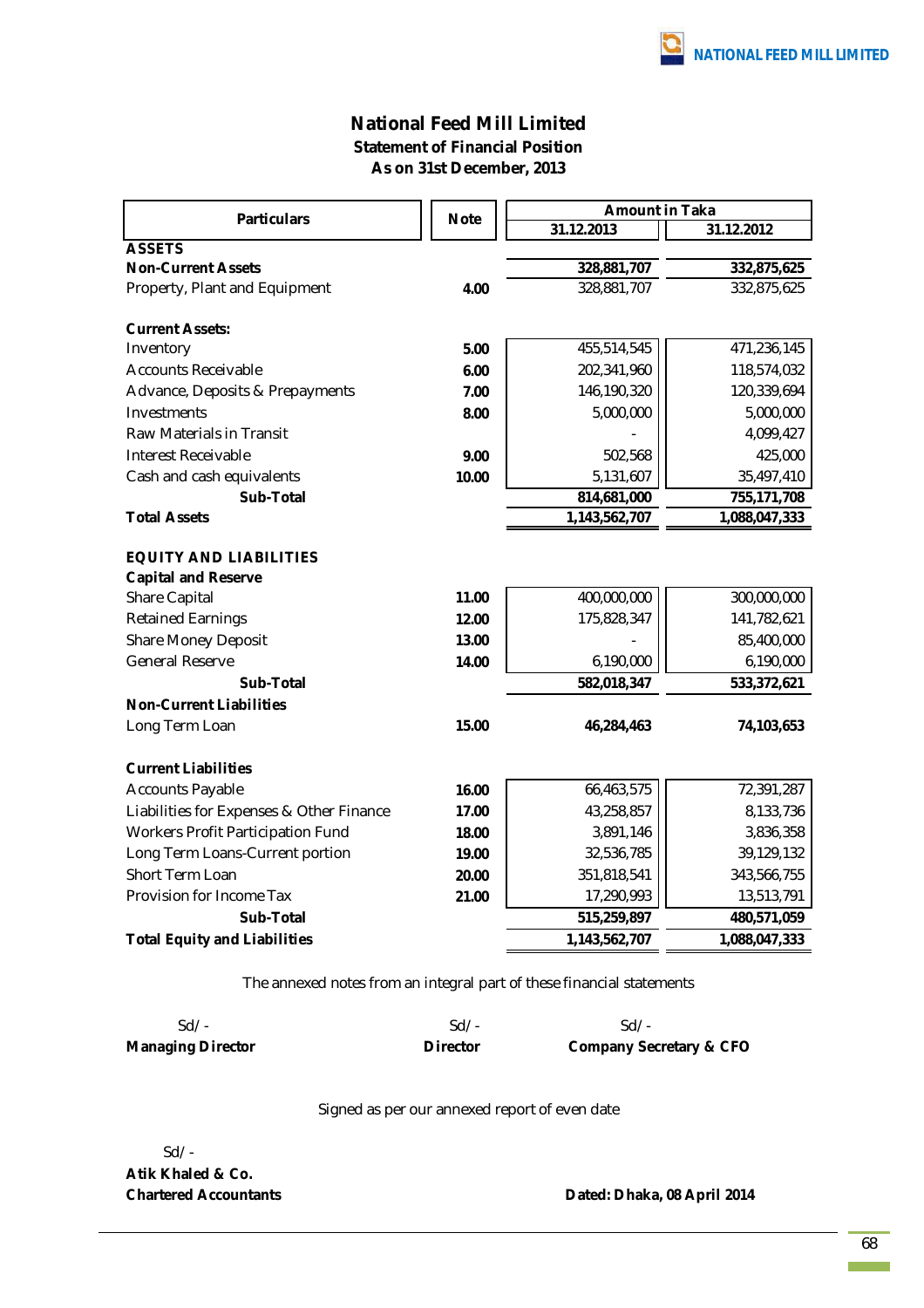## **National Feed Mill Limited Statement of Comprehensive Income For the Year ended 31st December, 2013**

| <b>Particulars</b>                  | <b>Note</b> | 31.12.2013         | 31.12.2012      |  |
|-------------------------------------|-------------|--------------------|-----------------|--|
|                                     |             | <b>Taka</b>        | <b>Taka</b>     |  |
| <b>Turnover</b>                     | 22.00       | 1,530,273,880      | 1,490,021,503   |  |
|                                     |             |                    |                 |  |
| <b>Cost of Goods Sold</b>           | 23.00       | (1, 340, 787, 554) | (1,308,350,241) |  |
| <b>Gross Profit</b>                 |             | 189,486,326        | 181,671,262     |  |
| <b>Less: Operating Expenses</b>     |             | 38,397,498         | 30,233,712      |  |
| <b>Administrative Expenses</b>      | 24.00       | 29,949,674         | 24,835,312      |  |
| Selling & Distribution Expenses     | 25.00       | 8,447,824          | 5,398,400       |  |
|                                     |             |                    |                 |  |
| Profit from operation               |             | 151,088,828        | 151,437,550     |  |
| <b>Other Income</b>                 | 27.00       | 1,355,155          | 552,919         |  |
| <b>Non Operating Expenses</b>       |             |                    |                 |  |
| <b>Financial Expenses</b>           | 26.00       | 70,729,909         | 71,426,954      |  |
| Net Profit for the year before WPPF |             | 81,714,074         | 80,563,514      |  |
| Workers Profit Participation Fund   | 28.00       | (3,891,146)        | (3,836,358)     |  |
| Profit before tax                   |             | 77,822,928         | 76,727,156      |  |
| Less: Provision for Tax:            |             |                    |                 |  |
| <b>Current Tax</b>                  | 21.00       | (3,537,806)        | (3,856,681)     |  |
| Deferred Tax                        | 21.00       | (239, 396)         | (1, 100, 260)   |  |
| Net Profit for the period after Tax |             | 74,045,726         | 71,770,215      |  |
| Earning Per Share                   | 29.00       | 1.86               | 2.79            |  |
| <b>Fully Diluted EPS</b>            |             | 1.85               | 2.39            |  |
| <b>Restated Earning Per Share</b>   |             |                    | 1.79            |  |

The annexed notes form an integral part of these financial statements.

| $Sd$ .                   | $Sd$ .          | $Sd/$ -                            |
|--------------------------|-----------------|------------------------------------|
| <b>Managing Director</b> | <b>Director</b> | <b>Company Secretary &amp; CFO</b> |

Signed as per our annexed report of even date.

Sd/-

**Atik Khaled & Co. Chartered Accountants**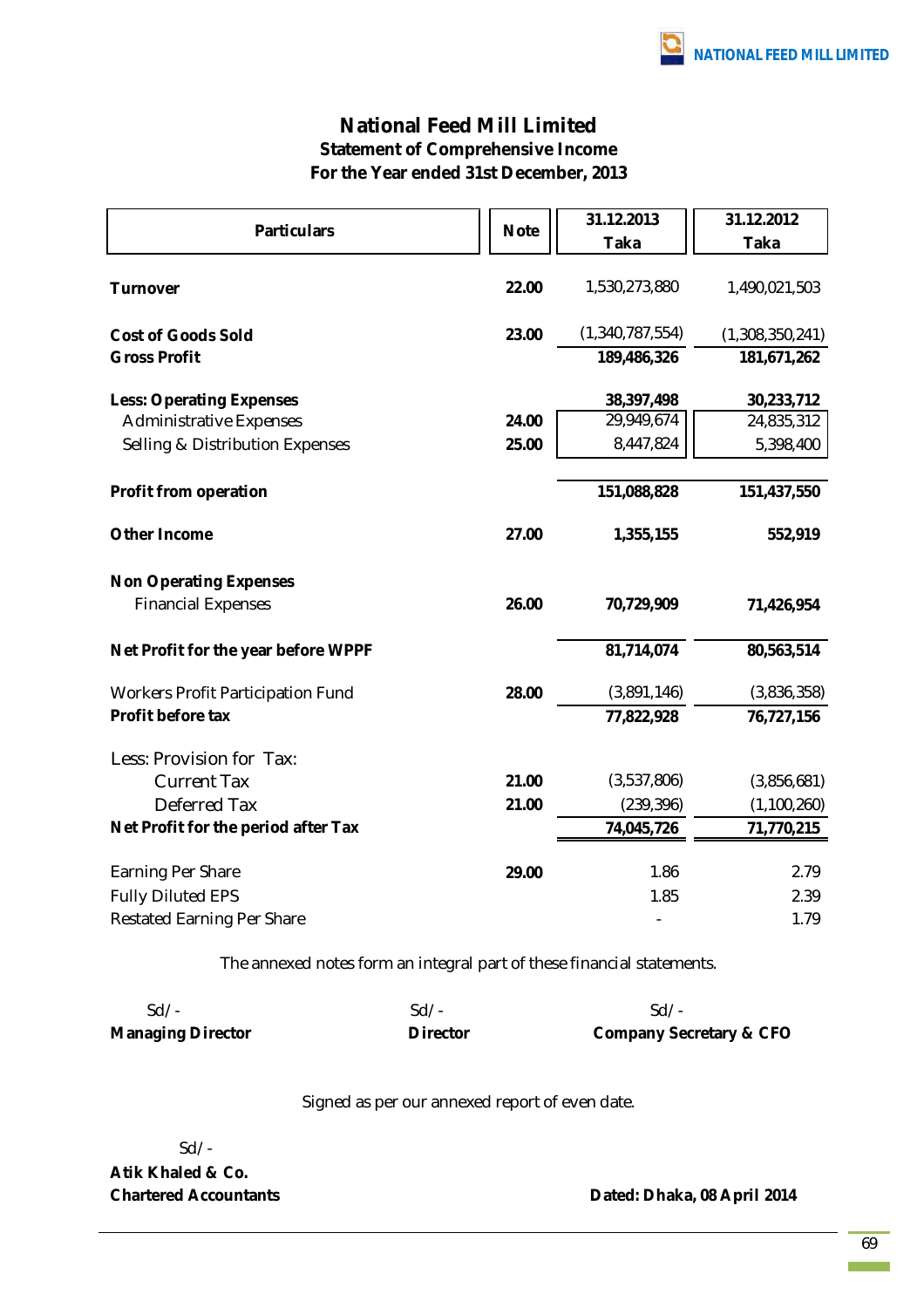#### **Statement of Changes in Equity For the Year ended 31st December, 2013 National Feed Mill Limited**

| <b>Particulars</b>                              | <b>Share</b><br>Capital | <b>Share Money</b><br>Deposit | Accumulated<br>Profit | General<br>Reserve | Total        |
|-------------------------------------------------|-------------------------|-------------------------------|-----------------------|--------------------|--------------|
|                                                 | Taka                    | Taka                          | Taka                  | Taka               | Taka         |
| Balance as on 01 January 2013                   | 300,000,000             | 85,400,000                    | 141,782,621           | 6,190,000          | 533,372,621  |
| Net Profit for the year ended 31 December, 2013 |                         |                               | 74,045,726            |                    | 74,045,726   |
| Deposit during the year                         | 14,600,000              |                               |                       |                    | 14,600,000   |
| Adjust to Share Money Deposit                   | 85,400,000              | (85,400,000)                  |                       |                    |              |
| Dividend                                        |                         |                               | (40,000,000)          |                    | (40,000,000) |
| Balance as on 31 December, 2013                 | 400,000,000             |                               | 175,828,347           | 6,190,000          | 582,018,347  |
|                                                 |                         |                               |                       |                    |              |
| Balance as on 01 January 2012                   | 250,000,000             |                               | 120,012,406           | 6,190,000          | 376,202,406  |
| Net Profit for the year ended 31 December, 2012 |                         |                               | 71,770,215            |                    | 71,770,215   |
| Share money receive                             |                         | 85,400,000                    |                       |                    | 85,400,000   |
| Bonus Share Issue                               | 50,000,000              |                               | (50,000,000)          |                    |              |
| <b>Balance as on 31 December, 2012</b>          | 300,000,000             | 85,400,000                    | 141,782,621           | 6,190,000          | 533,372,621  |

 $Sd$  /-  $Sd$  /-  $Sd$  /-  $Sd$  /-**Managing Director Director Director** 

**Company Secretary & CFO**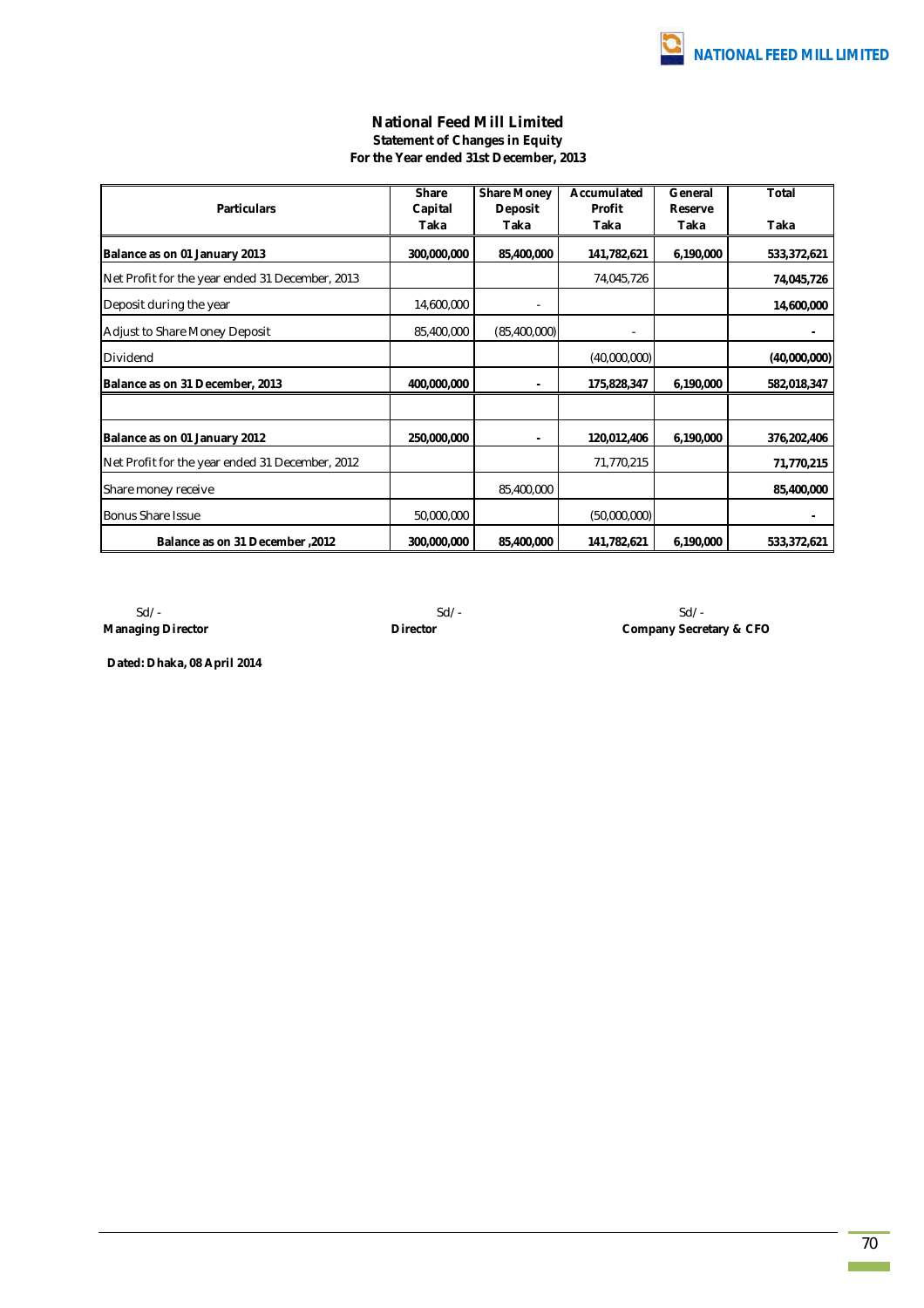## **National Feed Mill Limited Statement of Cash Flows For the year ended 31st December, 2013**

| <b>Particulars</b>                                           | 31.12.2013         | 31.12.2012         |
|--------------------------------------------------------------|--------------------|--------------------|
|                                                              | <b>Taka</b>        | <b>Taka</b>        |
| 1. Cash Flows from Operating Activities                      |                    |                    |
| Cash Receipts from Customer                                  | 1,446,505,952      | 1,462,662,079      |
| Cash Payment to Suppliers and employees                      | (1, 283, 897, 616) | (1, 397, 487, 263) |
| Cash paid for Expenses                                       | (78,660,941)       | (66, 480, 080)     |
| Cash paid/Receive on associate company                       | (10, 176, 207)     | 40,195,055         |
| Cash generated from operating activities                     | 73,771,188         | 38,889,791         |
|                                                              |                    |                    |
| <b>Tax Paid</b>                                              | (2,015,076)        | (963, 703)         |
| Cash paid for Bank interest & charges                        | (70, 729, 909)     | (71, 426, 954)     |
|                                                              | (72, 744, 985)     | (72, 390, 657)     |
| Net cash flow from Operating Activities                      | 1,026,203          | (33,500,866)       |
|                                                              |                    |                    |
| 2. Cash Flows from Investing Activities                      |                    |                    |
| Acquisition of property, plant & equipment                   | (15,064,842)       | (31,809,569)       |
| <b>Interest Receive</b>                                      | 1,277,587          | 127,919            |
| Investment of FDR                                            | (5,000,000)        |                    |
| Encashment in Govt. Bond                                     | 5,000,000          | 450,000            |
| Net Cash used in Investing Activities                        | (13, 787, 255)     | (31, 231, 650)     |
|                                                              |                    |                    |
| 3. Cash Flows from Financing Activities                      |                    |                    |
| Long Term Loan Receive/ Adjust                               | (34, 411, 537)     | (20, 736, 413)     |
| Short Term Loan Receive                                      | 8,251,786          | 23,499,636         |
| Dividend Paid                                                | (6,045,000)        |                    |
| Share money receive                                          |                    | 85,400,000         |
| New Issue                                                    | 14,600,000         |                    |
| Net cash provided by financing activities (3)                | (17,604,751)       | 88, 163, 223       |
|                                                              |                    |                    |
| Net increase/decrease in cash and cash equivalents $(1+2+3)$ | (30, 365, 803)     | 23,430,707         |
| Cash and cash equivalents at the beginning of the year       | 35,497,410         | 12,066,703         |
| Cash and cash equivalents at the end of the year             | 5,131,607          | 35,497,410         |
|                                                              |                    |                    |

Sd/- Sd/- Sd/-

**Managing Director Director Company Secretary & CFO**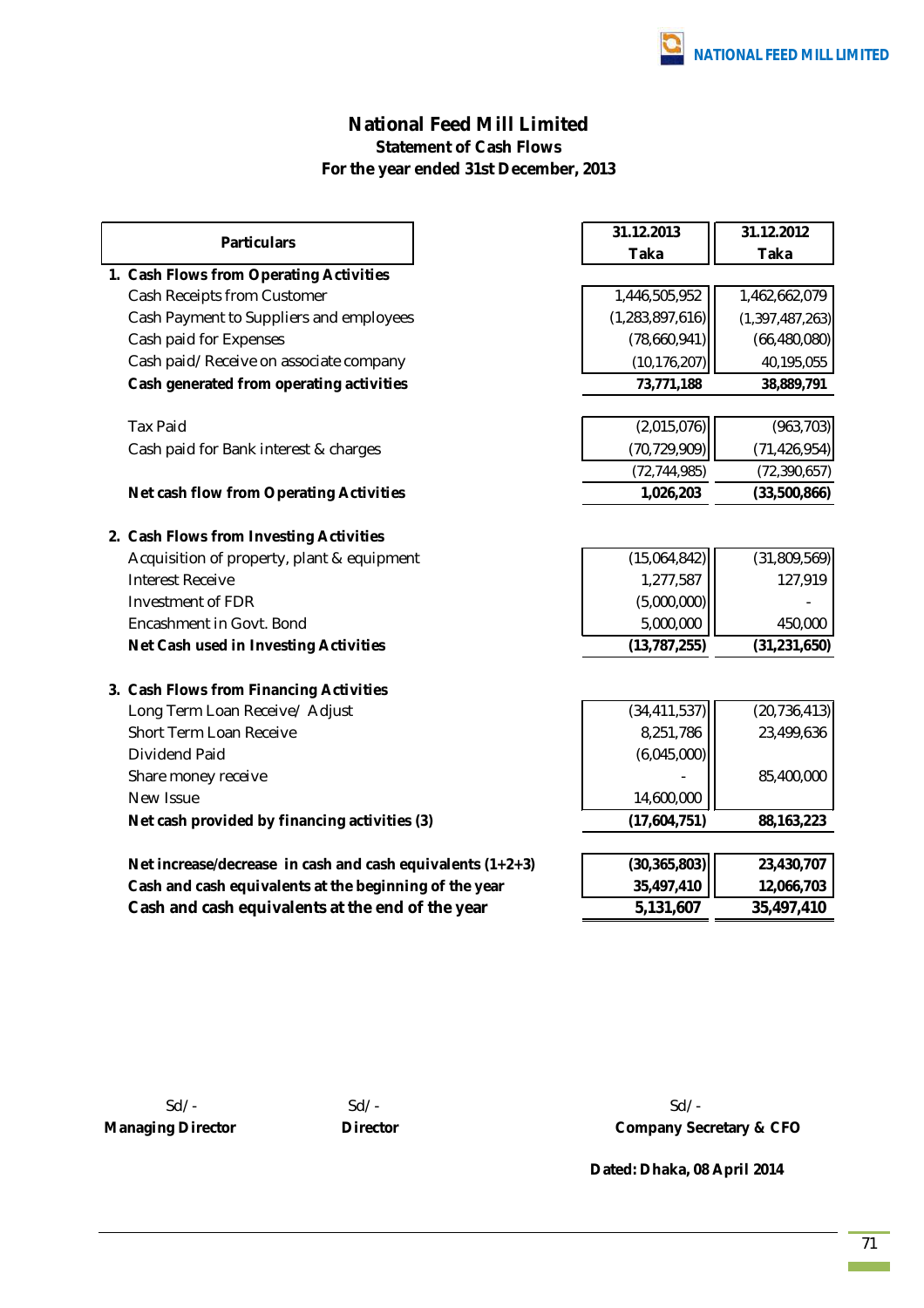## **National Feed Mill Ltd. Notes to the Financial Statements For the year ended December 31, 2013**

#### **SIGNIFICANT ACCOUNTING POLICIES AND OTHER MATERIAL INFORMATION:**

#### **1. Legal status and nature of the company**

#### **1.1.Domicile, legal form, country of incorporation and status of the company**

National Feed Mill Ltd. (the "Company") is a public company limited by shares. The Company was incorporated in Bangladesh on 22 December 1999, as a private limited by shares under the Companies Act, 1994 vide Registration No. C-39289(1247)/99. Subsequently the Company was converted to public company on 22, June 2011 vide special resolution passed in the extra ordinary general meeting after observance of required formalities.

#### **1.2. Registered office and place of business of the company**

The registered office of the company is located at House  $# 20B$ , Road  $# 14$ , Sector  $# 04$ , Uttara, Dhaka.

#### **1.3 Factory address of the company**

Baniar Chala, Member Bari, Bhabanipur, Gazipur, Bangladesh

#### **1.4 Principal activities and nature of business of the company**

The Principal activity of this Company to carry on the business of manufacturing, producing, processing, buying, selling, converting of feed of poultry, fishery and duckery, production of all kinds of eggs, live stocks, high breed poultry and purchase and sales of hen cock, duck all types of cattle, goat, sheep etc.

#### **1.5 Number of employees of the company**

At the end of December 31, 2013 and at the end of December 2012, number of employees was 185 and 201 respectively including factory worker.

## **2. Significant Accounting Policies:**

As per the requirements of BAS 1: "Presentation of Financial Statements" financial statements comprise a statement of financial position at the end of the year, a statement of comprehensive income for the year, a statement of changes in equity for the year, a statement of cash flows for the year and relevant notes along with disclosures.

Financial statements are made as at December 31, 2013 with the comparative amounts as at December 31, 2012 and are prepared under the historical cost convention on generally accepted accounting principles on going concern basis. Financial statements have been prepared in accordance with International Accounting Standards (IAS) and International Financial Reporting Standards (IFRS) as adopted by The Institute of Chartered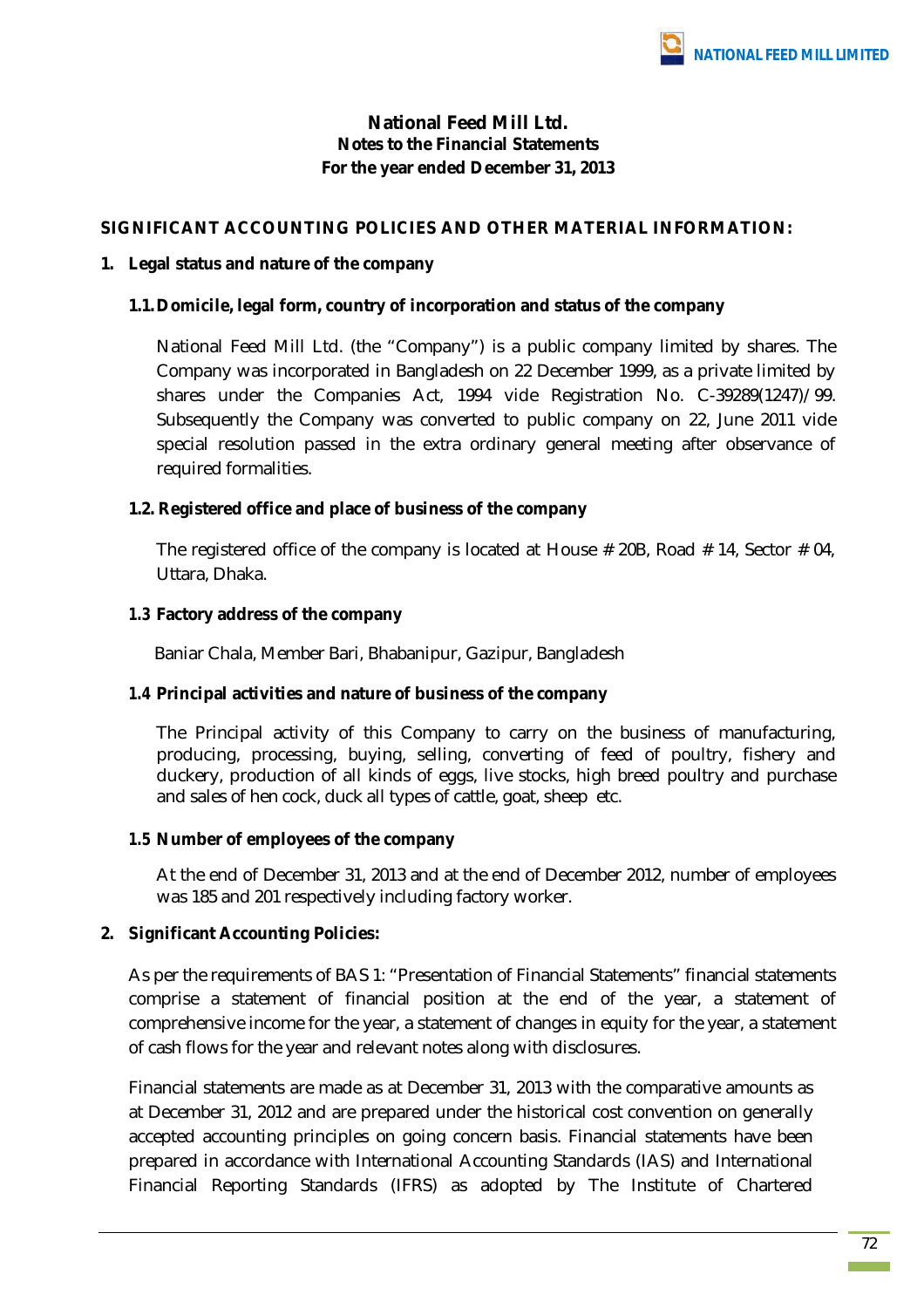Accountants of Bangladesh (ICAB), the companies Act 1994, Securities and Exchange Commission Rules, 1987 and others applicable laws & regulations.

Specific accounting policies selected and applied for significant transactions and events are depicted below:

# **2.1.Going Concern**

The company has adequate resources to continue in operation for foreseeable future. For this reason the directors continued to adopt going concern basis in preparing the Financial Statements. The current credit facilities and resources of the company provide sufficient fund to meet the present requirements of its existing businesses and operations.

# **2.2.Use of estimates, uncertainties and judgments**

The preparation of financial statements requires management to make judgments, estimates and assumptions that affect the application of accounting policies and the reported amounts of assets, liabilities, income and expenses. Actual results may differ from these estimates. The estimates and associated assumptions are based on historical experience and various other factors that are believed to be reasonable under the circumstances, the results of which form the basis of making the judgments about carrying values of assets and liabilities that are not readily apparent from other sources.

The estimates and underlying assumptions are reviewed on an ongoing basis. Revisions to accounting estimates are recognized in the period in which the estimate is revised and in any future periods affected. In particular, information about significant areas of estimation, uncertainty and critical judgments in applying accounting policies.

# **2.3.Basis of Preparation of the Financial Statements**

The financial statements are prepared using the accrual basis of accounting except for the cash flow information where the material class of similar item has been presented separately. As per the requirements of BAS 1: "Presentation of Financial Statements". The figures in the financial statements have been rounded off to the nearest taka.

# **2.4.Property, Plant and Equipment**

# **2.4.1. Recognition and Measurement**

Property, plant and equipment are measured at cost less accumulated depreciation and impairment losses, if any. The cost of an item of property, plant and equipment comprises its purchase price and any directly attributable inward freight, duties and non-refundable taxes.

Where parts of an item of property, plant and equipment have different useful lives, they are accounted for as separate items of property, plant and equipment.

The Company recognizes in the carrying amount of an item of property, plant and equipment the cost of replacing part of such an item when that cost is incurred if it is probable that the future economic benefits embodied within the item will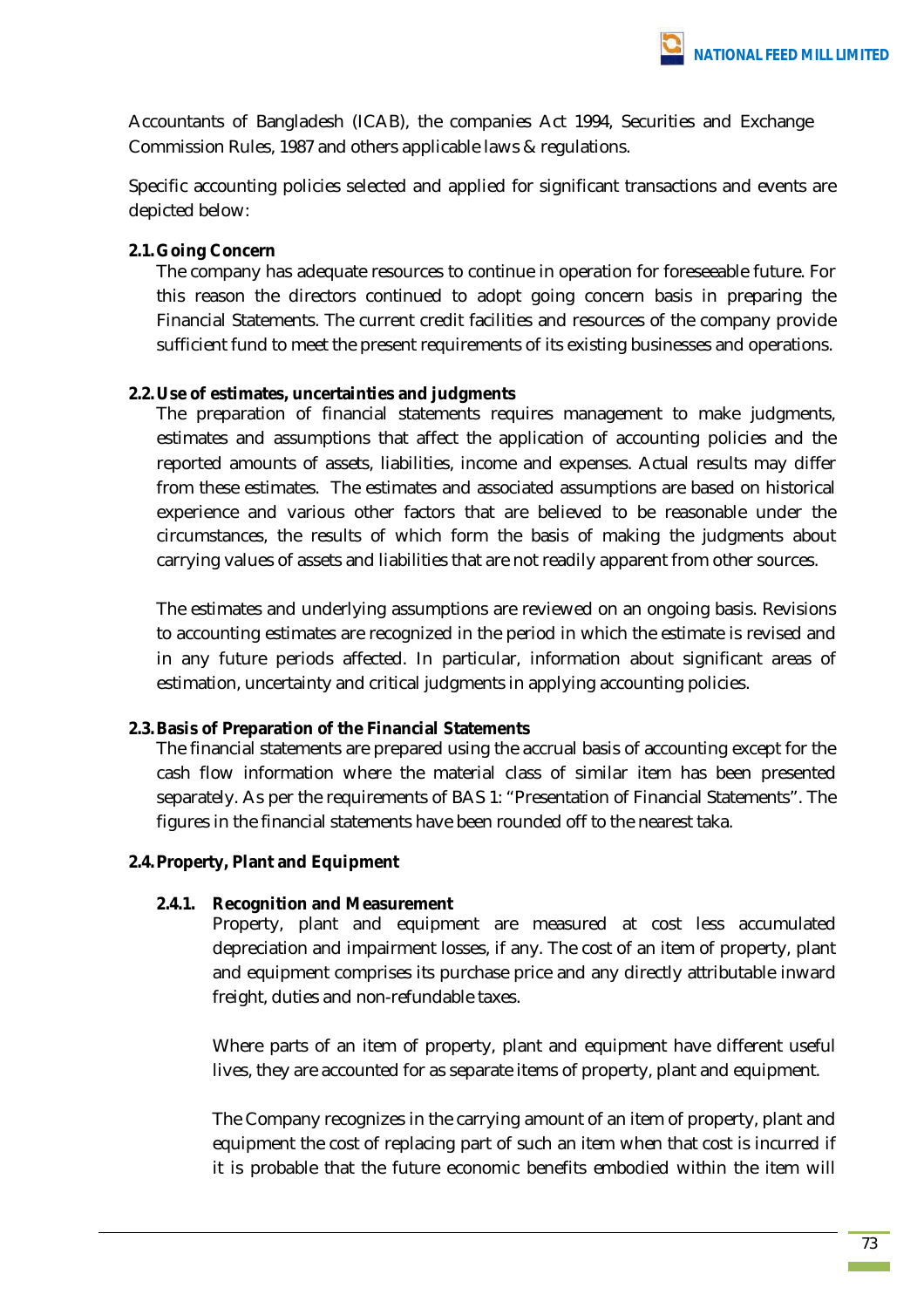flow to the entity and the cost of the item can be measured reliably. All other costs are recognized in the income statement as an expense as incurred.

In accordance with the allowed alternative treatment of IAS 23/BAS 23 "Borrowing Cost" finance costs have been capitalized for qualifying assets until the active development of the assets have been cessed or the assets is available for use or sale.

# **2.4.2. Depreciation on Fixed Assets**

Depreciation on fixed assets is charged on reducing balance method. Depreciation continues to be charged on each item of fixed assets until the written down value of such fixed assets is reduced to Taka one. Depreciation on addition to fixed assets is charged for whole year irrespective of their date of acquisition and no depreciation has been charged on fixed assets ceases irrespective of their date of disposal. The residual value, if not insignificant, is reassessed annually. Rates of depreciation on various classes of fixed assets are as under:

## **Category of fixed asset Rate (%)**

| Freehold Land & Cost of Development | 0%  |
|-------------------------------------|-----|
| Building & Other Construction       | 5%  |
| Plant & Machinery                   | 10% |
| <b>Stand-By Diesel Generator</b>    | 15% |
| <b>Transport &amp; Vehicles</b>     | 15% |
| Electrical & Other Installation     | 15% |
| Furniture & Fixture                 | 10% |
| Office Equipment                    | 15% |
| Tools & Equipment                   | 20% |
| Telephone & Others                  | 10% |

The gain or loss on disposal or retirements of assets is included statements of comprehensive income when the item is disposed off/derecognized.

# **2.4.3 Subsequent Costs**

The cost of replacing part of an item of property, plant and equipment is recognized in the carrying amount of the item if it is probable that the future economic benefits embodied within the part will flow to the company and its cost can be measured reliably. The costs of the day-to-day servicing of property, plant and equipment are recognized in the profit and loss account as incurred.

### **2.4.4 Impairment of Assets**

No fact and circumstances indicate that company's assets including property, plant and equipment may be impaired. Hence, no evaluation of recoverability of assets was performed.

### **2.5.Investment**

Investment includes fixed deposits held with Al-Arafah Islami Bank Limited and Government Bond in the name of National Feed Mill Limited. The fixed deposits are renewed upon maturity at the option of the company.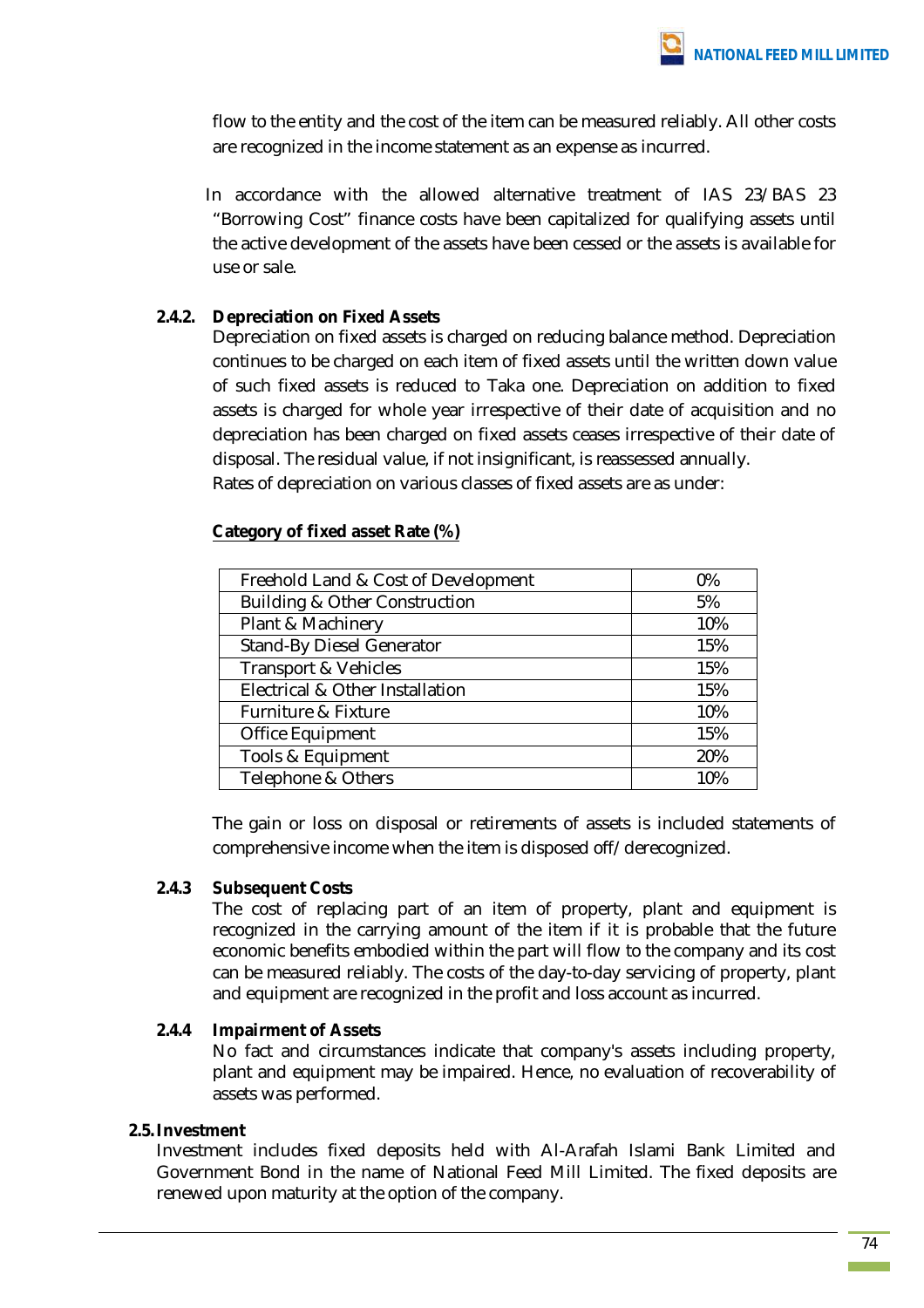# **2.6.Inventories**

Inventories are stated at the lower of cost and net realizable value in accordance with BAS -2 "Inventories". Net realizable value is the estimated selling price in the ordinary course of business, less the estimated costs of completion and selling expenses. Category of Stock and basis of valuation of inventories are as follows:

| <b>Category of Stock</b>   | <b>Basis of Valuation</b>                          |
|----------------------------|----------------------------------------------------|
| Raw & Packing materials    | Moving Average (Weighted) Cost                     |
| Finished goods at Factory  | At lower of cost or net estimated Realizable value |
| Stores & Spare Parts       | At Cost                                            |
| Materials in-Transit (MIT) | Book Value <i>i.e.</i> Cost so far incurred        |

Cost of inventories except Stores & Spare parts and MIT is comprised of the cost of materials and attributable charge for direct labour, depreciation & production overhead

# **2.7 Financial Instruments**

# **a) Derivative:**

According to BFRS 7: "Financial Instruments: Disclosures", the company was not a party to any derivative contract (financial instruments) at the Balance Sheet date, such as forward exchange contracts, currency swap agreement or contract to hedge currency exposure related to import of capital machinery to be leased to lessees in future.

# **b) Non-Derivative:**

Non-derivative financial instruments comprise of accounts and other receivable, borrowings and other payables and are shown at transaction cost as per BAS 39 "Financial Instruments: Recognition and Measurement".

# **2.7.1 Accounts Receivable (Trade Debtors)**

Accounts receivable has been stated at its original invoiced amount less an estimate made for doubtful debts based on a review of all outstanding amounts at the end of the year/accounting period.

# **2.7.2 Advance, Deposits and Prepayments**

Advances are initially measured at cost. After initial recognition advances are carried at cost less deductions, adjustments or charges to other account heads.

Prepayments are initially measured at cost. After initial recognition prepayments are carried at cost less charges to Statement of Comprehensive Income.

# **2.7.3 Cash and Cash Equivalents**

According to BAS 7 "Statement of Cash Flow" Cash comprise cash in hand, demand deposit and cash equivalents which are short term highly liquid investments that are readily convertible into cash and which are subject to an insignificant risk of change balances and call deposits, Bank Balances in value. BAS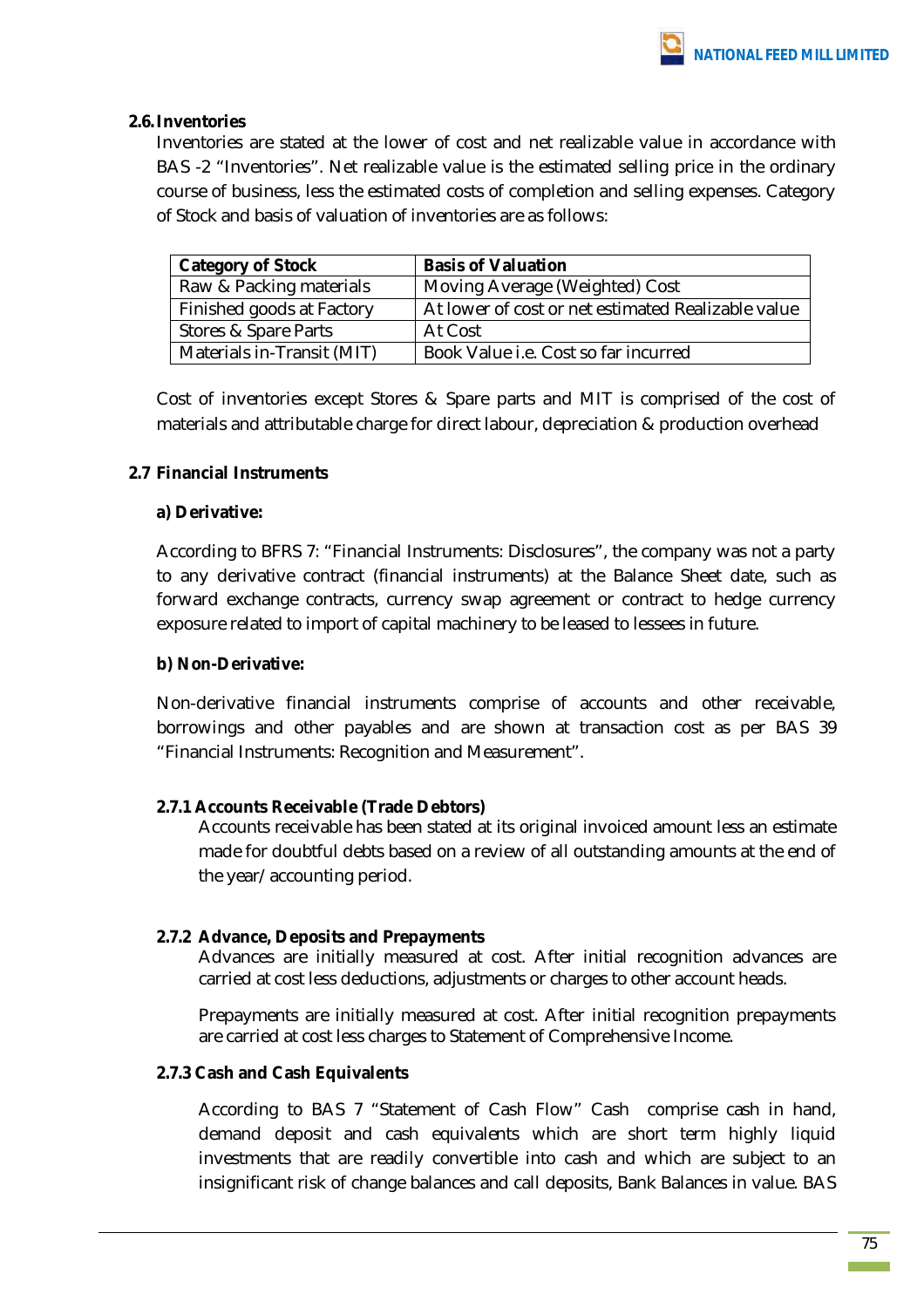1 "presentation of Financial Statements" provides that cash and cash equivalents are not restricted in use. Considering the provision of BAS 7 & BAS 1, Cash in hand and Bank balances have been treated as Cash and Cash Equivalent.

**NATIONAL FEED MILL LIMITED**

# **2.7.4 Other Current Assets**

Other current assets have a value on realization in the ordinary course of the company's business which is at least equal to the amount at which they are stated in the Statement of Financial Position.

# **2.7.5 Accounts Payable (Trade Creditors and Other Payables)**

Accounts Payable (Trade and other payables) are stated at cost.

# **2.8 Provision, Contingent Liabilities and contingent Assets**

The financial statements are prepared in conformity with **BAS-37 "Provisions, Contingent Liabilities and Contingent Assets"**, which requires management to ensure that appropriate recognition criteria and measurement bases are applied to provision for outstanding expenses, contingent liabilities, assets and that sufficient information is disclosed in the notes to the accounts to enable its users for their understanding about its nature, timing and amount.

In accordance with the guidelines as prescribed by BAS-37 provisions were recognized in the following situations:

- When the company has a present obligation as a result of past event.
- When it is probable that an outflow of resources embodying economic benefits will be required to settle the obligation and
- Reliable estimate can be made about the sum of the obligation.

We have shown the provision in the Statement of Financial Position at an appropriate level with regard to an adequate provision for risks and uncertainties. The sum of provision estimated and booked represents the reliable estimate of the probable expenses incurred but not paid, which is required to fulfil the current obligation on the Balance Sheet date.

## **2.9 Foreign Currencies transactions and translations**

These Financial Statements are presented in Bangladeshi Taka which in functional and presentation currency of the company.

The import activities of the company were carried out in USD but recorded and reported in Bangladesh Taka as this is the reporting currency.

# **2.10 Employee Benefits**

The company Offers a number of benefit plans which includes Contributory Provident Fund, Gratuity Fund , Hospitalization Benefit and also Workers Profit Participation Fund (WPPF) and Festival Bonus which have been accounted for in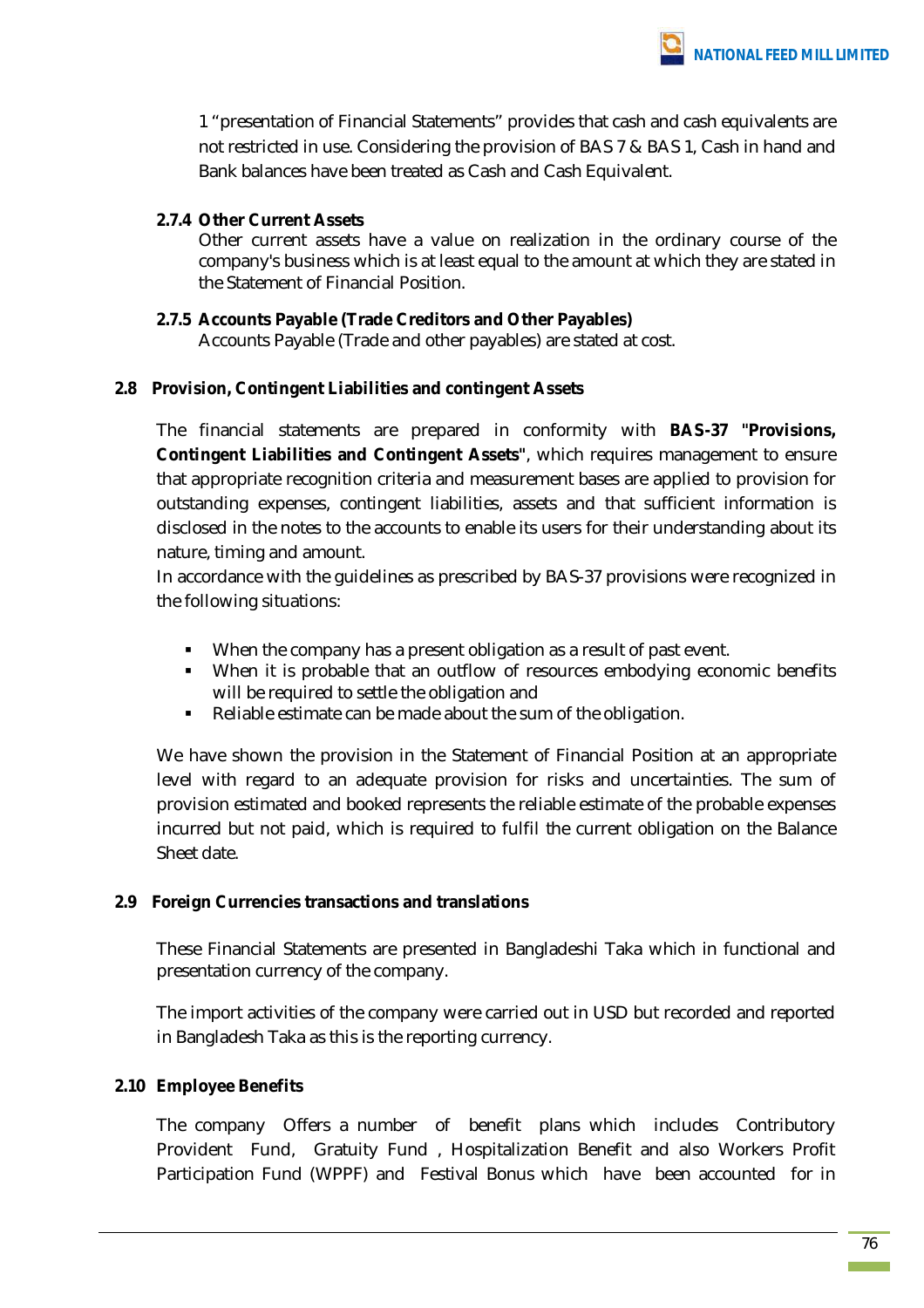accordance with the provision of Bangladesh Accounting Standard -19," Employee Benefit." Bases of enumerating the above benefits schemes operated by the company are outlined below :

# *2.10.1 Contributory Provident Fund*

The Company operates a contributory employee's provident fund scheme as per Labour Law 2006. The fund is approved by the National Board of Revenue (NBR) and administered separately by a Board of Trustees which is funded by equal contribution from the Company and the employees. This fund is invested separately from the Company's assets.

# **2.10.2 Contribution to Workers' Profit Participation & Welfare Fund**

This is being calculated and provisions is made  $\omega$  5.00% of the net profit after charging such sum of expenses as per provisions of Bangladesh Labour Law, 2006 and is payable to workers as defined in the said Law.

# **2.11 Loans and Borrowing**

Principal amounts of loans and borrowings are stated at their outstanding amount. Borrowings repayable after twelve months from the reporting date are classified as noncurrent liabilities whereas the portion payable within twelve months, unpaid interest and other charges are classified as current liabilities.

# **2.12 Revenue Recognition**

Revenue from the sale of goods is measured at the fair value of the consideration received or receivable, net of returns and allowances, trade discounts and volume rebates. Revenue is recognized when the significant risks and rewards of ownership have been transferred to the buyer, recovery of the consideration is probable, the associated costs and possible return of goods can be estimated reliably as provided in BAS 18 "Revenue" and there is no continuing management involvement with the goods.

## **2.13 Finance Income and Expenses**

Finance income comprises interest income on funds invested. Interest income is recognized on maturity.

Finance expenses comprise interest expenses on loan and bank charges. All borrowing costs are recognized in the profit and loss account using effective interest method except to the extent that they are capitalized during constructions period of the plants in accordance with BAS-23 Borrowing cost.

## **2.14 Earnings Per Share (EPS)**

The Company calculates Earning per Share (EPS) in accordance with BAS 33: Earning per Share, which has been shown on the face of Statement of Comprehensive Income account, and the computation of EPS is stated in Note 29.

# **Basic earnings**

This represents earnings for the year attributable to ordinary shareholders. As there was no preference dividend, minority or extra ordinary items, the net profit after tax for the year has been considered as fully attributable to the ordinary shareholders.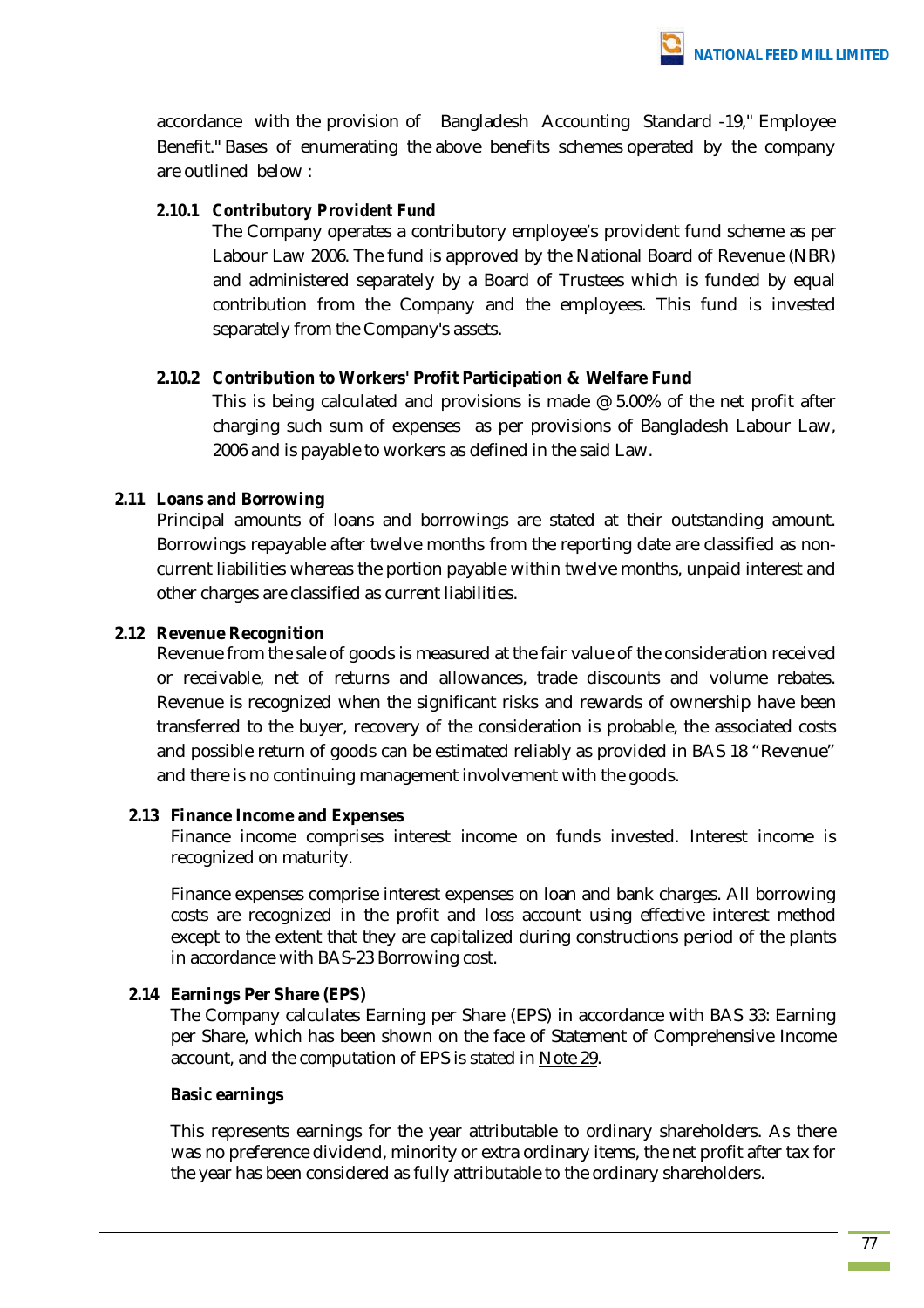# **Weighted average number of ordinary shares outstanding during the year**

This represents the number of ordinary shares outstanding at the beginning of the year plus the number of shares issued during the year multiplied by a time-weighting factor. The time weighting factor is the numbers of days the specific shares are outstanding as a proportion of the total number of days in the year.

### **Basic earnings per share**

This has been calculated by dividing the basic earnings by the weighted average number of ordinary shares outstanding for the year.

## **Diluted earnings per share**

Diluted earnings per share are required to be calculated per year. So it is stated in note - 29.

## **2.15 Cash flow statement**

Cash Flow Statement is prepared in accordance with BAS 7 "Cash Flow Statement". The cash flow from the operating activities have been presented under Direct Method as prescribed by the Securities and Exchange Rules 1987 and considering the provisions of Paragraph 18(a) of BAS-7 which provides that "Enterprises are encouraged to report Cash Flow from Operating Activities using the Direct Method".

# **2.16 Responsibility for Preparation and Presentation of Financial Statements:**

The Management is responsible for the preparation and presentation of Financial Statements under section 183 of the Companies Act, 1994 and as per the Provision of "The Framework for the preparation and presentation of Financial Statements" issued by the International Accounting Standard Board (IASB) as adopted by the Institute of The Chartered Accountants of Bangladesh (ICAB).

# **2.17 Risk and uncertainties for the use of estimates in preparing financial statements**

Preparation of Financial Statements in conformity with the Bangladesh Accounting Standards requires management to make estimates and assumption that effect the reported amounts of assets and liabilities and disclosures of contingent assets and liabilities at the date of the financial statement and revenues and expenses during the period reported. Actual result could differ from those estimates. Estimates are used for accounting of certain items such as depreciation and amortization, taxes, reserves and contingencies.

## **2.18 Event after the reporting period**

Events after the reporting period that provide additional information about the company's positions at the balance sheet date are reflected in the financial statements if any.

# **2.19 Related Party Transactions**

The objective of Related Party Disclosure IAS 24 is to ensure that an entity's financial statements contain the disclosures necessary to draw attention to the possibility that its financial position and profit or loss may have been affected by the existence of related parties and by transactions and outstanding balances with such parties.

Parties are considered to be related if one party has the ability to control the other party or to exercise significant influence or joint control over the other party in making financial and operating decisions.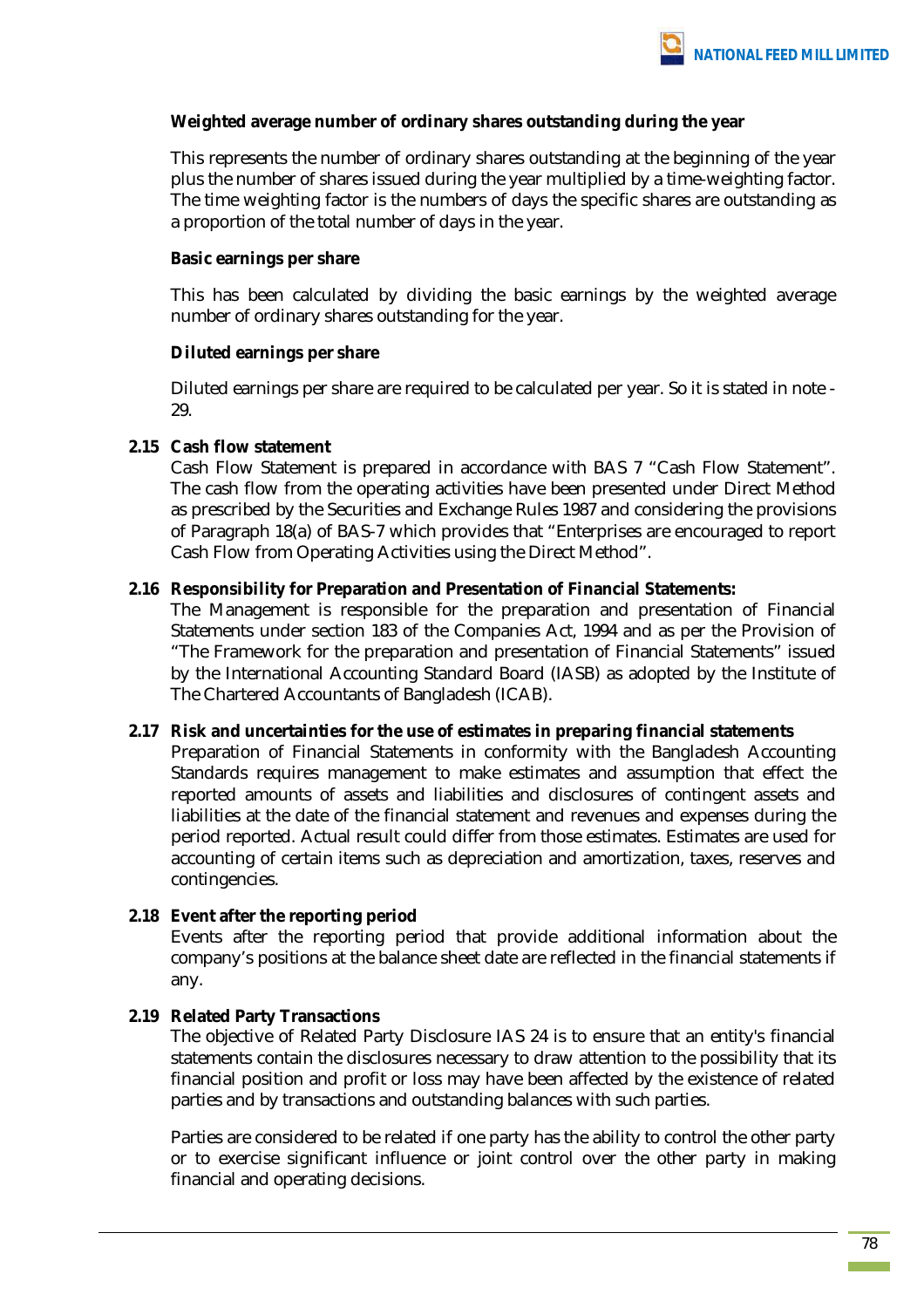The Company transacts with related parties and recognize as per BAS 24 'Related Party Disclosures'. Related party transactions have been disclosed under Note –7.01

# **2.20 Contingent Liabilities and Assets**

Contingent liabilities and assets are current or possible obligations or assets, arising from past events and whose existence is due to the occurrence or non-occurrence of one or more uncertain future events which are not within the control of the company.

# **2.21 Comparative Information**

Comparative information has been disclosed are required by BAS 34, Interim financial reporting in respect of the previous period for all numerical information in the current financial statements as below:

- $\checkmark$  Statements of Financial Position as of the end of the preceding financial year.
- $\checkmark$  Statements of Comprehensive Income for the comparable of the preceding financial year.
- $\checkmark$  Statements of Changes in Equity for the comparable of the preceding financial year.
- $\checkmark$  Statement Cash Flows for the comparable of the preceding financial year.

Narrative and descriptive information for comparative information have also been disclosed whenever it is relevant for understanding of the current year financial statements.

# **2.22 Taxation**

# **2.22.1 Current Tax**

Income tax on the profit or loss for the year comprises current and deferred tax. Income tax is recognized in the income statement except to the extent that it relates to items recognized directly in equity, in which case it is recognized in equity. Current tax is the expected tax payable on the taxable income for the year, using tax rates enacted or substantially enacted at the reporting date, and any adjustment to tax payable in respect of previous years.

Provision for corporate income tax is made@ 5% of the Pre-tax Profit on company's Product Sales and 37.50% on remaining income, if any in accordance with the income tax laws.

# **2.22.2 Deferred Tax**

Deferred tax is provided using the balance sheet liability method, providing for temporary differences between the carrying amounts of assets and liabilities for financial reporting purposes and the amounts used for taxation purposes. Deferred tax is not recognized on the initial recognition of assets or liabilities in a transaction that is not a business combination and that affects neither accounting nor taxable profit. The amount of deferred tax provided is based on the expected manner of realization or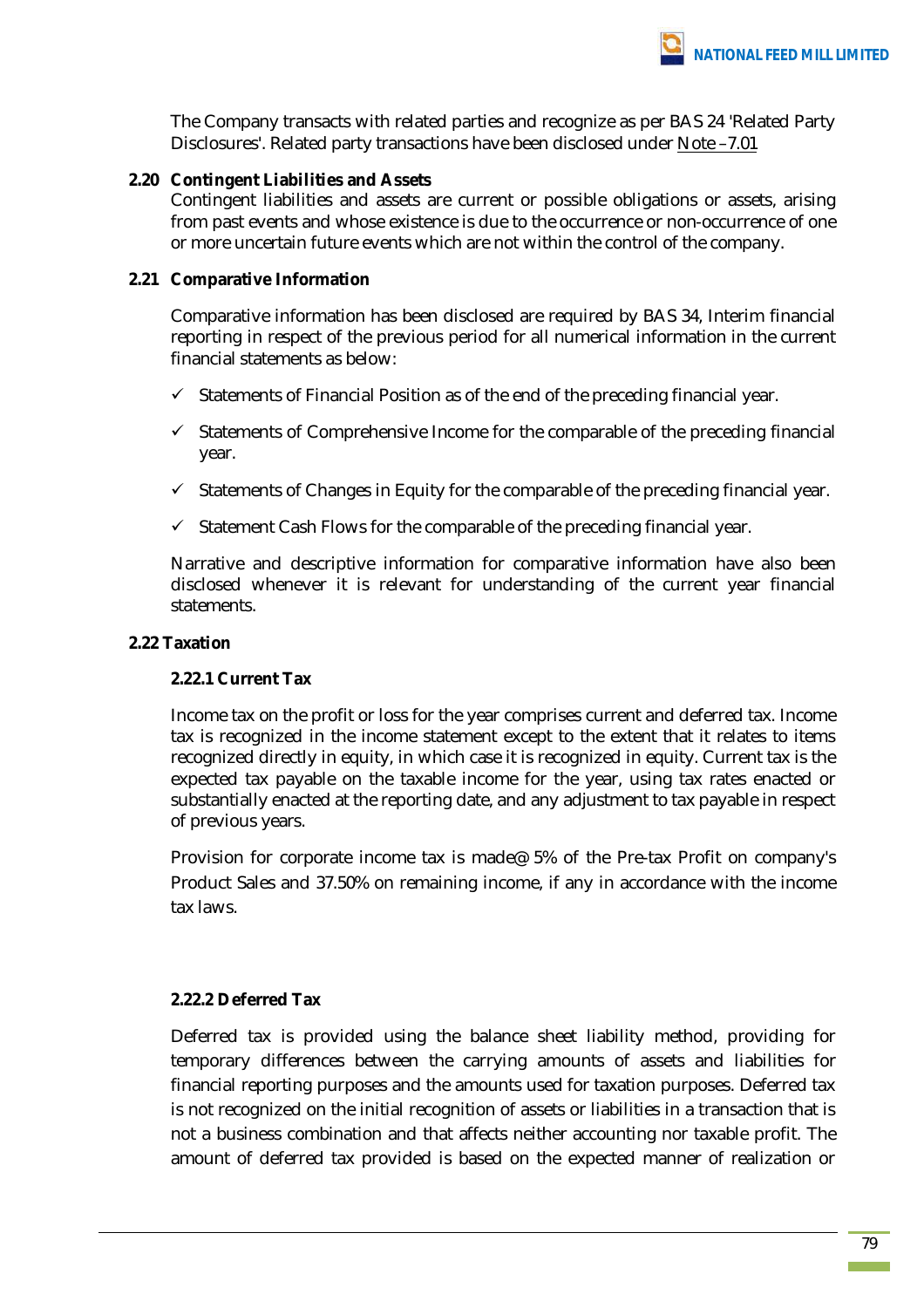settlement of the carrying amount of assets and liabilities, using tax rates enacted or substantively enacted at the reporting date.

A deferred tax asset is recognized only to the extent that it is probable that future taxable profits will be available against which the asset can be utilized. Deferred tax assets are reduced to the extent that it is no longer probable that the related tax benefit will be realized.

# **2.23 Reporting period**

The financial period of the company covers one year from 01 January to 31 December and followed consistently.

# **2.24 Components of the Financial Statements**

According to the International Accounting Standard (IAS) 1 as adopted by ICAB as BAS 1 "Presentation of Financial Statements" the complete set of financial statements includes the following components:

- i) Statement of Financial Position as on December 31, 2013
- ii) Statement of Comprehensive Income for the year ended December 31, 2013
- iii) Statement of Changes in Equity for the year ended December 31, 2013
- iv) Statement of Cash Flows for the year ended December 31, 2013
- v) Notes comprising a summary of significant accounting policies and other explanatory information to the financial statements for the year ended December 31, 2013.

# **3. Statement of Compliance**

# **3.1.Compliances with Local laws and Rules**

The company is also required to comply with the following major laws and regulation in addition to the Companies Act, 1994:

The Income Tax Ordinance, 1984 The Income Tax Rules, 1984 The Value Added Tax Act, 1991 The Value Added Tax Rules, 1991 Bangladesh Labour Law, 2006 Securities and Exchange Rules, 1987

# *3.2.General*

- i) Wherever considered necessary, previous year's figures have been rearranged for the purpose of comparison.
- *ii*) Figures appearing in the Financial Statements have been rounded off to the nearest Taka.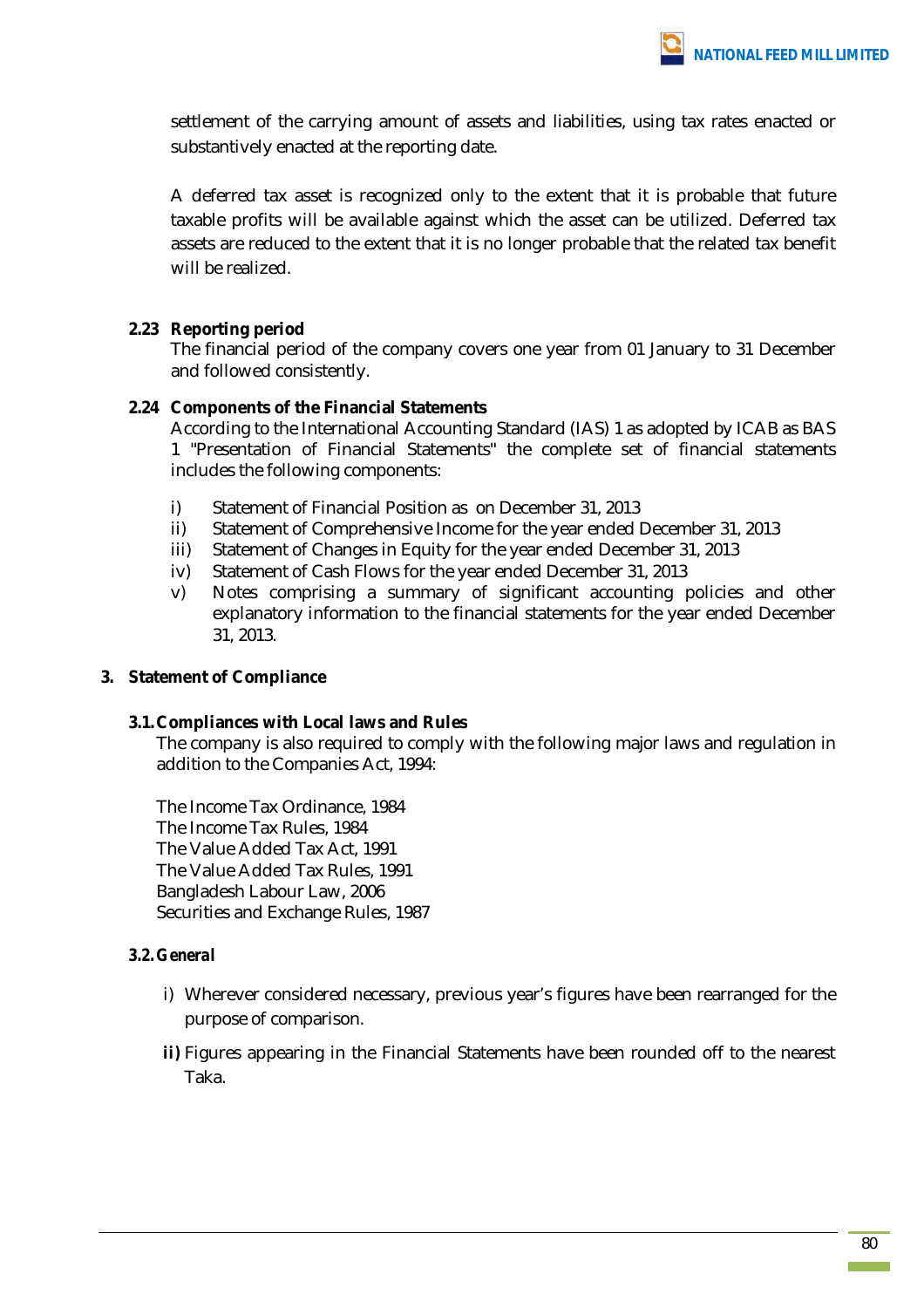| 31.12.13 | 31.12.12 |
|----------|----------|
| Taka     | Taka     |

#### **4.00 Property, Plant and Equipment: Tk. 328,881,707**

This represents the Written Down Value (WDV), break-up whereof is as under:

| Cost                                  |             |             |
|---------------------------------------|-------------|-------------|
| Opening Balance                       | 427.081.554 | 395,271,985 |
| Add: Addidtion during the year        | 15,064,842  | 31,809,569  |
| Sub-Total                             | 442,146,396 | 427,081,554 |
| <b>Less: Accumulated Depreciation</b> |             |             |
| Opening Balance                       | 94.205.929  | 75,224,442  |
| Add: Charge during the year           | 19,058,760  | 18,981,487  |
| Sub-Total                             | 113,264,689 | 94,205,929  |
| <b>Total Taka</b>                     | 328,881,707 | 332.875.625 |

Details of Fixed Assets and Depreciation are shown in the annexed Schedule "A".

#### **5.00 Inventory: Tk. 455,514,545**

The make-up of the sum is as under:

| <b>Finished Product</b>       | 3.164.588   | 1,587,454   |
|-------------------------------|-------------|-------------|
| Raw and Other Materials:      | 452,349,958 | 469.648.691 |
| Raw Materials                 | 422,805,351 | 433,123,676 |
| Packing Materials             | 14,327,753  | 17,787,263  |
| <b>Construction Materials</b> |             | 2,978,011   |
| Spare Parts                   | 15.216.854  | 15.759.741  |
| Total Taka                    | 455,514,545 | 471.236.145 |

#### **6.00 Accounts Receivable: TK. 202,341,960**

Accounts Receivable **202,341,960 118,574,032**

Total Taka 202

| 2,341,960 | 118,574,032 |
|-----------|-------------|
| 1,341,960 | 118,574,032 |

| Aging Schedule of Accounts Receivable: | <b>Amount in Taka</b> |
|----------------------------------------|-----------------------|
| $0-90$ days                            | 48,989,512            |
| 91-180 days                            | 129,434,135           |
| 181-365 days                           | 23,918,313            |
| Total                                  | 202,341,960           |

The above balance represents dues from various parties against sales. The balances are considered good and collectable. No bad debts were made during the year from the outstanding balances.

### **7.00 Advance, Deposits & Prepayments: Tk. 146,190,320**

The break up of the sum is as under:

- 
- 

| Deposits (Note-7.03)<br><b>Total Taka</b>  | 1,674,743<br>146.190.320 | 2,209,292<br>120.339.694 |
|--------------------------------------------|--------------------------|--------------------------|
| Advances (Note-7.02)                       | 22,769,186               | 6,560,218                |
| Balance with related Companies (Note-7.01) | 121,746,391              | 111,570,184              |

#### **7.01 Balance with related Companies**

This balance consists of as follows :

| The details of the sum are stated in Annexure "B" |             |             |
|---------------------------------------------------|-------------|-------------|
| Total Taka                                        | 121.746.391 | 111,570,184 |
| Karnopur Hatchery Ltd.                            | 637.061     | 13.992.441  |
| National Hatchery Ltd.                            | 80.945.780  | 52.658.109  |
| National Electrode & Electronics Ltd.             | 33.150.088  | 17.064.970  |
| Karnopur Agro Industries Ltd.                     | 6,676,312   | 27.597.514  |
| National Petroleum Ltd.                           | 337.150     | 257.150     |
|                                                   |             |             |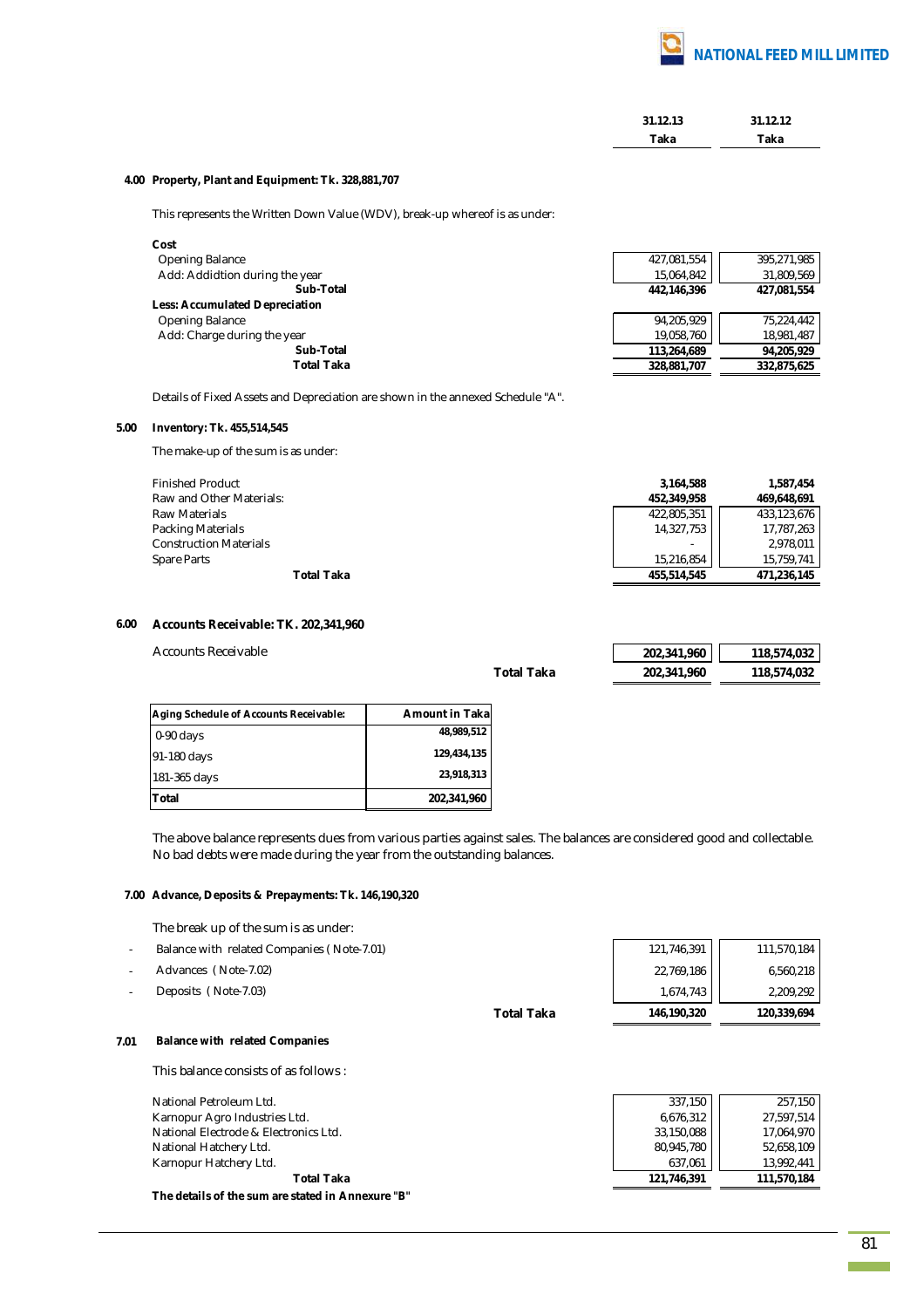

| 7.02           | <b>Advances</b>                                                                                                                                                                                                                   | 31.12.13<br>Taka                                      | 31.12.12<br>Taka                                      |
|----------------|-----------------------------------------------------------------------------------------------------------------------------------------------------------------------------------------------------------------------------------|-------------------------------------------------------|-------------------------------------------------------|
|                | This balance consists of as follows:                                                                                                                                                                                              |                                                       |                                                       |
|                | Advance against Godown Rent - Hazi                                                                                                                                                                                                | 300,000                                               | 300,000                                               |
|                | Advance to Staff against salary<br>Advance for Car Purchase-Aslam Uddin AGM                                                                                                                                                       | 21,500                                                | 12,000                                                |
|                |                                                                                                                                                                                                                                   | 237,169                                               | 647,044<br>2,032,517                                  |
|                | Advance Against Purchase (Staff)<br>Advance to others suppliers                                                                                                                                                                   | 1,763,951                                             | 1,279,031                                             |
|                | Advance Income Tax (AIT)                                                                                                                                                                                                          | 3,352,818                                             | 1,337,742                                             |
|                | Advance against Shed Making Note: 7.02.1                                                                                                                                                                                          | 14,924,330                                            | 249,138                                               |
|                | LC Margin                                                                                                                                                                                                                         | 436,217                                               |                                                       |
|                | Prepaid Insurance premium                                                                                                                                                                                                         | 1,733,201                                             | 702,746                                               |
|                | <b>Total Taka</b>                                                                                                                                                                                                                 | 22,769,186                                            | 6,560,218                                             |
| 7.02.1<br>7.03 | Advance against Shed Making<br>The movement of the balance is as under:<br>Opening Balance<br>Add: Advance during the period<br>Less: Realise during the period<br><b>Closing Balance</b><br><b>Total Taka</b><br><b>Deposits</b> | 249,138<br>48,906,859<br>(34, 231, 667)<br>14,924,330 | 249,138<br>249,138                                    |
|                | This balance consists of as follows:                                                                                                                                                                                              |                                                       |                                                       |
|                | Bangladesh Telecommunication Co. Ltd.<br>Titas Gas Transmission & Distribution Company Ltd<br><b>Bank Guarantee Margin</b><br>Gazipur Palli Biddut Samity<br><b>Total Taka</b>                                                    | 6,000<br>578,069<br>805,162<br>285,512<br>1,674,743   | 6,000<br>578,069<br>1,339,711<br>285,512<br>2,209,292 |

Bank Guarantee Margin Tk. 8,05,162 represents the sum of payment on issuing Guarantee on behalf of the company (NFML) in favor of Food and Agriculture Organization (FAO) Feed Supply Contract.

#### **8.00 Investment: Tk. 5,000,000**

The make-up of the sum is as under:

| 1. Govt. Bond                                                |             |           |
|--------------------------------------------------------------|-------------|-----------|
| Opening Balance                                              | 5,000,000   | 5,450,000 |
| Less: Encashment                                             | (5,000,000) | (450,000) |
|                                                              |             | 5,000,000 |
| 2. FDR with AI-Arafa Islami Bank Ltd.                        | 5,000,000   |           |
| Total Taka                                                   | 5,000,000   | 5,000,000 |
| Interest Receivable: TK. 502,568<br>9.00                     |             |           |
| This balance consists of as follows:                         |             |           |
| <b>Opening Balance</b>                                       | 425.000     |           |
| Accrued Interest on FDR@ 12.50%                              | 502,568     |           |
| Accrued Interest on Govt Bond@ 8.50%                         |             | 425.000   |
| Less: Realise (Previous year Govt. Bond interest - 4,25,000) | (425,000)   |           |
|                                                              | 502,568     | 425,000   |

### **10.00 Cash & Cash Equivalent: TK. 5,131,607**

This represents the aggregate sum available at the close of business on 30 June 2013, break-up whereof is as under:

| Cash in Hand (Note-11.01) | 797.355   | 697,077    |
|---------------------------|-----------|------------|
| Cash at Bank (Note-11.02) | 4,334,252 | 34,800,333 |
|                           | 5,131,607 | 35,497,410 |
| 10.01 Cash in Hand        |           |            |
| Head Office               | 106,176   | 77,373     |
| Factory                   | 691,179   | 619.704    |
| <b>Total Taka</b>         | 797,355   | 697,077    |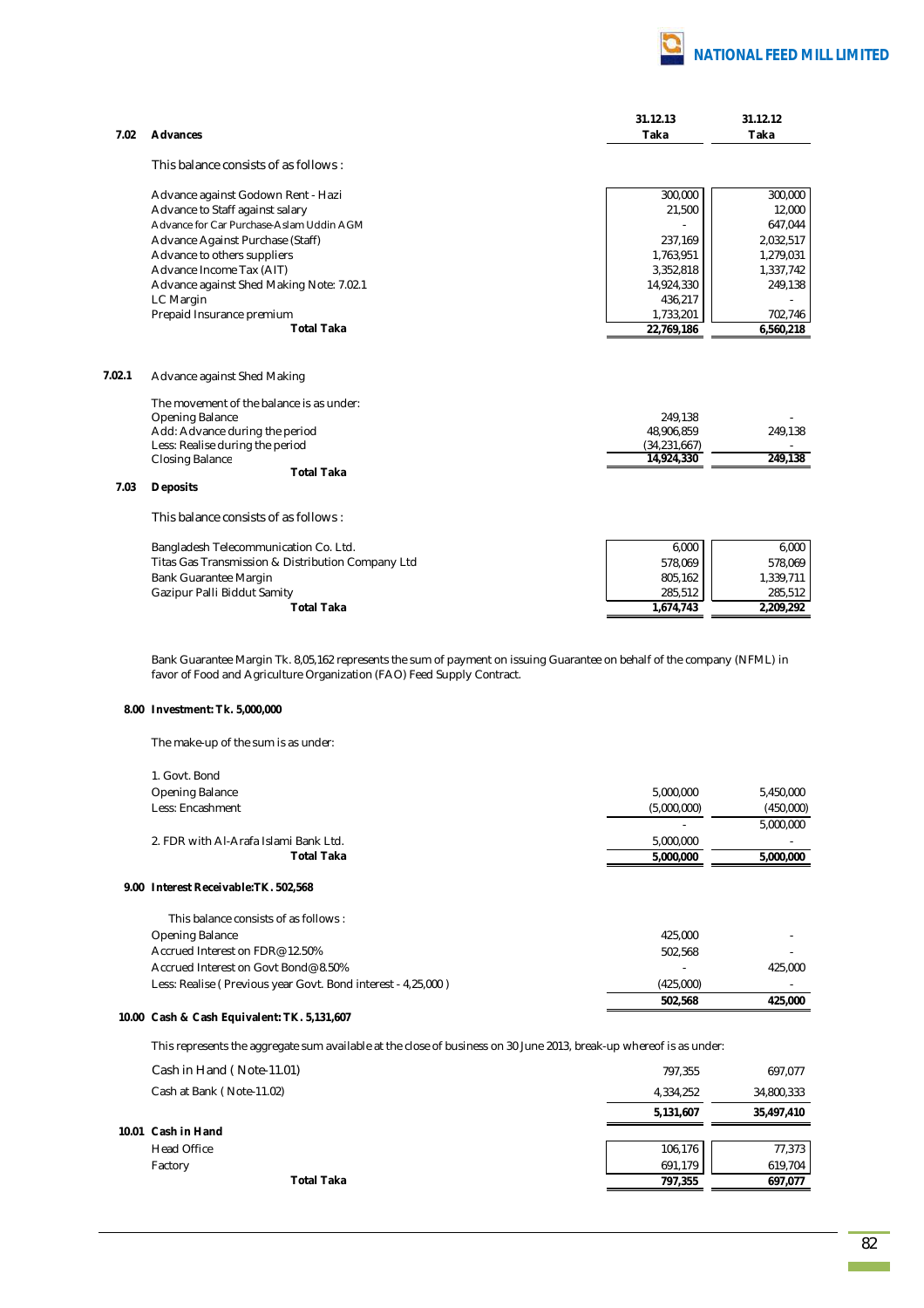|       |                                                      |                          |                   | 31.12.13<br>Taka | 31.12.12<br>Taka      |
|-------|------------------------------------------------------|--------------------------|-------------------|------------------|-----------------------|
|       | 10.02 Cash at Bank                                   |                          | A/C Type & Number |                  |                       |
|       | Prime Bank Ltd-Motijheel Branch                      |                          | CD - 2631         | 17,876           | 103,869               |
|       | AB Bank Ltd-Gulshan Branch                           |                          | CD - 53000        | 21,214           | 48,102                |
|       | <b>BRAC Bank Ltd, Uttara Barnch</b>                  |                          | CD - 951001       | 13,195           | 52,956                |
|       | Shahjalal Islami Bank Ltd, Uttara Branch             |                          | CD - 7492         | 47,053           | 237,249               |
|       | Bank Asia                                            |                          | CD - 138          | 50,766           | 53,951                |
|       | Bank Asia, Shantinagar Branch                        |                          | CD - 932          | 114,685          |                       |
|       | Bangladesh Krishi Bank, Uttara Branch                |                          | CD - 410          | 5,664            | 18,845                |
|       | Premier Bank Ltd, Gulshan Branch                     |                          | CD - 14906        | 6,780            | 7,930                 |
|       | Shahjalal Islami Bank Ltd, Banani Branch             |                          | CD - 1084         | 2,538,625        | 424,465               |
|       | Shahjalal Islami Bank Ltd, Bananni Branch            |                          | STD - 583         | 6,988            | 8,446                 |
|       | Jamuna Bank Ltd-Dilkusha Branch                      |                          | STD - 1256        | 3,757            | 5,262                 |
|       | Social Islami Bank Ltd. Mohammadpur Branch           |                          | CD - 710          | 159,812          | 25,369,169            |
|       | Agrani Bank Ltd - Uttara Branch                      |                          | CD - 5640         | 85,453           | 401,213               |
|       | Standard Chartered Bank - Motijheel Branch           |                          | CD - 451101       |                  | 23,800                |
|       | Al Arafah Islami Bank Ltd- Banani Branch             |                          | CD - 5046         | 16,757           | 11,015                |
|       | AI Arafah Islami Bank Ltd- Gulshan Branch            |                          | CD - 2825         | 17,028           | 675                   |
|       | NCC Bank Ltd. - Gulshan Branch                       |                          | CD - 9440         | 207,268          | 209,430               |
|       | One Bank Ltd - Principal Branch                      |                          | CD-7028           | 20,680           | 9,770                 |
|       | Sonali Bank Ltd - Banani Branch                      |                          | CD - 10345        | 34,604           | 144,388               |
|       | National Bank Ltd - Dilkusha Branch                  |                          | CD - 40786        | 9,376            | 36,414                |
|       | Pubali Bank Ltd - Uttara Branch                      |                          | CD - 2732         | 37,251           | 803,455               |
|       | Islami Bank Ltd - Uttara Branch                      |                          | CD - 3698         | 693,525          | 1,536,574             |
|       | Mercantile Bank Ltd - Main Branch                    |                          | CD - 12447        | 19,367           | 88,111                |
|       | Uttara Bank Ltd. - Uttara Branch                     |                          | CD - 1418         | 27,387           | 14,820                |
|       | Social Islami Bank Ltd. Madrasha Branch              |                          | MND - 263         | 6,883            | 7,797                 |
|       | Jamuna Bank Ltd-Mohakhali Branch                     |                          | CD - 6348         |                  | 425                   |
|       | Jamuna Bank Ltd-Dilkusha Branch                      |                          | CD - 14450        | 66,833           | 5,061,428             |
|       | Jamuna Bank Ltd- Dilkusha Branch                     |                          | SND #1578         | 4,459            |                       |
|       | One Bank Ltd - Jagannathpur Branch                   |                          | CD - 667          | 5,401            |                       |
|       | Janata Bank Ltd - Banani Branch                      |                          | CD - 4595         | 95,565           | 120,774               |
|       | <b>Total Taka</b>                                    |                          |                   | 4,334,252        | 34,800,333            |
| 11.00 | <b>Share Capital:</b>                                |                          |                   |                  |                       |
| 11.01 | <b>Authorised Capital</b>                            |                          |                   | 2,000,000,000    | 2,000,000,000         |
|       | 200,000,000 Ordinary Shares of Tk. 10 each           |                          |                   |                  |                       |
| 11.02 | Issued, Subscribed & Paid up Capital: Tk.400,000,000 |                          |                   | 400,000,000      | 300,000,000           |
|       | 4,00,00,000 Ordinary Shares of Tk. 10 each           |                          |                   |                  |                       |
|       | The details are as under:                            |                          |                   |                  |                       |
|       | Name of the Directors & Share Holders                | <b>Position</b>          | % Shareholding    | Number of Share  | <b>Amount in Taka</b> |
|       | Mrs. Farida J Babul                                  | Chairman                 | 7.87%             | 3,147,540        | 31,475,400            |
|       | Mr. Akhtar Hossain Babul                             | <b>Managing Director</b> | 40.61%            | 16,242,060       | 162,420,600           |
|       | Mr. Adib Babul                                       | Director                 | 8.50%             | 3,398,400        | 33,984,000            |
|       | Mr. Rezaul Karim                                     | Director                 | 3.60%             | 1,440,000        | 14,400,000            |
|       | Mr. Imtiaz Ali                                       | Director                 | 4.65%             | 1,860,000        | 18,600,000            |
|       | Mrs. S. Lipi Karim                                   | Director                 | 3.60%             | 1,440,000        | 14,400,000            |
|       | National Hatchery Ltd. (NHL)                         | Sponsor Shareholder      | 6.18%             | 2,472,000        | 24,720,000            |

| <b>Holdings</b>             | Number of shareholders |      | % of Total holding |      |
|-----------------------------|------------------------|------|--------------------|------|
|                             | 2013                   | 2012 | 2013               | 2012 |
| Less than 500 shares        |                        |      | $0.00\%$           |      |
| 500 to 5,000 shares         |                        |      | $0.00\%$           |      |
| 5,001 to 10,000 shares      |                        |      | $0.00\%$           |      |
| 10,001 to 20,000 shares     |                        |      | 0.05%              |      |
| 20,001 to 30,000 shares     |                        |      | $0.00\%$           |      |
| 30,001 to 40,000 shares     |                        |      | $0.00\%$           |      |
| 40,001 to 50,000 shares     | 3                      |      | 0.38%              |      |
| 50,001 to 100,000 shares    | 9                      |      | 2.25%              |      |
| 100,001 to 1,000,000 shares |                        |      | 8.03%              |      |
| Over 1,000,000 shares       | 10                     |      | 89.29%             | 100% |
|                             | 30                     |      | 100%               | 100% |

National Hatchery Ltd. (NHL) Sponsor Shareholder 6.18% 2,472,000 24,720,000 24,720,000 24,720,000 25.00% 26.18% 2,4720,000 25.00% 25.00% 25.00% 25.00% 25.00% 26.18% 2,4720,000 25.00% 25.00% 25.00% 25.00% 25.00% 25.00% 25.0

Other than Sponsor Shareholder 25.00% 10,000,000 100% 10,000,000

**100% 40,000,000 400,000,000**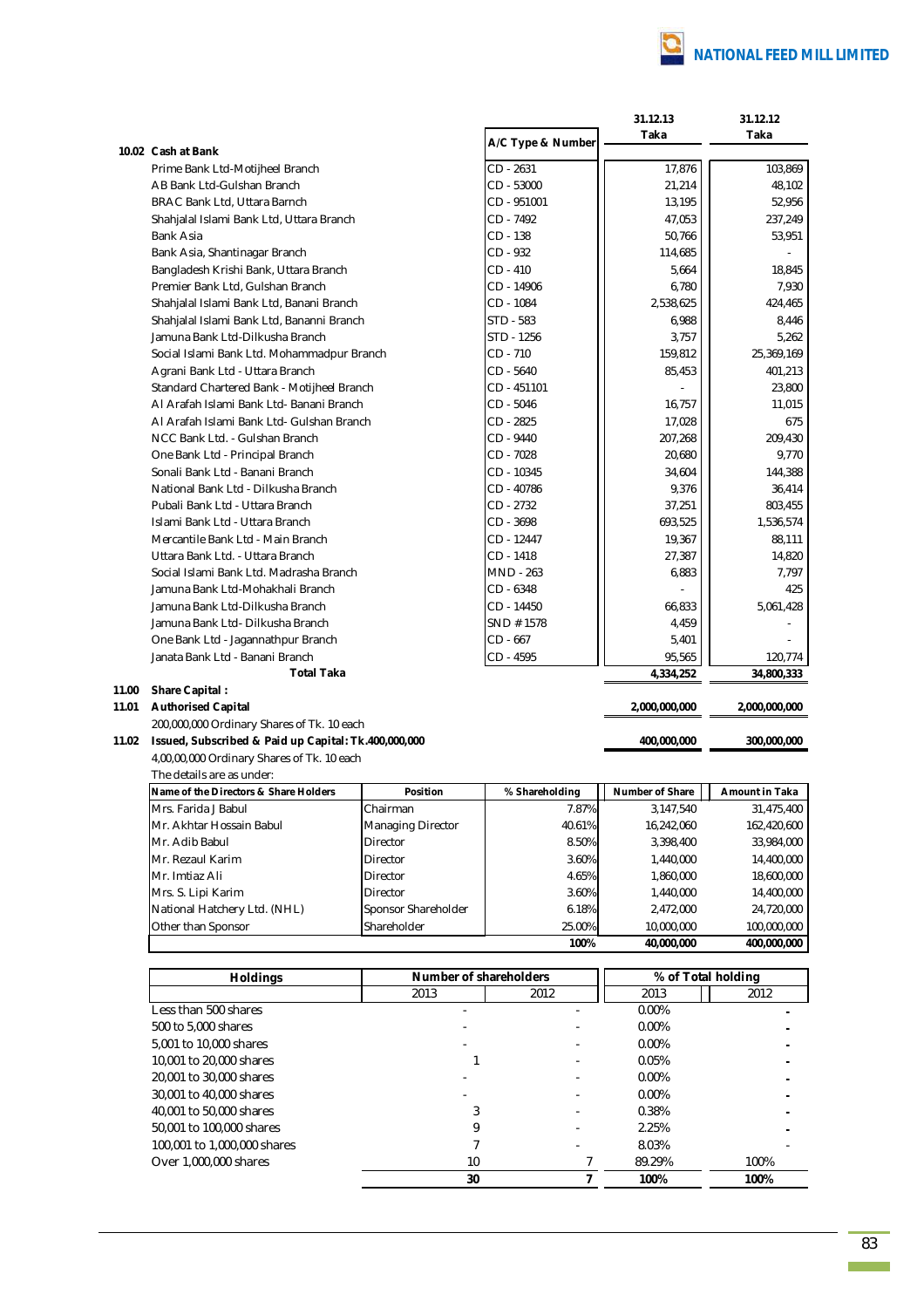|                                          | 31.12.13                 | 31.12.12                 |
|------------------------------------------|--------------------------|--------------------------|
| 12.00 Retained Earnings: Tk. 175,828,347 | Taka                     | Taka                     |
| Opening Balance                          | 141,782,621              | 120,012,406              |
| Add: Net Profit for the period           | 74.045.726               | 71.770.215               |
| Less: Stock Dividend for the FY 2012     | $\overline{\phantom{a}}$ | (50,000,000)             |
| Less: Dividend for the FY 2013           | (40,000,000)             | $\overline{\phantom{a}}$ |
| <b>Closing Balance</b>                   | 175,828,347              | 141,782,621              |
|                                          |                          |                          |

#### **13.00 Share Money Deposit: Tk. Nil**

| <b>Opening Balance</b>                                                                           | 85,400,000    |            |
|--------------------------------------------------------------------------------------------------|---------------|------------|
| Add: Received During the year (Note. 13.01)                                                      | 14,600,000    | 85,400,000 |
| Less: Transfer to Share Capital                                                                  | (100,000,000) |            |
| Details are given below                                                                          |               | 85,400,000 |
| Share Money Deposit transfer to share capital as per board approval at the date 07 January, 2013 |               |            |

### **13.01 Share Money Deposit received**

| Name of Shareholder                   |            |            |
|---------------------------------------|------------|------------|
| PLFSIL Investor's Portfolio Account   | 11,270,000 | 10,900,000 |
| <b>PLFS Investments Limited</b>       | ÷.         | 15,000,000 |
| ICB Capital Management Limited        |            | 9,000,000  |
| Bangladesh FUND                       |            | 20,000,000 |
| Meghna Insurance Company Limited      |            | 1,000,000  |
| Janata Capital And Investment Limited |            | 2,500,000  |
| MS. Abdus Salim                       |            | 1,000,000  |
| Suman Chakravorty                     | 200,000    |            |
| Alauddin Ahamed Chowdhery             |            | 5,000,000  |
| Mrs. Ayesha Siddika                   | 630,000    | 5,000,000  |
| Rezaul Halim                          | 1,000,000  |            |
| MD. Syful Islam                       | 1,500,000  |            |
| Samir M Rahman                        |            | 5,000,000  |
| Shabiha Yesmin                        |            | 500,000    |
| Farhana Afroz                         |            | 1,000,000  |
| Md. Abdullah Al- Mahmud               |            | 1,000,000  |
| Madhbai Rani Das                      |            | 1,000,000  |
| Sovanendu Bikash Saha                 |            | 500,000    |
| Rogina Akther                         |            | 1,000,000  |
| Anukul Chandra Biswas                 |            | 500,000    |
| Kakoly Dhar                           |            | 3,500,000  |
| Joy Prakash Narayan                   |            | 1,000,000  |
| Partho Protim Das                     |            | 1,000,000  |
| <b>Total Taka</b>                     | 14,600,000 | 85,400,000 |

#### **14.00 General Reserve: Tk. 6,190,000**

This represents the sum of Statutory Reserve as required vide SRO # 168/IT/2001 dated 28 June 2001 **brought forward since 2009**  equivalent to 10% of the yearly profit, which has been invested in Govt Bond as per para 34, Part "A' , Schedule Six of ITO 1984.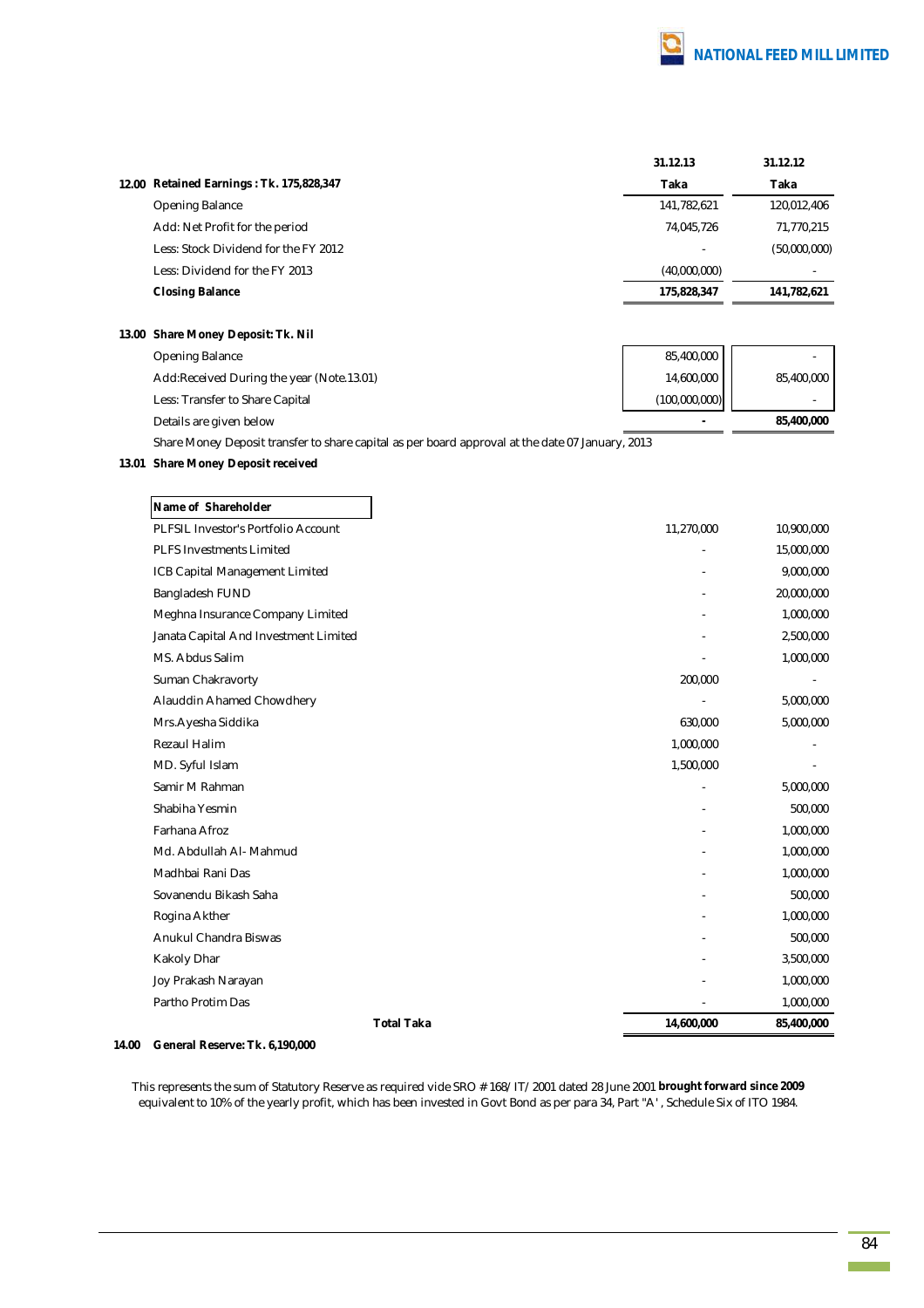

| 15.00 | Long Term Loan: Tk. 46,284,463                   | 31.12.13        | 31.12.12       |
|-------|--------------------------------------------------|-----------------|----------------|
|       | The movement of the sum is as under:             | Taka            | Taka           |
|       | <b>Opening Balance</b>                           | 113,232,785     | 133,969,198    |
|       | Add: Interest & Charge during the period         | 18,093,005      | 21,859,892     |
|       | Add: Received during the period                  | 80,020,000      |                |
|       | Less: Repayment and adjustment during the period | (132, 524, 542) | (42, 596, 305) |
|       | Less:Transfer to Current Liabilities             | (32,536,785)    | (39, 129, 132) |
|       | <b>Closing Balance</b>                           | 46,284,463      | 74,103,653     |

This represents the sum of dues payable to Commercial Banks and Lease Financing Company, the make-up of the sum is as under:

| 01. Jamuna Bank Ltd, Term Loan # 508 (Note-15.01)          |                | 50,945,064     |
|------------------------------------------------------------|----------------|----------------|
| 02. People's Leasing & Financial Services Ltd (Note-15.02) |                | 23,158,589     |
| 03. Industrial Promotion & Dev. Coy.(IPDC) -(Note:15.03)   | 4,679,100      |                |
| 04. Bank Asia, Term Loan # 881 - (Note:15.04)              | 41,605,363     |                |
| <b>Total Taka</b>                                          | 46,284,463     | 74,103,653     |
| 15.01 Jamuna Bank Ltd, Term Loan # 508                     |                |                |
| Opening Balance                                            | 82,649,064     | 99,947,146     |
| Add: Interest & Charge during the period                   | 12,348,925     | 16,604,418     |
| Less: Repayment during the period                          | (94, 997, 989) | (33,902,500)   |
| Sub-Total                                                  |                | 82,649,064     |
| Less: transfer to current liabilities (Note-19)            |                | (31, 704, 000) |
| <b>Closing Balance</b>                                     |                | 50,945,064     |
| 15.02 People's Leasing & Financial Services Ltd.           |                |                |
| Opening Balance                                            | 30,583,721     | 34,022,052     |
| Add: Interest & Charge during the period                   | 5,276,269      | 5,255,474      |
| Less: Payment during the period                            | (35,859,990)   | (8,693,805)    |
| Sub-Total                                                  |                | 30,583,721     |
| Less: transfer to current liabilities (Note-19)            |                | (7, 425, 132)  |
| <b>Closing Balance</b>                                     |                | 23,158,589     |
| 15.03 Industrial Promotion & Development Company(IPDC)     |                |                |
| Opening Balance                                            |                |                |
| Add: Received during the period                            | 9,225,000      |                |
| Less: Payment during the period                            | (1,666,563)    |                |
| Less: transfer to current liabilities (Note-19)            | (2,879,337)    |                |
| <b>Closing Balance</b>                                     | 4,679,100      |                |
| 15.04 Bank Asia, Term Loan # 881                           |                |                |
| Opening Balance                                            |                |                |
| Add: Received during the period                            | 70,795,000     |                |
| Add: Interest & Charge during the period                   | 467,811        |                |
| Less: Repayment during the period                          |                |                |
| Sub-Total                                                  | 71,262,811     |                |
| Less: transfer to current liabilities (Note-19)            | (29,657,448)   |                |
| <b>Closing Balance</b>                                     | 41,605,363     |                |
|                                                            |                |                |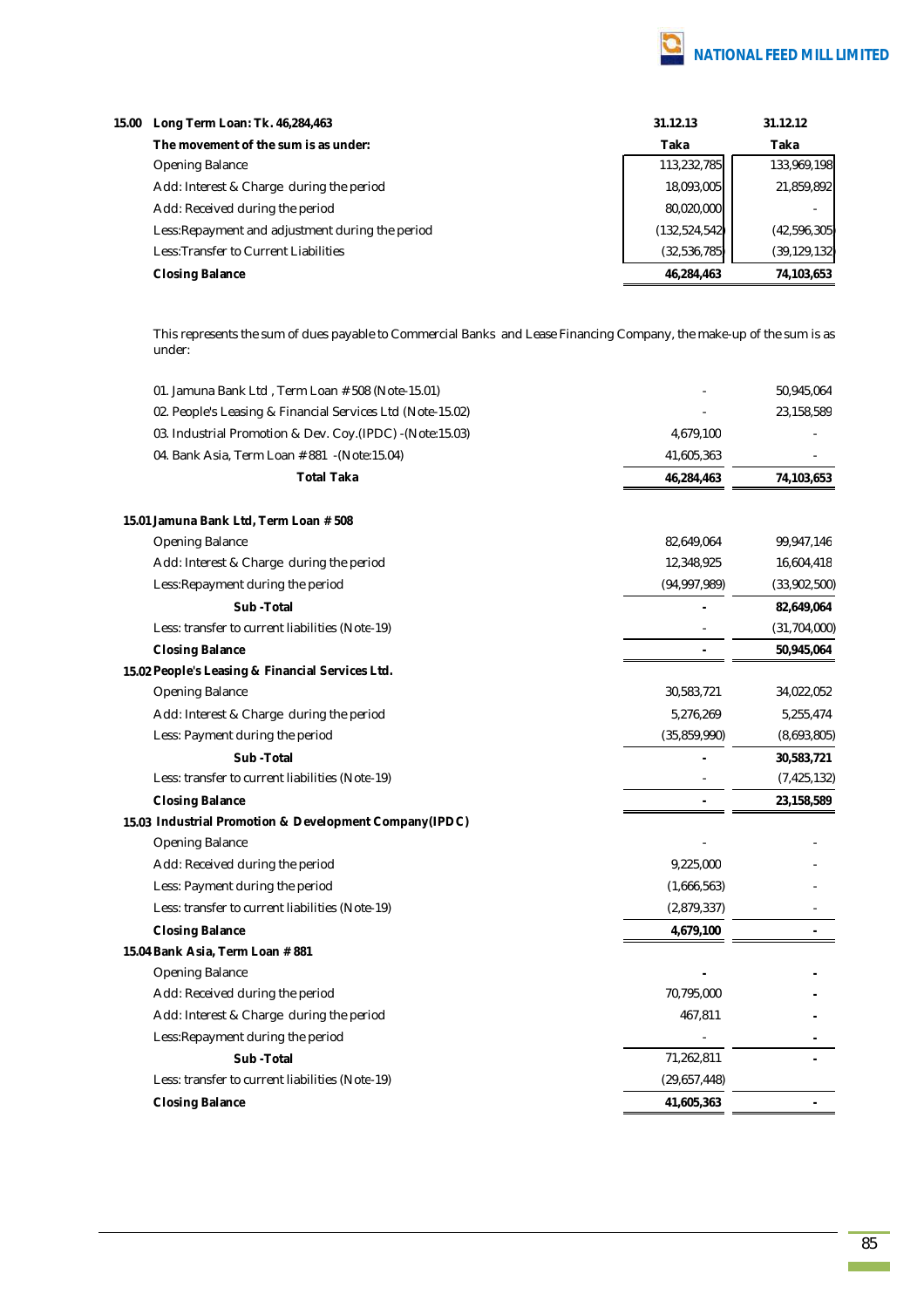| Taka                                                          | Taka                                                                                                    |
|---------------------------------------------------------------|---------------------------------------------------------------------------------------------------------|
| <b>04.40.40</b><br>. J<br>the contract of the contract of the | <b>34.49.49</b><br>.<br>the contract of the contract of the contract of the contract of the contract of |

 **16.00 Accounts Payable: Tk. 66,463,575**

This represents the dues payable against cost of raw materials and other goods procured, the break-up whereof is as under:

| Saf Trade Service                 |            | 3,618      |
|-----------------------------------|------------|------------|
| <b>Creditors for Goods Supply</b> | 62,028,991 | 69,414,419 |
| Asif International                |            | 134,873    |
| S R Instruments                   | 38,825     | 38,825     |
| Nayan Engineering Works           |            | 193,770    |
| Master Computer                   | 1,992      | 1,692      |
| Bearing Sales Corp                | 28,230     | 146,775    |
| <b>DASF Equipments</b>            | 100,000    | 100,000    |
| Dhaka Trading                     | 122,255    | 122,255    |
| Dohar Automobile                  | 8,000      | 8,000      |
| Green Soft Sys Ltd                | 27,500     | 50,000     |
| <b>HRC Technology</b>             | 205,306    | 205,306    |
| Kingsland Corporation             | 259,437    | 277,437    |
| Mozid Engineering Works           | 15,656     | 15,656     |
| Moitry Transport                  | 22,499     | 22,499     |
| <b>SR Traders</b>                 | 1,025,386  | 211,389    |
| Sifat Packaging                   | 3,000      | 25,000     |
| Rabaya Engineering                | 112,320    | 125,900    |
| Shakawat Enterprise               | 2,297,029  | 1,079,633  |
| R R Poultry Seba                  |            | 200,000    |
| Navana Interlinks Limited         | 5,000      |            |
| Power Pack Engineering Technology | 122,149    |            |
| Green Power Tansformer Company    | 40,000     |            |
| SPY Security system               |            | 14,240     |
| <b>Total Taka</b>                 | 66,463,575 | 72,391,287 |

| Aging Schedule of Accounts payable: | <b>Amount in Taka</b> |
|-------------------------------------|-----------------------|
| $0-90$ days                         | 30,911,919            |
| 91-180 days                         | 31,197,508            |
| 181-365 days                        | 4,354,148             |
| <b>Total</b>                        | 66,463,575            |

#### **17.00 Liabilities for Expenses & Other Finance: Tk.43,258,857**

This make-up of the sum is as under:

### **17.01 Liabilities for Expenses**

| Salaries & Wages<br>1,199,519<br>1,111,863<br><b>Electricity Bill</b><br>319.940<br>319.729 |  |
|---------------------------------------------------------------------------------------------|--|
|                                                                                             |  |
|                                                                                             |  |
| Gas Bill<br>102.003<br>105,628                                                              |  |
| 200.000<br>100,000<br>Audit Fee                                                             |  |
| Office Rent<br>95.000<br>85,000                                                             |  |
| Provision for Telephone Bill<br>5.594<br>3.227                                              |  |
| Provision for Utility Bill (Wasa bill)<br>1.870<br>4.532                                    |  |
| Dividend Payable<br>4.545.000<br>38,500,000                                                 |  |
| Provision Interest on LTR<br>1.908.061<br>899.316                                           |  |
| Provision for Provident Fund<br>45.300<br>۰                                                 |  |
| 7,171,633<br>Sub-Total<br>42,779,949                                                        |  |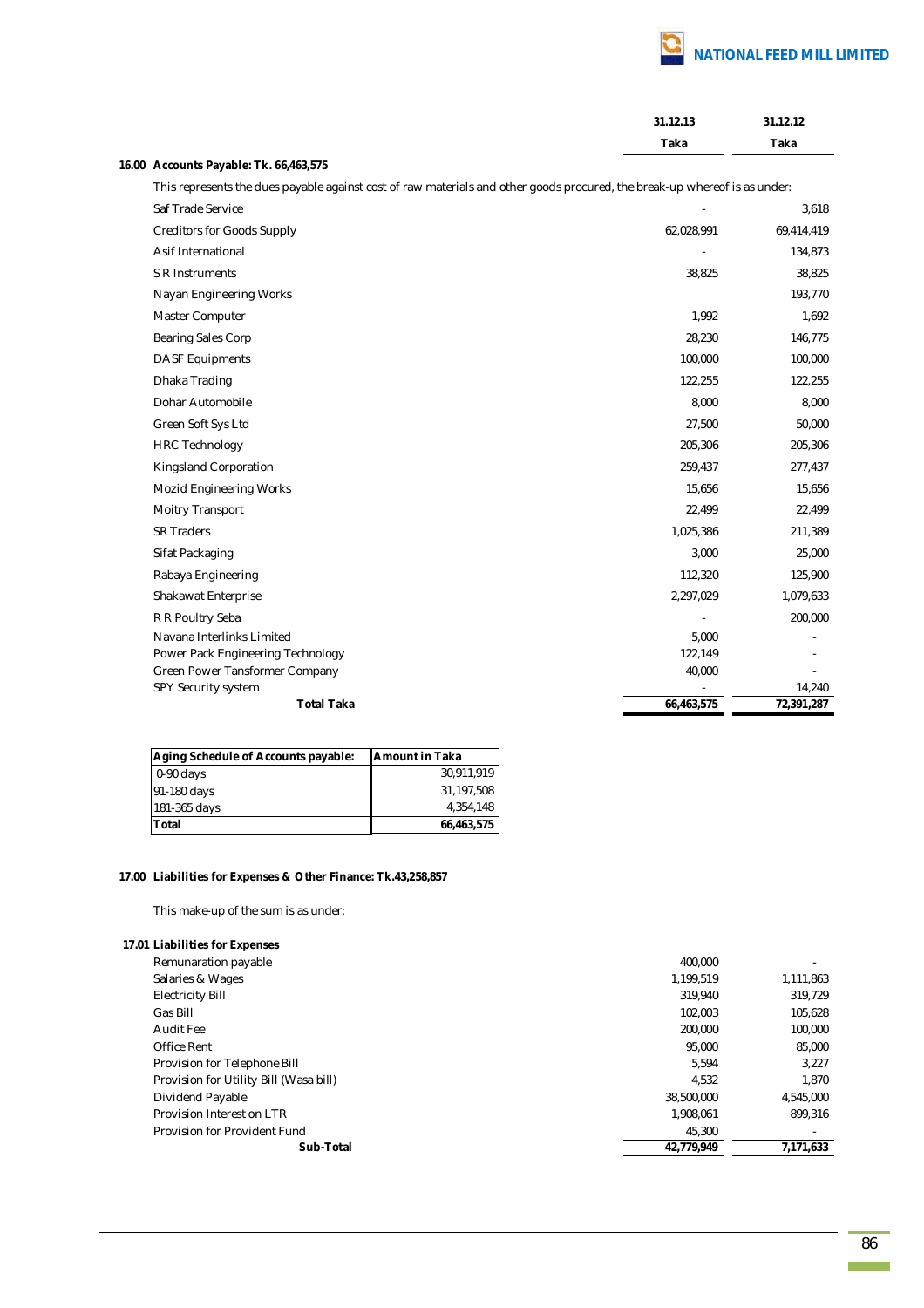|                                     | 31.12.13 | 31.12.12 |
|-------------------------------------|----------|----------|
|                                     | Taka     | Taka     |
| 17.02 Liabilities for Other Finance |          |          |

**This represents the sum deducted of the time of macking payments, the break-up whereof is as under:**

| <b>Total Taka</b> | 43,258,857               | 8,133,736 |
|-------------------|--------------------------|-----------|
| Sub-Total         | 478.908                  | 962,103   |
| VAT- Office Rent  | 99.900                   | 105,660   |
| VAT-Supplier      | 379.008                  | 5,193     |
| TDS-Office rent   | $\overline{\phantom{0}}$ | 6,250     |
| TDS-Supplier      | $\overline{\phantom{a}}$ | 845,000   |
|                   |                          |           |

#### **18.00 Workers Profit Participation Fund: Tk.3,891,146**

| Opening Balance<br>3,836,358<br>Add: Adition during the period<br>3,891,146<br>Less: Payment During the Period<br>(3,836,358)<br>3,891,146<br>19.00 Long Term Loan (Current portion): Tk.32,536,785<br>This represents the sum of dues payable within next 12 (twelve) months, the make-up whereof is as under<br>Jamuna Bank Ltd, Term Loan # 508 (Note-15.01)<br>People's Leasing & Financial Services Ltd (Note-15.01)<br>Industrial Promotion & Development Company(IPDC) (Note-15.03)<br>2,879,337<br>Bank Asia, Term Loan # 881 (Note - 15.04)<br>29,657,448<br><b>Total Taka</b><br>39,129,132<br>32,536,785<br>Short Term Loan: Tk. 351,818,541<br>The movement of the sum is as under:<br>343,566,755<br>Opening Balance<br>Add: Received during the period<br>1,039,985,445<br>Less: Repayment during the period<br>1,031,733,659<br><b>Closing Balance</b><br>351,818,541<br>The aforesaid sum is payable to:<br>01. Social Islami Bank Ltd-Note 20.01<br>66,809,719<br>02. Jamuna Bank Ltd-Note 20.02<br>38,010,473<br>03. Shahjalal Islami Bank Ltd.-Note 20.03<br>04. Al -Arafah Islami Bank Ltd.-Note-20.04<br>12,372,605<br>05. LankaBangla Finance Ltd.-Note 20.05<br>13,582,336<br>06. Bank Asia-Note 20.06<br>221,043,408<br><b>Total Taka</b><br>343,566,755<br>351,818,541<br>20.01 Social Islami Bank Ltd<br>a) LC<br>LC #1201120100081 - SIBL<br>3,000,000<br>LC #1201130101447 - SIBL<br>9,301,939<br>LC #1201130101420 - SIBL<br>4,534,750<br>LC #1201130101357 - SIBL<br>9,205,000<br>Sub-Total<br>9,301,939<br>16,739,750<br>b) MPI<br>MPI# 0313310000304 L SIBL<br>14,133,878<br>MPI # 0313310000315 - SIBL<br>17,278,800<br>MPI # 0313310000361 - SIBL<br>2,556,758<br>Sub-Total<br>2,556,758<br>31,412,678<br>c) MBE<br>MBE # 0313320002959 - SIBL<br>9,533,103<br>MBE # 0313320002961 - SIBL<br>1,598,814<br>2,694,613<br>MBE # 0313320002386 - SIBL<br>MBE # 0313320002465 - SIBL<br>2,075,539 | This represents the sum of fund equivalent to 5% of profit for the last 2 years, the movement whereof is as under: |           |  |            |                                          |
|--------------------------------------------------------------------------------------------------------------------------------------------------------------------------------------------------------------------------------------------------------------------------------------------------------------------------------------------------------------------------------------------------------------------------------------------------------------------------------------------------------------------------------------------------------------------------------------------------------------------------------------------------------------------------------------------------------------------------------------------------------------------------------------------------------------------------------------------------------------------------------------------------------------------------------------------------------------------------------------------------------------------------------------------------------------------------------------------------------------------------------------------------------------------------------------------------------------------------------------------------------------------------------------------------------------------------------------------------------------------------------------------------------------------------------------------------------------------------------------------------------------------------------------------------------------------------------------------------------------------------------------------------------------------------------------------------------------------------------------------------------------------------------------------------------------------------------------------------------------------------------------------------------------------------------|--------------------------------------------------------------------------------------------------------------------|-----------|--|------------|------------------------------------------|
| 20.00                                                                                                                                                                                                                                                                                                                                                                                                                                                                                                                                                                                                                                                                                                                                                                                                                                                                                                                                                                                                                                                                                                                                                                                                                                                                                                                                                                                                                                                                                                                                                                                                                                                                                                                                                                                                                                                                                                                          |                                                                                                                    |           |  |            |                                          |
|                                                                                                                                                                                                                                                                                                                                                                                                                                                                                                                                                                                                                                                                                                                                                                                                                                                                                                                                                                                                                                                                                                                                                                                                                                                                                                                                                                                                                                                                                                                                                                                                                                                                                                                                                                                                                                                                                                                                |                                                                                                                    |           |  |            | 3,836,358                                |
|                                                                                                                                                                                                                                                                                                                                                                                                                                                                                                                                                                                                                                                                                                                                                                                                                                                                                                                                                                                                                                                                                                                                                                                                                                                                                                                                                                                                                                                                                                                                                                                                                                                                                                                                                                                                                                                                                                                                |                                                                                                                    |           |  |            |                                          |
|                                                                                                                                                                                                                                                                                                                                                                                                                                                                                                                                                                                                                                                                                                                                                                                                                                                                                                                                                                                                                                                                                                                                                                                                                                                                                                                                                                                                                                                                                                                                                                                                                                                                                                                                                                                                                                                                                                                                |                                                                                                                    |           |  |            | 3,836,358                                |
|                                                                                                                                                                                                                                                                                                                                                                                                                                                                                                                                                                                                                                                                                                                                                                                                                                                                                                                                                                                                                                                                                                                                                                                                                                                                                                                                                                                                                                                                                                                                                                                                                                                                                                                                                                                                                                                                                                                                |                                                                                                                    |           |  |            |                                          |
|                                                                                                                                                                                                                                                                                                                                                                                                                                                                                                                                                                                                                                                                                                                                                                                                                                                                                                                                                                                                                                                                                                                                                                                                                                                                                                                                                                                                                                                                                                                                                                                                                                                                                                                                                                                                                                                                                                                                |                                                                                                                    |           |  |            |                                          |
|                                                                                                                                                                                                                                                                                                                                                                                                                                                                                                                                                                                                                                                                                                                                                                                                                                                                                                                                                                                                                                                                                                                                                                                                                                                                                                                                                                                                                                                                                                                                                                                                                                                                                                                                                                                                                                                                                                                                |                                                                                                                    |           |  |            | 31,704,000                               |
|                                                                                                                                                                                                                                                                                                                                                                                                                                                                                                                                                                                                                                                                                                                                                                                                                                                                                                                                                                                                                                                                                                                                                                                                                                                                                                                                                                                                                                                                                                                                                                                                                                                                                                                                                                                                                                                                                                                                |                                                                                                                    |           |  |            | 7,425,132                                |
|                                                                                                                                                                                                                                                                                                                                                                                                                                                                                                                                                                                                                                                                                                                                                                                                                                                                                                                                                                                                                                                                                                                                                                                                                                                                                                                                                                                                                                                                                                                                                                                                                                                                                                                                                                                                                                                                                                                                |                                                                                                                    |           |  |            |                                          |
|                                                                                                                                                                                                                                                                                                                                                                                                                                                                                                                                                                                                                                                                                                                                                                                                                                                                                                                                                                                                                                                                                                                                                                                                                                                                                                                                                                                                                                                                                                                                                                                                                                                                                                                                                                                                                                                                                                                                |                                                                                                                    |           |  |            |                                          |
|                                                                                                                                                                                                                                                                                                                                                                                                                                                                                                                                                                                                                                                                                                                                                                                                                                                                                                                                                                                                                                                                                                                                                                                                                                                                                                                                                                                                                                                                                                                                                                                                                                                                                                                                                                                                                                                                                                                                |                                                                                                                    |           |  |            |                                          |
|                                                                                                                                                                                                                                                                                                                                                                                                                                                                                                                                                                                                                                                                                                                                                                                                                                                                                                                                                                                                                                                                                                                                                                                                                                                                                                                                                                                                                                                                                                                                                                                                                                                                                                                                                                                                                                                                                                                                |                                                                                                                    |           |  |            |                                          |
|                                                                                                                                                                                                                                                                                                                                                                                                                                                                                                                                                                                                                                                                                                                                                                                                                                                                                                                                                                                                                                                                                                                                                                                                                                                                                                                                                                                                                                                                                                                                                                                                                                                                                                                                                                                                                                                                                                                                |                                                                                                                    |           |  |            |                                          |
|                                                                                                                                                                                                                                                                                                                                                                                                                                                                                                                                                                                                                                                                                                                                                                                                                                                                                                                                                                                                                                                                                                                                                                                                                                                                                                                                                                                                                                                                                                                                                                                                                                                                                                                                                                                                                                                                                                                                |                                                                                                                    |           |  |            | 320,067,119                              |
|                                                                                                                                                                                                                                                                                                                                                                                                                                                                                                                                                                                                                                                                                                                                                                                                                                                                                                                                                                                                                                                                                                                                                                                                                                                                                                                                                                                                                                                                                                                                                                                                                                                                                                                                                                                                                                                                                                                                |                                                                                                                    |           |  |            | 688,989,656                              |
|                                                                                                                                                                                                                                                                                                                                                                                                                                                                                                                                                                                                                                                                                                                                                                                                                                                                                                                                                                                                                                                                                                                                                                                                                                                                                                                                                                                                                                                                                                                                                                                                                                                                                                                                                                                                                                                                                                                                |                                                                                                                    |           |  |            | 665,490,020                              |
|                                                                                                                                                                                                                                                                                                                                                                                                                                                                                                                                                                                                                                                                                                                                                                                                                                                                                                                                                                                                                                                                                                                                                                                                                                                                                                                                                                                                                                                                                                                                                                                                                                                                                                                                                                                                                                                                                                                                |                                                                                                                    |           |  |            | 343,566,755                              |
|                                                                                                                                                                                                                                                                                                                                                                                                                                                                                                                                                                                                                                                                                                                                                                                                                                                                                                                                                                                                                                                                                                                                                                                                                                                                                                                                                                                                                                                                                                                                                                                                                                                                                                                                                                                                                                                                                                                                |                                                                                                                    |           |  |            | 120,398,167<br>155,738,059<br>67,430,529 |
|                                                                                                                                                                                                                                                                                                                                                                                                                                                                                                                                                                                                                                                                                                                                                                                                                                                                                                                                                                                                                                                                                                                                                                                                                                                                                                                                                                                                                                                                                                                                                                                                                                                                                                                                                                                                                                                                                                                                |                                                                                                                    |           |  |            |                                          |
|                                                                                                                                                                                                                                                                                                                                                                                                                                                                                                                                                                                                                                                                                                                                                                                                                                                                                                                                                                                                                                                                                                                                                                                                                                                                                                                                                                                                                                                                                                                                                                                                                                                                                                                                                                                                                                                                                                                                |                                                                                                                    |           |  |            |                                          |
|                                                                                                                                                                                                                                                                                                                                                                                                                                                                                                                                                                                                                                                                                                                                                                                                                                                                                                                                                                                                                                                                                                                                                                                                                                                                                                                                                                                                                                                                                                                                                                                                                                                                                                                                                                                                                                                                                                                                |                                                                                                                    |           |  |            |                                          |
|                                                                                                                                                                                                                                                                                                                                                                                                                                                                                                                                                                                                                                                                                                                                                                                                                                                                                                                                                                                                                                                                                                                                                                                                                                                                                                                                                                                                                                                                                                                                                                                                                                                                                                                                                                                                                                                                                                                                |                                                                                                                    |           |  |            |                                          |
|                                                                                                                                                                                                                                                                                                                                                                                                                                                                                                                                                                                                                                                                                                                                                                                                                                                                                                                                                                                                                                                                                                                                                                                                                                                                                                                                                                                                                                                                                                                                                                                                                                                                                                                                                                                                                                                                                                                                |                                                                                                                    |           |  |            |                                          |
|                                                                                                                                                                                                                                                                                                                                                                                                                                                                                                                                                                                                                                                                                                                                                                                                                                                                                                                                                                                                                                                                                                                                                                                                                                                                                                                                                                                                                                                                                                                                                                                                                                                                                                                                                                                                                                                                                                                                |                                                                                                                    |           |  |            |                                          |
|                                                                                                                                                                                                                                                                                                                                                                                                                                                                                                                                                                                                                                                                                                                                                                                                                                                                                                                                                                                                                                                                                                                                                                                                                                                                                                                                                                                                                                                                                                                                                                                                                                                                                                                                                                                                                                                                                                                                |                                                                                                                    |           |  |            |                                          |
|                                                                                                                                                                                                                                                                                                                                                                                                                                                                                                                                                                                                                                                                                                                                                                                                                                                                                                                                                                                                                                                                                                                                                                                                                                                                                                                                                                                                                                                                                                                                                                                                                                                                                                                                                                                                                                                                                                                                |                                                                                                                    |           |  |            |                                          |
|                                                                                                                                                                                                                                                                                                                                                                                                                                                                                                                                                                                                                                                                                                                                                                                                                                                                                                                                                                                                                                                                                                                                                                                                                                                                                                                                                                                                                                                                                                                                                                                                                                                                                                                                                                                                                                                                                                                                |                                                                                                                    |           |  |            |                                          |
|                                                                                                                                                                                                                                                                                                                                                                                                                                                                                                                                                                                                                                                                                                                                                                                                                                                                                                                                                                                                                                                                                                                                                                                                                                                                                                                                                                                                                                                                                                                                                                                                                                                                                                                                                                                                                                                                                                                                |                                                                                                                    |           |  |            |                                          |
|                                                                                                                                                                                                                                                                                                                                                                                                                                                                                                                                                                                                                                                                                                                                                                                                                                                                                                                                                                                                                                                                                                                                                                                                                                                                                                                                                                                                                                                                                                                                                                                                                                                                                                                                                                                                                                                                                                                                |                                                                                                                    |           |  |            |                                          |
|                                                                                                                                                                                                                                                                                                                                                                                                                                                                                                                                                                                                                                                                                                                                                                                                                                                                                                                                                                                                                                                                                                                                                                                                                                                                                                                                                                                                                                                                                                                                                                                                                                                                                                                                                                                                                                                                                                                                |                                                                                                                    |           |  |            |                                          |
|                                                                                                                                                                                                                                                                                                                                                                                                                                                                                                                                                                                                                                                                                                                                                                                                                                                                                                                                                                                                                                                                                                                                                                                                                                                                                                                                                                                                                                                                                                                                                                                                                                                                                                                                                                                                                                                                                                                                |                                                                                                                    |           |  |            |                                          |
|                                                                                                                                                                                                                                                                                                                                                                                                                                                                                                                                                                                                                                                                                                                                                                                                                                                                                                                                                                                                                                                                                                                                                                                                                                                                                                                                                                                                                                                                                                                                                                                                                                                                                                                                                                                                                                                                                                                                |                                                                                                                    |           |  |            |                                          |
|                                                                                                                                                                                                                                                                                                                                                                                                                                                                                                                                                                                                                                                                                                                                                                                                                                                                                                                                                                                                                                                                                                                                                                                                                                                                                                                                                                                                                                                                                                                                                                                                                                                                                                                                                                                                                                                                                                                                |                                                                                                                    |           |  |            |                                          |
|                                                                                                                                                                                                                                                                                                                                                                                                                                                                                                                                                                                                                                                                                                                                                                                                                                                                                                                                                                                                                                                                                                                                                                                                                                                                                                                                                                                                                                                                                                                                                                                                                                                                                                                                                                                                                                                                                                                                |                                                                                                                    |           |  |            |                                          |
|                                                                                                                                                                                                                                                                                                                                                                                                                                                                                                                                                                                                                                                                                                                                                                                                                                                                                                                                                                                                                                                                                                                                                                                                                                                                                                                                                                                                                                                                                                                                                                                                                                                                                                                                                                                                                                                                                                                                |                                                                                                                    | Sub-Total |  | 11,131,917 | 4,770,152                                |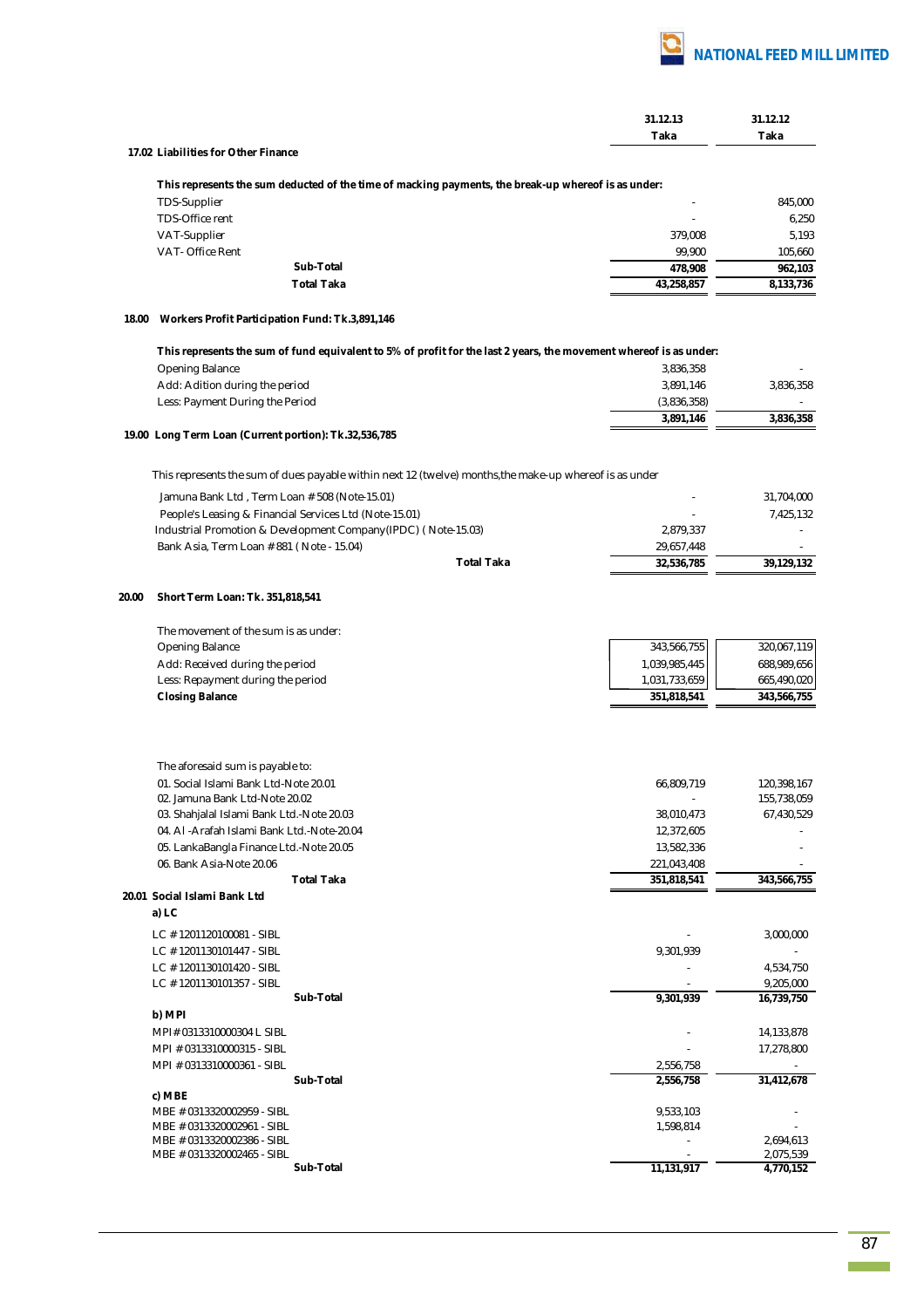

|                                                                        | 31.12.13<br>Taka        | 31.12.12<br>Taka       |
|------------------------------------------------------------------------|-------------------------|------------------------|
| d) TR SIBL                                                             |                         |                        |
| TR # 0313110001865 - SIBL<br>TR # 0313110001898 - SIBL                 | 12,215,625              |                        |
| TR # 0313110001944 - SIBL                                              | 2,354,523<br>11,542,954 |                        |
| TR # 0313110001189 - SIBL                                              |                         | 16,020,081             |
| TR # 0313110001213 - SIBL                                              |                         | 2,852,793              |
| TR # 0313110001336 - SIBL                                              |                         | 3,829,633              |
| TR # 0313110001347 - SIBL                                              |                         | 1,316,070              |
| TR # 0313110001358 - SIBL                                              |                         | 1,342,965              |
| TR # 0313110001369 - SIBL<br>TR # 0313110001382 - SIBL                 |                         | 8,263,632              |
| TR # 0313110001393 - SIBL                                              |                         | 2,440,645<br>5,365,617 |
| TR # 0313110001494 - SIBL                                              |                         | 7,305,100              |
| TR # 0313110001516 - SIBL                                              |                         | 14,112,914             |
| TR # 0313110001617 - SIBL                                              |                         | 4,626,137              |
| TR # 0313110001742 - SIBL                                              | 3,258,053               |                        |
| TR # 0313110001764 - SIBL                                              | 9,905,524               |                        |
| TR # 0313110001843 - SIBL                                              | 4,542,426               |                        |
| Sub-Total                                                              | 43,819,105              | 67,475,587             |
| Total Taka (a+b+c+d)<br>20.02 Jamuna Bank Ltd                          | 66,809,719              | 120,398,167            |
| a) CC#0387                                                             |                         | 73,130,918             |
| b) LC #120113010192 - JBL                                              |                         | 1,723,306              |
| c) Time Loan                                                           |                         |                        |
| Jamuna Bank Ltd - Time Loan # 252                                      |                         | 1,904,073              |
| Jamuna Bank Ltd - Time Loan # 270<br>Jamuna Bank Ltd - Time Loan # 289 |                         | 3,521,983              |
| Jamuna Bank Ltd - Time Loan # 387                                      |                         | 2,440,043<br>2,101,145 |
| Jamuna Bank Ltd - Time Loan # 396                                      |                         | 3,246,180              |
| Jamuna Bank Ltd - Time Loan # 403                                      |                         | 850,372                |
| Jamuna Bank Ltd - Time Loan # 412                                      |                         | 2,272,642              |
| Jamuna Bank Ltd - Time Loan # 449                                      |                         | 1,598,327              |
| Jamuna Bank Ltd - Time Loan # 458                                      |                         | 2,639,883              |
| Jamuna Bank Ltd - Time Loan # 467                                      |                         | 2,221,956              |
| Jamuna Bank Ltd - Time Loan # 476                                      |                         | 1,727,758              |
| Jamuna Bank Ltd - Time Loan # 485                                      |                         | 3,425,632              |
| Jamuna Bank Ltd - Time Loan # 494                                      |                         | 2,365,455              |
| Jamuna Bank Ltd - Time Loan # 501<br>Jamuna Bank Ltd - Time Loan # 369 |                         | 3,047,565              |
| Jamuna Bank Ltd - Time Loan # 378                                      |                         | 6,325,288<br>6,206,320 |
| JBL Time Loan #538                                                     |                         | 1,352,910              |
| JBL Time Loan # 547                                                    |                         | 1,369,193              |
| Sub-Total                                                              |                         | 48,616,725             |
| d) LTR - JBL                                                           |                         |                        |
| LTR # 0124018717 - JBL                                                 |                         | 4,345,500              |
| LTR # 0124018726 - JBL                                                 |                         | 4,322,408              |
| LTR # 0124018879 - JBL<br>LTR # 0124019029 - JBL                       |                         | 3,709,051<br>3,782,809 |
| $LTR # 0124019038 - JBL$                                               |                         | 3,782,809              |
| $LTR # 0124019172 - JBL$                                               |                         | 3,860,367              |
| $LTR # 0124020106 - JBL$                                               |                         | 6,760,839              |
| $LTR # 0124194572 - JBL$                                               |                         | 1,703,327              |
| Sub-Total                                                              |                         | 32,267,110             |
| Total Taka (a+b+c+d)                                                   |                         | 155,738,059            |
| 20.03 Shahjalal Islami Bank Ltd.                                       |                         |                        |
| a) LC # 297412990009 - SJIBL                                           |                         | 2,450,000              |
| b) BM                                                                  |                         |                        |
| TR # 3310000684 - SJIBL                                                | 9,476,222               | 8,024,000              |
| TR # 3310000685 - SJIBL                                                | 9,476,222               | 8,024,000              |
| TR #3310000686 - SJIBL                                                 | 4,619,658               | 3,911,700              |
| Sub-Total                                                              | 23,572,102              | 19,959,700             |
| c) LTR # 3230000082 F Sjibl                                            |                         | 25,232,829             |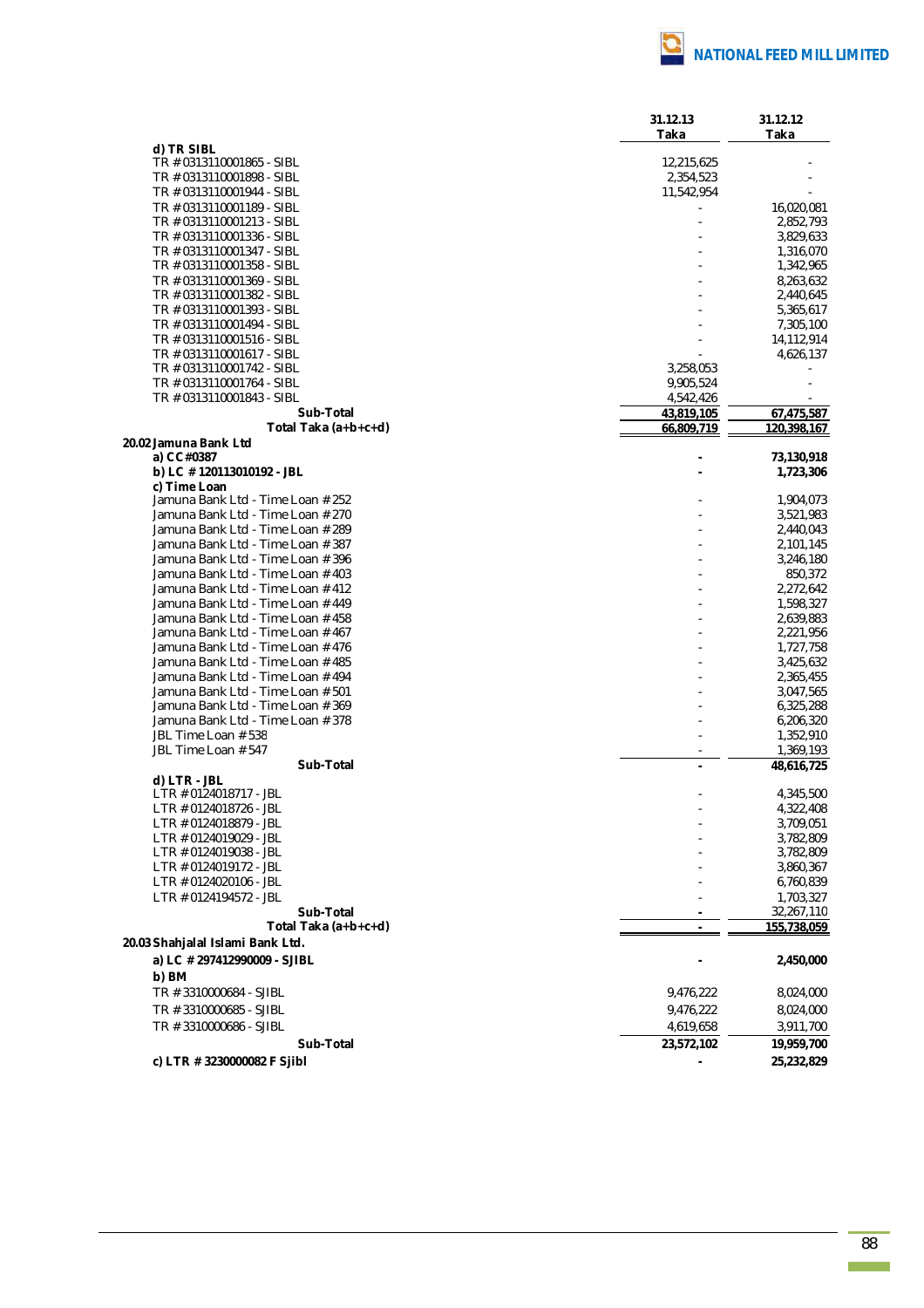

|                                              | 31.12.13   | 31.12.12   |  |
|----------------------------------------------|------------|------------|--|
|                                              | Taka       | Taka       |  |
| d) TR - SJIBL                                |            |            |  |
| LTR # 3230000145 L Sjibl                     |            | 2,846,200  |  |
| LTR # 3230000146 L Sjibl                     |            | 2,258,000  |  |
| LTR # 3230000147 L Sjibl                     |            | 1,175,021  |  |
| LTR # 3230000148 L Sjibl                     | 6,686,152  | 5,741,715  |  |
| LTR # 3230000152 L Sjibl                     | 1,964,809  | 1,674,400  |  |
| TR #3230000154 - SJIBL                       |            | 2,471,811  |  |
| TR # 3230000156 - SJIBL                      | 2,903,713  | 2,458,016  |  |
| TR #3230000161 - SJIBL                       | 2,883,697  |            |  |
| TR # 3230000423 - SJIBL                      |            | 1,162,837  |  |
| Sub-Total                                    | 14,438,371 | 19,788,000 |  |
| Total Taka (a+b+c+d)                         | 38,010,473 | 67,430,529 |  |
| 20.04 Al -Arafah Islami Bank Ltd             |            |            |  |
| OD # 054941000825 AI-Arafah Islami Bank Ltd. | 1,206,535  |            |  |
| OD # 054941000836 AI-Arafah Islami Bank Ltd. | 5,432,535  |            |  |
|                                              | E 700 FOF  |            |  |

| OD # 054941000847 AI Arafah Islami Bank Ltd. | 5,733,535   | - |
|----------------------------------------------|-------------|---|
| <b>Total Taka</b>                            | 12,372,605  | ۰ |
| 20.05 LankaBangla Finance Ltd.               | 13,582,336  | ۰ |
| 20.06 Bank Asia                              |             |   |
| Over Daft $#$ 995                            | 80,128,646  |   |
| Demand Loan # 082                            | 140.914.762 |   |
|                                              | 221,043,408 |   |
|                                              |             |   |

# **21.00 Provision for Income Tax: Tk. 17,290,993**

This represents the provision for tax both current & deferred nature , the make-up whereof is as under:

| a) Currrent Tax                                   |            |            |
|---------------------------------------------------|------------|------------|
| Opening Balance                                   | 9,489,707  | 5,633,026  |
| Add: Addition during the period                   | 3,537,806  | 3,856,681  |
|                                                   | 13,027,513 | 9,489,707  |
| Less: Adjusted / Paid during the period           |            |            |
| <b>Total Taka</b>                                 | 13,027,513 | 9,489,707  |
| b) Deferred Tax                                   |            |            |
| Opening Balance                                   | 4,024,084  | 2,923,824  |
| Add: Addition during the period                   | 239,396    | 1,100,260  |
|                                                   | 4,263,480  | 4,024,084  |
| Less: Adjusted / Paid during the period           |            |            |
| <b>Total Taka</b>                                 | 4,263,480  | 4,024,084  |
| Grand Total Taka (a+b)                            | 17,290,993 | 13,513,791 |
| The details of the sum are stated in Annexure "C" |            |            |

Assessment of Tax has been finalized upto Accounting Year-31.12.2010 and the assessments for the Accounting Year-31.12.2011 and 31.12.12 are under process.

### **22.00 Turnover: Tk. 1,530,273,880**

The make-up of the sum is as follows:

| Total Taka    | 1,530,273,880 | 1,490,021,503 |
|---------------|---------------|---------------|
| Floating Feed | 74.749.597    | 98,609,376    |
| Cattle Feed   | 15,375,224    | 27,062,366    |
| Fish Feed     | 140,725,883   | 224,150,808   |
| Layer Feed    | 598,768,136   | 531,634,230   |
| Broiler Feed  | 700.655.040   | 608,564,723   |
|               |               |               |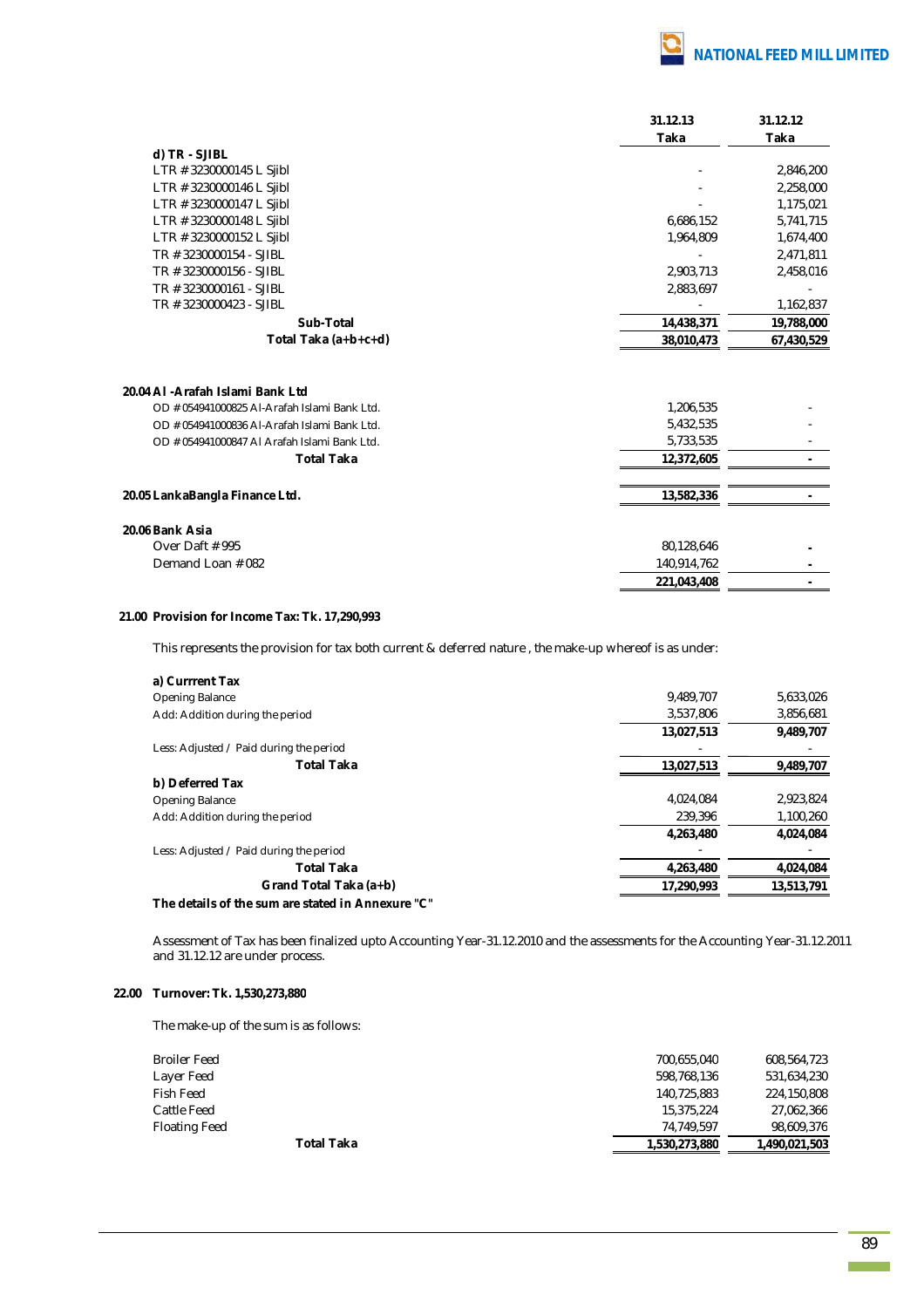

|       |                                             |              | 31.12.13<br>Taka | 31.12.12<br>Taka |
|-------|---------------------------------------------|--------------|------------------|------------------|
| 23.00 | Cost of Goods Sold: Tk. 1,340,787,554       |              |                  |                  |
|       |                                             |              |                  |                  |
|       | The break-up of the sum is as follows:      |              |                  |                  |
|       | Material Consumed                           | 23.01        | 1,245,753,009    | 1,211,883,627    |
|       | Manufacturing Overhead                      | 23.02        | 96,611,679       | 97,050,901       |
|       | Manufacturing costs for the period          |              | 1,342,364,688    | 1,308,934,528    |
|       | <b>Cost of Goods Manufactured</b>           |              | 1,342,364,688    | 1,308,934,528    |
|       | <b>Add:</b> Opening Stock of Finished Goods |              | 1,587,454        | 1,003,167        |
|       | Less: Closing Stock of Finished Goods       |              | 3,164,588        | 1,587,454        |
|       | <b>Cost of Goods Sold</b>                   |              | 1,340,787,554    | 1,308,350,241    |
| 23.01 | Material Consumed:                          |              |                  |                  |
|       | Opening Stock of Raw Materials              |              | 433,123,676      | 212,941,173      |
|       | Add: Purchase during the year               |              | 1,235,434,684    | 1,432,066,130    |
|       | Less: Closing Stock of Raw Materials        |              | 422,805,351      | 433,123,676      |
|       | <b>Material Consumed</b>                    |              | 1,245,753,009    | 1,211,883,627    |
| 23.02 | Manufacturing Overhead:                     |              |                  |                  |
|       | Direct Labour (Note-23.02.01)               |              | 7,873,397        | 7,971,888        |
|       | Factory Overhead (Note-23.02.02)            |              | 88,738,282       | 89,079,013       |
|       |                                             | Total        | 96,611,679       | 97,050,901       |
|       | 23.02.01 Direct Labour                      |              |                  |                  |
|       | Wages and Bonus                             |              | 7,873,397        | 7,971,888        |
|       |                                             | <b>Total</b> | 7,873,397        | 7,971,888        |
|       |                                             |              |                  |                  |
|       | 23.02.02 Factory Overhead                   |              |                  |                  |
|       | Salaries & Festival Bonus                   |              | 7,906,676        | 7,941,055        |
|       | Managing Director's Remuneration            |              | 2,600,000        | 3,100,000        |
|       | Production charge                           |              | 16,444,200       | 17,100,650       |
|       | <b>Tiffin Bill</b>                          |              | 108,258          | 144,207          |
|       | <b>Staff Welfare</b>                        |              |                  | 112,560          |
|       | Entertainment                               |              | 249,043          | 165,655          |
|       | <b>Medical Expenses</b>                     |              | 16,815           | 7,760            |
|       | Godown Rent                                 |              | 125,840          | 354,640          |
|       | <b>Factory Office Expenses</b>              |              | 442,593          | 21,506           |
|       | Electricity Bill - Factory                  |              | 3,543,553        | 2,956,780        |
|       | Gas Bill - Factory                          |              | 1,349,290        | 1,416,463        |
|       | Fuel for Pick Up                            |              | 389,478          | 247,015          |
|       | Fuel for Stand By Generator                 |              | 7,178,054        | 7,168,748        |
|       | Mobile Phone Bill - Factory                 |              | 45,200           | 66,300           |
|       | Repair & Maintenance - Plant                |              | 1,125,930        | 953,652          |
|       | Consumable Stores Consumption               |              | 4,829,134        | 4,693,205        |
|       | Repair & Maintenance - Building             |              | 1,543,442        | 146,603          |
|       | Packing Materials                           |              | 22,827,979       | 24,115,064       |
|       | Lab Test Fees                               |              | 131,700          | 139,900          |
|       | Insurance                                   |              | 1,558,018        | 908,989          |
|       | Repair & Maintenance - Vehicles Factory     |              | 401,028          | 835,769          |
|       | Repair & Maintenance - Others               |              | 352,558          | 925,037          |
|       | Miscellaneous Expenses                      |              | 322,485          | 372,265          |
|       | Depreciation [Note-4]                       |              | 15,247,008       | 15,185,190       |
|       | Sub-Total                                   |              | 88,738,282       | 89,079,013       |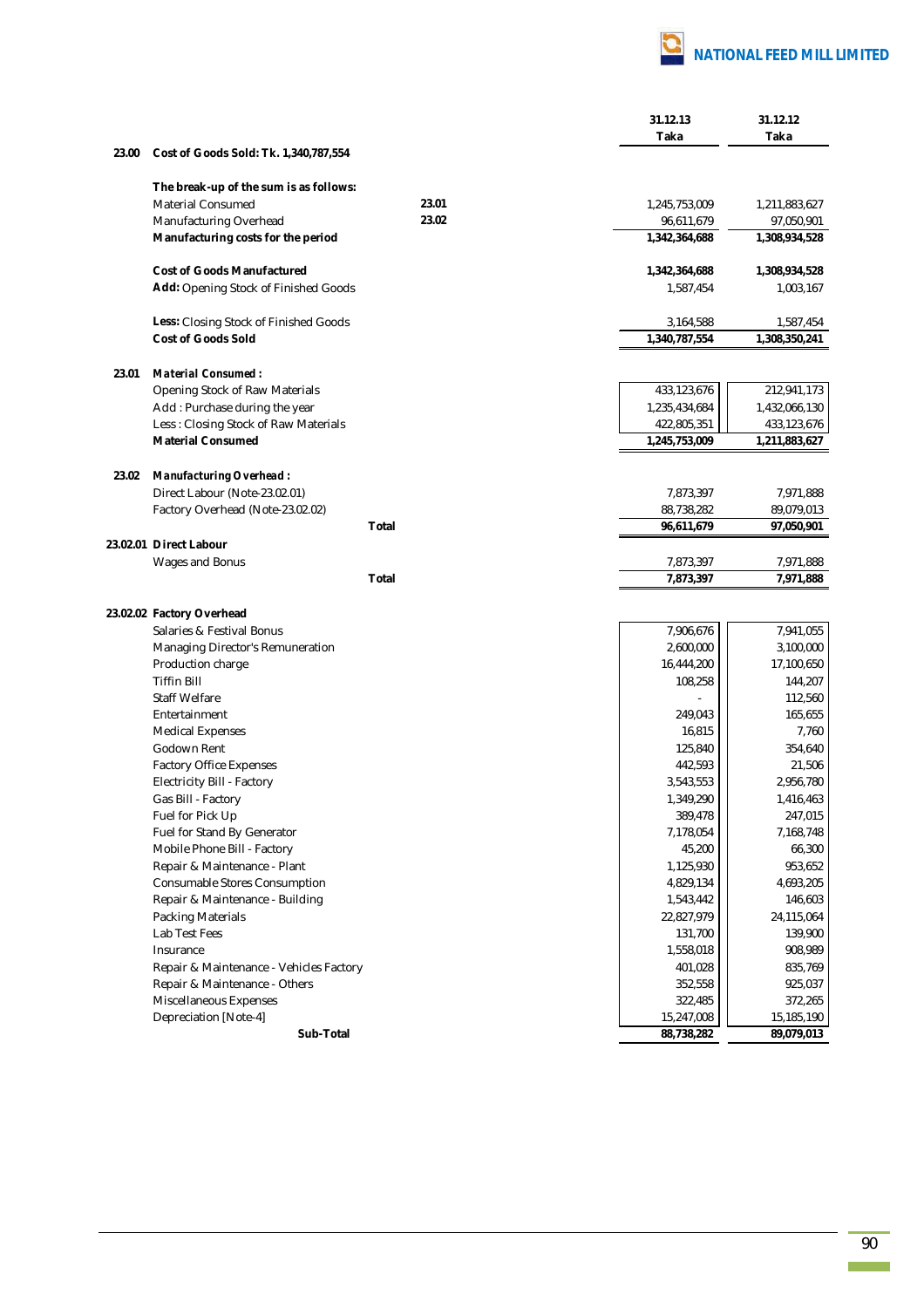

|                                                                                               |       | 31.12.13<br>Taka        | 31.12.12<br>Taka   |
|-----------------------------------------------------------------------------------------------|-------|-------------------------|--------------------|
| 24.00 Administrative & General Expenses: Tk. 29,949,674                                       |       |                         |                    |
| The make-up of the sum is as follows:                                                         |       |                         |                    |
| Directors' Remuneration                                                                       |       | 2,600,000               | 2,945,000          |
| Salaries & Festival Bonus                                                                     |       | 8,725,269               | 6,691,765          |
| Rent(Includung VAT)                                                                           |       | 1,209,900               | 1,285,910          |
| Electricity bill                                                                              |       | 392,932                 | 210,596            |
| Telephone & Fax                                                                               |       | 31,762                  | 32,529             |
| Mobile Phone Bill                                                                             |       | 273,820                 | 431,862            |
| <b>Internet Bill</b>                                                                          |       | 296,000                 | 326,000            |
| Photocopy & Stationery                                                                        |       | 435,253                 | 720,614            |
| <b>Office Expenses</b>                                                                        |       | 881,975                 | 840,875            |
| Newspaper & Periodicals                                                                       |       | 9,735                   | 3,998              |
| Local Conveyance                                                                              |       | 499,573                 | 598,949            |
| <b>Travelling Expenses</b>                                                                    |       | 307,000                 | 236,396            |
| Fuel & Lubricants                                                                             |       | 165,605                 | 186,423            |
| Repair & Maintenance - Motor Vehicles H.O.                                                    |       | 711,786                 | 744,263            |
| Repair & Maintenance - Factory & H.O                                                          |       | 1,352,700               | 1,478,950          |
| Uniform & Liveries                                                                            |       | 16,702                  | 10,599             |
| <b>Issue Manager Commission</b>                                                               |       | 2,180,000               | 830,000            |
| Insurance - vehicles H.O                                                                      |       |                         | 51,955             |
| Renewal & Registration                                                                        |       | 1,182,220               | 503,881            |
| Miscellaneous Expenses                                                                        |       | 2,700,592               | 1,240,843          |
| Entertainment                                                                                 |       | 856,998                 | 321,024            |
| <b>Audit Fees</b>                                                                             |       | 200,000                 | 100,000            |
| Legal & Professional Fees                                                                     |       | 1,040,150               | 1,246,583          |
| Provident Fund                                                                                |       | 67,950                  |                    |
| Depreciation [Note -4]                                                                        |       | 3,811,752               | 3,796,297          |
| <b>Total Taka</b>                                                                             |       | 29,949,674              | 24,835,312         |
| 25.00 Selling & Distribution Expenses: Tk. 8,447,824<br>The make-up of the sum is as follows: |       |                         |                    |
| Salaries, Allowances & Festival Bonus                                                         |       | 2,848,493               | 2,238,202          |
| <b>Overseas Travelling</b>                                                                    |       | 1,526,500               | 737,500            |
| Carrying & Handling Charge (Outward)                                                          |       | 2,905,726               | 39,816             |
| <b>Business Promotion Expenses</b>                                                            |       | 1,071,872               | 2,164,652          |
| Mobile Phone Bill - Mktg. Executive                                                           |       | 35,045                  | 84,700             |
| <b>Advertisement Expenses</b>                                                                 |       | 60,188                  | 133,530            |
| <b>Total Taka</b>                                                                             |       | 8,447,824               | 5,398,400          |
| 26.00 Financial Charges: Tk. 70,729,909<br>The make-up of the sum is as follows:              |       |                         |                    |
| Bank Charges & Commission                                                                     |       | 794,750                 | 464,033            |
| Interest on Term Loan                                                                         |       | 12,795,931              | 16,593,958         |
| Interest on Lease Finance - PLFS                                                              |       | 5,276,269               | 5,255,474          |
| Other Interest - PAD, LTR etc.                                                                |       |                         |                    |
|                                                                                               |       | 35,697,765              | 36,508,653         |
| Interest on CC Hypo<br>Interest on Overdaft                                                   |       | 12,401,049<br>2,416,442 | 12,604,836         |
| Interest on Lease finance - IPDC                                                              |       | 964,605                 |                    |
|                                                                                               |       |                         |                    |
| Interest on Demand Loan<br><b>Total Taka</b>                                                  |       | 383,098<br>70,729,909   | 71,426,954         |
|                                                                                               |       |                         |                    |
| 27.00 Other Income: Tk.1,355,155                                                              |       |                         |                    |
| The make-up of the sum is as follows:                                                         |       |                         |                    |
| Interest Income (STD)                                                                         |       | 2,587                   | 13,169             |
|                                                                                               |       | 502,568                 |                    |
| Interest Income (FDR)                                                                         |       |                         |                    |
| Interest Income (Govt. Bond)                                                                  | Total | 850,000<br>1,355,155    | 539,750<br>552,919 |

Workers Profit Participation Fund 3,891,146 3,891,146 3,836,358 3,836,358  **3,891,146 3,836,358** Bangladesh Labour Law, 2006.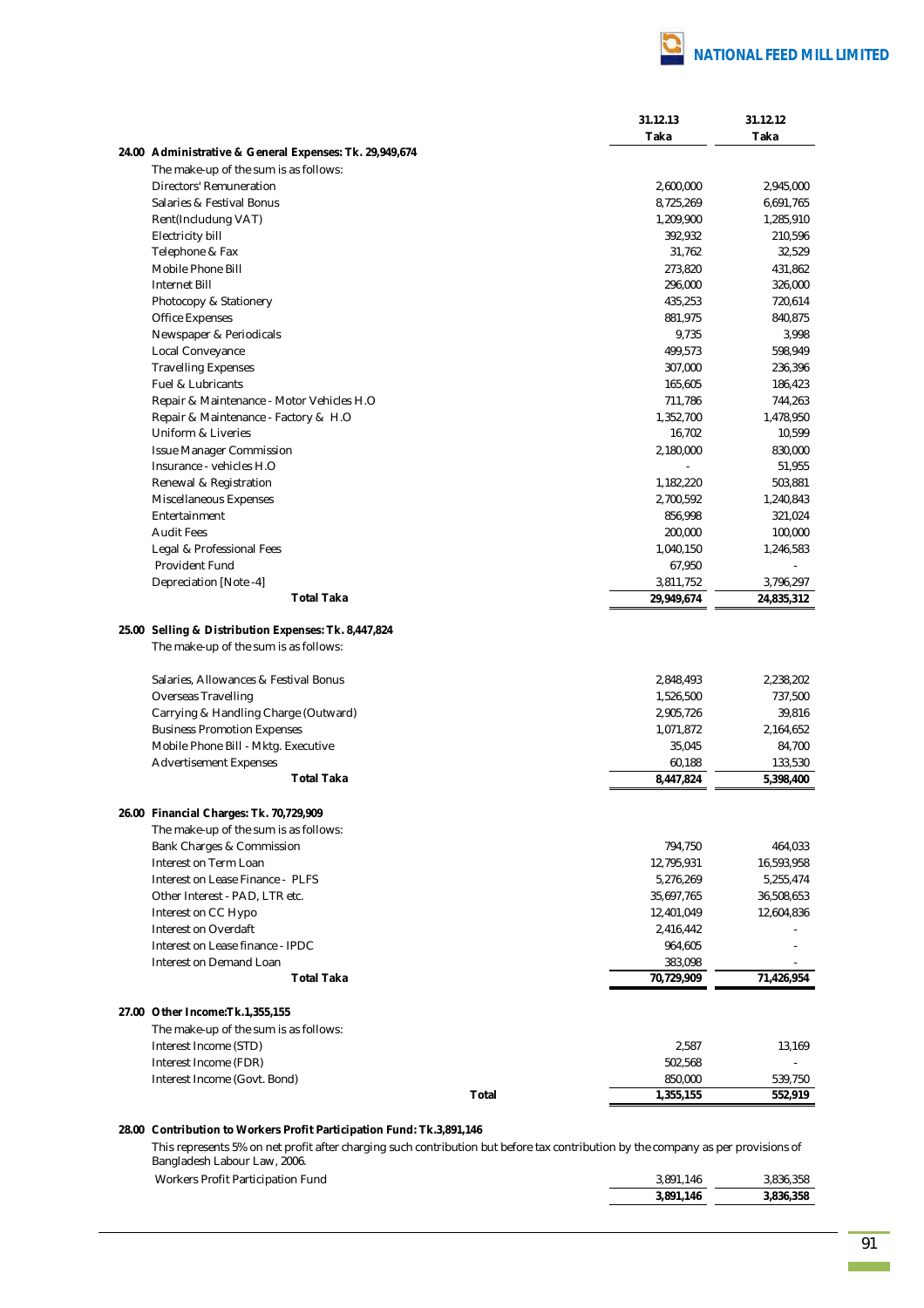

|          |                                                                         |            | 31.12.13<br>Taka               | 31.12.12<br>Taka                    |
|----------|-------------------------------------------------------------------------|------------|--------------------------------|-------------------------------------|
|          | 29.00 Earnings Per Share (EPS)                                          |            |                                |                                     |
|          | EPS on the basis of Weighted Average No. of Share                       |            | 1.86                           | 2.79                                |
|          | Net profit after tax                                                    |            | 74,045,726                     | 71,770,215                          |
|          | Weighted Average No. Of Share (29.01.01)                                |            | 39,835,616                     | 25,739,726                          |
|          | Weighted Average number of Ordinary Shares calculation as per BAS - 33  |            |                                |                                     |
| 29.01.01 | Calculation of weighted average number of ordinary shares (2013 & 2012) |            |                                |                                     |
|          | Date                                                                    |            | No.of Shares Faction of Period | <b>Weighted average</b><br>of share |
|          | Balance as on 1st January - 2013                                        | 30,000,000 | 365                            | 30,000,000                          |
|          | Share allotted in cash - 07.01.2013                                     | 10,000,000 | 359                            | 9,835,616                           |
|          | Weighted average number of ordinary shares (2013)                       |            |                                | 39,835,616                          |
|          | Balance as on 1st January - 2012                                        | 25,000,000 | 365                            | 25,000,000                          |
|          | Bonus shares - 08.11.2012                                               | 5,000,000  | 54                             | 739,726                             |
|          | Weighted average number of ordinary shares (2012)                       |            |                                | 25,739,726                          |
|          | 29.02 Earning Per Share (EPS) (Fully Diluted EPS):                      |            |                                |                                     |
|          | Net profit after tax                                                    |            | 74,045,726                     | 71,770,215                          |
|          | Fully diluted basis number of ordinary Shares                           |            | 40,000,000                     | 30,000,000                          |
|          | Fully Diluted Earning Per Share                                         |            | 1.85                           | 2.39                                |
|          | <b>Restated Earning Per Share</b>                                       |            |                                | 1.79                                |

| Particulars                | 31.12.13   | 31.12.12   |
|----------------------------|------------|------------|
| Installed Capacity (in MT) | 86,400.00  | 86,400.00  |
| Actual Production (in MT)  | 44.152.915 | 47.486.870 |
|                            | 51.10%     | 54.96%     |

### **31.00 Employee Position for National Feed Mill Limited ( as at 31st December, 2013)**

Disclosure as per requirment of Schedule XI, part II of Company Act 1994

| <b>Salary Range</b> | Officer & Staff |                    | Worker | Total No. of    |
|---------------------|-----------------|--------------------|--------|-----------------|
|                     | Factory         | <b>Head Office</b> |        | <b>Employee</b> |
| Below < 3000        | Nill            | Nill               | Nill   | Nill            |
| Above> 3000         | 50              | 29                 | 106    | 185             |
| <b>Total</b>        | 50              | 29                 | 106    | 185             |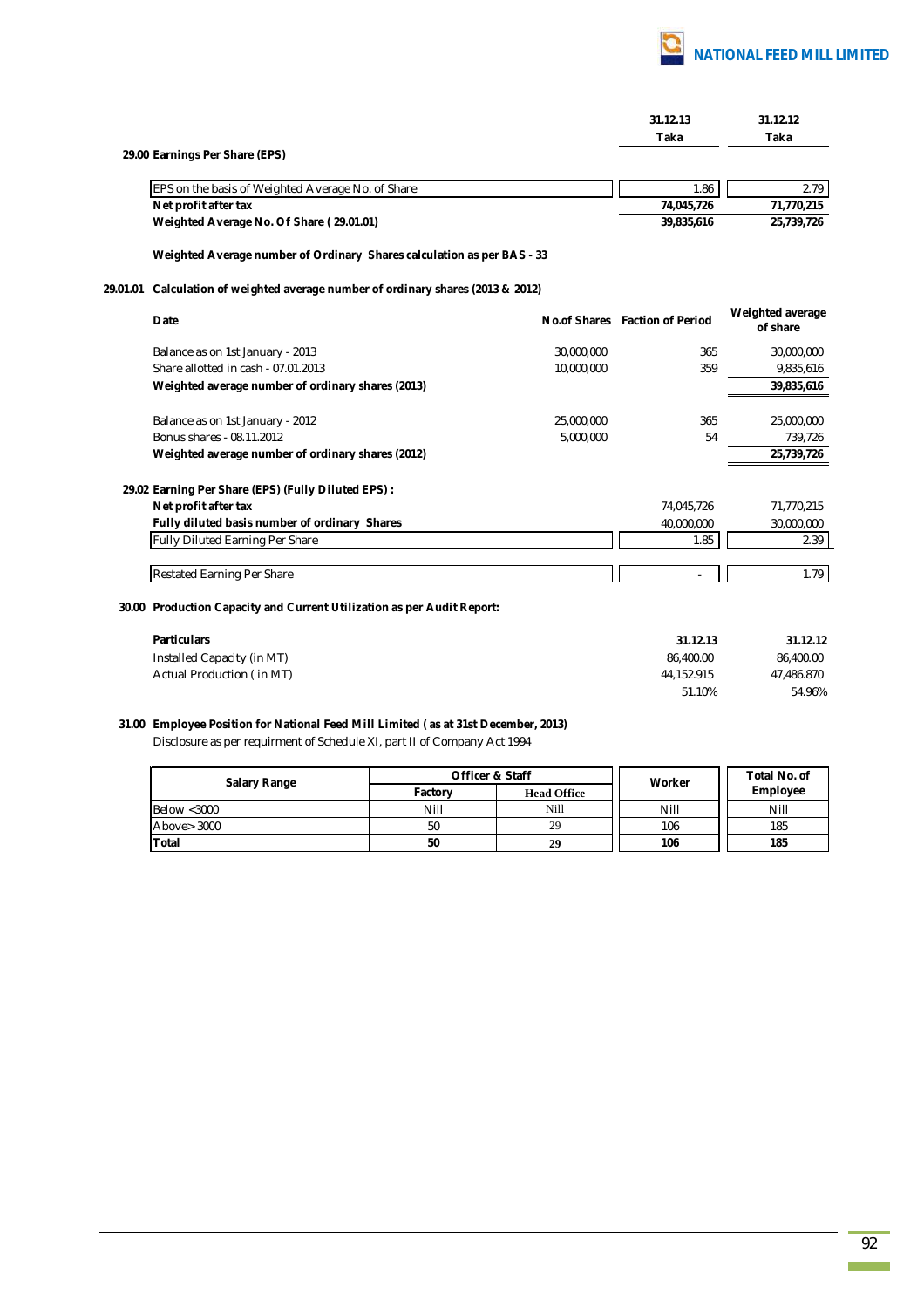**Annexure "A"**

### **National Feed Mill Ltd**

#### **Schedule of Fixed Assets as on 31 December 2013**

|                 | Refer to Note-4.00                  |               |                        |               |       |                          |              |               |             |
|-----------------|-------------------------------------|---------------|------------------------|---------------|-------|--------------------------|--------------|---------------|-------------|
|                 |                                     |               | Cost                   |               | Rate  |                          | Depreciation |               | W. Down     |
| SI.<br>No.      | <b>Particulars</b>                  | Balance as on | <b>Addition during</b> | Balance as on | of    | Opening                  | Charge for   | Balance as on | Value       |
|                 |                                     | 01.01.2013    | the year               | 31.12.2013    | Depr. | 01.01.2013               | the year     | 31.12.2013    | 31.12.2013  |
|                 |                                     |               |                        |               |       |                          |              |               |             |
|                 | Freehold Land & Cost of Development | 135,453,300   |                        | 135,453,300   | 0%    | $\overline{\phantom{a}}$ | ٠            | ×.            | 135,453,300 |
| $\overline{a}$  | Building & Other Construction       | 106,501,341   | 1,784,186              | 108,285,527   | 5%    | 18,323,747               | 4,498,089    | 22,821,836    | 85,463,691  |
| 3               | Plant & Machinery                   | 132,602,070   |                        | 132,602,070   | 10%   | 51,057,073               | 8,154,500    | 59,211,573    | 73,390,497  |
| $\overline{4}$  | Stand-By Diesel Generator           | 7,680,324     |                        | 7,680,324     | 15%   | 3,560,114                | 618,032      | 4,178,146     | 3,502,179   |
| 5               | Transport & Vehicles                | 17,373,249    | 12.497.456             | 29,870,705    | 15%   | 6,301,783                | 3,535,338    | 9,837,121     | 20,033,584  |
| 6               | Electrical & Other Installation     | 7,546,500     | 430.000                | 7,976,500     | 15%   | 3,453,147                | 678,503      | 4,131,650     | 3,844,850   |
| $\overline{7}$  | Furniture & Fixture                 | 1,383,265     | 94,250                 | 1,477,515     | 10%   | 622,824                  | 85,469       | 708,293       | 769,222     |
| 8               | Office Equipment                    | 2,435,746     | 223,950                | 2,659,696     | 15%   | 832,531                  | 274,075      | 1,106,606     | 1,553,090   |
| 9               | Tools & Equipment                   | 16,040,759    | 35,000                 | 16,075,759    | 20%   | 10,014,264               | 1,212,299    | 11,226,563    | 4,849,196   |
| 10 <sup>°</sup> | Telephone & Others                  | 65,000        |                        | 65,000        | 10%   | 40,447                   | 2,455        | 42,902        | 22,098      |
|                 | <b>Total Taka 31.12.2013</b>        | 427,081,554   | 15,064,842             | 442,146,396   |       | 94,205,930               | 19,058,760   | 113,264,690   | 328,881,707 |
|                 |                                     |               |                        |               |       |                          |              |               |             |
|                 | <b>Total Taka 31.12.2012</b>        | 395,271,985   | 31,809,569             | 427,081,554   |       | 75,224,443               | 18,981,487   | 94,205,930    | 332,875,625 |
|                 |                                     |               |                        |               |       |                          |              |               |             |
|                 | <b>Total Taka 31.12.2011</b>        | 330.177.474   | 65.094.511             | 395,271,985   |       | 56.695.123               | 18.529.320   | 75.224.443    | 320.047.542 |

|                                        | 2013       | 2012       | 2011       |
|----------------------------------------|------------|------------|------------|
|                                        | Taka       | Taka       | Taka       |
| Cost of Goods Sold 80% (Note-23.02.02) | 15,247,008 | 15.185.190 | 14,823,456 |
| Administrative Overhead 20% (Note-24)  | 3.811.752  | 3.796.297  | 3,705,864  |
| <b>Total Taka</b>                      | 19,058,760 | 18,981,487 | 18,529,320 |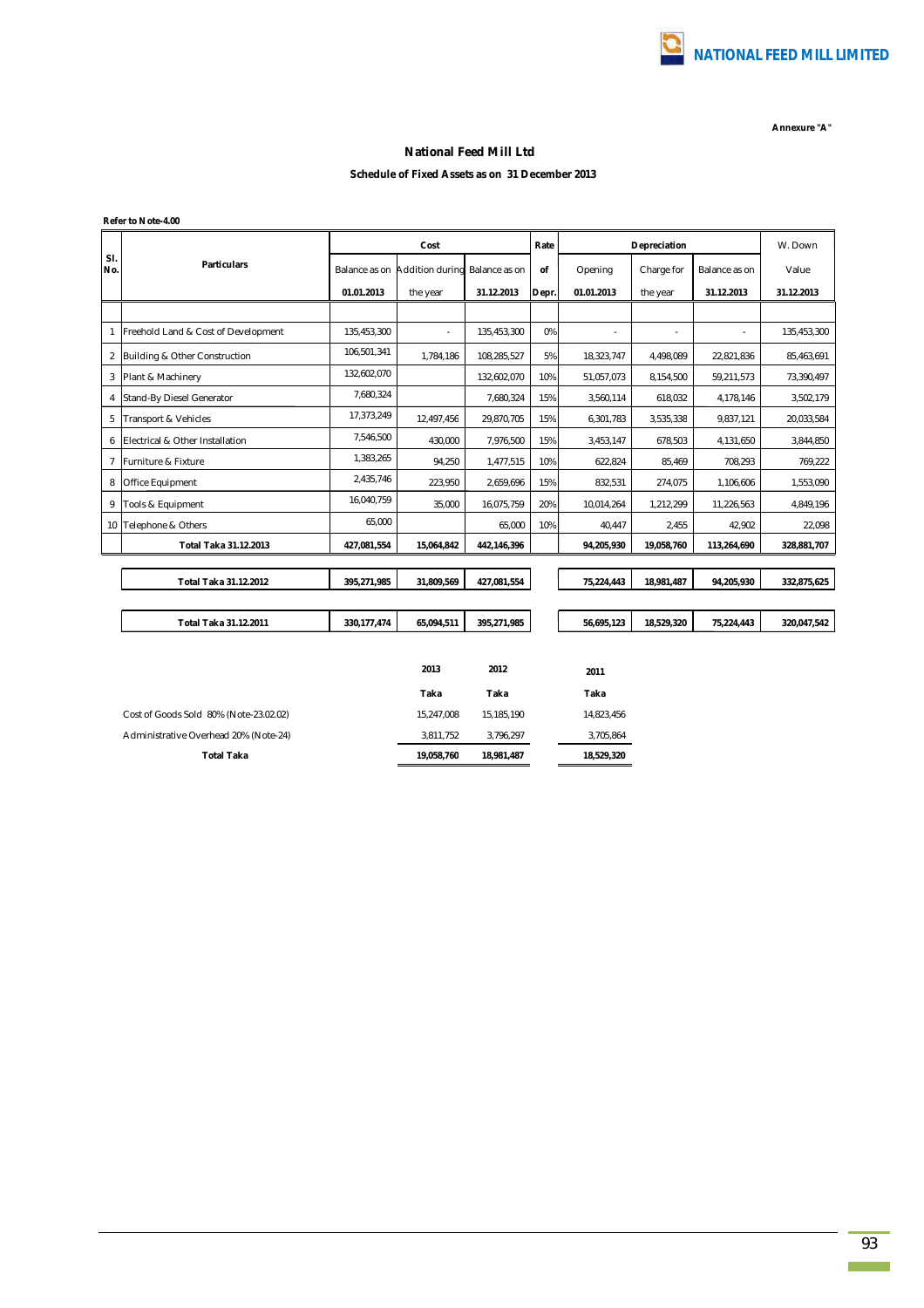#### **Note:07.01**

**Annexure "B" Related party transactions** During the year, the Company carried out a number of transaction with related parties in the normal course of business. The names of these related parties and **nature of these transaction have been set out below in accordance with the provisions of BAS 24 : Related party disclosure.**

|     |                                            |                               |                                                            |                        |             | <b>Regular Transaction</b> |                |
|-----|--------------------------------------------|-------------------------------|------------------------------------------------------------|------------------------|-------------|----------------------------|----------------|
| SI. | Name of Party                              | <b>Nature of relationship</b> | Nature of transaction                                      | <b>Opening Balance</b> | Addition    | <b>Adjustment</b>          | ClosingBalance |
|     | 1.00 National Petrolium Ltd.               | Common directorship           | <b>Current Account</b>                                     | 257,150                | 80.000      |                            | 337.150        |
|     | 2.00 Karnopur Agro Industries Ltd.         | Common directorship           | Advance against Raw<br>Materials purchase &<br>Feed making | 27.597.514             | 142.954.412 | 163.875.614                | 6,676,312      |
|     | 3.00 National Electrode & Electronics Ltd. | Common directorship           | Service provider                                           | 17.064.970             | 21.082.687  | 4.997.569                  | 33,150,088     |
|     | 4.00 National Hatchery Ltd.                | Common directorship           | Advance against Raw<br>Materials & Feed sale               | 52,658,109             | 228.962.715 | 200.675.044                | 80,945,780     |
|     | 5.00 Karnopur Hatchery Ltd.                | Common directorship           | Advance against Raw<br>materials Purchase                  | 13.992.441             | 12.085      | 13.367.465                 | 637.061        |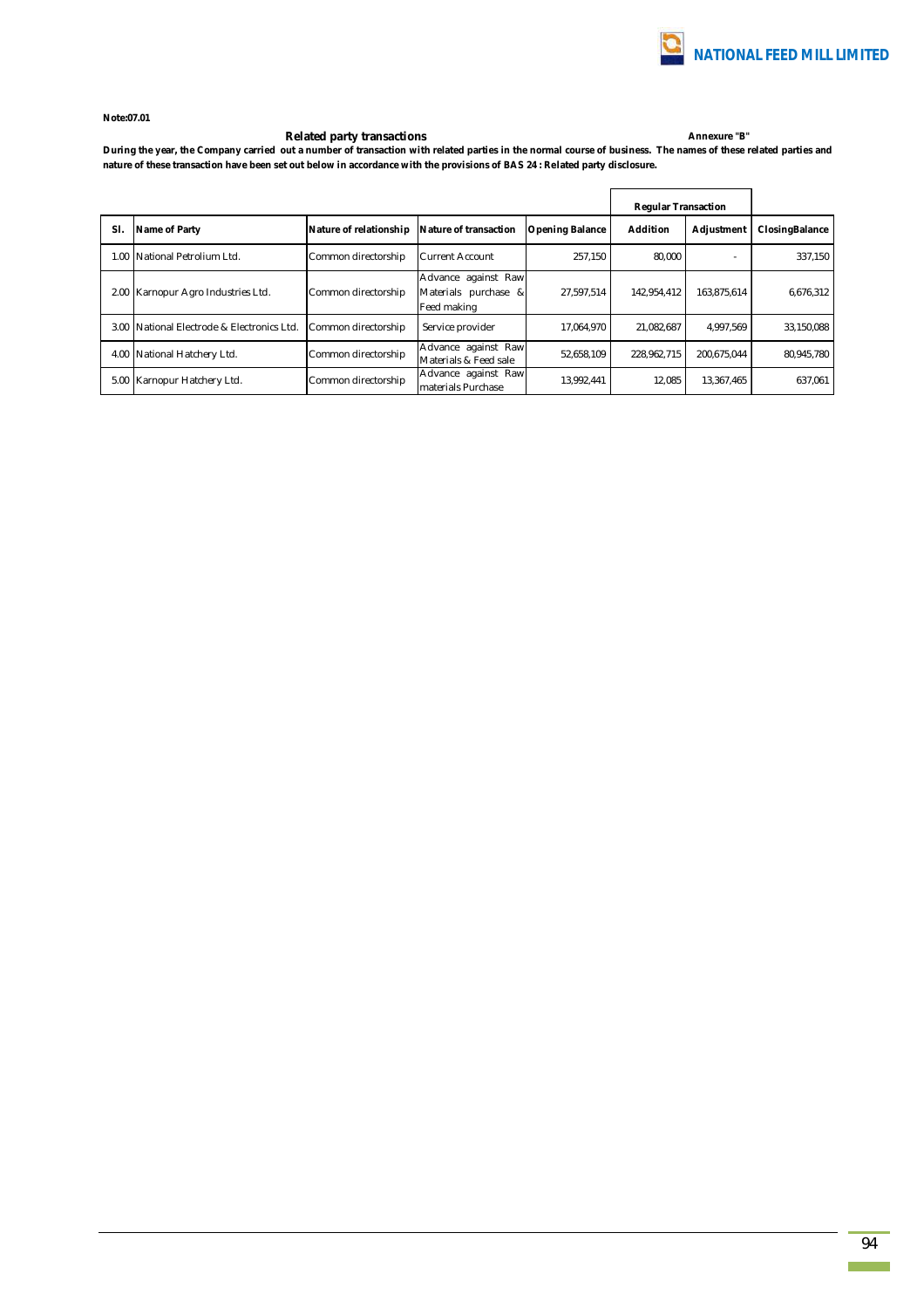# **Natinal Feed Mill Limited Statement of Income Tax**

| Refer to Note-21.00                                     |                                  |             | <b>Annexure "C"</b> |
|---------------------------------------------------------|----------------------------------|-------------|---------------------|
|                                                         |                                  | 31.12.2013  | 31.12.2012          |
| Other Income                                            |                                  | 1,355,155   | 552,919             |
| <b>Interest Receivable</b>                              |                                  | 425,000     |                     |
| Less : Interest income accrued but not realised in cash |                                  | 502,568     | 425,000             |
| Total:                                                  |                                  | 1,277,587   | 127,919             |
| Tax $\infty$ 37.5% on other income (A)                  |                                  | 479,095     | 47,970              |
| Income from Operation                                   |                                  | 151,088,828 | 151,437,550         |
| Less : Financial exp.                                   |                                  | 70,729,909  | 71,426,954          |
| Less:WPP                                                |                                  | 3,891,146   | 3,836,358           |
| Net Income except other income                          |                                  | 76,467,773  | 76,174,238          |
|                                                         |                                  |             |                     |
| Tax @ 5% & 3% on net Income except other income (B)     |                                  | 3,058,711   | 3,808,712           |
| Total: $(A+B)$                                          |                                  | 3,537,806   | 3,856,681           |
|                                                         | <b>Statement of Deferred Tax</b> |             |                     |
| <b>Carring Amount Accounting Base</b>                   |                                  | 328,881,707 | 332,875,625         |
| <b>Tax Base</b>                                         |                                  | 233,530,972 | 242,367,599         |
| Taxable Temporary difference                            |                                  | 95,350,734  | 90,508,026          |
| Tax Rate                                                |                                  | 5%          | 5%                  |
| <b>Gross Defered Tax Liability</b>                      |                                  | 4,767,537   | 4,525,401           |
| <b>Less: Provision for Incone</b>                       |                                  |             |                     |
| General Reserve                                         | 6,190,000                        | 309,500     | 309,500             |
| Workers Profit Participation Fund                       |                                  |             |                     |
| 31.12.2013                                              | 3891146                          | 194,557     |                     |
| 31.12.2012                                              | 3836358                          |             | 191,818             |
|                                                         | Total:                           | 504,057     | 501,318             |
|                                                         | <b>Net Defered Tax Liability</b> | 4,263,479   | 4,024,083           |
|                                                         | Defered Tax During the Year      | 239,396     | 1,100,260           |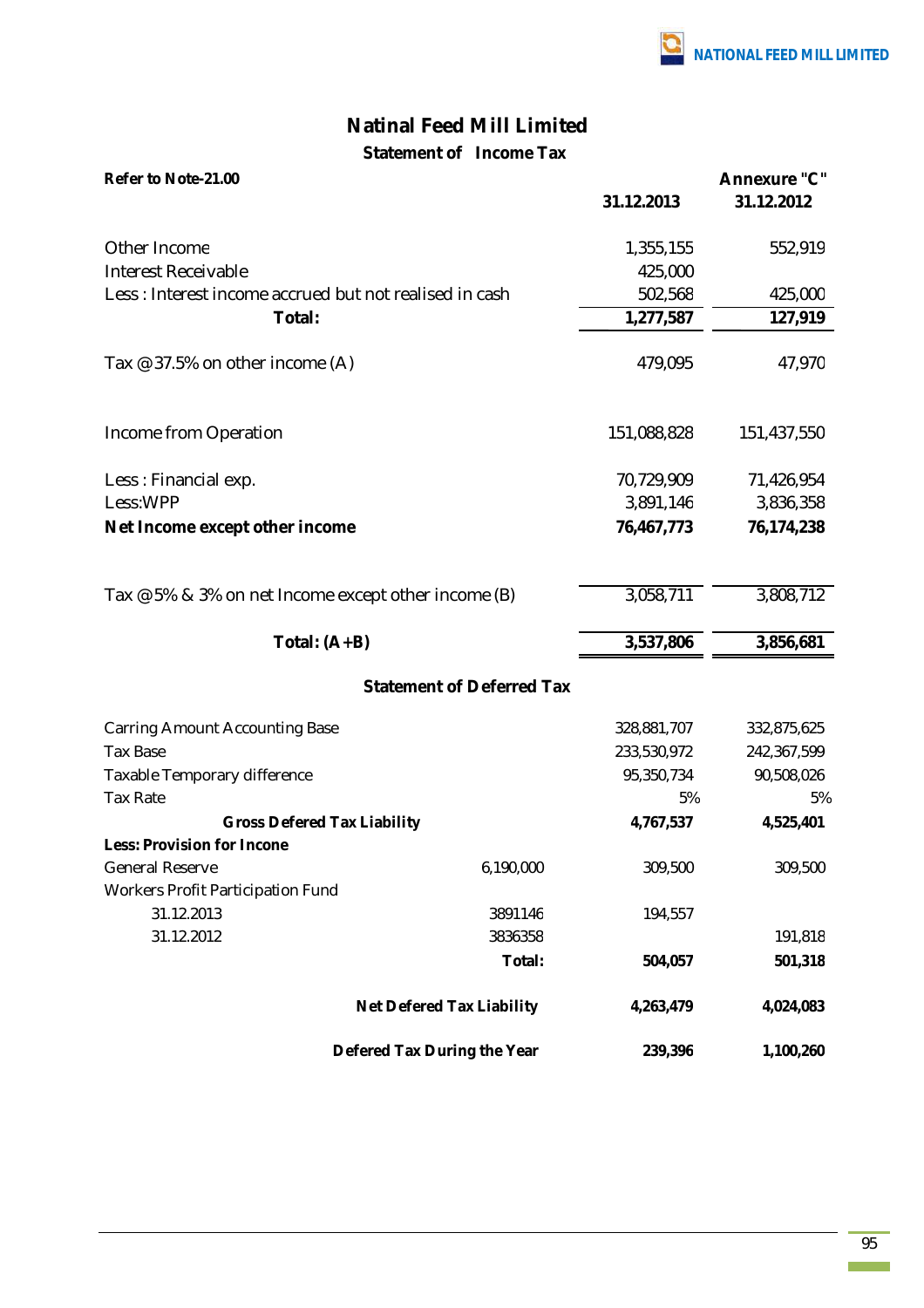# **National Feed Mill Limited**

### **Auditors' Report under section 135(1) and paragraph 24(1) of Part -II of Third Schedule of the Companies Act 1994**

National Feed Mill Limited's audited financial statements for the year ending 31 December 2013 , 2012, 2011, 2010 and 2009 in pursuance of Section 135(1) under Paragraph 24(1) of Part -II of the Third Schedule of the Companies Act 1994 are as follows: **A) Statement of Assets and Liabilities:**

| <b>Particulars</b>                       | <b>Amount in Taka</b> |               |             |             |             |
|------------------------------------------|-----------------------|---------------|-------------|-------------|-------------|
|                                          | 31.12.2013            | 31.12.2012    | 31.12.2011  | 31.12.2010  | 31.12.2009  |
| <b>ASSETS</b>                            |                       |               |             |             |             |
| <b>Non-Current Assets</b>                | 328,881,707           | 332,875,625   | 320,047,542 | 273,482,352 | 153,617,111 |
| Property, Plant and Equipment            | 328,881,707           | 332,875,625   | 320,047,542 | 273,482,352 | 153,617,111 |
| <b>Investment in Government Bond</b>     |                       | 5,000,000     | 5,450,000   | 6,420,000   | 1,420,000   |
| <b>Current Assets:</b>                   |                       |               |             |             |             |
| Inventory                                | 455,514,545           | 471,236,145   | 239,570,599 | 162,377,346 | 43,487,975  |
| <b>Accounts Receivable</b>               | 202,341,960           | 118,574,032   | 91,214,608  | 74,250,542  | 61,998,245  |
| <b>Sundry Debtors</b>                    |                       |               |             |             |             |
| Advance, Deposits & Prepayments          | 146,190,320           | 120,339,694   | 156,973,278 | 147,123,870 | 61,268,383  |
| Investments                              | 5,000,000             |               |             |             |             |
| Raw Materials in Transit                 |                       | 4,099,427     | 73,235,000  | 152,246,589 | 92,125,919  |
| Interest Receivable                      | 502,568               | 425,000       |             |             |             |
| Cash and cash equivalents                | 5,131,607             | 35,497,410    | 12,066,703  | 8,064,330   | 2,957,610   |
| Sub-Total                                | 814,681,000           | 750,171,708   | 573,060,188 | 544,062,677 | 261,838,132 |
| <b>Total Assets</b>                      | 1,143,562,707         | 1,088,047,333 | 898,557,731 | 823,965,029 | 416,875,243 |
| <b>EQUITY AND LIABILITIES</b>            |                       |               |             |             |             |
| <b>Capital and Reserve</b>               |                       |               |             |             |             |
| Share Capital                            | 400,000,000           | 300,000,000   | 250,000,000 | 10,100,000  | 10,100,000  |
| <b>Retained Earnings</b>                 | 175,828,347           | 141,782,621   | 122,936,230 | 81,544,201  | 40,145,003  |
| <b>Share Money Deposit</b>               |                       | 85,400,000    |             | 90,950,000  |             |
| <b>Tax Holiday Reserve</b>               |                       |               | 6,190,000   | 6,190,000   | 6,190,000   |
| General Reserve                          | 6,190,000             | 6,190,000     |             |             |             |
| Sub-Total                                | 582,018,347           | 533,372,621   | 379,126,230 | 188,784,201 | 56,435,003  |
| <b>Non-Current Liabilities</b>           |                       |               |             |             |             |
| Long Term Loan                           | 46,284,463            | 113,232,785   | 133,969,198 | 119,813,881 | 121,665,961 |
| Deferred Tax                             |                       | 4,024,083     |             |             |             |
| <b>Current Liabilities</b>               |                       |               |             |             |             |
| <b>Accounts Payable</b>                  | 66,463,575            | 72,391,287    | 52,025,253  | 220,613,540 | 22,710,722  |
| Liabilities for Expenses & Other Finance | 43,258,857            | 11,970,094    | 7,736,904   |             |             |
| <b>Others Liabilities</b>                |                       |               |             |             |             |
| <b>Sundry Creditors</b>                  |                       |               |             |             |             |
| Workers Profit Participation Fund        | 3,891,146             |               |             |             |             |
| Current Maturity of Long Term Loans      | 32,536,785            |               |             | 18,305,772  | 47,396,399  |
| Short Term Loan                          | 351,818,541           | 343,566,755   | 320,067,119 | 276,447,635 | 168,667,158 |
| Provision for Income Tax                 | 17,290,993            | 9,489,707     | 5,633,026   |             |             |
| Sub-Total                                | 515,259,897           | 437,417,844   | 385,462,302 | 515,366,947 | 238,774,279 |
| <b>Total Equity and Liabilities</b>      | 1,143,562,707         | 1,088,047,333 | 898,557,731 | 823,965,029 | 416,875,243 |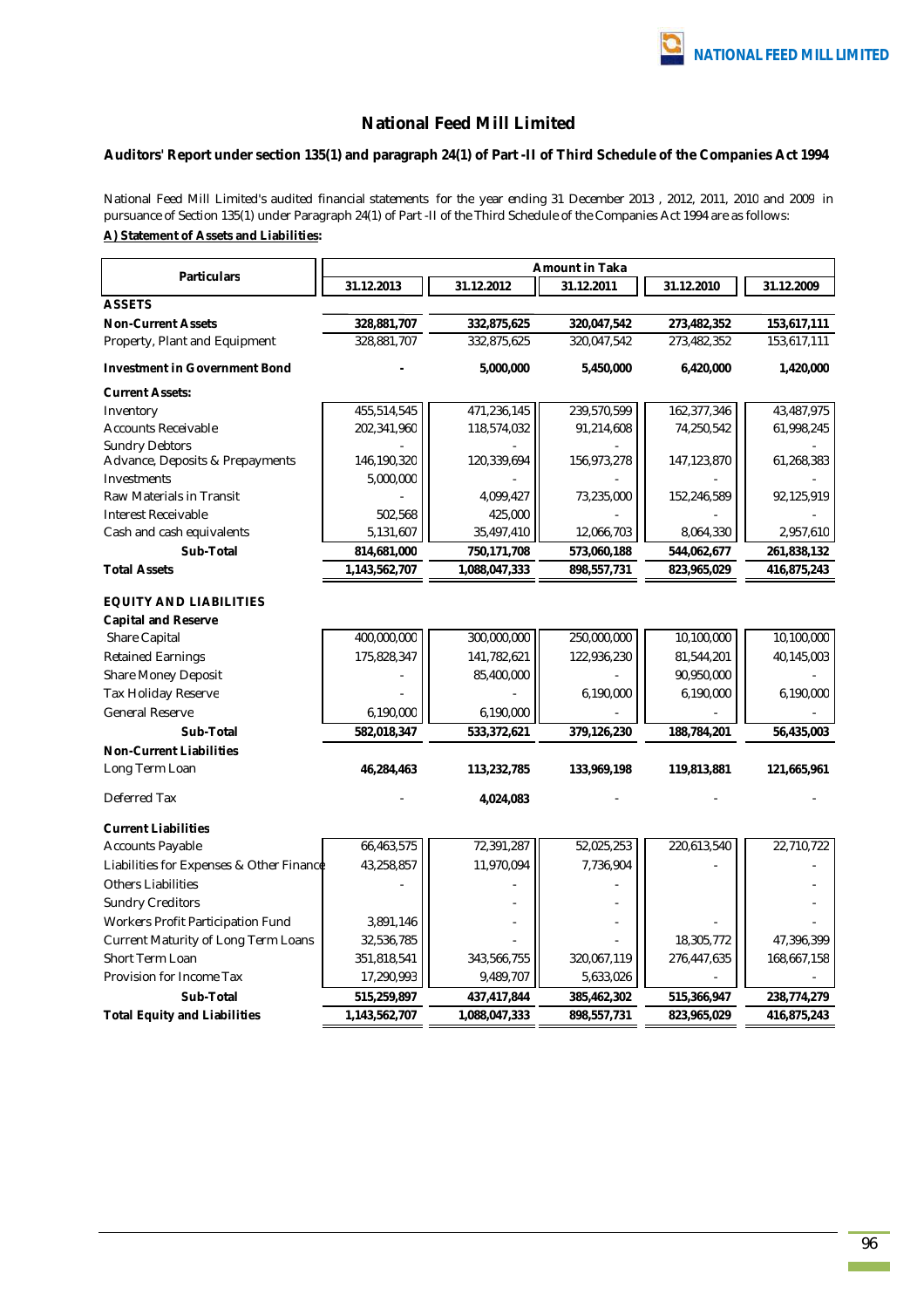### **B) Statement of Operating Results:**

| <b>Particulars</b>                  | 31.12.2013      | 31.12.2012      | 31.12.2011         | 31.12.2010      | 31.12.2009    |
|-------------------------------------|-----------------|-----------------|--------------------|-----------------|---------------|
|                                     | Taka            | Taka            | Taka               | Taka            | Taka          |
| <b>Turnover</b>                     | 1,530,273,880   | 1,490,021,503   | 1,475,329,946      | 1,029,978,696   | 874,383,412   |
| <b>Cost of Goods Sold</b>           | (1,340,787,554) | (1,308,350,241) | (1, 331, 754, 754) | (915, 230, 788) | (752,667,085) |
| <b>Gross Profit</b>                 | 189,486,326     | 181,671,262     | 143,575,192        | 114,747,908     | 121,716,327   |
| <b>Less: Operating Expenses</b>     | 38,397,498      | 30,233,712      | 27,438,079         | 20,299,590      | 18,899,069    |
| Administrative Expenses             | 29,949,674      | 24,835,312      | 21,207,870         | 14,897,394      | 13,200,199    |
| Selling & Distribution Expenses     | 8,447,824       | 5,398,400       | 6,230,209          | 5,402,196       | 5,698,870     |
| Profit from operation               | 151,088,828     | 151,437,550     | 116,137,113        | 94,448,318      | 102,817,258   |
|                                     |                 | 71,426,954      | 52,082,524         | 45,596,130      | 55, 143, 273  |
| <b>Financial Charges</b>            |                 | 71,426,954      | 52,082,524         | 45,596,130      | 55,143,273    |
| <b>Non Operating Income</b>         | 1,355,155       | 552,919         | 247,350            | (489, 875)      |               |
| Other income                        | 1,355,155       | 552,919         | 247,350            |                 | ÷.            |
| Loss on Sales of Fixed Assets       |                 |                 |                    | (489, 875)      |               |
| <b>Non Operating Expenses</b>       | 70,729,909      |                 |                    |                 |               |
| <b>Financial Expenses</b>           | 70,729,909      |                 |                    |                 |               |
| Net Profit for the year before WPPF | 81,714,074      | 80,563,514      | 64,301,939         | 48,362,313      | 47,673,985    |
| Workers Profit Participation Fund   | (3,891,146)     | (3,836,358)     |                    |                 |               |
| Profit before tax                   | 77,822,928      | 76,727,156      | 64,301,939         | 48,362,313      | 47,673,985    |
| Less: Tax Holiday Reserve:          |                 |                 |                    |                 | (4,770,000)   |
| Less: Provision for Tax:            |                 |                 |                    |                 |               |
| <b>Current Tax</b>                  | (3,537,806)     | (3,856,681)     | (3,214,910)        | (2,418,116)     |               |
| Deferred Tax                        | (239, 396)      | (1, 100, 260)   |                    |                 |               |
| Net Profit for the period after Tax | 74,045,726      | 71,770,215      | 61,087,029         | 45,944,198      | 42,903,985    |
| Earnings per Share (EPS):           | 1.85            | 2.39            | 2.44               | 45.49           | 42.48         |
| <b>NAV</b>                          | 14.55           | 17.78           | 15.17              | 186.92          | 55.88         |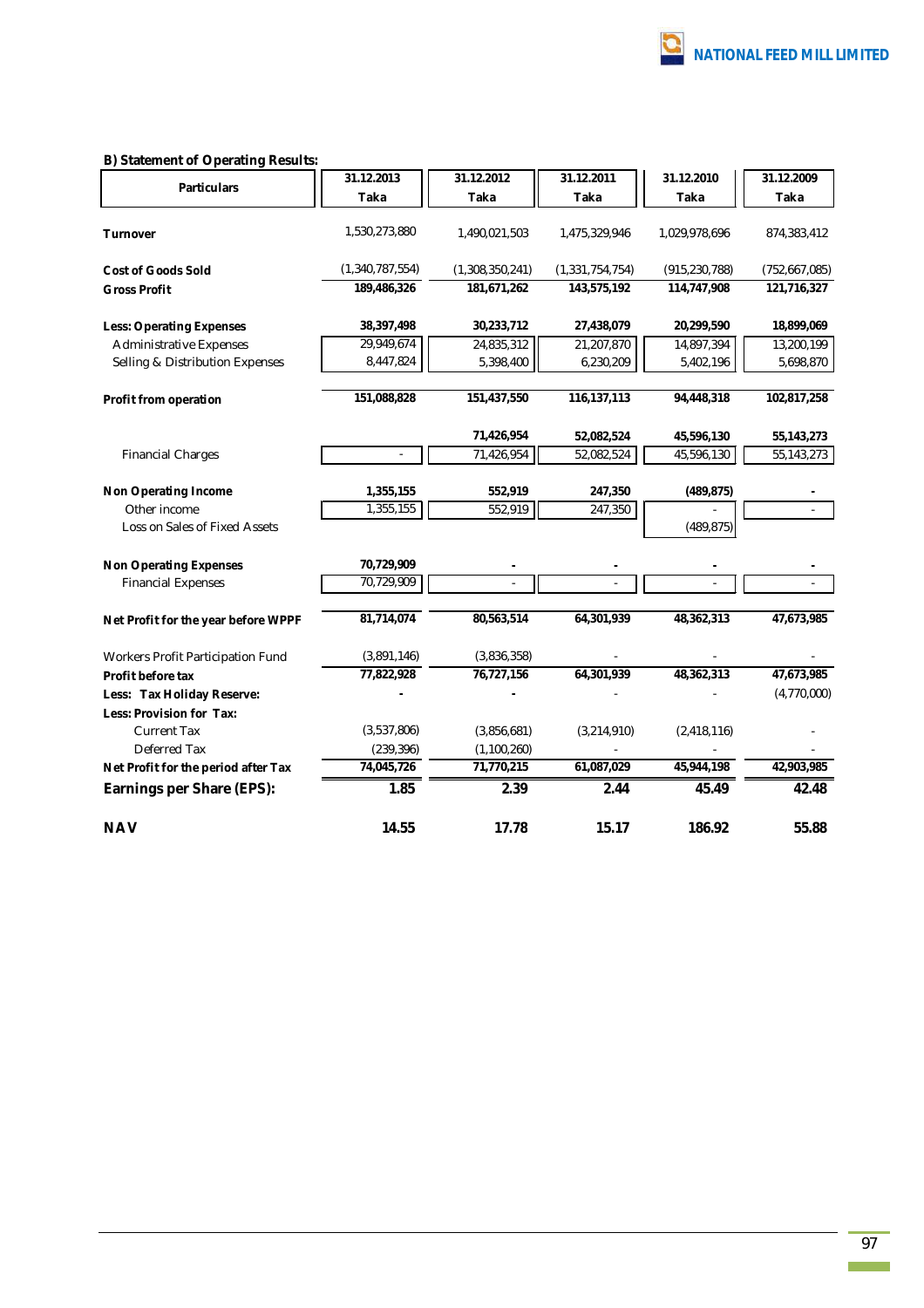### **C) Cash Flow Statement:**

| <b>Particulars</b>                                         | 31.12.2013         | 31.12.2012      | 31.12.2011      | 31.12.2010      | 31.12.2009      |
|------------------------------------------------------------|--------------------|-----------------|-----------------|-----------------|-----------------|
| 1. Cash Flows from Operating Activities                    |                    |                 |                 |                 |                 |
| Cash Receipts from Customer                                | 1,446,505,953      | 1,462,662,078   | 1,457,215,517   | 1,017,726,399   | 865,012,512     |
| Cash Payment to Suppliers and employees                    | (1, 283, 897, 617) | (1,441,508,682) |                 |                 |                 |
| Cash paid for purchases, salaries, interest, expenses etc. |                    |                 |                 |                 |                 |
|                                                            |                    |                 | (1,556,842,516) | (979, 527, 906) | (821, 819, 793) |
| Cash paid for Expenses                                     | (78,660,941)       | (84,040,044)    |                 |                 |                 |
| Cash paid/Receive on Related Party                         | (10, 176, 207)     | 40,195,055      |                 |                 |                 |
| Cash generated from operating activities                   | 73,771,188         | (22,691,593)    | (99,626,999)    | 38,198,493      | 43,192,719      |
| <b>Tax Paid</b>                                            | (2,015,076)        | (963, 703)      |                 |                 |                 |
| Cash paid for Bank interest & charges                      | (70, 729, 909)     | (79,061,589)    |                 |                 |                 |
|                                                            | (72, 744, 985)     | (80,025,292)    |                 |                 |                 |
| Net cash flow from Operating Activities                    | 1,026,203          | (102, 716, 885) | (99,626,999)    | 38.198.493      | 43,192,719      |
|                                                            |                    |                 |                 |                 |                 |
| 2. Cash Flows from Investing Activities                    |                    |                 |                 |                 |                 |
| Acquisition of property, plant & equipment                 | (15,064,842)       | (31, 809, 569)  | (65,094,511)    | (136, 450, 925) | (9,671,053)     |
| <b>Interest Receive</b>                                    | 1,277,587          | 127,919         |                 |                 |                 |
| Investment of FDR                                          | (5,000,000)        |                 |                 | (5,000,000)     | (450,000)       |
| Sales of Fixed Assets                                      |                    |                 |                 | 919,000         |                 |
| Encashment in Govt. Bond                                   | 5,000,000          | 450.000         |                 |                 |                 |
| Net Cash used in Investing Activities                      | (13, 787, 255)     | (31, 231, 650)  | (65,094,511)    | (140, 531, 925) | (10, 121, 053)  |
| 3. Cash Flows from Financing Activities                    |                    |                 |                 |                 |                 |
| Long Term Loan Receive/ Adjust                             | (34, 411, 537)     | (20, 736, 453)  |                 |                 |                 |
| Term Loan From Bank - Net                                  |                    |                 | 39,468,883      | 57,625,344      | (29, 921, 303)  |
| Short Term Loan Receive                                    | 8,251,786          | 92,715,695      |                 |                 |                 |
| Lease Finance - Net                                        |                    |                 |                 | (41, 135, 192)  | (2,978,135)     |
| Share Money Receive(against Placement Share)               |                    | 85,400,000      |                 | 90,950,000      |                 |
| Dividend paid                                              | (6,045,000)        |                 |                 |                 |                 |
| New Issue (Share Capital)                                  | 14,600,000         |                 | 129,255,000     |                 |                 |
| Net cash provided by financing activities (3)              | (17,604,751)       | 157.379.242     | 168,723,883     | 107,440,152     | (32,899,438)    |
|                                                            |                    |                 |                 |                 |                 |
| Net increase/decrease in cash and cash equivalents (1+2+3) | (30, 365, 803)     | 23,430,707      | 4,002,373       | 5,106,720       | 172,228         |
| Cash and cash equivalents at the beginning of the year     | 35,497,410         | 12,066,703      | 8,064,330       | 2,957,610       | 2,785,382       |
| Cash and cash equivalents at the end of the year           | 5,131,607          | 35,497,410      | 12,066,703      | 8,064,330       | 2,957,610       |
|                                                            |                    |                 |                 |                 |                 |

1. The Company incorporated on December 22, 1999;

2. The legal status of the company has been changed into public limited company from private limited company on June 22, 2011;

3. The face value of the shares has been changed into Taka 10/- per share from Taka 100/- per share on,22 June,2011.

|                | 31-Dec-13                | 31-Dec-12                | 31-Dec-11<br>Ш | 31-Dec-10      | 31-Dec-09 |
|----------------|--------------------------|--------------------------|----------------|----------------|-----------|
| Cash Dividend  | 10%                      | -                        | -              | 45%            | 45%       |
| Stock Dividend | $\overline{\phantom{a}}$ | $\overline{\phantom{a}}$ | 20%            | 195%           |           |
|                |                          |                          |                | $C_{\rm pl}$ / |           |

Sd/- **Dhaka Atik Khaled & Co. Atik Khaled & Co. Atik Khaled & Co. Atik Khaled & Co.** 

**Dated: 8 April 2014 Chartered Accountants**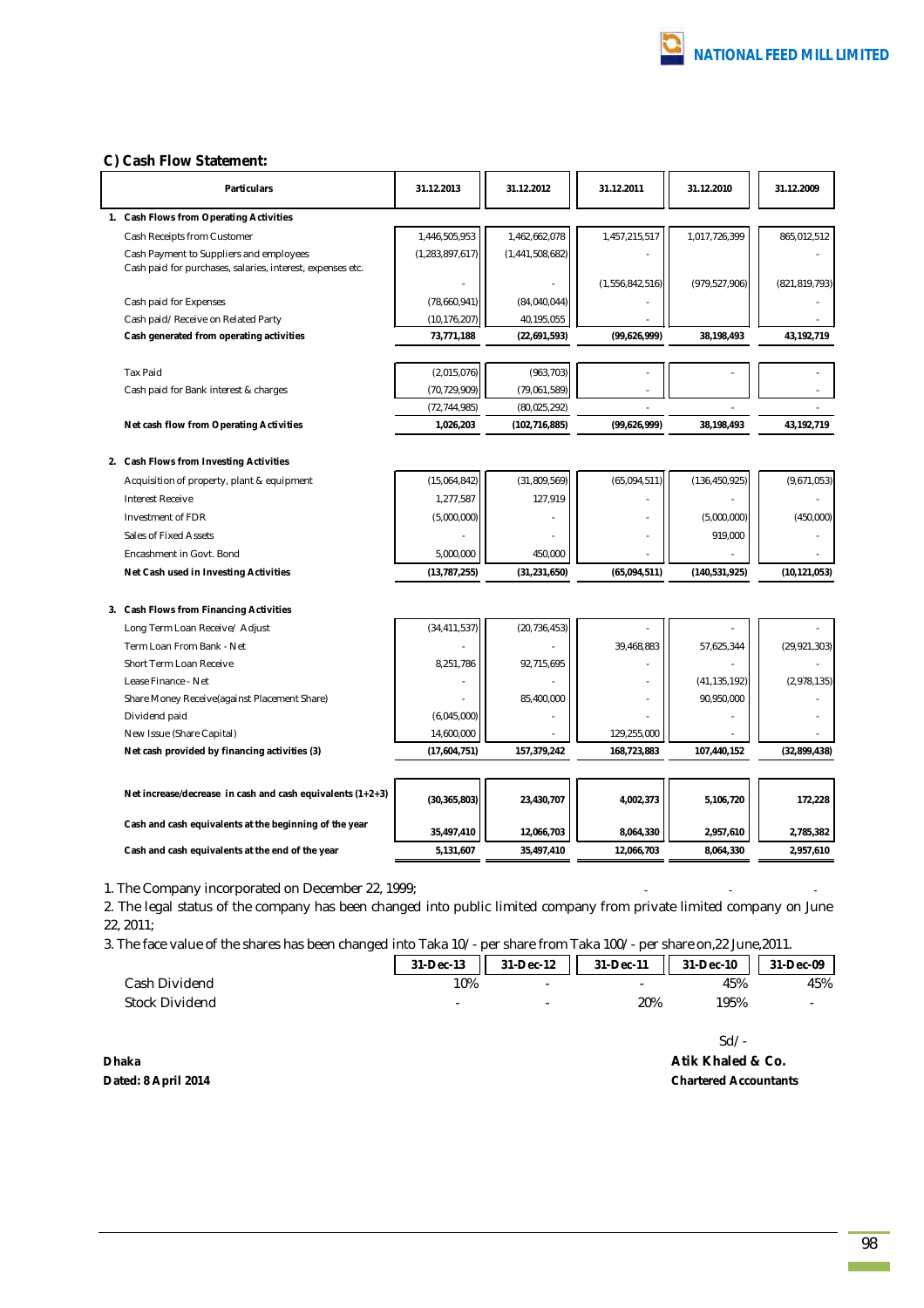# **Auditors Certificate Regarding calculation of EPS and Ratios National Feed Mill Limited**

#### **Statement of Ratio Analysis**

This is to certify that National Feed Limited has maintained the following ratios as computed on the basis of audited financial statements for the year

ended December 31, 2013, 2012, 2011, 2010 and 2009. Based on our review, we hereby certify that the company has properly prepared the following ratios for the period/years as started below:

|                                                 |                                                                                                                     |            |                                             | <b>Amount in Taka</b> |       |        |
|-------------------------------------------------|---------------------------------------------------------------------------------------------------------------------|------------|---------------------------------------------|-----------------------|-------|--------|
| <b>Particulars</b>                              | Formula                                                                                                             | 31.12.2013 | 31.12.2012 31.12.2011 31.12.2010 31.12.2009 |                       |       |        |
| <b>LIQUIDITY RATIO</b>                          |                                                                                                                     |            |                                             |                       |       |        |
| Current Ratio (Times)                           | <b>Current Assets</b><br><b>Current Liabilities</b>                                                                 | 1.58       | 1.72                                        | 1.49                  | 1.06  | 1.10   |
| Quick(Acid Test) Ratio (Times)                  | (Current Assets-Inventory)<br><b>Current Liabilities</b>                                                            | 0.70       | 0.63                                        | 0.68                  | 0.45  | 0.53   |
| Interest<br>Earned<br>Ratio<br>Times<br>(Times) | Operating Profit<br>Net Interest Expenses                                                                           | 2.14       | 2.12                                        | 2.23                  | 2.07  | 1.86   |
| Debt to Equity Ratio (Times)                    | Total Debt = (Secured Loan + Current Portion of Secured Loan)<br>Total Equity = (Share Capital + Reserve & Surplus) | 0.14       | 0.21                                        | 0.35                  | 0.73  | 3.00   |
| OPERATING RATIO                                 |                                                                                                                     |            |                                             |                       |       |        |
| Accounts Receivable Turnover Rati               | <b>Sales</b><br>Average Accounts Receivable = (Opening + Closing Receivable)/2                                      | 9.54       | 14.20                                       | 17.83                 | 15.12 | 15.26  |
| <b>Inventory Turnover Ratio</b>                 | Cost Of Goods Sold<br>Average Inventory Cost= (Openng + Closing Inventory)/2                                        | 2.89       | 3.32                                        | 4.25                  | 4.07  | 6.40   |
| <b>Total Assets Turnover Ratio</b>              | <b>Sales</b><br>Average Total Assets = (Openng + Closing Assets)/2                                                  | 1.37       | 1.50                                        | 1.71                  | 1.66  | 2.19   |
| <b>PROFITABILITY RATIO</b>                      |                                                                                                                     |            |                                             |                       |       |        |
| Gross Profit Margin                             | Gross Profit X 100<br><b>Sales</b>                                                                                  | 12.38      | 12.19                                       | 9.73                  | 11.14 | 13.92  |
| <b>Operating Profit Margin</b>                  | Operating Profit X 100<br>Sales                                                                                     | 9.87       | 10.16                                       | 7.87                  | 9.17  | 11.76  |
| Net Profit Margin                               | Net Profit X 100<br><b>Sales</b>                                                                                    | 4.84       | 4.82                                        | 4.14                  | 4.46  | 4.91   |
| Return On Assets (ROA)%                         | Net Profit For The Year X 100<br>Average Total Assets = (Openng + Closing Assets)/2                                 | 6.64       | 7.23                                        | 7.09                  | 7.41  | 10.76  |
| Return on Equity(ROE)%                          | Net Profit For The Year X 100<br>erage Total Stackholder Equity (Opening + Closing Capital & Reserve)               | 13.28      | 15.73                                       | 21.51                 | 37.47 | 125.60 |
| Earning Per Share (Taka)                        | Net Profit Available For Ordinary Shareholder<br>Weighted Average No. Of Ordinary Shares Outstanding                | 1.86       | 2.79                                        | 2.44                  | 45.49 | 42.48  |

**Dhaka Dated: 8 April 2014**

Sd/- **Chartered Accountants Atik Khaled & Co.**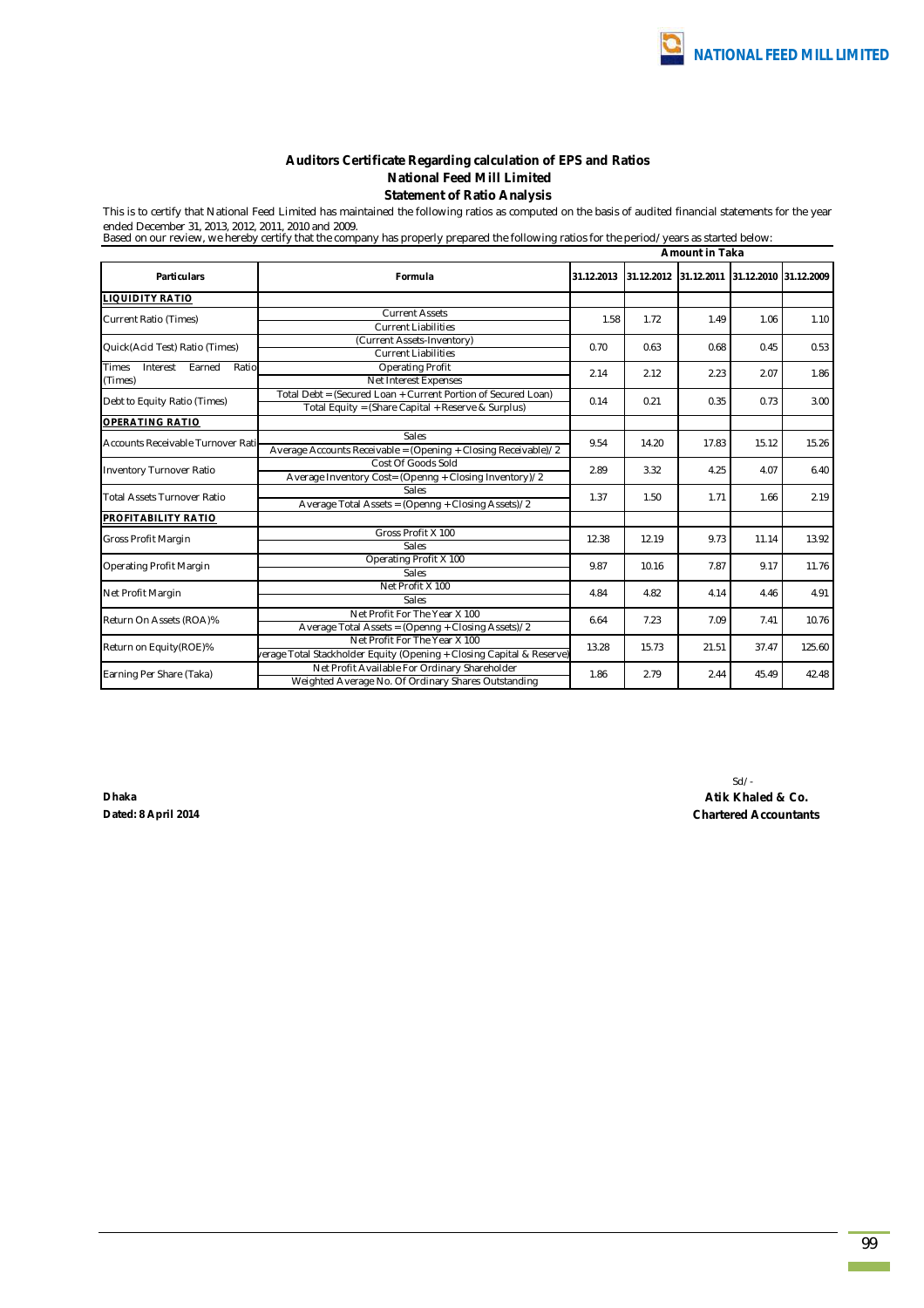**Information included as per BSEC's notification no. SEC/CMRRCD/2008/115/admin/30 dated October 05, 2011**

# **1.Earnings per Share (EPS) on fully diluted basis (the total existing no. of shares):**

| <b>Particulars</b>                               | <b>Amount in Taka</b> |
|--------------------------------------------------|-----------------------|
| Net profit after Tax                             | 74,045,726            |
| No. of shares before IPO                         | 40,000,000            |
| Earnings per Share (EPS) on fully diluted basis: | 1.85                  |

# **2.Net profit excluding Extra - ordinary income or non - recurring income coming from other than core operations:**

| <b>Particulars</b>                        | <b>Amount in Taka</b> |
|-------------------------------------------|-----------------------|
| Net profit before Tax                     | 77,822,928            |
| Less: Other Income                        | 1,355,155             |
| Net profit before Tax except other income | 76,467,773            |
| Less: Provision for Taxation              | 3,777,202             |
| Net profit after tax except other income  | 72,690,571            |

# **3.Earnings per shares excluding Extra - ordinary income or non - recurring income coming from other than core operations:**

| <b>Particulars</b>                               | <b>Amount in Taka</b> |
|--------------------------------------------------|-----------------------|
| Net profit before Tax                            | 77,822,928            |
| Less: Other Income                               | 1,355,155             |
| Net profit before Tax except other income        | 76,467,773            |
| Less: Provision for Taxation                     | 3,777,202             |
| Net profit after tax except other income         | 72,690,571            |
| No. of shares before IPO                         | 40,000,000            |
| Earnings per Share (EPS) on fully diluted basis: | 1.82                  |

# **4. Net Asset Value per Share:**

| <b>Particulars</b>                             | <b>Amount in Taka</b> |
|------------------------------------------------|-----------------------|
| <b>Share Capital</b>                           | 400,000,000           |
| <b>Retained Earnings</b>                       | 175,828,347           |
| General Reserve                                | 6,190,000             |
| <b>Total Shareholder's Equity</b>              | 582,018,347           |
| <b>Total Number of Ordinary Share</b>          | 40,000,000            |
| Net Assets Value (NAV) at BDT. 10.00 per share | 14.55                 |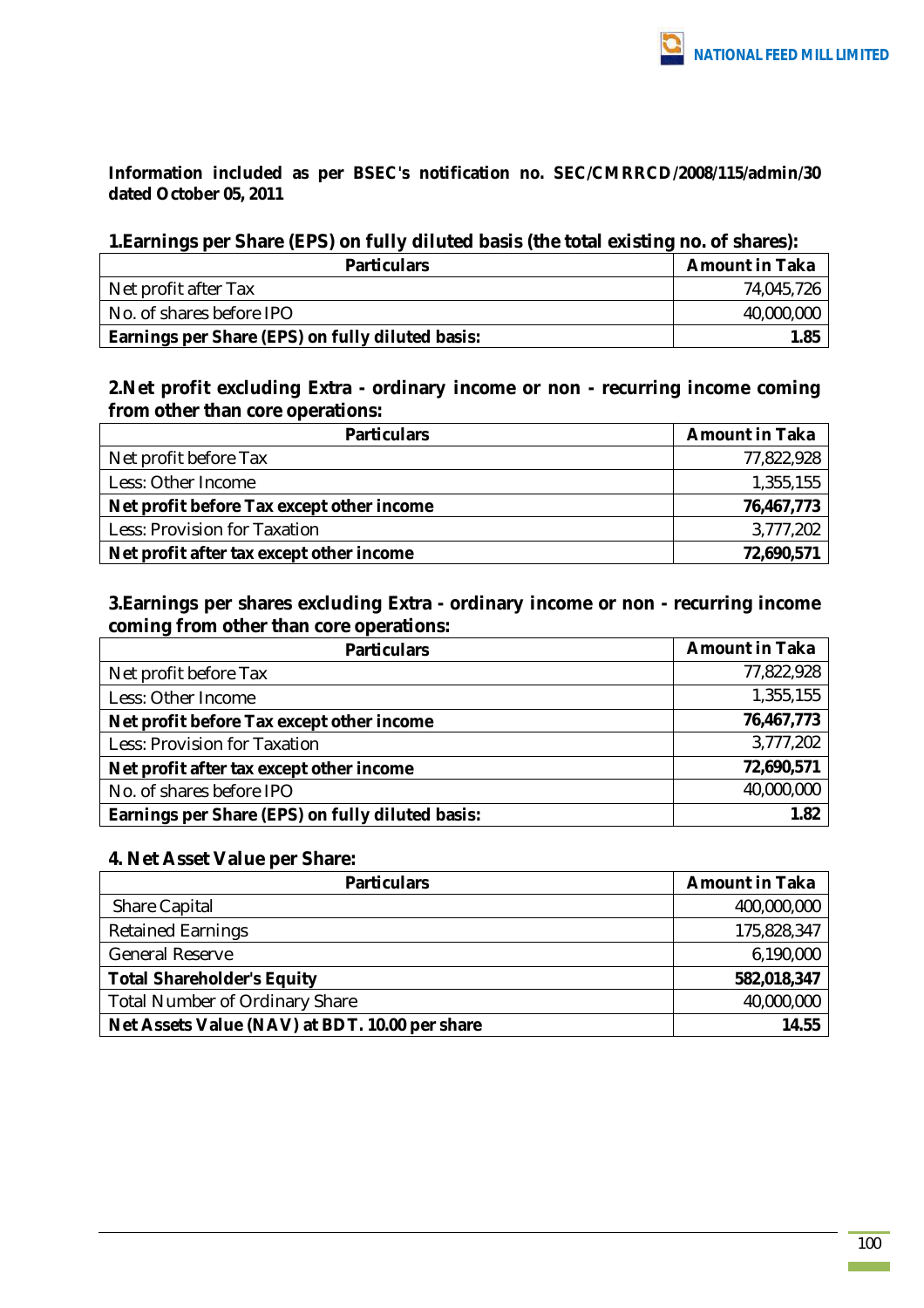# **Auditors' Additional Disclosures (I):**

1.00 Quantity - wise schedule of inventory as per requirement of Schedule XI, Part II of the companies Act, 1994 as well as disclose information regarding inventories (Mentioning quantity of each item) as per requirement of Schedule XI of the Act;

# **Auditors' Response:**

Quantity - wise schedule of inventory for the year ended 31st December, 2013 is as follows:

| <b>Items</b>             | <b>Quantity (Kg/Pcs)</b> | <b>Value in Taka</b> |
|--------------------------|--------------------------|----------------------|
| Finish Goods             | 97,475                   | 3,164,588            |
| Raw Materials            | 11,961,764               | 422,805,351          |
| <b>Packing Materials</b> | 738,855                  | 14,327,753           |
| <b>Spare Parts</b>       | 27,082                   | 15,216,854           |
| Total:                   | 12,825,176               | 455,514,545          |

# **I. Finish Goods Inventory**

| <b>Particulars</b>  | Unit | Quantity Kg | Rate  | <b>Value in Taka</b> |
|---------------------|------|-------------|-------|----------------------|
| <b>Broiler Feed</b> | Кg   | 29,000      | 37.35 | 1,083,244            |
| Layer Feed          | Кg   | 700         | 32.74 | 22,918               |
| <b>Fish Feed</b>    | Kg   | 13,175      | 34.81 | 458,646              |
| <b>Cattle Feed</b>  | Kg   | 54,600      | 29.30 | 1,599,780            |
| Total:              |      | 97,475      |       | 3,164,588            |

# **II. Raw Materials Inventory**

| <b>Particulars</b>            | Unit | <b>Quantity Kg</b> | Rate   | <b>Value in Taka</b> |
|-------------------------------|------|--------------------|--------|----------------------|
| Berga Fat                     | Kg   | 2,500.24           | 115.82 | 289,589              |
| <b>Broiler Breeder Premix</b> | Kg   | 233.00             | 150.00 | 34,950               |
| <b>Broiler Premix</b>         | Kg   | 499.22             | 299.16 | 149,348              |
| China Pllete Binder           | Kg   | 2,765.17           | 16.00  | 44,243               |
| Cholin Cholride               | Кg   | 3,296.72           | 42.60  | 140,443              |
| CloSTAT                       | Кg   | 92.34              | 393.63 | 36,348               |
| D.O.R.B                       | Kg   | 250,453.26         | 18.20  | 4,557,925            |
| <b>DCP</b>                    | Кg   | 365,313.60         | 41.85  | 15,288,648           |
| DL-Methionine                 | Kg   | 27,202.10          | 376.12 | 10,231,225           |
| Dry Fish (Vola)               | Kg   | 37,519.66          | 9.57   | 359,063              |
| Enzyme                        | Кg   | 486.36             | 362.36 | 176,239              |
| Fish Meal-1                   | Kg   | 467,463.92         | 51.71  | 24,172,649           |
| <b>Fish Premix</b>            | Kg   | 90.97              | 160.00 | 14,555               |
| Flour (Atta)                  | Кg   | 134,451.80         | 28.33  | 3,809,268            |
| Layer Premix                  | Kg   | 842.00             | 240.00 | 202,080              |
| Lime Stone (Danadar)          | Kg   | 338,766.47         | 8.77   | 2,972,243            |
| Lime Stone (Powder)           | Kg   | 27,011.57          | 7.60   | 205,377              |
| Liposorb                      | Kg   | 451.46             | 420.00 | 189,613              |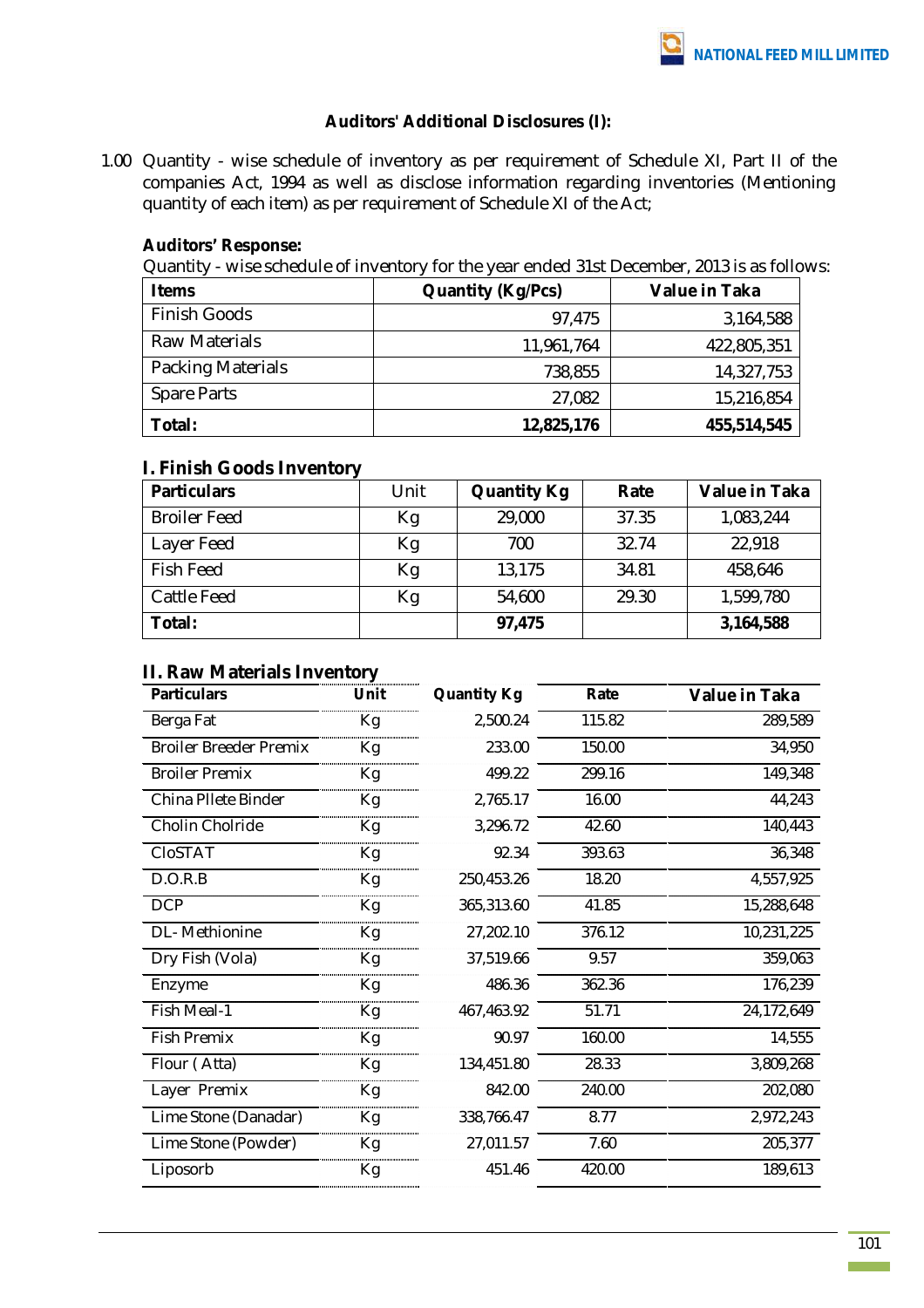

| L-Lysine                | Kg | 54,192.34     | 199.55   | 10,814,236  |
|-------------------------|----|---------------|----------|-------------|
| Madura Mycine           | Kg | 3.99          | 156.83   | 626         |
| Maize / Corn            | Kg | 1,818,344.16  | 23.26    | 42,286,935  |
| Mastred oil Cake        | Kg | 15,000.00     | 29.87    | 448,050     |
| Meat and Bone Meal      | Kg | 3,256,778.70  | 40.58    | 132,158,669 |
| Mixed fish              | Кg | 730,834.86    | 36.86    | 26,942,070  |
| Moloses                 | Kg | 15.46         | 20.34    | 314         |
| Mushuribran Thin        | Kg | 12,922.00     | 21.23    | 274,308     |
| Mycosrob                | Kg | 90.37         | 333.67   | 30,154      |
| <b>Oyster Shell</b>     | Kg | 339,973.37    | 7.94     | 2,698,926   |
| Propack                 | Kg | 1,000.10      | 60.00    | 60,006      |
| Rapeseed Meal           | Kg | 1,935,944.11  | 25.23    | 48,842,603  |
| Rice polish A Grade     | Kg | 117,223.78    | 20.34    | 2,384,076   |
| Rice Polish B Grade     | Kg | 836.86        | 13.56    | 11,350      |
| Roxolin                 | Kg | 209.35        | 450.00   | 94,208      |
| Sacox                   | Kg | 26.22         | 237.73   | 6,233       |
| Salkill                 | Kg | 1.89          | 139.90   | 264         |
| Salstop-SD              | Kg | 679.99        | 173.72   | 118,126     |
| Salt                    | Kg | 1,823.09      | 7.16     | 13,061      |
| Sodium - Bi - Carbonate | Kg | 2,358.19      | 30.83    | 72,695      |
| Soya Bean Full Fat      | Kg | 11,249.86     | 41.70    | 469,119     |
| Soyabean Meal           | Kg | 1,887,728.84  | 46.96    | 88,643,238  |
| Soyabean Oil            | Kg | 18,128.10     | 82.35    | 1,492,896   |
| <b>Toxin Binder</b>     | Кg | 886.52        | 93.15    | 82,581      |
| Wheat                   | Кg | 48,856.45     | 11.45    | 559,406     |
| Wheat (Bran)            | Kg | 27,785.23     | 23.60    | 655,599     |
| Diclazuril              | Кg | 6.01          | 550.00   | 3,306       |
| Corn gluten             | Kg | 16,406.59     | 31.36    | 514,468     |
| <b>Fish Oil</b>         | Kg | 970.40        | 150.00   | 145,560     |
| <b>Bioplex</b>          | Kg | 0.84          | 600.00   | 504         |
| Haltox                  | Kg | 466.20        | 160.00   | 74,592      |
| Rejected Feed           | Kg | 1,578.25      | 20.03    | 31,615      |
| Vola Meal               | Kg | 1.75          | 1,000.00 | 1,750       |
| Total:                  |    | 11,961,763.73 |          | 422,805,351 |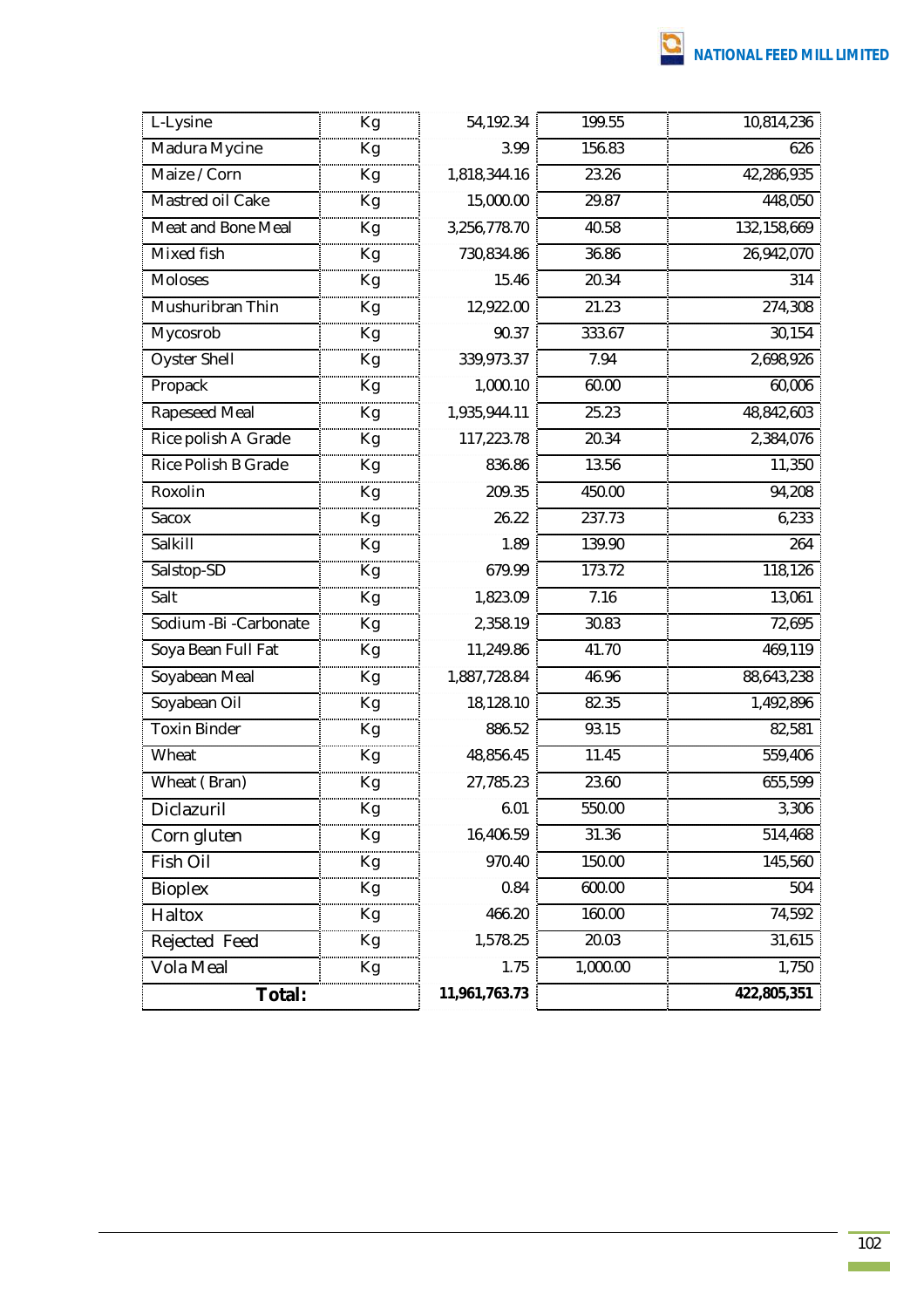# **III. Packing Materials Inventory**

| <b>Particulars</b>          | Unit | <b>Quantity Kg</b> | Rate  | Value Tk.  |
|-----------------------------|------|--------------------|-------|------------|
| Layer Starter               | Pcs  | 5,186.00           | 22.40 | 116,166    |
| Layer Grower                | Pcs  | 2,456.00           | 23.53 | 57,793     |
| Layer Brown                 | Pcs  | 7,011.00           | 23.86 | 167,275    |
| Layer White                 | Pcs  | 5,733.00           | 23.43 | 134,334    |
| <b>Broiler Starter</b>      | Pcs  | 7,414.00           | 25.27 | 187,348    |
| <b>Broiler Grower</b>       | Pcs  | 14,320.00          | 26.01 | 372,403    |
| <b>Broiler Finisher</b>     | Pcs  | 5,899.00           | 23.47 | 138,420    |
| <b>Broiler Sales Center</b> | Pcs  | 12,804.00          | 16.45 | 210,626    |
| Broiler Starter Super Gold  | Pcs  | 2,303.00           | 25.33 | 58,337     |
| Broiler Grower Super Gold   | Pcs  | 1,474.00           | 25.94 | 38,241     |
| Cow Feed Milk               | Pcs  | 107,849.00         | 21.10 | 2,275,676  |
| Cow Feed Fat                | Pcs  | 93,769.00          | 20.24 | 1,897,884  |
| Pungas Nursery              | Pcs  | 52,925.00          | 23.24 | 1,230,126  |
| Pungas Starter 1            | Pcs  | 44,342.00          | 22.39 | 992,817    |
| Pungas Starter 2            | Pcs  | 2,437.00           | 17.37 | 42,331     |
| Pungas Starter 3            | Pcs  | 8,232.00           | 17.10 | 140,776    |
| Pungas P.G.Super            | Pcs  | 922.00             | 17.00 | 15,674     |
| Pungas Grower Super         | Pcs  | 27,196.00          | 16.40 | 446,014    |
| Pungas Grower Premium       | Pcs  | 11,152.00          | 13.34 | 148,768    |
| Pungas P.G.Premium          | Pcs  | 4,507.00           | 16.71 | 75,324     |
| Pungas Hatchery             | Pcs  | 2,954.00           | 16.44 | 48,575     |
| Koi Nursery                 | Pcs  | 5,849.00           | 15.52 | 90,776     |
| Koi Starter 1               | Pcs  | 710.00             | 15.97 | 11,339     |
| Koi Starter 2               | Pcs  | 1,776.00           | 16.07 | 28,540     |
| Koi Grower                  | Pcs  | 1,295.00           | 16.35 | 21,179     |
| Koi Hatchery                | Pcs  | 2,444.00           | 14.96 | 36,562     |
| Carp feed                   | Pcs  | 53,882.00          | 21.00 | 1,131,522  |
| Cattle feed                 | Pcs  | 94,300.00          | 16.95 | 1,598,385  |
| Bagda Feed                  | Pcs  | 65,030.00          | 16.97 | 1,103,800  |
| Carp Feed FAO               | Pcs  | 3,388.00           | 17.01 | 57,645     |
| <b>HSPL Liner</b>           | Pcs  | 300.00             | 5.50  | 1,650      |
| Telapia Feed FAO            | Pcs  | 1,420.00           | 19.55 | 27,760     |
| Chiken Feed FAO             | Pcs  | 7,115.00           | 11.22 | 79,804     |
| Goat Feed FAO               | Pcs  | 1,048.00           | 20.00 | 20,960     |
| Galda Feed                  | Pcs  | 71,813.00          | 16.62 | 1,193,721  |
| Pangas/sing/magur finisher  | Pcs  | 7,600.00           | 17.00 | 129,200    |
| Total:                      |      | 738,855.00         |       | 14,327,753 |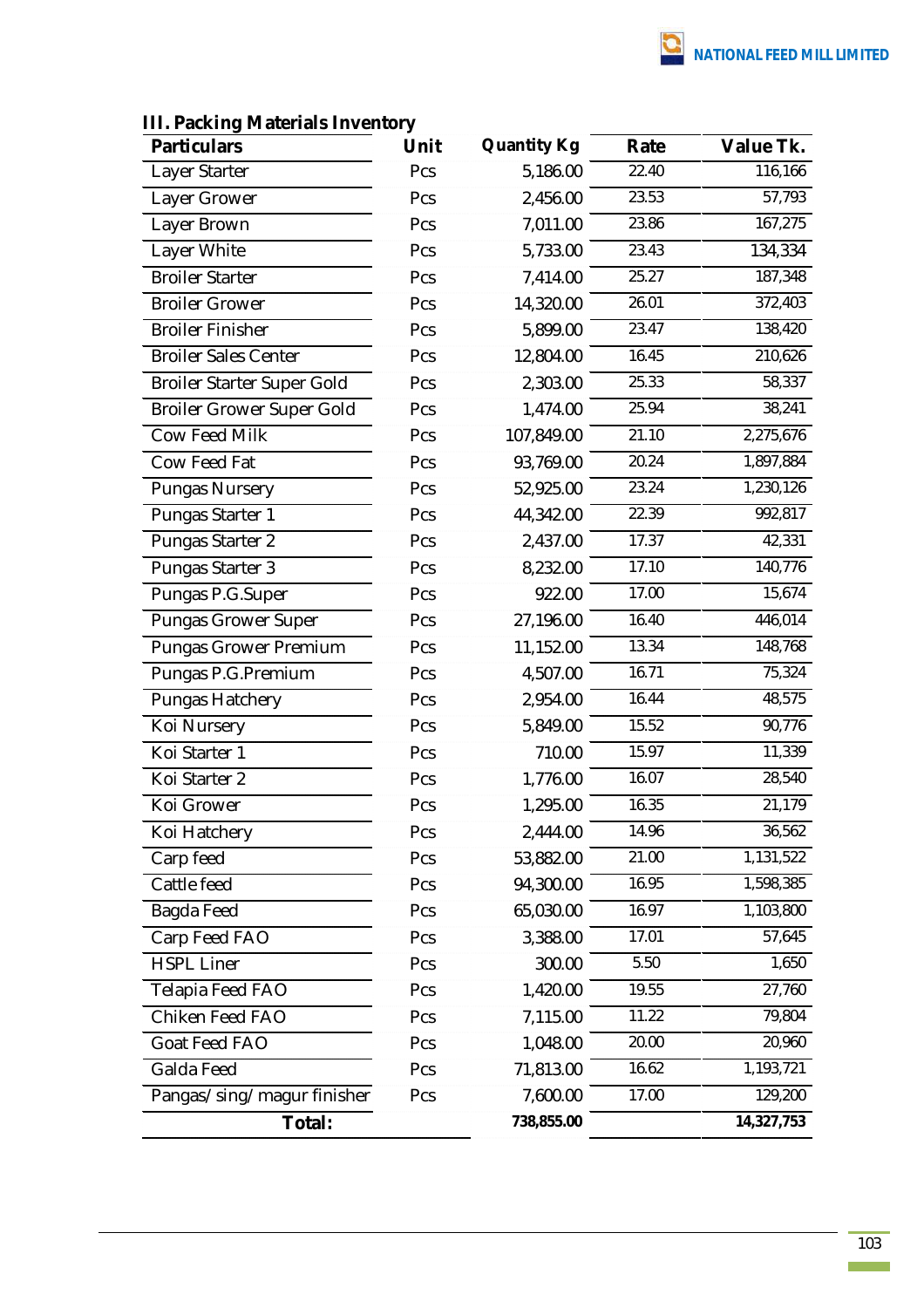2.00 Subsequent realization on Accounts Receivable with name-wise schedule;

# **Auditors' Response:**

Particulars (including name) of Debtors as to subsequent realization of Accounts Receivable of the company from 1<sup>st</sup> January, 2014 to 15<sup>th</sup> May, 2014 are as follows:

| <b>Name of Party</b>                  | <b>Balance as on 31st</b> | <b>Realize amount</b> |
|---------------------------------------|---------------------------|-----------------------|
|                                       | December, 2013            | in Taka.              |
| <b>Akbor Traders</b>                  | 50,594                    | 43,000                |
| Alam Miah, [Sunamgonj]                | 430,754                   | 15,354                |
| <b>Anik Poultry</b>                   | 226,567                   | 150,000               |
| <b>Bhuiyan Poultry Complex</b>        | 2,885,485                 | 504,475               |
| <b>Bio-Link</b>                       | 92,210                    | 20,000                |
| <b>Bismillah Poultry Feed</b>         | 143,530                   | 40,000                |
| City King Poultry & Fish Feed Ltd     | 942,559                   | 211,117               |
| <b>Enam Traders</b>                   | 6,042,179                 | 29,809                |
| <b>Fair Poultry Complex</b>           | 1,021,587                 | 90,000                |
| Food & Agriculture Organization (FAO) | 4,401,156                 | 1,027,875             |
| Fulpur Agro City Ltd (R.K.Badal)      | 326,100                   | 39,600                |
| <b>Helal Uddin Poultry feed</b>       | 89,249                    | 24,000                |
| J.S.B. Poultry (Coxbazar)             | 835,861                   | 14,977                |
| Janani Traders (Joypurhat)            | 105,652                   | 9,977                 |
| Kanoksh Fish Feed                     | 386,008                   | 40,896                |
| M.C Private Ltd.                      | 174,137                   | 50,000                |
| M.U, Brothers (Mowdud Ahmed)          | 1,075,476                 | 490,000               |
| Manik Traders (Pourabari)             | 1,104,910                 | 65,000                |
| Sadia Trading (Noagoan)               | 78,040                    | 10,000                |
| Shah Samia Chicks & Feed              | 92,305                    | 30,000                |
| Shapla Poultry (Brampur)              | 1,230,499                 | 50,000                |
| Shohel-Brothers                       | 114,892                   | 40,000                |
| Sone Enterprise                       | 659,793                   | 57,237                |
| <b>Talukder Traders</b>               | 635,084                   | 161,015               |
| Tosha Traders (B-Baria)               | 640,266                   | 82,000                |
| <b>Latif Traders</b>                  | 247,758                   | 4,983                 |
| Rest of Accounts Receivable           | 178,309,309               |                       |
| <b>Total Taka:</b>                    | 202,341,960               | 3,301,315             |

3.00 It appears from note # 07 to the financial statements for the year ended on December 31, 2013 that National Feed Mill Limited have given an advance of Tk.12,17,46,391 to its related company which was Tk.11,15,70,184 for the year ended on December 31, 2012. What is the basis of giving such huge amount to related companies as advance and also disclose the term and condition including interest rate on the advance;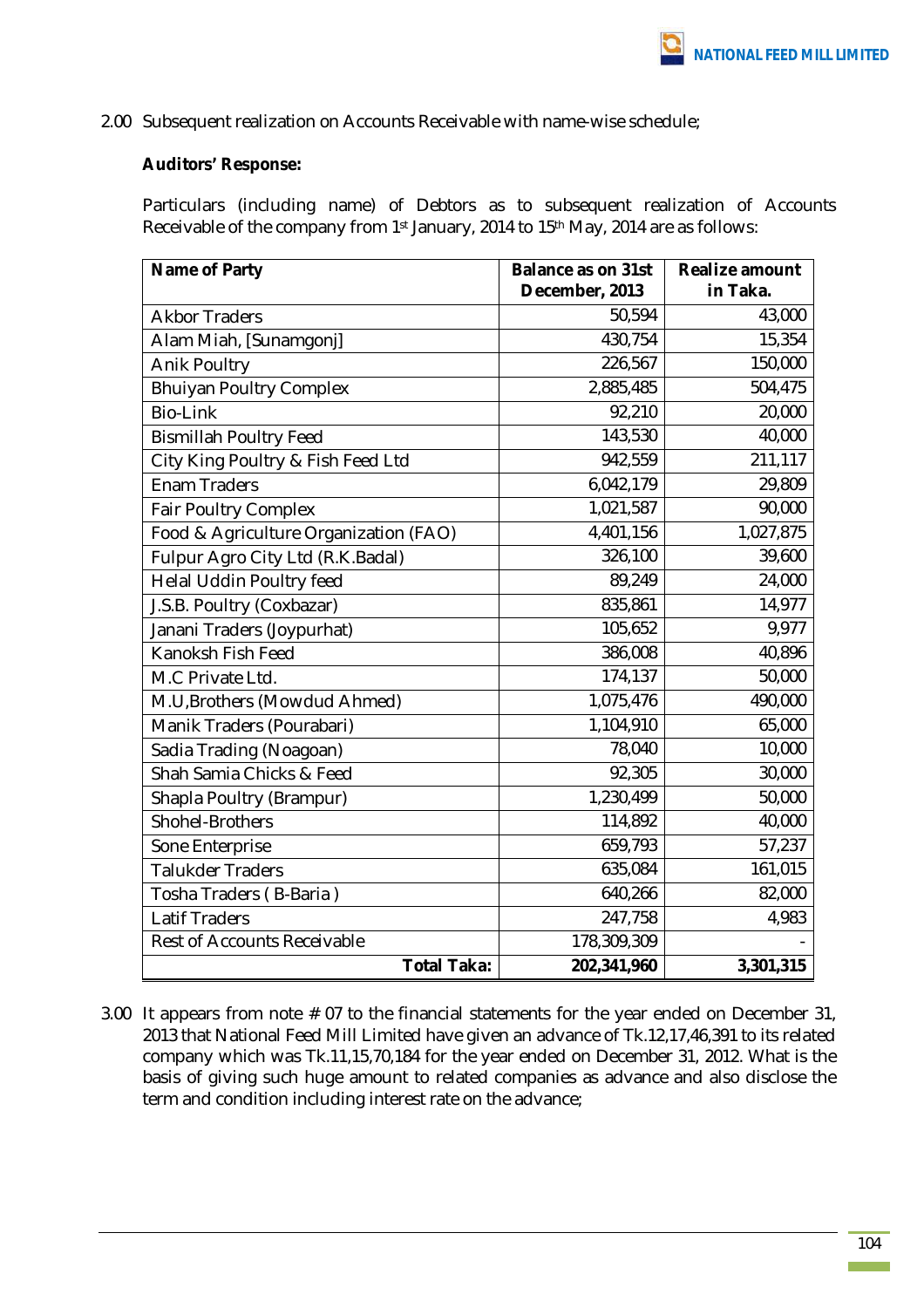# **Auditors' Response:**

The balance of advance represents the sum adjustable against transactions from time to time towards purchase of raw materials, sales of finished goods & making of finished products. At the yearend such sum of advance adjusted and balance reduced substantially. Such transactions area paid as advance from time to time and being adjusted frequently; but not loan and hence there is no scope to charge interest.

4.00 Subsequent payment on Accounts Payable and also mention whether accounts payable contains any related party transaction as per BAS 24;

# **Auditors' Response:**

Particulars of the subsequent payment on Accounts Payable from 1st January, 2014 to 15th May, 2014 is as follows:

| <b>Name of Supplier</b>           | <b>Balance as on 31st</b><br>December, 2013 | Payment<br><b>Amount in Taka</b> |
|-----------------------------------|---------------------------------------------|----------------------------------|
| Al - amin Poultry Feed (Mawna)    | 1,466,611                                   | 1,100,449                        |
| Alal Enterprise                   | 7,481,337                                   | 3,621,308                        |
| Ample animal care                 | 366,875                                     | 300,000                          |
| <b>Bangal Agrovet</b>             | 80,000                                      | 80,000                           |
| <b>Bismillah Traders</b>          | 176,983                                     | 176,983                          |
| Century Agro Limited              | 1,624,750                                   | 445,000                          |
| <b>Esamoti Traders</b>            | 183,060                                     | 183,060                          |
| Golden Feed International         | 470,000                                     | 374,000                          |
| Hoovers Agrovet Ltd.              | 165,000                                     | 165,000                          |
| <b>Hoque Corporation</b>          | 731,288                                     | 731,288                          |
| Ideal fiber industries Ltd        | 475,000                                     | 200,000                          |
| Jewel Enterprise                  | 3,948,958                                   | 823,448                          |
| Jewel Enterprise (Darshana)       | 450,425                                     | 200,000                          |
| M.R. Trading                      | 660,853                                     | 342,336                          |
| Milon Poultry Feed (Gazipur)      | 1,228,073                                   | 1,228,073                        |
| Mirzan Automatic Rice Mill        | 626,058                                     | 626,058                          |
| Munshi Traders                    | 2,875,395                                   | 1,050,000                        |
| Nazrul Enterprise                 | 3,500,052                                   | 3,000,000                        |
| Noor-Jahan Enterprise             | 395,093                                     | 100,000                          |
| Quality Grains Ltd.               | 960,000                                     | 960,000                          |
| Rashid oil Mill Ltd               | 157,500                                     | 60,000                           |
| Rezaul islam                      | 99,098                                      | 99,098                           |
| Sadia Trading                     | 714,134                                     | 504,000                          |
| Shafi enterprise                  | 199,584                                     | 199,584                          |
| <b>Sharkar Traders</b>            | 3,325,800                                   | 2,125,800                        |
| <b>Univet Limited</b>             | 95,000                                      | 95,000                           |
| Shakawat Enterprise               | 2,297,029                                   | 737,432                          |
| Power Pack Engineering Technology | 122,149                                     | 122,149                          |
| Green Power Transformer Company   | 40,000                                      | 40,000                           |
| Rest of Accounts Payable          | 31,547,470                                  |                                  |
| <b>Total Taka</b>                 | 66,463,575                                  | 19,690,066                       |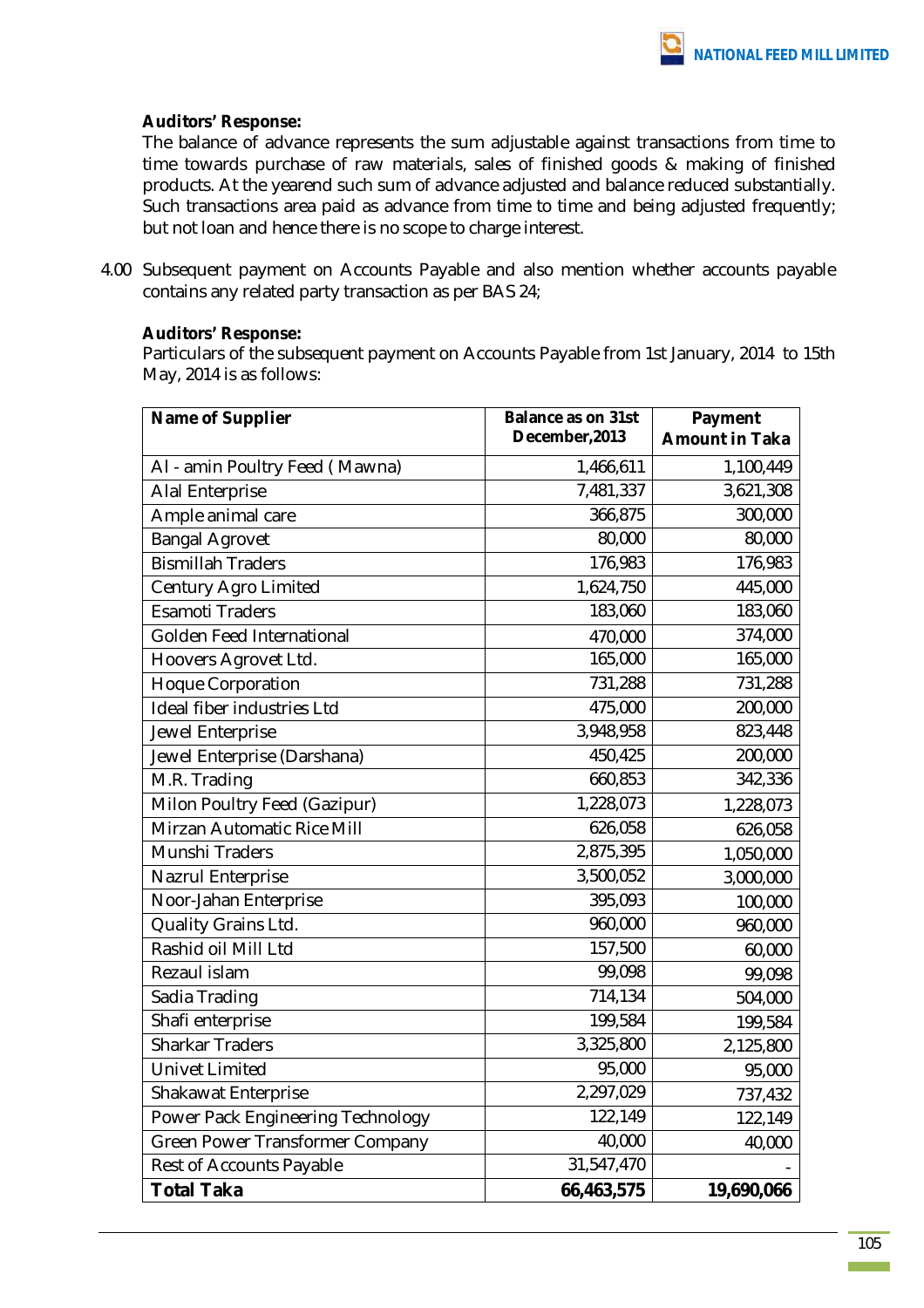5.00 Information regarding advance, deposits & pre-payment as per requirement of Schedule XI, Part-I, Para (J) of the Companies Act, 1994;

# **Auditors' Response:**

Information regarding advance, deposit & pre-payment as per requirement of Schedule XI, Part - I, Para (J) of the Companies Act, 1994 as on December 31, 2013 are as follows:

# **01. Fully Secured:**

| <b>Particulars</b>                                 | <b>Amount in Taka</b> |
|----------------------------------------------------|-----------------------|
| Bangladesh Telecommunication Co. Ltd.              | 6,000                 |
| Titas Gas Transmission & Distribution Company Ltd. | 578,069               |
| <b>Gazipur Palli Biddut Samity</b>                 | 285,512               |
| <b>Bank Guarantee Margin</b>                       | 805,162               |
| Advance Income Tax (AIT)                           | 3,352,818             |
| Prepaid Insurance premium                          | 1,733,201             |
| LC Margin                                          | 436,217               |
| Total:                                             | 7,196,979             |

# **02. Personal Security:**

| <b>Particulars</b>                 | <b>Amount in Taka</b> |
|------------------------------------|-----------------------|
| Advance against Godown Rent - Hazi | 300,000               |
| Advance to Staff against salary    | 21,500                |
| Advance Against Purchase (Staff)   | 237,169               |
| Advance to others suppliers        | 1,763,951             |
| Advance to others Suppliers (Shed) | 14,924,330            |
| Total:                             | 17,246,950            |

# **03. Management/ Owner Personal Security:**

| <b>Particulars</b>                    | <b>Amount in Taka</b> |
|---------------------------------------|-----------------------|
| National Petroleum Ltd.               | 337,150               |
| Karnopur Agro Industries Ltd.         | 6,676,312             |
| National Electrode & Electronics Ltd. | 33,150,088            |
| National Hatchery Ltd.                | 80,945,780            |
| Karnopur Hatchery Ltd.                | 637,061               |
| Total:                                | 121,746,391           |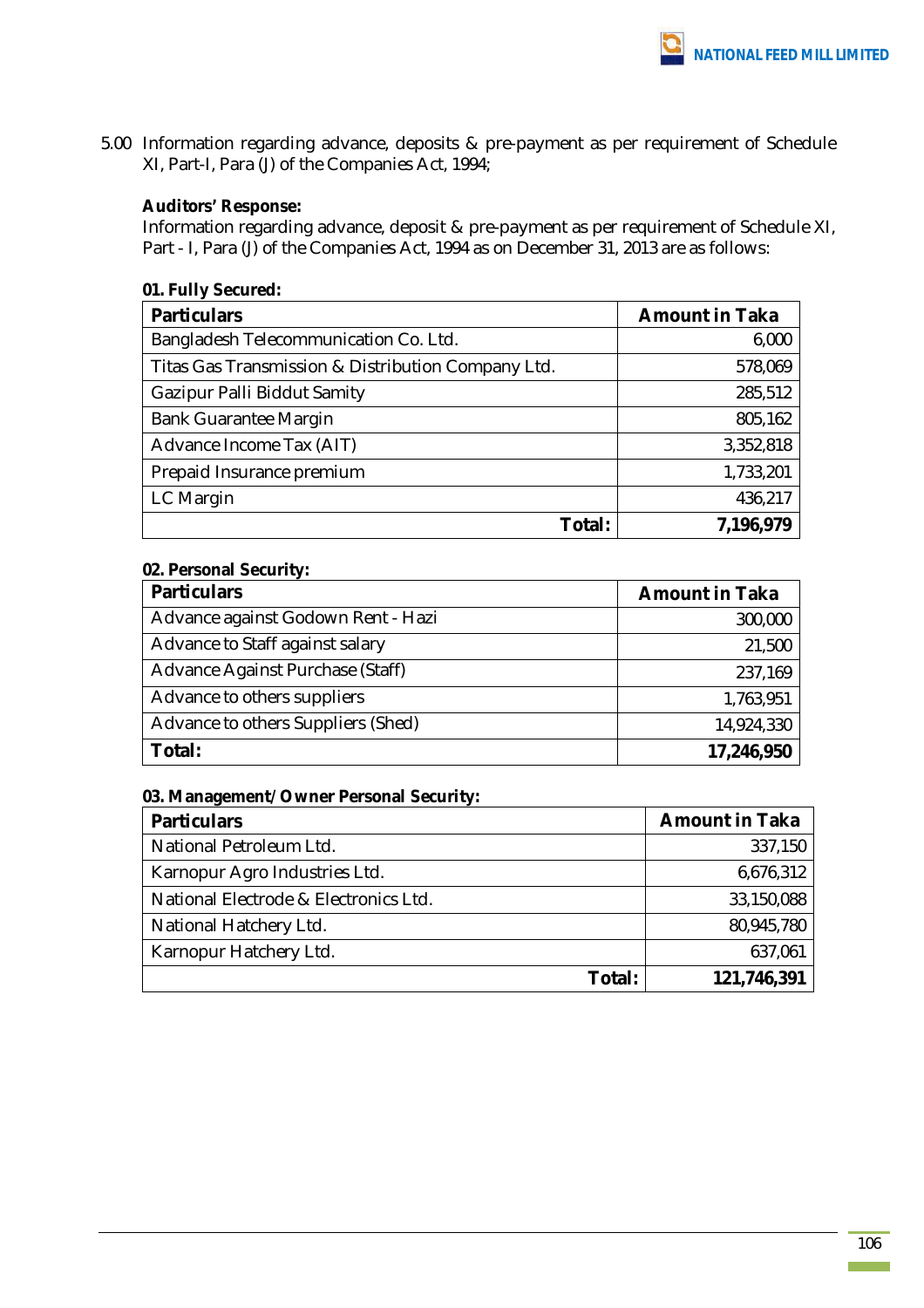6.00 Details of turnover/sales mentioning itemized quantity and value as required under of Schedule XI, Part II, Para 3 (a) of the Companies Act 1994;

# **Auditors' Response**

Particulars of Turnover stating itemized quantity and value as required under of Schedule XI, Part II, Para 3(a) of the Companies Act, 1994 is as follows:

| <b>Particulars</b>   | <b>Quantity (MT)</b> | <b>Value in Taka</b> |
|----------------------|----------------------|----------------------|
| <b>Broiler Feed</b>  | 18,761.475           | 700,655,040          |
| Layer Feed           | 18,529.425           | 598,768,136          |
| Fish Feed            | 4,464.040            | 140,725,883          |
| Cattle Feed          | 537.865              | 15,375,224           |
| <b>Floating Feed</b> | 1,815.425            | 74,749,597           |
| Total:               | 44,108.230           | 1,530,273,880        |

7.00 Year-wise break-up of interest charged on different bank loans, capitalization of loan interest and interest charged as financial expenses on the income statement;

# **Auditors' Response:**

Any Bank interest is not capitalization for this year. Year-wise break-up of interest charged on different bank loans are as follows:

|                                 |            | Amount in Taka |            |  |
|---------------------------------|------------|----------------|------------|--|
| <b>Particulars</b>              | 31.12.2013 | 31.12.2012     | 31.12.2011 |  |
| Jamuna Bank Limited             |            |                |            |  |
| CC Hypo #0387                   | 11,920,864 | 12,604,836     | 11,630,303 |  |
| Term Loan # 508                 | 12,338,695 | 16,593,958     | 13,731,325 |  |
| Letter of Trust Receipt (LTR)   | 7,494,927  | 5,994,832      | 3,896,774  |  |
| Time Loan                       | 3,629,590  | 7,076,616      | 3,820,944  |  |
| Letter of Credit (LC)           |            | 1,240,480      | 685,544    |  |
| Total:(A)                       | 35,384,076 | 43,510,722     | 33,764,890 |  |
| Social Islami Bank Ltd.         |            |                |            |  |
| Murabaha Post Import (MPI)      | 3,205,513  | 1,943,634      |            |  |
| Trust Receipt(TR)               | 6,256,470  | 9,017,175      | 5,847,336  |  |
| Murabaha Bill of Exchange (MBE) | 2,595,600  | 988,277        |            |  |
| Letter of Credit (LC)           |            | 1,294,556      | 224,806    |  |
| Total: (B)                      | 12,057,583 | 13,243,642     | 6,072,142  |  |
| Shahjalal Islami Bank Ltd.      |            |                |            |  |
| Letter of Crerdit (LC)          | 215,522    | 1,156,694      | 798,328    |  |
| Trust Receipt(TR)               | 7,702,094  | 5,800,714      | 2,975,963  |  |
| Bai - Muazzal (BM)              | 3,612,402  | 1,995,675      | 3,237,067  |  |
| Total: (C)                      | 11,530,018 | 8,953,083      | 7,011,358  |  |
| Al - Arafah Islami Bank Ltd (D) | 2,197,605  |                |            |  |
| LankaBangla Finance Limited(E)  | 1,204,484  |                |            |  |
| PLFS (F)                        | 5,276,269  | 5,255,474      | 4,449,760  |  |
|                                 |            |                |            |  |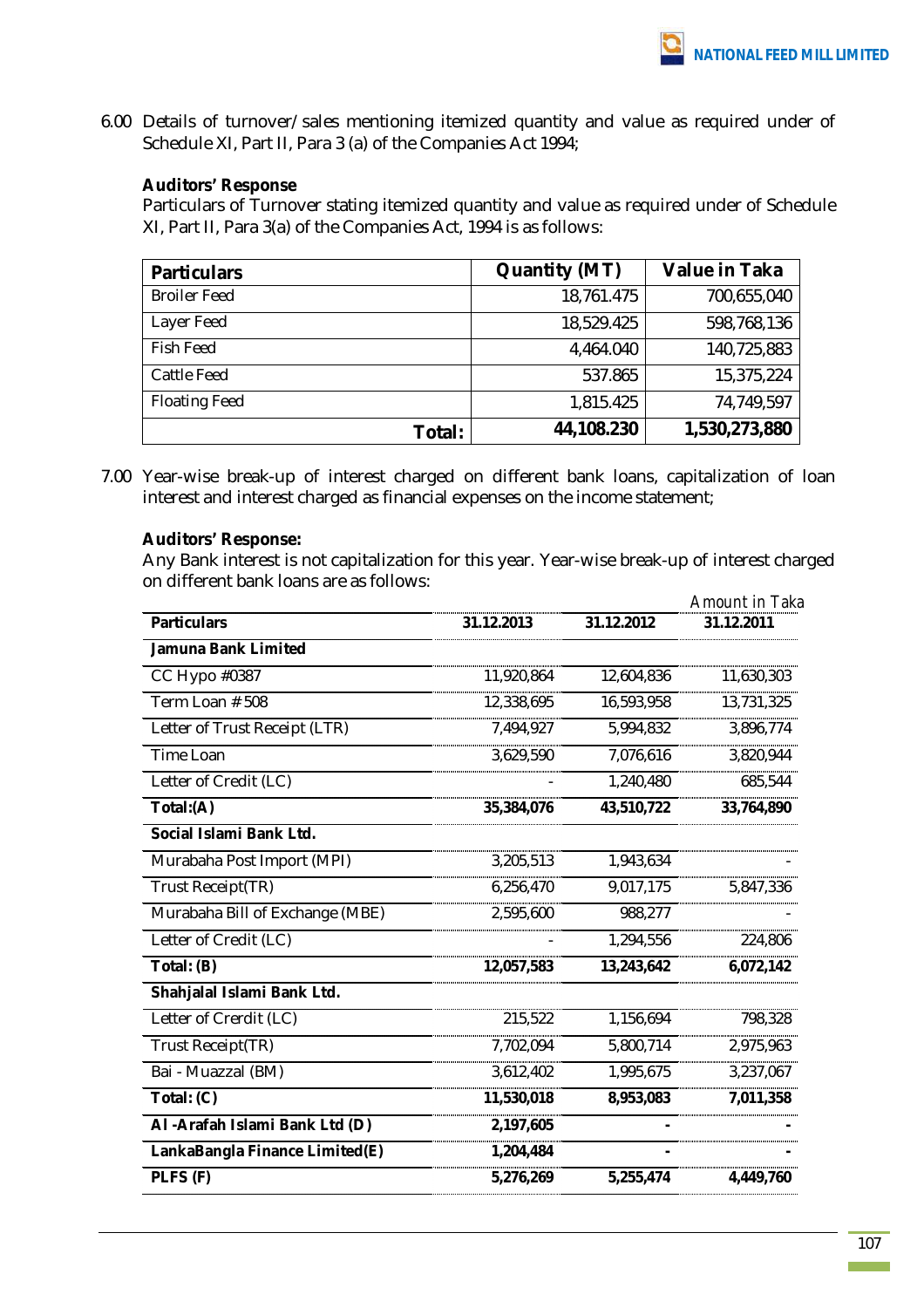

| IPDC(G)                     | 964,605    |            |            |
|-----------------------------|------------|------------|------------|
| <b>Bank Asia Limited</b>    |            |            |            |
| CC Hypo #995                | 480.185    |            |            |
| Term Loan $#$ 881           | 457.236    |            |            |
| Demand Loan                 | 383.098    |            |            |
| Total:(H)                   | 1,320,519  |            |            |
| $G.Total:(A+B+C+D+E+F+G+H)$ | 69,935,159 | 70,962,921 | 51,298,150 |

8.00 It appears from note #12 to the financial statements for the year ended on December 31, 2013 that the company has made a provision for cash dividend of Tk. 4,00,00,000/- Disclose the current status of such interim dividend;

## **Auditors' Response:**

Cash dividend has been paid subsequently, except Tk. 3.00 crore payable to Sponsor **Shareholders** 

9.00 Disclosures as required under of Schedule XI, Part II, Para 6 of the Companies Act, 1994;

# **Auditors' Response:**

It is only Audit Fee, which is clearly stated.

10.00 It appears from note # 18 to the financial statement for the year ended on December 31, 2013 that WPPF was formed in the year 2012 but there is no distribution of WPPF among workers up to June 30, 2013. Disclose the reason behind this;

# **Auditors' Response:**

The Company has created Workers Profit Participation Fund (WPPF) from the year 2012 as per the Bangladesh Labour Law 2006. NFML distributed the above fund among the workers for the year 2012.

11.00 It appears from note # 23.02.02 to the financial statement for the year ended on December 31, 2013 that there is a production charge of Tk. 1,64,44,200 for the year ended on December 31, 2013 which is not clear to us. Please explain the item and mention whether this transaction occurred with the companies under common management. If it was occurred with the companies under common management then also mention whether this was done on Arms Length Basis or not;

# **Auditors' Response:**

Production charge represents the spending incurred to get Floating Fish Feed products prepared by third Party/Supplier named Karnopur Agro Industries Ltd., a Company independent from our company. The break-up of the sum is as under:

| <b>Particulars</b>                | Quantity (MT) | Rate (MT) | Value in Taka |
|-----------------------------------|---------------|-----------|---------------|
| Production charge                 | 1,812.025     | 8,000.00  | 14,496,200    |
| Loading & unloading Labour Charge |               |           | 1.948.000     |
| Total:                            |               |           | 16,444,200    |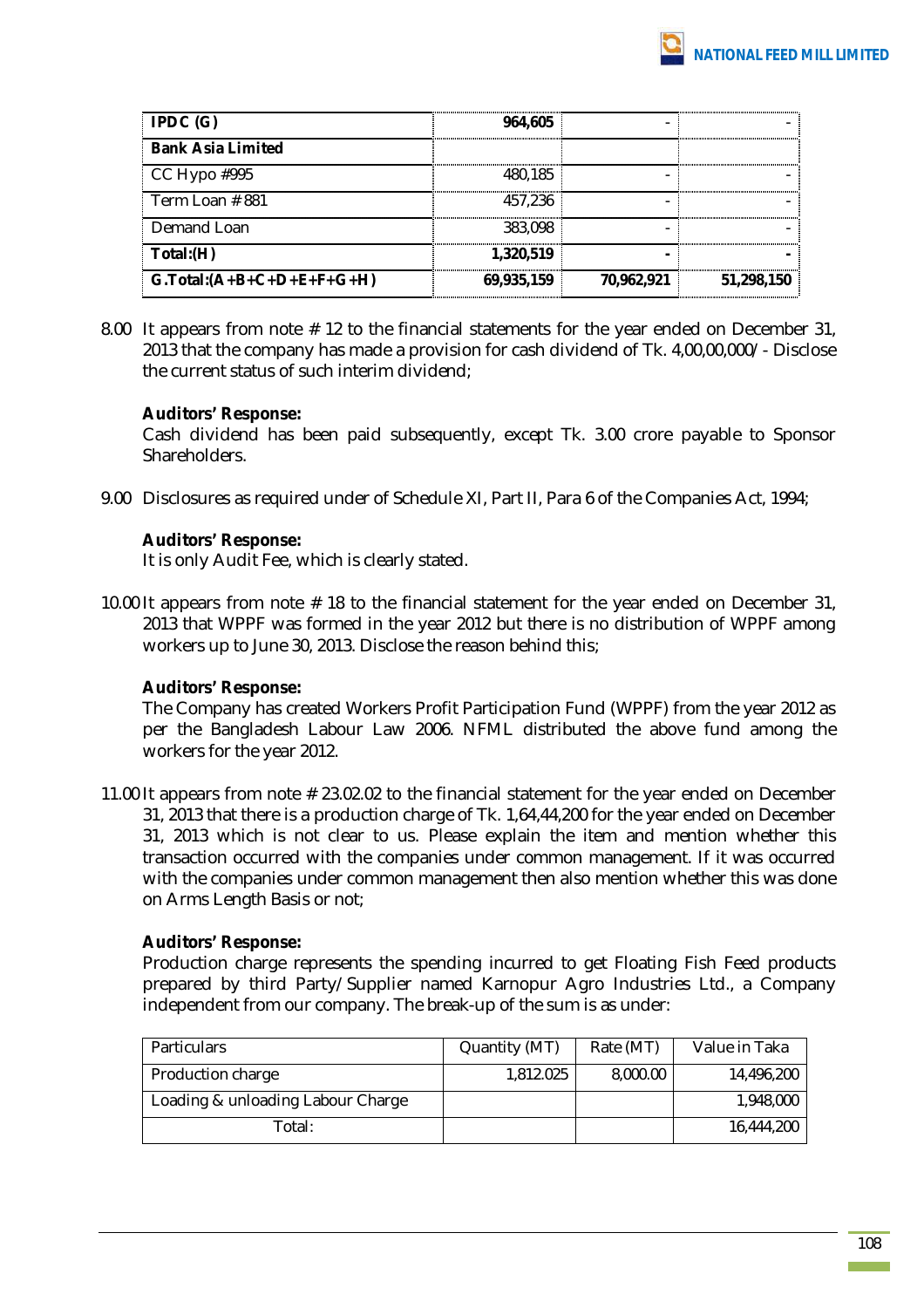12.00 Please provide details break up of cash payment to suppliers and Employees of Tk. 1,28,38,97,616/- and cash paid for expenses of Tk. 7,86,60,941 as shown in cash flow statement for the year ended on December 31,2013;

## **Auditors' Response:**

Particulars of the payment in question are as follows:

| 01. Cash Payment to Suppliers and Employees: |               |
|----------------------------------------------|---------------|
| Purchase (RM + Packing Materials)            | 1,254,803,153 |
| Salary & Allowance                           | 27,353,835    |
| increase Outstanding Salaries                | (87, 656)     |
| Decrease Material in Transit                 | (4,099,427)   |
| decrease in Payable                          | 5,927,712     |
|                                              | 1,283,897,616 |
| 02. Cash Payment for Expenses:               |               |
| Advance expenses                             | 13,659,343    |
| <b>Factory OH</b>                            | 42,756,619    |
| Admin OH                                     | 17,412,653    |
| Selling OH                                   | 5,599,331     |
| Increase in Liabilities                      | (1,082,465)   |
| decrease in Construction Materials           | (2,978,011)   |
| decrease in Spare Parts                      | (542, 887)    |
| WPPF paid                                    | 3,836,358     |
|                                              | 78,660,941    |

13.00 It appears from Note # 13.01 to the financial statement for the year ended on December 31, 2013 that there is a deposit against share money of Tk. 1,46,00,000/-. Provide the current status of this share money deposit;

## **Auditors' Response:**

There is no balance as on 31.12.13 under Share Money Deposit. It was as on 31.12.2012 which has been converted into Paid up Capital on 07 January 2013 and clearly stated in the said Note-13.

14.00 It appears from note 18 to the financial statements for the year ended on December 31, 2013 that there is a Worker Profit Participation fund (WPPF) of Tk. 3,891,146 which was Tk. 38,36,358 for the year ended on December 31, 2012. Disclose whether this fund is formed, managed, used (distributed) and invested as per section 234, 235, 240 and 242 of Bangladesh Labor Law, 2006;

## **Auditors' Response:**

In fact, the management has created the WPPF in 2012 as required by Labour Law, 2006 and necessary steps are going to be taken to do the needful as per related provision of aforesaid Labour Law.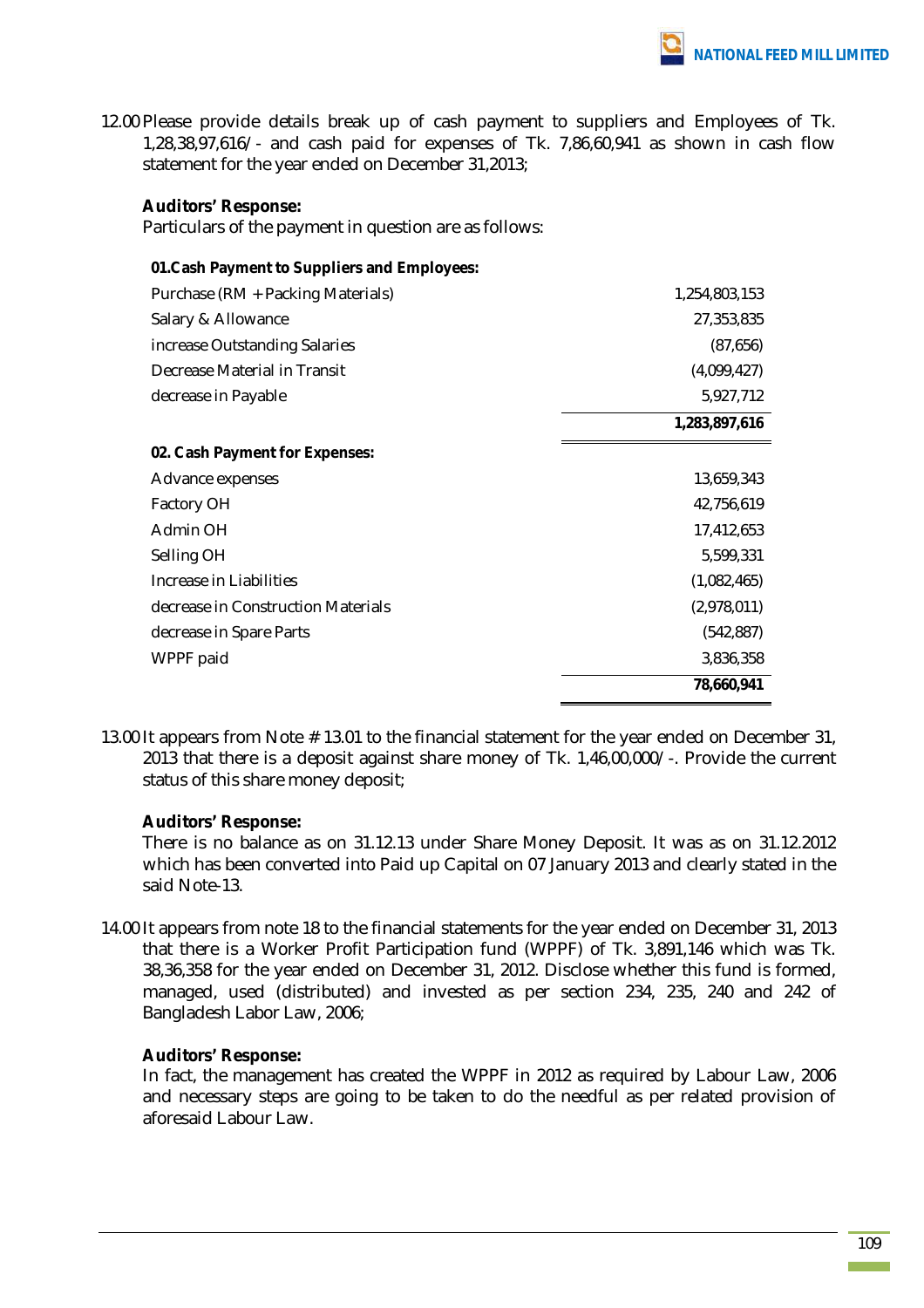15.00 Please provide a compliance report on Corporate Governance Guideline as per the provision of SEC Notification No. SEC/CMRRCD/2006-158/ADMIN/44 Dated August 07,  $2012.$ 

## **Auditors' Response:**

All the issues as required for the Compliance Report are duly complied with excepting for Appointment of Independent Director and Setting up of Internal Audit Committee. The management has taken decision to implement the aforesaid pending issues as soon as possible.

| <b>Condition</b> | <b>Title</b>                                                                 |                | <b>Compliance Status</b> | Remark                                     |
|------------------|------------------------------------------------------------------------------|----------------|--------------------------|--------------------------------------------|
| No.              |                                                                              | Complied       | <b>Not</b><br>Complied   |                                            |
| 1.00             | <b>Board of Directors</b>                                                    | $\sqrt{}$      |                          |                                            |
| 1.01             | <b>Board's Size</b>                                                          | $\sqrt{ }$     |                          |                                            |
| 1.02             | <b>Independent Directors</b>                                                 | ÷,             | $\sqrt{}$                | Will be<br>implemented                     |
| 1.03             | Qualification of Independent Directors(ID)                                   | ä,             | $\sqrt{}$                |                                            |
| 1.04             | Chairman of the Board & Chief Executive Officer                              | $\sqrt{}$      | $\overline{\phantom{a}}$ |                                            |
| 1.05             | The Director's Report to Shareholders                                        | ä,             | $\sqrt{}$                |                                            |
| 2.01             | Appointment                                                                  | ÷,             | $\sqrt{}$                |                                            |
| 2.02             | Requirement to attend the Board Meetings                                     | $\sqrt{}$      |                          |                                            |
| 3.00             | <b>Audit Committee</b>                                                       |                | $\sqrt{}$                | Will be<br>implemented                     |
| 3.01             | <b>Constitution of the Audit Committee</b>                                   | ä,             | $\sqrt{ }$               |                                            |
| 3.02             | Chairman of the Audit Committee                                              | ä,             | $\sqrt{}$                |                                            |
| 3.03             | Role of Audit Committee                                                      | ä,             | $\sqrt{}$                |                                            |
| 3.04             | Reporting of the Audit Committee                                             | $\overline{a}$ | $\sqrt{}$                |                                            |
| 3.04.1           | Reporting to the Board of Directors                                          | $\sqrt{}$      |                          |                                            |
| 3.04.2           | Reporting to the Authorities                                                 | ÷.             | $\sqrt{}$                |                                            |
| 3.05             | Reporting to the Shareholders and General Investors                          |                | $\sqrt{}$                |                                            |
| 4.00             | External/ Statutory Auditors                                                 | $\sqrt{}$      | $\overline{a}$           |                                            |
| 5.00             | <b>Subsidiary Company</b>                                                    |                |                          | <b>Not</b><br>Applicable                   |
| 6.00             | Duties of Chief Executive Officer (CEO) and Chief Financial<br>Officer (CFO) | $\sqrt{}$      |                          |                                            |
| 7.00             | Reporting and Compliance of Corporate Governance                             | ä,             |                          | Excepting<br>above-<br>mentioned<br>issues |

*\*Data incorporated in commissions query and auditors response have been updated /revised in line with the audited financial statements for the year ended December 31, 2013.* 

Dhaka Sd/- Atik Khaled & Co. Dated: 10 April, 2014 Chartered Accountants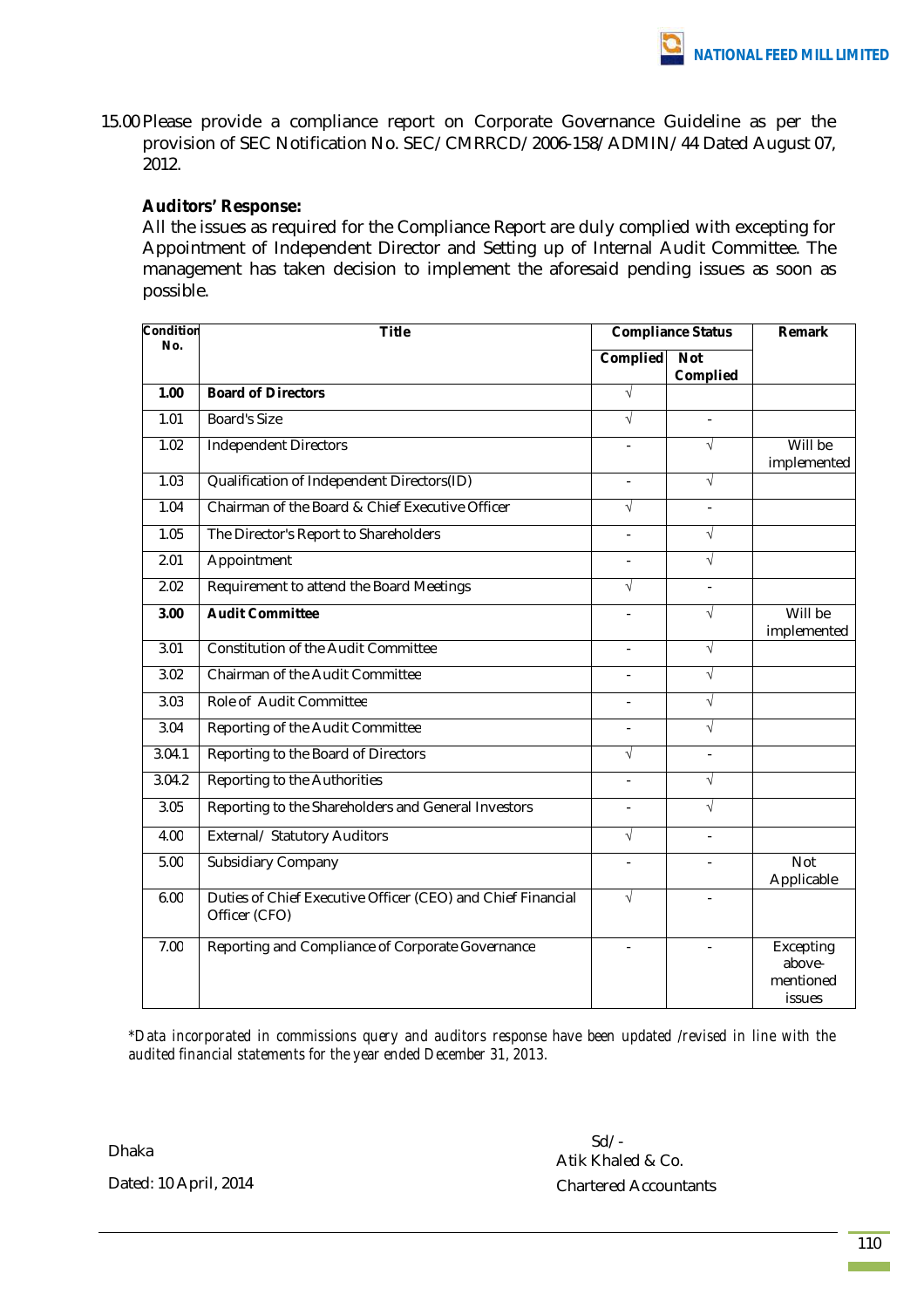# **Auditors' Additional Disclosures (II)**

1. It appears from auditors` report under section 135(1), Para 24(1) of Part-II of the Third Schedule of the Companies Act. 1994 that net cash provided from operating activities shows a negative balance of Tk.4,84,56,833 for the period ended on June 30, 2013 and negative balance of Tk. 2,26,91,593, Tk.11,20,21,093 for the year ended on December 31, 2012 & 2011 respectively. Explain the reasons of such continuous negative cash generation from operation and how it plans to mitigate going concern threats;

## **Auditors' response:**

*We would like to inform you that, sales of NFML are in uptrend direction from inception, as a result of the receivables and Inventories also in line with sales. Moreover, Sales of NFML has reached in optimum level and operating cash flow for the year ended December 31, 2013 was positive.* 

*Products manufactured by NFML are sold through dealers and almost all the dealers of NFML are enjoying some credit facilities and that's why receivables are created and those are secured. To maintain smooth production and delivery the company was required to keep the inventory in a level. Moreover, major portion of the inventory are seasonal products and have specific time to procure. In addition, sales have now reached at optimum level and the management of the company has managed to maintain the inventory and receivable at optimum level.* 

*As the sales of the company has always upward trend and the management of the company is very much aware in keeping the inventory in optimum level to manage the working capital efficiently. Hence, the balance between cash inflow and outflow will be created automatically with positive trend as it happened in December, 2013. Therefore, previous negative operating cash flows for those years are not a going concern threat for the company.*

2. It is observed from the statement of ratio analysis that Return on Asset, Return on Equity and EPS of the company are declining sharply year by year. Provide auditor`s explanation in this regard.

## **Auditors' response:**

*Be informed that Return on Asset (ROA) for the period ended June 30, 2013 was shown in the ratio analysis was for six months. However, the return on Asset for the full year has an even trend.* 

*The reason for significant decline in Return on Equity (ROE) and EPS is relatively higher number of shares compare to previous years, NFML has increased its paid up capital by converting the share money deposit and through issuance of bonus shares, therefore, only the number of shares has increased. Moreover, share money deposit and retained earnings (Which converted into share) were in use for company's operation from last couple of years.* 

| <b>Particulars</b>        | 31.12.2013 | 31.12.2012 | 31.12.2011 | 31.12.2010 | 31.12.2009 |
|---------------------------|------------|------------|------------|------------|------------|
| Return on Assets (ROA)%   | 6.64       | 7.23       | 7.09       | 7.41       | 10.76      |
| Return on Equity(ROE)%    | 13.28      | 15.73      | 21.51      | 37.47      | 125.60     |
| Earnings Per Share (Taka) | 1.85       | 2.39       | 2.44       | 45.49      | 42.48      |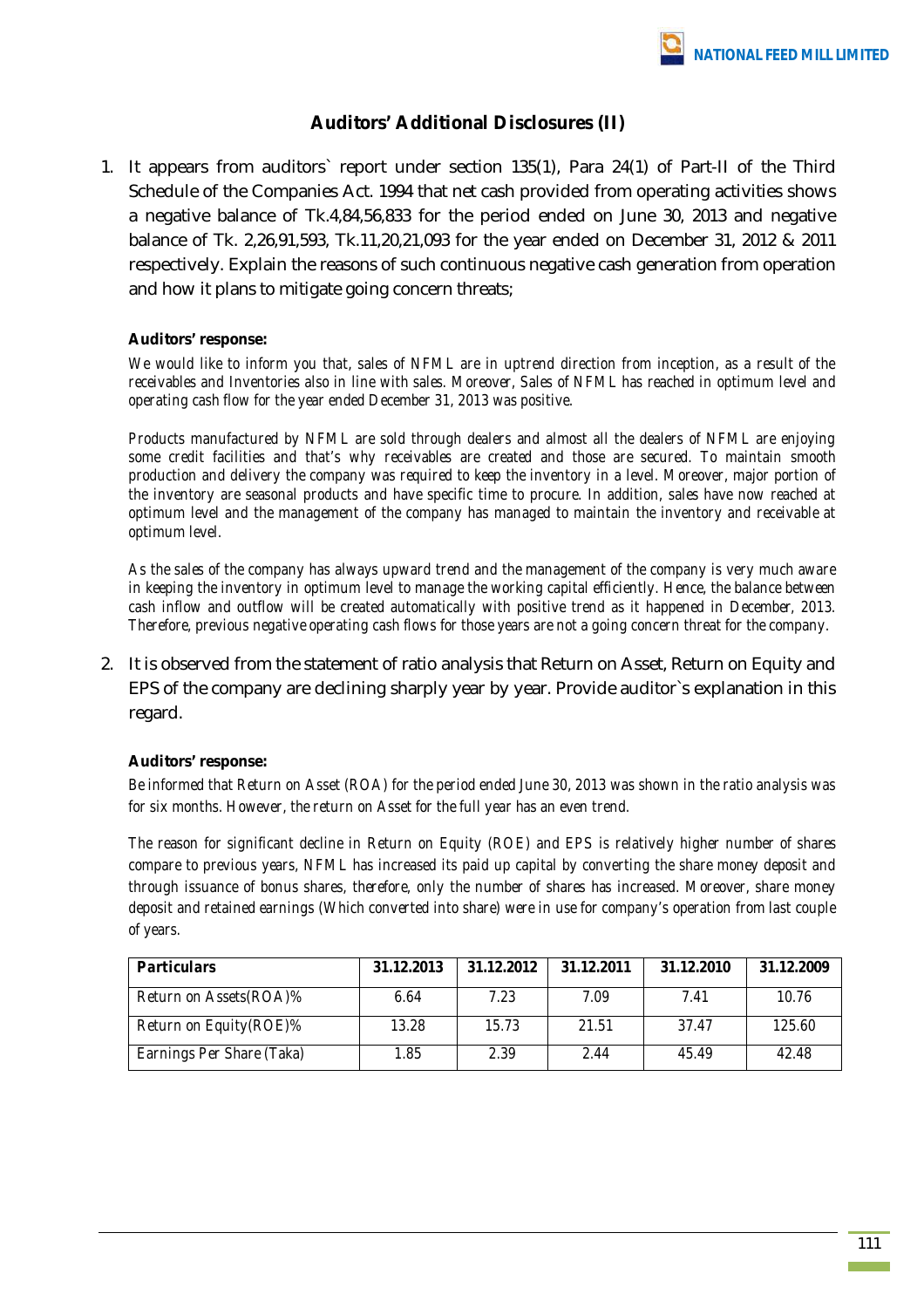3. It is observed from the audited financials that account receivables and inventory seems inconsistent with revenue. The comparative position is presented bellow;

| <b>Particulars</b>  | December 31, 2013 |        | December 31,2012 |        |  |  |
|---------------------|-------------------|--------|------------------|--------|--|--|
| Sales               | 153,02,73,880     | 100%   | 149,00,21,503    | 100%   |  |  |
| Inventories         | 45,55,14,545      | 29.77% | 47,53,35,572     | 31.90% |  |  |
| Account receivables | 20,23,41,960      | 13.22% | 11,85,74,032     | 7.96%  |  |  |

From the above table it is observed that a good percentage of sales amount remains as inventories. This indicates that current assets of the company are highly blocked and working capital management of the company are not efficient. Provide explanation in this regards; and

## **Auditors' response:**

*The present comparative position is as follows:*

| <b>Particulars</b>               | December 31, 2013 |        | December 31,2012 |        |  |  |  |
|----------------------------------|-------------------|--------|------------------|--------|--|--|--|
| <b>Sales</b>                     | 153,02,73,880     | 100%   | 149,00,21,503    | 100%   |  |  |  |
| <i><u><b>Inventories</b></u></i> | 45,55,14,545      | 29.77% | 47,53,35,572     | 31.90% |  |  |  |
| <b>Account receivables</b>       | 20,23,41,960      | 13.22% | 11,85,74,032     | 7.96%  |  |  |  |

*However, after analyzing the financial statements of the company for the year December 31, 2013 it is observed that the management of the company managed the working capital efficiently.*

4. It is also observed from the statement of ratio analysis that receivables and inventory turnover ratio of the company is declining trend year by year which indicates that company`s working capital management is poor. Provide explanation in this regards.

## **Auditors' response:**

*To maintain the smooth operation and profitability NFML is procuring bulk volume of inventory to maintain sufficient stock level for uninterrupted production. In addition, major portion of the inventory are seasonal products and have specific time to procure. Since, NFML's business has grown consistently, management of the company decided not to take any risk as a result inventory turnover ratio has declined. Due to increase in sales, accounts receivable of the company has also increased; however, management of the company is trying to manage the working capital in an efficient manner. For illustration we are providing comparative data of last five years:* 

| <b>Particulars</b>          | 2013 | 2012  | 2011  | 2010  | 2009  |
|-----------------------------|------|-------|-------|-------|-------|
| Receivable Turnover Ratio % | 9.54 | 14.20 | 17.83 | 15.12 | 15.26 |
| Inventory Turnover Ratio %  | 2.89 | 3.32  | 4.25  | 4.07  | 6.40  |

*\*Data incorporated in commissions query and auditors response have been updated /revised in line with the audited financial statements for the year ended December 31, 2013.* 

Dhaka Sd/- Atik Khaled & Co. Dated: 10 April, 2014 Chartered Accountants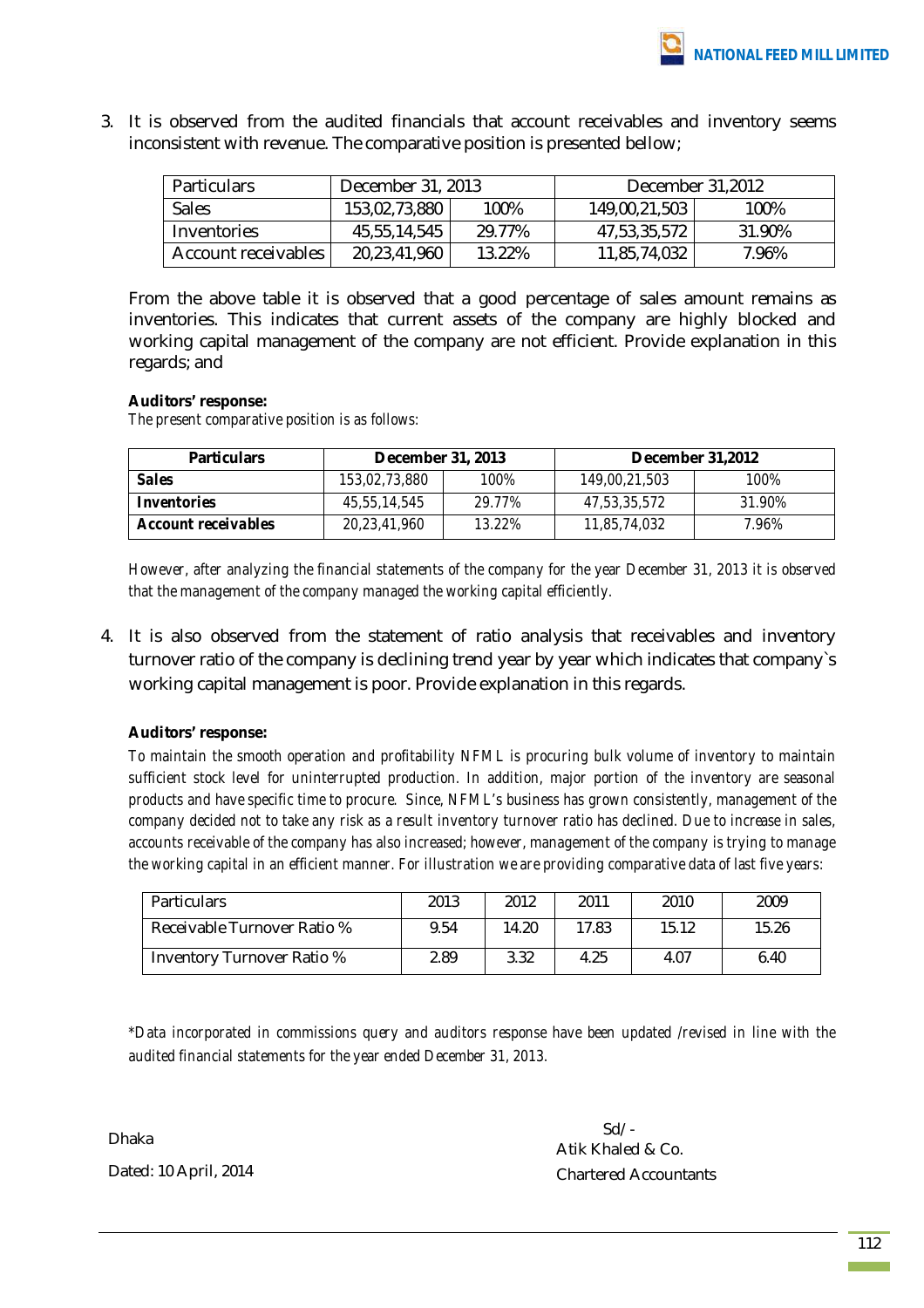| "শেয়ার বাজারে বিনিয়োগ ঝুঁকিপূর্ণ,জেনে ও বুঝে বিনিয়োগ করুন।"                                                                                            |  |
|-----------------------------------------------------------------------------------------------------------------------------------------------------------|--|
| "INTERESTED PERSONS ARE ENTITLED TO A PROSPECTUS. IF THEY SO DESIRE. AND THAT COPIES OF PROSPECTUS MAY BE OBTAINED FROM THE ISSUER AND THE ISSUE MANAGER" |  |
| <b>NATIONAL FEED MILL LIMITED</b>                                                                                                                         |  |

#### **Application Form**

**APPLICATION FOR SHARES BY INVESTORS OTHER THAN NON-RESIDENT BANGLADESHI(S)** Warning: Please read the instructions on the back of this form. Incorrectly filled applications or application failing to comply with any instructions therein may be rejected.

#### **The Managing Director**

Banker's Sl. No.

National Feed Mill Limited House # 20/B, Road # 14 Sector # 04, Uttara, Dhaka-1230.

Dear Sir,

I/we apply for and request you to allot me/us the **……….** numbers of Shares and I/we agree to accept the same or any smaller number that may be allotted to me / us upon the terms of the Company's approved Prospectus and subject to the Memorandum and Articles of Association of the company. Further, I/we authorize you to place my/our name (s) on the Register of Member (s) of the Company and deposit the said ordinary Shares to my / our Depository Beneficiary Owner (BO) Account and/or a Crossed ( A/C Payee Only ) Cheque in respect of any application money refundable by post/courier at my/our risk to the first applicant's address stated bellow:

| 1. No. of ordinary shares  of Tk. 10.00 each at par. |  |  |
|------------------------------------------------------|--|--|
|                                                      |  |  |
|                                                      |  |  |
|                                                      |  |  |

| 3. Beneficiary Owner (BO) Account No.                                                                    |  |  |  |  |  |  |  |  |
|----------------------------------------------------------------------------------------------------------|--|--|--|--|--|--|--|--|
| {If you do not mention your valid depository (BO) account, your application will be treated as invalid.} |  |  |  |  |  |  |  |  |

4. I/we agree to fully abide by the instruction given herein.

#### **5. Particulars of Applicant(s):**

|  |  | a) Sole/First Applicant: |
|--|--|--------------------------|
|--|--|--------------------------|

| Nationality:                                                                                                                      |         | Telephone No. (If any):                                                                                                                                                                                                                    |  |  |  |
|-----------------------------------------------------------------------------------------------------------------------------------|---------|--------------------------------------------------------------------------------------------------------------------------------------------------------------------------------------------------------------------------------------------|--|--|--|
| For Refund Warrant: Please write the correct and full name of Bank and Branch (Application will not be treated as valid if anyone |         |                                                                                                                                                                                                                                            |  |  |  |
|                                                                                                                                   |         | uses a non-scheduled bank. To avoid this complication, investors are requested not to use the name of any non-scheduled bank).                                                                                                             |  |  |  |
|                                                                                                                                   |         |                                                                                                                                                                                                                                            |  |  |  |
|                                                                                                                                   |         | *The Applicant shall provide with the same Bank Account number in the application form as it is in the BO account of the applicant. Otherwise the                                                                                          |  |  |  |
|                                                                                                                                   |         |                                                                                                                                                                                                                                            |  |  |  |
|                                                                                                                                   |         |                                                                                                                                                                                                                                            |  |  |  |
|                                                                                                                                   | Branch: |                                                                                                                                                                                                                                            |  |  |  |
|                                                                                                                                   |         |                                                                                                                                                                                                                                            |  |  |  |
|                                                                                                                                   |         |                                                                                                                                                                                                                                            |  |  |  |
|                                                                                                                                   |         |                                                                                                                                                                                                                                            |  |  |  |
|                                                                                                                                   |         |                                                                                                                                                                                                                                            |  |  |  |
|                                                                                                                                   |         |                                                                                                                                                                                                                                            |  |  |  |
| Nationality:                                                                                                                      |         | Telephone No. (If any):                                                                                                                                                                                                                    |  |  |  |
|                                                                                                                                   |         | For refund purpose: I/We want refund through $\Box$ Bank Account* $\Box$ Hand Delivery/Courier (Please put tick mark in which refund will be made).<br>application will be considered invalid and the subscription money may be forfeited. |  |  |  |

**6.** I/we hereby declare that I/We have read the Prospectus of **National Feed Mill Limited** and have willingly subscribed for …………number of Shares of Tk. 10.00 each per share on this form**.**

#### **7. Specimen Signature(s):**

| (i) 1 <sup>st</sup> Applicant: Name (in Block Letters)                                                                                                                                                                                                                                                                                                                          |                                 | Signature: |             |       |
|---------------------------------------------------------------------------------------------------------------------------------------------------------------------------------------------------------------------------------------------------------------------------------------------------------------------------------------------------------------------------------|---------------------------------|------------|-------------|-------|
| (ii) 2 <sup>nd</sup> Applicant: Name (in Block Letters)                                                                                                                                                                                                                                                                                                                         |                                 | Signature: |             |       |
| In case of deposit in to the applicant's Bank Account, the applicant will bear the applicable charge, if any, of the applicants banker and the issuer shall simultaneously issue a<br>letter of intimation to the applicant containing, among others, the date and the amount remitted with details of the bank through and to which bank such remittance has been<br>effected. |                                 |            |             |       |
|                                                                                                                                                                                                                                                                                                                                                                                 |                                 |            |             |       |
|                                                                                                                                                                                                                                                                                                                                                                                 | <b>BANKER'S ACKNOWLEDGEMENT</b> |            |             |       |
|                                                                                                                                                                                                                                                                                                                                                                                 |                                 |            |             |       |
|                                                                                                                                                                                                                                                                                                                                                                                 |                                 | the        | Application | Money |

**Banker's Sl. No. Seal and Date Authorized Signature (Name & Designation)**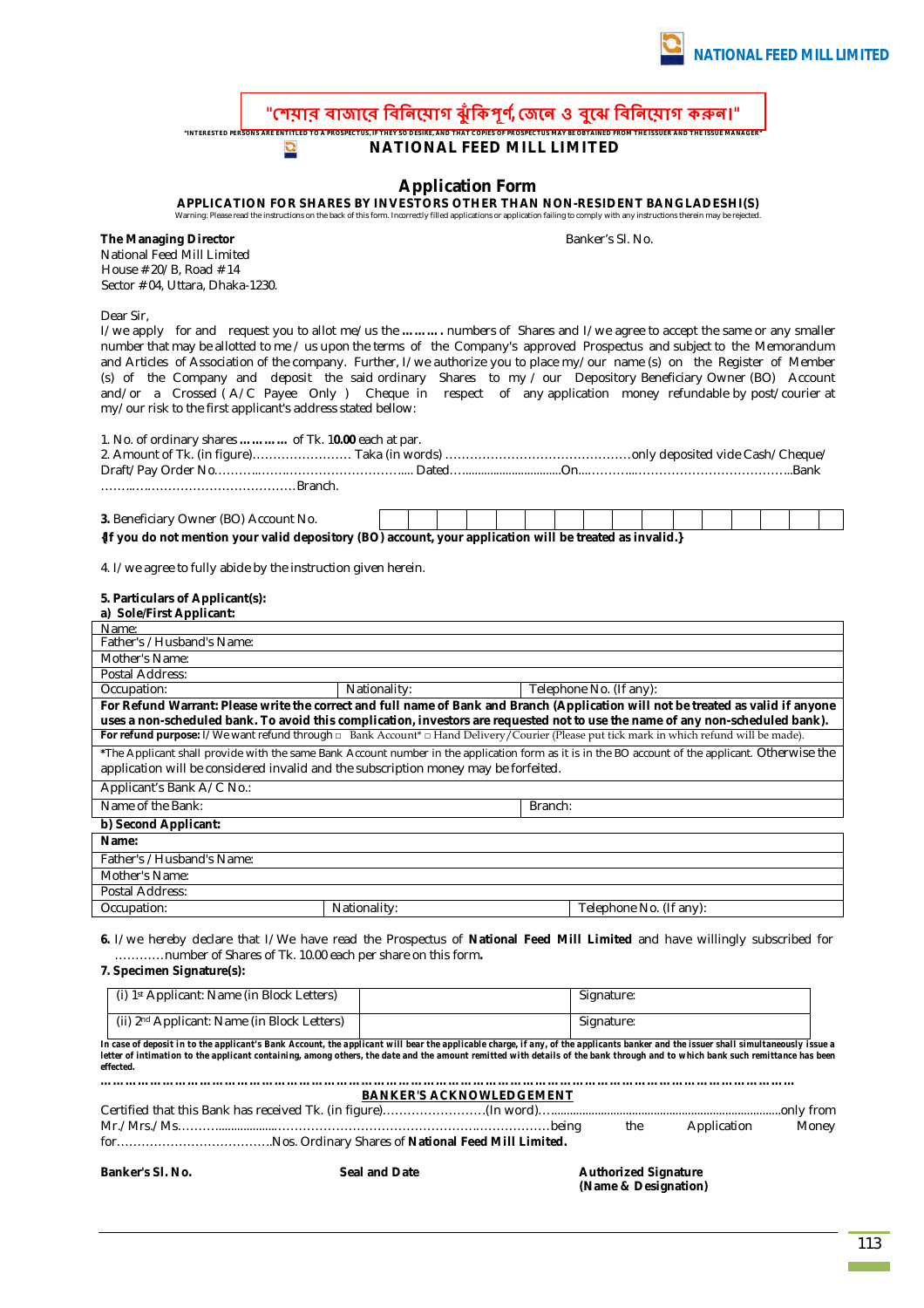### **INSTRUCTIONS**

- 1. As per provision of Depository Act, 1999 and regulations made there under shares will only be issued in dematerialized condition. Please mention your Beneficiary Owner (BO) Account number in the Application form. If you do not mention your valid BO Account Number, your application will be treated as invalid.
- 2. All information must be typed or written in full (in Block letters) in English or in Bengali and must not be abbreviated.
- 3. Application must be made on the Company's printed form/photocopy or on typed copy/hand written form thereof.
- 4. Application must not be for less than **500** Ordinary Shares and must be for a multiple of **500** Ordinary Shares. Any Application not meeting these criteria will not be considered for allotment purpose.
- 5. Remittance for the full amount of the Shares must accompany each Application and must be forwarded to any of the Bankers' to the Issue. Remittance should be in the form of Cash/Cheque/Bank Draft/Pay Order payable to one of the Bankers' to the favoring A/C "**NATIONAL FEED MILL LIMITED"** and crossed **"A/C Payee only**" and must be drawn on a Bank in the same town as the Bank to which the Application Form has been sent.
- 6. In the case of Joint Application Form, the Allotment Letter will be dispatched to the person whose name appears first on this Application Form and where any amount is refundable in whole or in part the same will be refunded by Account Payee Cheque by post/courier service to the person named first on this Application Form in the manner prescribed in the Prospectus.
- 7. Joint Application Form for more than two persons will not be accepted. In case of Joint Application, each party must sign the Application Form.
- 8. Application must be in full name of individuals or companies or societies or trusts and not in the name of firms, minors or persons of unsound mind. Application from financial and market intermediary companies must be accompanied by Memorandum of Association and Articles of Association and Certificate of Incorporation.
- 9. **An applicant cannot submit more than two applications, one in his/her own name and another jointly with another person. In case (the event) an applicant makes more than two Applications, all applications will be treated as invalid and will not be considered for allotment purpose. In addition, 15% (fifteen percent) of the application money will be (part or whole of application money may be) forfeited by the Bangladesh Securities and Exchange Commission** *(BSEC)* **and the balance amount will be refunded to the applicant.**
- 10. No receipt will be issued for the payment made with Application, but the bankers will issue a provisional acknowledgement to the Issue for Application lodged with them.
- 11. In the case of non-allotment of securities, if the applicants' bank accounts as mentioned in their IPO Application Forms are maintained with the bankers to the Issue, refund amount of those applicants will be directly credited in to the respective bank accounts as mentioned in their IPO Application Forms. Otherwise, refund will be made only through "Account Payee" cheque(s) showing with bank account number and name of bank and branch as mentioned in the application payable at Dhaka or Chittagong, as the case may be.
- 12. Allotment shall be made solely in accordance with the instructions of the Bangladesh Securities and Exchange Commission (BSEC).
- 13. Making of any false statement in the Application or supplying of incorrect information therein or suppressing any relevant information shall make the Application liable to rejection and subject to forfeiture of application money and/or forfeiture of the share (unit) before or after issuance of the same by the issuer. The said forfeited application money or share (unit) will be deposited in account specified by the Bangladesh Securities and Exchange Commission (BSEC). This may be in addition to any other penalties as may be provided for by law.
- 14. Applications, which do not meet the above requirements, or Applications, which are incomplete, shall not be considered for allotment purposes.
- 15. The Bankers' to the Issue Banks shall be obliged to receive the A/C Payee Cheque(s) on the closing day of the subscription.
- 16. **No sale of securities shall be made, nor shall any money be taken from any person, in connection with such sale until twenty five days after the prospectus has been published.**
- 17. The applicants who have applied for more than two applications using same bank account, their application will not be considered for lottery and the Commission will forfeit 15% (fifteen percent) of their subscription money too.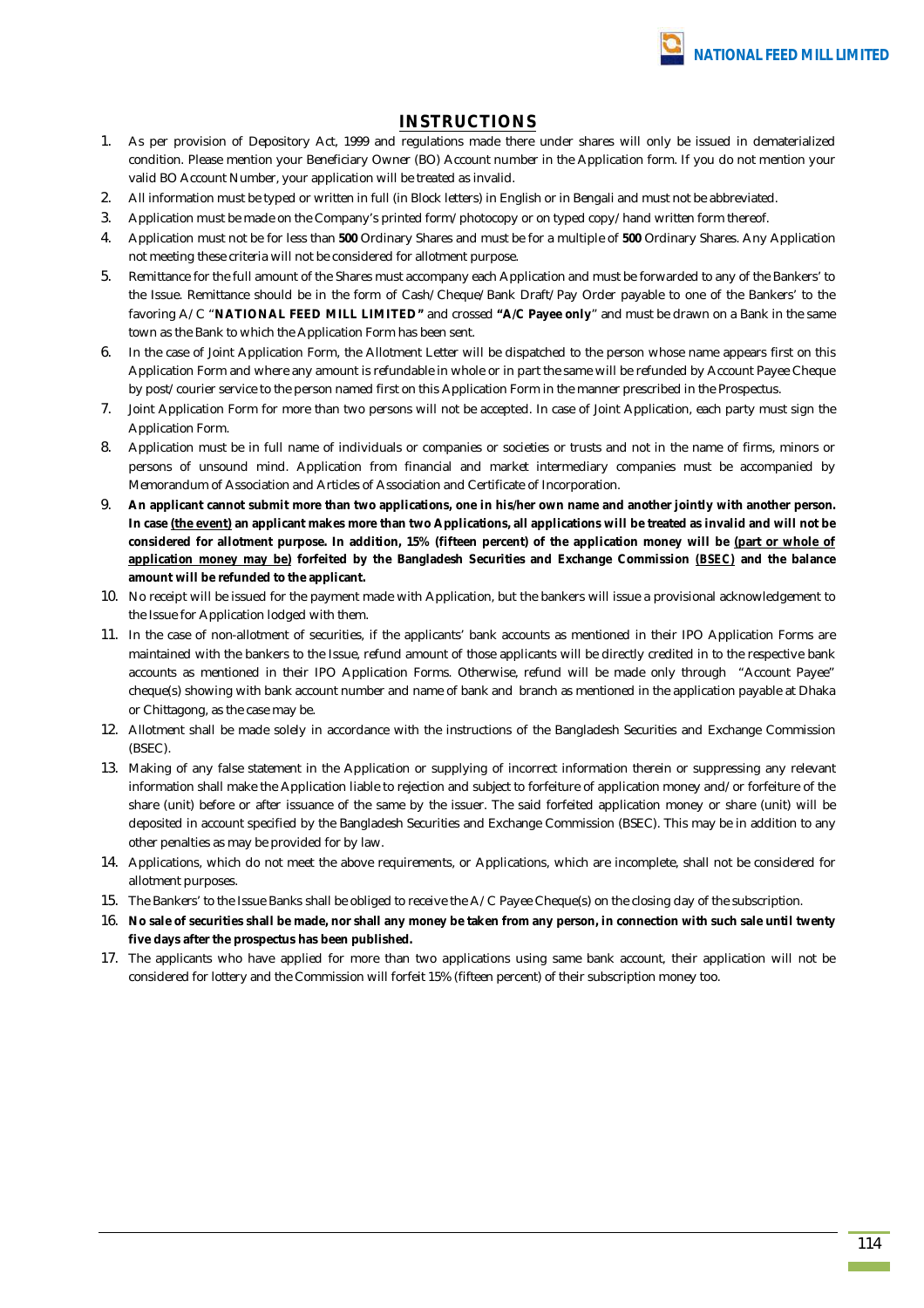# **BANKERS TO THE ISSUE**

| One Bank Limited                                                                                                                                                                                                                                                                                                                                                                 |                                                                                                                                                                                                                                                                                                                                                                                               |                                                                                                                                                                                                                                                                                                                                                                                                                                      |                                                                                                                                                                                                                                                                                                                                                                                                   |                                                                                                                                                                                                                                                                                                                                                                                                         |
|----------------------------------------------------------------------------------------------------------------------------------------------------------------------------------------------------------------------------------------------------------------------------------------------------------------------------------------------------------------------------------|-----------------------------------------------------------------------------------------------------------------------------------------------------------------------------------------------------------------------------------------------------------------------------------------------------------------------------------------------------------------------------------------------|--------------------------------------------------------------------------------------------------------------------------------------------------------------------------------------------------------------------------------------------------------------------------------------------------------------------------------------------------------------------------------------------------------------------------------------|---------------------------------------------------------------------------------------------------------------------------------------------------------------------------------------------------------------------------------------------------------------------------------------------------------------------------------------------------------------------------------------------------|---------------------------------------------------------------------------------------------------------------------------------------------------------------------------------------------------------------------------------------------------------------------------------------------------------------------------------------------------------------------------------------------------------|
| Principal Branch, Dhaka<br>Gulshan Branch., Dhaka<br>Uttara Branch, Dhaka<br>Imamgonj Branch. Dhaka<br>Mirpur Branch, Dhaka<br>Kawran Bazar Branch, Dhaka<br>Dhanmondi Branch. Dhaka<br>Banani Branch, Dhaka<br>Motijheel Branch, Dhaka<br>Kakrail Branch, Dhaka<br>Pragoti Sarani Branch, Dhaka<br>Lalbagh Branch, Dhaka<br>Elephent Road Branch, Dhaka<br>Jamuna Bank Limited. | Jatrabari Branch, Dhaka<br>Nawabqonj Branch, Dhaka<br>Bangshal Branch, Dhaka<br>Banasree Branch, Dhaka<br>Jaganathpur Branch, Dhaka<br>Tongi SME/Agriculture Branch, Gazipur<br>Basabo Branch, Dhaka<br>Madhabdi Branch, Narsingdi<br>Moghbazar Branch, Dhaka<br>Ringroad Branch, Dhaka<br>Gonokbari (EPZ) Branch, Dhaka<br>Narayangonj Branch., Narayangonj<br>Joypara (Dohar) Branch, Dhaka | Agrabad Branch, Chittagong<br>Khatungonj Branch, Chittagong<br>Jubilee Road Branch, Chittagong<br>Cox's Bazar Branch, Cox's Bazar<br>CDA Avenue Branch, Chittagong<br>Nanupur Bazar Branch, Chittagong<br>Rangamati Branch, Rangamati<br>Sitakunda Branch, Chittagong<br>Boakhali Branch, Chittagong<br>Raozan Branch, Chittagong<br>Ranirhat Branch, Chittagong<br>Chandgaon Branch, Chittagong<br>Dovashi Bazar Branch, Chittagong | Halishahar Branch, Chittagong<br>Hathazari Branch, Chittagong<br>Chowmuhuni Branch, Noakhali<br>Chandragonj Branch, Lakshimpur<br>Feni Branch, Feni<br>Dagon Bhuiyan Branch, Feni<br>Raipur Branch, Lakshimpur<br>Ramganj Branch, Lakshimpur<br>Maijdee Court Branch, Noakhali<br>Mandari Bazar Branch, Lakshimpur<br>Rajshahi Branch, Rajshahi<br>Bogra Branch, Bogra<br>Rangpur Branch, Rangpur | Sirajgonj Branch, Sirajgonj<br>Shahjadpur SME/Agriculture Branch,<br>Sirajgonj<br>Sylhet Branch, Sylhet<br>Islampur Branch, Sylhet<br>Sherpur Branch, Moulvibazar<br>Laldighirpar Branch, Sylhet<br>Comilla Branch, Comilla<br>Brahmanbaria Branch, Brahmanbaria<br>Laksham Branch, Comilla<br>Jessore Branch, Jessore<br>Khulna Branch, Khulna<br>Satkhira Branch, Satkhira<br>Barisal Branch, Barisal |
| Mohakhali Branch, Dhaka<br>Sonargaon Road Branch, Dhaka<br>Dilkusha Branch, Dhaka<br>Shantinagar Branch, Dhaka<br>Gulshan Branch, Dhaka<br>Dhanmondi Branch, Dhaka<br>Moulvibazar Branch, Dhaka<br><b>Standard Bank Limited.</b>                                                                                                                                                 | Ring Road Branch, Dhaka<br>Lalmatia Branch, Dhaka<br>Motijheel Branch, Dhaka<br>Dholaikhal Branch, Dhaka<br>Banani Branch, Dhaka<br>Uttara Branch, Dhaka                                                                                                                                                                                                                                      | Mirpur Branch, Dhaka<br>Malibagh Branch, Dhaka<br>Narayangonj Branch, Narayangonj<br>Agrabad Branch, Chittagong<br>Rajshahi Branch, Rajshahi<br>Bogra Branch, Bogra                                                                                                                                                                                                                                                                  | Kushtia Branch, Kushtia<br>Jubilee Road Branch, Chittagong<br>Khatungonj Branch. Chittagong<br>Comilla Branch, Comilla<br>Feni Branch, Feni<br>Jessore Branch, Jessore                                                                                                                                                                                                                            | Barisal Branch, Barisal<br>Sylhet Branch, Sylhet<br>Savar Branch, Dhaka<br>Konabari Branch, Gazipur<br>Rangpur Branch, Rangpur<br>Naogaon Branch, Naogaon                                                                                                                                                                                                                                               |
| Principal Branch, Dhaka<br>Foreign Exchange Branch, Dhaka<br>Topkhana Road Branch, Dhaka<br>Imamgonj Branch, Dhaka<br>Gulshan Branch, Dhaka<br>Gulshan-1 Branch, Dhaka<br>Mohakhali Branch, Dhaka<br>Malibagh Branch, Dhaka<br>Dhanmondi Branch, Dhaka<br>Mirpur Branch, Dhaka                                                                                                   | Uttara Branch, Dhaka<br>Panthapath Branch, Dhaka<br>Banani Branch, Dhaka<br>Pragoti Sarani Branch, Dhaka<br>Nawabpur Road Branch, Dhaka<br>Mohammadpur Branch, Dhaka<br>Green Road Branch, Dhaka<br>Narayangonj Branch, Narayangonj<br>Eskaton Branch, Dhaka                                                                                                                                  | Ekuria Branch, Dhaka<br>Ring Road Branch, Dhaka<br>Kanchpur Branch, Narayangonj<br>Jubilee Road Branch, Chittagong<br>Agrabad Branch, Chittagong<br>Khatungonj Branch, Chittagong<br>CDA Avenue Branch, Chittagong<br>Sadarghat Branch, Chittagong<br>Bahaddarhat Branch, Chittagong                                                                                                                                                 | Comilla Branch, Comilla<br>Chaktai Branch, Chittagong<br>Sylhet Branch, Sylhet<br>Pahartali Branch, Chittagong<br>Chittagong EPZ Branch, Chittagong<br>Beani Bazar Branch, Sylhet<br>Oxygen More Branch, Chittagong<br>Moulivi Bazar Branch, Moulivi Bazar<br>Mymensingh Branch, Mymensingh                                                                                                       | Rajshahi Branch, Rajshahi<br>Bogra Branch, Bogra<br>Rangpur Branch, Rangpur<br>Dinajpur Branch, Dinajpur<br>Jessore Branch, Jessore<br>Khulna Branch, Khulna<br>Kushtia Branch, Kushtia<br>Faridpur Branch, Faridpur<br>Barisal Branch, Barisal                                                                                                                                                         |
| <b>Prime Bank Limited</b><br>Agrabad Branch, Chittagong<br>Asadqate Branch, Dhaka<br>Banani Branch, Dhaka<br>Bangshal Branch, Dhaka<br>Bashundhara Branch, Dhaka<br>Bogra Branch, Bogra<br>Comilla Branch, Comilla<br>Court Road Branch, Moulvibazar                                                                                                                             | Dhanmondi Branch, Dhaka<br>Dinajpur Branch, Dinajpur<br>Elephant Road, Dhaka<br>Faridpur Branch, Faridpur<br>Feni Branch, Feni<br>Foreign Exchange Branch, Dhaka<br>IBB Dilkusha Branch, Dhaka<br>IBB OR Nizam Road Branch, Chittagong                                                                                                                                                        | Ibrahimpur Branch, Dhaka<br>Jessore Branch, Jessore<br>Jubilee Road Branch, Chittagong<br>Khatungonj Branch, Chittagong<br>Khulna Branch, Khulna<br>Laldhighi East Branch, Chittagong<br>Mohakhali Branch, Dhaka<br>Mouchak Branch, Dhaka                                                                                                                                                                                            | Mymensingh Branch, Mymensingh<br>Narayangonj Branch, Narayangonj<br>Natore Branch, Natore<br>New Eskaton Branch, Dhaka<br>Panthapath Branch, Dhaka<br>Prabartak More Branch, Chittagong<br>Rajshahi Branch, Rajshahi<br>Rangpur Branch, Rangpur                                                                                                                                                   | Satmasjid Road, Dhaka<br>SBC Tower Branch, Dhaka<br>Sreemangal Brach, Moulvibazar<br>Subidbazar Branch, Sylhet<br>Sunamganj Branch, Sunamganj<br>Tongi Branch, Gazipur<br>Upashshar Branch, Sylhet<br>Uttara Branch, Dhaka                                                                                                                                                                              |
| Al Arafah Islami Bank Limited<br>Motiiheel, Local Office, Dhaka<br>Motijheel Corporate Branch, Dhaka<br>Nawabpur Road Branch, Dhaka<br>VIP Road Branch, Dhaka<br>Elephant Road, Dhaka<br>North South Road Branch, Dhaka<br>Banani Branch, Dhaka<br>Mirpur Branch, Dhaka<br>Uttara Model Town Branch, Dhaka<br>Moulvibazar Branch, Dhaka<br><b>United Commercial Bank Limited</b> | Mouchak Branch, Dhaka<br>Dhanmondi Branch, Dhaka<br>Mohammadpur Branch, Dhaka<br>Islampur Branch, Dhaka<br>Dilkusha Branch, Dhaka<br>Progati Sarani Branch, Dhaka<br>Konapara Branch, Dhaka<br>Jatrabari Branch, Dhaka<br>Gulshan Branch, Dhaka<br>Kamrangirchar Branch, Dhaka                                                                                                                | Khilkhet Branch, Dhaka<br>Dhakin Jatrabari Branch, Dhaka<br>Mirpur-10 Golchattar Branch, Dhaka<br>Dhaskinkhan Branch, Dhaka<br>Panthapath Branch, Dhaka<br>Narayangonj Branch, Narayangonj<br>Rampura Branch, Dhaka<br>Chowmohani Branch, Noakhali<br>Bashur Hat, Noakhali                                                                                                                                                           | Agrabad Branch, Chittagong<br>Khatungonj Branch, Chittagong<br>Jubilee Road Branch, Chittagong<br>O.R. Nizam Road Branch, Chittagong<br>Comilla Branch, Comilla<br>Hajigonj Branch, Chandpur<br>Jessore Branch, Jessore<br>Khulna Branch, Khulna<br>Mothbaria, Pirojpur                                                                                                                           | Barisal Branch, Barisal<br>Moulvi Bazar Branch, Moulvi Bazar<br>Laldighirpar Branch, Sylhet<br>Zindabazar Branch, Sylhet<br>Ambarkhana Branch, Sylhet<br>Bogra Branch, Bogra<br>Rajshahi Branch, Rajshahi<br>Sydpur Branch, Nilphamamari<br>Rangpur Branch, Rangpur                                                                                                                                     |
| Principal Branch, Dhaka.<br>Nayabazar Branch, Dhaka<br>Dhanmondi Branch, Dhaka<br>Narayangonj Branch, Narayangonj<br>Mirpur Branch, Dhaka<br>Uttara Branch, Dhaka<br>Social Islami Bank Limited                                                                                                                                                                                  | Dilkusha Branch, Dhaka<br>Gulshan Branch, Dhaka<br>Mohakhali Branch, Dhaka<br>Banani Branch, Dhaka<br>Tejgaon Branch, Dhaka<br>Bijoynagar Branch, Dhaka                                                                                                                                                                                                                                       | Mymensingh Branch, Mymensingh<br>Khatungonj Branch, Chittagong<br>Agrabad Branch, Chittagong<br>Jubilee Road Branch, Chittagong<br>Coxs Bazar Branch, Coxs Bazar<br>Comilla Branch, Comilla                                                                                                                                                                                                                                          | Maizdee Court Branch, Noakhali<br>Sylhet Branch, Sylhet<br>Pabna Branch, Pabna<br>Rangpur Branch, Rangpur<br>Dinajpur Branch, Dinajpur<br>Bogra Branch, Bogra                                                                                                                                                                                                                                     | Rajshahi Branch, Rajshahi<br>Khulna Branch, Khulna<br>Jessore Branch, Jessore<br>Kushtia Branch, Kushtia<br>Barisal Branch, Barisal<br>Faridpur Branch, Faridpur                                                                                                                                                                                                                                        |
| Principal Branch, Dhaka<br>Agrabad Branch, Chittagong<br>Khulna Branch, Khulna<br>Sylhet Branch, Sylhet<br>Rajshahi Branch, Rajshahi<br>Gulshan Branch, Dhaka<br><b>Mercantile Bank Limited</b>                                                                                                                                                                                  | South Surma Branch, Sylhet<br>Comilla Branch, Comilla<br>Islampur Branch, Dhaka<br>New Eskaton Branch, Dhaka<br>Chandpur Branch, Chandpur<br>Chawk Bazar Branch, Chittagong                                                                                                                                                                                                                   | Babu Bazar Branch, Dhaka<br>Begum Rokeya Sarani Branch, Dhaka<br>Panthapath Branch, Dhaka<br>Sonargaon Branch, Narayangonj<br>Foreign Exchange Branch, Dhaka<br>Dhanmondi Branch, Dhaka                                                                                                                                                                                                                                              | Uttara Branch, Dhaka<br>Mirpur Branch, Dhaka<br>Banani Branch, Dhaka<br>Rampura Branch, Dhaka<br>Dania Rasulpur Branch, Dhaka<br>Narayangonj Branch, Narayangonj                                                                                                                                                                                                                                  | Jessore Branch, Jessore<br>Rangpur Branch, Rangpur<br>Barisal Branch, Barisal<br>South Banasree Branch, Dhaka<br>Mohakhali Branch. Dhaka<br>Feni Branch, Feni                                                                                                                                                                                                                                           |
| Motijheel Branch, Dhaka<br>Dhanmondi Branch, Dhaka<br>Kawran Bazar Branch, Dhaka<br>Agrabad Branch, Chittagong<br>Khatungonj Branch, Chittagong<br>O.R. Nizam Road Branch, Chittagong<br>Shaikh Mujib Road Branch, Chittagong<br><b>Eastern Bank Limited</b>                                                                                                                     | Chittagong EPZ Branch, Chittagong<br>Banani Branch, Dhaka<br>Rajshahi Branch, Rajshahi<br>Naogaon Branch, Naogaon<br>Sylhet Branch, Sylhet<br>Nayabazar Branch, Dhaka<br>Mohakhali Branch, Dhaka                                                                                                                                                                                              | Mirpur Branch, Dhaka<br>Uttara Branch, Dhaka<br>Elephant Road, Dhaka.<br>Khulna Branch, Khulna<br>Rangpur Branch, Rangpur<br>Satmasjid Road Branch, Dhaka                                                                                                                                                                                                                                                                            | Bogra Branch, Bogra<br>Gulshan Branch, Dhaka<br>Feni Branch, Feni<br>Bijoynagar Branch, Dhaka<br>Barisal Branch, Barisal<br>Comilla Branch, Comilla                                                                                                                                                                                                                                               | Dinajpur Branch, Dinajpur<br>Jessore Branch, Jessore<br>Narayangonj Branch, Narayangonj<br>Rampura Branch, Dhaka<br>Ring Road Branch, Dhaka<br>Subid Bazar, Sylhet                                                                                                                                                                                                                                      |
| Motijheel Branch, Dhaka<br>Shyamoli Branch, Dhaka<br>Bashundhara, Dhaka<br>Moghbazar Branch, Dhaka<br>Narayangonj Branch, Narayangonj<br><b>Bangladesh Commerce Bank Limited</b>                                                                                                                                                                                                 | Banasree Branch, Dhaka<br>Savar Branch, Dhaka<br>Uttara Garib-E-Newaz Branch, Dhaka<br>Khulna Branch, Khulna<br>Jessore Branch, Jessore                                                                                                                                                                                                                                                       | Mymensingh SME Branch, Mymensingh<br>Jubilee Road Branch, Chittagong<br>O.R. Nizam Road Branch, Chittagong<br>Chandgaon Branch, Chittagong                                                                                                                                                                                                                                                                                           | Panchlaish Branch, Chittagong<br>Halishahar Branch, Chittagong<br>Sirajuddowla Road Branch, Chittagong<br>Moulvibazar Branch, Moulvibazar                                                                                                                                                                                                                                                         | Upashahar Branch, Sylhet<br>Chouhatta Branch, Sylhet<br>Bogra Branch, Bogra<br>Rajshahi Branch, Rajshahi                                                                                                                                                                                                                                                                                                |
| Principal Branch, Dhaka<br>Dilkusha Branch, Dhaka<br>Bangshal Branh, Dhaka<br>Moulvi Bazar Branch, Dhaka<br>Dholaikhal Branch, Dhaka<br>Banglabazar Branch, Dhaka<br>Zigatola Branch, Dhaka<br>Green Road Branch, Dhaka<br><b>Investment Corporation of Bangladesh</b>                                                                                                           | Mouchak Branch, Dhaka<br>Mirpur Branch, Dhaka<br>Gulshan Branch, Dhaka<br>Khilgaon Branch, Dhaka<br>Dhamrai Branch, Dhaka<br>Tanbazar Branch, Narayangon<br>Agrabad Branch, Chittagong<br>Jubilee Road Branch, Chittagong                                                                                                                                                                     | Khatungonj Branch, Chittagong<br>Chaktai Branch, Chittagong<br>Dewanhat Branch, Chittagong<br>Khulna Branch, Khulna<br>Doulatpur Branch, Jessore<br>Sylhet Branch, Sylhet<br>Bogra Branch, Bogra<br>Naogaon Branch, Naogaon                                                                                                                                                                                                          | Comilla Branch, Comilla<br>Seedstore Bazar Branch, Mymensingh<br>Uttara Branch, Uttara<br>Feni Branch, Feni<br>Bijoynagar Branch, Dhaka<br>Muradpur Branch, Chittagong<br>Mandari Bazar Branch, Lakshmipur<br>Bandura Branch, Dhaka                                                                                                                                                               | Jessore Branch, Jessore<br>Dinajpur Branch, Dinajpur<br>Foreign Exchange Branch, Dhaka<br>Juri Branch, Moulvibazar<br>Batajor Branch, Barishal<br>Savar Branch, Dhaka<br>Pragati Sarani Branch, Dhaka<br>Kopil Muni Branch, Khulna                                                                                                                                                                      |
| Head Office, Dhaka<br>Chittagong Branch, Chittagong                                                                                                                                                                                                                                                                                                                              | Rajshahi Branch, Rajshahi<br>Khulna Branch, Khulna                                                                                                                                                                                                                                                                                                                                            | Barisal Branch, Barisal<br>Sylhet Branch, Sylhet                                                                                                                                                                                                                                                                                                                                                                                     | Bogra Branch, Bogra<br>Local Office, Dhaka                                                                                                                                                                                                                                                                                                                                                        |                                                                                                                                                                                                                                                                                                                                                                                                         |
| <b>Bank Asia Limited</b><br>Corporate Branch, Dhaka<br>Principal Office Branch, Dhaka<br>Gulshan Branch, Dhaka<br>Scotia Branch, Dhaka<br>MCB Dilkusha Branch, Dhaka<br>MCB Banani Branch, Dhaka<br>Mitford Branch, Dhaka                                                                                                                                                        | Uttara Branch, Dhaka<br>North South Road Branch, Dhaka<br>Dhanmondi Branch, Dhaka<br>Bashundhara Branch, Dhaka<br>Mohakhali Branch, Dhaka<br>Mirpur Branch, Dhaka<br>Shyamoli Branch, Dhaka                                                                                                                                                                                                   | Shantinagar Branch, Dhaka<br>Paltan Branch, Dhaka<br>Progoti Sarani Branch, Dhaka<br>Moghbazar Branch, Dhaka<br>Agrabad Branch, Chittagong<br>MCB Sk. Mujib Road Branch, Chittagong<br>Khatunganj Branch, Chittagong                                                                                                                                                                                                                 | CDA Avenue Branch, Chittagong<br>Station Road Branch, Chittagong<br>Anderkilla Branch, Chittagong<br>Bahadderhat Branch, Chittagong<br>Kamal Bazar Branch, Chittagong<br>Strand Road Branch, Chittagong<br>Sylhet Main Branch, Sylhet                                                                                                                                                             | Sylhet Uposhahar Branch, Sylhet<br>Rajshahi Branch, Rajshahi<br>Bogra Branch, Bogra<br>Khulna Branch, Khulna<br>Jessore Branch, Jessore                                                                                                                                                                                                                                                                 |
| Shahjalal Islami Bank Limited<br>Dhaka Main Branch, Dhaka<br>Danmondi Branch, Dhaka<br>Gulshan Branch, Dhaka<br>Foreign Exchange Branch, Dhaka<br>Kawran Bazar Branch, Dhaka                                                                                                                                                                                                     | Motijheel Brach, Dhaka<br>Bijoynagar Branch, Dhaka<br>Banani Branch, Dhaka<br>Eskaton Branch, Dhaka<br>Panthapath Branch, Dhaka                                                                                                                                                                                                                                                               | Chawkbazar Branch, Chittagong.<br>Malibagh Chowdhurypara Branch, Dhaka<br>Agrabad Branch, Chittagong<br>Khatunganj Branch, Chittagong<br>Jubilee Road Branch, Chittagong                                                                                                                                                                                                                                                             | Sylhet Branch, Sylhet<br>Satmasjid Road Branch, Dhaka<br>Uttara Branch, Dhaka<br>Mirpur Branch, Dhaka<br>Gulshan South Avenue Branch, Dhaka                                                                                                                                                                                                                                                       | Joydevpur Chowrasta Brach, Gazipur<br>Narayangonj Branch, Narayangonj<br>Dargahgate Branch, Sylhet<br>Wasa Moor Branch, Chittagong                                                                                                                                                                                                                                                                      |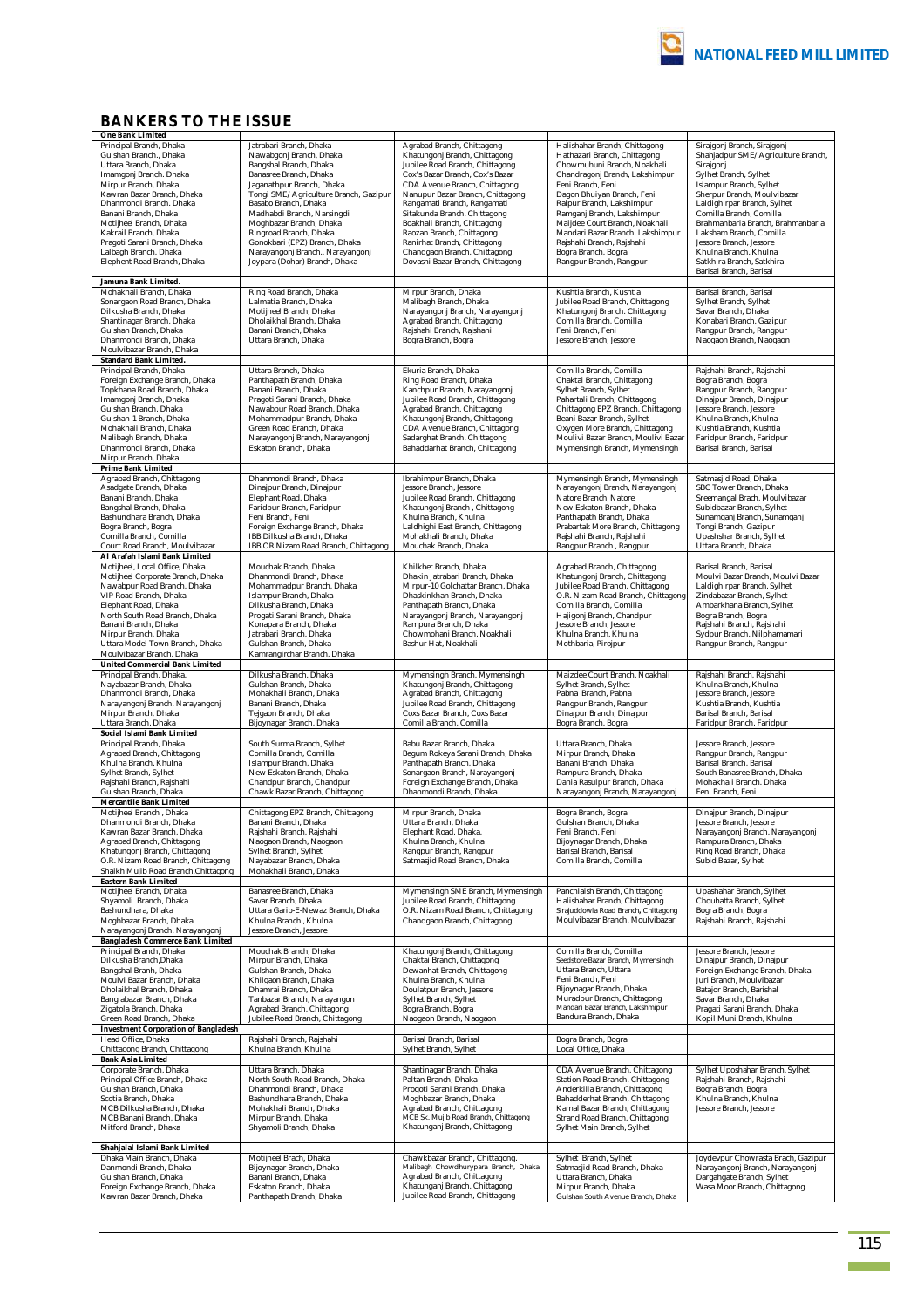# **"ĺশয়ার বাজাের িবিনেয়াগ ঝুঁ িকপূণŪ, ĺজেন ও বুেঝ িবিনেয়াগ ক˙ন। "**

**"Interested persons are entitled to a prospectus, if they so desire. Copies of prospectus may be obtained from the issuer and the issue manager"**

**NATIONAL FEED MILL LIMITED**

#### **APPLICATION FORM**

**APPLICATION FOR SHARES BY NON-RESIDENT BANGLADESHIS**

(To be sent directly to the Company's Corporate Head Office)

Warning: Please read the instructions on the back of this form. Incorrectly filled applications or application failing to comply with any instructions therein may be rejected.

#### The Managing Director **National Feed Mill Limited** House # 20/B, Road # 14

Sector # 04, Uttara, Dhaka-1230.

#### Dear Sir,

I/we apply for and request you to allot me/us ………..…. numbers of Shares and I/we agree to accept the same or any smaller number that may be allotted to me/us upon terms of the Company's Prospectus approved by the Bangladesh Securities and Exchange Commission subject to the Memorandum and Articles of Association of the Company. Further, I/we authorize you to place my/our name(s) on the Register of Member(s) of the Company and deposit the said ordinary shares in my Beneficiary Owner ("BO") account; I/we further authorize you to send a crossed (Account Payee only) cheque in respect of any Application money refundable to me/us by post/courier at my/our risk to the first applicant's address stated below:

1. No. of Ordinary Shares .......................of Tk. 10.00 each at par.

|  | 2. Total subscription money of the amount of Tk. (in figures) Taka (in words) |  |  |  |  |  |  |  |  |  |
|--|-------------------------------------------------------------------------------|--|--|--|--|--|--|--|--|--|
|  |                                                                               |  |  |  |  |  |  |  |  |  |
|  |                                                                               |  |  |  |  |  |  |  |  |  |

3. Payment by Draft/Cheque No. …........................ Dated.........................for US Dollar/UK Pound Sterling/EURO or Tk. …........................... drawn on ……………………………………………….……….Bank............................................................Branch

#### **4. Beneficiary Owner (BO) Account Number**

(If you do not mention your valid BO A/C No. your application will be treated as invalid)

5. I/we agree to fully abide by the instructions given herein.

#### **6. Particulars of Applicant(s):**

| <b>Sole/First Applicant</b><br>a)                                                                                                                                                                                                                                   |              |              |  |  |  |
|---------------------------------------------------------------------------------------------------------------------------------------------------------------------------------------------------------------------------------------------------------------------|--------------|--------------|--|--|--|
| Name:                                                                                                                                                                                                                                                               |              |              |  |  |  |
| Father's/Husband's Name:                                                                                                                                                                                                                                            |              |              |  |  |  |
| Mother's Name:                                                                                                                                                                                                                                                      |              |              |  |  |  |
| Postal Address:                                                                                                                                                                                                                                                     |              |              |  |  |  |
|                                                                                                                                                                                                                                                                     |              |              |  |  |  |
| Occupation:                                                                                                                                                                                                                                                         |              | Nationality: |  |  |  |
| Passport No.:                                                                                                                                                                                                                                                       |              | Valid upto:  |  |  |  |
| Date of Birth:                                                                                                                                                                                                                                                      |              |              |  |  |  |
| For Refund Warrant: Please write the correct and full name of bank and branch (Application will not be treated as valid if any one uses a<br>non-scheduled bank. To avoid this complication, investors are requested not to use the name of any non-schedule bank). |              |              |  |  |  |
| Applicant's Bank A/C No:                                                                                                                                                                                                                                            |              |              |  |  |  |
| Name of the Bank:                                                                                                                                                                                                                                                   |              | Branch:      |  |  |  |
| *The Applicant shall provide with the same Bank Account number in the application form as it is in the BO account of the applicant. Otherwise the application<br>will be considered invalid and the subscription money may be forfeited.                            |              |              |  |  |  |
| <b>Second Applicant:</b><br>b)                                                                                                                                                                                                                                      |              |              |  |  |  |
| Name:                                                                                                                                                                                                                                                               |              |              |  |  |  |
| Father's/Husband's Name:                                                                                                                                                                                                                                            |              |              |  |  |  |
| Mother's Name:                                                                                                                                                                                                                                                      |              |              |  |  |  |
| Postal Address:                                                                                                                                                                                                                                                     |              |              |  |  |  |
| Nationality:<br>Occupation:                                                                                                                                                                                                                                         |              |              |  |  |  |
| Passport No.:                                                                                                                                                                                                                                                       | Valid up to: |              |  |  |  |
| Date of Birth:                                                                                                                                                                                                                                                      |              |              |  |  |  |
| Nominee's Name:                                                                                                                                                                                                                                                     |              |              |  |  |  |
| Postal Address:                                                                                                                                                                                                                                                     |              |              |  |  |  |

**7.** I/we hereby declare that I/we have read the Prospectus of **National Feed Mill Limited** and have willingly subscribed for ………………No. of Ordinary Shares of Tk.10.00 each at par.

## **8. Specimen Signature(s):**

| (i) 1 <sup>st</sup> Applicant Name (in Block Letters) | Signature: |
|-------------------------------------------------------|------------|
| (ii)2 <sup>nd</sup> Applicant Name (in Block Letters) | Signature: |
| Nominee Name (in Block Letters)                       |            |

**\*Please see the instruction in paragraphs 14 & 15 for the evidence required to establish Non-Resident Bangladeshis Status**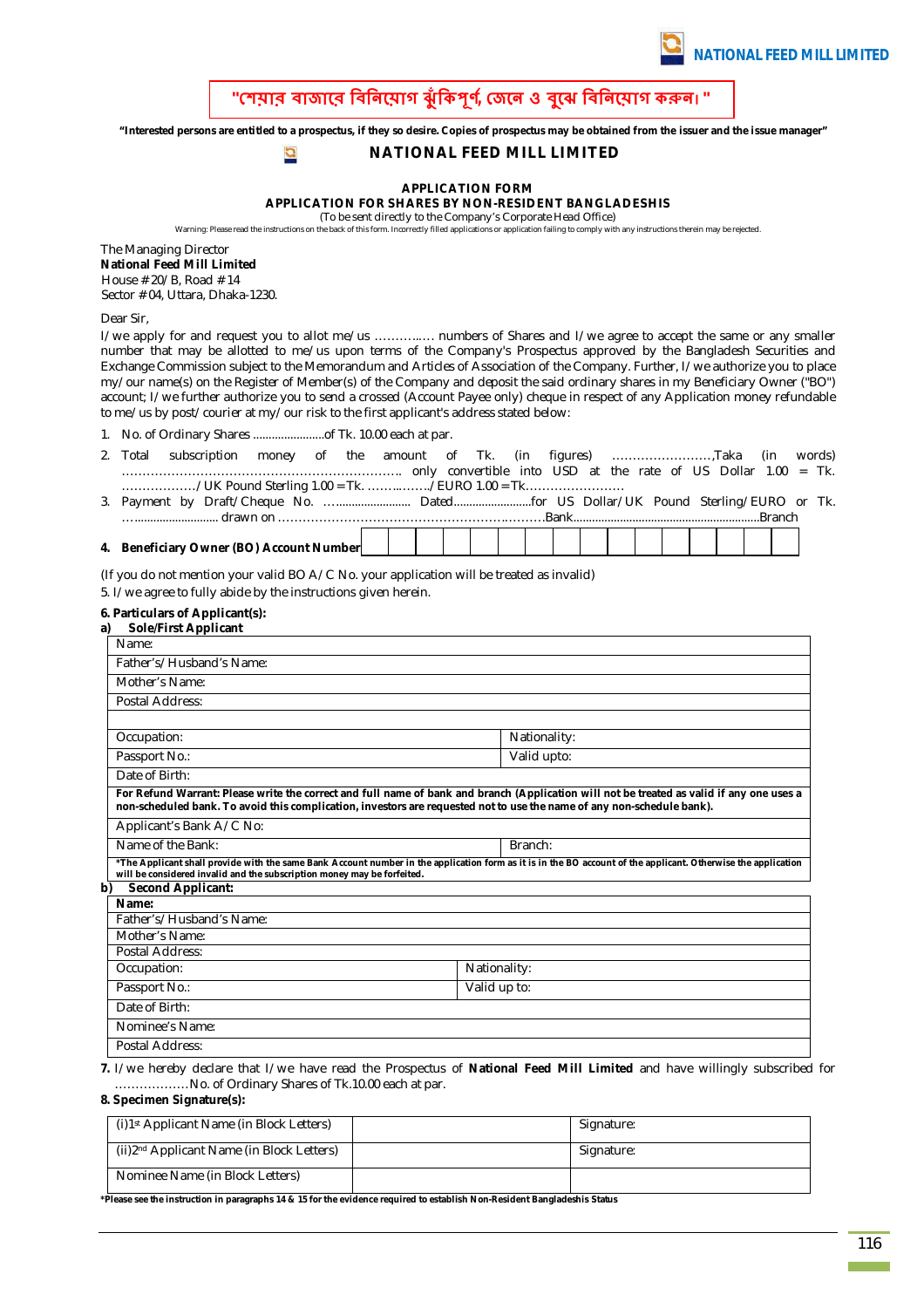#### **INSTRUCTIONS**

- 1. As per provision of the Depository Act, 1999 and regulations made there under shares will only be issued in dematerialized condition. Please mention your BO (Beneficiary Owner) account number in the Application Form. If you do not mention your valid BO (Beneficiary Owner) account, your application will be treated as invalid.
- 2. All information must be written or typed in Block letters in English and must not be abbreviated.
- 3. An application must not be for less than **500** Ordinary Shares and must be for a multiple of **500** ordinary shares. Any application not meeting this criterion will not be considered for allotment purpose.
- 4. An application must be accompanied by a foreign demand draft drawn on a bank payable at Dhaka or cheque drawn out of foreign currency deposit account maintained in Bangladesh for the full value of shares favoring "**NATIONAL FEED MILL LIMITED"** and crossed "**Account Payee Only**".
- 5. Application shall be sent by the applicant directly to the Company by (within) **October 30, 2014** so as to reach the Company by (within) **November 08, 2014**. (Any) applications sent after **October 30, 2014** or received by the Company after **November 08, 2014** will not be considered for allotment purpose.
- 6. Refund against over-subscription shall be made in the currency in which the value of shares was paid for by the applicant at the same rate as stated on the application form through A/C Payee Cheque payable at Dhaka with bank account number, Bank's name and Branch as indicated in the securities application form.
- 7. In case of over-subscription, allotment shall be made by lottery solely in accordance with the instructions by (of) the Bangladesh Securities and Exchange Commission *(BSEC)*.
- 8. Money receipt on clearance of draft or cheque, as the case may be, shall be sent by post to the applicant by the Company.
- Joint application by two persons will be acceptable. In such a case, allotment or refund shall be made by post to the first applicant. Not (Note) that a Non-Resident Bangladeshi (NRB) applicant cannot submit more than two applications, one in his/her own name and (the) another jointly with another person by one Cheque/DD/PO by US \$/UK Pound Sterling/ EURO/Taka (USD/GBP/EURO/BDT) (supported by a foreign currency encashment certificate). More than two applications by one Cheque/DD/PO by US \$/UK Pound Sterling/ EURO/Taka (USD/GBP/EURO/BDT) (supported by a foreign currency encashment certificate) will not be allowed.
- 10. Application must be made by an individual, a corporation or company, a trust or a society and not by a firm, minor or persons of unsound mind.<br>11. Making of any false statement in the application or supplying of incorr Making of any false statement in the application or supplying of incorrect information therein or suppressing any relevant information in the application shall make the Application liable to rejection and subject to forfeiture of application money and/or forfeiture of share (unit) before or after issuance of the same by the issuer. The said forfeited application money or share (unit) will be deposited in account specified by the Bangladesh Securities and Exchange Commission (BSEC). This may be in addition to any other penalties as may be provided for by the law.
- 12. The intending NRB applicants shall deposit (the) share (subscription) money by US\$/UK Pound Sterling/EURO (demand) draft drawn on any Bank and payable in Dhaka, Bangladesh, or through a nominee by paying out of foreign currency deposit account maintained in Bangladesh or in Taka, supported by foreign currency encashment certificate issued by the concerned bank, for the value of securities applied for through crossed bank cheque marking "Account Payee only". So that the issuer's collecting bank can clear the proceeds and deposit the same into issuer Company's (bank's) account in time.
- 13. The spot buying rate (TT Clean) in US Dollar, UK Pound Sterling and EURO of Sonali Bank at the day of subscription opening will be applicable for the Non Resident Bangladeshi (NRB) applicants.
- 14. **The applicant shall furnish photocopies of relevant pages of valid passports in support of his being a NRB, dual citizenship or of the foreign passport bearing an endorsement from the concerned Bangladeshi Embassy to the effect that no visa is required for him/her to travel to Bangladesh.**
- 15. In case of joint NRB application joint applicant shall also submit supporting papers /documents in support of their being a NRB as mentioned in para-14 (above).
- 16. **An applicant cannot submit more than two applications, one in his/her own name and (the) another jointly with another person. In case an applicant makes more than two applications, all applications will be treated as invalid and will not be considered for allotment purpose. In addition, 15% (fifteen percent) of the application money will be forfeited by the Commission and the balance amount will be refunded to the applicant.**
- 17. No sale of securities <u>(issue of ordinary shares)</u> shall be made nor shall any money be taken from any person, in connection with such issue and<br>subscription, until 25 (twenty five) days after the prospectus have been
- 18. In the case of non-allotment of **securities, (issue of ordinary shares)**, if the applicants' bank accounts as mentioned in their IPO Application Forms are maintained with (any of) the Bankers to the issue, the refund amount (amount refunded) of those applicants will be directly credited into the respective bank accounts as mentioned in their IPO Application Forms. Otherwise, refund will be made only through "Account Payee" cheque(s) with bank account number and name of bank branch as mentioned in the application (form) payable at Dhaka or Chittagong, (Dhaka, Chittagong, Khulna, Barisal, Rajshahi or Sylhet) as the case may be.
- 19. **The applicants who have applied for more than two applications using same bank account, their application will not be considered for lottery and the Commission will forfeit 15% (fifteen percent) of their subscription money too.**

**THE NRB APPLICATION ALONG WITH THE FOREIGN CURRENCY DRAFT, AS ABOVE, IS TO BE SUBMITTED TO THE COMPANY'S HEAD OFFICE DIRECTLY WITHIN THE STIPULATED TIME MENTIONED IN PARA-5.**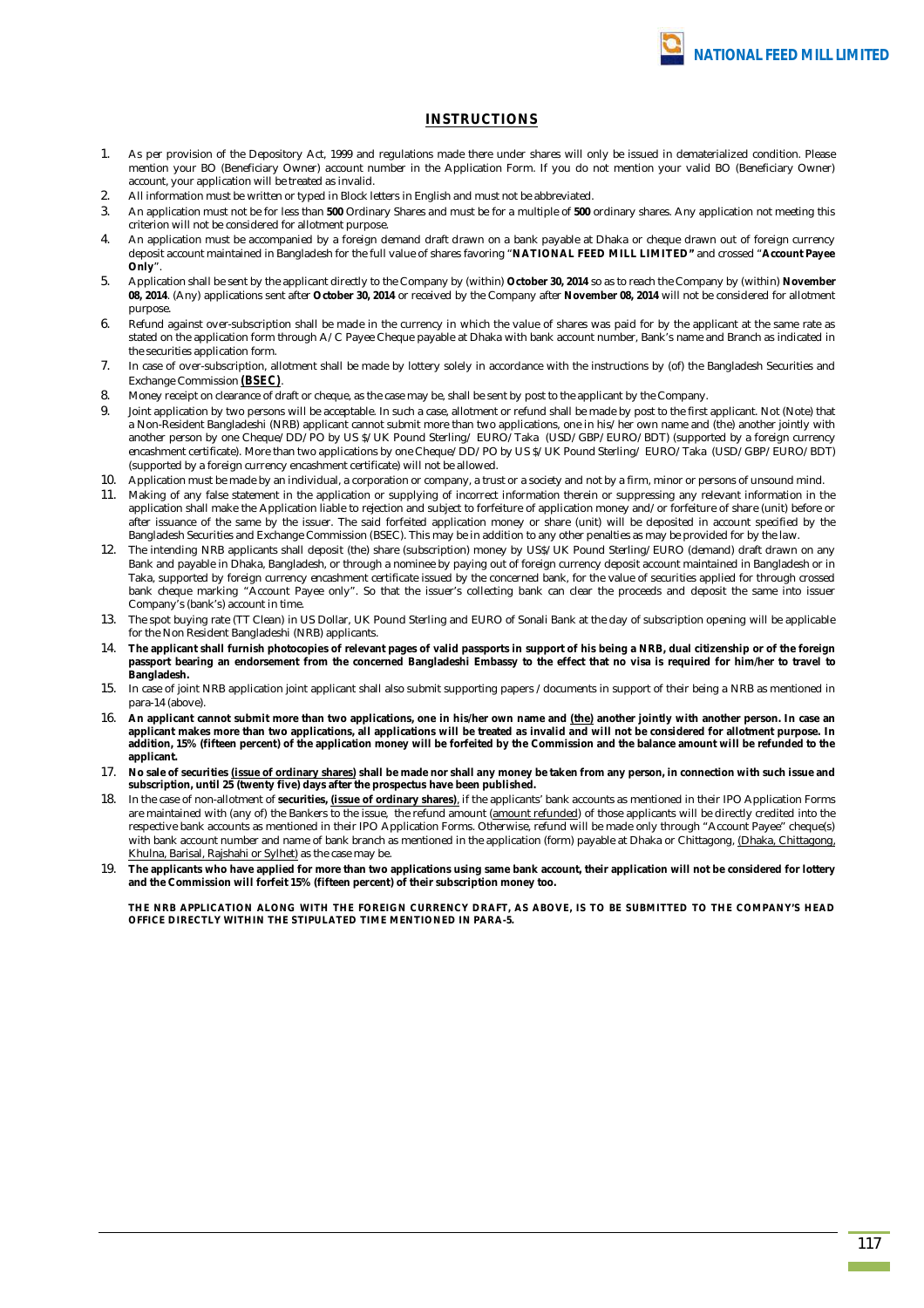# **BANKERS TO THE ISSUE**

| One Bank Limited                                                                                                                                                                                                                                                                                                                                                                 |                                                                                                                                                                                                                                                                                                                                                                                               |                                                                                                                                                                                                                                                                                                                                                                                                                                      |                                                                                                                                                                                                                                                                                                                                                                                                   |                                                                                                                                                                                                                                                                                                                                                                                                         |
|----------------------------------------------------------------------------------------------------------------------------------------------------------------------------------------------------------------------------------------------------------------------------------------------------------------------------------------------------------------------------------|-----------------------------------------------------------------------------------------------------------------------------------------------------------------------------------------------------------------------------------------------------------------------------------------------------------------------------------------------------------------------------------------------|--------------------------------------------------------------------------------------------------------------------------------------------------------------------------------------------------------------------------------------------------------------------------------------------------------------------------------------------------------------------------------------------------------------------------------------|---------------------------------------------------------------------------------------------------------------------------------------------------------------------------------------------------------------------------------------------------------------------------------------------------------------------------------------------------------------------------------------------------|---------------------------------------------------------------------------------------------------------------------------------------------------------------------------------------------------------------------------------------------------------------------------------------------------------------------------------------------------------------------------------------------------------|
| Principal Branch, Dhaka<br>Gulshan Branch., Dhaka<br>Uttara Branch, Dhaka<br>Imamgonj Branch. Dhaka<br>Mirpur Branch, Dhaka<br>Kawran Bazar Branch, Dhaka<br>Dhanmondi Branch. Dhaka<br>Banani Branch, Dhaka<br>Motijheel Branch, Dhaka<br>Kakrail Branch, Dhaka<br>Pragoti Sarani Branch, Dhaka<br>Lalbagh Branch, Dhaka<br>Elephent Road Branch, Dhaka<br>Jamuna Bank Limited. | Jatrabari Branch, Dhaka<br>Nawabqonj Branch, Dhaka<br>Bangshal Branch, Dhaka<br>Banasree Branch, Dhaka<br>Jaganathpur Branch, Dhaka<br>Tongi SME/Agriculture Branch, Gazipur<br>Basabo Branch, Dhaka<br>Madhabdi Branch, Narsingdi<br>Moghbazar Branch, Dhaka<br>Ringroad Branch, Dhaka<br>Gonokbari (EPZ) Branch, Dhaka<br>Narayangonj Branch., Narayangonj<br>Joypara (Dohar) Branch, Dhaka | Agrabad Branch, Chittagong<br>Khatungonj Branch, Chittagong<br>Jubilee Road Branch, Chittagong<br>Cox's Bazar Branch, Cox's Bazar<br>CDA Avenue Branch, Chittagong<br>Nanupur Bazar Branch, Chittagong<br>Rangamati Branch, Rangamati<br>Sitakunda Branch, Chittagong<br>Boakhali Branch, Chittagong<br>Raozan Branch, Chittagong<br>Ranirhat Branch, Chittagong<br>Chandgaon Branch, Chittagong<br>Dovashi Bazar Branch, Chittagong | Halishahar Branch, Chittagong<br>Hathazari Branch, Chittagong<br>Chowmuhuni Branch, Noakhali<br>Chandragonj Branch, Lakshimpur<br>Feni Branch, Feni<br>Dagon Bhuiyan Branch, Feni<br>Raipur Branch, Lakshimpur<br>Ramganj Branch, Lakshimpur<br>Maijdee Court Branch, Noakhali<br>Mandari Bazar Branch, Lakshimpur<br>Rajshahi Branch, Rajshahi<br>Bogra Branch, Bogra<br>Rangpur Branch, Rangpur | Sirajgonj Branch, Sirajgonj<br>Shahjadpur SME/Agriculture Branch,<br>Sirajgonj<br>Sylhet Branch, Sylhet<br>Islampur Branch, Sylhet<br>Sherpur Branch, Moulvibazar<br>Laldighirpar Branch, Sylhet<br>Comilla Branch, Comilla<br>Brahmanbaria Branch, Brahmanbaria<br>Laksham Branch, Comilla<br>Jessore Branch, Jessore<br>Khulna Branch, Khulna<br>Satkhira Branch, Satkhira<br>Barisal Branch, Barisal |
| Mohakhali Branch, Dhaka<br>Sonargaon Road Branch, Dhaka<br>Dilkusha Branch, Dhaka<br>Shantinagar Branch, Dhaka<br>Gulshan Branch, Dhaka<br>Dhanmondi Branch, Dhaka<br>Moulvibazar Branch, Dhaka<br><b>Standard Bank Limited.</b>                                                                                                                                                 | Ring Road Branch, Dhaka<br>Lalmatia Branch, Dhaka<br>Motijheel Branch, Dhaka<br>Dholaikhal Branch, Dhaka<br>Banani Branch, Dhaka<br>Uttara Branch, Dhaka                                                                                                                                                                                                                                      | Mirpur Branch, Dhaka<br>Malibagh Branch, Dhaka<br>Narayangonj Branch, Narayangonj<br>Agrabad Branch, Chittagong<br>Rajshahi Branch, Rajshahi<br>Bogra Branch, Bogra                                                                                                                                                                                                                                                                  | Kushtia Branch, Kushtia<br>Jubilee Road Branch, Chittagong<br>Khatungonj Branch. Chittagong<br>Comilla Branch, Comilla<br>Feni Branch, Feni<br>Jessore Branch, Jessore                                                                                                                                                                                                                            | Barisal Branch, Barisal<br>Sylhet Branch, Sylhet<br>Savar Branch, Dhaka<br>Konabari Branch, Gazipur<br>Rangpur Branch, Rangpur<br>Naogaon Branch, Naogaon                                                                                                                                                                                                                                               |
| Principal Branch, Dhaka<br>Foreign Exchange Branch, Dhaka<br>Topkhana Road Branch, Dhaka<br>Imamgonj Branch, Dhaka<br>Gulshan Branch, Dhaka<br>Gulshan-1 Branch, Dhaka<br>Mohakhali Branch, Dhaka<br>Malibagh Branch, Dhaka<br>Dhanmondi Branch, Dhaka<br>Mirpur Branch, Dhaka                                                                                                   | Uttara Branch, Dhaka<br>Panthapath Branch, Dhaka<br>Banani Branch, Dhaka<br>Pragoti Sarani Branch, Dhaka<br>Nawabpur Road Branch, Dhaka<br>Mohammadpur Branch, Dhaka<br>Green Road Branch, Dhaka<br>Narayangonj Branch, Narayangonj<br>Eskaton Branch, Dhaka                                                                                                                                  | Ekuria Branch, Dhaka<br>Ring Road Branch, Dhaka<br>Kanchpur Branch, Narayangonj<br>Jubilee Road Branch, Chittagong<br>Agrabad Branch, Chittagong<br>Khatungonj Branch, Chittagong<br>CDA Avenue Branch, Chittagong<br>Sadarghat Branch, Chittagong<br>Bahaddarhat Branch, Chittagong                                                                                                                                                 | Comilla Branch, Comilla<br>Chaktai Branch, Chittagong<br>Sylhet Branch, Sylhet<br>Pahartali Branch, Chittagong<br>Chittagong EPZ Branch, Chittagong<br>Beani Bazar Branch, Sylhet<br>Oxygen More Branch, Chittagong<br>Moulivi Bazar Branch, Moulivi Bazar<br>Mymensingh Branch, Mymensingh                                                                                                       | Rajshahi Branch, Rajshahi<br>Bogra Branch, Bogra<br>Rangpur Branch, Rangpur<br>Dinajpur Branch, Dinajpur<br>Jessore Branch, Jessore<br>Khulna Branch, Khulna<br>Kushtia Branch, Kushtia<br>Faridpur Branch, Faridpur<br>Barisal Branch, Barisal                                                                                                                                                         |
| <b>Prime Bank Limited</b><br>Agrabad Branch, Chittagong<br>Asadgate Branch, Dhaka<br>Banani Branch, Dhaka<br>Bangshal Branch, Dhaka<br>Bashundhara Branch, Dhaka<br>Bogra Branch, Bogra<br>Comilla Branch, Comilla<br>Court Road Branch, Moulvibazar<br>Al Arafah Islami Bank Limited                                                                                            | Dhanmondi Branch, Dhaka<br>Dinajpur Branch, Dinajpur<br>Elephant Road, Dhaka<br>Faridpur Branch, Faridpur<br>Feni Branch, Feni<br>Foreign Exchange Branch, Dhaka<br>IBB Dilkusha Branch, Dhaka<br>IBB OR Nizam Road Branch, Chittagong                                                                                                                                                        | Ibrahimpur Branch, Dhaka<br>Jessore Branch, Jessore<br>Jubilee Road Branch, Chittagong<br>Khatungonj Branch, Chittagong<br>Khulna Branch, Khulna<br>Laldhighi East Branch, Chittagong<br>Mohakhali Branch, Dhaka<br>Mouchak Branch, Dhaka                                                                                                                                                                                            | Mymensingh Branch, Mymensingh<br>Narayangonj Branch, Narayangonj<br>Natore Branch, Natore<br>New Eskaton Branch, Dhaka<br>Panthapath Branch, Dhaka<br>Prabartak More Branch, Chittagong<br>Rajshahi Branch, Rajshahi<br>Rangpur Branch, Rangpur                                                                                                                                                   | Satmasjid Road, Dhaka<br>SBC Tower Branch, Dhaka<br>Sreemangal Brach, Moulvibazar<br>Subidbazar Branch, Sylhet<br>Sunamganj Branch, Sunamganj<br>Tongi Branch, Gazipur<br>Upashshar Branch, Sylhet<br>Uttara Branch, Dhaka                                                                                                                                                                              |
| Motiiheel, Local Office, Dhaka<br>Motijheel Corporate Branch, Dhaka<br>Nawabpur Road Branch, Dhaka<br>VIP Road Branch, Dhaka<br>Elephant Road, Dhaka<br>North South Road Branch, Dhaka<br>Banani Branch, Dhaka<br>Mirpur Branch, Dhaka<br>Uttara Model Town Branch, Dhaka<br>Moulvibazar Branch, Dhaka<br><b>United Commercial Bank Limited</b>                                  | Mouchak Branch, Dhaka<br>Dhanmondi Branch, Dhaka<br>Mohammadpur Branch, Dhaka<br>Islampur Branch, Dhaka<br>Dilkusha Branch, Dhaka<br>Progati Sarani Branch, Dhaka<br>Konapara Branch, Dhaka<br>Jatrabari Branch, Dhaka<br>Gulshan Branch, Dhaka<br>Kamrangirchar Branch, Dhaka                                                                                                                | Khilkhet Branch, Dhaka<br>Dhakin Jatrabari Branch, Dhaka<br>Mirpur-10 Golchattar Branch, Dhaka<br>Dhaskinkhan Branch, Dhaka<br>Panthapath Branch, Dhaka<br>Narayangonj Branch, Narayangonj<br>Rampura Branch, Dhaka<br>Chowmohani Branch, Noakhali<br>Bashur Hat, Noakhali                                                                                                                                                           | Agrabad Branch, Chittagong<br>Khatungonj Branch, Chittagong<br>Jubilee Road Branch, Chittagong<br>O.R. Nizam Road Branch, Chittagong<br>Comilla Branch, Comilla<br>Hajigonj Branch, Chandpur<br>Jessore Branch, Jessore<br>Khulna Branch, Khulna<br>Mothbaria, Pirojpur                                                                                                                           | Barisal Branch, Barisal<br>Moulvi Bazar Branch, Moulvi Bazar<br>Laldighirpar Branch, Sylhet<br>Zindabazar Branch, Sylhet<br>Ambarkhana Branch, Sylhet<br>Bogra Branch, Bogra<br>Rajshahi Branch, Rajshahi<br>Sydpur Branch, Nilphamamari<br>Rangpur Branch, Rangpur                                                                                                                                     |
| Principal Branch, Dhaka.<br>Nayabazar Branch, Dhaka<br>Dhanmondi Branch, Dhaka<br>Narayangonj Branch, Narayangonj<br>Mirpur Branch, Dhaka<br>Uttara Branch, Dhaka<br>Social Islami Bank Limited                                                                                                                                                                                  | Dilkusha Branch, Dhaka<br>Gulshan Branch, Dhaka<br>Mohakhali Branch, Dhaka<br>Banani Branch, Dhaka<br>Tejgaon Branch, Dhaka<br>Bijoynagar Branch, Dhaka                                                                                                                                                                                                                                       | Mymensingh Branch, Mymensingh<br>Khatungonj Branch, Chittagong<br>Agrabad Branch, Chittagong<br>Jubilee Road Branch, Chittagong<br>Coxs Bazar Branch, Coxs Bazar<br>Comilla Branch, Comilla                                                                                                                                                                                                                                          | Maizdee Court Branch, Noakhali<br>Sylhet Branch, Sylhet<br>Pabna Branch, Pabna<br>Rangpur Branch, Rangpur<br>Dinajpur Branch, Dinajpur<br>Bogra Branch, Bogra                                                                                                                                                                                                                                     | Rajshahi Branch, Rajshahi<br>Khulna Branch, Khulna<br>Jessore Branch, Jessore<br>Kushtia Branch, Kushtia<br>Barisal Branch, Barisal<br>Faridpur Branch, Faridpur                                                                                                                                                                                                                                        |
| Principal Branch, Dhaka<br>Agrabad Branch, Chittagong<br>Khulna Branch, Khulna<br>Sylhet Branch, Sylhet<br>Rajshahi Branch, Rajshahi<br>Gulshan Branch, Dhaka<br><b>Mercantile Bank Limited</b>                                                                                                                                                                                  | South Surma Branch, Sylhet<br>Comilla Branch, Comilla<br>Islampur Branch, Dhaka<br>New Eskaton Branch, Dhaka<br>Chandpur Branch, Chandpur<br>Chawk Bazar Branch, Chittagong                                                                                                                                                                                                                   | Babu Bazar Branch, Dhaka<br>Begum Rokeya Sarani Branch, Dhaka<br>Panthapath Branch, Dhaka<br>Sonargaon Branch, Narayangonj<br>Foreign Exchange Branch, Dhaka<br>Dhanmondi Branch, Dhaka                                                                                                                                                                                                                                              | Uttara Branch, Dhaka<br>Mirpur Branch, Dhaka<br>Banani Branch, Dhaka<br>Rampura Branch, Dhaka<br>Dania Rasulpur Branch, Dhaka<br>Narayangonj Branch, Narayangonj                                                                                                                                                                                                                                  | Jessore Branch, Jessore<br>Rangpur Branch, Rangpur<br>Barisal Branch, Barisal<br>South Banasree Branch, Dhaka<br>Mohakhali Branch. Dhaka<br>Feni Branch, Feni                                                                                                                                                                                                                                           |
| Motijheel Branch, Dhaka<br>Dhanmondi Branch, Dhaka<br>Kawran Bazar Branch, Dhaka<br>Agrabad Branch, Chittagong<br>Khatungonj Branch, Chittagong<br>O.R. Nizam Road Branch, Chittagong<br>Shaikh Mujib Road Branch, Chittagong<br><b>Eastern Bank Limited</b>                                                                                                                     | Chittagong EPZ Branch, Chittagong<br>Banani Branch, Dhaka<br>Rajshahi Branch, Rajshahi<br>Naogaon Branch, Naogaon<br>Sylhet Branch, Sylhet<br>Nayabazar Branch, Dhaka<br>Mohakhali Branch, Dhaka                                                                                                                                                                                              | Mirpur Branch, Dhaka<br>Uttara Branch, Dhaka<br>Elephant Road, Dhaka.<br>Khulna Branch, Khulna<br>Rangpur Branch, Rangpur<br>Satmasjid Road Branch, Dhaka                                                                                                                                                                                                                                                                            | Bogra Branch, Bogra<br>Gulshan Branch, Dhaka<br>Feni Branch, Feni<br>Bijoynagar Branch, Dhaka<br>Barisal Branch, Barisal<br>Comilla Branch, Comilla                                                                                                                                                                                                                                               | Dinajpur Branch, Dinajpur<br>Jessore Branch, Jessore<br>Narayangonj Branch, Narayangonj<br>Rampura Branch, Dhaka<br>Ring Road Branch, Dhaka<br>Subid Bazar, Sylhet                                                                                                                                                                                                                                      |
| Motijheel Branch, Dhaka<br>Shyamoli Branch, Dhaka<br>Bashundhara, Dhaka<br>Moghbazar Branch, Dhaka<br>Narayangonj Branch, Narayangonj<br><b>Bangladesh Commerce Bank Limited</b>                                                                                                                                                                                                 | Banasree Branch, Dhaka<br>Savar Branch, Dhaka<br>Uttara Garib-E-Newaz Branch, Dhaka<br>Khulna Branch, Khulna<br>Jessore Branch, Jessore                                                                                                                                                                                                                                                       | Mymensingh SME Branch, Mymensingh<br>Jubilee Road Branch, Chittagong<br>O.R. Nizam Road Branch, Chittagong<br>Chandgaon Branch, Chittagong                                                                                                                                                                                                                                                                                           | Panchlaish Branch, Chittagong<br>Halishahar Branch, Chittagong<br>Sirajuddowla Road Branch, Chittagong<br>Moulvibazar Branch, Moulvibazar                                                                                                                                                                                                                                                         | Upashahar Branch, Sylhet<br>Chouhatta Branch, Sylhet<br>Bogra Branch, Bogra<br>Rajshahi Branch, Rajshahi                                                                                                                                                                                                                                                                                                |
| Principal Branch, Dhaka<br>Dilkusha Branch, Dhaka<br>Bangshal Branh, Dhaka<br>Moulvi Bazar Branch, Dhaka<br>Dholaikhal Branch, Dhaka<br>Banglabazar Branch, Dhaka<br>Zigatola Branch, Dhaka<br>Green Road Branch, Dhaka<br><b>Investment Corporation of Bangladesh</b>                                                                                                           | Mouchak Branch, Dhaka<br>Mirpur Branch, Dhaka<br>Gulshan Branch, Dhaka<br>Khilgaon Branch, Dhaka<br>Dhamrai Branch, Dhaka<br>Tanbazar Branch, Narayangon<br>Agrabad Branch, Chittagong<br>Jubilee Road Branch, Chittagong                                                                                                                                                                     | Khatungonj Branch, Chittagong<br>Chaktai Branch, Chittagong<br>Dewanhat Branch, Chittagong<br>Khulna Branch, Khulna<br>Doulatpur Branch, Jessore<br>Sylhet Branch, Sylhet<br>Bogra Branch, Bogra<br>Naogaon Branch, Naogaon                                                                                                                                                                                                          | Comilla Branch, Comilla<br>Seedstore Bazar Branch, Mymensingh<br>Uttara Branch, Uttara<br>Feni Branch, Feni<br>Bijoynagar Branch, Dhaka<br>Muradpur Branch, Chittagong<br>Mandari Bazar Branch, Lakshmipur<br>Bandura Branch, Dhaka                                                                                                                                                               | Jessore Branch, Jessore<br>Dinajpur Branch, Dinajpur<br>Foreign Exchange Branch, Dhaka<br>Juri Branch, Moulvibazar<br>Batajor Branch, Barishal<br>Savar Branch, Dhaka<br>Pragati Sarani Branch, Dhaka<br>Kopil Muni Branch, Khulna                                                                                                                                                                      |
| Head Office, Dhaka<br>Chittagong Branch, Chittagong                                                                                                                                                                                                                                                                                                                              | Rajshahi Branch, Rajshahi<br>Khulna Branch, Khulna                                                                                                                                                                                                                                                                                                                                            | Barisal Branch, Barisal<br>Sylhet Branch, Sylhet                                                                                                                                                                                                                                                                                                                                                                                     | Bogra Branch, Bogra<br>Local Office, Dhaka                                                                                                                                                                                                                                                                                                                                                        |                                                                                                                                                                                                                                                                                                                                                                                                         |
| <b>Bank Asia Limited</b><br>Corporate Branch, Dhaka<br>Principal Office Branch, Dhaka<br>Gulshan Branch, Dhaka<br>Scotia Branch, Dhaka<br>MCB Dilkusha Branch, Dhaka<br>MCB Banani Branch, Dhaka<br>Mitford Branch, Dhaka                                                                                                                                                        | Uttara Branch, Dhaka<br>North South Road Branch, Dhaka<br>Dhanmondi Branch, Dhaka<br>Bashundhara Branch, Dhaka<br>Mohakhali Branch, Dhaka<br>Mirpur Branch, Dhaka<br>Shyamoli Branch, Dhaka                                                                                                                                                                                                   | Shantinagar Branch, Dhaka<br>Paltan Branch, Dhaka<br>Progoti Sarani Branch, Dhaka<br>Moghbazar Branch, Dhaka<br>Agrabad Branch, Chittagong<br>MCB Sk. Mujib Road Branch, Chittagong<br>Khatunganj Branch, Chittagong                                                                                                                                                                                                                 | CDA Avenue Branch, Chittagong<br>Station Road Branch, Chittagong<br>Anderkilla Branch, Chittagong<br>Bahadderhat Branch, Chittagong<br>Kamal Bazar Branch, Chittagong<br>Strand Road Branch, Chittagong<br>Sylhet Main Branch, Sylhet                                                                                                                                                             | Sylhet Uposhahar Branch, Sylhet<br>Rajshahi Branch, Rajshahi<br>Bogra Branch, Bogra<br>Khulna Branch, Khulna<br>Jessore Branch, Jessore                                                                                                                                                                                                                                                                 |
| Shahjalal Islami Bank Limited<br>Dhaka Main Branch, Dhaka<br>Danmondi Branch, Dhaka<br>Gulshan Branch, Dhaka<br>Foreign Exchange Branch, Dhaka<br>Kawran Bazar Branch, Dhaka                                                                                                                                                                                                     | Motijheel Brach, Dhaka<br>Bijoynagar Branch, Dhaka<br>Banani Branch, Dhaka<br>Eskaton Branch, Dhaka<br>Panthapath Branch, Dhaka                                                                                                                                                                                                                                                               | Chawkbazar Branch, Chittagong.<br>Malibagh Chowdhurypara Branch, Dhaka<br>Agrabad Branch, Chittagong<br>Khatunganj Branch, Chittagong<br>Jubilee Road Branch, Chittagong                                                                                                                                                                                                                                                             | Sylhet Branch, Sylhet<br>Satmasjid Road Branch, Dhaka<br>Uttara Branch, Dhaka<br>Mirpur Branch, Dhaka<br>Gulshan South Avenue Branch, Dhaka                                                                                                                                                                                                                                                       | Joydevpur Chowrasta Brach, Gazipur<br>Narayangonj Branch, Narayangonj<br>Dargahgate Branch, Sylhet<br>Wasa Moor Branch, Chittagong                                                                                                                                                                                                                                                                      |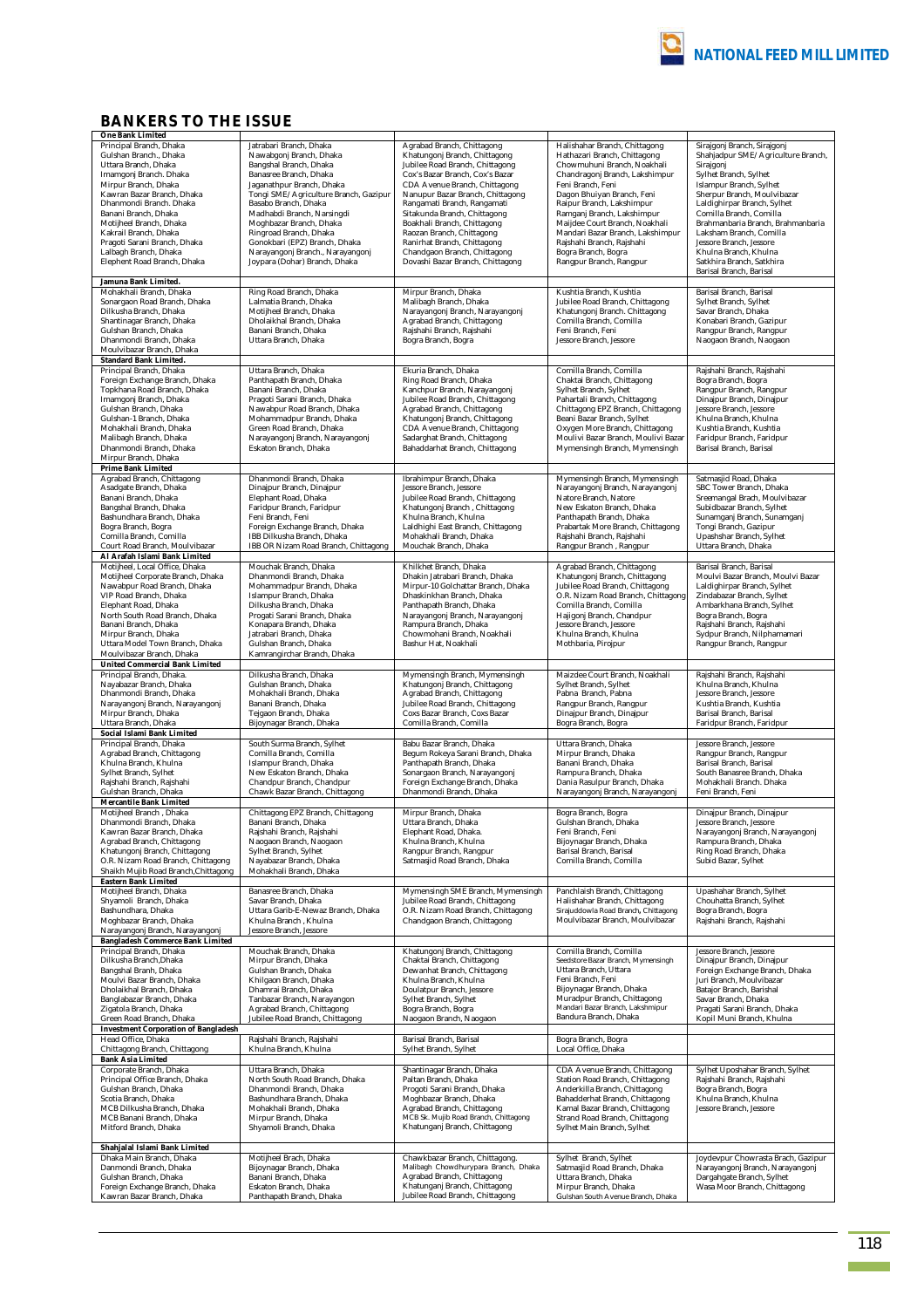|                                                                  |  | <b>NATIONAL FEED MILL LIMITED</b> |
|------------------------------------------------------------------|--|-----------------------------------|
|                                                                  |  |                                   |
| "শেয়ার বাজারে বিনিয়োগ ঝুঁকিপূর্ণ, জেনে ও বুঝে বিনিয়োগ করুন। " |  |                                   |
|                                                                  |  |                                   |

**"INTERESTED PERSONS ARE ENTITLED TO A PROSPECTUS, IF THEY SO DESIRE, AND THAT COPIES OF PROSPECTUS MAY BE OBTAINED FROM THE ISSUER AND THE ISSUE MANAGER" NATIONAL FEED MILL LIMITED**

**Application Form**

| \PPLICATION FOR SHARES BY AFFECTED SMAL INVESTORS (¶WZM*'¶i *wewbtavMKv |  |
|-------------------------------------------------------------------------|--|

**APPLICATION FOR SHARES BY AFFECTED SMAL INVESTORS (¶wZMª¯' ¶z`ª wewb‡qvMKvix)** Warning: Please read the instructions on the back of this form. Incorrectly filled applications or application failing to comply with any instructions therein may be rejected.

The Managing Director **National Feed Mill Limited** House # 20/B, Road # 14 Sector # 04, Uttara, Dhaka-1230.

Banker's Sl. No.

Dear Sir,

I/we apply for and request you to allot me/us the **……….** numbers of Shares and I/we agree to accept the same or any smaller number that may be allotted to me / us upon the terms of the Company's approved Prospectus and subject to the Memorandum and Articles of Association of the company. Further, I/we authorize you to place my /our name (s) on the Register of Member (s) of the Company and deposit the said ordinary Shares to my / our Depository Beneficiary Owner (BO) Account and/or a Crossed (A/C Payee Only ) Cheque in respect of any application money refundable by post/courier at my/our risk to the first applicant's address stated bellow:

| 1. No. of ordinary shares  of Tk. 10.00 each at par. |  |  |
|------------------------------------------------------|--|--|
|                                                      |  |  |
|                                                      |  |  |
|                                                      |  |  |
|                                                      |  |  |

**3.** Beneficiary Owner (BO) Account No. **{If you do not mention your valid depository (BO) account, your application will be treated as invalid.}**

4. I/we agree to fully abide by the instruction given herein.

#### **5. Particulars of Applicant(s):**

| a) Sole/First Applicant:   |                                                                                                                                    |         |                                                                                                                                                                                                                                                                              |
|----------------------------|------------------------------------------------------------------------------------------------------------------------------------|---------|------------------------------------------------------------------------------------------------------------------------------------------------------------------------------------------------------------------------------------------------------------------------------|
| Name:                      |                                                                                                                                    |         |                                                                                                                                                                                                                                                                              |
| Father's / Husband's Name: |                                                                                                                                    |         |                                                                                                                                                                                                                                                                              |
| Mother's Name:             |                                                                                                                                    |         |                                                                                                                                                                                                                                                                              |
| Postal Address:            |                                                                                                                                    |         |                                                                                                                                                                                                                                                                              |
| Occupation:                | Nationality:                                                                                                                       |         | Telephone No. (If any):                                                                                                                                                                                                                                                      |
|                            |                                                                                                                                    |         | For refund purpose: I/We want refund through $\Box$ Bank Account* $\Box$ Hand Delivery/Courier (Please put tick mark in which refund will be made).                                                                                                                          |
|                            | The Applicant shall provide with the same Bank Account number in the application form as it is in the BO account of the applicant. |         |                                                                                                                                                                                                                                                                              |
| Applicant's Bank A/C No.:  | remitted with details of the bank through and to which bank such remittance has been effected.                                     |         | In case of deposit in to the applicants Bank Account, the applicant will bear the applicable charge, if any, of the applicants banker<br>and the issuer shall simultaneously issue a letter of intimation to the applicant containing, among others, the date and the amount |
| Name of the Bank:          |                                                                                                                                    | Branch: |                                                                                                                                                                                                                                                                              |
| b) Second Applicant:       |                                                                                                                                    |         |                                                                                                                                                                                                                                                                              |
| Name:                      |                                                                                                                                    |         |                                                                                                                                                                                                                                                                              |
| Father's / Husband's Name: |                                                                                                                                    |         |                                                                                                                                                                                                                                                                              |
| Mother's Name:             |                                                                                                                                    |         |                                                                                                                                                                                                                                                                              |
| Postal Address:            |                                                                                                                                    |         |                                                                                                                                                                                                                                                                              |
| Occupation:-               | Nationality:                                                                                                                       |         | Telephone No. (If any):                                                                                                                                                                                                                                                      |
|                            |                                                                                                                                    |         |                                                                                                                                                                                                                                                                              |

**06.** I/we hereby declare that I/We have read the Prospectus of **National Feed Mill Limited** and have willingly subscribed for ……………number of Shares of **Tk. 10.00** per share on this form**.**

**7. Specimen Signature(s):**

| (i) 1st Applicant Name (in Block Letters)              | Signature: |
|--------------------------------------------------------|------------|
| (ii) 2 <sup>nd</sup> Applicant Name (in Block Letters) | Signature: |

*In case of deposit in to the applicant's Bank Account, the applicant will bear the applicable charge, if any, of the applicants banker and the issuer shall simultaneously issue a*  letter of intimation to the applicant containing, among others, the date and the amount remitted with details of the bank through and to which bank such remittance has been *effected.*

**……………………………………………………………………………………………………………………………………………………**

#### **BANKER'S ACKNOWLEDGEMENT**

| of National Feed Mill Limited. |  |
|--------------------------------|--|

**Banker's Sl. No. Seal and Date Authorized Signature (Name & Designation)**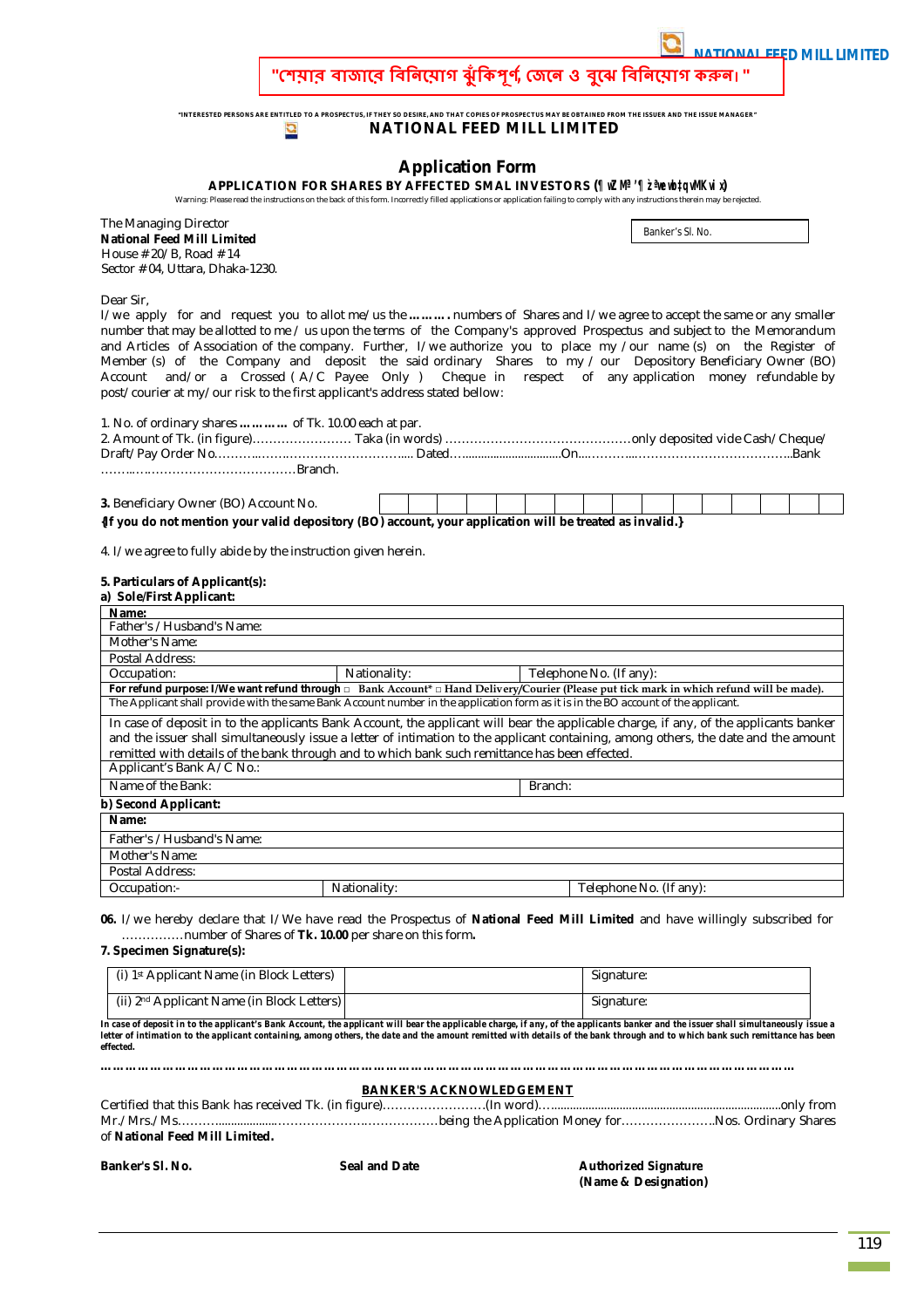#### **INSTRUCTIONS**

- 1. As per provision of Depository Act, 1999 and regulations made there under shares will only be issued in dematerialized condition. Please mention your Beneficiary Owner (BO) Account number in the Application form. If you do not mention your valid BO Account, (number) your application will be treated as invalid.
- 2. All information must be typed or written in full (in Block letters) in English or in Bengali and must not be abbreviated.
- 3. Application must be made on the Company's printed form/photocopy or on typed copy/hand written form thereof.
- 4. Application must not be for less than 500 Ordinary Shares and must be for a multiple of 500 Ordinary Shares. Any Application not meeting these criterions (criteria) will not be considered for allotment purpose.
- 5. Remittance for the full amount of the Shares must accompany each Application and must be forwarded to any of the Bankers' to the Issue. Remittance should be in the form of Cash/Cheque/Bank Draft/Pay Order payable to one of the Bankers to the Issue favoring A/C "**NATIONAL FEED MILL LIMITED"** and crossed **"A/C Payee only**" and must be drawn on a Bank in the same town as the Bank to which the application form has been sent.
- 6. In the case of Joint Application Form, the Allotment Letter will be dispatched to the person whose name appears first on this Application Form and where any amount is refundable in whole or in part the same will be refunded by Account Payee Cheque by post/courier service to the person named first on this Application Form in the manner prescribed in the Prospectus.
- 7. Joint Application Form for more than two persons will not be accepted. In case of Joint Application, each party must sign the Application Form.
- 8. Application must be in full name of individuals or companies or societies or trusts and not in the name of firms, minors or persons of unsound mind. Application from financial and market intermediary companies must be accompanied by Memorandum of Association and Articles of Association and Certificate of Incorporation.
- 9. **An applicant cannot submit more than two applications, one in his/her own name and another jointly with another person. In case an applicant makes more than two applications, all applications will be treated as invalid and will not be considered for allotment purpose. In addition, 15% (fifteen) of the application money will be forfeited by the Commission and the balance amount will be refunded to the applicant.**
- 10. No receipt will be issued for the payment made with Application, but the bankers will issue a provisional acknowledgement to the Issue for Application lodged with them.
- 11. In the case of non-allotment of securities, if the applicants' bank accounts as mentioned in their IPO Application Forms are maintained with the bankers to the Issue, refund amount of those applicants will be directly credited in to the respective bank "Account Payee" cheque(s) with bank account number and name of bank branch as mentioned in the application payable at Dhaka or Chittagong, as the case may be.
- 12. Allotment shall be made solely in accordance with the instructions of the Bangladesh Securities and Exchange Commission (BSEC).
- 13. Making of any false statement in the Application or supplying of incorrect information therein or suppressing any relevant information shall make the Application liable to rejection and subject to forfeiture of application money and/or forfeiture of the share (unit) before or after issuance of the same by the issuer. The said forfeited application money or share (unit) will be deposited in account specified by the Bangladesh Securities and Exchange Commission (BSEC). This may be in addition to any other penalties as may be provided for by law.
- 14. Applications, which do not meet the above requirements, or Applications, which are incomplete, shall not be considered for allotment purposes.
- 15. The Bankers' to the Issue **(**Banks**)** shall be obliged to receive the A/C Payee Cheque(s) on the closing day of the subscription.
- 16. **No sale of securities shall be made, nor shall any money be taken from any person, in connection with such sale until twenty five days after the prospectus has been published.**
- 17. The applicants who have applied for more than two applications using same bank account, their application will not be considered for lottery and the Commission will forfeit 15% (fifteen percent) of their subscription money too.
- 18. *ZvwjKvfy³ ¶wZMÖ¯' (¶z`ª) wewb‡qvMKvix Zv‡`i Rb¨ msiw¶Z 20% †KvUvq wbR bv‡g I †hŠ\_ bv‡g Av‡e`b Ki‡Z cvi‡eb| wZwb B"Qv Ki‡j msiw¶Z †KvUvq Av‡e`b bv K‡i mvavib wewb‡qvMKvixi Rb¨ wba©vwiZ †KvUvq wbR I †hŠ\_ bv‡g Av‡e`b Ki‡Z cvi‡e|*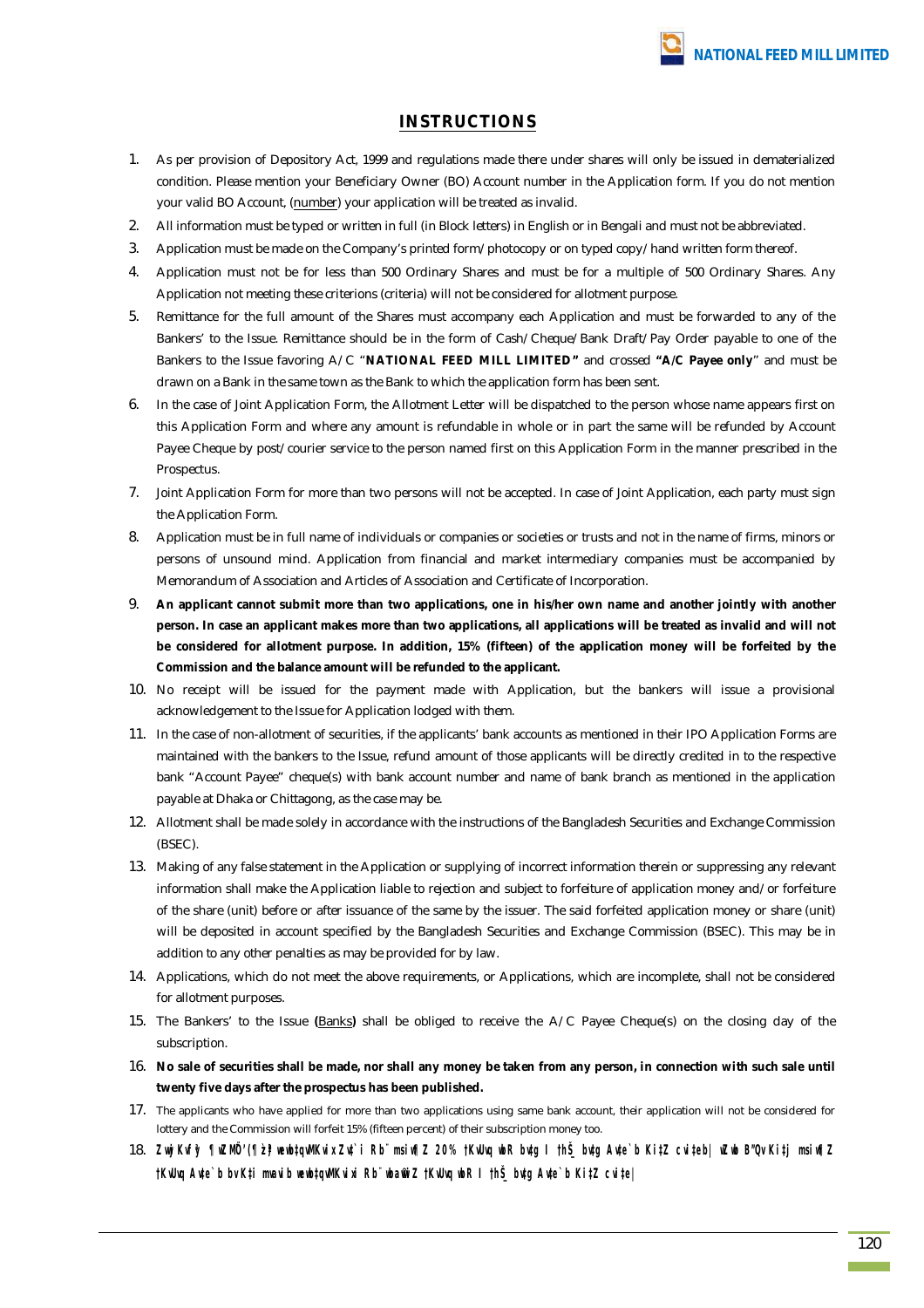#### **BANKERS TO THE ISSUE**

| One Bank Limited                                                                                                                                                                                                                                                                                                                                                                 |                                                                                                                                                                                                                                                                                                                                                                                               |                                                                                                                                                                                                                                                                                                                                                                                                                                      |                                                                                                                                                                                                                                                                                                                                                                                                   |                                                                                                                                                                                                                                                                                                                                                                                                         |
|----------------------------------------------------------------------------------------------------------------------------------------------------------------------------------------------------------------------------------------------------------------------------------------------------------------------------------------------------------------------------------|-----------------------------------------------------------------------------------------------------------------------------------------------------------------------------------------------------------------------------------------------------------------------------------------------------------------------------------------------------------------------------------------------|--------------------------------------------------------------------------------------------------------------------------------------------------------------------------------------------------------------------------------------------------------------------------------------------------------------------------------------------------------------------------------------------------------------------------------------|---------------------------------------------------------------------------------------------------------------------------------------------------------------------------------------------------------------------------------------------------------------------------------------------------------------------------------------------------------------------------------------------------|---------------------------------------------------------------------------------------------------------------------------------------------------------------------------------------------------------------------------------------------------------------------------------------------------------------------------------------------------------------------------------------------------------|
| Principal Branch, Dhaka<br>Gulshan Branch., Dhaka<br>Uttara Branch, Dhaka<br>Imamgonj Branch. Dhaka<br>Mirpur Branch, Dhaka<br>Kawran Bazar Branch, Dhaka<br>Dhanmondi Branch. Dhaka<br>Banani Branch, Dhaka<br>Motijheel Branch, Dhaka<br>Kakrail Branch, Dhaka<br>Pragoti Sarani Branch, Dhaka<br>Lalbagh Branch, Dhaka<br>Elephent Road Branch, Dhaka<br>Jamuna Bank Limited. | Jatrabari Branch, Dhaka<br>Nawabgonj Branch, Dhaka<br>Bangshal Branch, Dhaka<br>Banasree Branch, Dhaka<br>Jaganathpur Branch, Dhaka<br>Tongi SME/Agriculture Branch, Gazipur<br>Basabo Branch, Dhaka<br>Madhabdi Branch, Narsingdi<br>Moghbazar Branch, Dhaka<br>Ringroad Branch, Dhaka<br>Gonokbari (EPZ) Branch, Dhaka<br>Narayangonj Branch., Narayangonj<br>Joypara (Dohar) Branch, Dhaka | Agrabad Branch, Chittagong<br>Khatungonj Branch, Chittagong<br>Jubilee Road Branch, Chittagong<br>Cox's Bazar Branch, Cox's Bazar<br>CDA Avenue Branch, Chittagong<br>Nanupur Bazar Branch, Chittagong<br>Rangamati Branch, Rangamati<br>Sitakunda Branch, Chittagong<br>Boakhali Branch, Chittagong<br>Raozan Branch, Chittagong<br>Ranirhat Branch, Chittagong<br>Chandgaon Branch, Chittagong<br>Dovashi Bazar Branch, Chittagong | Halishahar Branch, Chittagong<br>Hathazari Branch, Chittagong<br>Chowmuhuni Branch, Noakhali<br>Chandragonj Branch, Lakshimpur<br>Feni Branch, Feni<br>Dagon Bhuiyan Branch, Feni<br>Raipur Branch, Lakshimpur<br>Ramganj Branch, Lakshimpur<br>Maijdee Court Branch, Noakhali<br>Mandari Bazar Branch, Lakshimpur<br>Rajshahi Branch, Rajshahi<br>Bogra Branch, Bogra<br>Rangpur Branch, Rangpur | Sirajgonj Branch, Sirajgonj<br>Shahjadpur SME/Agriculture Branch,<br>Sirajgonj<br>Sylhet Branch, Sylhet<br>Islampur Branch, Sylhet<br>Sherpur Branch, Moulvibazar<br>Laldighirpar Branch, Sylhet<br>Comilla Branch, Comilla<br>Brahmanbaria Branch, Brahmanbaria<br>Laksham Branch, Comilla<br>Jessore Branch, Jessore<br>Khulna Branch, Khulna<br>Satkhira Branch, Satkhira<br>Barisal Branch, Barisal |
| Mohakhali Branch, Dhaka<br>Sonargaon Road Branch, Dhaka<br>Dilkusha Branch, Dhaka<br>Shantinagar Branch, Dhaka<br>Gulshan Branch, Dhaka<br>Dhanmondi Branch, Dhaka<br>Moulvibazar Branch, Dhaka<br><b>Standard Bank Limited.</b>                                                                                                                                                 | Ring Road Branch, Dhaka<br>Lalmatia Branch, Dhaka<br>Motijheel Branch, Dhaka<br>Dholaikhal Branch, Dhaka<br>Banani Branch, Dhaka<br>Uttara Branch, Dhaka                                                                                                                                                                                                                                      | Mirpur Branch, Dhaka<br>Malibagh Branch, Dhaka<br>Narayangonj Branch, Narayangonj<br>Agrabad Branch, Chittagong<br>Rajshahi Branch, Rajshahi<br>Bogra Branch, Bogra                                                                                                                                                                                                                                                                  | Kushtia Branch, Kushtia<br>Jubilee Road Branch, Chittagong<br>Khatungonj Branch. Chittagong<br>Comilla Branch, Comilla<br>Feni Branch, Feni<br>Jessore Branch, Jessore                                                                                                                                                                                                                            | Barisal Branch, Barisal<br>Sylhet Branch, Sylhet<br>Savar Branch, Dhaka<br>Konabari Branch, Gazipur<br>Rangpur Branch, Rangpur<br>Naoqaon Branch, Naoqaon                                                                                                                                                                                                                                               |
| Principal Branch, Dhaka<br>Foreign Exchange Branch, Dhaka<br>Topkhana Road Branch, Dhaka<br>Imamgonj Branch, Dhaka<br>Gulshan Branch, Dhaka<br>Gulshan-1 Branch, Dhaka<br>Mohakhali Branch, Dhaka<br>Malibagh Branch, Dhaka<br>Dhanmondi Branch, Dhaka<br>Mirpur Branch, Dhaka<br><b>Prime Bank Limited</b>                                                                      | Uttara Branch, Dhaka<br>Panthapath Branch, Dhaka<br>Banani Branch, Dhaka<br>Pragoti Sarani Branch, Dhaka<br>Nawabpur Road Branch, Dhaka<br>Mohammadpur Branch, Dhaka<br>Green Road Branch, Dhaka<br>Narayangonj Branch, Narayangonj<br>Eskaton Branch, Dhaka                                                                                                                                  | Ekuria Branch, Dhaka<br>Ring Road Branch, Dhaka<br>Kanchpur Branch, Narayangonj<br>Jubilee Road Branch, Chittagong<br>Agrabad Branch, Chittagong<br>Khatungonj Branch, Chittagong<br>CDA Avenue Branch, Chittagong<br>Sadarghat Branch, Chittagong<br>Bahaddarhat Branch, Chittagong                                                                                                                                                 | Comilla Branch, Comilla<br>Chaktai Branch, Chittagong<br>Sylhet Branch, Sylhet<br>Pahartali Branch, Chittagong<br>Chittagong EPZ Branch, Chittagong<br>Beani Bazar Branch, Sylhet<br>Oxygen More Branch, Chittagong<br>Moulivi Bazar Branch, Moulivi Bazar<br>Mymensingh Branch, Mymensingh                                                                                                       | Rajshahi Branch, Rajshahi<br>Bogra Branch, Bogra<br>Rangpur Branch, Rangpur<br>Dinajpur Branch, Dinajpur<br>Jessore Branch, Jessore<br>Khulna Branch, Khulna<br>Kushtia Branch, Kushtia<br>Faridpur Branch, Faridpur<br>Barisal Branch, Barisal                                                                                                                                                         |
| Agrabad Branch, Chittagong<br>Asadgate Branch, Dhaka<br>Banani Branch, Dhaka<br>Bangshal Branch, Dhaka<br>Bashundhara Branch, Dhaka<br>Bogra Branch, Bogra<br>Comilla Branch, Comilla<br>Court Road Branch, Moulvibazar                                                                                                                                                          | Dhanmondi Branch, Dhaka<br>Dinajpur Branch, Dinajpur<br>Elephant Road, Dhaka<br>Faridpur Branch, Faridpur<br>Feni Branch, Feni<br>Foreign Exchange Branch, Dhaka<br>IBB Dilkusha Branch, Dhaka<br>IBB OR Nizam Road Branch, Chittagong                                                                                                                                                        | Ibrahimpur Branch, Dhaka<br>Jessore Branch, Jessore<br>Jubilee Road Branch, Chittagong<br>Khatungonj Branch, Chittagong<br>Khulna Branch, Khulna<br>Laldhighi East Branch, Chittagong<br>Mohakhali Branch, Dhaka<br>Mouchak Branch, Dhaka                                                                                                                                                                                            | Mymensingh Branch, Mymensingh<br>Narayangonj Branch, Narayangonj<br>Natore Branch, Natore<br>New Eskaton Branch, Dhaka<br>Panthapath Branch, Dhaka<br>Prabartak More Branch, Chittagong<br>Rajshahi Branch, Rajshahi<br>Rangpur Branch, Rangpur                                                                                                                                                   | Satmasjid Road, Dhaka<br>SBC Tower Branch, Dhaka<br>Sreemangal Brach, Moulvibazar<br>Subidbazar Branch, Sylhet<br>Sunamganj Branch, Sunamganj<br>Tongi Branch, Gazipur<br>Upashshar Branch, Sylhet<br>Uttara Branch, Dhaka                                                                                                                                                                              |
| Al Arafah Islami Bank Limited<br>Motijheel, Local Office, Dhaka<br>Motiiheel Corporate Branch, Dhaka<br>Nawabpur Road Branch, Dhaka<br>VIP Road Branch, Dhaka<br>Elephant Road, Dhaka<br>North South Road Branch, Dhaka<br>Banani Branch, Dhaka<br>Mirpur Branch, Dhaka                                                                                                          | Mouchak Branch, Dhaka<br>Dhanmondi Branch, Dhaka<br>Mohammadpur Branch, Dhaka<br>Islampur Branch, Dhaka<br>Dilkusha Branch, Dhaka<br>Progati Sarani Branch, Dhaka<br>Konapara Branch, Dhaka<br>Jatrabari Branch, Dhaka                                                                                                                                                                        | Khilkhet Branch, Dhaka<br>Dhakin Jatrabari Branch, Dhaka<br>Mirpur-10 Golchattar Branch, Dhaka<br>Dhaskinkhan Branch, Dhaka<br>Panthapath Branch, Dhaka<br>Narayangonj Branch, Narayangonj<br>Rampura Branch, Dhaka<br>Chowmohani Branch, Noakhali<br>Bashur Hat, Noakhali                                                                                                                                                           | Agrabad Branch, Chittagong<br>Khatungonj Branch, Chittagong<br>Jubilee Road Branch, Chittagong<br>O.R. Nizam Road Branch, Chittagong<br>Comilla Branch, Comilla<br>Hajigonj Branch, Chandpur<br>Jessore Branch, Jessore<br>Khulna Branch, Khulna<br>Mothbaria, Pirojpur                                                                                                                           | Barisal Branch, Barisal<br>Moulvi Bazar Branch, Moulvi Bazar<br>Laldighirpar Branch, Sylhet<br>Zindabazar Branch, Sylhet<br>Ambarkhana Branch, Sylhet<br>Bogra Branch, Bogra<br>Rajshahi Branch, Rajshahi<br>Sydpur Branch, Nilphamamari<br>Rangpur Branch, Rangpur                                                                                                                                     |
| Uttara Model Town Branch, Dhaka<br>Moulvibazar Branch, Dhaka                                                                                                                                                                                                                                                                                                                     | Gulshan Branch, Dhaka<br>Kamrangirchar Branch, Dhaka                                                                                                                                                                                                                                                                                                                                          |                                                                                                                                                                                                                                                                                                                                                                                                                                      |                                                                                                                                                                                                                                                                                                                                                                                                   |                                                                                                                                                                                                                                                                                                                                                                                                         |
| <b>United Commercial Bank Limited</b><br>Principal Branch, Dhaka.<br>Nayabazar Branch, Dhaka<br>Dhanmondi Branch, Dhaka<br>Narayangonj Branch, Narayangonj<br>Mirpur Branch, Dhaka<br>Uttara Branch, Dhaka                                                                                                                                                                       | Dilkusha Branch, Dhaka<br>Gulshan Branch, Dhaka<br>Mohakhali Branch, Dhaka<br>Banani Branch, Dhaka<br>Tejgaon Branch, Dhaka<br>Bijoynagar Branch, Dhaka                                                                                                                                                                                                                                       | Mymensingh Branch, Mymensingh<br>Khatungonj Branch, Chittagong<br>Agrabad Branch, Chittagong<br>Jubilee Road Branch, Chittagong<br>Coxs Bazar Branch, Coxs Bazar<br>Comilla Branch, Comilla                                                                                                                                                                                                                                          | Maizdee Court Branch, Noakhali<br>Sylhet Branch, Sylhet<br>Pabna Branch, Pabna<br>Rangpur Branch, Rangpur<br>Dinajpur Branch, Dinajpur<br>Bogra Branch, Bogra                                                                                                                                                                                                                                     | Rajshahi Branch, Rajshahi<br>Khulna Branch, Khulna<br>Jessore Branch, Jessore<br>Kushtia Branch, Kushtia<br>Barisal Branch, Barisal<br>Faridpur Branch, Faridpur                                                                                                                                                                                                                                        |
| Social Islami Bank Limited<br>Principal Branch, Dhaka<br>Agrabad Branch, Chittagong<br>Khulna Branch, Khulna<br>Sylhet Branch, Sylhet<br>Rajshahi Branch, Rajshahi<br>Gulshan Branch, Dhaka                                                                                                                                                                                      | South Surma Branch, Sylhet<br>Comilla Branch, Comilla<br>Islampur Branch, Dhaka<br>New Eskaton Branch, Dhaka<br>Chandpur Branch, Chandpur<br>Chawk Bazar Branch, Chittagong                                                                                                                                                                                                                   | Babu Bazar Branch, Dhaka<br>Begum Rokeva Sarani Branch, Dhaka<br>Panthapath Branch, Dhaka<br>Sonargaon Branch, Narayangonj<br>Foreign Exchange Branch, Dhaka<br>Dhanmondi Branch, Dhaka                                                                                                                                                                                                                                              | Uttara Branch, Dhaka<br>Mirpur Branch, Dhaka<br>Banani Branch, Dhaka<br>Rampura Branch, Dhaka<br>Dania Rasulpur Branch, Dhaka<br>Narayangonj Branch, Narayangonj                                                                                                                                                                                                                                  | Jessore Branch, Jessore<br>Rangpur Branch, Rangpur<br>Barisal Branch, Barisal<br>South Banasree Branch, Dhaka<br>Mohakhali Branch, Dhaka<br>Feni Branch, Feni                                                                                                                                                                                                                                           |
| <b>Mercantile Bank Limited</b><br>Motijheel Branch, Dhaka<br>Dhanmondi Branch, Dhaka<br>Kawran Bazar Branch, Dhaka<br>Agrabad Branch, Chittagong<br>Khatungoni Branch, Chittagong<br>O.R. Nizam Road Branch, Chittagong<br>Shaikh Mujib Road Branch, Chittagong                                                                                                                  | Chittagong EPZ Branch, Chittagong<br>Banani Branch, Dhaka<br>Rajshahi Branch, Rajshahi<br>Naogaon Branch, Naogaon<br>Sylhet Branch, Sylhet<br>Nayabazar Branch, Dhaka<br>Mohakhali Branch, Dhaka                                                                                                                                                                                              | Mirpur Branch, Dhaka<br>Uttara Branch, Dhaka<br>Elephant Road, Dhaka.<br>Khulna Branch, Khulna<br>Rangpur Branch, Rangpur<br>Satmasjid Road Branch, Dhaka                                                                                                                                                                                                                                                                            | Bogra Branch, Bogra<br>Gulshan Branch, Dhaka<br>Feni Branch, Feni<br>Bijoynagar Branch, Dhaka<br>Barisal Branch, Barisal<br>Comilla Branch, Comilla                                                                                                                                                                                                                                               | Dinajpur Branch, Dinajpur<br>Jessore Branch, Jessore<br>Narayangonj Branch, Narayangonj<br>Rampura Branch, Dhaka<br>Ring Road Branch, Dhaka<br>Subid Bazar, Sylhet                                                                                                                                                                                                                                      |
| <b>Eastern Bank Limited</b><br>Motijheel Branch, Dhaka<br>Shyamoli Branch, Dhaka<br>Bashundhara, Dhaka<br>Moghbazar Branch, Dhaka<br>Narayangonj Branch, Narayangonj                                                                                                                                                                                                             | Banasree Branch, Dhaka<br>Savar Branch, Dhaka<br>Uttara Garib-E-Newaz Branch, Dhaka<br>Khulna Branch, Khulna<br>Jessore Branch, Jessore                                                                                                                                                                                                                                                       | Mymensingh SME Branch, Mymensingh<br>Jubilee Road Branch, Chittagong<br>O.R. Nizam Road Branch, Chittagong<br>Chandgaon Branch, Chittagong                                                                                                                                                                                                                                                                                           | Panchlaish Branch, Chittagong<br>Halishahar Branch, Chittagong<br>Sirajuddowla Road Branch, Chittagong<br>Moulvibazar Branch, Moulvibazar                                                                                                                                                                                                                                                         | Upashahar Branch, Sylhet<br>Chouhatta Branch, Sylhet<br>Bogra Branch, Bogra<br>Rajshahi Branch, Rajshahi                                                                                                                                                                                                                                                                                                |
| <b>Bangladesh Commerce Bank Limited</b><br>Principal Branch, Dhaka<br>Dilkusha Branch, Dhaka<br>Bangshal Branh, Dhaka<br>Moulvi Bazar Branch, Dhaka<br>Dholaikhal Branch, Dhaka<br>Banglabazar Branch, Dhaka<br>Zigatola Branch, Dhaka<br>Green Road Branch, Dhaka                                                                                                               | Mouchak Branch, Dhaka<br>Mirpur Branch, Dhaka<br>Gulshan Branch, Dhaka<br>Khilgaon Branch, Dhaka<br>Dhamrai Branch, Dhaka<br>Tanbazar Branch, Narayangon<br>Agrabad Branch, Chittagong<br>Jubilee Road Branch, Chittagong                                                                                                                                                                     | Khatungonj Branch, Chittagong<br>Chaktai Branch, Chittagong<br>Dewanhat Branch, Chittagong<br>Khulna Branch, Khulna<br>Doulatpur Branch, Jessore<br>Sylhet Branch, Sylhet<br>Bogra Branch, Bogra<br>Naoqaon Branch, Naoqaon                                                                                                                                                                                                          | Comilla Branch, Comilla<br>Seedstore Bazar Branch, Mymensingh<br>Uttara Branch, Uttara<br>Feni Branch, Feni<br>Bijoynagar Branch, Dhaka<br>Muradpur Branch, Chittagong<br>Mandari Bazar Branch, Lakshmipur<br>Bandura Branch, Dhaka                                                                                                                                                               | Jessore Branch, Jessore<br>Dinajpur Branch, Dinajpur<br>Foreign Exchange Branch, Dhaka<br>Juri Branch, Moulvibazar<br>Batajor Branch, Barishal<br>Savar Branch, Dhaka<br>Pragati Sarani Branch, Dhaka<br>Kopil Muni Branch, Khulna                                                                                                                                                                      |
| <b>Investment Corporation of Bangladesh</b><br>Head Office, Dhaka<br>Chittagong Branch, Chittagong                                                                                                                                                                                                                                                                               | Rajshahi Branch, Rajshahi<br>Khulna Branch, Khulna                                                                                                                                                                                                                                                                                                                                            | Barisal Branch, Barisal<br>Sylhet Branch, Sylhet                                                                                                                                                                                                                                                                                                                                                                                     | Bogra Branch, Bogra<br>Local Office, Dhaka                                                                                                                                                                                                                                                                                                                                                        |                                                                                                                                                                                                                                                                                                                                                                                                         |
| <b>Bank Asia Limited</b><br>Corporate Branch, Dhaka<br>Principal Office Branch, Dhaka<br>Gulshan Branch, Dhaka<br>Scotia Branch, Dhaka<br>MCB Dilkusha Branch, Dhaka<br>MCB Banani Branch, Dhaka<br>Mitford Branch, Dhaka<br>Shahjalal Islami Bank Limited                                                                                                                       | Uttara Branch, Dhaka<br>North South Road Branch, Dhaka<br>Dhanmondi Branch, Dhaka<br>Bashundhara Branch, Dhaka<br>Mohakhali Branch, Dhaka<br>Mirpur Branch, Dhaka<br>Shyamoli Branch, Dhaka                                                                                                                                                                                                   | Shantinagar Branch, Dhaka<br>Paltan Branch, Dhaka<br>Progoti Sarani Branch, Dhaka<br>Moghbazar Branch, Dhaka<br>Agrabad Branch, Chittagong<br>MCB Sk. Mujib Road Branch, Chittagong<br>Khatunganj Branch, Chittagong                                                                                                                                                                                                                 | CDA Avenue Branch, Chittagong<br>Station Road Branch, Chittagong<br>Anderkilla Branch, Chittagong<br>Bahadderhat Branch, Chittagong<br>Kamal Bazar Branch, Chittagong<br>Strand Road Branch, Chittagong<br>Sylhet Main Branch, Sylhet                                                                                                                                                             | Sylhet Uposhahar Branch, Sylhet<br>Rajshahi Branch, Rajshahi<br>Bogra Branch, Bogra<br>Khulna Branch, Khulna<br>Jessore Branch, Jessore                                                                                                                                                                                                                                                                 |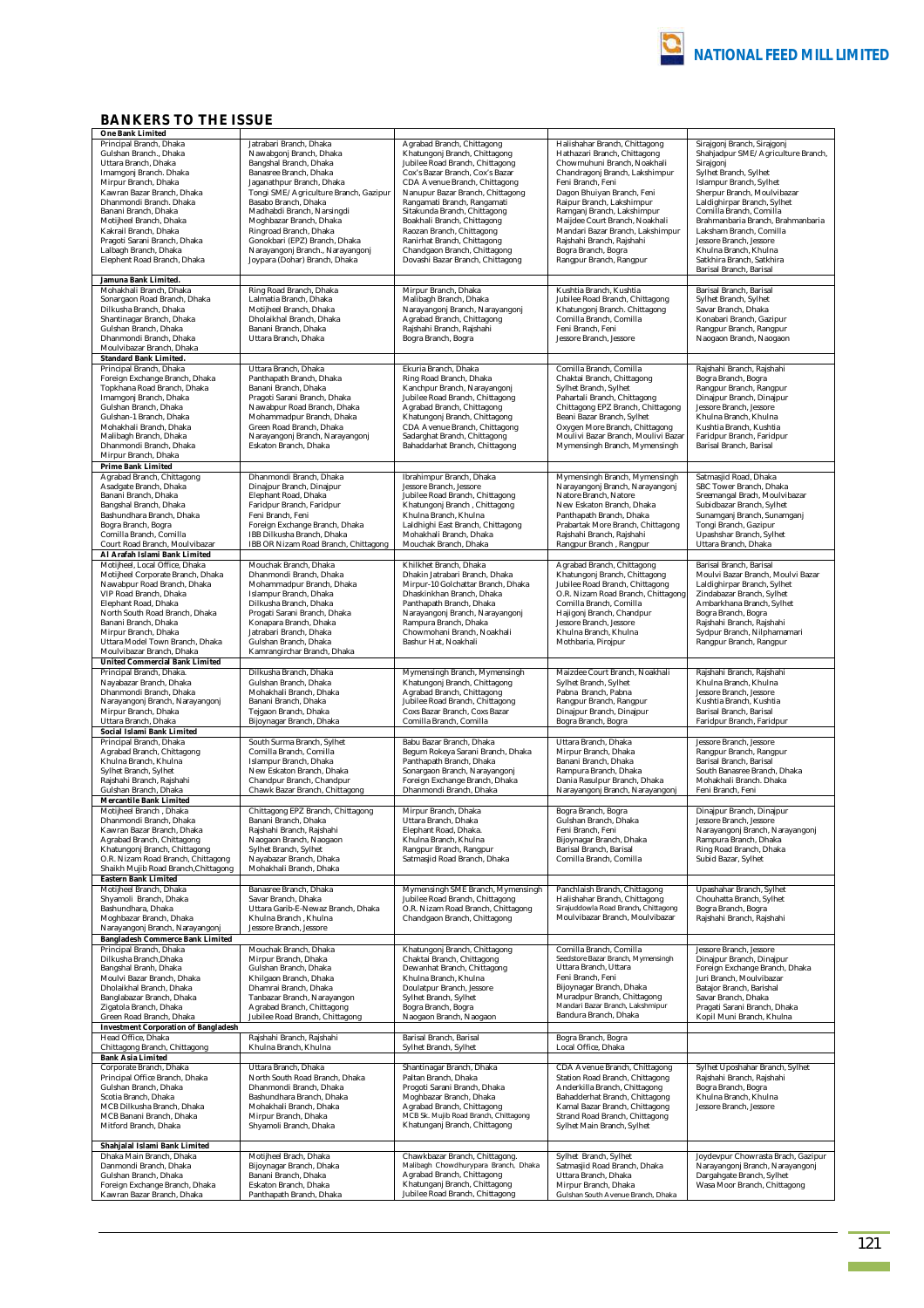# **New IPO Application Process**

1. In addition to the existing IPO application process, applicants can also apply through their Stockbroker/Merchant Bankers in the following process:

# **Step-1 (Applicant)**

- a. Applicants other than Non-resident Bangladeshi (NRB) and Foreign applicants for public issue of securities shall submit application/instruction, within the subscription period, to the Stockbroker/ Merchant Banker where the applicant maintains BO account.
- b. The application/instruction may be submitted in prescribed paper or electronic form, which shall contain the Customer ID, Name, BO Account Number, Number of Securities applied for, Total Amount and Category of the Applicant. At the same time the applicant shall make the application money available in respective customer account maintained with the Stockbroker/Merchant Banker. No margin facility, advance or deferred payment is permissible for this purpose. Application/instructions shall be preserved by the same Stockbroker/Merchant Banker up to 6 months from listing of the securities with exchange.

# **Step-2 (Intermediary)**

- a. The Stockbroker/Merchant Banker shall maintain separate bank account only for this purpose namely "Public Issue Application Account". The Stockbroker/Merchant Banker shall verify the availability of fund and if find in order, block the customer account for an amount equivalent to the application money, accumulate all the application/instructions received up to the subscription closing date, deposit the amount in the "Public Issue Application Account" maintained with its bank, instruct the banker to block the account for an amount equivalent to the aggregate application money and to issue a certificate in this regard. In case of application submitted by the Stock-dealer or the Merchant Banker's own portfolio, the application amount should also be transferred to the "Public Issue Application Account".
- b. Banker of the Stockbroker/Merchant Banker shall block the account(s) as requested for, issue a certificate confirming the same and provide it to the respective Stockbroker/Merchant Banker. The Stockbroker/Merchant Banker shall prepare category wise lists of the applicants containing Customer ID, Name, BO Account Number and Number of Securities applied for, and within 03 (three) working days from the subscription closing date, send it to the issuer both in electronic (text format with tilde '~' separator) and printed format along with the certificate issued by its banker.

# **Step-3 (Issuer)**

a. The issuer shall prepare consolidated list of the applications and send the applicants' BOIDs in electronic (text format with tilde '~' separator) format in a CDROM to CDBL for verification. CDBL shall verify the BOIDs as to whether the BO accounts of the applicants are active or not. Along with the verification report, CDBL shall provide the issuer with an updated database of the applicants containing BO Account Number, Name, Addresses, Parents' Name, Joint Account Information and Bank Account Information. After receiving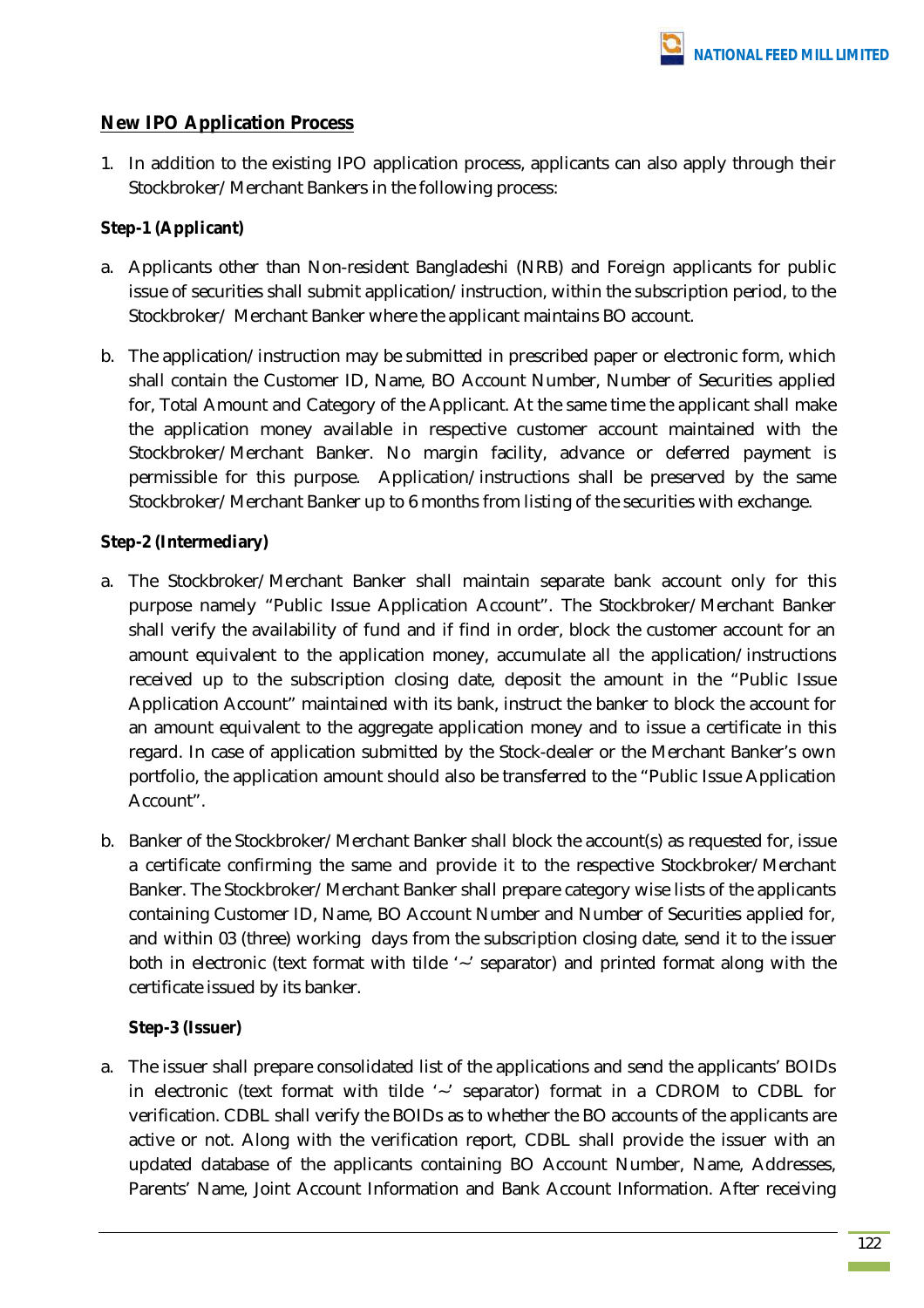verification report and information from CDBL, the issuer shall scrutinize the applications, prepare category wise consolidated lists of the valid and invalid applications, submit status reports of subscription to the Commission and the stock exchanges and conduct lottery in line with the conditions of the consent letter.

- b. Within 02 (two) working days of conducting lottery, the issuer shall:
	- i. send the lists of the successful and unsuccessful applicants (other than NRB and foreign) in electronic (text format with tilde '~' separator) and printed format to the Stockbroker/Merchant Banker, request them to unblock the amount blocked earlier and remit the amount of successful applicants to the issuers respective Escrow Account opened for subscription purpose.
	- ii. issue allotment letters in the names of successful applicants in electronic format with digital signatures and send those to respective Stockbroker/Merchant Bankers. To credit the allotted shares to the respective BO accounts, the issuer shall send consolidated allotment data (BOID and number of securities) in text format in a CDROM to CDBL.

# **Step-4 (Intermediary)**

- a. On the next working day of receiving the documents from the issuer and issue manager, the stockbroker/Merchant Banker shall request its banker to release the amount blocked earlier and remit the aggregate amount of successful applicants deducting service charge to the 'Escrow' account of the issuer opened for the subscription purpose.
- b. On the next working day of receiving request from the Stockbrokers/Merchant Bankers, their bankers shall unblock the amount blocked in the account(s) and remit the amount as requested for to the issuer's 'Escrow' account. Simultaneously, the stockbrokers/Merchant Bankers shall unblock the customer accounts; inform the successful applicants about allotment of securities and the unsuccessful applicants about releasing their blocked amounts. The unblocked amounts of unsuccessful applicants shall be placed as per their instructions.

## **Miscellaneous**:

- a. The issuer and Issue Manager(s) shall jointly ensure compliance of the above.
- b. The Stockbroker/Merchant Banker shall be entitled to service charge at a rate of 0.05% on the total amount of application money received by them. The service charge shall be paid by the issuer and deducted by the Stockbroker/Merchant Banker from the amount of successful applicants while remitting to the issuer. In case of shortage of the service charge, the Stockbroker/Merchant Banker shall send a bill to the issuer and the issuer shall pay it within 02 (two) working days. The Stockbroker/Merchant Banker shall provide the issuer with a statement of the remittance amount and the processing fee.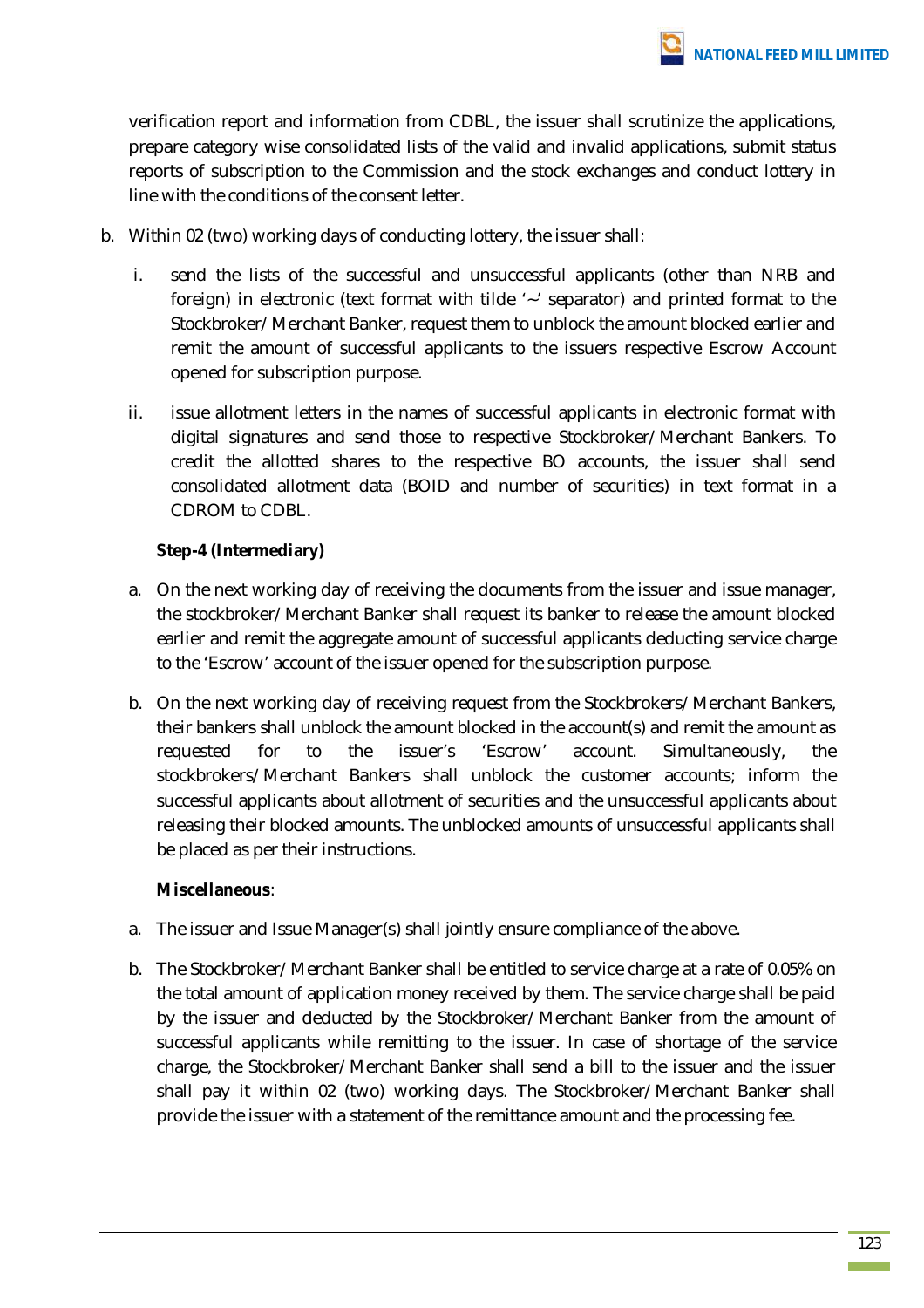

- 2. The above application process is a pilot project and optional for investors, i.e. investors can apply either following new process through stockbroker/merchant banker or in existing process through banker to the issue.
- 3. List of the Stockbroker/Merchant Bankers participating in the pilot project is given below. Only the applicants maintaining accounts with the Stockbroker/Merchant Bankers name contained in the list can apply through the new process.

# **List of the Stockbroker/Merchant Bankers to receive IPO applications:**

# **DSE Stockbrokers**

| SI. No.        | Name of the TREC Holder                         | <b>TREC No.</b> |
|----------------|-------------------------------------------------|-----------------|
| $\mathbf{1}$   | A. K. Khan Securities Ltd.                      | 6               |
| $\overline{2}$ | <b>International Leasing Securities Limited</b> | 9               |
| 3              | BRAC EPL Stock brokerage Itd.                   | 11              |
| 4              | <b>MAH Securities Limited</b>                   | 13              |
| 5              | Adil Securities Ltd.                            | 17              |
| 6              | Greenland Equities Ltd.                         | 18              |
| $\overline{7}$ | Royal Capital Ltd.                              | 21              |
| 8              | Vision Capital Management Ltd.                  | 24              |
| 9              | ETBL Securities & Exchange Ltd.                 | 31              |
| 10             | Daulatunnessa Equities Limited                  | 37              |
| 11             | Haji Ahmad Brothers Securities Ltd.             | 41              |
| 12             | Rapid Securities Limited                        | 42              |
| 13             | AB & Company Limited                            | 43              |
| 14             | M-Securities Ltd.                               | 44              |
| 15             | <b>SAHCO Securities Limited</b>                 | 46              |
| 16             | Imtiyaz Husain Securities Limited               | 50              |
| 17             | Mian Abdur Rashid Securities Ltd.               | 53              |
| 18             | Shahjahan Securities Limited                    | 64              |
| 19             | <b>ASENZ Securities Ltd.</b>                    | 65              |
| 20             | Popular Equities Ltd.                           | 68              |
| 21             | Mohammad Talha & Co Ltd.                        | 69              |
| 22             | <b>HAC Securities Limited</b>                   | 74              |
| 23             | Asia Securities Ltd.                            | 88              |
| 24             | Uniroyal Securities Ltd.                        | 89              |
| 25             | Md. Fakhrul Islam Securities Ltd.               | 90              |
| 26             | <b>SIBL Securities Ltd.</b>                     | 94              |
| 27             | Salta Capital Limited                           | 95              |
| 28             | Jamal Ahmed Securities Ltd.                     | 97              |
| 29             | Howlader Equity Services Limited                | 102             |
| 30             | Islami Bank Securities Limited                  | 107             |
| 31             | <b>Ettihad Securities Ltd.</b>                  | 110             |
| 32             | A N F Management Company Limited                | 117             |
| 33             | K-Securities and Consultants Ltd.               | 122             |
| 34             | Rose Securities Ltd.                            | 125             |
| 35             | Dynamic Securities Consultants Ltd.             | 126             |
| 36             | LankaBangla Securities Ltd.                     | 132             |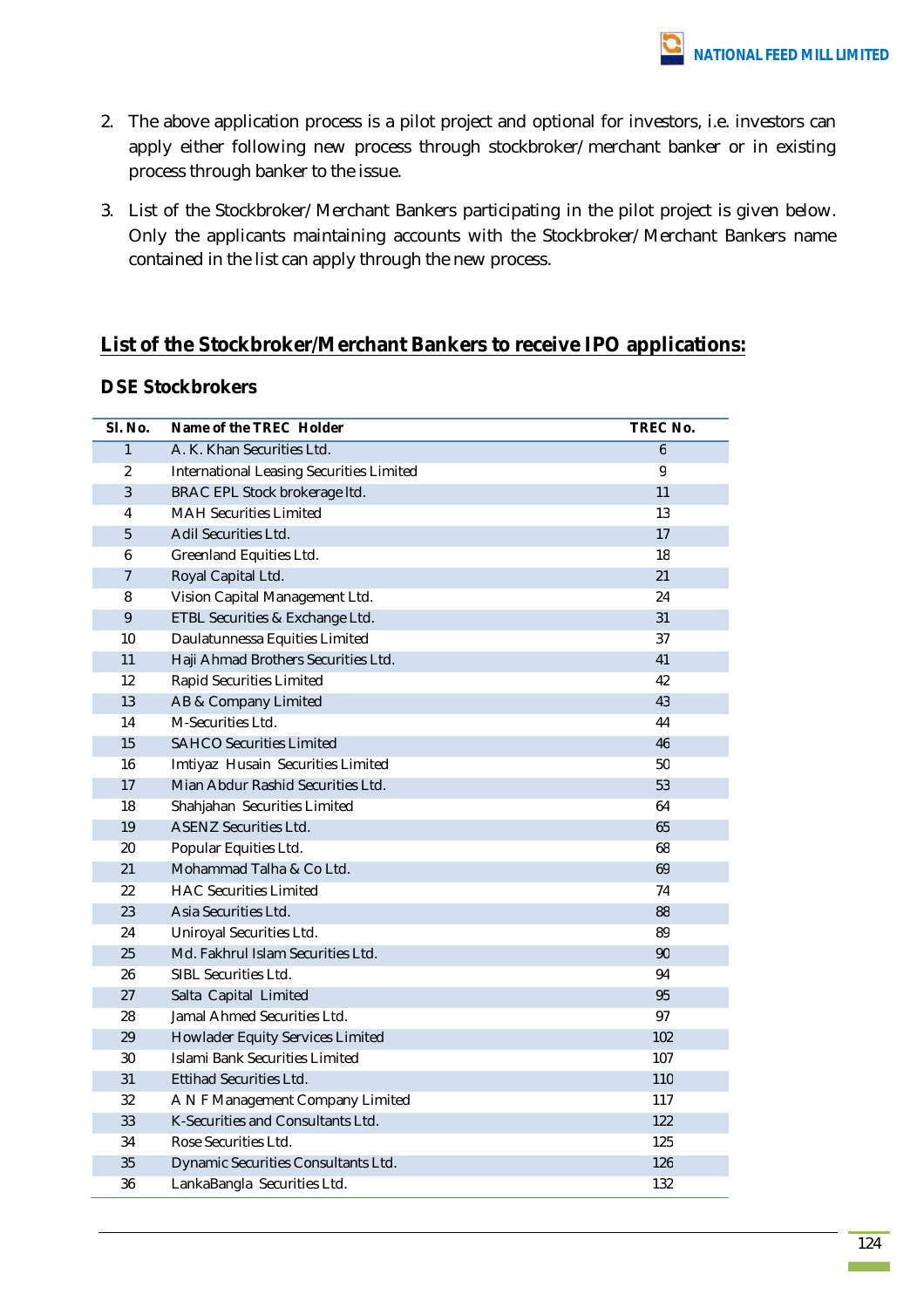

| 37 | Moshihor Securities Ltd.                     | 134            |
|----|----------------------------------------------|----------------|
| 38 | Cosmopolitan Traders (Pvt.) Ltd.             | 146            |
| 39 | Joytun Securities Intl. Ltd.                 | 148            |
| 40 | Shakil Rizvi Stock Ltd.                      | 149            |
| 41 | <b>EMES Securities Ltd.</b>                  | 155            |
| 42 | <b>Standard Bank Securities Ltd.</b>         | 156            |
| 43 | Trustee Securities Ltd.                      | 162            |
| 44 | Mona Finan. Consultancy & Sec. Ltd.          | 164            |
| 45 | <b>Tobarrak Securities Ltd.</b>              | 172            |
| 46 | T. A. Khan Securities Co. Ltd.               | 174            |
| 47 | <b>BLI Securities Limited</b>                | 175            |
| 48 | Peoples Equities Ltd.                        | 176            |
| 49 | Commerce Bank Securities and Investment Ltd. | 180            |
| 50 | <b>UCB Capital Management Limited</b>        | 181            |
| 51 | Razzak Securities Ltd.                       | 184            |
| 52 | Delta Capital Limited                        | 185            |
| 53 | G M F Securities Ltd.                        | 186            |
| 54 | <b>Globe Securities Limited</b>              | 189            |
| 55 | <b>Eminent Securities Ltd.</b>               | 191            |
| 56 | <b>DBL Securities Limited</b>                | 193            |
| 57 | Parkway Securities Ltd.                      | 194            |
| 58 | MTB Securities Ltd.                          | 197            |
| 59 | <b>AD Holdings Limited</b>                   | 213            |
| 60 | Pubali Bank Securities Ltd.                  | 214            |
| 61 | Mika Securities Ltd.                         | 215            |
| 62 | <b>BRB Securities Limited</b>                | 220            |
| 63 | Modern Securities Ltd.                       | 229            |
| 64 | <b>IIDFC Securities Limited</b>              | 238            |
| 65 | A N W Securities Ltd.                        | 240            |
| 66 | One Securities Ltd.                          | 241            |
| 67 | Apex Investments Limited                     | $7^{\circ}$    |
| 68 | Alpha Equities Ltd.                          | 56             |
| 69 | <b>IDLC Securities Ltd.</b>                  | 58             |
| 70 | Square Securities Management Ltd.            | 76             |
| 71 | R. N. Trading Limited                        | 78             |
| 72 | Alhaj Securities & Stocks Limited            | 93             |
| 73 | Remons Investment & Securities Ltd.          | 108            |
| 74 | Midway Securities Ltd.                       | 142            |
| 75 | <b>Investment Promotion Services Limited</b> | 158            |
| 76 | Oshadhi Securities Ltd.                      | 208            |
| 77 | United Financial Trading Co. Ltd.            | 227            |
| 78 | Expo Traders Ltd.                            | 230            |
| 79 | Popular Life Insurance Company Ltd.          | 232            |
| 80 | Dhaka Securities Ltd.                        | 239            |
| 81 | <b>NLI Securities Ltd.</b>                   | 244            |
| 82 | Shyamol Equity Management Limited            | 3              |
| 83 | <b>Phoenix Securities Limited</b>            | $\overline{4}$ |
| 84 | Crest Securities Ltd.                        | 8              |
| 85 | Khwaja Equity Services Limited               | 10             |
| 86 | Pasha Capital Ltd.                           | 12             |
| 87 | ACE Capital Management Service Ltd.          | 16             |
| 88 | <b>Azam Securities Limited</b>               | 19             |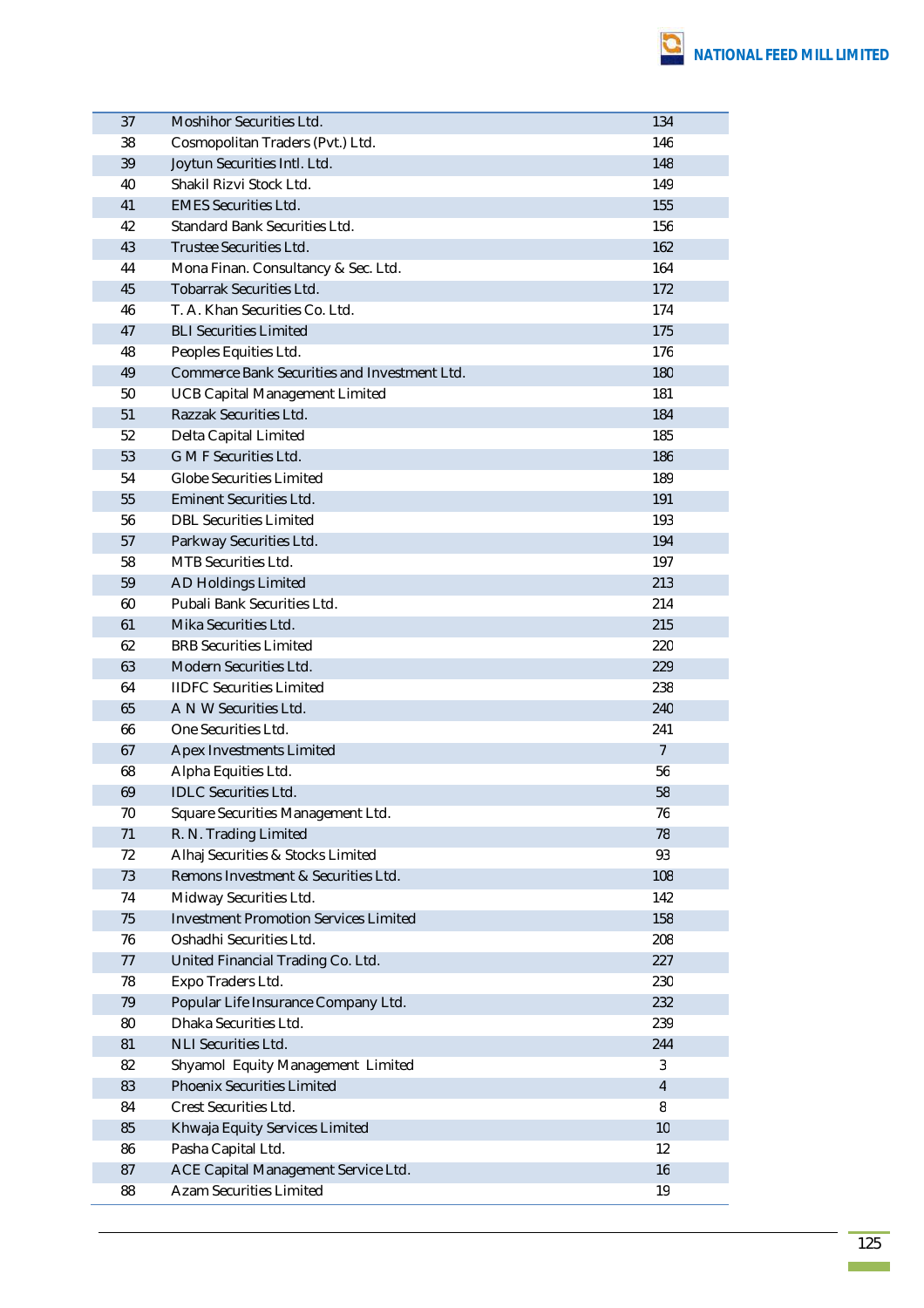| 89  | <b>BDBL Securities Ltd.</b>                   | 20  |
|-----|-----------------------------------------------|-----|
| 90  | <b>Ershad Securities Limited</b>              | 23  |
| 91  | Arena Securities Ltd.                         | 25  |
| 92  | <b>EBL Securities Limited</b>                 | 26  |
| 93  | <b>SAR Securities Ltd.</b>                    | 27  |
| 94  | Sadeque Finance Management Ltd.               | 28  |
| 95  | Kazi Firoz Rashid Securities Limited          | 29  |
| 96  | <b>Ibrahim Securities Limited</b>             | 33  |
| 97  | <b>B &amp; B Enterprise Limited</b>           | 34  |
| 98  | Rashid Investment Services Limited            | 35  |
| 99  | Quayum Securities Limited                     | 38  |
| 100 | Aries Securities Ltd.                         | 48  |
| 101 | S. B. Securities Limited                      | 51  |
| 102 | M. Zubair Securities Limited                  | 52  |
| 103 | <b>UGC Securities Limited</b>                 | 54  |
| 104 | <b>Global Securities Ltd.</b>                 | 60  |
| 105 | NCCB Securities & Financial Services Ltd.     | 61  |
| 106 | E- Securities Ltd.                            | 66  |
| 107 | Sinha Securities Limited                      | 67  |
| 108 | First Capital Securities Ltd.                 | 70  |
| 109 | Multi Securities & Services Limited           | 75  |
| 110 | Md. Sahidullah Securities Limited             | 91  |
| 111 | Dhanmondi Securities Ltd.                     | 98  |
| 112 | Island Securities Ltd.                        | 106 |
| 113 | Unique Share Management Ltd.                  | 109 |
| 114 | Nouvelle Securities Ltd.                      | 112 |
| 115 | <b>CMSL Securities Limited</b>                | 113 |
| 116 | Ahmed Iqbal Hasan Securities Ltd.             | 114 |
| 117 | Nabiul Karim Securities Limited               | 115 |
| 118 | <b>Murshed Securities Limited</b>             | 116 |
| 119 | Saad Securities Ltd.                          | 118 |
| 120 | Dragon Securities Limited                     | 119 |
| 121 | Sheltech Brokerage Limited                    | 120 |
| 122 | <b>SCL Securities Limited</b>                 | 121 |
| 123 | <b>Shahed Securities Ltd</b>                  | 123 |
| 124 | ICB Securities Trading Company Limited        | 129 |
| 125 | Thea Securities Ltd.                          | 130 |
| 126 | Harpoon Securities Ltd.                       | 131 |
| 127 | Kazi Equities Ltd.                            | 135 |
| 128 | Securities Broking & Management Services Ltd. | 136 |
| 129 | Al-Haja Jahanara Securities Ltd.              | 138 |
| 130 | K.H.B. Securities Ltd.                        | 143 |
| 131 | City Brokerage Limited                        | 145 |
| 132 | Indicate Securities Consultants Ltd.          | 154 |
| 133 | Anwar Securities Ltd.                         | 160 |
| 134 | Haji Mohammad Ali Securities Ltd.             | 165 |
| 135 | Subvalley Securities Ltd.                     | 168 |
| 136 | Merchant Securites Limited                    | 169 |
| 137 | Shah Mohammad Sagir & Co. Ltd.                | 171 |
| 138 | Hazrat Amanat Shah Securities Ltd.            | 173 |
| 139 | Anchor Securities Ltd.                        | 177 |
| 140 | JKC Securities Ltd.                           | 179 |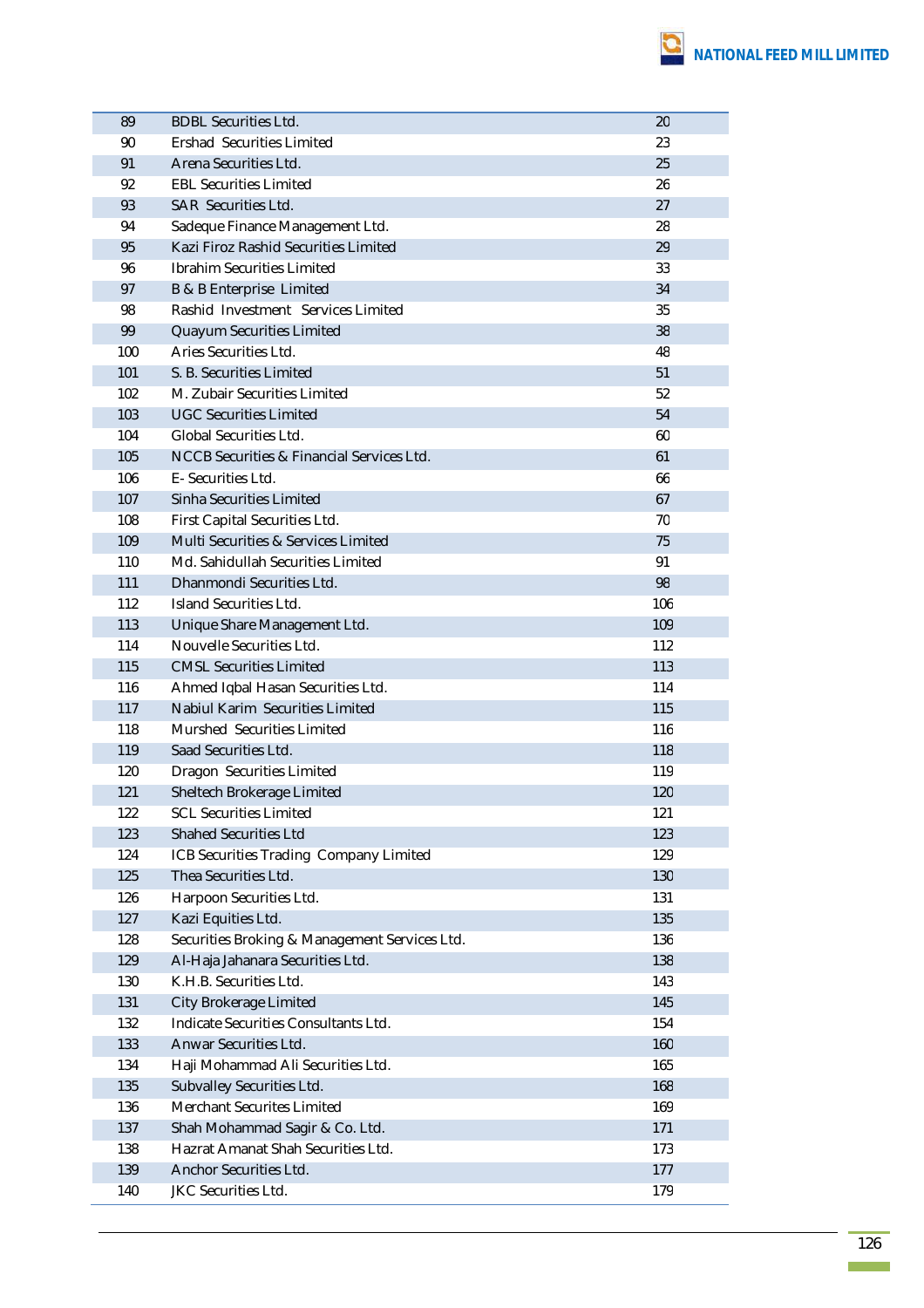

| 141 | Nur-E-Alam Siddique & Company Ltd.               | 182            |
|-----|--------------------------------------------------|----------------|
| 142 | <b>C-Maart Securities Limited</b>                | 183            |
| 143 | Jahan Securities Ltd.                            | 195            |
| 144 | Stock & Bond Limited                             | 199            |
| 145 | Total Communication Ltd.                         | 200            |
| 146 | AB Securities Ltd.                               | 201            |
| 147 | Prilink Securities Ltd.                          | 202            |
| 148 | Modern Equity Limited                            | 206            |
| 149 | United Enterprises & Co. Ltd.                    | 207            |
| 150 | Mondol Securities Ltd.                           | 209            |
| 151 | Wifang Securities Ltd.                           | 210            |
| 152 | <b>Sharp Securities Limited</b>                  | 216            |
| 153 | Rasti Securities Consultant Ltd.                 | 217            |
| 154 | A. L. Securities Ltd.                            | 222            |
| 155 | Mercantile Bank Securities Limited               | 224            |
| 156 | Shohrab Securities & Trade Ltd.                  | 225            |
| 157 | FAREAST Stocks & Bonds Ltd.                      | 226            |
| 158 | Akij Securities Ltd.                             | 231            |
| 159 | Shahjalal Islami Bank Securities Ltd.            | 233            |
| 160 | AIBL Capital Market Services Ltd.                | 234            |
| 161 | PHP Stock & Securities Ltd.                      | 235            |
| 162 | Premier Bank Securities Ltd.                     | 236            |
| 163 | <b>Bank Asia Securities Limited</b>              | 237            |
| 164 | Trust Bank Securities Ltd.                       | 242            |
| 165 | <b>BD Sunlife Securities Ltd.</b>                | 248            |
| 166 | Sterling Stocks & Securities Ltd.                | 249            |
| 167 | S & H Equities Limited                           | $\overline{2}$ |
| 168 | <b>Federal Securities And Investment Limited</b> | 45             |
| 169 | H R Securities & Investments Limited             | 72             |
| 170 | Prime Islami Securities Ltd.                     | 104            |
| 171 | <b>PFI Securities Limited</b>                    | 79             |
| 172 | Ali Securities Co. Limited                       | 105            |
| 173 | R N I Securities Ltd.                            | 128            |
| 174 | Aloco Securities Ltd.                            | 139            |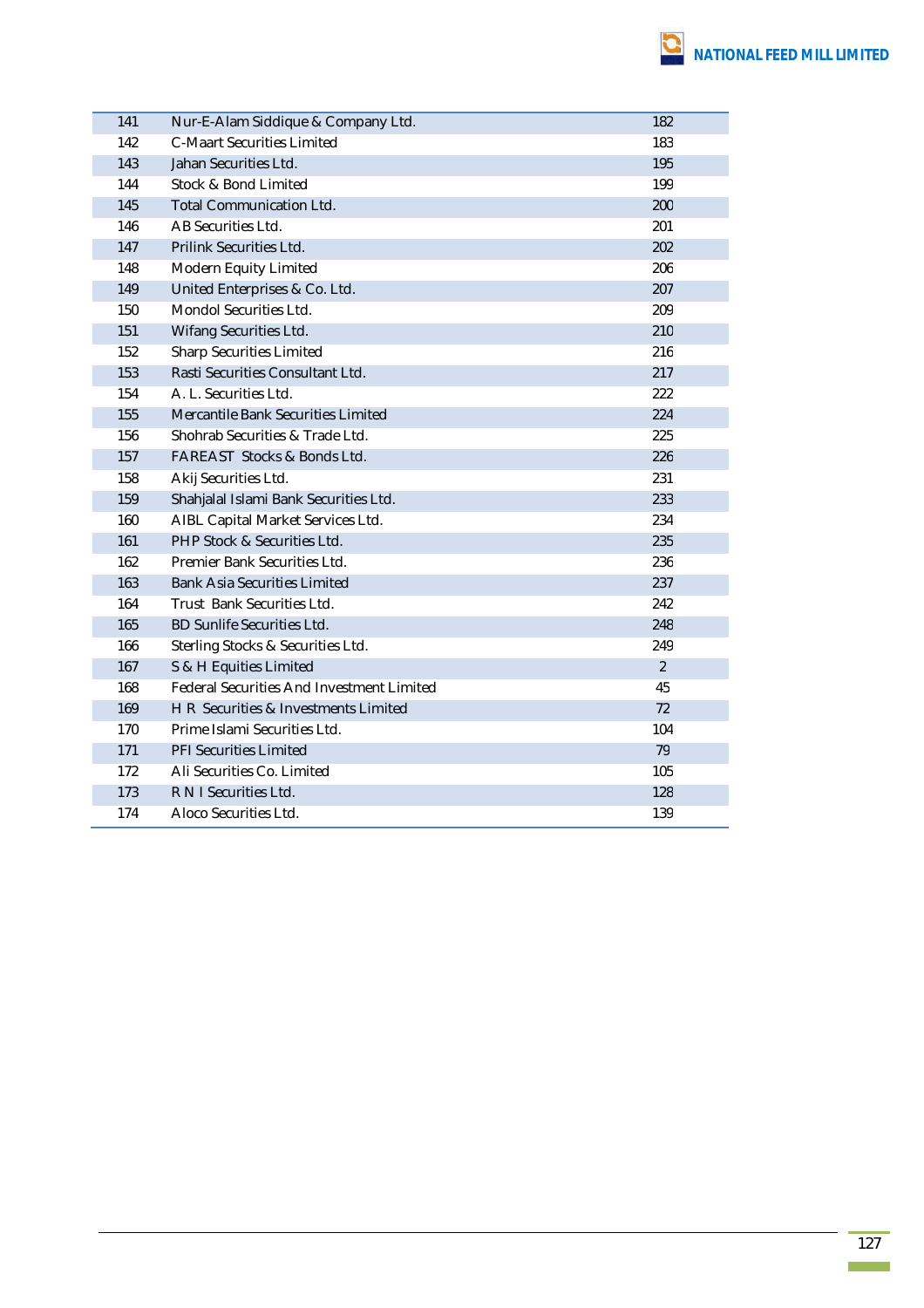# **CSE Stockbrokers**

| SI. No.         | Name of the TREC Holder                        | <b>TREC Holders No.</b> |
|-----------------|------------------------------------------------|-------------------------|
| 01              | Alpha Securities Ltd.                          | <b>CSE 001</b>          |
| 02              | <b>ISPI Securities Limited</b>                 | <b>CSE 002</b>          |
| $\overline{03}$ | Meenhar Securities Limited                     | CSE 003                 |
| 04              | South Asia Securities Limited                  | <b>CSE 004</b>          |
| 05              | <b>Island Securities Ltd.</b>                  | <b>CSE 005</b>          |
| 06              | Chittagong Capital Ltd.                        | <b>CSE 006</b>          |
| 07              | Saya Securities Ltd.                           | <b>CSE 010</b>          |
| 08              | First Capital Securities Limited.              | <b>CSE 011</b>          |
| 09              | BREC EPL Stock Brokerage Ltd.                  | <b>CSE 013</b>          |
| 10              | UCB Capital Management Ltd.                    | <b>CSE 015</b>          |
| 11              | <b>Adams Securities Limited</b>                | <b>CSE 016</b>          |
| 12              | North West Securities Ltd.                     | <b>CSE 019</b>          |
| 13              | <b>EBL Securities Ltd.</b>                     | CSE 021                 |
| 14              | Salta Capital Limited                          | <b>CSE 022</b>          |
| 15              | <b>Uttara Exchange And Securities Limited</b>  | <b>CSE 024</b>          |
| 16              | <b>Be Rich Limited</b>                         | CSE $0\overline{27}$    |
| 17              | RAK Capital Ltd.                               | <b>CSE 028</b>          |
| 18              | PHP Stocks & Securities Ltd.                   | CSE 031                 |
| 19              | <b>Sylnet Securities Ltd.</b>                  | CSE 033                 |
| 20              | Pioneer Shares & Securities Ltd.               | <b>CSE 034</b>          |
| $\overline{21}$ | Hillcity Securities Ltd.                       | CSE 037                 |
| 22              | S.R.Capital Ltd.                               | <b>CSE 038</b>          |
| 23              | Remons Investment & Securities Ltd.            | <b>CSE 042</b>          |
| 24              | United Financial Trading Company Ltd.          | <b>CSE 043</b>          |
| 25              | Kishwar Securities Investment Ltd.             | <b>CSE 047</b>          |
| 26              | Impel Shares & Securities Ltd.                 | CSE 049                 |
| 27              | Mirpur Securities Limited                      | <b>CSE 050</b>          |
| 28              | <b>E-Securities Limited</b>                    | <b>CSE 052</b>          |
| 29              | Royal Capital Limited                          | <b>CSE 053</b>          |
| $\overline{30}$ | Prime Financial Consultants & Equities Limited | CSE 055                 |
| 31              | Kabir Securities Limited                       | CSE 056                 |
| 32              | Eastern Shares & Securities Ltd.               | <b>CSE 058</b>          |
| 33              | Reliance Securities Consultant Ltd.            | CSE 059                 |
| 34              | <b>CMSL Securities Limited</b>                 | <b>CSE 061</b>          |
| $\overline{35}$ | Prudential Capital Ltd.                        | <b>CSE 062</b>          |
| 36              | Associated Capital Securities Ltd.             | CSE 063                 |
| $\overline{37}$ | <b>Platinum Securities Limited</b>             | <b>CSE 064</b>          |
| 38              | T.K. Shares & Securities Ltd.                  | <b>CSE 069</b>          |
| 39              | Ahmed Securities Services Ltd.                 | <b>CSE 070</b>          |
| 40              | Sohel Securities Ltd.                          | CSE 076                 |
| 41              | International Leasing Securities Limited       | <b>CSE 080</b>          |
| 42              | <b>DBL Securities Limited</b>                  | <b>CSE 081</b>          |
| 43              | <b>Skys Securities Limited</b>                 | <b>CSE 084</b>          |
| 44              | Purabi Securities Ltd.                         | <b>CSE 087</b>          |
| 45              | D. N. Securities Ltd.                          | <b>CSE 089</b>          |
| 46              | LankaBangla Securities limited                 | CSE 091                 |
| 47              | Square Securities Management Ltd.              | CSE 092                 |
| 48              | Holy City Securities Ltd.                      | CSE 093                 |
| 49              | Inter Continental Securities Ltd.              | <b>CSE 094</b>          |
| 50              | PFI Securities Limited                         | CSE 095                 |
| 51              | International Securities Co. Ltd.              | <b>CSE 096</b>          |
| 52              | Multi Securities & Services Limited            | CSE 097                 |
| 53              | Mona Financial Consultancy and Securities Ltd. | <b>CSE 103</b>          |
| 54              | Pubali Bank Securities Ltd.                    | <b>CSE 105</b>          |
| 55              | <b>NC Securities Limited</b>                   | <b>CSE 107</b>          |
| 56              | <b>Cordial Securities Limited</b>              | <b>CSE 113</b>          |
| 57              | Hassan Shares & Securities Ltd.                | <b>CSE 114</b>          |